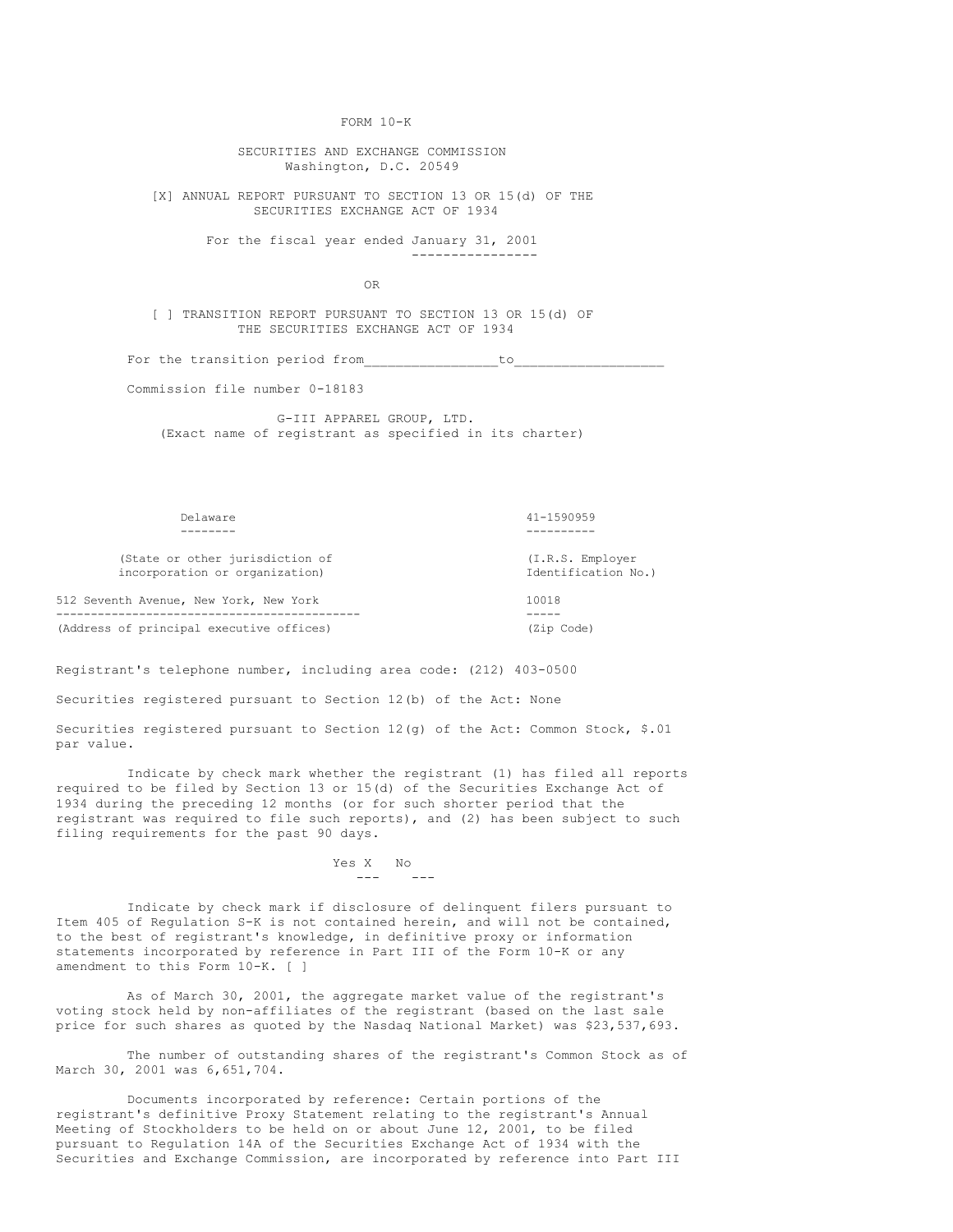#### ITEM 1. BUSINESS

Unless the context otherwise requires, "G-III", "us", "we" and "our" refer to G-III Apparel Group, Ltd. and its subsidiaries. References to fiscal years refer to the year ended or ending on January 31 of that year.

#### Overview

G-III designs, manufactures, imports and markets an extensive range of leather and non-leather apparel including coats, jackets, pants, skirts and other sportswear items under our own labels, licensed labels and private retail labels. Our own labels include "G-III,"TM "Siena",'TM' "Siena Studio",'TM' "Colebrook & Co,"'TM' "JLC"'TM' and "J.L. Colebrook."'TM'

The sale of licensed products is a key element of our strategy. We significantly expanded our offerings of licensed products between 1993 and 1998. As a result, we have licenses with Kenneth Cole Productions to design and market a line of women's leather and woven outerwear under the Kenneth Cole New York and Reaction Kenneth Cole labels and with Nine West to design and market women's outerwear. We also secured licenses with major sports leagues (football, hockey and basketball) to manufacture outerwear using NFL, NHL and NBA team logos.

We have continued to expand our portfolio of licensed products during the last two years. In July 1999, we entered into a distribution agreement for Caterpillar men's and women's apparel. In September 1999, we entered into an agreement with our fourth major sports league, Major League Baseball, to market a line of outerwear apparel using MLB team logos. In February 2000, we entered into a license agreement with Cole Haan to design and market men's and women's outerwear. In March 2000, we added to our market breadth by entering into a license agreement with Jones Apparel group to design and market men's outerwear under the Jones New York label. Most recently, in January 2001, we acquired certain assets of Gloria Gay Coats, LLC and entered into a license agreement with Jones Apparel Group to design and market women's wool outerwear under the Jones New York and JNY Jones New York labels.

We operate our business in two segments, non-licensed apparel and licensed apparel. The non-licensed apparel segment includes sales of apparel under our own brands and private label brands, as well as commission fee income received on sales that are financed by and shipped directly to our customers. The licensed apparel segment includes sales of apparel brands licensed by us from third parties. See Note L to our Consolidated Financial Statements for financial information with respect to these segments.

We are a Delaware corporation that was formed in 1989. We and our predecessors have conducted our business since 1974.

# Products - Development and Design

G-III manufactures and markets a full line of women's leather apparel and an outerwear line of men's leather apparel at a wide range of retail sales prices. Our product offerings also include textile outerwear, woolen coats, raincoats and sportswear. We sell products under our own brand names, licensed brand names and private retail labels.

 $-2-$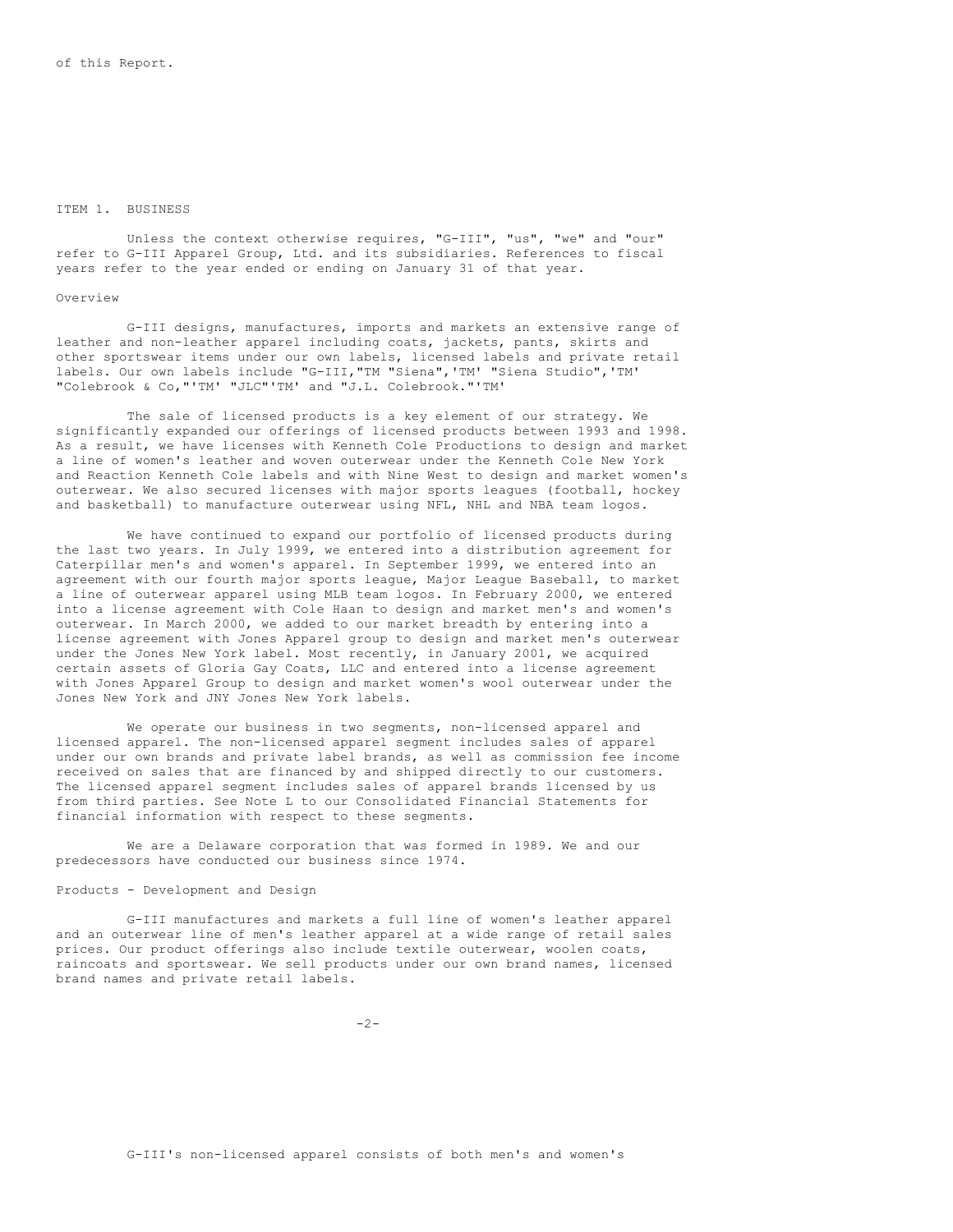products. The Colebrook & Co., JLC and J.L. Colebrook line of women's apparel consists of moderately priced women's leather apparel that typically sells at retail prices from \$30 for sportswear items to \$300 for coats. Siena Studio, our bridge-priced line of women's leather apparel, primarily consists of jackets and skirts with retail prices from \$100 for skirts to \$600 for outerwear. Siena, which caters to the higher priced, designer market, typically has retail prices from \$300 for sportswear items to \$1,000 for coats. Products in our men's line of leather outerwear, sold under the G-III and Colebrook labels, typically have retail prices between \$40 and \$400. Our moderately priced line of women's textile outerwear and sportswear, sold under the Colebrook & Co., JLC and J.L. Colebrook labels, has retail prices in the range of \$50 to \$130.

G-III's licensed apparel also consists of both men's and women's products. Women's licensed apparel includes leather and textile garments which typically sell at retail prices from \$50 for sportswear items to \$800 for coats. Men's licensed apparel consists of leather, leather and textile combination and textile apparel that typically sells at retail prices from \$50 for sportswear items to \$500 for coats.

We work closely with our licensors in creating designs and styles for each licensed brand sold by us. Licensors generally must approve products to be sold under their brand names prior to production by us.

We also work with retail chains in developing product lines sold under private labels. With regard to private label sales, we meet frequently with buyers who custom order products by color, fabric and style. These buyers may provide samples to us or may select styles already available in our showrooms. We have established a reputation among these buyers for the ability to arrange for the manufacture of apparel on a reliable, expeditious and cost-effective basis.

Our in-house designers are responsible for the design and look of our products. We respond to style changes in the apparel industry by maintaining a continuous program of style, color, leather and fabric selection. In designing new products and styles, we attempt to incorporate current trends and consumer preferences in our product offerings. We seek to design products in response to trends in consumer preferences, rather than to attempt to establish market trends and styles.

Design personnel meet regularly with our sales and merchandising departments, as well as with the design and merchandising staffs of our licensors, to review market trends, sales results and the popularity of our latest products. In addition, our representatives regularly attend trade and fashion shows and shop at fashion forward stores in the United States, Europe and the Far East. They present sample items to us along with their evaluation of the styles expected to be in demand in the United States. We also seek input from selected customers with respect to product design. We believe that our sensitivity to the needs of our retail customers, coupled with the flexibility of our production capabilities and our continual monitoring of the retail market, enables us to modify designs and order specifications in a timely fashion.

Our arrangements with selected overseas factories for textile apparel enables us to conduct test-marketing in cooperation with specialty retailers and department stores prior to full manufacturing and marketplace introduction of certain styles and products. Test-marketing typically involves introducing a new style into approximately 20 to 30 store locations in certain major markets. If we find acceptance of the product on a consumer level, we proceed with full-scale manufacturing and market introduction.

 $-3-$ 

Leather and Textile Apparel

Manufacturing

G-III's products are imported from independent manufacturers located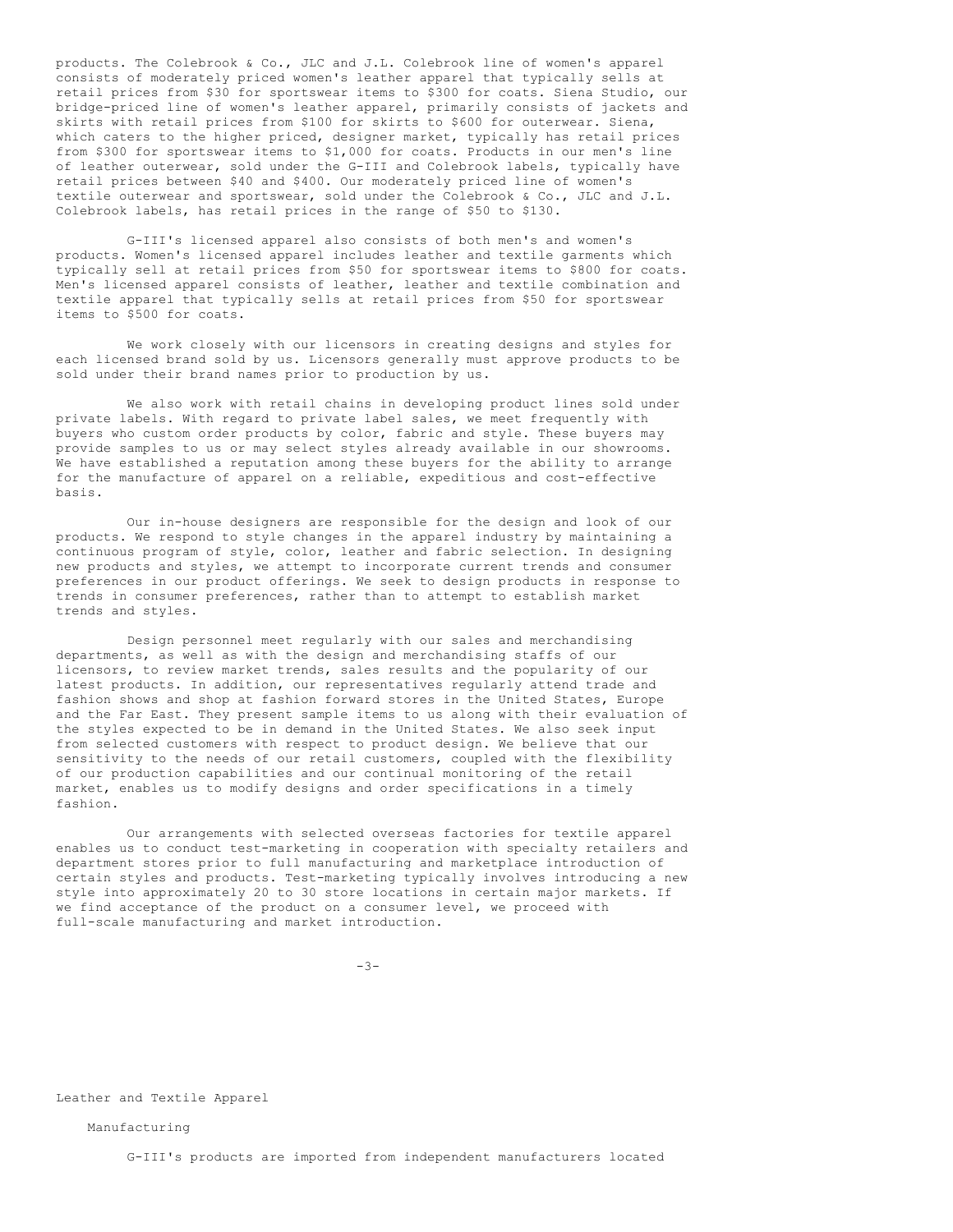primarily in Indonesia and China and, to a lesser extent, in South Korea, India, the Philippines and Hong Kong. Additionally, we manufacture approximately 30% of our products at our wholly-owned factory in Indonesia and partially-owned factory in Northern China. A selected number of garments are also manufactured for us by independent contractors located in the New York City area.

We have a branch office in Seoul, South Korea which acts as a liaison between us and various manufacturers located throughout Indonesia, China and South Korea that produce leather and woven garments for us. G-III's headquarters provides the liaison office with production orders stating the quantity, quality and types of garments to be produced, and this liaison office negotiates and places orders with one or more Indonesian, Chinese or South Korean manufacturers. In allocating production among independent suppliers, we consider a number of criteria, including quality, availability of production capacity, pricing and ability to meet changing production requirements. At January 31, 2001, the South Korean office employed 14 persons.

To facilitate better service for our textile and leather apparel customers and accommodate and control the volume of manufacturing in the Far East, we also have an office in Hong Kong. Similar to the South Korean office, the Hong Kong office acts as a liaison between G-III and the various manufacturers of textile and leather apparel located in Hong Kong and China. We utilize our domestic and Hong Kong office employees to monitor production at each manufacturer's facility to ensure quality control, compliance with our specifications and timely delivery of finished garments to our distribution facilities or customers. The Hong Kong office employed eight persons as of January 31, 2001.

In connection with the foreign manufacture of our leather apparel, manufacturers purchase skins and necessary "submaterials" (such as linings, zippers, buttons and trimmings) according to parameters specified by us. Prior to commencing the manufacture of garments, samples of the skins and submaterials are sent to our South Korean liaison office and our New York offices for approval. Employees of the liaison office regularly inspect and supervise the manufacture of products for us in order to ensure timely delivery, maintain quality control and monitor compliance with our manufacturing specifications. They also inspect finished apparel for us.

Because of the nature of leather skins, the manufacture of leather apparel is performed manually. A pattern is used in cutting hides to panels that are assembled in the factory. All submaterials are also added at this time. Products are inspected throughout this process to insure that the design and quality specifications of the order provided by us are being maintained as the garment is assembled. After pressing, cleaning and final inspection, the garment is labeled and hung awaiting shipment. A final random inspection occurs when the garments are packed for shipment.

 $-4-$ 

We arrange for the production of apparel on a purchase order basis, with each order to a foreign manufacturer generally backed by an irrevocable international letter of credit. Substantially all letters of credit arranged by us require as a condition, among others, of release of funds to the manufacturer that an inspection certificate be signed by our representative. Accordingly, if an order is not filled, the letter of credit is not paid and we do not bear the risk of liability for the goods being manufactured. We assume the risk of loss on a F.O.B. basis when goods are delivered to a shipper and are insured against casualty losses arising during shipping.

We purchase skins and submaterials for our facility in Indonesia and skins for our partially-owned factory in China. The demand for leather has increased significantly over the past two years and we have experienced increases in prices for the skins we purchase. The price of skins has also been effected, to a lesser extent, by the recent spread of mad-cow and foot-and-mouth disease in Europe. We believe we will be able to purchase a sufficient amount of leather skins to satisfy our production requirements in the fiscal year ending January 31, 2002.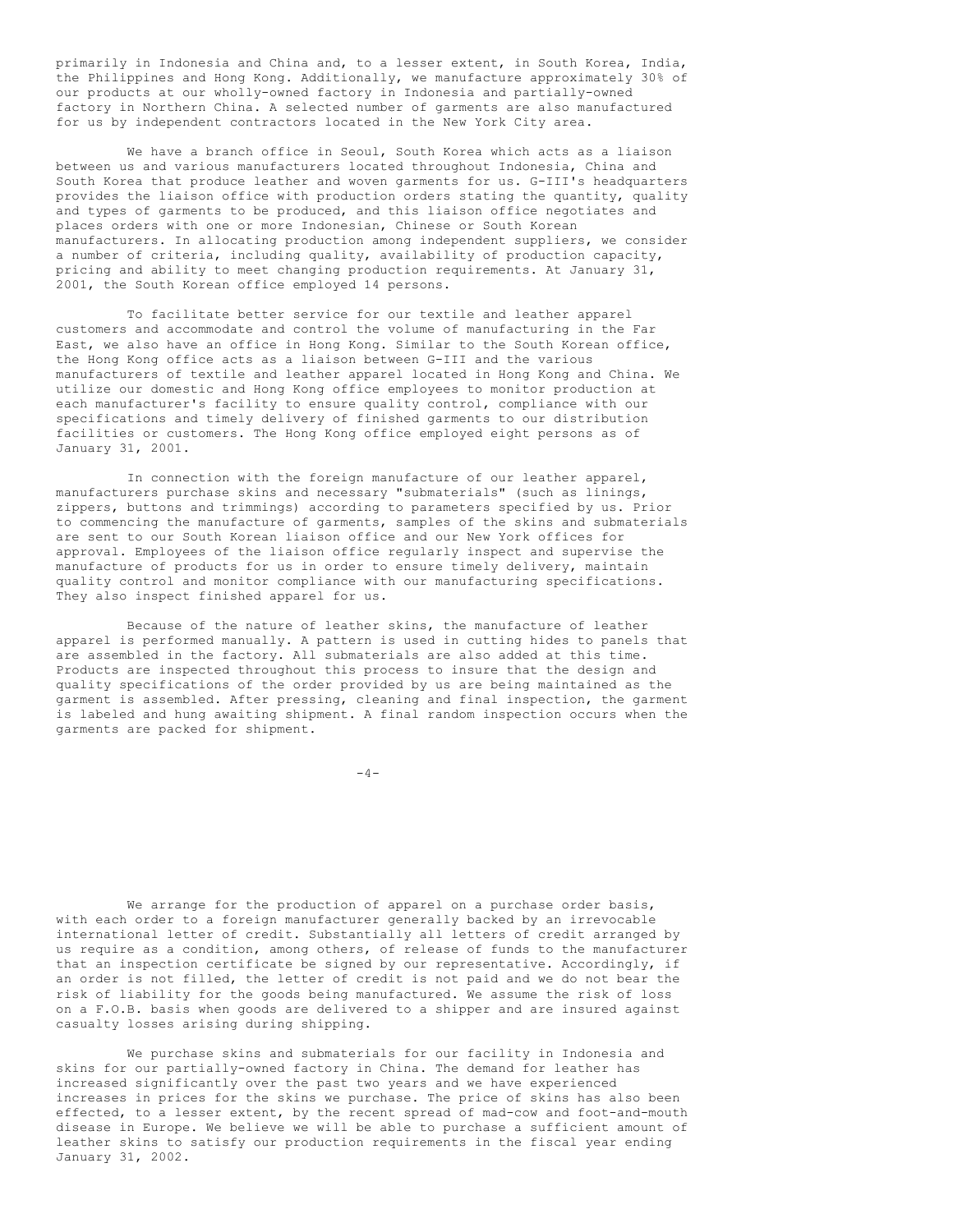As is customary in the leather industry, we have not entered into any long-term contractual arrangements with any contractor or manufacturer. We believe that the production capacity of foreign manufacturers with whom we have developed, or are developing, a relationship is adequate to meet our leather apparel production requirements for the foreseeable future. We believe that alternative foreign leather apparel manufacturers are readily available.

Our arrangements with foreign manufacturers are subject to the usual risks of doing business abroad, including currency fluctuations, political instability and potential import restrictions, duties and tariffs. In 1997 and 1998, both Indonesia and South Korea experienced significant currency fluctuation and devaluation. In addition, Indonesia experienced significant inflation. By 1999, the economic situation in these countries appeared to have stabilized. In 2000, Indonesia again experienced significant currency devaluation and political instability. South Korea has also recently experienced currency devaluation. Although we have not been materially adversely affected by any of these factors to date, due to the significant portion of our products that are produced abroad, political and/or economic instability in Indonesia, South Korea or elsewhere, or any substantial disruption in the business of foreign manufacturers or our relationships with these manufacturers could materially adversely affect our operations. In addition, since we negotiate our purchase orders with foreign manufacturers in United States dollars, if the value of the United States dollar against local currencies were to go down, these manufacturers might increase the United States dollar prices charged to us for products. Virtually all of our imported leather products are subject to United States Customs duties of approximately 6%.

Our arrangements with textile manufacturers and suppliers are subject to the availability of quota and other requisite customs clearances for textile apparel and the imposition of export duties. United States customs duties on our textile apparel presently range from 5% to 30%, depending upon the type of fabric used and how the garment is constructed. We monitor duty, tariff and quota-related developments and seek to minimize our potential exposure to quota-related risks through, among other measures, geographical diversification of manufacturing sources and shifts of production among countries and manufacturers.

A majority of all finished goods manufactured abroad for us are shipped to our New Jersey warehouse and distribution facility for final inspection and allocation and reshipment to customers. The goods are delivered to our customers and us by independent shippers, choosing the form of shipment (principally ship, truck or air) based upon a customer's needs, cost, and time considerations.

 $-5-$ 

#### Marketing and Distribution

G-III's products are sold primarily to department, specialty and mass merchant retail stores in the United States. We sell to approximately 2,000 customers, ranging from national and regional chains of specialty retail and department stores, whose annual purchases from us exceed \$1,000,000, to small specialty stores whose annual purchases from us are less than \$1,000. Sales to the Sam's Club and Wal-Mart divisions of Wal-Mart Stores, Inc. accounted for an aggregate of 21.6% of our net sales in fiscal 1999, 24.6% in fiscal 2000 and 21.1% in fiscal 2001. The loss of this customer, which primarily purchases non-licensed apparel, could have a material adverse affect on our non-licensed business segment, as well as on our results of operations as a whole. No other customer accounted for more than 8% of our net sales during these three fiscal years.

Almost all of our sales are made in the United States. We also market our products in Canada and Europe.

Along with our foreign offices, our trading company subsidiary, Global International Trading Company, located in Seoul, Korea, assists in providing services to our customers. This office manages a sample room and assists in the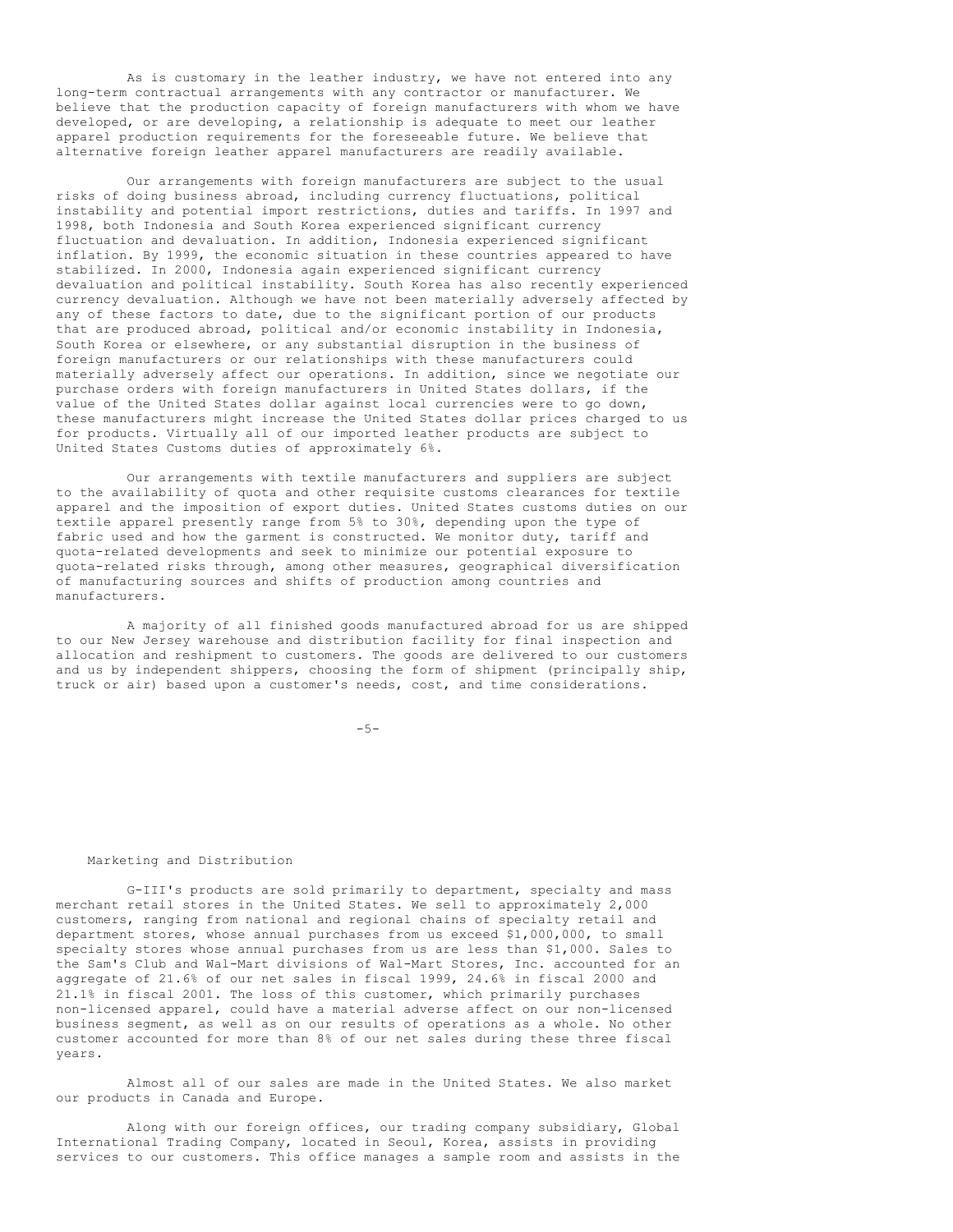procurement of finished garments. As of January 31, 2001, Global International Trading employed 17 persons.

G-III's products are sold primarily through a direct employee sales force that consisted of 38 employees as of January 31, 2001. Our principal executives are also actively involved in sales of our products. A limited amount of our products are also sold by various retail buying offices located throughout the United States. Final authorization of all sales of products is solely through our New York showroom, enabling our management to deal directly with, and be readily accessible to, major customers, as well as to more effectively control our selling operations.

We primarily rely on our reputation and relationships to generate business in our non-licensed segment. We believe we have developed a significant customer following and positive reputation in the industry, as a result of, among other things, standards of quality control, on-time delivery, competitive pricing and willingness and ability to assist customers in their merchandising of our products. In addition, we have, to a limited extent, advertised our own labels and engaged in cooperative ad programs with retailers. We believe we have developed brand awareness of our own labels, despite the absence of general advertising, primarily through our reputation, consumer acceptance and the fashion press.

Brand name products sold by us pursuant to a license agreement are promoted by institutional and product advertisements placed by the licensor. Our license agreements generally provide that we are required to pay the licensor a fee, based on a percentage of net sales of licensed product, to pay for a portion of these advertising costs. We may also be required to spend a specified percentage of net sales of licensed product on advertising placed by us. Our license agreements generally provide that we must sell a specified minimum amount of licensed product each year in order to retain the license.

We operate one retail outlet store at our Secaucus, New Jersey warehouse. Our other retail outlet store in New Jersey was closed in March 2000.

 $-6-$ 

# Raw Materials

Most products manufactured for us are purchased by us on a finished goods basis. Raw materials used in the production of our apparel are available from numerous sources. We are not aware of any manufacturer of our apparel not being able to satisfy its requirements for any required raw materials due to an inadequacy of supply.

The leather apparel industry competes with manufacturers of other leather products for the supply of leather. Leather skins are a byproduct. Accordingly, raw material costs are impacted by changes in meat consumption worldwide as well as by the popularity of leather products. For example, the recent spread of mad-cow and foot-and-mouth disease in Europe has decreased the consumption of meat and the supply of leather. It has also resulted in an increase in the price of leather skins.

#### Licensing

The sale of licensed products is a key element of our strategy and we have significantly expanded our offerings of licensed products over the last several years. We have licenses to produce products under the Kenneth Cole New York and Reaction Kenneth Cole, Nine West, Cole Haan, Jones New York and JNY Jones New York fashion labels and a distribution agreement for Caterpillar apparel. We are also licensed to produce products containing trademarks of Major League Baseball, National Football League, National Hockey League, National Basketball Association, and many universities located in the United States. We continue to seek other opportunities to enter into license agreements in order to expand our product offerings under nationally recognized labels and broaden the markets that we serve. Revenues from the sale of licensed products accounted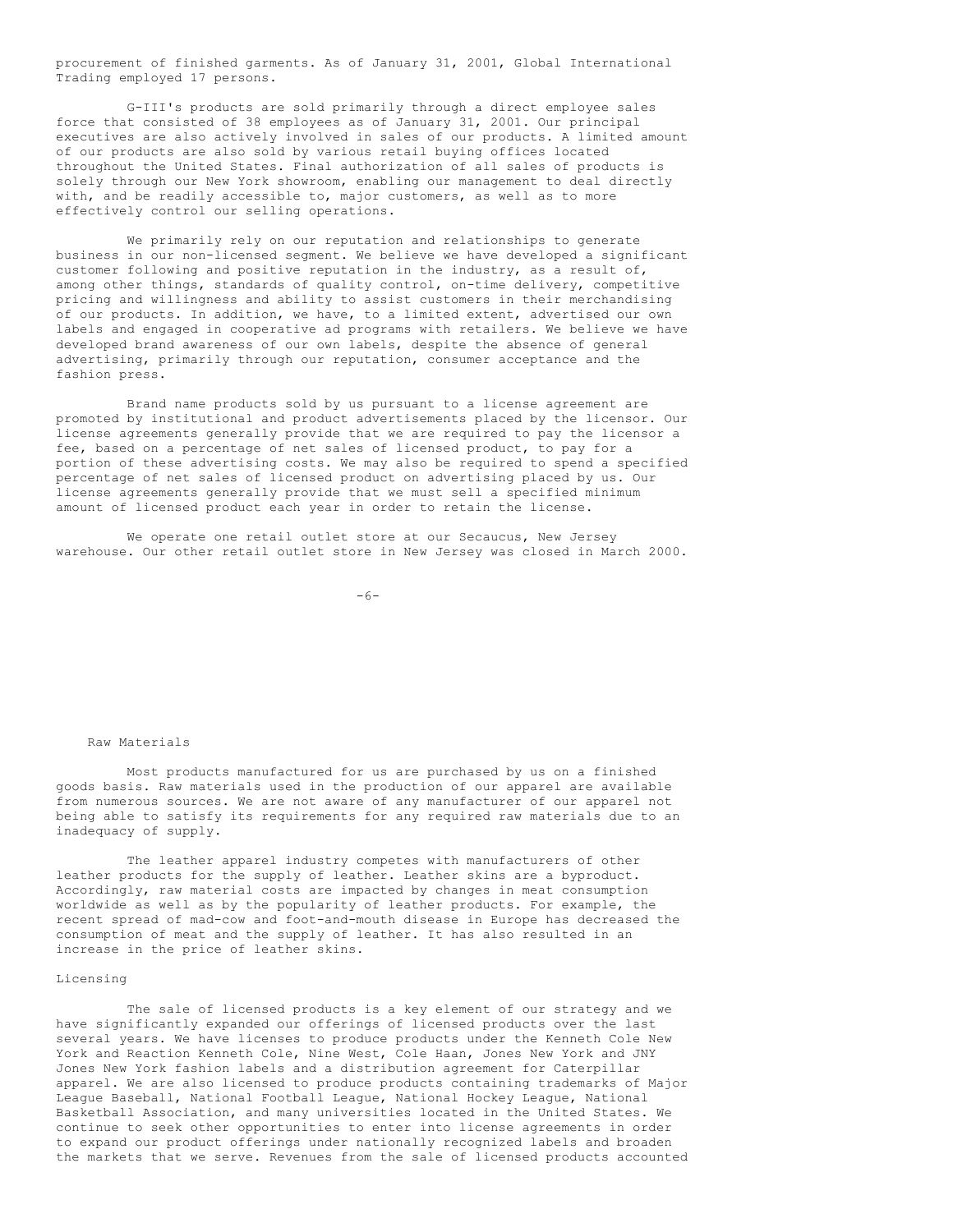for 37.9% of net sales during fiscal 2001 compared to 41.4% of net sales in fiscal 2000 and 37.7% of net sales in fiscal 1999. The recent addition of the license to produce women's wool outerwear under the Jones New York and JNY Jones New York labels is expected to increase the percentage of our net sales in fiscal 2002 represented by the sale of licensed product.

# Seasonality

Retail sales of outerwear apparel have traditionally been seasonal in nature. Although we sell our apparel products throughout the year, net sales in the months of July through November accounted for approximately 82% of our net sales in fiscal 1999, 72% of our net sales in fiscal 2000 and 75% of our net sales in fiscal 2001. The July through November time frame is expected to continue to provide a disproportionate amount of our net sales.

### Backlog

A significant portion of our orders are short-term purchase orders from customers who place orders on an as-needed basis. The amount of unfilled orders at any time has not been indicative of future sales. Information relative to open purchase orders at any date may also be materially affected by, among other things, the timing of the initial showing of apparel to the trade, as well as by the timing of recording of orders and shipments. As a result, we do not believe that the amount of our unfilled customer orders at any time is meaningful.

-7-

#### Trademarks

Several trademarks owned by us have been granted federal trademark protection through registration with the U.S. Patent and Trademark Office, including for G-III, Avalanche, J.L. Colebrook, Cayenne, JLC (& design), JLC Outerwear (& design), J.L.C. (& design), Trouble Wanted (& design), 58 Sports & Football Player Design, and Ladies First by G-III/Carl Banks. We have applications for several additional registrations pending before the U.S. Patent and Trademark Office.

We have been granted trademark registration for G-III in France, Canada, Mexico, and European Union, for J.L. Colebrook in Germany, Canada, Mexico, France, Great Britain, Benelux and European Union and for J.L.C. (& design) and JLC (& design) in Canada. We also have several additional applications pending in the European Community and Canada.

Although we regard our trademarks as valuable assets and intend to vigorously enforce our trademark rights, we do not believe that any failure to obtain federal trademark registrations for which we have applied would have a material adverse effect on us.

# Competition and Other Risks

The apparel business is highly competitive. We have numerous competitors with respect to the sale of leather and textile apparel, including distributors that import leather apparel from abroad and domestic retailers with established foreign manufacturing capabilities. Sales of our products are affected by style, price, quality and general fashion trends. We also compete with vertically-integrated apparel manufacturers that also own retail stores. In addition, we compete for supplies of raw materials and manufacturing and tanning capacity.

Our ability to successfully compete depends on a number of factors, including our ability to effectively anticipate, gauge and respond to changing consumer demands and tastes, to translate market trends into attractive product offerings and operate within substantial production and delivery constraints. We cannot be sure we will be successful in this regard. We often produce garments to hold in inventory in order to meet our customer's delivery requirements and to be able to quickly fulfill reorders. If we misjudge the market for our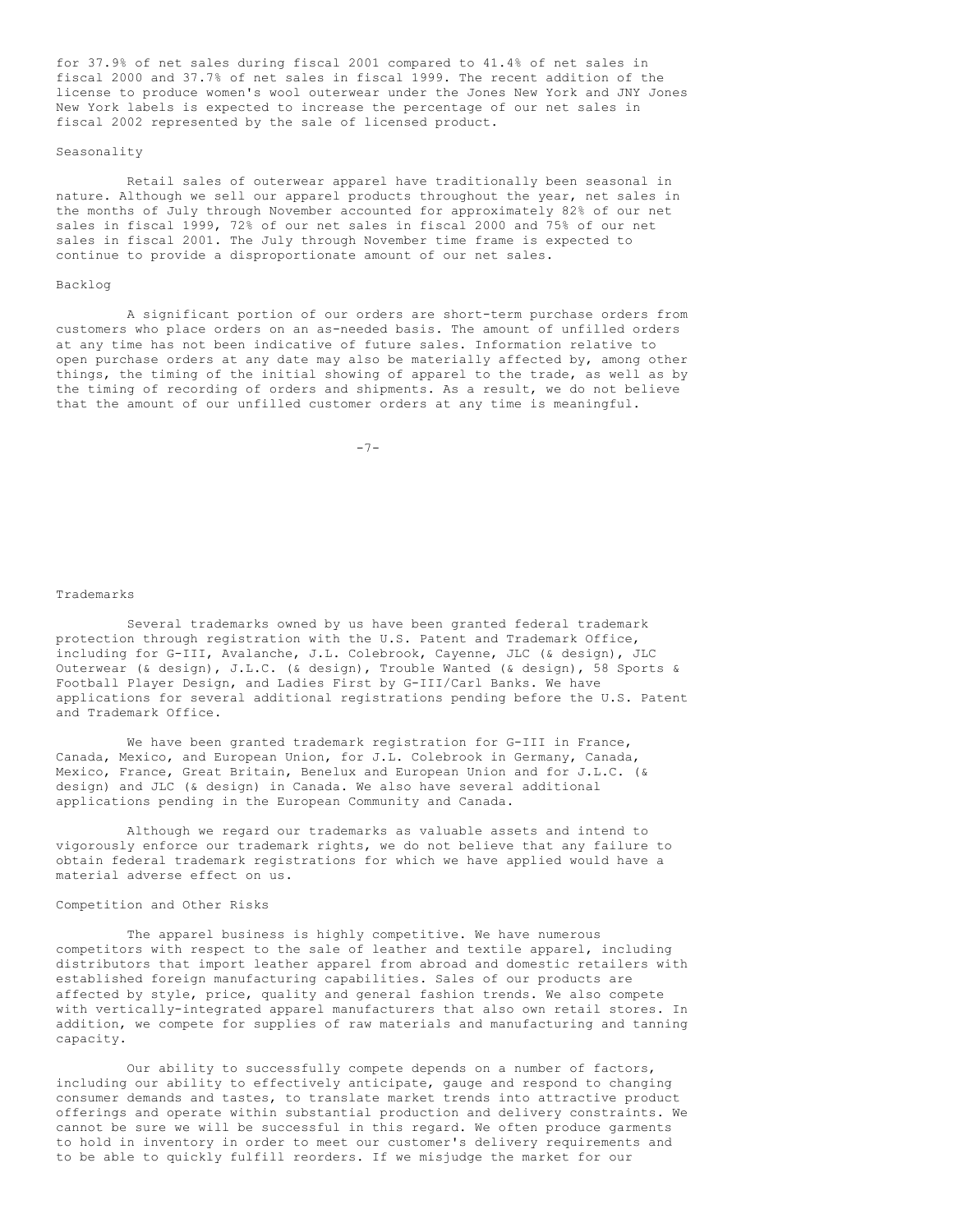products, we may be faced with significant excess inventories for some products and missed opportunities with others. In addition, weak sales and resulting markdown requests from customers could have a material adverse effect on our business, results of operations and financial condition.

The apparel industry is cyclical. Purchases of outerwear and other apparel tend to decline during recessionary periods and sales of our products may decline at other times as well for a variety of reasons, including changes in fashion trends and the introduction of new products or pricing changes by our competitors. Uncertainties regarding future economic prospects could affect consumer-spending habits and have an adverse effect on our results of operations.

We are dependent on Morris Goldfarb and other key personnel. The loss of the services of Mr. Goldfarb and any negative market or industry perception arising from the loss of his services could have a material adverse effect on us and the price of our shares. Our other executive officers have substantial experience and expertise in our business and have made significant contributions to our success. The unexpected loss of services of one or more of these individuals could adversely affect us.

 $-8-$ 

A majority of our products are imported from independent foreign manufacturers. The failure of these manufacturers to ship products to us in a timely manner or to meet required quality standards could cause us to miss the delivery date requirements of our customers. The failure to make timely deliveries could cause customers to cancel orders, refuse to accept delivery of product or demand reduced prices, any of which could have a material adverse effect on our business. We are also dependent on these manufacturers for compliance with our policies and the policies of our licensors and customers regarding labor practices.

We are dependent on sales of licensed product for a substantial portion of our revenues. In fiscal 2001, revenues from the sale of licensed product accounted for 37.9% of our net sales. We are generally required to achieve specified minimum net sales, pay specified royalties and advertising payments and receive prior approval of the licensor as to all elements of a garment prior to production. If we do not satisfy any of these requirements, a licensor may have the right to terminate our license. Even if we comply with all the terms of a licensing agreement, we cannot be sure that we will be able to renew an agreement when it expires.

The continued growth of our business depends on our access to sufficient funds to support our growth. Our primary source of working capital to support our growth is our existing line of credit. We have had this line of credit for over ten years and have been able to increase the maximum availability under this line several times in the past few years. This line of credit currently expires on May 31, 2002. Our growth is dependent on our ability to continue to extend and increase this line of credit. If we are unable to do so, we cannot be sure we will be able to secure substitute financing on satisfactory terms.

Fluctuations in the price, availability and quality of leather or other raw materials used by us could have a material adverse effect on our cost of goods sold and ability to meet customer demands. The recent spread of mad-cow and foot-and-mouth disease in Europe has decreased the supply and increased the price of leather skins for future purchases.

Legislation that would restrict the importation of textiles and other apparel produced abroad has been periodically introduced in the U.S. Congress. New legislation or executive initiatives could also result in a reevaluation of the trading status of certain countries, including China. The recent confrontation between the governments of the United States and China relating to the crew of a U.S. surveillance plane that landed in China and the death of a Chinese pilot could cause the U.S. Congress to review trading policies with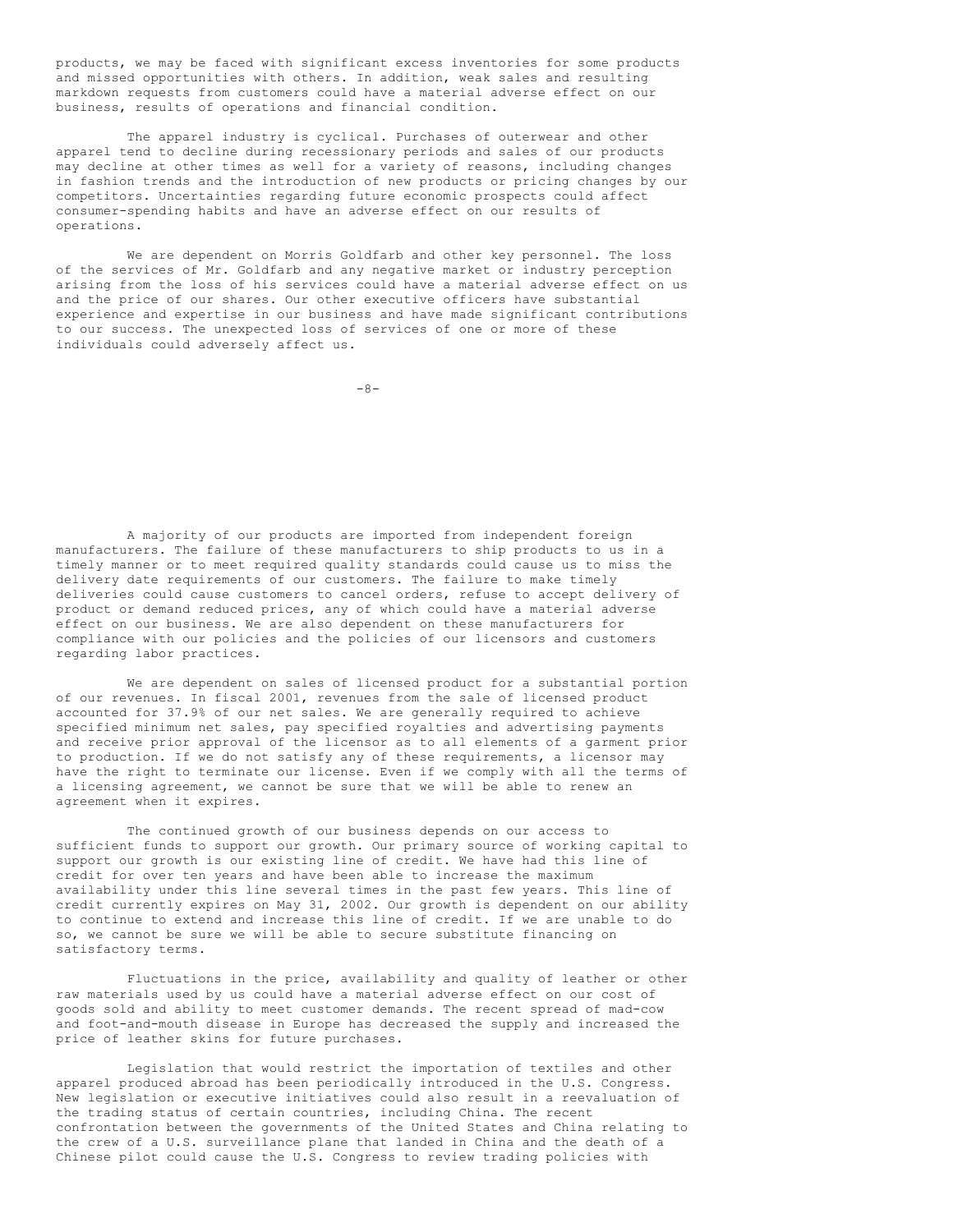China and restrict trade between the two countries. Any change in the trading status of China or other countries in which our products are manufactured, or any retaliatory duties, quotas or trade sanctions, could increase the cost of products purchased from suppliers in these countries and materially adversely affect our business and results of operations, including operation of the manufacturing facility that we jointly own in China.

In addition to the factors described above, our business, including our revenues and profitability, is influenced by and subject to a number of factors that are inherently uncertain and difficult to predict including, among others: the variability of our results in any period due to the seasonal nature of the business; risks associated with consolidations, restructurings and other ownership changes in the retail industry; changes in regional, national and global economic conditions; and our ability to correctly balance the level of our finished goods, leather and other raw material commitments with actual orders.

 $-9-$ 

As of March 30, 2001, Morris Goldfarb and Aron Goldfarb beneficially own an aggregate of approximately 52% of our outstanding common stock. As a result, they effectively have the ability to control the outcome on all matters requiring stockholder approval including, but not limited to, the election of directors and any merger, consolidation or sale of all or substantially all of our assets. They also have the ability to control our management and affairs.

# Employees

As of January 31, 2001, we had 338 full-time employees, of whom 90 worked in executive, administrative or clerical capacities, 126 worked in design and manufacturing, 74 worked in warehouse facilities, 46 worked in sales and 2 worked in our retail outlet store. We employ both union and non-union personnel and believe that our relations with our employees are good. We have not experienced any interruption of any of our operations due to a labor disagreement with our employees.

We are a party to an agreement with the Amalgamated Clothing and Textile Workers Union, covering approximately 62 full-time employees as of January 31, 2001. This agreement, which is currently in effect through October 31, 2002, automatically renews on an annual basis thereafter unless terminated by us or the Union prior to September 1 of that year.

 $-10-$ 

# EXECUTIVE OFFICERS OF THE REGISTRANT

The following table sets forth certain information with respect to our executive officers and significant employees.

| Name            | Age | Position                                                       | or Significant<br>Employee Since |
|-----------------|-----|----------------------------------------------------------------|----------------------------------|
| Morris Goldfarb | 50  | Co-Chairman of the Board, Chief Executive<br>Officer, Director | 1974                             |

Executive Officer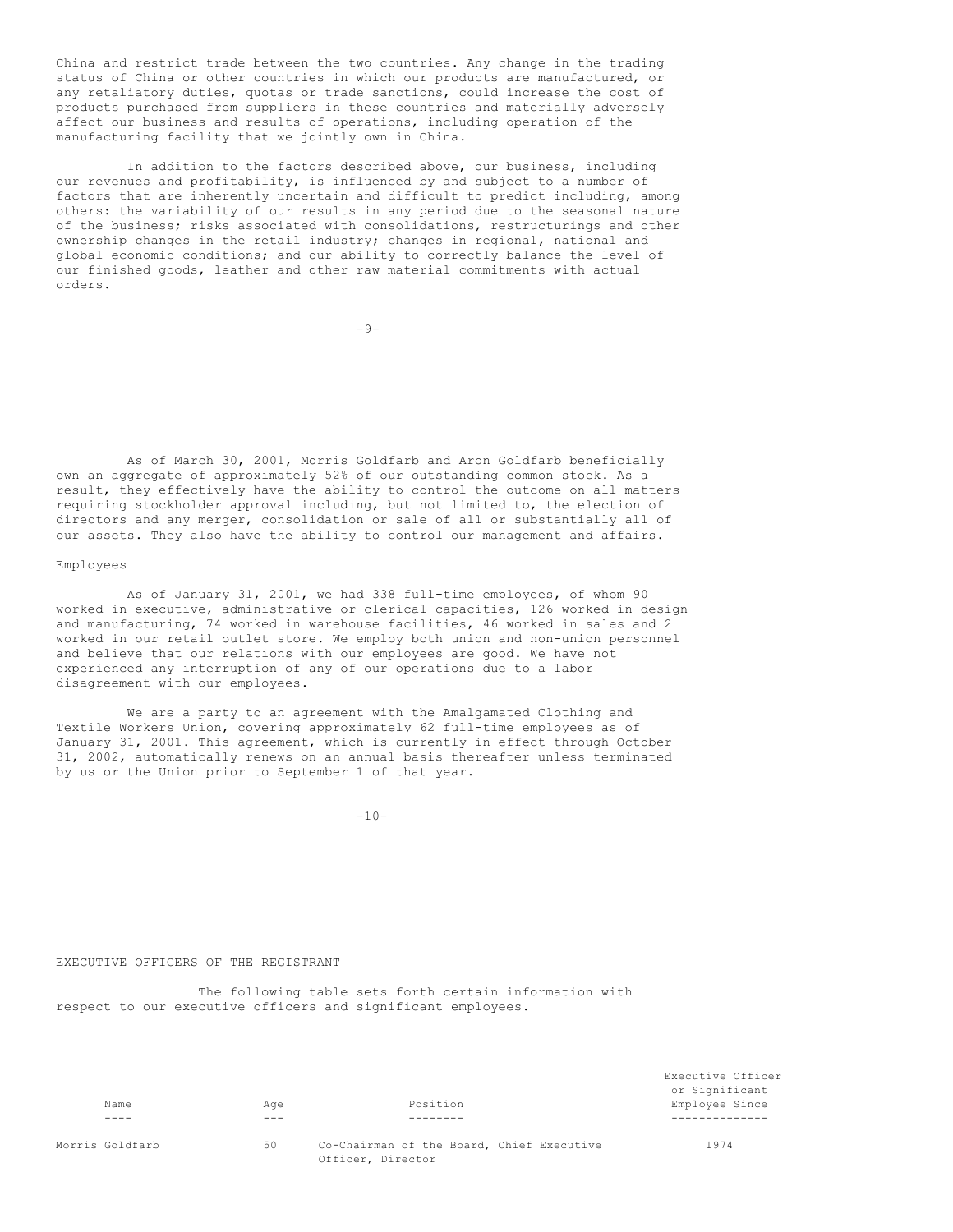| Aron Goldfarb           | 78 | Co-Chairman of the Board, Director                                         | 1974 |
|-------------------------|----|----------------------------------------------------------------------------|------|
| Jeanette Nostra-Katz    | 49 | President                                                                  | 1981 |
| Wayne S. Miller         | 43 | Senior Vice President, Chief Financial<br>Officer, Treasurer and Secretary | 1998 |
| Carl Katz               | 60 | Executive Vice President of Siena,<br>Director                             | 1981 |
| Frances Boller-Krakauer | 35 | Vice President - Men's Division of G-III<br>Leather Fashions               | 1993 |
| Deborah Gaertner        | 46 | Vice President - Women's Sales Division of<br>G-III Leather Fashions       | 1989 |
| Keith Sutton Jones      | 52 | Vice President - Foreign Manufacturing of<br>G-III Leather Fashions        | 1989 |

Morris Goldfarb is our Co-Chairman of the Board and Chief Executive, as well as one of our directors. Until April 1997, Mr. Goldfarb also served as our President. He has served as either President or Vice President of our wholly-owned subsidiary, G-III Leather Fashions, Inc., since its formation in 1974. Mr. Goldfarb is responsible for foreign manufacturing, marketing, merchandising and finance. He also has overall responsibility for developing selling programs, customer relations and administration. Mr. Goldfarb is also a director of Lakes Gaming, Inc. and Wilsons The Leather Experts.

Aron Goldfarb is Co-Chairman of the Board, a director and our founder. Mr. Goldfarb served as either President or Vice President of G-III Leather Fashions and as a Vice President of Siena from their respective formations until 1994 and, since January 1995, has served as a consultant to us.

Jeanette Nostra-Katz became our President in April 1997. She had been our Executive Vice President since March 1992. Ms. Nostra-Katz's responsibilities for the Company include sales, marketing, public relations, and operations as they relate to sales. Since August 1989, she has served as an Executive Vice President of Siena. Ms. Nostra-Katz has been employed by us since 1981.

 $-11-$ 

Wayne S. Miller has been our Chief Financial Officer and Senior Vice President since April 1998. In November 1998, Mr. Miller was also elected Secretary and Treasurer. Mr. Miller served as a consultant to Marketing Management Group from September 1997 to April 1998. From June 1994 to September 1997, Mr. Miller was Executive Vice President, Chief Financial Officer and Secretary of Bernard Chaus, Inc.

Carl Katz has been an Executive Vice President of Siena since August 1989 and, from 1981 until then, was a Vice President of Siena. Mr. Katz supervises the merchandising and designing, as well as production and pattern and sample making, for the Siena and Sports Licensing divisions. Mr. Katz is also one of our directors.

Frances Boller-Krakauer is Vice President -- Men's Division of G-III Leather Fashions and has held this position since February 1993. Ms. Boller-Krakauer's responsibilities include sales and merchandising for all men's products lines. Prior to February 1993, she held various sales positions in the Men's Division. Ms. Boller-Krakauer joined us in March 1989.

Deborah Gaertner is the Vice President -- Women's Non-Branded Sales of G-III Leather Fashions and has held this position since March 1992. Ms. Gaertner is responsible for sales and marketing of our women's non-licensed apparel lines. She previously served as Vice President, Imports from June 1989 until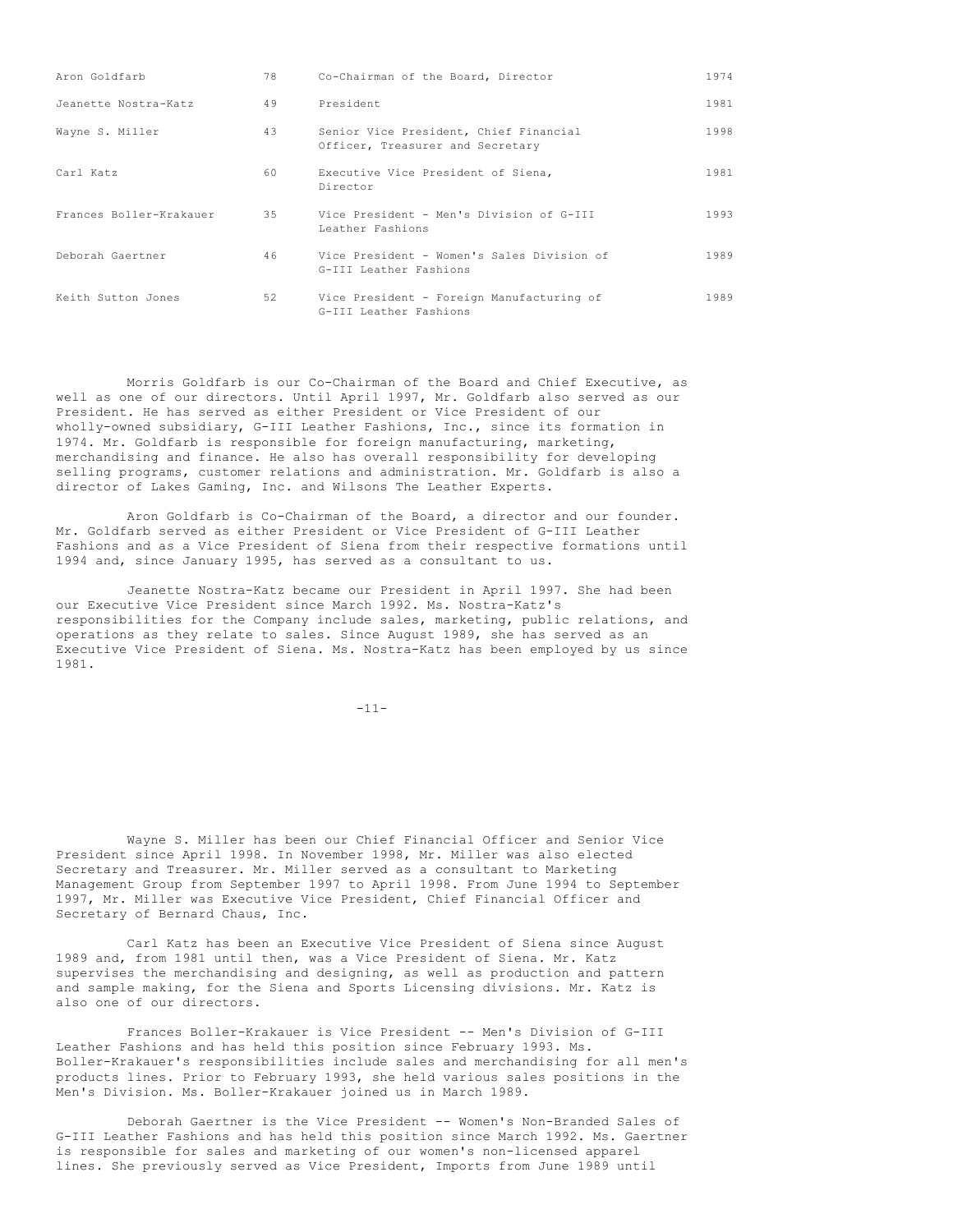March 1992, coordinating production and merchandising.

Keith Sutton Jones is the Vice President -- Foreign Manufacturing of G-III Leather Fashions and has been employed in this capacity since January 1989. His responsibilities include coordinating and controlling all aspects of our Far Eastern sourcing and production.

Aron Goldfarb and Morris Goldfarb are father and son, respectively. Carl Katz and Jeanette Nostra-Katz are married to each other.

#### ITEM 2. PROPERTIES

Our executive offices, sales showrooms and support staff are located at 512 Seventh Avenue, which is one of the leading outerwear apparel buildings in New York City. We lease an aggregate of approximately 39,300 square feet in this building through March 31, 2011 at a current aggregate annual rent of approximately \$1,188,000. We also lease a sales showroom of approximately 4,500 square feet at 500 Seventh Avenue at an annual rent of \$59,000. That lease expires May 12, 2004. This showroom is used for our Jones New York women's licensed product.

Our warehouse and distribution facility, located in Secaucus, New Jersey, contains approximately 107,000 square feet, plus a 3,000 square foot retail outlet store. This facility is leased through February 2005 at an annual rent increasing to \$643,000. The lease provides for one option renewal term of five years with a rental for the renewal term based on market rates. A majority of our finished goods are shipped to the New Jersey distribution facilities for final reshipment to customers.

 $-12-$ 

We maintain cutting rooms for our Cole Haan division and off-site storage at 345 West 37th Street in New York City. This property is leased pursuant to a sublease from a corporation owned by Morris Goldfarb and Aron Goldfarb for which we pay monthly rent, plus real estate taxes. For fiscal 2001, the total payments for this building were \$341,000 and for fiscal 2000, the total payments for this building were approximately \$395,000. We sublet a portion of the 345 West 37th Street building to different tenants. The sublease terms end in February, 2003. The aggregate annual rental paid to us under these subleases is approximately \$289,000.

ITEM 3. LEGAL PROCEEDINGS

None.

ITEM 4. SUBMISSION OF MATTERS TO A VOTE OF SECURITY HOLDERS

None.

 $-13-$ 

PART II

ITEM 5. MARKET FOR THE REGISTRANT'S COMMON EQUITY AND RELATED STOCKHOLDER MATTERS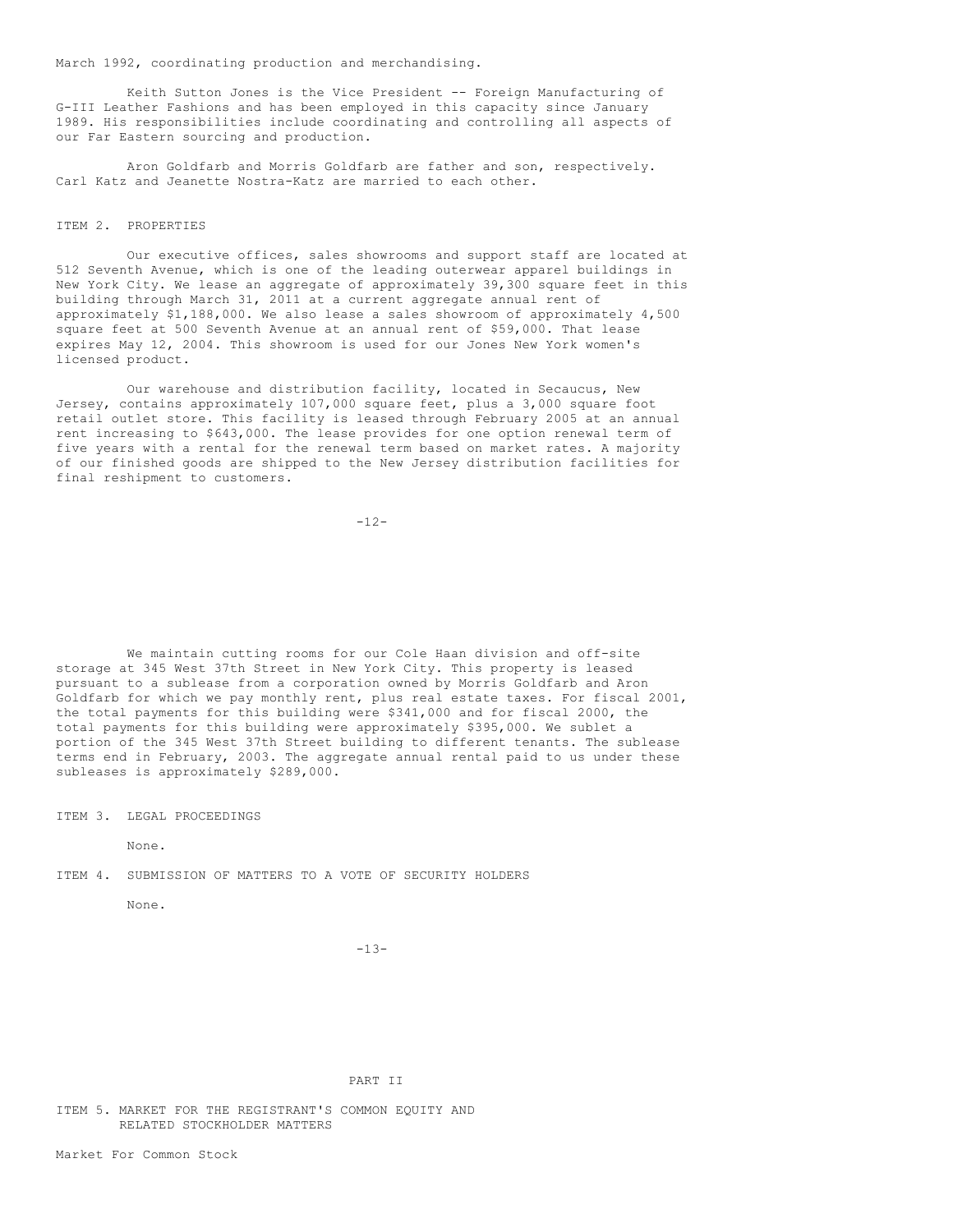Our Common Stock is quoted on the Nasdaq Stock Market under the trading symbol "GIII". The following table sets forth, for the fiscal periods shown, the high and low sales prices for our Common Stock, as reported by the Nasdaq Stock Market.

| Fiscal 2000                                                                                                                                                 | High Prices                                        | Low Prices                                            |
|-------------------------------------------------------------------------------------------------------------------------------------------------------------|----------------------------------------------------|-------------------------------------------------------|
| Fiscal Quarter ended April 30, 1999<br>Fiscal Ouarter ended July 31, 1999<br>Fiscal Quarter ended October 31, 1999<br>Fiscal Quarter ended January 31, 2000 | $$3\;1/2$<br>$3 \frac{3}{4}$<br>$3\;\;5/8$<br>41/4 | \$17/16<br>17/8<br>$2 \frac{1}{4}$<br>$2 \frac{3}{4}$ |
| Fiscal 2001<br>----------                                                                                                                                   |                                                    |                                                       |
| Fiscal Quarter ended April 30, 2000<br>Fiscal Ouarter ended July 31, 2000<br>Fiscal Quarter ended October 31, 2000<br>Fiscal Quarter ended January 31, 2001 | \$4 15/16<br>5 13/16<br>7 1/2<br>$7\frac{1}{2}$    | $$2$ 15/16<br>4 1/8<br>$5 \frac{1}{8}$<br>47/8        |
| Fiscal 2002                                                                                                                                                 |                                                    |                                                       |
| Fiscal Quarter ending April 30, 2001<br>(through March 30, 2001)                                                                                            | \$8 15/16                                          | $$6\;1/2$$                                            |

The last sales price of our Common Stock as reported by the Nasdaq Stock Market on March 30, 2001 was \$7.50 per share.

On March 30, 2001, there were 72 holders of record and, we believe, approximately 2,000 beneficial owners of our Common Stock.

### Dividend Policy

Our Board of Directors currently intends to follow a policy of retaining any earnings to finance the continued growth and development of our business and does not anticipate paying cash dividends in the foreseeable future. Any future determination as to the payment of cash dividends will be dependent upon our financial condition, results of operations and other factors deemed relevant by the Board. The agreements related to the financing of the building at 345 West 37th Street offices prohibit the payment of cash dividends without consent. In addition, our loan agreement prohibits the payment of cash dividends without the consent of the banks. See "Management's Discussion and Analysis of Financial Condition and Results of Operations -- Liquidity and Capital Resources" in Item 7 below.

-14-

## ITEM 6. SELECTED CONSOLIDATED FINANCIAL DATA

The selected consolidated financial data set forth below as of and for the years ended January 31, 1997, 1998, 1999, 2000, and 2001 have been derived from our audited consolidated financial statements. Our audited financial statements as of January 31, 1997, 1998, and 1999, and for the years ended January 31, 1997 and 1998 are not included in this filing. The selected consolidated financial data should be read in conjunction with "Management's Discussion and Analysis of Financial Condition and Results of Operations" (Item 7 of this Report) and the audited consolidated financial statements and related notes thereto included elsewhere in this Annual Report on Form 10-K.

(In thousands, except share and per share data)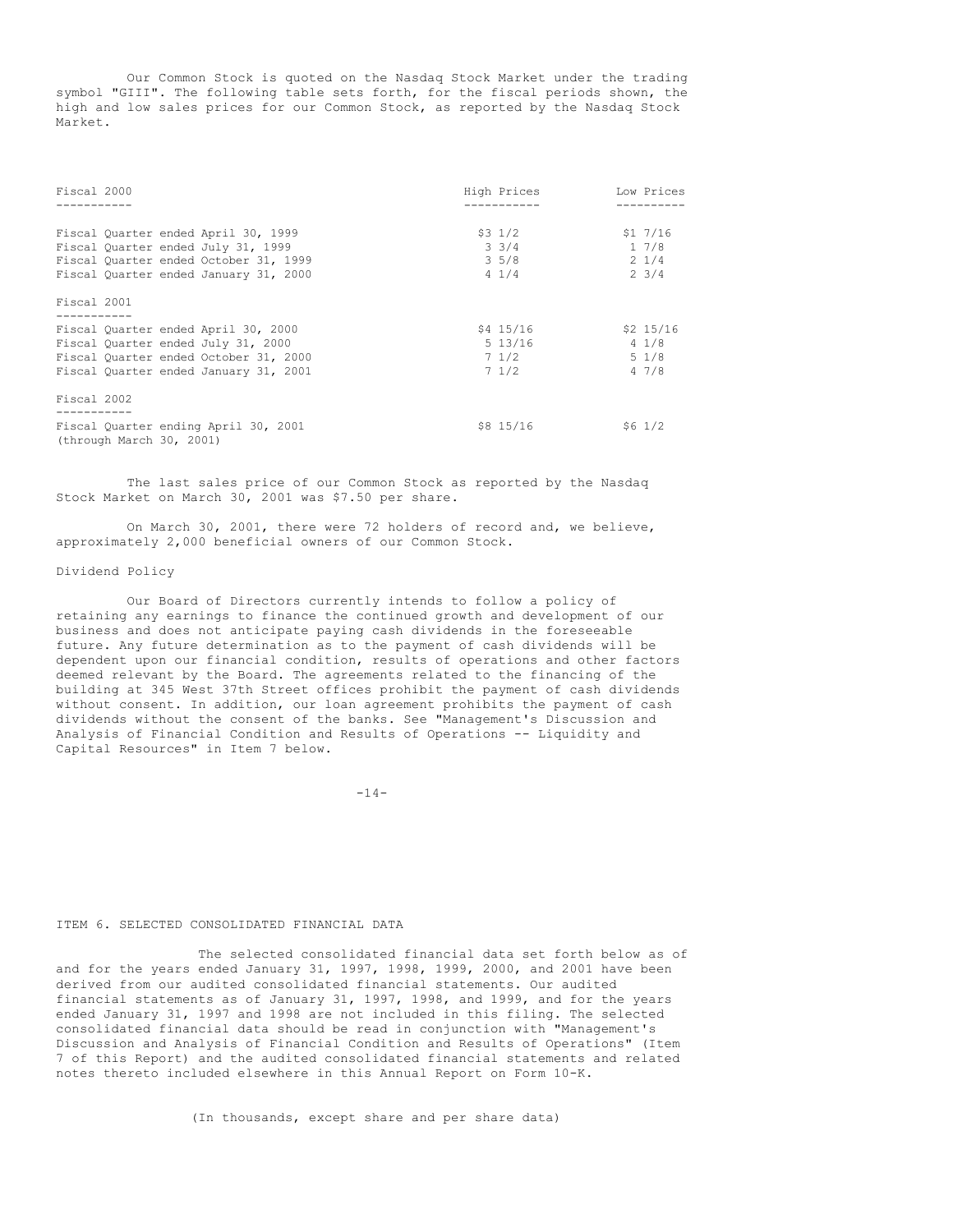|                                                                                                    | Year Ended January 31, (1)    |                                  |                                                                                                                 |                                   |                                                                                                                                                                                                                                                                                                                                                                                                                                                                                        |  |  |  |
|----------------------------------------------------------------------------------------------------|-------------------------------|----------------------------------|-----------------------------------------------------------------------------------------------------------------|-----------------------------------|----------------------------------------------------------------------------------------------------------------------------------------------------------------------------------------------------------------------------------------------------------------------------------------------------------------------------------------------------------------------------------------------------------------------------------------------------------------------------------------|--|--|--|
|                                                                                                    |                               |                                  | 1997 1998 1999 2000<br>www.communication.com/www.communication.com/www.communication.com/www.communication.com/ | $\frac{1}{2}$                     | 2001<br>$---$                                                                                                                                                                                                                                                                                                                                                                                                                                                                          |  |  |  |
| Income Statement Data:                                                                             |                               |                                  |                                                                                                                 |                                   |                                                                                                                                                                                                                                                                                                                                                                                                                                                                                        |  |  |  |
| Net sales                                                                                          |                               |                                  | \$117,645 \$120,136 \$121,644 \$149,632                                                                         |                                   | \$187,057                                                                                                                                                                                                                                                                                                                                                                                                                                                                              |  |  |  |
| Cost of goods sold                                                                                 | ---------                     | ---------                        | 88,057 91,559 95,393 110,710 136,099<br>---------                                                               | ---------                         | --------                                                                                                                                                                                                                                                                                                                                                                                                                                                                               |  |  |  |
| Gross profit                                                                                       |                               |                                  | 29,588 28,577 26,251 38,922 50,958                                                                              |                                   |                                                                                                                                                                                                                                                                                                                                                                                                                                                                                        |  |  |  |
| Selling, general & administrative expenses                                                         |                               |                                  | 23,542 23,787 27,698 28,145 29,860                                                                              |                                   |                                                                                                                                                                                                                                                                                                                                                                                                                                                                                        |  |  |  |
| Unusual or non-recurring charge                                                                    | and the state of the state of | <b>Service Contract Contract</b> | $- - - - - - - -$                                                                                               | $(463)$ 1,200<br>---------        | (643)<br>--------                                                                                                                                                                                                                                                                                                                                                                                                                                                                      |  |  |  |
|                                                                                                    |                               |                                  |                                                                                                                 |                                   |                                                                                                                                                                                                                                                                                                                                                                                                                                                                                        |  |  |  |
| Operating profit (loss)                                                                            |                               |                                  | $6,046$ $4,790$ $(984)$ $9,577$ $21,741$                                                                        |                                   |                                                                                                                                                                                                                                                                                                                                                                                                                                                                                        |  |  |  |
| Interest expense                                                                                   | ---------                     | 2,075 1,534<br>--------          | <b>Construction</b>                                                                                             | 2, 115 1, 857 2, 839<br>--------- | --------                                                                                                                                                                                                                                                                                                                                                                                                                                                                               |  |  |  |
| Income (loss) before minority interest and income taxes $3,971$ $3,256$ $(3,099)$ $7,720$ $18,902$ |                               |                                  |                                                                                                                 |                                   |                                                                                                                                                                                                                                                                                                                                                                                                                                                                                        |  |  |  |
| Minority interest                                                                                  | ---------                     | ---------                        | 449 1,378 1,994 (312)<br>---------                                                                              | --------                          | ---------                                                                                                                                                                                                                                                                                                                                                                                                                                                                              |  |  |  |
| Income (loss) before income taxes                                                                  |                               | 3,971 3,705                      |                                                                                                                 | $(1, 721)$ 9, 714 18, 590         |                                                                                                                                                                                                                                                                                                                                                                                                                                                                                        |  |  |  |
| Income taxes (benefit)                                                                             | 885<br>--------               | ---------                        | 906 (541) 3,934 7,436<br>---------                                                                              | --------                          | ---------                                                                                                                                                                                                                                                                                                                                                                                                                                                                              |  |  |  |
| Net income (loss)                                                                                  | \$3.086                       | $S$ 2.799                        | (1, 180)                                                                                                        | 5, 5, 780                         | \$11.154                                                                                                                                                                                                                                                                                                                                                                                                                                                                               |  |  |  |
|                                                                                                    | ========                      | ========                         | ========                                                                                                        | ========                          | $\begin{array}{cccccccccc} \multicolumn{3}{c}{} & \multicolumn{3}{c}{} & \multicolumn{3}{c}{} & \multicolumn{3}{c}{} & \multicolumn{3}{c}{} & \multicolumn{3}{c}{} & \multicolumn{3}{c}{} & \multicolumn{3}{c}{} & \multicolumn{3}{c}{} & \multicolumn{3}{c}{} & \multicolumn{3}{c}{} & \multicolumn{3}{c}{} & \multicolumn{3}{c}{} & \multicolumn{3}{c}{} & \multicolumn{3}{c}{} & \multicolumn{3}{c}{} & \multicolumn{3}{c}{} & \multicolumn{3}{c}{} & \multicolumn{3}{c}{} & \mult$ |  |  |  |
| Basic earnings (loss) per share                                                                    | 50.48                         | $S = 0.43$                       | 5(0.18)                                                                                                         | \$0.86                            | $S = 1.70$                                                                                                                                                                                                                                                                                                                                                                                                                                                                             |  |  |  |
| Weighted average shares outstanding - basic                                                        | ========<br>6,468,830         | ========<br>6,486,899            | 6,539,128                                                                                                       | 6.712.051                         | ========<br>6,561,537                                                                                                                                                                                                                                                                                                                                                                                                                                                                  |  |  |  |
| Diluted earnings (loss) per share                                                                  | \$0.46                        |                                  | $S = 0.40$ $S = (0.18)$                                                                                         | \$0.84                            | $S = 1.57$                                                                                                                                                                                                                                                                                                                                                                                                                                                                             |  |  |  |
| Weighted average shares outstanding - diluted 6,739,029 7,051,099                                  | _________                     |                                  | 6,539,128                                                                                                       | 6,848,433                         | 7,120,986                                                                                                                                                                                                                                                                                                                                                                                                                                                                              |  |  |  |

|                                           |          |          | As of January 31, (1) |          |            |
|-------------------------------------------|----------|----------|-----------------------|----------|------------|
|                                           | 1997     | 1998     | 1999                  | 2000     | 2001       |
|                                           |          |          |                       |          |            |
| Balance Sheet Data:                       |          |          |                       |          |            |
| Working capital                           | \$24,497 | \$29,296 | \$27,237              | \$31,155 | \$41,858   |
| Total assets                              | 44,555   | 46,746   | 44,870                | 59,601   | 71,952     |
| Short-term debt                           | 3,835    | 3,734    | 2,893                 | 3,427    | 1,580      |
| Long-term debt, excluding current portion | 554      | 352      | 180                   | 64       | $^{\circ}$ |
| Total stockholders' equity                | 32,825   | 35,686   | 35,575                | 41,033   | 52,069     |

--------------------

(1) Certain amounts have been reclassified to conform to the 2001 presentation.

 $-15-$ 

ITEM 7. MANAGEMENT'S DISCUSSION AND ANALYSIS OF FINANCIAL CONDITION AND RESULTS OF OPERATIONS

Statements in this Annual Report on Form 10-K concerning our business outlook or future economic performance; anticipated revenues, expenses or other financial items; product introductions and plans and objectives related thereto; and statements concerning assumptions made or expectations as to any future events, conditions, performance or other matters, are "forward-looking statements" as that term is defined under the Federal securities laws. Forward-looking statements are subject to risks, uncertainties and other factors which could cause actual results to differ materially from those stated in such statements. Such risks, uncertainties and factors include, but are not limited to, reliance on foreign manufacturers, risks of doing business abroad, the nature of the apparel industry, including changing consumer demand and tastes, seasonality, customer acceptance of new products, the impact of competitive products and pricing, dependence on existing management, general economic conditions, as well as other risks detailed in our filings with the Securities and Exchange Commission, including this Annual Report on Form 10-K.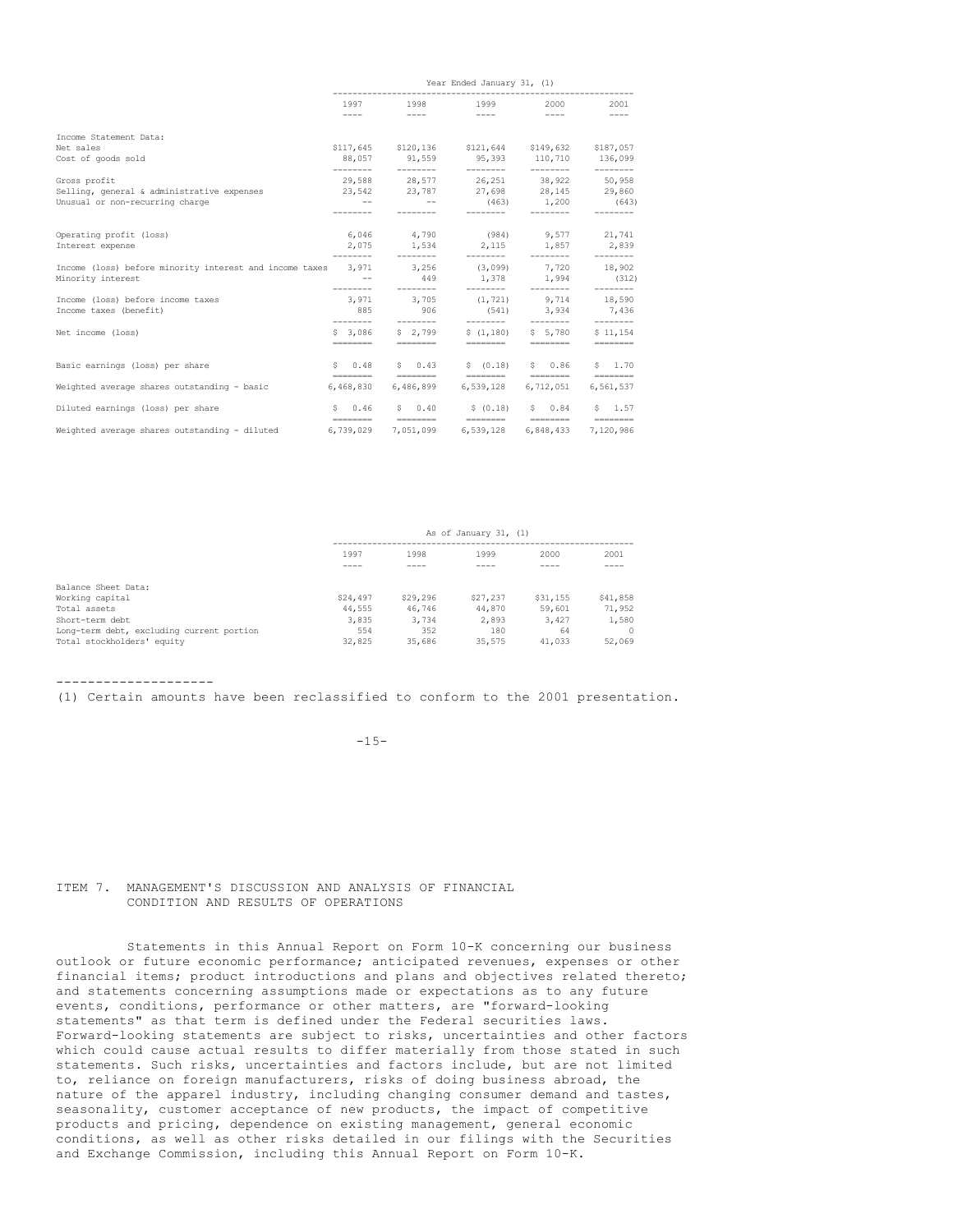The following presentation of management's discussion and analysis of our financial condition and results of operations should be read in conjunction with our Financial Statements, the accompanying notes and other financial information appearing elsewhere in this Report.

References to fiscal years refer to the year ended or ending January 31 of that year.

#### Results of Operations

The following table sets forth selected operating data as a percentage of our net sales for the fiscal years indicated below:

|                                                         | 1999             | 2000              | 2001               |
|---------------------------------------------------------|------------------|-------------------|--------------------|
|                                                         |                  |                   |                    |
| Net sales                                               | 100.0%           | 100.0%            | 100.0%             |
| Cost of goods sold                                      | 78.4             | 74.0              | 72.8               |
| Gross profit                                            | ----<br>21.6     | $- - - -$<br>26.0 | $- - - -$<br>27.2  |
| Selling, general and administrative expenses            | 22.8             | 18.8              | 15.9               |
| Unusual or non-recurring charge                         | (0.4)<br>----    | 0.8<br>$= - -$    | (0.3)<br>$- - - -$ |
| Operating profit (loss)                                 | (0.8)            | 6.4               | 11.6               |
| Interest expense                                        | 1.7              | 1.2               | 1.5                |
| Income (loss) before minority interest and income taxes | $- - -$<br>(2.5) | $- - -$<br>5.2    | $- - -$<br>10.1    |
| Minority interest                                       | 1.1              | 1.3               | (0.2)              |
|                                                         | $- - -$          | $= - -$           | $- - - -$          |
| Income (loss) before income taxes                       | (1.4)            | 6.5               | 9.9                |
| Income taxes (benefit)                                  | (0.4)            | 2.6               | 3.9                |
|                                                         | ----             | $---$             | $---$              |
| Net income (loss)                                       | (1.0)            | 3.9               | 6.0                |
|                                                         | $== == =$        | $= = =$           | $=$ $=$ $=$        |

-16-

## General

We operate our business in two segments, non-licensed apparel and licensed apparel. The non-licensed apparel segment includes sales of apparel under our own brands and private label brands, as well as commission fee income received on sales that are financed by and shipped directly to our customers. The licensed apparel segment includes sales of apparel brands licensed by us from third parties. See Note L to our Consolidated Financial Statements for financial information with respect to these segments.

During fiscal 2000, together with Black Entertainment Television ("BET"), our joint venture partner, we decided to discontinue the BET Design Studio joint venture. We had originally entered into the joint venture with BET in April 1997 to design, manufacture, and distribute sportswear and outerwear apparel targeted to the African-American and urban consumer. The initial product offerings by the joint venture were introduced in February 1998 and we began shipping product in July 1998. We owned 50.1% of this joint venture and, accordingly, its entire results of operations were consolidated with our results of operations. The interest of BET in the joint venture was reflected in the "Minority Interest" line item in our financial statements. Net of BET's interest, we incurred losses from this joint venture of approximately \$1.4 million in fiscal 1999 and \$2.0 million (inclusive of a \$802,000 charge) in fiscal 2000. The joint venture company was dissolved effective January 31, 2001 and our financial statements for fiscal 2001 include a \$322,000 credit (net of minority interest) representing a reversal of the remainder of the fiscal 2000 charge following the disposition of the remaining assets and liabilities of this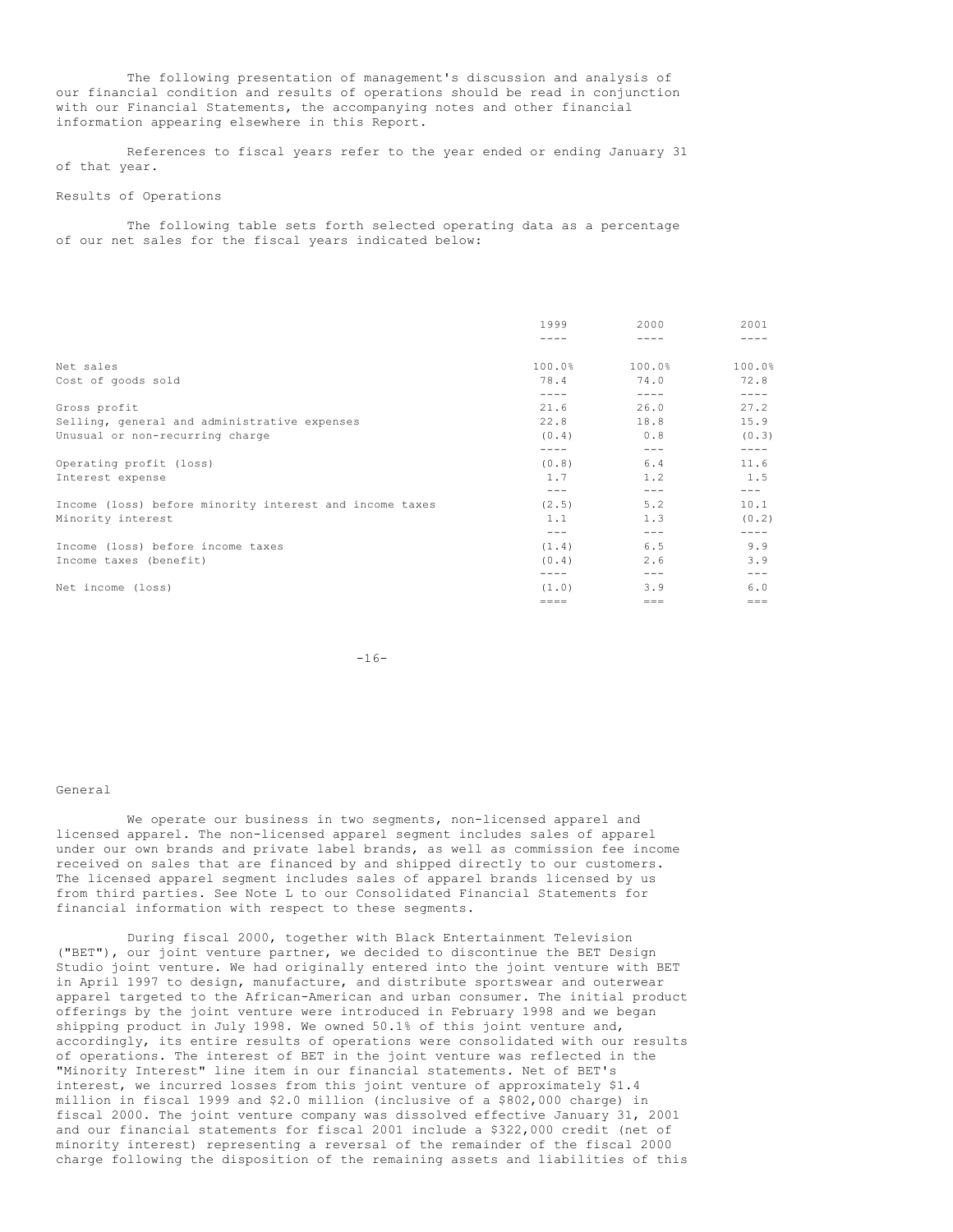joint venture.

Year ended January 31, 2001 ("fiscal 2001") compared to year ended January 31, 2000 ("fiscal 2000")

Net sales were \$187.1 million in fiscal 2001 compared to \$149.6 million in fiscal 2000. Net sales increased as a result of increased sales of both licensed and non-licensed apparel. Net sales of licensed apparel increased by 14.5% to \$ 70.9 million in fiscal 2001 from \$61.9 million in fiscal 2000. Net sales of non-licensed apparel increased by 32.5% to \$116.2 million in fiscal 2001 from \$87.7 million in fiscal 2000 as a result of increased sales to our existing customers. Sales of licensed apparel constituted 37.9% of our net sales in fiscal 2001 compared to 41.4% of our net sales in fiscal 2000. We expect that the recent addition of our license with Jones New York to produce women's wool outerwear will increase the percentage of our net sales in fiscal 2002 represented by licensed apparel.

Gross profit was \$51.0 million in fiscal 2001 compared to \$38.9 million in fiscal 2000. Commission fee income, for which there is no related cost of goods sold, was \$6.2 million in fiscal 2001 compared to \$3.6 million in fiscal 2000. As a percentage of net sales, gross profit was 27.2% in fiscal 2001 compared to 26.0% in fiscal 2000.

Gross profit for licensed apparel was \$21.1 million in fiscal 2001 compared to \$17.8 million in fiscal 2000, or 29.8% of net sales of licensed apparel in fiscal 2001 compared to 28.8% of net sales of licensed apparel in fiscal 2000. The higher gross profit margin percentage for licensed apparel in fiscal 2001 was due to increased sales of higher gross profit margin products. Gross profit for non-licensed apparel was \$29.8 million in fiscal 2001 as compared to \$21.1 million in fiscal 2000, or 25.7% of net sales of non-licensed apparel in fiscal 2001 compared to 24.1% of net sales of non-licensed apparel in fiscal 2000. The increase in the gross profit margin percentage for non-licensed apparel was primarily attributable to higher commission fee income.

 $-17-$ 

Selling, general and administrative expenses were \$29.9 million in fiscal 2001 compared to \$28.1 million in fiscal 2000. Expenses in fiscal 2000 included \$2.7 million relating to the BET Design Studio joint venture that was discontinued in November 1999 and the reversal of a \$463,000 provision relating to the uncertainty of our Indonesian assets. We decided that this reserve was no longer required as the Indonesian economy had stabilized during the fourth quarter of fiscal 2000. Excluding last year's BET Design Studio expenses and the reversal of the provision for the Indonesian assets, our selling, general and administrative expenses increased approximately \$3.9 million compared to last year. These increases primarily result from higher bonuses (\$1.5 million), increased salaries (\$1.0 million), and expenses (\$1.4 million) relating to the start-up of the Cole Haan, Caterpillar and Jones New York divisions. Excluding the BET Design Studio expenses and the Indonesian reversal in the prior year, selling, general and administrative expenses were 15.9% of net sales in fiscal 2001 compared to 17.6% in the prior year as we were able to better leverage our expenses over increased sales. We expect that selling, general and administrative expenses will continue to increase in fiscal 2002 as several of our new divisions that operated for only part of fiscal 2001 will be in operation for all of fiscal 2002.

The dissolution of BET Design Studio was completed as of January 31, 2001. Of the \$1.2 million recorded in fiscal 2000 as a non-recurring charge, \$643,000 (\$322,000, net of minority interest) remained following the disposition of the remaining assets and liabilities of this joint venture. This remainder was reversed and credited to non-recurring charge in fiscal 2001.

Interest expense was \$2.8 million in fiscal 2001 compared to \$1.9 million in fiscal 2000. The increase in interest expense resulted primarily from higher inventory levels in response to increased customer orders and higher interest rates.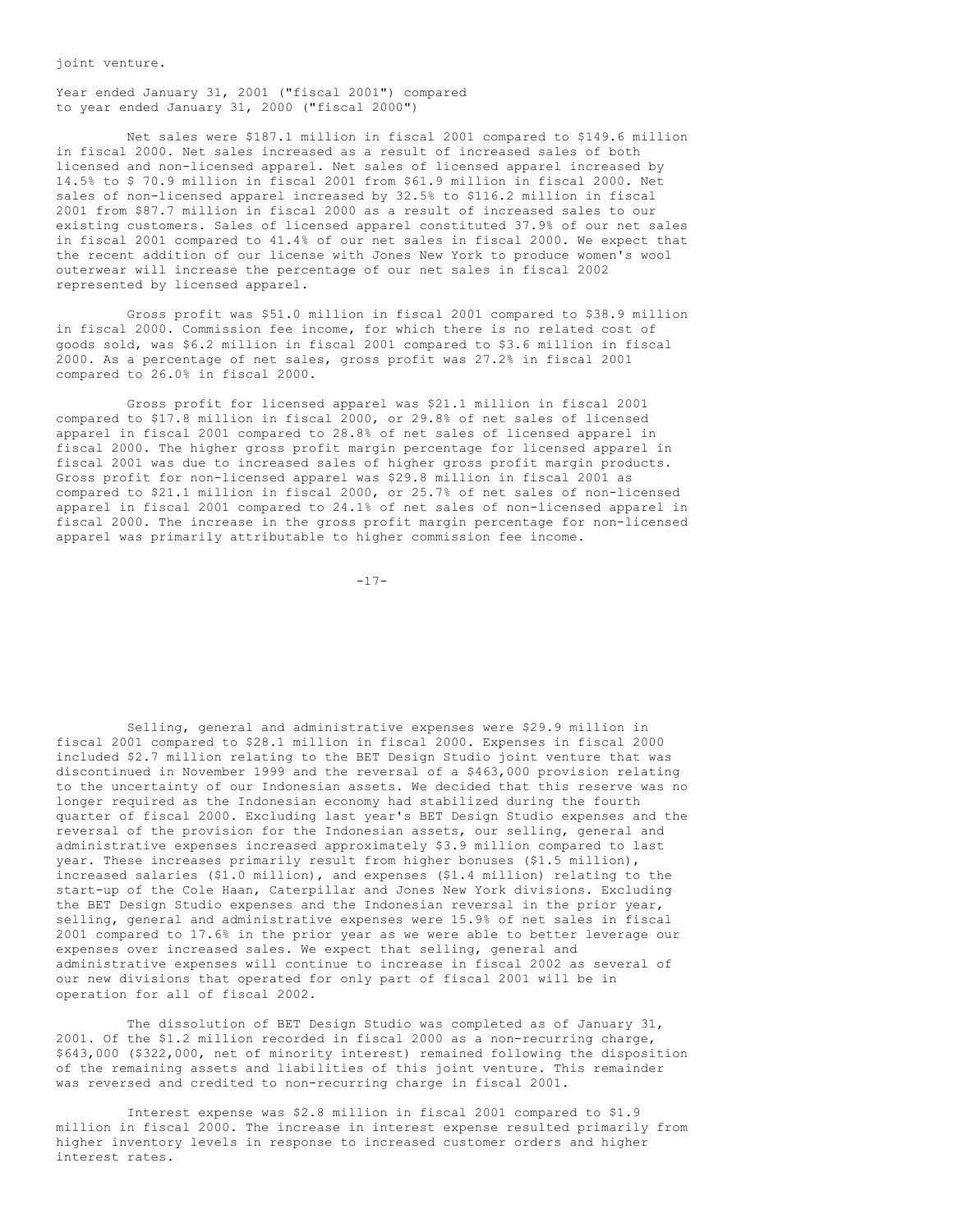As a result of the foregoing, we had income before income taxes of \$18.6 million in fiscal 2001 compared to income before income taxes of \$9.7 million in fiscal 2000.

Income taxes were \$7.4 million in fiscal 2001 compared to \$3.9 million in fiscal 2000. Our effective tax rate for fiscal 2001 was 40.0% compared to 40.5% in fiscal 2000. The tax rate in fiscal 2001 benefited from the utilization of a foreign net operating loss carry forwards. The tax rate in fiscal 2000 included benefits from remaining net operating loss carry forwards for state income tax purposes.

We had net income of \$11.2 million, or \$1.57 per share on a diluted basis, in fiscal 2001 compared to net income of \$5.8 million, or \$.86 per share on a diluted basis, in fiscal 2000.

Year ended January 31, 2000 ("fiscal 2000") compared to year ended January 31, 1999 ("fiscal 1999")

Net sales were \$149.6 million in fiscal 2000 compared to \$121.6 million in fiscal 1999. Net sales increased as a result of increased sales of both licensed and non-licensed apparel. Net sales of licensed apparel increased by 35.0% to \$61.9 million in fiscal 2000 from \$45.9 million in fiscal 1999. Net sales of non-licensed apparel increased by 15.7% to \$87.7 million in fiscal 2000 from \$75.8 million in fiscal 1999. Sales of licensed apparel continued to increase as a percentage of net sales, and accounted for 41.4% of net sales in fiscal 2000 compared to 37.7% of net sales in fiscal 1999.

 $-18-$ 

Gross profit was \$38.9 million in fiscal 2000 compared to \$26.3 million in fiscal 1999. Commission fee income, for which there is no related cost of goods sold, was \$3.6 million in fiscal 2000 compared to \$3.5 million in fiscal 1999. As a percentage of net sales, gross profit was 26.0% in fiscal 2000 compared to 21.6% in fiscal 1999.

Gross profit for licensed apparel was \$17.8 million in fiscal 2000 compared to \$10.6 million in fiscal 1999, or 28.8% of net sales of licensed apparel in fiscal 2000 compared to 23.1% of net sales of licensed apparel in fiscal 1999. The higher gross profit margin percentage for licensed apparel in fiscal 2000 was due to increased sales of higher gross profit margin products. Gross profit for non-licensed apparel was \$21.1 million in fiscal 2000 as compared to \$15.7 million in fiscal 1999, or 24.1% of net sales of non-licensed apparel in fiscal 2000 compared to 20.7% of net sales of non-licensed apparel in fiscal 1999. The increase in the gross profit margin percentage for non-licensed apparel was primarily attributable to increased sales of higher gross profit products, and to improved gross margins on sales of prior season merchandise in fiscal 2000 compared to fiscal 1999.

Selling, general and administrative expenses were \$28.1 million in fiscal 2000, including \$2.7 million of expenses with respect to the BET Design Studio joint venture. Selling, general and administrative expenses in fiscal 1999 include a provision for \$463,000 relating to the uncertainty of Indonesian assets. In the fourth quarter of fiscal 2000, we determined that the local economy in Indonesia had stabilized and the imminent threat of asset impairment relating to the facility was no longer present. As a result, selling, general and administrative expenses were reduced because we reversed this provision for the uncertainty of the Indonesian assets. Excluding the BET Design Studio expenses and the effect of uncertainty of the Indonesian provision and its reversal, selling, general and administrative expenses were \$25.9 million in fiscal 2000 compared to \$24.5 million in fiscal 1999. The increase in selling, general and administrative expenses is primarily attributable to increased advertising expenses (\$1.4 million) and higher bonuses (\$1.0 million), offset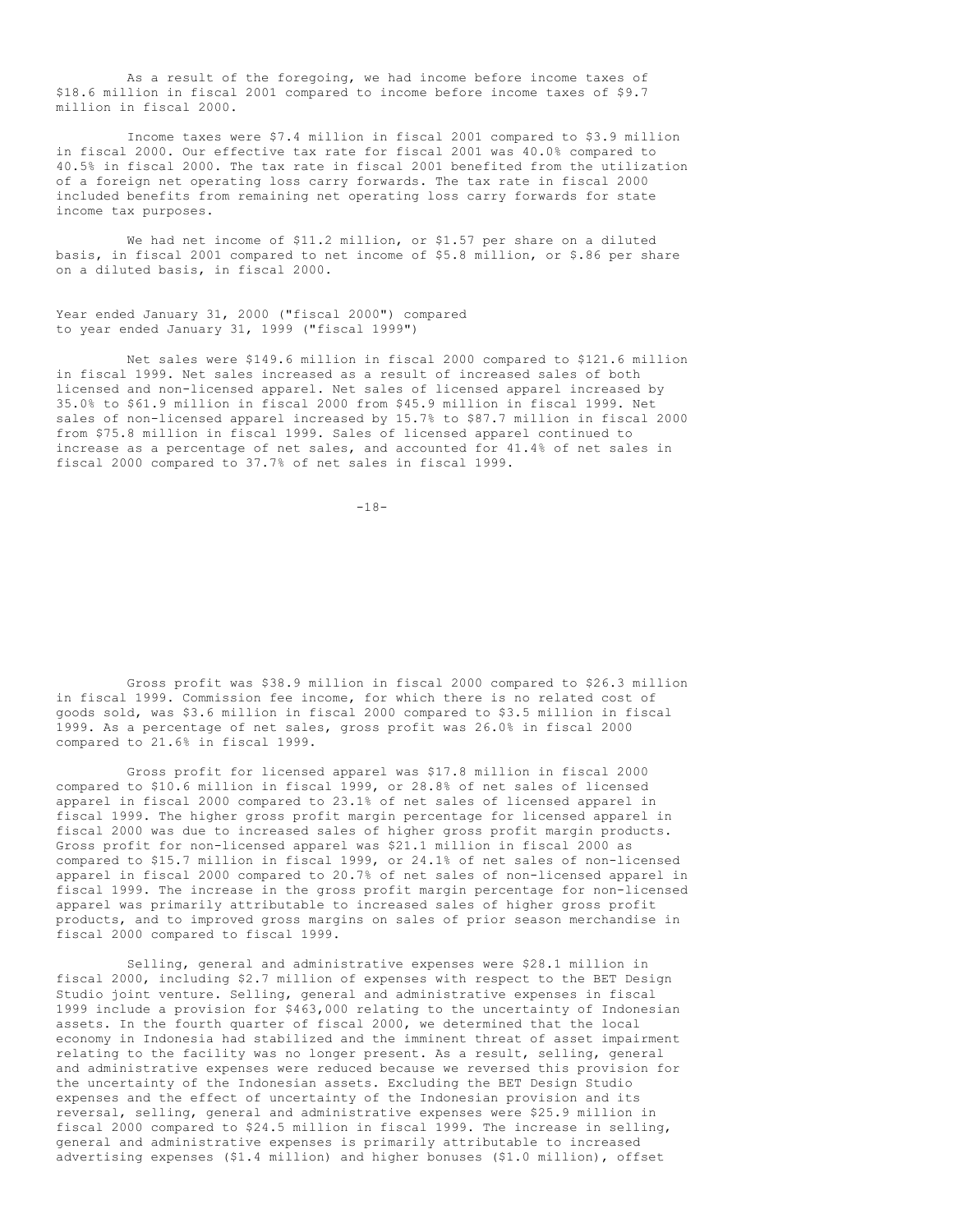somewhat by lower rent expense (\$500,000), salaries (\$300,000), and professional fees (\$200,000). As a percentage of net sales, selling, general and administrative expenses, excluding the BET Design Studio expenses and the effect of Indonesian provision and its reversal, were 17.3% in fiscal 2000 compared to 20.2% in fiscal 1999.

On November 18, 1999, we announced that BET Design Studio, LLC, a joint venture with BET, would be dissolved. The joint venture was dissolved because it was not profitable and the urban market was saturated with similar products. In connection with this decision, a \$1.6 million provision (including \$798,000 allocable to BET's ownership interest) was recorded to cover the costs of dissolving the joint venture. Of this provision, \$1.2 million was recorded as a non-recurring charge, and the balance was charged to cost of goods sold. The \$1.6 million provision consists of approximately \$1.1 million of writedowns relating to accounts receivables (\$520,000), the impairment of fixed assets (\$300,000), inventory (\$182,000), and prepaid assets (\$118,000). The balance of \$480,000 relates to provisions for miscellaneous closing costs (\$225,000), accrual for accounts payable and accrued expenses (\$200,000), and severance (\$55,000).

Interest expense was \$1.9 million in fiscal 2000 compared to \$2.1 million in fiscal 1999. This decrease in interest expense is primarily attributable to lower average borrowings and interest income earned on excess cash at the beginning of the year.

As a result of the foregoing, we had income before income taxes of \$9.7 million in fiscal 2000 compared to a loss before income taxes of \$1.7 million in fiscal 1999.

 $-19-$ 

Income taxes were \$3.9 million in fiscal 2000 compared to an income tax benefit of \$541,000 in fiscal 1999. Our effective tax rate for fiscal 2000 was 40.5% which included benefits from remaining net operating loss carry forwards for state income tax purposes. In fiscal 1999, our effective tax rate was 31.4% as a result of tax benefits derived from state net operating loss carry forwards and deferred tax benefits.

We had net income of \$5.8 million, or \$.86 per share on a diluted basis, in fiscal 2000 compared to a net loss of \$1.2 million, or \$.18 per share on a diluted basis, in fiscal 1999.

Liquidity and Capital Resources

Our loan agreement, which expires May 31, 2002, is a collateralized working capital line of credit with six banks that provides for a maximum line of credit in amounts that range from \$45 million to \$85 million at specific times during the year. The line of credit provides for maximum direct borrowings ranging from \$30 million to \$64 million during the year. The balance of the credit line may be used for letters of credit. All amounts available for borrowing are subject to borrowing base formulas and overadvances specified in the agreement.

Direct borrowings under the line of credit bear interest at our option at either the prevailing prime rate (7.5% at April 19, 2001) or LIBOR plus 225 basis points (6.77% at April 19, 2001). The loan agreement requires us, among other covenants, to maintain specified earnings and tangible net worth levels, and prohibits the payment of cash dividends. The amount borrowed under the line of credit varies based on our seasonal requirements. The maximum amount outstanding (i.e., open letters of credit, bankers acceptances and direct borrowings) under our loan agreement was approximately \$44.9 million during each of fiscal 1999 and 2000 and \$68.0 million during fiscal 2001. As of January 31, 2001, there were no direct borrowings, no banker's acceptances and \$10.4 million of contingent liability under open letters of credit. As of January 31, 2000, there were no direct borrowings, no bankers' acceptances and \$9.9 million of contingent liability under open letters of credit.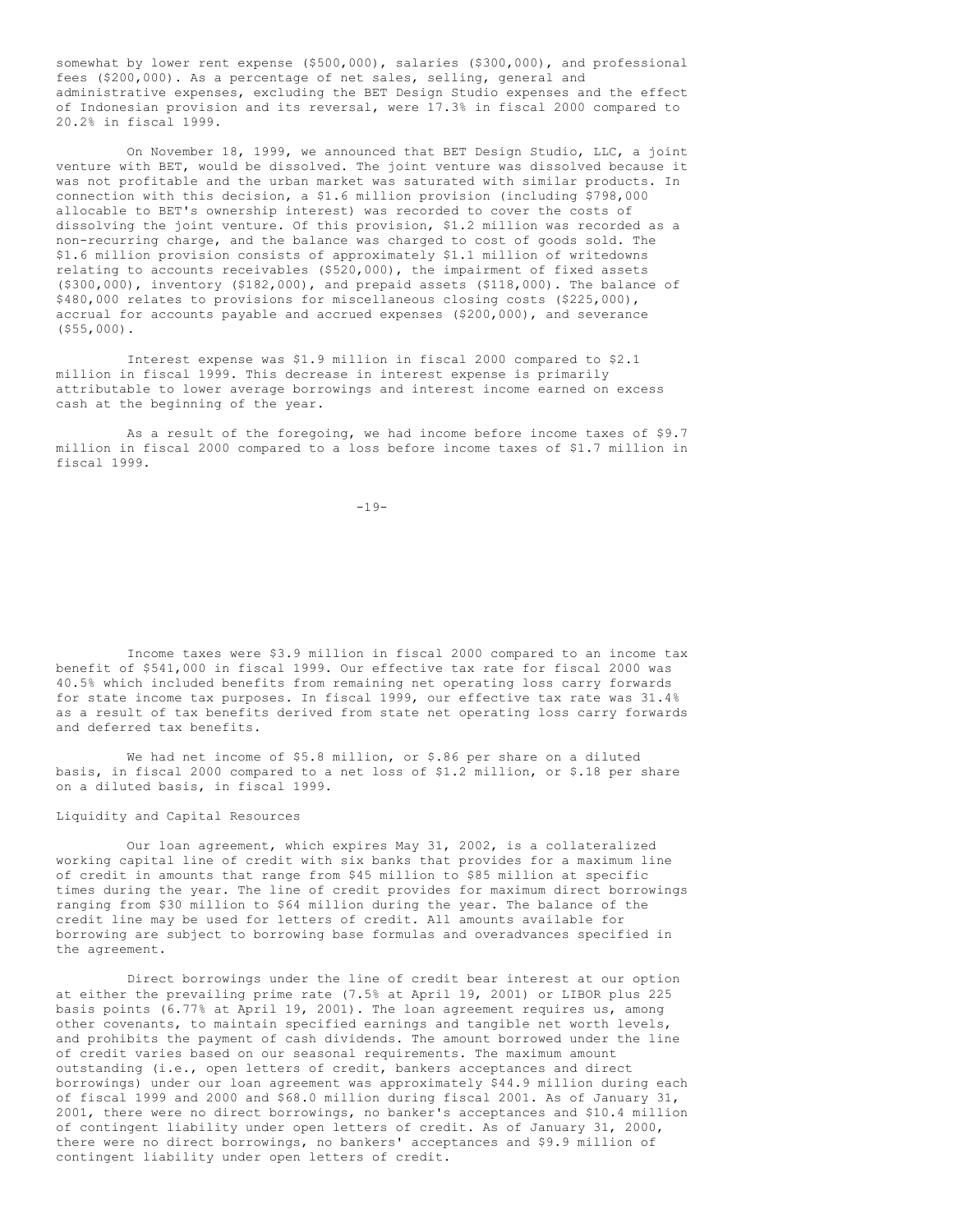On December 20, 1999, our Board of Directors authorized the repurchase of up to \$1,000,000 worth of our common stock. We purchased 244,817 shares of our common stock at a total cost of \$970,000. We concluded this buyback program in April 2000.

PT Balihides, our Indonesian subsidiary, has a separate credit facility with an Indonesian bank. The notes payable under this facility represent maximum borrowings as of January 31, 2001 of approximately \$1.5 million. Subsequent to year-end, we reduced this line of credit by \$550,000.

We had \$2.2 million of cash provided by operating activities in fiscal 2001 resulting primarily from net income of \$11.2 million, a decrease of \$5.4 million in accounts receivable and an increase of \$5.0 million in accounts payable and accrued expenses. This was partially offset by an increase of \$19.0 million in inventories. In addition, our purchase of certain assets from Gloria Gay Coats, LLC included \$2.3 million of inventory. The Company's inventories increased in fiscal 2001 primarily due to an increase in raw materials inventory as a result of purchases of leather skins to meet higher anticipated sales volumes in fiscal 2002. We had \$6.9 million of cash provided by operating activities in fiscal 2000 resulting primarily from our net income of \$5.8 million. We had cash provided by operating activities of \$2.3 million in fiscal 1999 as a reduction of \$3.9 million in inventories more than offset our net loss of \$1.2 million.

 $-20-$ 

We utilized \$4.2 million of cash in investing activities during fiscal 2001. Our purchase of certain assets from Gloria Gay Coats, LLC amounted to \$3.4 million (including \$2.3 million of inventory) and we made capital expenditures of \$852,000. We used \$1.0 million of cash in fiscal 2000 and \$1.7 million of cash in fiscal 1999 for capital expenditures. Historically, our business has not required significant capital expenditures. Capital expenditures were used primarily for new computer software, additional computer upgrades, leasehold improvements, and furniture, fixtures and equipment. In addition, capital expenditures include \$580,000 in fiscal 2000 and \$277,000 in fiscal 2001 for the expansion of our Indonesian factory.

We used \$3.4 million of cash in financing activities during fiscal 2001. Financing activities provided \$1.4 million of cash in fiscal 2000 and \$806,000 of cash in fiscal 1999. During fiscal year 2001, we repaid \$1.8 million of debt related to BET Design Studio. In addition, BET's prior investment of \$1.3 million in BET Design Studio was eliminated. We used \$540,000 in fiscal 2001 and \$430,000 in fiscal 2000 to purchase shares of our common stock on the open market. In fiscal 1999, we used \$1.0 million to reduce notes payable and capital lease obligations, which was more than offset by cash and tax benefits related to the exercise of stock options and the disgorgement of profits related to stock sales by two of our officers.

We believe that our cash on hand and cash generated by operations, together with the funds available under our loan agreement, will be sufficient to meet our capital and operating requirements through fiscal 2002.

# ITEM 7A. QUANTITATIVE AND QUALITATIVE DISCLOSURES ABOUT MARKET RISK

# Impact of Inflation and Foreign Exchange

Our results of operations for the periods discussed have not been significantly affected by inflation or foreign currency fluctuation. We negotiate our purchase orders with foreign manufacturers in United States dollars. Thus, notwithstanding any fluctuation in foreign currencies, our cost for any purchase order is not subject to change after the time the order is placed. However, if the value of the United States dollar against local currencies were to decrease, manufacturers might increase their United States dollar prices for products.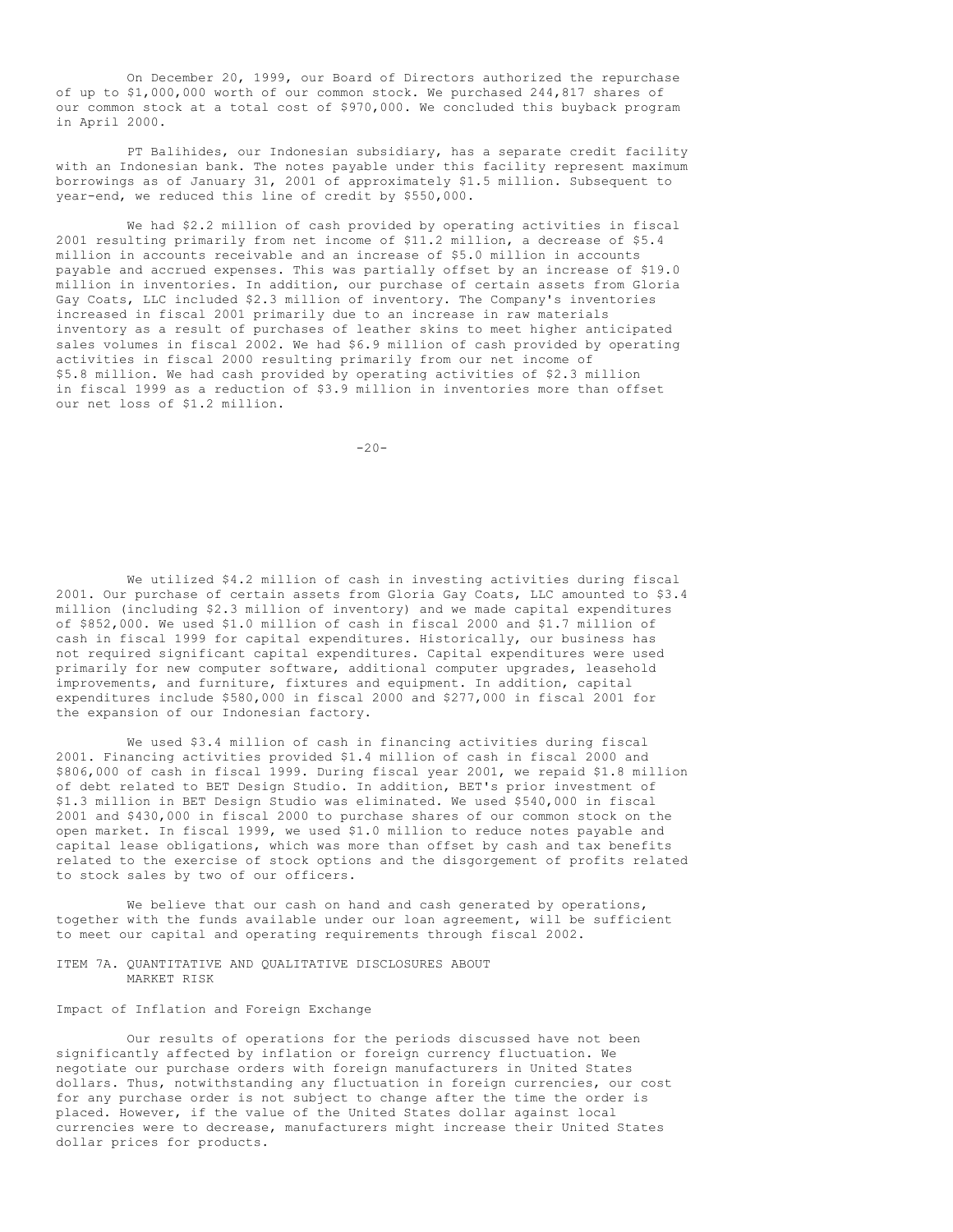#### Interest Rate Exposure

We are subject to market risk from exposure to changes in interest rates relating primarily to our line of credit. We borrow under the line of credit to support general corporate purposes, including capital expenditures and working capital needs. All of our debt is short-term with variable rates. We do not expect changes in interest rates to have a material adverse effect on income or cash flows in fiscal 2002.

ITEM 8. FINANCIAL STATEMENTS AND SUPPLEMENTARY DATA

Financial statements and supplementary data required pursuant to this Item begin on page F-1 of this Report.

ITEM 9. CHANGES IN AND DISAGREEMENTS WITH ACCOUNTANTS ON ACCOUNTING AND FINANCIAL DISCLOSURE

None.

-21-

# PART III

#### ITEM 10. DIRECTORS AND EXECUTIVE OFFICERS OF THE REGISTRANT

The information contained under the heading "Proposal No. 1- Election of Directors" in our definitive Proxy Statement (the "Proxy Statement") relating to our Annual Meeting of Stockholders to be held on or about June 12, 2001, to be filed pursuant to Regulation 14A of the Securities Exchange Act of 1934 with the Securities and Exchange Commission is incorporated herein by reference. For information concerning our executive officers and other significant employees, see "Business-Executive Officers of the Registrant" in Item 1 above of this Report.

# ITEM 11. EXECUTIVE COMPENSATION

The information contained under the heading "Executive Compensation" in our Proxy Statement is incorporated herein by reference.

### ITEM 12. SECURITY OWNERSHIP OF CERTAIN BENEFICIAL OWNERS AND MANAGEMENT

The information contained under the heading "Security Ownership of Common Stock by Certain Stockholders and Management" in our Proxy Statement is incorporated herein by reference.

# ITEM 13. CERTAIN RELATIONSHIPS AND RELATED TRANSACTIONS

The information contained under the heading "Certain Relationships and Related Transactions" in our Proxy Statement is incorporated herein by reference.

 $-22-$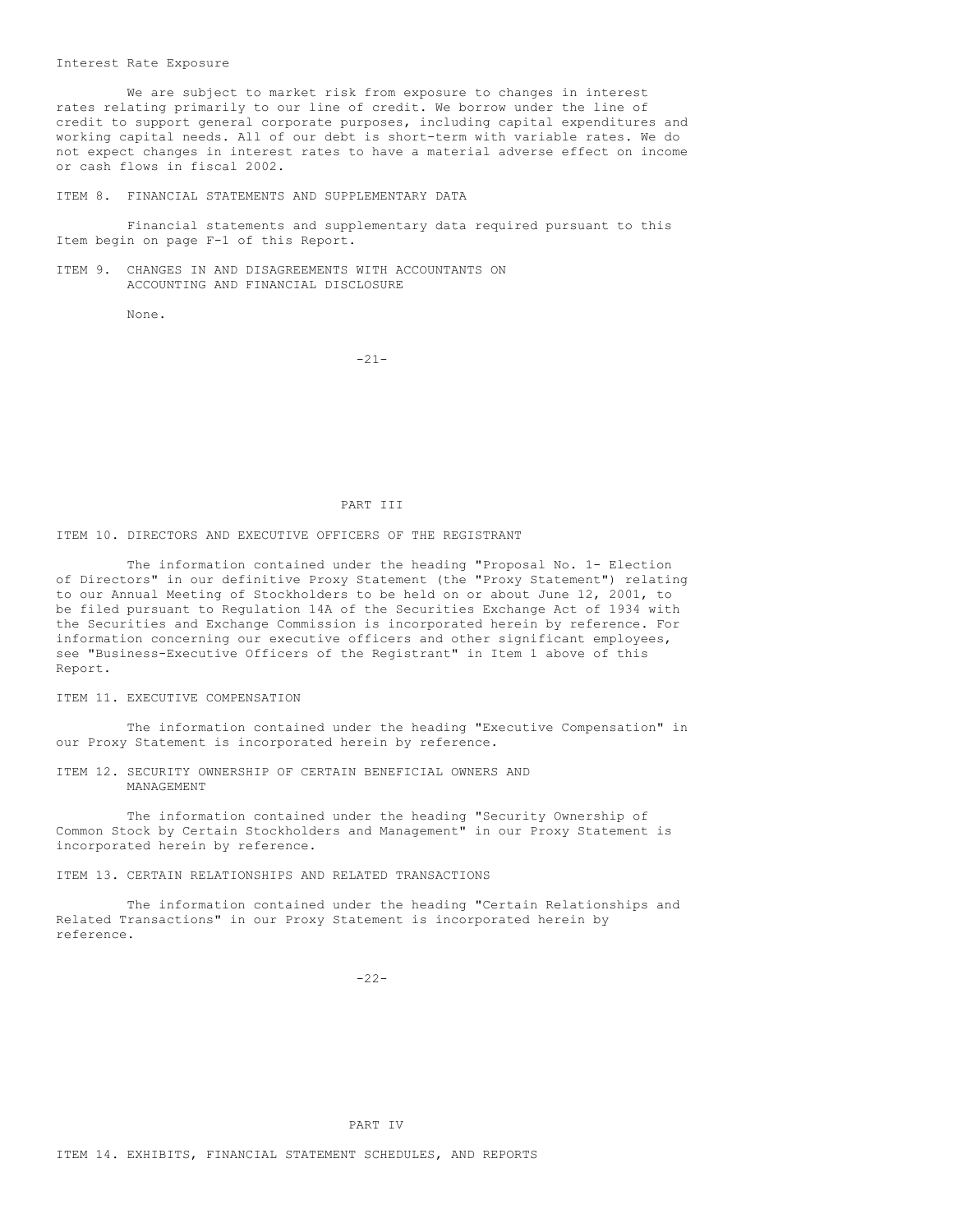| (a) | 1.      | Financial Statements.                                                                                                                                                                                                                                                                                                                                                                                                                                                     |
|-----|---------|---------------------------------------------------------------------------------------------------------------------------------------------------------------------------------------------------------------------------------------------------------------------------------------------------------------------------------------------------------------------------------------------------------------------------------------------------------------------------|
|     | 2.      | Financial Statement Schedules.                                                                                                                                                                                                                                                                                                                                                                                                                                            |
|     |         | The Financial Statements and Financial<br>Statement Schedules are listed in the<br>accompanying index to financial statements<br>beginning on page F-1 of this report. All<br>other schedules, for which provision is made<br>in the applicable accounting regulations of<br>the Securities and Exchange Commission are<br>not required under the related instructions,<br>are shown in the financial statements or are<br>in applicable and therefore have been omitted. |
|     | 3.      | Exhibits:                                                                                                                                                                                                                                                                                                                                                                                                                                                                 |
|     | 3.1     | Certificate of Incorporation. (1)                                                                                                                                                                                                                                                                                                                                                                                                                                         |
|     | 3.2     | By-Laws, as amended, of G-III Apparel Group, Ltd. (the<br>"Company"). $(6)$                                                                                                                                                                                                                                                                                                                                                                                               |
|     | 10.1    | Employment Agreement, dated February 1, 1994, between the<br>Company and Morris Goldfarb. (4)                                                                                                                                                                                                                                                                                                                                                                             |
|     | 10.1(a) | Amendment, dated October 1, 1999, to the Employment<br>Agreement, dated February 1, 1994, between the Company and<br>Morris Goldfarb. (10)                                                                                                                                                                                                                                                                                                                                |
|     | 10.2    | [Reserved]                                                                                                                                                                                                                                                                                                                                                                                                                                                                |
|     | 10.3    | Fifth Amended and Restated Loan Agreement, dated May 31,<br>1999, by and among G-III Leather Fashions, Inc. ("G-III"), the<br>banks signatories thereto (the "Banks"), and Fleet Bank, N.A.<br>$("Fleet Bank")$ , as Agent. (9)                                                                                                                                                                                                                                           |
|     | 10.3(a) | Amendment No. 1 to the Fifth Amended and Restated Loan<br>Agreement, dated December 20, 1999, by and among G-III, the<br>Banks and Fleet Bank. (11)                                                                                                                                                                                                                                                                                                                       |
|     | 10.3(b) | Amendment No. 2 to the Fifth Amended and Restated Loan<br>Agreement, dated March 1, 2000, by and among G-III, the Banks<br>and Fleet Bank. (11)                                                                                                                                                                                                                                                                                                                           |
|     | 10.3(c) | Amendment No. 3 to the Fifth Amended and Restated Loan<br>Agreement, dated April 7, 2000, by and among G-III, the Banks<br>and Fleet Bank. (11)                                                                                                                                                                                                                                                                                                                           |
|     | 10.3(d) | Amendment No. 4 to the Fifth Amended and Restated Loan<br>Agreement, dated as of May 24, 2000, by and among G-III, the<br>Banks and Fleet Bank. (12)                                                                                                                                                                                                                                                                                                                      |

-23-

10.3(e) Amendment No. 5 to the Fifth Amended and Restated Loan Agreement, dated as of July 14, 2000, by and among G-III, the Banks and Fleet Bank.(13)

- 10.3(f) Amendment No. 6 to the Fifth Amended and Restated Loan Agreement, dated as of January 10, 2001, by and among G-III, the Banks and Fleet Bank.
- 10.3(g) Amendment No. 7 to the Fifth Amended and Restated Loan Agreement, dated as of February 12, 2001, by and among G-III,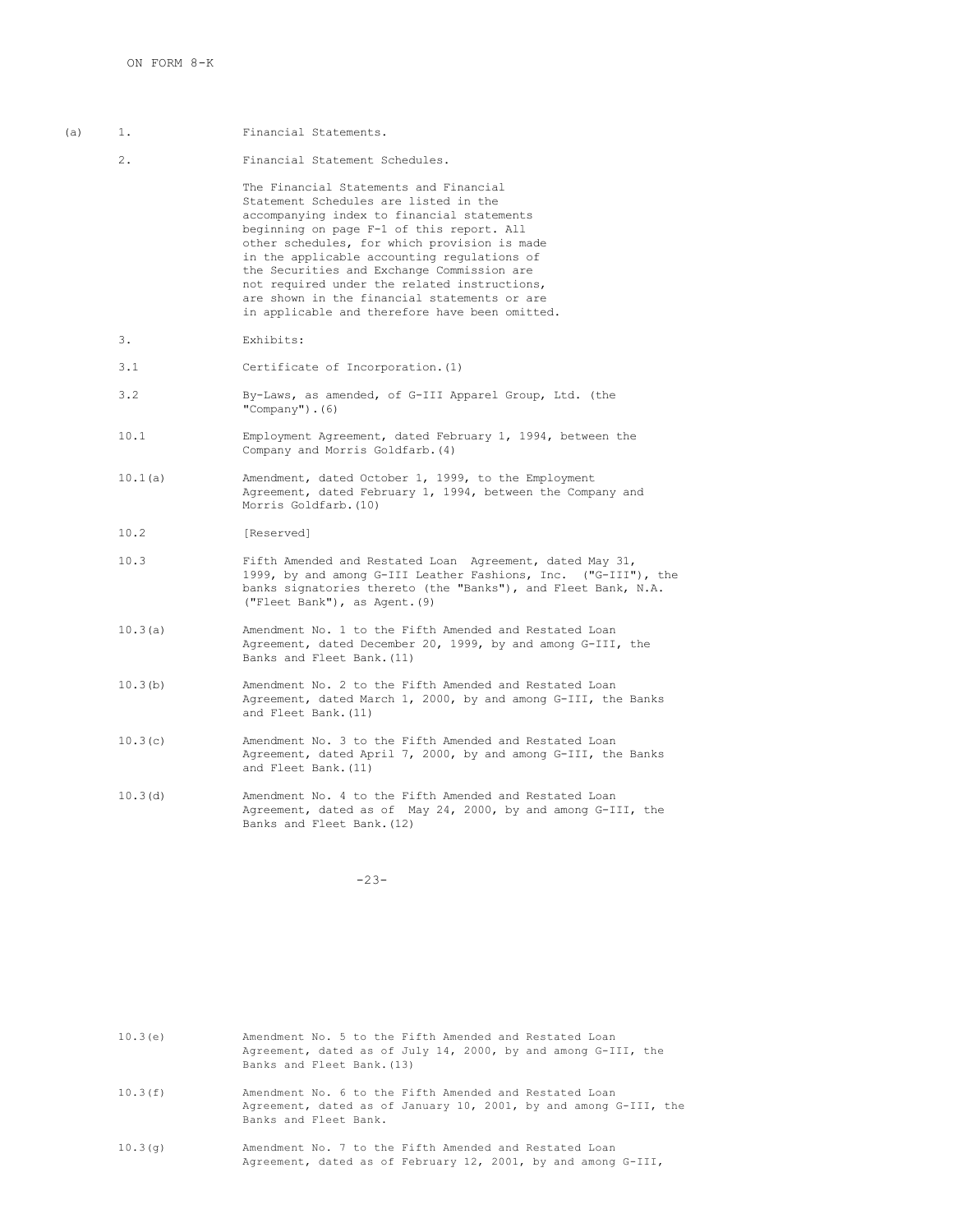the Banks and Fleet Bank.

| 10.3(h) | Amendment No. 8 to the Fifth Amended and Restated Loan         |  |  |  |  |  |  |
|---------|----------------------------------------------------------------|--|--|--|--|--|--|
|         | Agreement, dated as of March 13, 2001, by and among G-III, the |  |  |  |  |  |  |
|         | Banks and Fleet Bank.                                          |  |  |  |  |  |  |

| [Reserved] |
|------------|
|------------|

| 10.5<br>[Reserved] |
|--------------------|
|--------------------|

- 10.6 Lease, dated September 21, 1993, between Hartz Mountain Associates and the Company.(3)
- 10.6(a) Lease renewal, dated May 27, 1999, between Hartz Mountain Associates and the Company.
- 10.7 Lease, dated June 1, 1993, between 512 Seventh Avenue Associates ("512") and the Company.(4)
- 10.7(a) Lease amendment, dated July 1, 2000, between 512 and the Company.
- 10.8 Lease, dated January 31, 1994, between 512 and the Company.(5)
- 10.8(a) Lease amendment, dated July 1, 2000, between 512 the Company.
- 10.9 Assignment and assumption agreement dated July 1, 2000 between BET Studio LLC and the Company of Lease dated May 1, 1997.
- 10.9(a) Lease amendment, dated July 1, 2000, between 512 the Company.
- 10.10 G-III Apparel Group, Ltd. 1989 Stock Option Plan, as amended.(4)
- 10.11 G-III Apparel Group, Ltd. Stock Option Plan for Non-Employee Directors.(2)
- 10.12 G-III Apparel Group, Ltd. 1997 Stock Option Plan.(7)
- 10.13 Letter Agreement, dated December 2, 1998, between the Company and Aron Goldfarb.(8)
- 10.14 G-III Apparel Group, Ltd. 1999 Stock Option Plan for Non-Employee Directors.(11)

-24-

| 21   | Subsidiaries of the Company.                        |
|------|-----------------------------------------------------|
| 23   | Consent of Ernst & Young LLP, dated April 27, 2001. |
| 23.1 | Consent of Grant Thornton LLP, dated April 25, 2001 |

(b) Reports on Form 8-K:

None.

------------------

- (1) Previously filed as an exhibit to the Company's Registration Statement on Form S-1 (no. 33-31906), which exhibit is incorporated herein by reference.
- (2) Previously filed as an exhibit to the Company's Annual Report on Form 10-K for the fiscal year ended July 31, 1991, which exhibit is incorporated herein by reference.

(3) Previously filed as an exhibit to the Company's Annual Report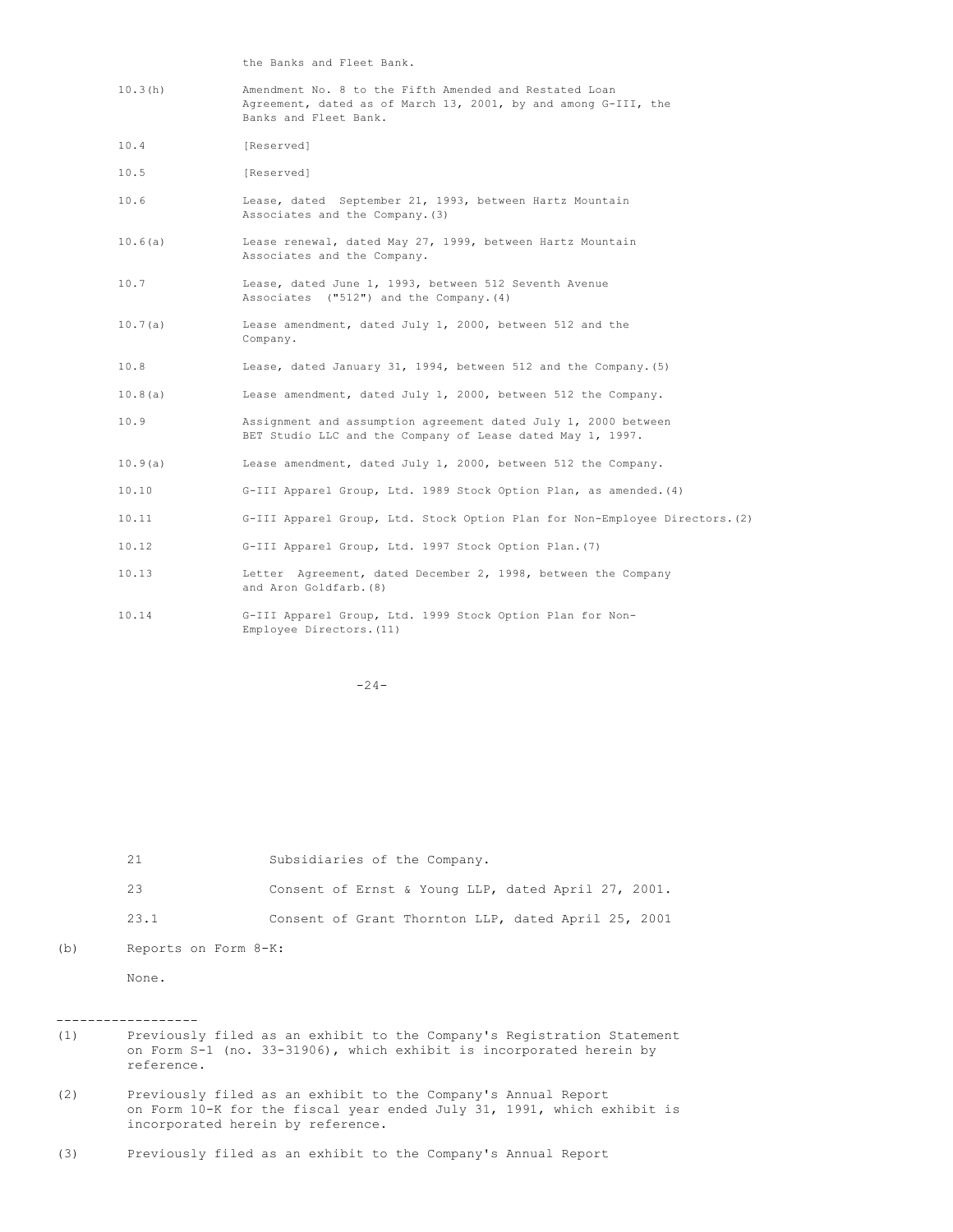on Form 10-K for the fiscal year ended July 31, 1992, which exhibit is incorporated herein by reference.

- (4) Previously filed as an exhibit to the Company's Annual Report on Form 10-K for the fiscal year ended January 31, 1994, which exhibit is incorporated herein by reference.
- (5) Previously filed as an exhibit to the Company's Annual Report on Form 10-K for the fiscal year ended January 31, 1995, which exhibit is incorporated herein by reference.
- (6) Previously filed as an exhibit to the Company's Quarterly Report on Form 10-Q for the fiscal quarter ended April 30, 1997, which exhibit is incorporated herein by reference.
- (7) Previously filed as an exhibit to the Company's Quarterly Report on Form 10-Q for the fiscal quarter ended July 31,1997, which exhibit is incorporated herein by reference.
- (8) Previously filed as an exhibit to the Company's Annual Report on Form 10-K for the fiscal year ended January 31, 1999, which exhibit is incorporated herein by reference.
- (9) Previously filed as an exhibit to the Company's Quarterly Report on Form 10-Q for the fiscal quarter ended April 30, 1999, which exhibit is incorporated herein by reference.
- (10) Previously filed as an exhibit to the Company's Quarterly Report on Form 10-Q for the fiscal quarter ended October 31, 1999, which exhibit is incorporated herein by reference.
- (11) Previously filed as an exhibit to the Company's Annual Report on Form 10-K for the fiscal year ended January 31, 2000, which exhibit is incorporated herein by reference.
- (12) Previously filed as an exhibit to the Company's Quarterly Report on Form 10-Q for the fiscal quarter ended April 30, 2000, which exhibit is incorporated herein by reference.
- (13) Previously filed as an exhibit to the Company's Quarterly Report on Form 10-Q for the fiscal quarter ended July 31, 2000, which exhibit is incorporated herein by reference.

Exhibits have been included in copies of this Report filed with the Securities and Exchange Commission. We will provide, without charge, a copy of these exhibits to each stockholder upon the written request of any such stockholder therefor. All such requests should be directed to G-III Apparel Group, Ltd., 512 Seventh Avenue, 35th floor, New York, New York 10018, Attention: Mr. Wayne S. Miller, Secretary.

 $-25-$ 

# SIGNATURES

Pursuant to the requirements of Section 13 or 15(d) of the Securities Exchange Act of 1934, the registrant has duly caused this report to be signed on its behalf by the undersigned, thereunto duly authorized.

G-III APPAREL GROUP, LTD.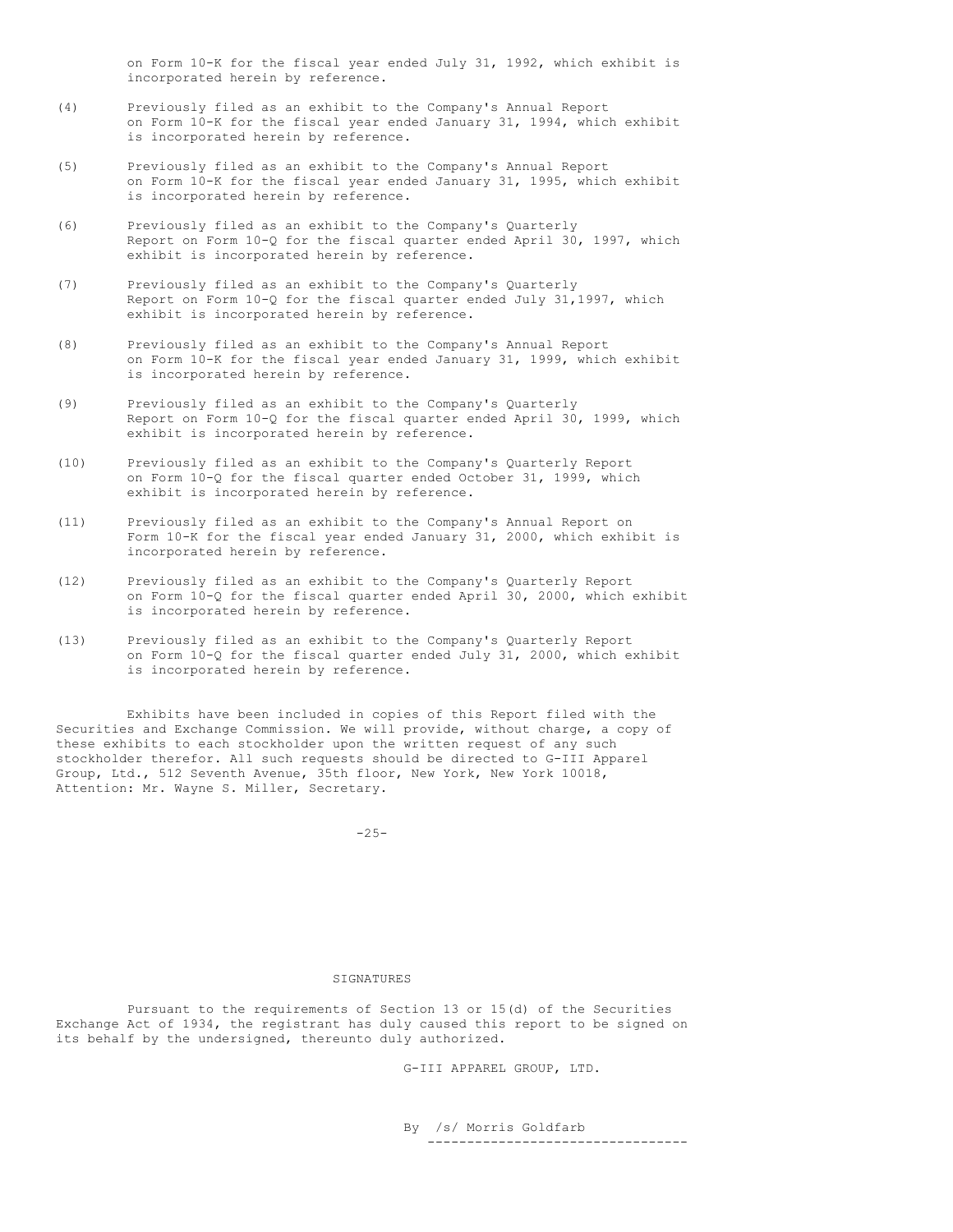Morris Goldfarb, Chief Executive Officer

April 27, 2001

Pursuant to the requirements of the Securities Exchange Act of 1934, this report has been signed below by the following persons on behalf of the registrant and in the capacities and on the dates indicated.

| Signature                                                     | Title                                                                                             | Date           |
|---------------------------------------------------------------|---------------------------------------------------------------------------------------------------|----------------|
| /s/ Morris Goldfarb                                           | Director, Co-Chairman of the Board and Chief Executive                                            | April 27, 2001 |
| ________________________<br>Morris Goldfarb                   | Officer (principal executive officer)                                                             |                |
| /s/ Wayne Miller<br>_________________________                 | Senior Vice President and Chief Financial Officer<br>(principal financial and accounting officer) | April 27, 2001 |
| Wayne Miller                                                  |                                                                                                   |                |
|                                                               | /s/ Aron Goldfarb Director and Co-Chairman of the Board                                           | April 27, 2001 |
| Aron Goldfarb                                                 |                                                                                                   |                |
| /s/ Lyle Berman<br>_________________________                  | Director                                                                                          | April 27, 2001 |
| Lyle Berman                                                   |                                                                                                   |                |
| /s/ Thomas J. Brosiq<br>------------------------ Director     |                                                                                                   | April 27, 2001 |
| Thomas J. Brosig                                              |                                                                                                   |                |
| /s/ Alan Feller<br>-------------------------                  | Director                                                                                          | April 27, 2001 |
| Alan Feller                                                   |                                                                                                   |                |
| /s/ Carl Katz<br>-------------------------                    | Director                                                                                          | April 27, 2001 |
| Carl Katz                                                     |                                                                                                   |                |
| /s/ Willem van Bokhorst Director<br>------------------------- |                                                                                                   | April 27, 2001 |
| Willem van Bokhorst                                           |                                                                                                   |                |
| /s/ Sigmund Weiss Director<br>-------------------------       |                                                                                                   | April 27, 2001 |
| Sigmund Weiss                                                 |                                                                                                   |                |
| ------------------------<br>George J. Winchell                | Director                                                                                          | April __, 2000 |

G-III Apparel Group, Ltd. and Subsidiaries INDEX TO CONSOLIDATED FINANCIAL STATEMENTS AND FINANCIAL STATEMENT SCHEDULES (Item 14(a))

|  |  |                                                                        |  | Page    |
|--|--|------------------------------------------------------------------------|--|---------|
|  |  |                                                                        |  |         |
|  |  | Report of Independent Auditors, Ernst & Young LLP                      |  | $F - 2$ |
|  |  | Report of Independent Certified Public Accountants, Grant Thornton LLP |  | $F-3$   |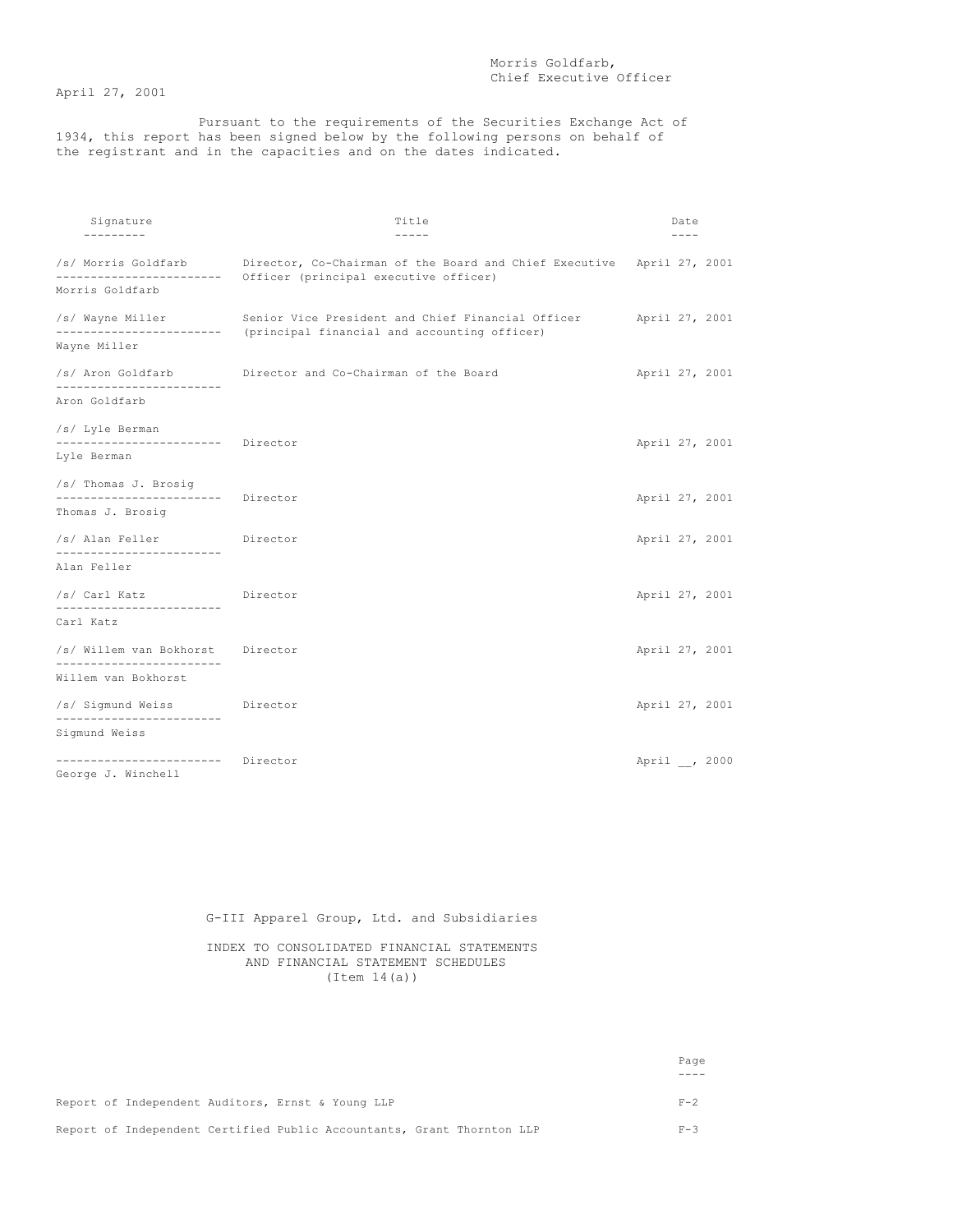#### Financial Statements

| Consolidated Balance Sheets - January 31, 2001 and 2000                                          | $F - 4$         |
|--------------------------------------------------------------------------------------------------|-----------------|
| Consolidated Statements of Operations - Years Ended<br>January 31, 2001, 2000, and 1999          | $F - 5$         |
| Consolidated Statement of Stockholders' Equity - Years<br>Ended January 31, 1999, 2000, and 2001 | $F-6$           |
| Consolidated Statements of Cash Flows - Years Ended<br>January 31, 2001, 2000, and 1999          | $F - 7$         |
| Notes to Consolidated Financial Statements                                                       | $F-9$ to $F-29$ |
| Financial Statement Schedules                                                                    |                 |

II - Valuation and Qualifying Accounts S-1

All other schedules for which provision is made in the applicable regulations of the Securities and Exchange Commission are not required under the related instructions or are inapplicable and, accordingly, are omitted.

 $F-1$ 

# REPORT OF INDEPENDENT AUDITORS

Board of Directors and Stockholders G-III Apparel Group, Ltd.

We have audited the accompanying consolidated balance sheet of G-III Apparel Group, Ltd. and subsidiaries as of January 31, 2001, and the related consolidated statement of operations, stockholders' equity, and cash flows for the year ended January 31, 2001. Our audit also included the financial statement schedule listed in the index at Item 14(a) for the year ended January 31, 2001. These financial statements and schedule are the responsibility of the Company's management. Our responsibility is to express an opinion on these financial statements and schedule based on our audit.

We conducted our audit in accordance with auditing standards generally accepted in the United States. Those standards require that we plan and perform the audit to obtain reasonable assurance about whether the financial statements are free of material misstatement. An audit includes examining, on a test basis, evidence supporting the amounts and disclosures in the financial statements. An audit also includes assessing the accounting principles used and significant estimates made by management, as well as evaluating the overall financial statement presentation. We believe that our audit provides a reasonable basis for our opinion.

In our opinion, the financial statements referred to above present fairly, in all material respects, the consolidated financial position of G-III Apparel Group, Ltd. and subsidiaries as of January 31, 2001, and the consolidated results of their operations and their cash flows for the year ended January 31, 2001, in conformity with accounting principles generally accepted in the United States. Also, in our opinion, the related financial statement schedule, when considered in relation to the basic financial statements taken as a whole, presents fairly in all material respects the information set forth therein.

/s/ Ernst & Young LLP

New York, New York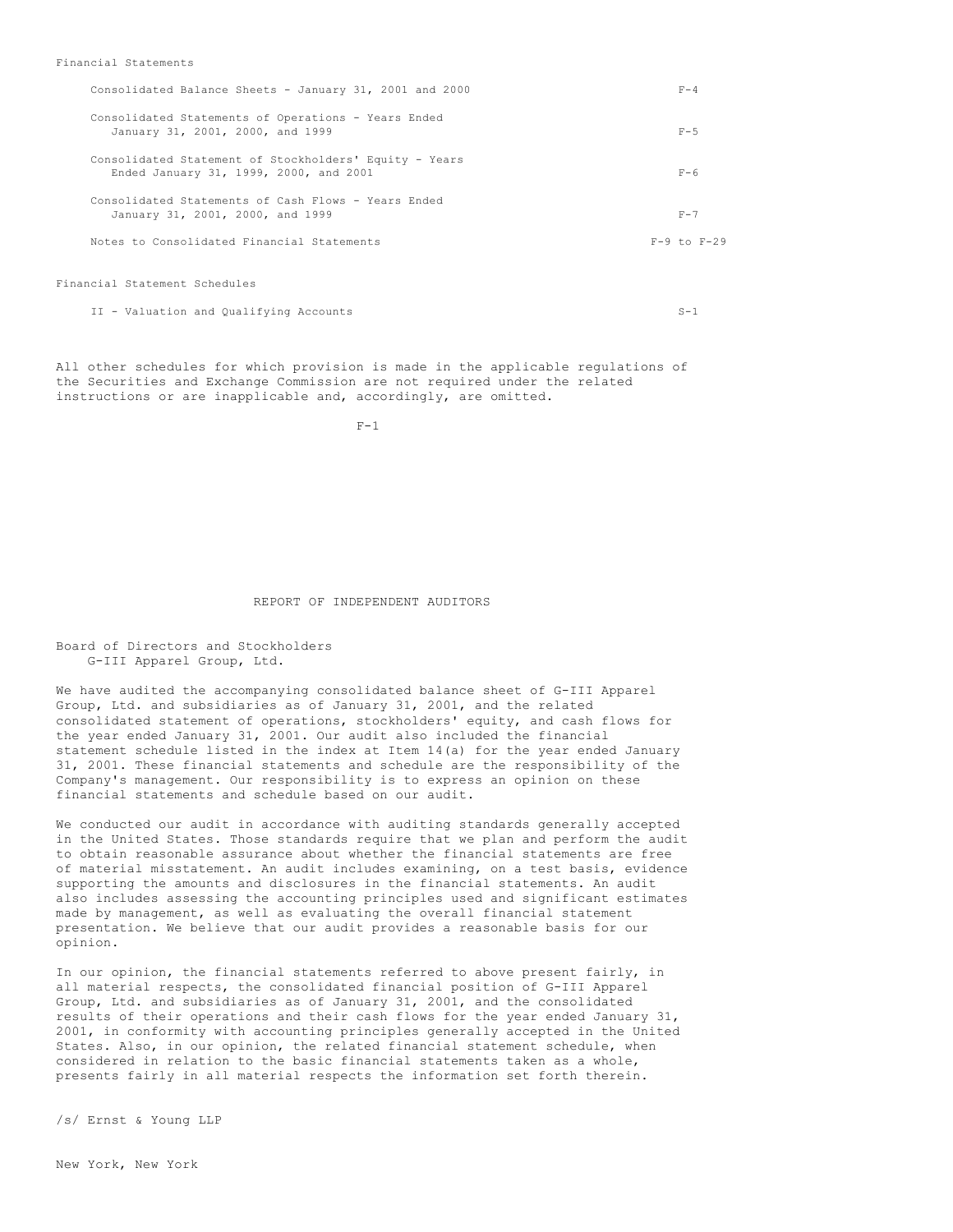$F-2$ 

REPORT OF INDEPENDENT CERTIFIED PUBLIC ACCOUNTANTS

Board of Directors and Stockholders G-III Apparel Group, Ltd.

We have audited the accompanying consolidated balance sheets of G-III Apparel Group, Ltd. and subsidiaries as of January 31, 2000 and the related consolidated statements of operations, stockholders' equity and cash flows for each of the two years in the period ended January 31, 2000. These financial statements are the responsibility of the Company's management. Our responsibility is to express an opinion on these financial statements based on our audits.

We conducted our audits in accordance with generally accepted auditing standards in the United States. Those standards require that we plan and perform the audit to obtain reasonable assurance about whether the financial statements are free of material misstatement. An audit includes examining, on a test basis, evidence supporting the amounts and disclosures in the financial statements. An audit also includes assessing the accounting principles used and significant estimates made by management, as well as evaluating the overall financial statement presentation. We believe that our audits provide a reasonable basis for our opinion.

In our opinion, the financial statements referred to above present fairly, in all material respects, the consolidated financial position of G-III Apparel Group, Ltd. and subsidiaries as of January 31, 2000, and the consolidated results of their operations and their consolidated cash flows for each of the two years in the period ended January 31, 2000, in conformity with accounting principles generally accepted in the United States.

We have also audited Schedule II of G-III Apparel Group, Ltd. and subsidiaries for each of the two years in the period ended January 31, 2000. In our opinion, this schedule presents fairly, in all material respects, the information required to be set forth therein.

GRANT THORNTON, LLP

New York, New York March 31, 2000

 $F-3$ 

G-III Apparel Group, Ltd. and Subsidiaries CONSOLIDATED BALANCE SHEETS January 31, (in thousands, except share and per share amounts)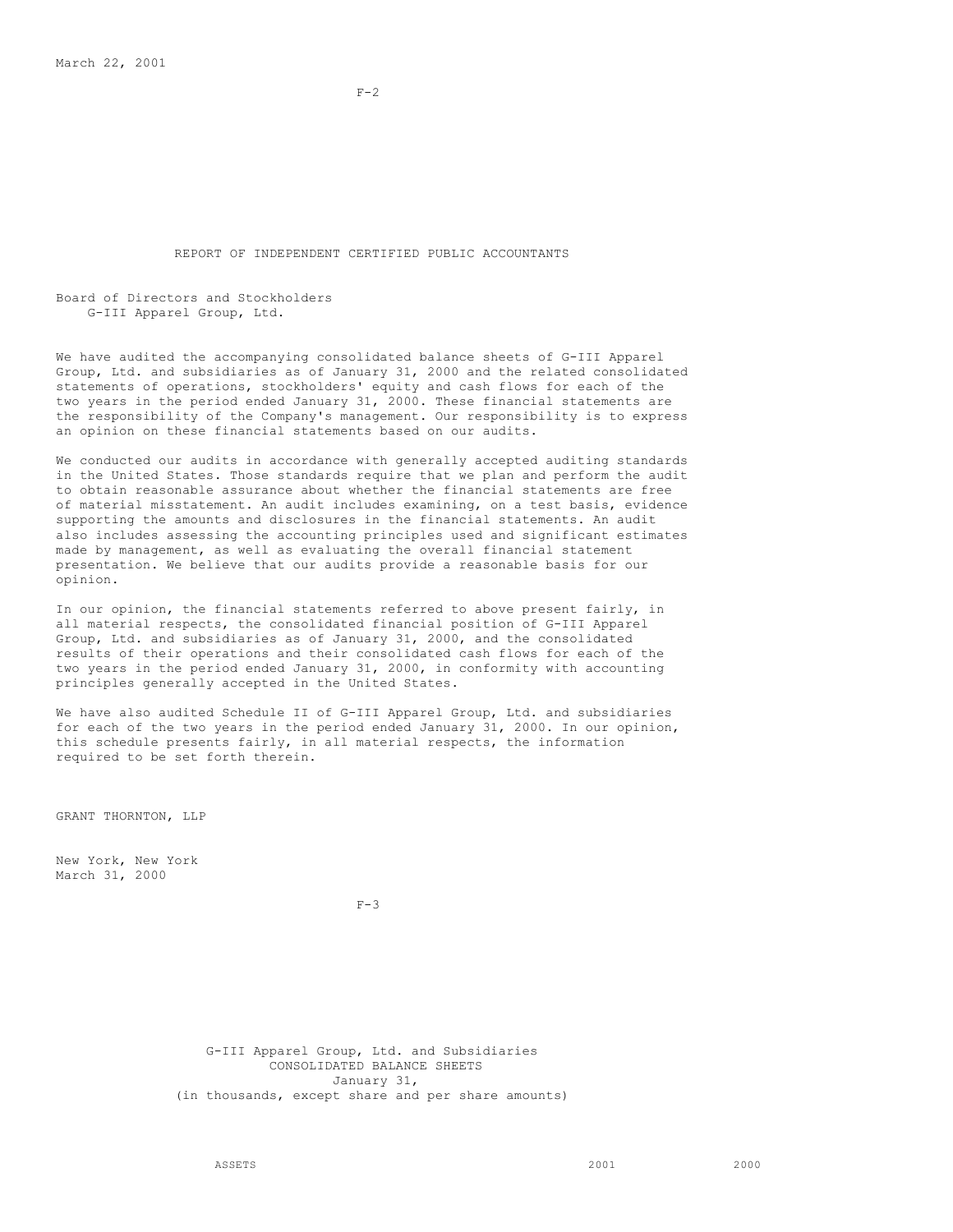|                                                                                                                         | $- - - -$                                      | $- - - - -$                                                                        |
|-------------------------------------------------------------------------------------------------------------------------|------------------------------------------------|------------------------------------------------------------------------------------|
| CURRENT ASSETS                                                                                                          |                                                |                                                                                    |
| Cash and cash equivalents                                                                                               | \$9,231                                        | \$14,530                                                                           |
| Accounts receivable                                                                                                     | 11,528                                         | 16,597                                                                             |
| Allowance for doubtful accounts and sales discounts                                                                     | (4, 242)                                       | (3, 892)                                                                           |
| Inventories                                                                                                             | 42,450                                         | 21,175                                                                             |
| Prepaid expenses and other current assets                                                                               | 2,481                                          | 894                                                                                |
| Total current assets                                                                                                    | 61,448                                         | 49,304                                                                             |
| PROPERTY, PLANT AND EQUIPMENT, NET                                                                                      | 2,940                                          | 3,316                                                                              |
| DEFERRED INCOME TAXES                                                                                                   | 4,889                                          | 4,676                                                                              |
| OTHER ASSETS                                                                                                            | 2,675                                          | 2,305                                                                              |
|                                                                                                                         | --------                                       |                                                                                    |
|                                                                                                                         | \$71,952                                       | \$59,601                                                                           |
|                                                                                                                         | =======                                        | $\qquad \qquad \doteq\qquad \qquad \doteq\qquad \qquad \doteq\qquad \qquad \qquad$ |
| LIABILITIES AND STOCKHOLDERS' EQUITY                                                                                    |                                                |                                                                                    |
| CURRENT LIABILITIES                                                                                                     |                                                |                                                                                    |
| Notes payable                                                                                                           | \$1,500                                        | \$3,311                                                                            |
|                                                                                                                         |                                                |                                                                                    |
| Current maturities of obligations under capital leases                                                                  | 80                                             | 116                                                                                |
| Income taxes payable                                                                                                    | 2,312                                          | 2,874                                                                              |
| Accounts payable                                                                                                        | 7,411                                          | 5,875                                                                              |
| Accrued expenses                                                                                                        | 8,190                                          | 4,714                                                                              |
| Accrued nonrecurring charges                                                                                            | 97<br>--------                                 | 1,259                                                                              |
| Total current liabilities                                                                                               | 19,590                                         | 18,149                                                                             |
| OTHER LONG-TERM LIABILITIES                                                                                             | 293                                            | 419                                                                                |
| COMMITMENTS AND CONTINGENCIES                                                                                           |                                                |                                                                                    |
| STOCKHOLDERS' EQUITY                                                                                                    |                                                |                                                                                    |
| Preferred stock; 1,000,000 shares authorized; no shares                                                                 |                                                |                                                                                    |
| issued and outstanding in all periods                                                                                   |                                                |                                                                                    |
| Common stock - \$.01 par value; authorized, 20,000,000 shares;                                                          |                                                |                                                                                    |
| 6,878,171 and 6,767,921 shares issued at January 31, 2001                                                               |                                                |                                                                                    |
| and 2000, respectively                                                                                                  | 69                                             | 68                                                                                 |
| Additional paid-in capital                                                                                              | 25,295                                         | 24,874                                                                             |
| Retained earnings                                                                                                       | 27,675<br><b>LELELLE</b>                       | 16,521                                                                             |
|                                                                                                                         | 53,039                                         | 41,463                                                                             |
| Less common stock held in treasury - 244,817 and 118,575 shares,<br>at cost, at January 31, 2001 and 2000, respectively | (970)                                          | (430)                                                                              |
|                                                                                                                         | --------                                       | --------                                                                           |
|                                                                                                                         | 52,069<br><b>_______</b>                       | 41,033                                                                             |
|                                                                                                                         | \$71,952                                       | \$59,601                                                                           |
|                                                                                                                         | $= \qquad \qquad = \qquad = \qquad = \qquad =$ | $= \qquad \qquad = \qquad = \qquad = \qquad = \qquad =$                            |

The accompanying notes are an integral part of these statements.

 $F-4$ 

# G-III Apparel Group, Ltd. and Subsidiaries

CONSOLIDATED STATEMENTS OF OPERATIONS (in thousands, except per share amounts)

|                    | Year ended January 31, |           |                |  |
|--------------------|------------------------|-----------|----------------|--|
|                    | 2001                   | 2000      | 1999<br>------ |  |
| Net sales          | \$187,057              | \$149,632 | \$121,644      |  |
| Cost of goods sold | 136,099                | 110,710   | 95,393         |  |
| Gross profit       | 50,958                 | 38,922    | 26,251         |  |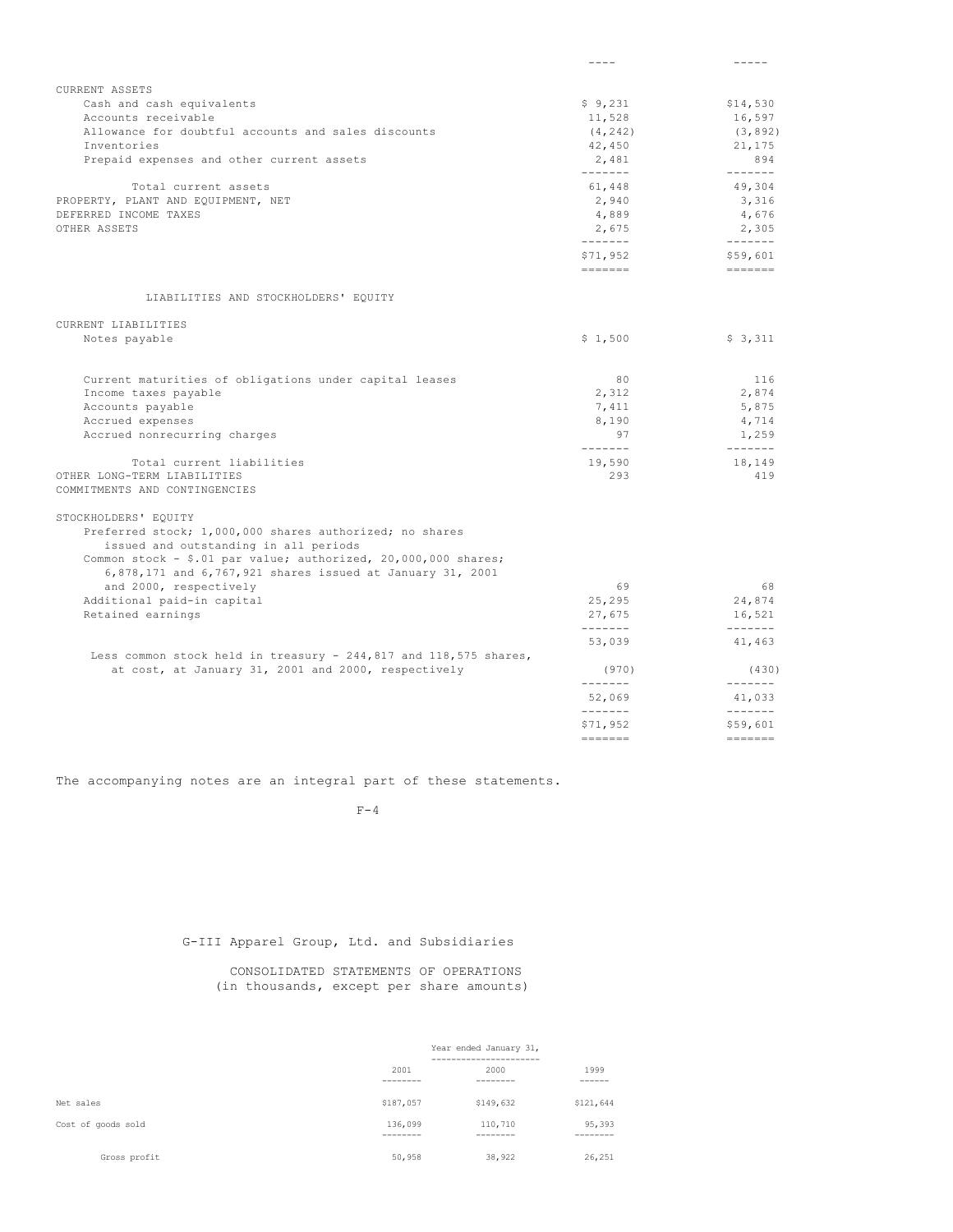| Selling, general and administrative expenses               | 29,860                                                                                                                                                                                                                                                                                                                                                                                                                                                                                                                                            | 28,145            | 27,698              |
|------------------------------------------------------------|---------------------------------------------------------------------------------------------------------------------------------------------------------------------------------------------------------------------------------------------------------------------------------------------------------------------------------------------------------------------------------------------------------------------------------------------------------------------------------------------------------------------------------------------------|-------------------|---------------------|
| Unusual or non-recurring charge                            | (643)                                                                                                                                                                                                                                                                                                                                                                                                                                                                                                                                             | 1,200             | (463)               |
|                                                            | --------                                                                                                                                                                                                                                                                                                                                                                                                                                                                                                                                          | $- - - - - - - -$ | ---------           |
| Operating profit (loss)                                    | 21,741                                                                                                                                                                                                                                                                                                                                                                                                                                                                                                                                            | 9,577             | (984)               |
| Interest and financing charges, net                        | 2,839                                                                                                                                                                                                                                                                                                                                                                                                                                                                                                                                             | 1,857             | 2,115               |
|                                                            | --------                                                                                                                                                                                                                                                                                                                                                                                                                                                                                                                                          | ---------         | --------            |
| Income (loss) before minority interest<br>and income taxes | 18,902                                                                                                                                                                                                                                                                                                                                                                                                                                                                                                                                            | 7,720             | (3,099)             |
| Minority interest in (income) loss of joint venture        | (312)                                                                                                                                                                                                                                                                                                                                                                                                                                                                                                                                             | 1,994             | 1,378               |
|                                                            | --------                                                                                                                                                                                                                                                                                                                                                                                                                                                                                                                                          | --------          | --------            |
| Income (loss) before income taxes                          | 18,590                                                                                                                                                                                                                                                                                                                                                                                                                                                                                                                                            | 9,714             | (1, 721)            |
| Income tax (benefit)                                       | 7,436                                                                                                                                                                                                                                                                                                                                                                                                                                                                                                                                             | 3,934             | (541)               |
|                                                            | --------                                                                                                                                                                                                                                                                                                                                                                                                                                                                                                                                          | $- - - - - - - -$ | --------            |
| NET INCOME (LOSS)                                          | \$11,154                                                                                                                                                                                                                                                                                                                                                                                                                                                                                                                                          | \$5,780           | \$(1, 180)          |
|                                                            |                                                                                                                                                                                                                                                                                                                                                                                                                                                                                                                                                   | __________        | $=$ = = = = = = = = |
| INCOME (LOSS) PER COMMON SHARE:                            |                                                                                                                                                                                                                                                                                                                                                                                                                                                                                                                                                   |                   |                     |
| Basic:                                                     | $S = 1.70$                                                                                                                                                                                                                                                                                                                                                                                                                                                                                                                                        | \$3,86            | \$(.18)             |
| Net income (loss) per common share                         | $=$                                                                                                                                                                                                                                                                                                                                                                                                                                                                                                                                               |                   | $=$                 |
| Weighted average number of shares outstanding              | 6,562                                                                                                                                                                                                                                                                                                                                                                                                                                                                                                                                             | 6,712             | 6,539               |
|                                                            |                                                                                                                                                                                                                                                                                                                                                                                                                                                                                                                                                   |                   | ========            |
| Diluted:                                                   | $S = 1.57$                                                                                                                                                                                                                                                                                                                                                                                                                                                                                                                                        | \$3, 84           | \$(.18)             |
| Net income (loss) per common share                         | $=$ $=$ $=$ $=$ $=$ $=$ $=$ $=$ $=$ $=$                                                                                                                                                                                                                                                                                                                                                                                                                                                                                                           |                   | ========            |
| Weighted average number of shares outstanding              | 7,121                                                                                                                                                                                                                                                                                                                                                                                                                                                                                                                                             | 6,848             | 6,539               |
|                                                            | $\begin{array}{cccccccccc} \multicolumn{2}{c}{{\color{red}\boldsymbol{=}}} & \multicolumn{2}{c}{{\color{red}\boldsymbol{=}}} & \multicolumn{2}{c}{{\color{red}\boldsymbol{=}}} & \multicolumn{2}{c}{{\color{red}\boldsymbol{=}}} & \multicolumn{2}{c}{{\color{red}\boldsymbol{=}}} & \multicolumn{2}{c}{{\color{red}\boldsymbol{=}}} & \multicolumn{2}{c}{{\color{red}\boldsymbol{=}}} & \multicolumn{2}{c}{{\color{red}\boldsymbol{=}}} & \multicolumn{2}{c}{{\color{red}\boldsymbol{=}}} & \multicolumn{2}{c}{{\color{red}\boldsymbol{=}}} & \$ | ========          |                     |

The accompanying notes are an integral part of these statements.

 $F-5$ 

G-III Apparel Group, Ltd. and Subsidiaries

# CONSOLIDATED STATEMENT OF STOCKHOLDERS' EQUITY

Years ended January 31, 1999, 2000, and 2001 (in thousands)

|                                       |                | Additional |          | Common stock |          |
|---------------------------------------|----------------|------------|----------|--------------|----------|
|                                       | Common         | paid-in    | Retained | held in      |          |
|                                       | stock          | capital    | earnings | Treasury     | Total    |
|                                       |                |            |          |              |          |
|                                       |                |            |          |              |          |
| Balance as of January 31, 1998        | \$65           | \$23,700   | \$11,921 |              | \$35,686 |
| Employee stock options exercised      | $\mathfrak{D}$ | 439        |          |              | 441      |
| Tax benefit from exercise of options  |                | 420        |          |              | 420      |
| Disgorgement of stock sales profit by |                |            |          |              |          |
| certain officers                      |                | 208        |          |              | 208      |
| Net loss for the year                 |                |            | (1, 180) |              | (1, 180) |
|                                       | ---            |            |          |              |          |
| Balance as of January 31, 1999        | 67             | 24,767     | 10,741   |              | 35,575   |
|                                       |                |            |          |              |          |
| Employee stock options exercised      | 1              | 107        |          |              | 108      |
| Purchase of 118,575 shares, at cost   |                |            |          | \$(430)      | (430)    |
| Net income for the year               |                |            | 5,780    |              | 5,780    |
|                                       |                |            |          |              |          |
| Balance as of January 31, 2000        | 68             | 24,874     | 16,521   | (430)        | 41,033   |
|                                       |                |            |          |              |          |
| Employee stock option exercised       | $\mathbf{1}$   | 240        |          |              | 241      |
| Tax benefit from exercise of options  |                | 181        |          |              | 181      |
| Purchase of 126,242 shares, at cost   |                |            |          | (540)        | (540)    |
| Net income for the year               |                |            | 11,154   |              | 11,154   |
|                                       |                |            |          |              | -------  |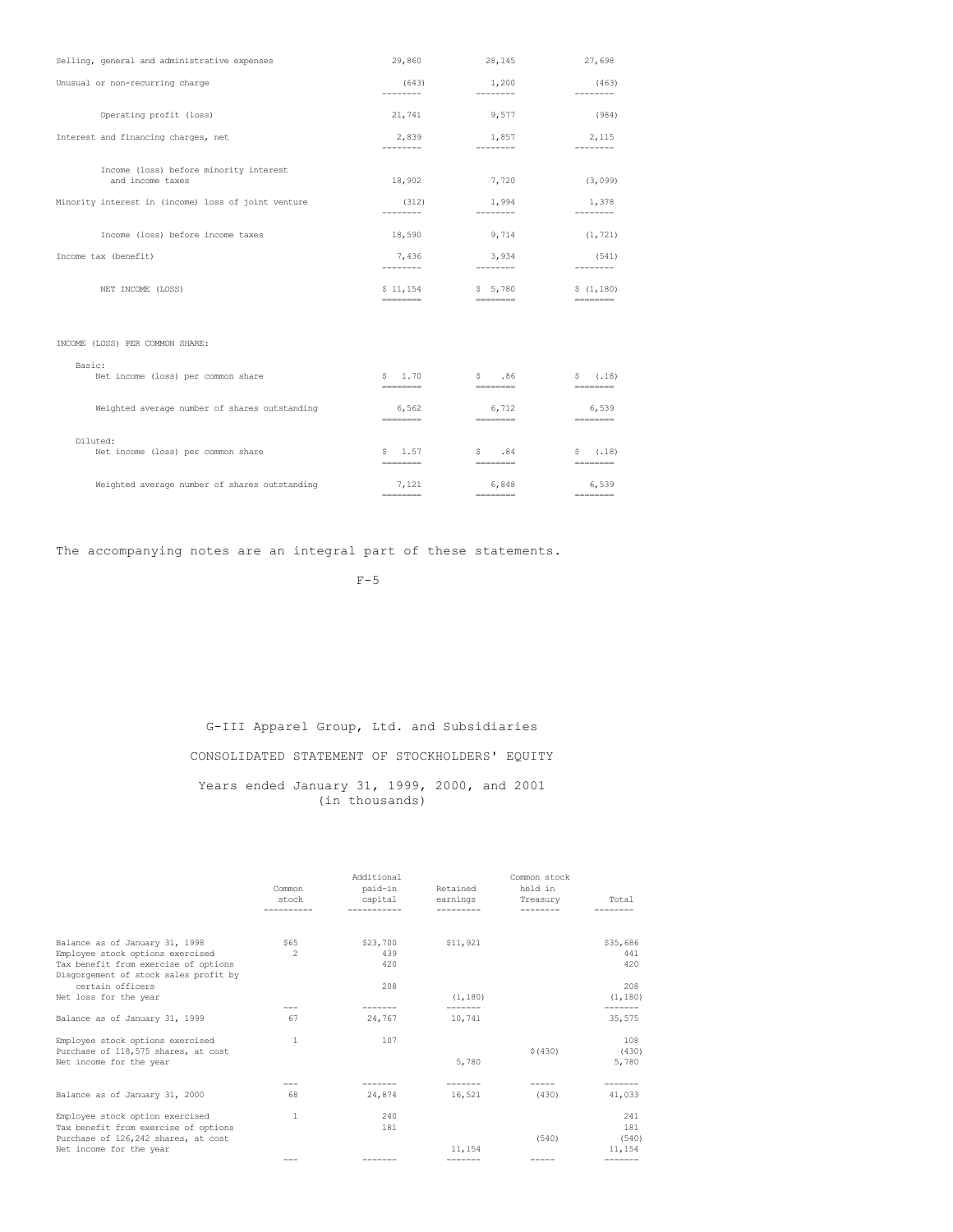| Balance as of January 31, 2<br>2001 | \$69        | \$25,295            | 7.675<br>5Z :       | (970)          | .069    |
|-------------------------------------|-------------|---------------------|---------------------|----------------|---------|
|                                     | ____<br>___ | ________<br>======= | ________<br>======= | _____<br>_____ | ======= |

The accompanying notes are an integral part of this statement.

# G-III Apparel Group, Ltd. and Subsidiaries

# CONSOLIDATED STATEMENTS OF CASH FLOWS (in thousands)

|                                                     | Year ended January 31, |                                                                                                |                             |  |
|-----------------------------------------------------|------------------------|------------------------------------------------------------------------------------------------|-----------------------------|--|
|                                                     | 2001<br>---------      | 2000                                                                                           | 1999<br>$- - - - - -$       |  |
|                                                     |                        |                                                                                                |                             |  |
| Cash flows from operating activities                |                        |                                                                                                |                             |  |
| Net income (loss)                                   |                        | $$11,154$ $$5,780$ $$(1,180)$<br><u> Alexandria (m. 1958).</u><br>1900 - Carl Maria (m. 1900). | $- - - - - - -$             |  |
| Adjustments to reconcile net income (loss) to       |                        |                                                                                                |                             |  |
| net cash (used in) provided by operating activities |                        |                                                                                                |                             |  |
| Depreciation and amortization                       |                        | 1,160 1,438                                                                                    | 1,372                       |  |
| Minority interest                                   | 312                    | (1, 994)                                                                                       | (1, 378)                    |  |
| Deferred income tax benefit                         | (213)                  | (1, 061)                                                                                       | (548)                       |  |
| Changes in operating assets and liabilities         |                        |                                                                                                |                             |  |
| Accounts receivable                                 | 5,419                  | (2, 092)                                                                                       | 804                         |  |
| Inventories                                         |                        | $(19,027)$ $(4,820)$ $3,877$                                                                   |                             |  |
| Income taxes                                        |                        | $(562)$ 3, 641 $(1, 740)$                                                                      |                             |  |
| Prepaid expenses and other current assets           | (1, 587)               | 41                                                                                             | 823                         |  |
| Deferred income taxes                               |                        |                                                                                                | - 58                        |  |
| Other assets                                        | 1,783                  | (44)                                                                                           | (626)                       |  |
| Accounts payable and accrued expenses               | 5,012                  | 5,353                                                                                          | 855                         |  |
| Accrued non-recurring charge                        | (1, 258)               | 624                                                                                            | (73)                        |  |
| Other long-term liabilities                         | 34                     | $\sim$ 4                                                                                       | 67                          |  |
|                                                     | --------               |                                                                                                | -------                     |  |
|                                                     |                        | $(8, 927)$ 1,090                                                                               | 3,491                       |  |
|                                                     | --------               | and the component of the component                                                             | $- - - - - - -$             |  |
| Net cash provided by operating activities           | 2.227<br>--------      | 6.870<br>$- - - - - - -$                                                                       | 2,311<br>-------            |  |
|                                                     |                        |                                                                                                |                             |  |
| Cash flows from investing activities                |                        |                                                                                                |                             |  |
| Capital expenditures                                | (852)                  | (977)                                                                                          | (1, 723)                    |  |
| Capital dispositions                                | 90                     |                                                                                                | 5                           |  |
| Purchase of certain assets of Gloria Gay Coats, LLC | (3, 402)<br>--------   | --------                                                                                       | -------                     |  |
|                                                     |                        |                                                                                                |                             |  |
| Net cash used in investing activities               | (4, 164)<br>--------   | (977)                                                                                          | (1, 718)<br>$- - - - - - -$ |  |

 $F - 7$ 

G-III Apparel Group, Ltd. and Subsidiaries

CONSOLIDATED STATEMENTS OF CASH FLOWS (continued) (in thousands)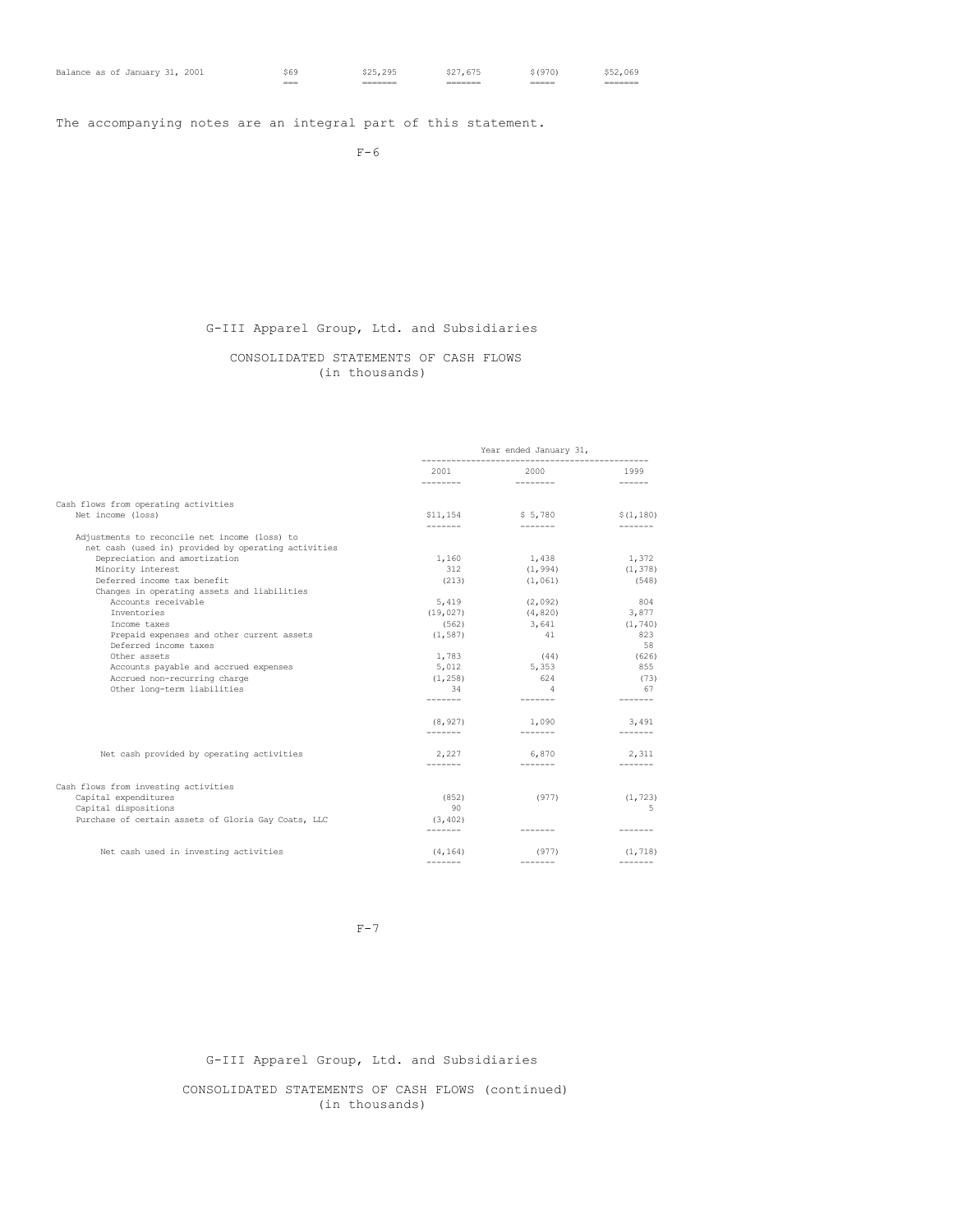|                                                        |                   | Year ended January 31, |                |
|--------------------------------------------------------|-------------------|------------------------|----------------|
|                                                        | 2001<br>--------- | 2000<br>---------      | 1999<br>------ |
|                                                        |                   |                        |                |
| Cash flows from financing activities                   |                   |                        |                |
| (Decrease) increase in notes payable, net              |                   | $$(1,811)$ $$599$      | S.<br>(766)    |
| Payments for capital lease obligations                 | (100)             | (181)                  | (247)          |
| Investment in joint venture by Minority Partner        | (1, 333)          | 1,300                  | 750            |
| Proceeds from exercise of stock options                | 241               | 102                    | 441            |
| Tax benefit from exercise of options                   | 181               | 6                      | 420            |
| Disgorgement of stock sales profit by certain officers |                   |                        | 208            |
| Purchase of common stock for Treasury                  | (540)             | (430)                  |                |
|                                                        |                   |                        |                |
| Net cash (used in) provided by financing activities    | (3, 362)          | 1,396                  | 806            |
|                                                        | -------           |                        |                |
| NET (DECREASE) INCREASE IN CASH                        |                   |                        |                |
| AND CASH EQUIVALENTS                                   | (5, 299)          | 7,289                  | 1,399          |
| Cash and cash equivalents at beginning of year         | 14,530            | 7,241                  | 5,842          |
|                                                        |                   |                        |                |
| Cash and cash equivalents at end of year               | \$9.231           | \$14,530               | 5, 7.241       |
|                                                        | =======           | =======                | $=$ ========   |
| Supplemental disclosures of cash flow information:     |                   |                        |                |
| Cash paid during the year for:                         |                   |                        |                |
| Interest                                               |                   | $$2,780$ $$1,779$      | \$2,343        |
| Income taxes                                           |                   | $$3,050$ $$1,407$      | \$1,355        |
|                                                        |                   |                        |                |

The accompanying notes are an integral part of these statements.

 $F - 8$ 

G-III Apparel Group, Ltd. and Subsidiaries NOTES TO CONSOLIDATED FINANCIAL STATEMENTS January 31, 2001, 2000, and 1999

# NOTE A - SIGNIFICANT ACCOUNTING POLICIES

A summary of the significant accounting policies consistently applied in the preparation of the accompanying consolidated financial statements follows:

1. Business Activity and Principles of Consolidation

As used in these financial statements, the term "Company" refers to G-III Apparel Group, Ltd. and its majority-owned subsidiaries. The Company designs, manufactures, imports, and markets an extensive range of leather and textile apparel which is sold to retailers throughout the United States. The Company also operates one retail outlet store.

The Company consolidates the accounts of all its majority-owned subsidiaries. The fiscal year-end for the Company's Indonesian subsidiary is December 31, and is included in the Company's consolidation as of that date. The effect of the intervening period is not significant to the financial results of the Company. All material intercompany balances and transactions have been eliminated.

Certain reclassifications have been made to conform to the fiscal 2001 presentation.

2. Revenue Recognition

The Company recognizes sales when merchandise is shipped. In addition, the Company acts as an agent in brokering sales between its customers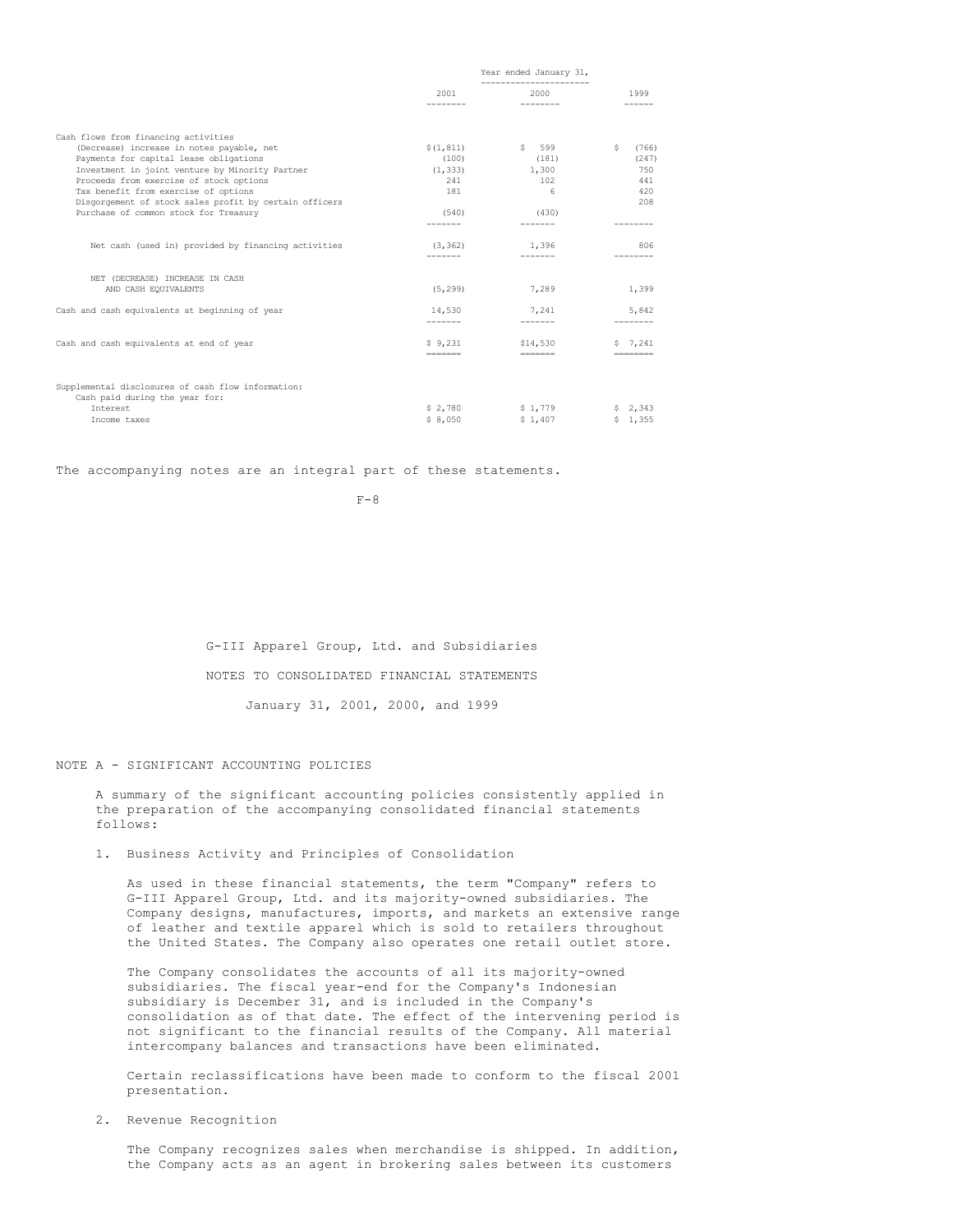and overseas factories. On these transactions, the Company recognizes commission fee income on the sales that are financed by and shipped directly to its customers. This income is recorded at the time the merchandise is shipped.

3. Returns and Allowances

The Company establishes reserves for returns and allowances based on current and historical information and trends. Sales and accounts receivable have been reduced by such amounts.

4. Inventories

Inventories are stated at the lower of cost (determined by the weighted average method, which approximates the first-in, first-out method) or market.

 $F-Q$ 

G-III Apparel Group, Ltd. and Subsidiaries NOTES TO CONSOLIDATED FINANCIAL STATEMENTS (continued) January 31, 2001, 2000, and 1999

NOTE A (continued)

5. Intangibles

In January 2001, the Company purchased certain assets of Gloria Gay Coats, LLC for approximately \$3.4 million. The excess of purchase price over net assets acquired of approximately \$1.1 million has been recorded as an intangible and is being amortized using the straight-line method over eight years. The intangible is classified in other assets on the balance sheet.

6. Depreciation and Amortization

Depreciation and amortization are provided by straight-line methods in amounts sufficient to relate the cost of depreciable assets to operations over their estimated service lives.

The following are the estimated lives of the Company's fixed assets:

| Machinery and equipment  | 5 to 7 years |
|--------------------------|--------------|
| Transportation equipment | 5 years      |
| Furniture and fixtures   | 5 years      |
| Computer equipment       | 2 to 5 years |
| Building                 | 20 years     |

Leasehold improvements are amortized over the lives of the respective leases or the service lives of the improvements, whichever is shorter.

The Company annually evaluates the carrying value of its long-lived assets to determine whether changes have occurred that would suggest that the carrying amount of such assets may not be recoverable based on the estimated future undiscounted cash flows of the businesses to which the assets relate. Any impairment loss would be equal to the amount by which the carrying value of the assets exceeded its fair value.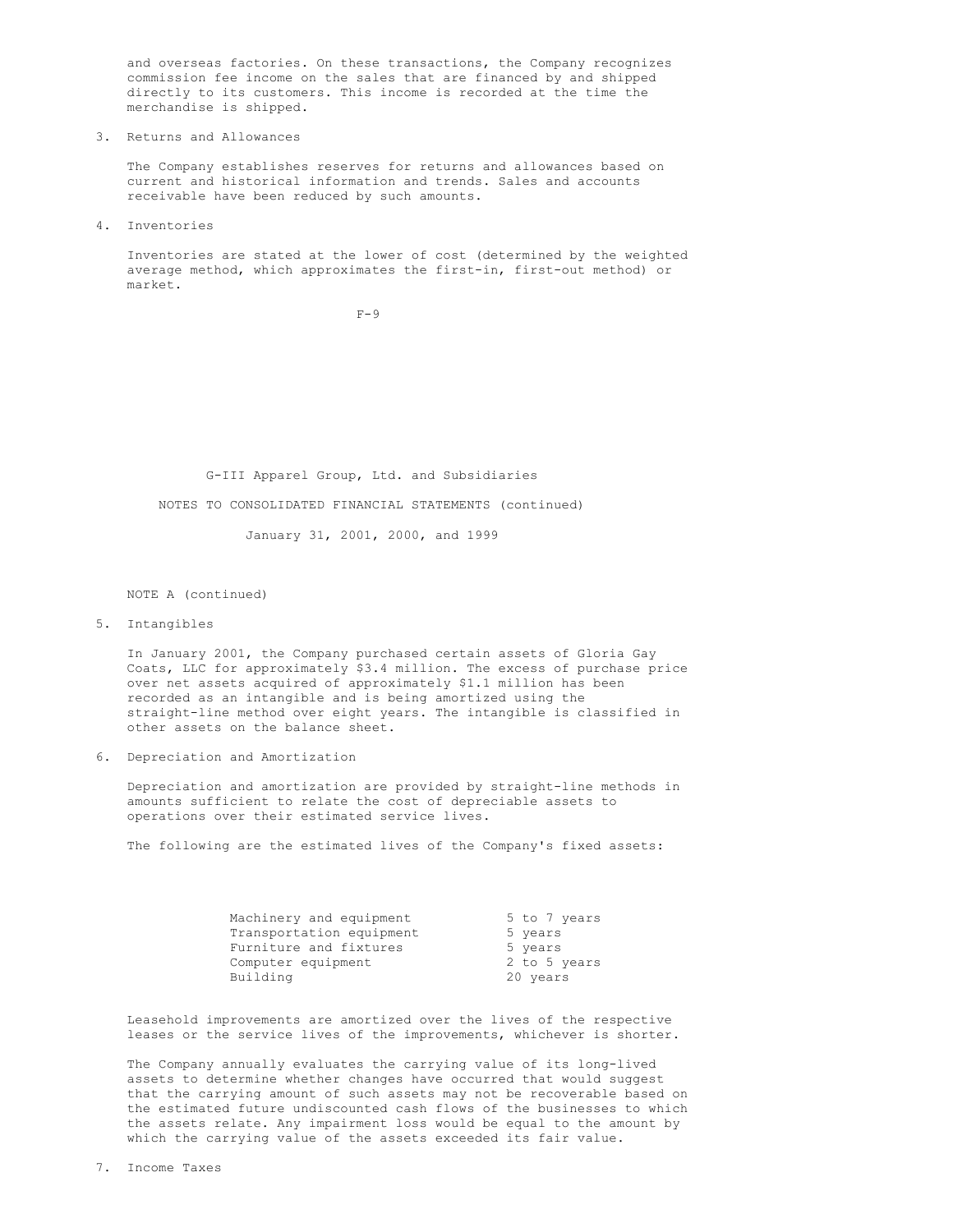Deferred income tax assets reflect the tax effects of temporary differences between the carrying amounts of assets and liabilities for financial reporting purposes and the amounts used for income tax purposes.

 $F-10$ 

G-III Apparel Group, Ltd. and Subsidiaries

NOTES TO CONSOLIDATED FINANCIAL STATEMENTS (continued)

January 31, 2001, 2000, and 1999

NOTE A (continued)

8. Cash Equivalents

The Company considers all highly liquid debt instruments purchased with a maturity of three months or less to be cash equivalents.

9. Joint Ventures

China

-----

In fiscal 1995, the Company entered into a joint venture agreement with a Chinese entity principally to operate a factory located in the People's Republic of China. The Company invested \$542,000 to obtain a 39% interest in the joint venture company. The joint venture company has an initial term of twenty years. The Company accounts for the joint venture operations, which are not material, using the equity method of accounting.

#### BET Design Studio -----------------

In 1997, the Company formed BET Design Studio, LLC, a joint venture with Black Entertainment Television, Inc. ("BET") to produce a BET-branded clothing and accessory line. The Company had a 50.1% ownership interest in the joint venture and included the results of the joint venture less the share of the minority interest in its consolidated financial statements. Through March 31, 2000, the Company and BET had each contributed \$3.8 million to the joint venture. In November, 1999, the Company and BET agreed to cease the operations of the joint venture (see Note E). The joint venture was dissolved effective as of January 31, 2001.

 $F - 11$ 

G-III Apparel Group, Ltd. and Subsidiaries NOTES TO CONSOLIDATED FINANCIAL STATEMENTS (continued)

January 31, 2001, 2000, and 1999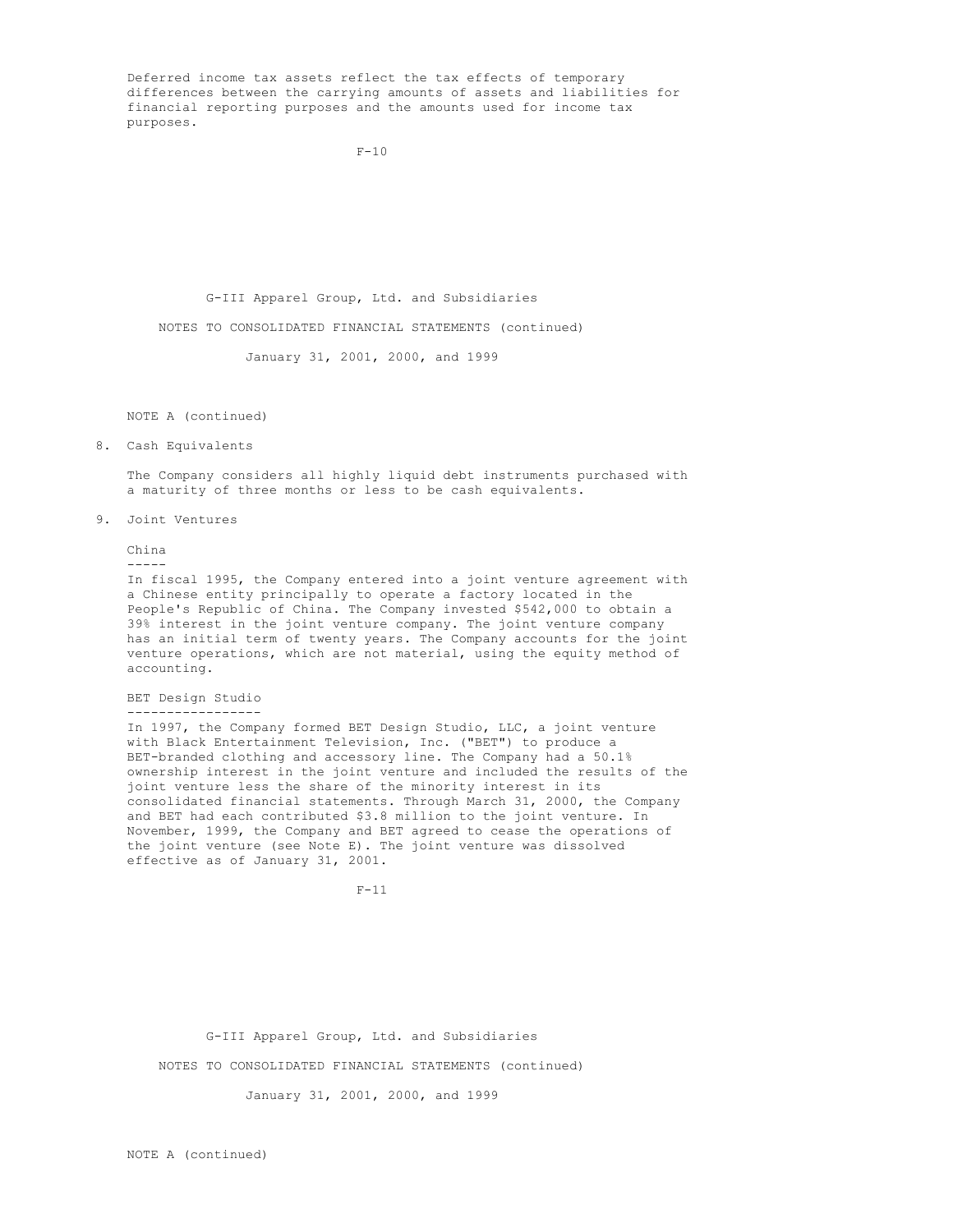### 10. Net Income (Loss) Per Common Share

Basic earnings per share amounts have been computed using the weighted average number of common shares outstanding during each year. Diluted earnings per share amounts have been computed using the weighted average number of common shares and the dilutive potential common shares outstanding during the year.

A reconciliation between basic and diluted earnings per share is as follows:

|                              | Years ended January 31, |                                          |                 |  |  |
|------------------------------|-------------------------|------------------------------------------|-----------------|--|--|
|                              | 2001                    | 2000                                     | 1999            |  |  |
|                              |                         | (in thousands, except per share amounts) |                 |  |  |
| Net income (loss)            | \$11,154                | \$5,780                                  | \$(1,180)       |  |  |
|                              | $=$ = = = = = =         | $=$                                      | $=$ = = = = = = |  |  |
| Basic EPS:                   |                         |                                          |                 |  |  |
| Basic common shares          | 6,562                   | 6,712                                    | 6,539           |  |  |
|                              | $=$ = = = = = =         | $=$ = = = = =                            | $=$ = = = = = = |  |  |
| Basic EPS                    | $S = 1.70$              | \$0.86                                   | \$ (0.18)       |  |  |
|                              | =======                 | $=$ = = = = =                            | =======         |  |  |
| Diluted EPS:                 |                         |                                          |                 |  |  |
| Basic common shares          | 6,562                   | 6,712                                    | 6,539           |  |  |
| Plus impact of stock options | 559                     | 136                                      |                 |  |  |
|                              |                         |                                          |                 |  |  |
| Diluted common shares        | 7,121                   | 6,848                                    | 6,539           |  |  |
|                              | $=$ = = = = = =         | $=$                                      | $=$             |  |  |
| Diluted EPS                  | $S = 1.57$              | \$0.84                                   | \$(0.18)        |  |  |
|                              | $=$ = = = = = =         | $= = = = = =$                            | $=$ = = = = = = |  |  |

Excluded from the above calculations are 217,000, 426,000, and 1,042,000 of stock options which were deemed to be antidilutive for the years ended January 31, 2001, 2000, and 1999, respectively.

 $F-12$ 

G-III Apparel Group, Ltd. and Subsidiaries NOTES TO CONSOLIDATED FINANCIAL STATEMENTS (continued)

January 31, 2001, 2000, and 1999

NOTE A (continued)

11. Stock-Based Compensation

The Company grants stock options for a fixed number of shares to employees and directors with an exercise price equal to or greater than the fair value of the shares at the date of grant. The Company has adopted the disclosure-only provision of SFAS No. 123, "Accounting for Stock-Based Compensation," which permits the Company to account for stock option grants in accordance with APB Opinion No. 25, "Accounting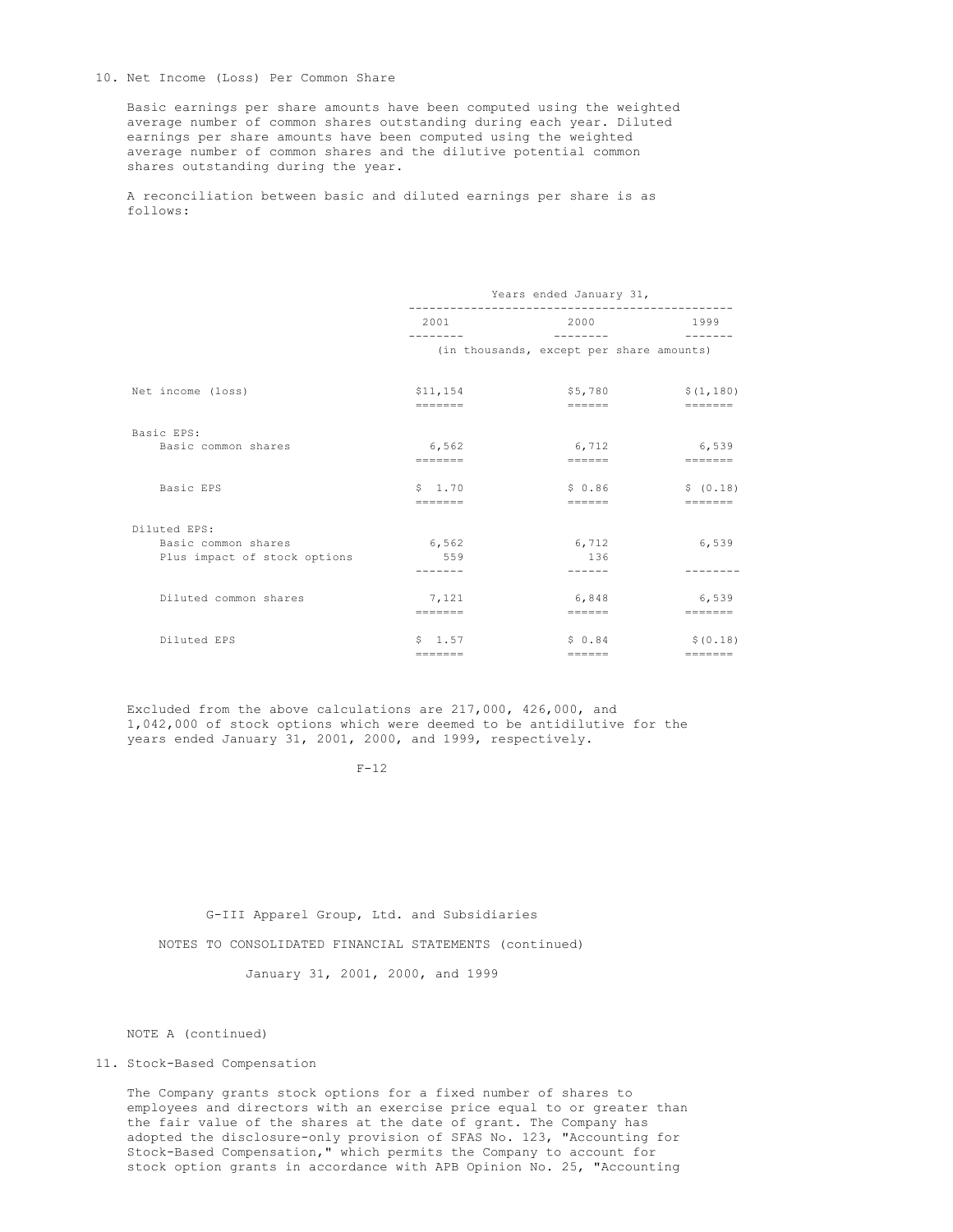for Stock Issued to Employees." Accordingly, the Company recognizes no compensation expense for the stock option grants.

12. Use of Estimates

In preparing financial statements in conformity with generally accepted accounting principles, management is required to make estimates and assumptions that affect the reported amounts of assets and liabilities, the disclosure of contingent assets and liabilities at the date of the financial statements, and the reported amounts of revenues and expenses during the reporting period. Actual results could differ from those estimates.

13. Fair Value of Financial Instruments

Based on borrowing rates currently available to the Company for bank loans with similar terms and maturities, the fair value of the Company's short-term debt approximates the carrying value. Furthermore, the carrying value of all other financial instruments potentially subject to valuation risk (principally consisting of cash, accounts receivable and accounts payable) also approximates fair value.

14. Advertising Costs

The Company expenses advertising costs as incurred. Advertising costs charged to expense were \$2.4 million, \$3.0 million, and \$2.6 million in fiscal 2001, 2000, and 1999, respectively.

 $F-13$ 

G-III Apparel Group, Ltd. and Subsidiaries

NOTES TO CONSOLIDATED FINANCIAL STATEMENTS (continued)

January 31, 2001, 2000, and 1999

### NOTE A (continued)

15. Foreign Currency Translation

The financial statements of subsidiaries outside the United States other than Indonesia are measured using the local currency as the functional currency. Assets and liabilities are translated at the rates of exchange at the balance sheet date. The effect of this translation for the periods presented is not significant. Income and expense items are translated at average monthly rates of exchange. Gains and losses from foreign currency transactions of these subsidiaries are included in net earnings.

The financial statements of the Indonesian subsidiary use the U.S. dollar as the functional currency and have certain transactions denominated in a local currency which are remeasured as if the functional currency were the U.S. dollar. The remeasurement of local currencies into U.S. dollars creates translation adjustments which are included in net income. Exchange gains and losses in 2001, 2000, and 1999 resulting from foreign currency transactions, including those resulting from foreign currency translation losses, have not been significant and are included in the respective statements of income.

NOTE B - INVENTORIES

Inventories consist of: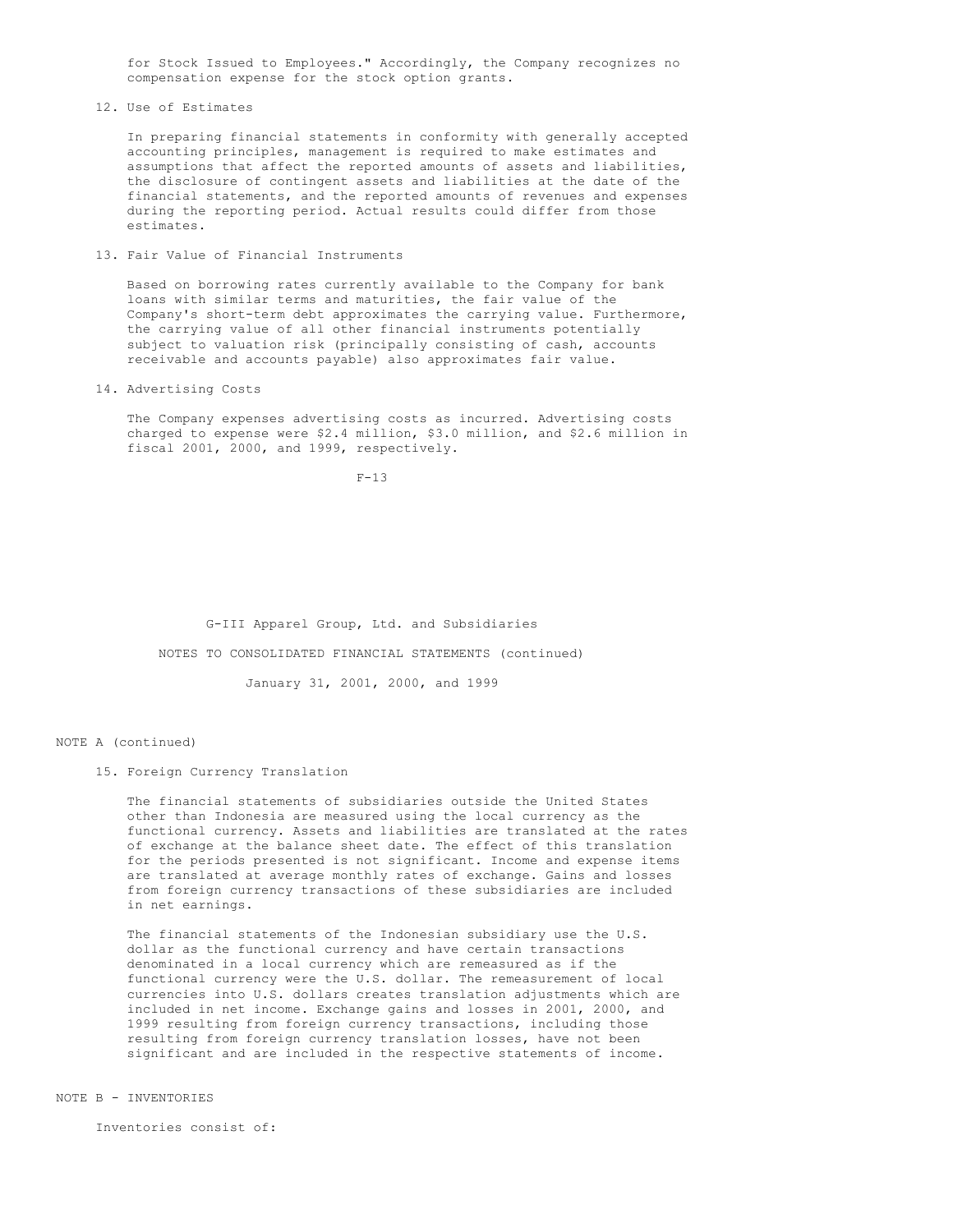|                 | January 31,               |          |
|-----------------|---------------------------|----------|
|                 | 2001                      | 2000     |
|                 | $----------(000's)------$ |          |
| Finished goods  | \$17,605                  | \$10,990 |
| Work-in-process | 1,707                     | 326      |
| Raw materials   | 23,138                    | 9,859    |
|                 |                           |          |
|                 | \$42,450                  | \$21,175 |
|                 | ------                    |          |
|                 |                           |          |

F-14

G-III Apparel Group, Ltd. and Subsidiaries NOTES TO CONSOLIDATED FINANCIAL STATEMENTS (continued) January 31, 2001, 2000, and 1999

NOTE C - PROPERTY, PLANT AND EQUIPMENT

Property, plant and equipment at cost consist of:

|                                                    | January 31,              |         |
|----------------------------------------------------|--------------------------|---------|
|                                                    | 2001                     | 2000    |
|                                                    | $---------(000's)------$ |         |
|                                                    |                          |         |
| Machinery and equipment                            | \$1,577                  | \$1,398 |
| Leasehold improvements                             | 4,923                    | 5,069   |
| Transportation equipment                           | 140                      | 129     |
| Furniture and fixtures                             | 1,704                    | 1,695   |
| Computer equipment                                 | 4,891                    | 4,692   |
| Land and building (net of write-down of Indonesian |                          |         |
| factory; Note E)                                   | 692                      | 609     |
| Property under capital leases (Note E)             |                          |         |
| Land                                               | 55                       | 55      |
| Building                                           | 185                      | 185     |
| Computer equipment                                 |                          | 74      |
|                                                    |                          | ------  |
|                                                    | 14,167                   | 13,906  |
| Less accumulated depreciation and amortization     |                          |         |
| (including $$200,000$ and $$237,000$ on property   |                          |         |
| under capital leases at January 31, 2001 and       |                          |         |
| 2000, respectively)                                | 11,227                   | 10,590  |
|                                                    | -------                  | ------- |
|                                                    | \$2,940                  | \$3.316 |
|                                                    | $=$ = = = = = =          | $=$     |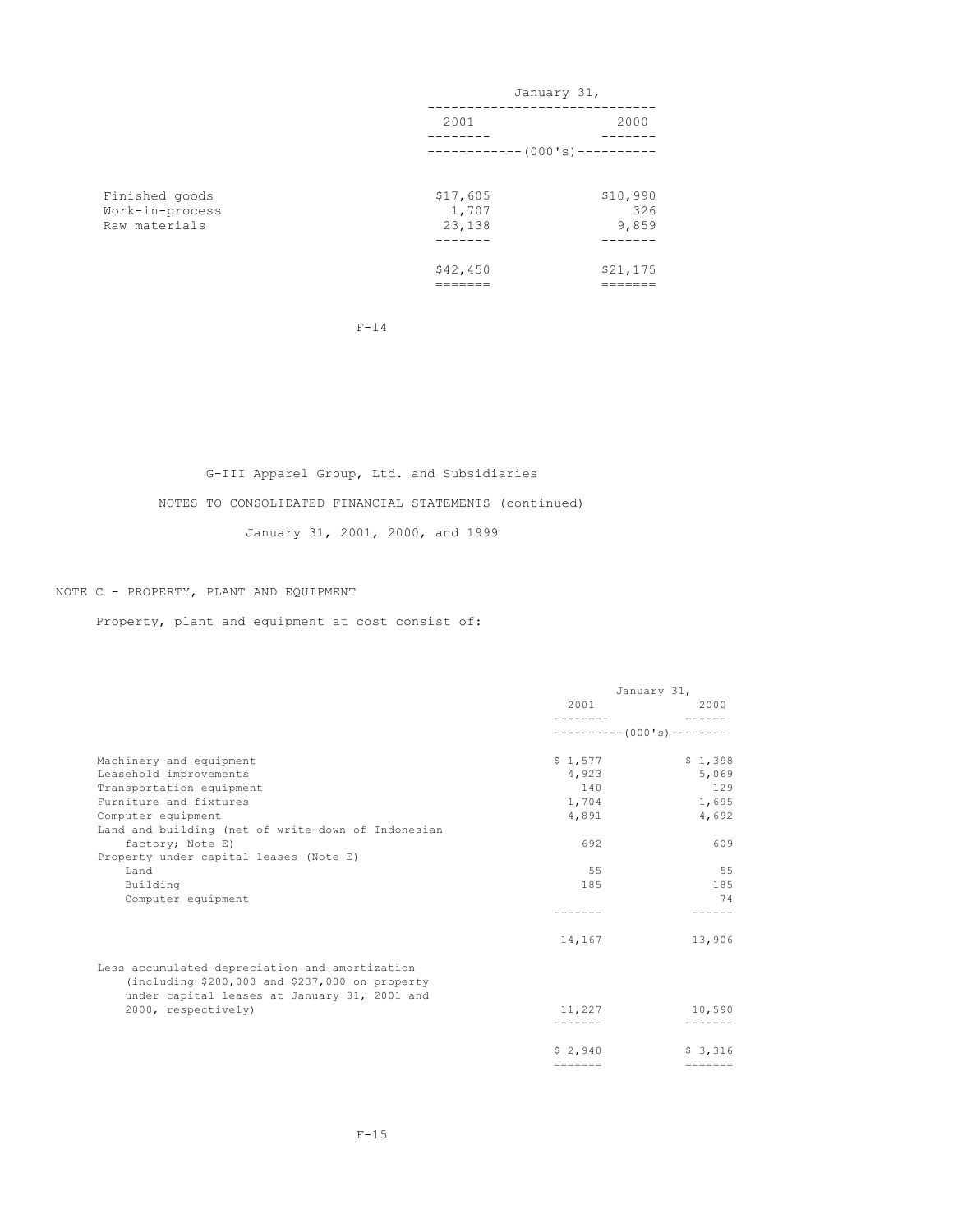G-III Apparel Group, Ltd. and Subsidiaries

NOTES TO CONSOLIDATED FINANCIAL STATEMENTS (continued)

January 31, 2001, 2000, and 1999

NOTE D - NOTES PAYABLE

Notes payable include foreign notes payable by PT Balihides, the Company's Indonesian subsidiary. The foreign notes payable represent maximum borrowings under a line of credit of approximately \$1.5 million with an Indonesian bank, as of January 31, 2001 and 2000. Subsequent to year-end, the Company reduced this line of credit by \$550,000.

The Company's loan agreement, which expires May 31, 2002, is a collateralized working capital line of credit with six banks that provides for a maximum line of credit in amounts that range from \$45 million to \$85 million at specific times during the year. The line of credit provides for maximum direct borrowings ranging from \$30 million to \$64 million during the year. The unused balance may be used for letters of credit. Amounts available for borrowing are subject to borrowing base formulas and overadvances specified in the agreement.

All borrowings under the agreement bear interest at the option of the Company at either the prevailing prime rate (7.5% at April 19, 2001) or LIBOR plus 225 basis points (6.77% at April 19, 2001) and are collateralized by the assets of the Company. The loan agreement requires the Company, among other covenants, to maintain certain earnings and tangible net worth levels, and prohibits the payment of cash dividends.

The weighted average interest rates were 9.3% and 8.2% as of January 31, 2001 and 2000, respectively.

At January 31, 2001 and 2000, the Company was contingently liable under letters of credit in the amount of approximately \$10.4 million and \$9.9 million, respectively.

 $F-16$ 

G-III Apparel Group, Ltd. and Subsidiaries

NOTES TO CONSOLIDATED FINANCIAL STATEMENTS (continued)

January 31, 2001, 2000, and 1999

NOTE E - OTHER LIABILITIES

Other long-term liabilities consist of:

|      | January 31, |                             |
|------|-------------|-----------------------------|
| 2001 |             | 2000                        |
|      |             |                             |
|      |             | $--(000's) --- --- --- ---$ |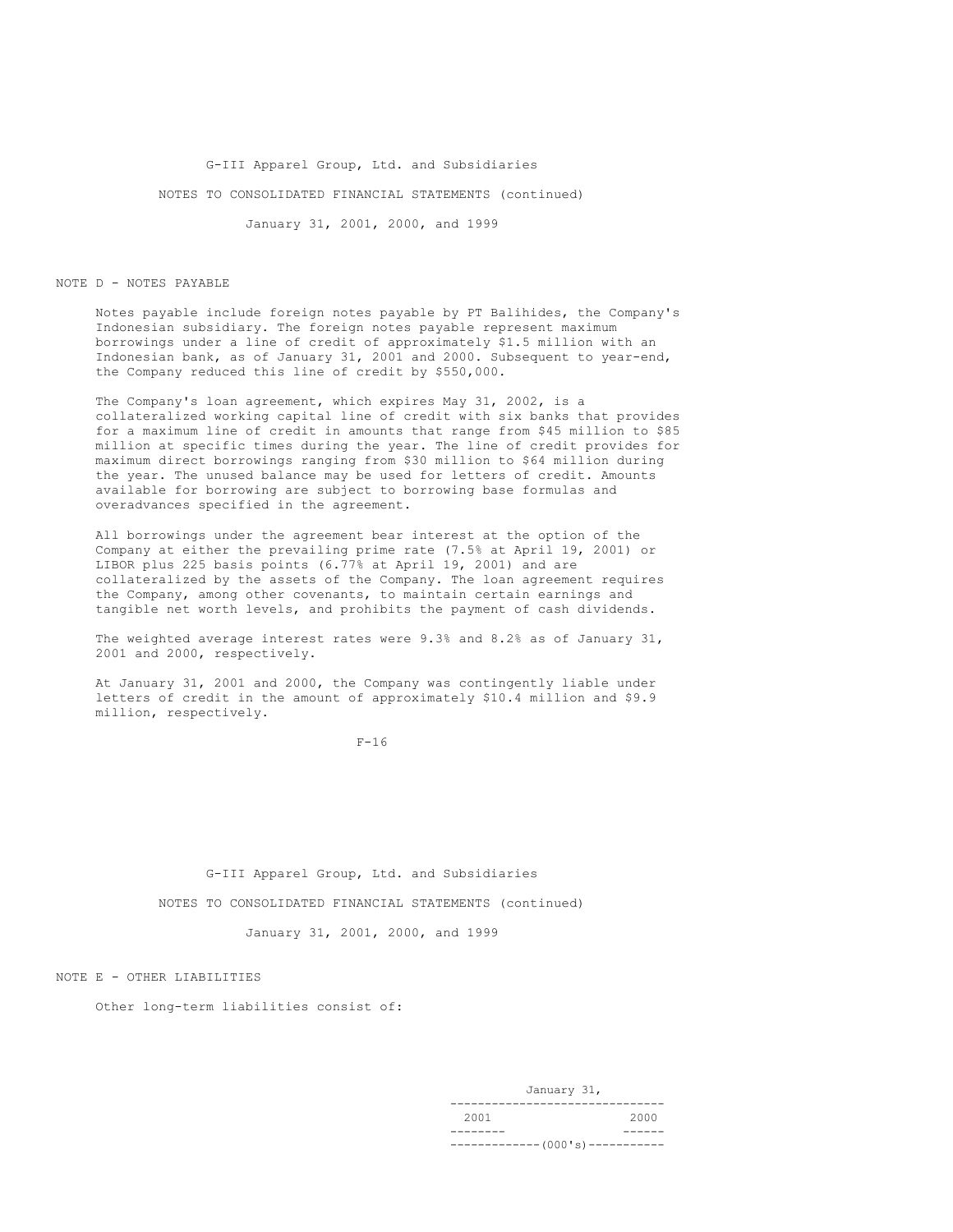| Non-recurring charges<br>Capital lease obligations<br>Other | \$131<br>162<br>---- | \$227<br>64<br>128<br>---- |
|-------------------------------------------------------------|----------------------|----------------------------|
|                                                             | \$293                | \$419                      |

Non-recurring Charges

Fiscal Year 1995

----------------

During 1995, the Company formulated plans to close its domestic manufacturing facility, to sell or liquidate a factory located in Indonesia, to reduce costs and to streamline and consolidate operations. The domestic factory was closed during 1995 with no loss of revenue. During fiscal 1998, the Company applied approximately \$1.6 million of the reserve as a reduction of the Indonesian property, plant and equipment, since the Company could not assure any recoveries in connection with a disposition of the factory. In December 1997, the Company was approached by an outside third party to manufacture luggage at the Indonesian factory. The Company began producing luggage in February 1998. As a result the Company discontinued its plan to close the factory. In the fourth quarter of fiscal 2000, the Company determined that the local economy in Indonesia had stabilized and the imminent threat of asset impairment relating to its facility was no longer present. As a result, the Company reversed the provision for the uncertainty of the Indonesian assets totaling \$463,000 (see Note P).

## Fiscal Years 2000 and 2001 --------------------------

In November 1999, the Company formulated a plan to cease operations of the BET Design Studio joint venture. The joint venture generated approximately \$2.4 million and \$884,000 in revenues for the years ended January 31, 2000 and 1999, respectively. The Company incurred losses from the joint venture of approximately \$2.0 million and \$1.4 million for the years ended January 31, 2000 and 1999, respectively. In connection with the plan, the Company charged \$1.6 million to unusual and non-recurring charges in the year ended January 31, 2000. Following the disposition of the remaining assets and liabilities, the excess amount of \$643,000 was credited to unusual and non-recurring charges in the year ended January 31, 2001.

 $F-17$ 

### G-III Apparel Group, Ltd. and Subsidiaries

NOTES TO CONSOLIDATED FINANCIAL STATEMENTS (continued)

January 31, 2001, 2000, and 1999

NOTE E (continued)

Based on current estimates, management believes that existing accruals are adequate to cover the items presented below.

The status of the components of the non-recurring charges was:

|                                     | Balance at<br>January 31,<br>2000 | Current<br>period<br>activity | Balance at<br>January 31,<br>2001  |
|-------------------------------------|-----------------------------------|-------------------------------|------------------------------------|
|                                     | -----------                       |                               | --------                           |
|                                     |                                   |                               | -- (000's) ----------------------- |
| Domestic operating lease obligation | \$316                             | (88)<br>s                     | \$228                              |
| Dissolution of BET Design Studio    | 1,170                             | (1, 170)                      |                                    |
|                                     | ------                            |                               | ----                               |
|                                     | \$1,486                           | \$(1, 258)                    | \$228                              |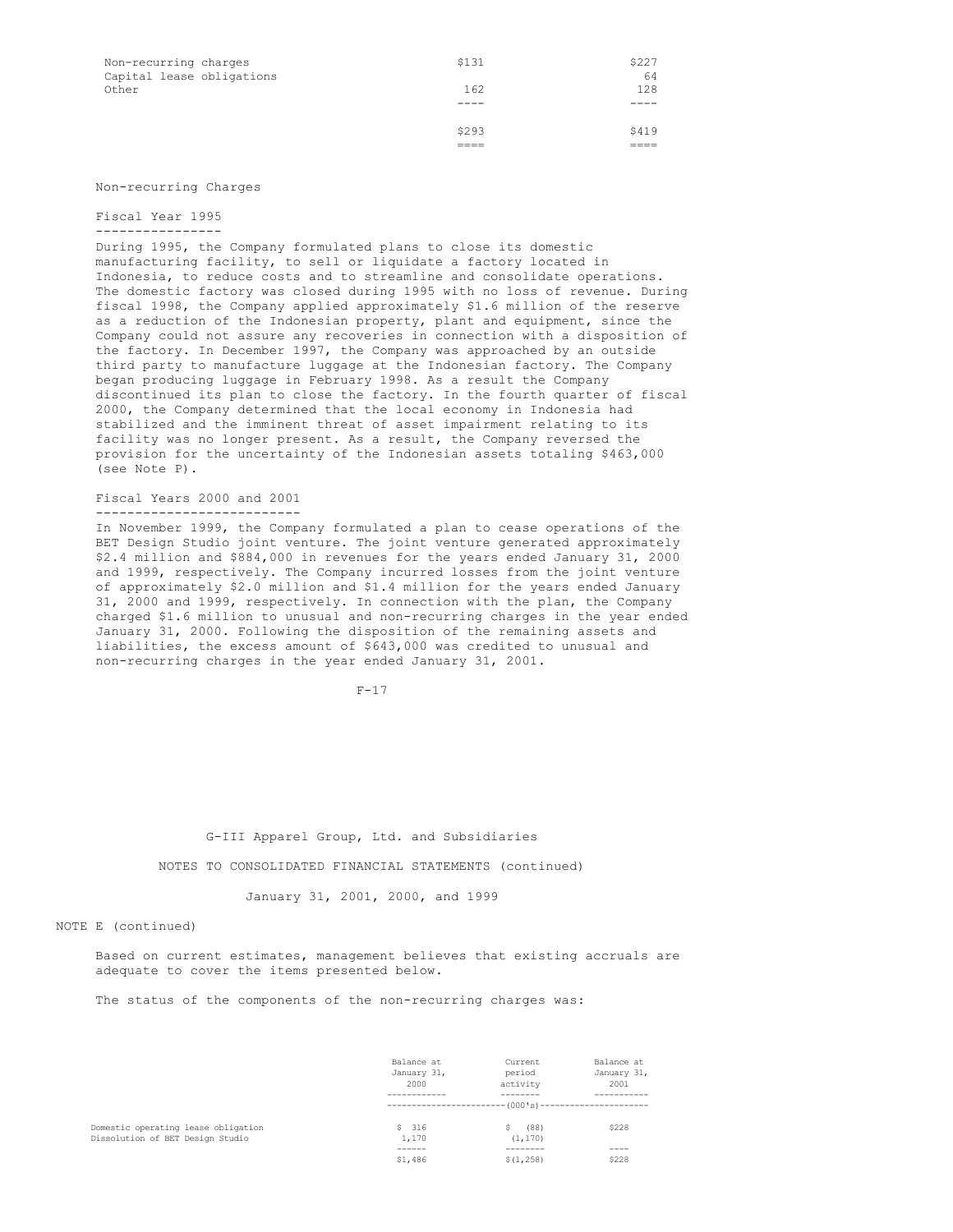The financing of one of the Company's properties is treated as a capital lease. The present value of minimum future obligations are calculated based on interest rates at the inception of the lease. This lease expires in October 2001. The future minimum lease payments at January 31, 2001 is \$82,000, of which \$2,000 represents interest and \$80,000 is the present value of the minimum lease payments.

====== ======= ====

F-18

G-III Apparel Group, Ltd. and Subsidiaries

NOTES TO CONSOLIDATED FINANCIAL STATEMENTS (continued)

January 31, 2001, 2000, and 1999

NOTE F - INCOME TAXES

The income tax provision (benefit) is comprised of the following:

|                                     | Year ended January 31, |                                                           |            |  |  |
|-------------------------------------|------------------------|-----------------------------------------------------------|------------|--|--|
|                                     | 2001                   | 2000                                                      | 1999       |  |  |
|                                     |                        | ------------------------- (000's)------------------------ |            |  |  |
| Current                             |                        |                                                           |            |  |  |
| Federal                             | \$5,993                | \$4,256                                                   | S.<br>(52) |  |  |
| State and city                      | 1,230                  | 718                                                       | 45         |  |  |
| Foreign                             | 426                    | 20                                                        | 14         |  |  |
|                                     |                        |                                                           |            |  |  |
|                                     | 7,649                  | 4,994                                                     | 7          |  |  |
| Deferred expense (benefit)          | (213)                  | (1,060)                                                   | (548)      |  |  |
|                                     |                        |                                                           |            |  |  |
|                                     | \$7,436                | \$3,934                                                   | \$ (541)   |  |  |
|                                     | -------                |                                                           |            |  |  |
| Earnings (loss) before income taxes |                        |                                                           |            |  |  |
| United States                       | \$16,881               | \$9,557                                                   | \$(1, 956) |  |  |
| Non-United States                   | 1,709                  | 157                                                       | 235        |  |  |

The significant components of the Company's deferred tax asset at January 31, 2001 and 2000 are summarized as follows:

|                                              | 2001                          | 2000      |
|----------------------------------------------|-------------------------------|-----------|
|                                              |                               |           |
|                                              | ------------ (000's)--------- |           |
| Supplemental employee retirement plan        | S<br>90                       | \$.<br>60 |
| Officer bonus                                | 440                           | 194       |
| Provision for bad debts and sales allowances | 1,604                         | 1,374     |
| Depreciation                                 | 1,433                         | 902       |
| Inventory write-downs                        | 942                           | 655       |
| Straight-line lease                          | (138)                         | -8        |
| Reserve for lease obligations                | 67                            | 126       |
| Property plant and equipment written off     |                               | 616       |
| BET reserve on closure                       |                               | 468       |
| Inventory capitalization for tax purposes    | 2.42                          | 257       |
| Vacation accrual                             | 99                            |           |
| Advertising allowance                        | 107                           |           |
| Other                                        | 3                             | 16        |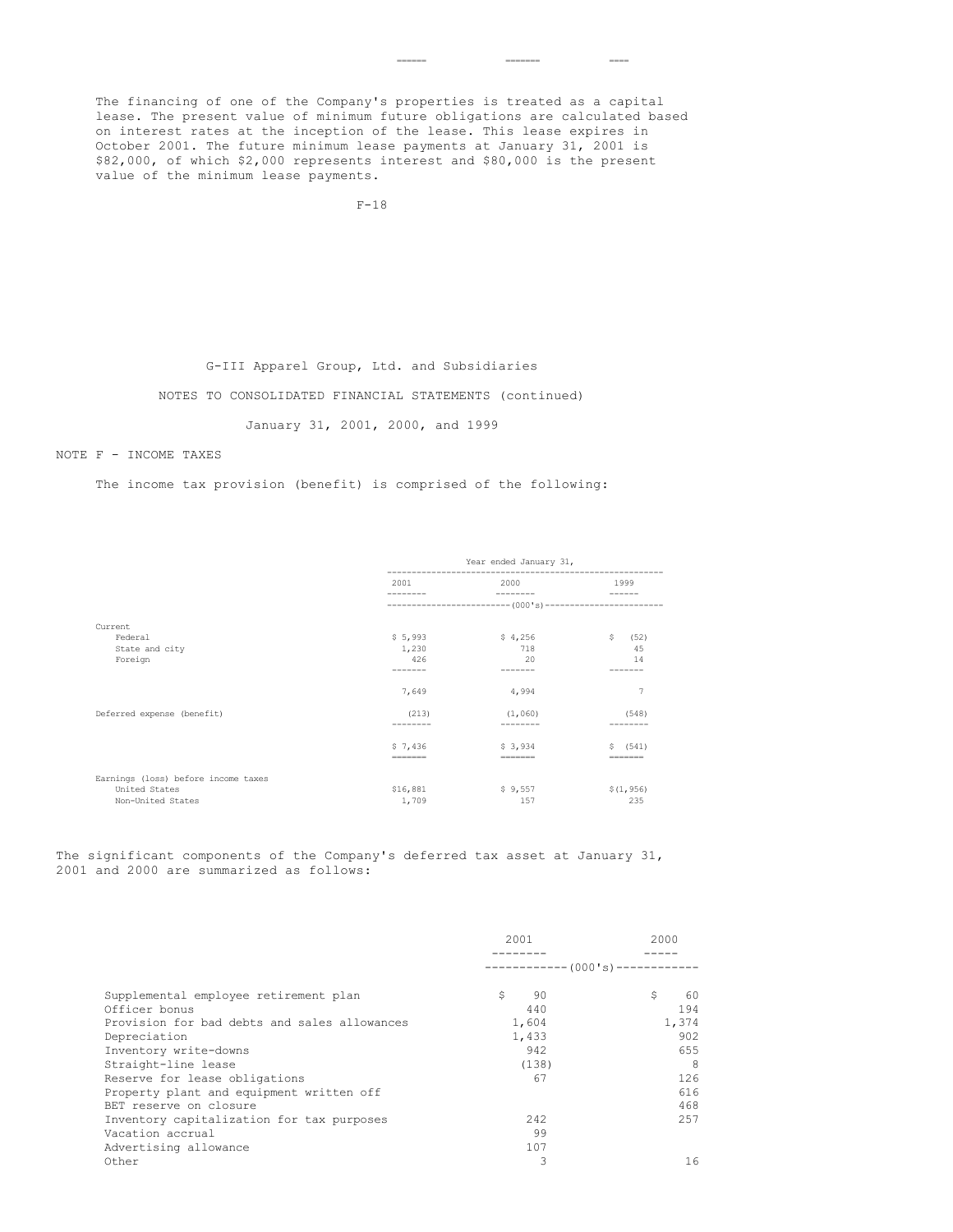--------- --------  $$4,889$   $$4,676$ ========= ========

G-III Apparel Group, Ltd. and Subsidiaries

NOTES TO CONSOLIDATED FINANCIAL STATEMENTS (continued)

January 31, 2001, 2000, and 1999

## NOTE F (continued)

The following is a reconciliation of the statutory federal income tax rate to the effective rate reported in the financial statements:

|                                                             |                   | Year ended<br>January 31, 2001 | ------------      | Year ended<br>January 31, 2000 | Year ended<br>January 31, 1999 |                         |
|-------------------------------------------------------------|-------------------|--------------------------------|-------------------|--------------------------------|--------------------------------|-------------------------|
|                                                             | Amount<br>(000's) | Percent<br>Of<br>Income        | Amount<br>(000's) | Percent<br>οf<br>income        | Amount<br>(000's)              | Percent<br>of<br>income |
|                                                             |                   |                                |                   |                                |                                |                         |
| Provision (benefit) for Federal income taxes at             |                   |                                |                   |                                |                                |                         |
| the statutory rate                                          | \$6.507           | 35.0%                          | \$3.400           | 35.0%                          | \$(585)                        | $(34.0)$ $%$            |
| State and city income taxes before utilization of State NOL |                   |                                |                   |                                |                                |                         |
| carry forwards, net of Federal income tax benefit           | 774               | 4.2                            | 624               | 6.5                            | 30                             | 1.8                     |
| Effect of foreign taxable operations                        | (236)             | (1.3)                          | (35)              | (.4)                           | 66                             | 3.8                     |
| Effect of permanent differences resulting in                |                   |                                |                   |                                |                                |                         |
| Federal taxable income                                      | 21                | $\cdot$ 1                      | 22                | $\cdot$ 2                      | 35                             | 2.0                     |
| Utilization of NOL                                          |                   |                                | (155)             | (1.6)                          |                                |                         |
| Other, net                                                  | 370               | 2.0                            | 78                | .8                             | (87)                           | (5.0)                   |
|                                                             |                   |                                |                   |                                |                                |                         |
| Actual provision (benefit) for income taxes                 | \$7,436           | 40.0%                          | \$3.934           | 40.5%                          | \$(541)                        | $(31.4)$ $%$            |
|                                                             | --------          | -----                          | --------          | ------                         | ------                         | ------                  |

Undistributed earnings of the Company's foreign subsidiaries amounted to approximately \$1.9 million at January 31, 2001. Those earnings are considered to be indefinitely reinvested and, accordingly, no provision for U.S. income taxes has been provided thereon. Upon distribution of those earnings in the form of dividends or otherwise, the Company would be subject to both U.S. income taxes (subject to an adjustment for foreign tax credits) and withholding taxes payable to the various foreign countries, as applicable.

 $F - 20$ 

G-III Apparel Group, Ltd. and Subsidiaries NOTES TO CONSOLIDATED FINANCIAL STATEMENTS (continued) January 31, 2001, 2000, and 1999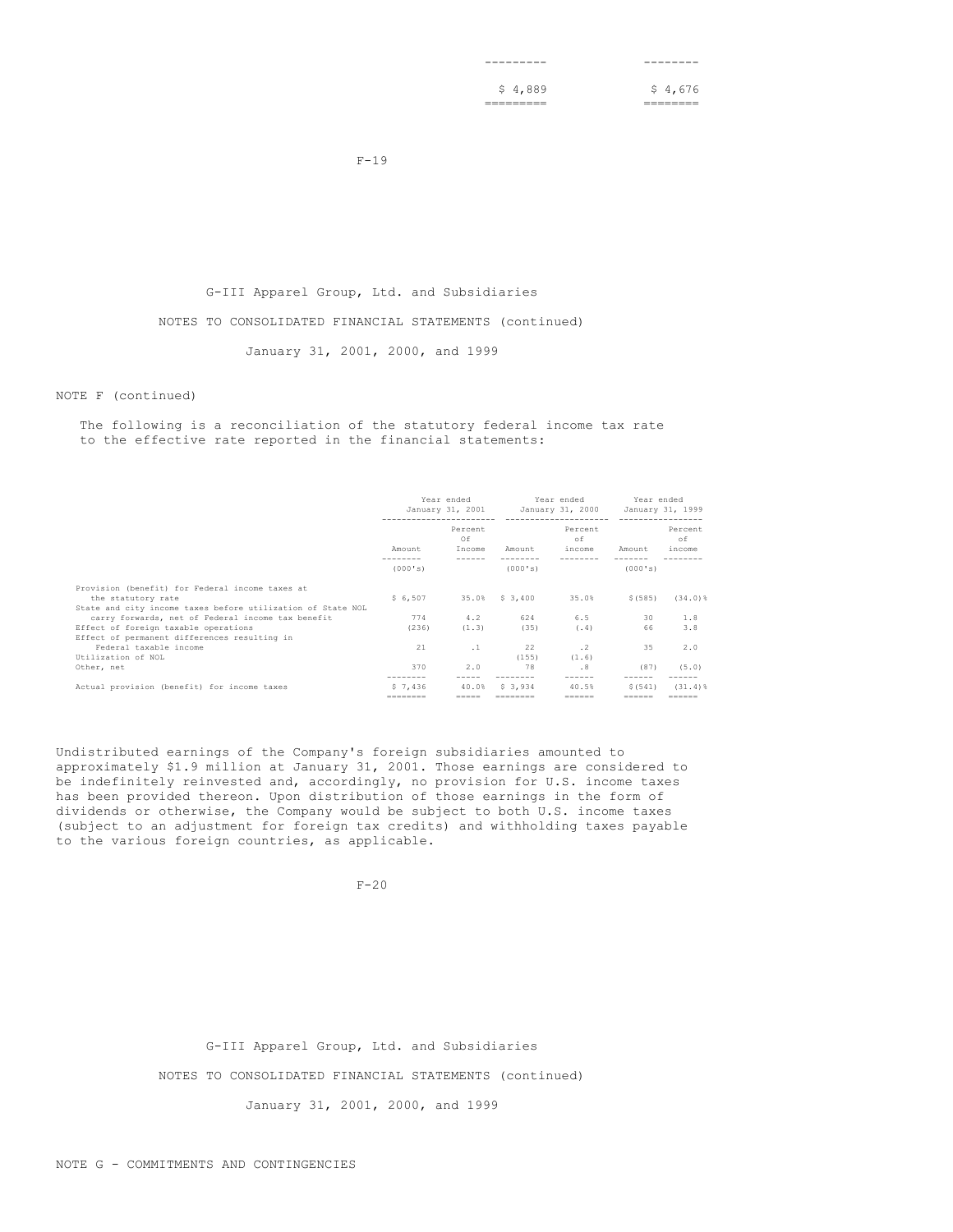The Company leases warehousing, executive and sales facilities, and transportation equipment under operating leases with options to renew at varying terms. Leases with provisions for increasing rents have been expensed and accrued for on a straight-line basis over the life of the lease. Future minimum rental payments for operating leases having noncancellable lease periods in excess of one year as of January 31, 2001 are:

|                         | Gross    | income                  | Net      |
|-------------------------|----------|-------------------------|----------|
|                         |          |                         | -----    |
|                         |          | ----- (000's)---------- |          |
| Year ending January 31, |          |                         |          |
| 2002                    | \$1,990  | S<br>192                | \$1,798  |
| 2003                    | 1,905    | 199                     | 1,706    |
| 2004                    | 1,822    | 17                      | 1,805    |
| 2005                    | 1,808    |                         | 1,808    |
| 2006                    | 1,129    |                         | 1,129    |
| Thereafter              | 7,251    |                         | 7,251    |
|                         | ------   | ______                  | ------   |
|                         | \$15,905 | Ŝ<br>408                | \$15,497 |
|                         | ------   | ------                  | ------   |

In April 1988, 345 West 37th Street Corp. ("345 West"), a property owned by two principal stockholders (Note J), received a loan from the New York Job Development Authority ("Authority") to assist 345 West in its renovation of the 345 West property. The loan is for a period of 15 years and is presently repayable in monthly installments of \$11,000, which includes interest at 8.25%. The loan is financed by long-term bonds issued by the Authority. G-III and the two principal stockholders of the Company have signed corporate and personal guarantees for this loan. The outstanding principal of this debt was approximately \$284,000 and \$382,000 as of January 31, 2001 and 2000, respectively. In conjunction with closing this domestic facility (described in Note E), the Company has reflected \$228,000 and \$316,000 of the balance of the loan as an accrued nonrecurring charge at January 31, 2001 and 2000, respectively.

Rent expense on the above operating leases (including amounts leased from 345 West) for the years ended January 31, 2001, 2000, and 1999 was approximately \$1,768,000, \$1,187,000, and \$1,631,000, respectively, net of sublease income of \$289,000, \$984,000, and \$775,000, respectively.

F-21

G-III Apparel Group, Ltd. and Subsidiaries NOTES TO CONSOLIDATED FINANCIAL STATEMENTS (continued) January 31, 2001, 2000, and 1999

NOTE G (continued)

The Company has entered into license agreements that provide for royalty payments from 5% to 12% of net sales of licensed products. The Company incurred royalty expense (included in cost of goods sold) of approximately \$4,858,000, \$5,228,000, and \$4,689,000 for the years ended January 31, 2001, 2000, and 1999, respectively. Based on minimum sales requirements, future minimum royalty payments required under these agreements are: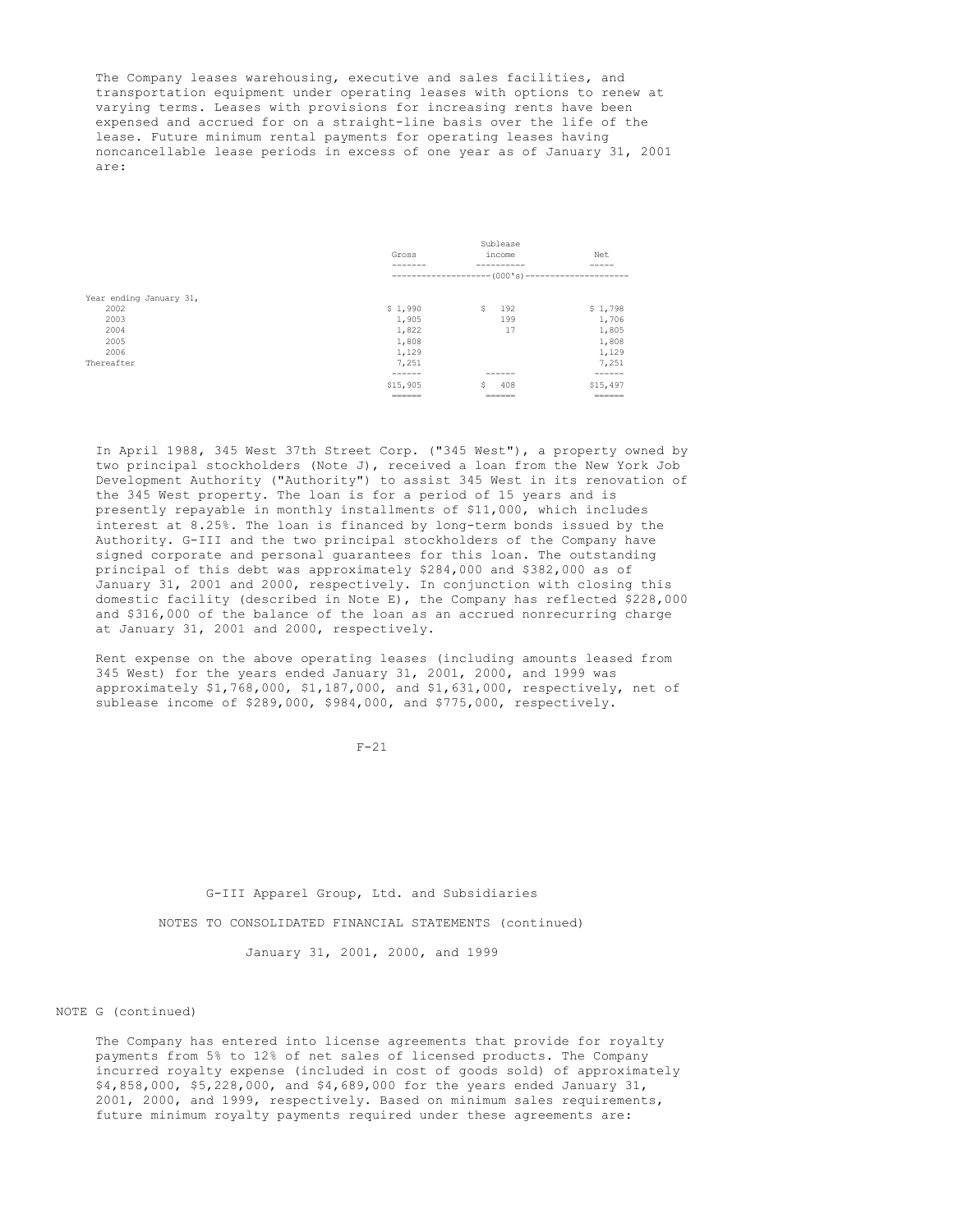| Year ending January 31, | Amount                                |
|-------------------------|---------------------------------------|
|                         |                                       |
| 2002<br>2003<br>2004    | \$5,317,000<br>3,882,000<br>2,792,000 |
| 2005                    | 2,562,000                             |
|                         | \$14,553,000<br>-------               |

The Company has an employment agreement with its chief executive officer which expires on January 31, 2004. The agreement provides for a base salary and bonus payments that vary between 3% and 6% of pretax income in excess of \$2 million.

In January 2001, the Company purchased certain assets of Gloria Gay Coats, LLC (see Note A). The Company is contractually obligated to make certain contingent payments if the division meets certain performance criteria.

F-22

## G-III Apparel Group, Ltd. and Subsidiaries

NOTES TO CONSOLIDATED FINANCIAL STATEMENTS (continued)

January 31, 2001, 2000, and 1999

NOTE H - STOCKHOLDERS' EQUITY

Certain agreements entered into by the Company in connection with loans by the Agency and Authority relating to the building located at 345 West 37th Street in New York City and the bank agreements prohibit the payment of cash dividends without consent.

Treasury Stock

On December 20, 1999, the Board of Directors authorized the Company to repurchase up to \$1,000,000 worth of shares of the Company's common stock. As of January 31, 2001, the Company purchased 244,817 shares of its common stock at a total cost of \$970,000. The Company concluded its buyback program in April 2000.

Stock Options

The Company's stock plans authorize the granting of 1,880,000 options to executive and key employees and 81,500 to directors of the Company. It is the Company's policy to grant stock options at prices not less than the fair market value on the date of the grant. Option terms, vesting and exercise periods vary, except that the term of an option may not exceed ten years.

The Company has adopted the disclosure-only provisions of SFAS No. 123, "Accounting for Stock Based Compensation." Accordingly, no compensation cost has been recognized for the stock options granted to employees and directors. Had compensation cost been determined based on the fair value at the grant date for stock option awards in 2001, 2000 and 1999 consistent with the provisions of SFAS No. 123, the Company's net income (loss) and earnings (loss) per share for the years ended January 31, 2001, 2000, and 1999 would have been as follows: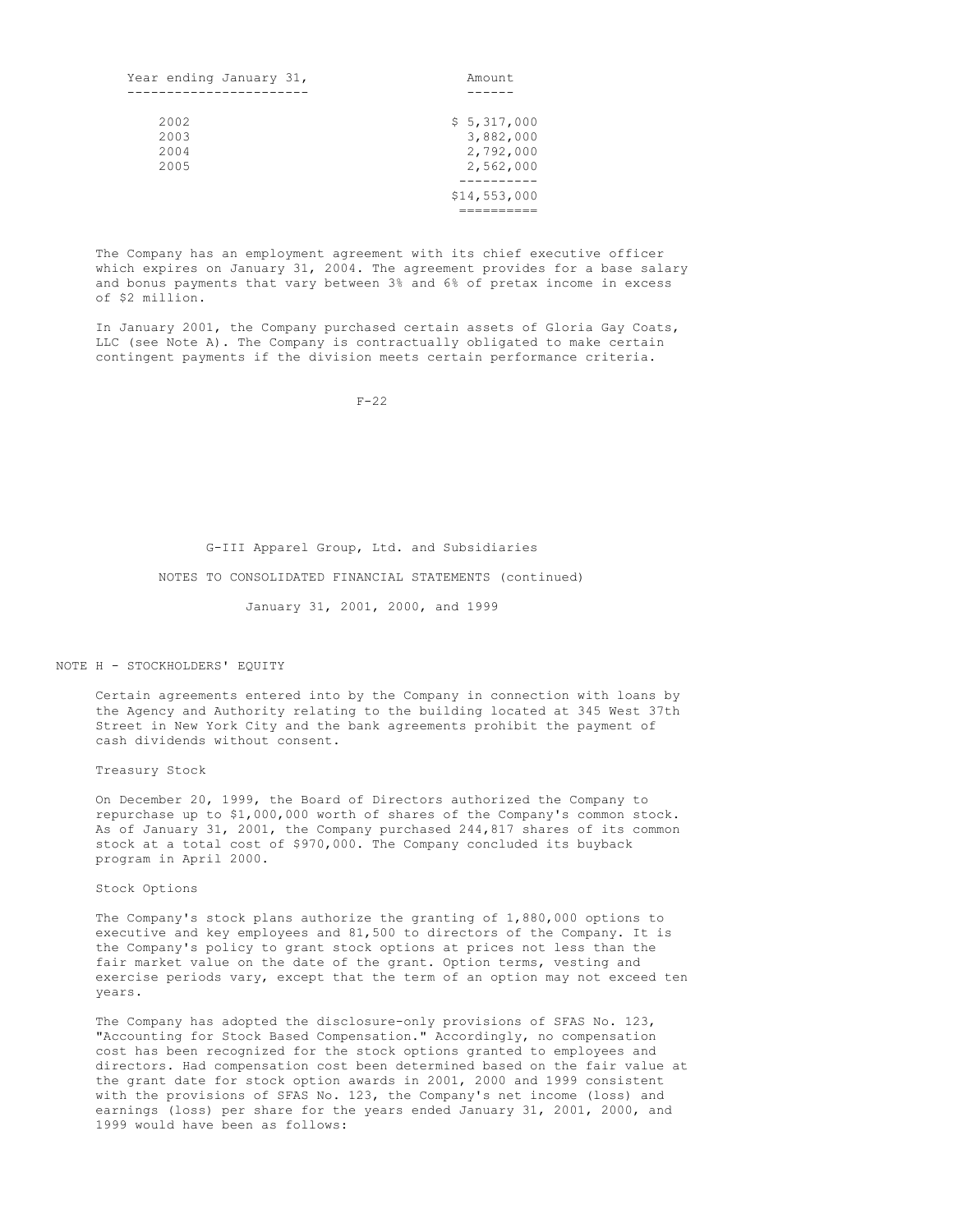|                                                 | 2001     | 2000    | 1999       |
|-------------------------------------------------|----------|---------|------------|
|                                                 |          |         |            |
|                                                 |          |         |            |
| Net income (loss) - as reported                 | \$11.154 | \$5.780 | \$(1,180)  |
| Net income (loss) - adjusted                    | \$10,900 | \$5,390 | \$(1, 494) |
| Diluted earnings (loss) per share - as reported | 1.57     | .84     | S(18)      |
| Diluted earnings (loss) per share - adjusted    | 1.53     | .79     | (.23)      |

F-23

# G-III Apparel Group, Ltd. and Subsidiaries

# NOTES TO CONSOLIDATED FINANCIAL STATEMENTS (continued)

January 31, 2001, 2000, and 1999

# NOTE H (continued)

The weighted average fair value at date of grant for options granted during 2001, 2000 and 1999 was \$4.24, \$1.77, and \$2.58 per option, respectively. The fair value of each option at date of grant was estimated using the Black-Scholes option pricing model. Such compensation calculation may not be representative of the future effects of applying SFAS 123. The following weighted average assumptions were used in the Black-Scholes option pricing model for grants in 2001, 2000, and 1999, respectively:

|                                                              | 2001    | 2000           | 1999    |
|--------------------------------------------------------------|---------|----------------|---------|
|                                                              |         |                |         |
| Expected stock price volatility<br>Expected lives of options | 72.9%   | 71.1%          | 61.8%   |
| Directors and officers                                       | 7 years | 7 years        | years   |
| Employees                                                    | 6 years | 6 years        | 6 years |
| Risk-free interest rate                                      | 6.0%    | 6.1%           | 5.4%    |
| Expected dividend yield                                      | 0%      | 0 <sup>°</sup> | 0%      |

# Information regarding these option plans for 2001, 2000, and 1999 is as follows:

|                                                | 2001<br>--------------------                   |                                          |                                | 2000<br>---------------------            |                                              | 1999<br>---------------------            |  |
|------------------------------------------------|------------------------------------------------|------------------------------------------|--------------------------------|------------------------------------------|----------------------------------------------|------------------------------------------|--|
|                                                | Shares                                         | Weighted<br>average<br>exercise<br>price | Shares                         | Weighted<br>average<br>exercise<br>price | Shares                                       | Weighted<br>Average<br>Exercise<br>Price |  |
| Options outstanding at<br>beginning of year    | 1,279,800                                      | \$2.97                                   | 1,042,100                      | \$2.86                                   | 1,133,020                                    | \$2.56                                   |  |
| Exercised<br>Granted<br>Cancelled or forfeited | (110, 250)<br>81,000<br>(7, 300)<br>---------- | 2.17<br>6.07<br>3.59                     | (50,000)<br>289,750<br>(2.050) | 2.15<br>2.54<br>2.98                     | (211, 645)<br>124,150<br>(3, 425)<br>------- | 2.08<br>4.18<br>2.00                     |  |
| Options outstanding at<br>end of year          | 1,243,250<br>=========                         | \$3,23                                   | 1,279,800<br>----------        | \$2.97                                   | 1,042,100<br>---------                       | \$2.86                                   |  |
| Exercisable                                    | 818,736<br>-------                             | \$2.98                                   | 817,550<br>=======             | \$2.83                                   | 789,140<br>=======                           | \$2.47                                   |  |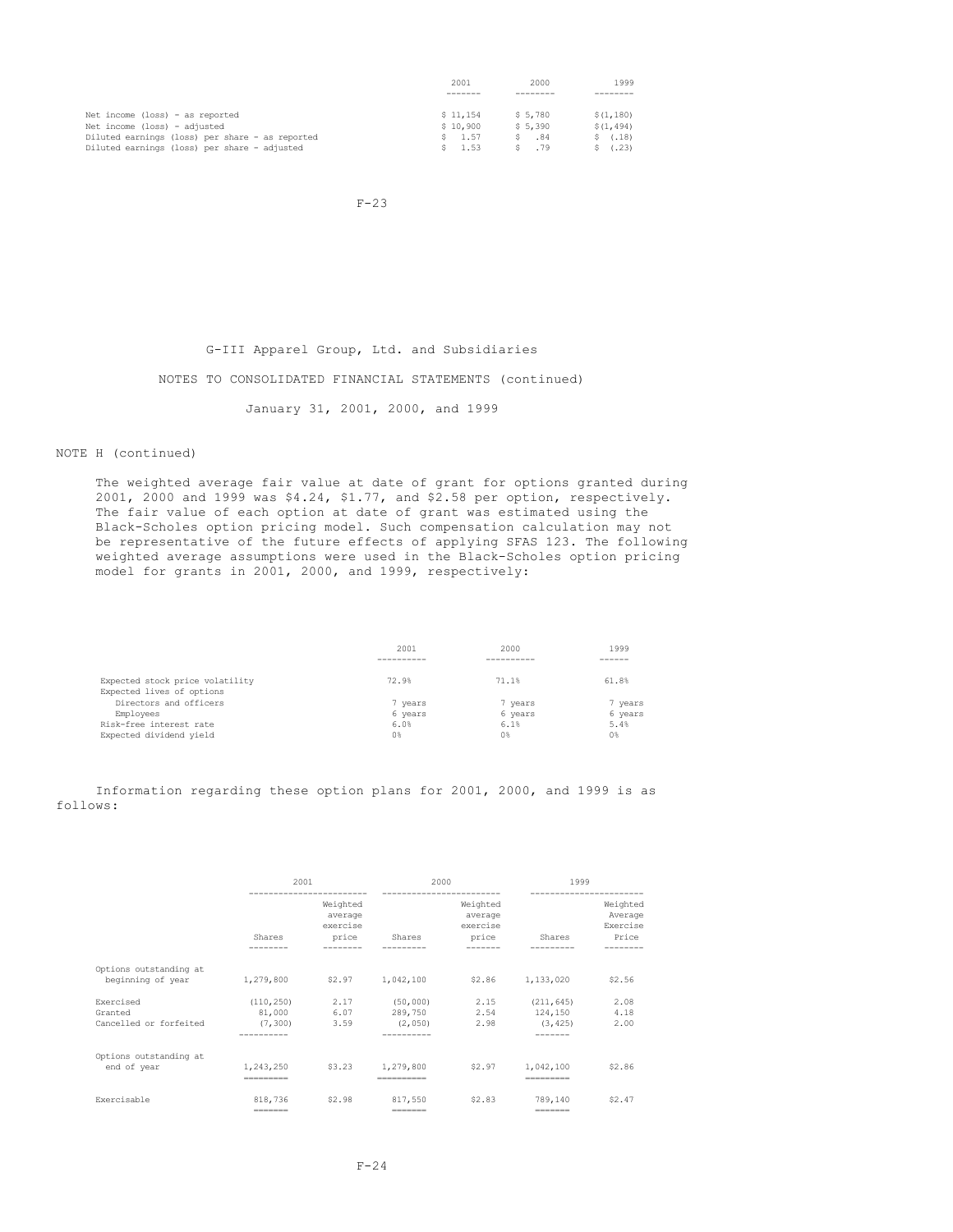## G-III Apparel Group, Ltd. and Subsidiaries

# NOTES TO CONSOLIDATED FINANCIAL STATEMENTS (continued)

January 31, 2001, 2000, and 1999

#### NOTE H (continued)

The following table summarizes information about stock options outstanding:

|                 | Number out-            | Weighted<br>average | Weighted | Number<br>exercisable | Weighted |
|-----------------|------------------------|---------------------|----------|-----------------------|----------|
|                 | standing as of         | remaining           | average  | as of                 | average  |
| Range of        | January 31,            | contractual         | exercise | January 31,           | exercise |
| exercise prices | 2001                   | life                | price    | 2001                  | price    |
| ------------    |                        |                     |          |                       |          |
| $$1.62 - $3.00$ | 784,682                | 4.8 years           | \$2.23   | 576,738               | \$2.21   |
| $$3.01 - $6.50$ | 458,568                | 7.0 years           | \$4.95   | 241,998               | \$4.82   |
|                 | --------               |                     |          | -------               |          |
|                 | 1,243,250              |                     |          | 818,736               |          |
|                 | _________<br>--------- |                     |          | _______<br>_______    |          |

Included in the above outstanding options as of January 31, 2001, 2000, and 1999 are 25,000 options with an exercises price of \$6.50 and 25,000 options with an exercise price of \$5.50 for which the fair value at the date of grant was \$3.75. All other options were issued at an amount equal to the fair market value at the date of grant.

## NOTE I - MAJOR VENDORS AND CUSTOMERS

For the years ended January 31, 2001, 2000, and 1999, one customer accounted for 21.1%, 24.6%, and 21.6%, respectively, of the Company's net sales, which primarily purchases non-licensed apparel.

The Company estimates an allowance for doubtful accounts based on the creditworthiness of its customers as well as general economic conditions. Consequently, an adverse change in those factors could affect the Company's estimate.

F-25

G-III Apparel Group, Ltd. and Subsidiaries NOTES TO CONSOLIDATED FINANCIAL STATEMENTS (continued)

January 31, 2001, 2000, and 1999

## NOTE J - RELATED PARTY TRANSACTIONS

During the years ended January 31, 2001, 2000, and 1999, G-III leased space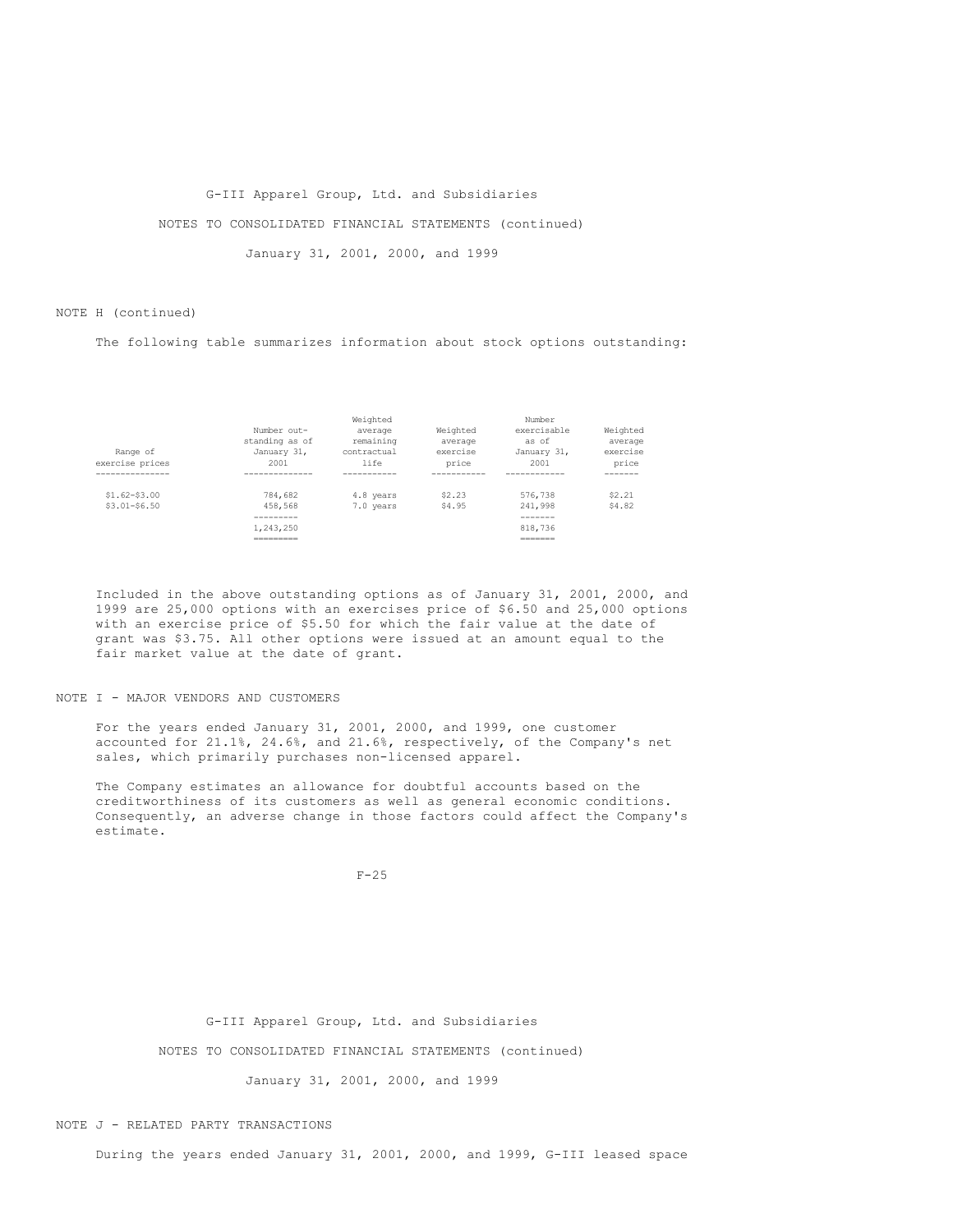from 345 West (Note G). Operating expenses paid by G-III to 345 West during the years ended January 31, 2001, 2000, and 1999, amounted to approximately \$233,000, \$280,000, and \$200,000, respectively.

An executive of the Company owns approximately a 14% equity interest on a fully diluted basis in Wilsons the Leather Experts Inc. ("Wilsons"), a customer of the Company. In addition, an outside director of the Company owns approximately a 3% direct and 14% indirect equity interest on a fully diluted basis of Wilsons. During the years ended January 31, 2001, 2000 and 1999, Wilsons accounted for approximately \$13,121,000, \$8,620,000, and \$8,183,000, respectively, of the Company's net sales. At January 31, 2001, the Company owed Wilsons \$253,000. Accounts receivable from Wilsons at January 31, 2000 were approximately \$183,000.

NOTE K - PENSION PLANS

The Company maintains a 401(k) profit-sharing plan and trust for nonunion employees. The Company matches 50% of employee contributions up to 3% of the participant's compensation. The Company's matching contributions amounted to approximately \$157,000, \$122,000, and \$150,000, for the years ended January 31, 2001, 2000, and 1999, respectively.

G-III contributed approximately \$58,000, \$65,000, and \$57,000 for the years ended January 31, 2001, 2000, and 1999, respectively, to a multi-employer pension plan for employees covered by a collective bargaining agreement. This plan is not administered by G-III and contributions are determined in accordance with the provisions of a negotiated labor contract. Information with respect to G-III's proportionate share of the excess, if any, of the actuarial computed value by vested benefits over the total of the pension plan's new assets is not available from the plan's administrator.

 $F - 26$ 

G-III Apparel Group, Ltd. and Subsidiaries NOTES TO CONSOLIDATED FINANCIAL STATEMENTS (continued)

January 31, 2001, 2000, and 1999

#### NOTE L - SEGMENTS

The Company's reportable segments are business units that offer different products and are managed separately. The company operates in two segments, licensed and non-licensed apparel. The following information is presented for the fiscal years indicated below:

|                                        | 2001                         |                     | 2000               |                    | 1999               |                              |
|----------------------------------------|------------------------------|---------------------|--------------------|--------------------|--------------------|------------------------------|
|                                        | Licensed                     | Non-<br>Licensed    | Licensed           | Non-<br>Licensed   | Licensed           | Non-<br>Licensed             |
| Net sales<br>Cost of goods sold        | \$70,855<br>49,738<br>------ | \$116,202<br>86,361 | \$61,900<br>44,100 | \$87,732<br>66,610 | \$45,854<br>35,257 | \$75,790<br>60,136<br>------ |
| Gross profit                           | 21, 117                      | 29,841              | 17,800             | 21,122             | 10,597             | 15,654                       |
| Selling, general and<br>administrative | 13,687                       | 16,173              | 10,113             | 18,032             | 7,996              | 19,702                       |
| Unusual or non-recurring charge        |                              | (643)               |                    | 1,200              |                    | (463)                        |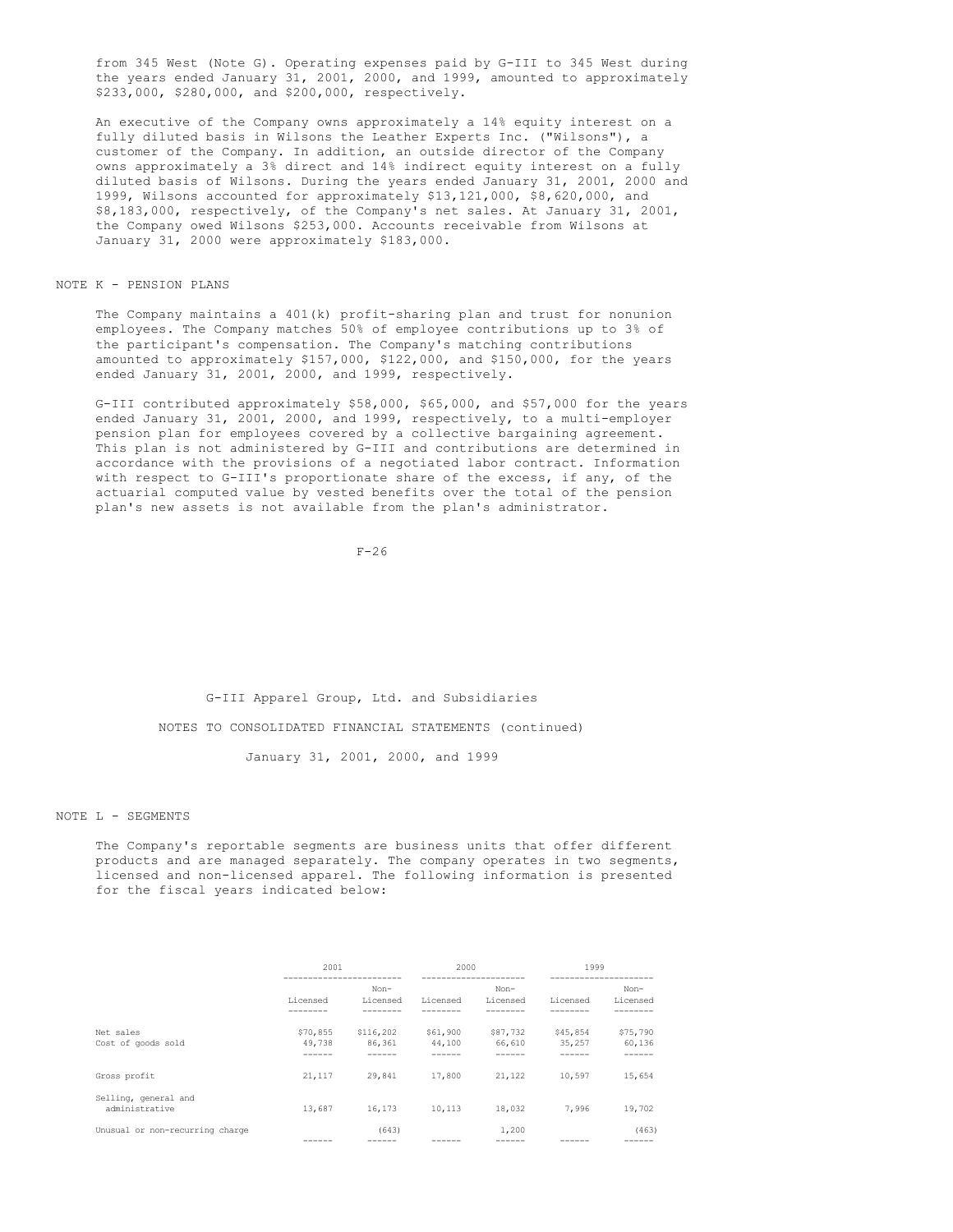| Operating profit (loss)                                    | 7,430             | 14,311             | 7.687            | 1,890            | 2.601   | (3, 585)             |
|------------------------------------------------------------|-------------------|--------------------|------------------|------------------|---------|----------------------|
| Interest expense                                           | 1,067             | 1,772              | 491              | 1,366            | 480     | 1,635                |
| Income (loss) before minority<br>interest and income taxes | 6,363             | 12,539             | 7.196            | 524              | 2.121   | (5, 220)             |
| Minority interest                                          |                   | (312)              |                  | 1,994            |         | 1,378                |
| Income (loss) before income<br>taxes                       | \$6,363<br>------ | \$12,227<br>------ | \$7,196<br>===== | \$2,518<br>===== | \$2,121 | \$(3, 842)<br>------ |

Commission fee income was \$6.2 million, \$3.6 million, and \$3.5 million for fiscal 2001, 2000, and 1999, respectively. This fee income is included in non-licensed net sales and gross profit. The Company allocates all expenses to its two reportable segments.

|                                                         |                                 | 2001                              |                                  | 2000                              |                                  | 1999                            |  |
|---------------------------------------------------------|---------------------------------|-----------------------------------|----------------------------------|-----------------------------------|----------------------------------|---------------------------------|--|
|                                                         | Revenues<br>--------            | Long-Lived<br>Assets<br>--------- | Revenues<br>-----                | Long-Lived<br>Assets<br>--------- | Revenues                         | Long-Lived<br>Assets<br>------- |  |
| Geographic region<br>United States<br>Non-United States | \$181,215<br>5,842<br>--------- | 8,306<br>s.<br>2.329              | \$147,001<br>2.631<br>------     | 8,294<br>S.<br>2,003<br>----      | \$118,976<br>2,668<br>-------    | \$7,482<br>1.476<br>------      |  |
|                                                         | \$187,057<br>_______<br>======= | \$10,635<br>______<br>______      | \$149,632<br>________<br>======= | \$10,297<br>_______<br>------     | \$121,644<br>________<br>======= | \$8,958<br>______<br>_____      |  |

 $F-27$ 

G-III Apparel Group, Ltd. and Subsidiaries NOTES TO CONSOLIDATED FINANCIAL STATEMENTS (continued)

January 31, 2001, 2000, and 1999

## NOTE L (continued)

Included in finished goods inventory at January 31, 2001, 2000, and 1999 are \$8.5 million and \$8.9 million, \$5.8 million, and \$5.2 million, and \$5.2 million, and \$7.8 million, respectively, of licensed and non-licensed inventories, respectively. All other assets are commingled.

# NOTE M - QUARTERLY FINANCIAL DATA (UNAUDITED)

Summarized quarterly financial data in thousands except per share numbers for the fiscal years ended January 31, 2001 and 2000 are as follows:

|                   |                   |                  | Quarter ended       |                     |
|-------------------|-------------------|------------------|---------------------|---------------------|
|                   | April 30,<br>2000 | July 31,<br>2000 | October 31,<br>2000 | January 31,<br>2001 |
|                   |                   |                  |                     |                     |
| January 31, 2001  |                   |                  |                     |                     |
| Net sales         | \$10,578          | \$47,385         | \$87,955            | \$41,139            |
| Gross profit      | 2,180             | 13,798           | 25,308              | 9,672               |
| Net income (loss) | (2, 519)          | 3,447            | 9,468               | $758$ (a)           |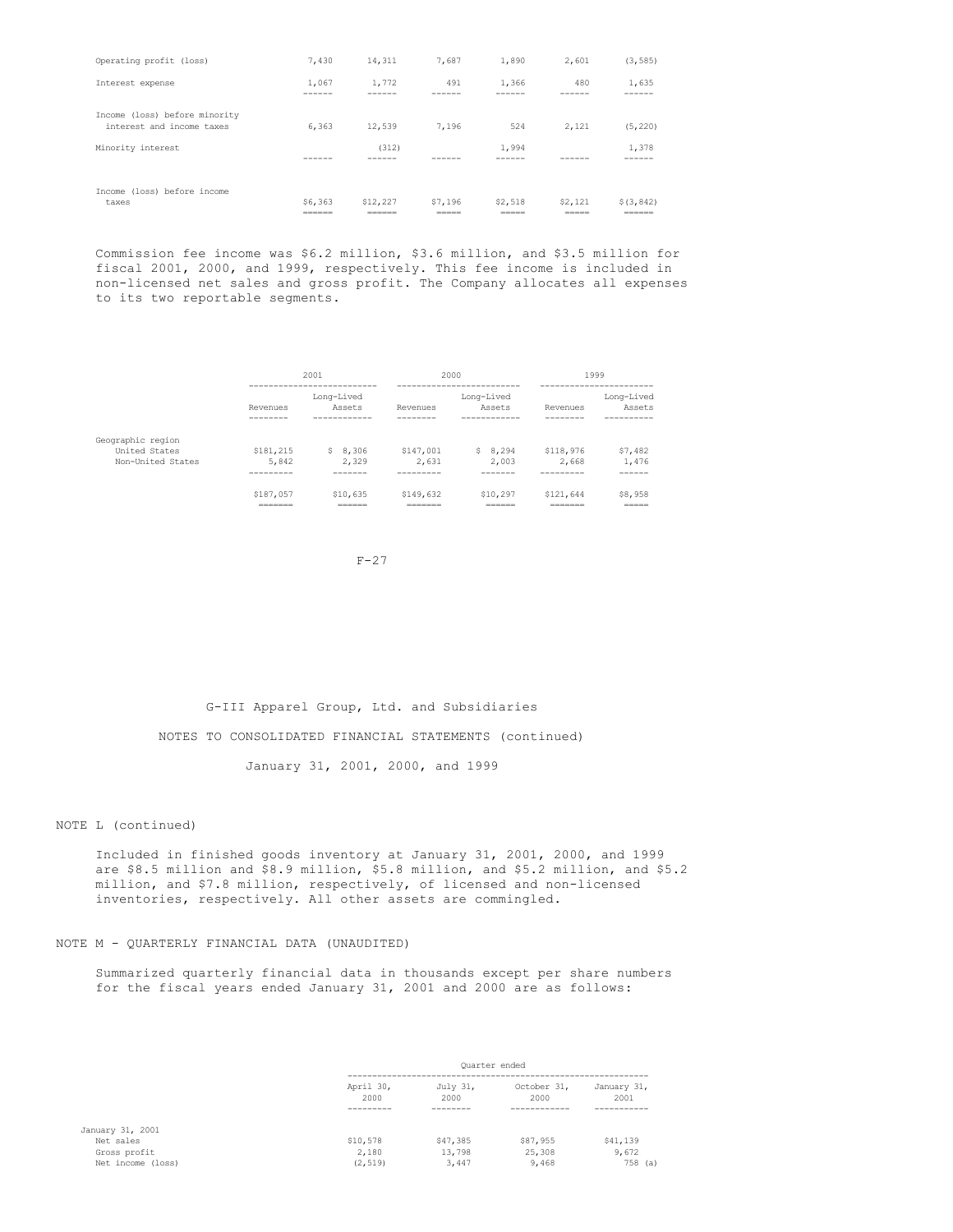| Net income (loss) per common share |          |        |        |        |
|------------------------------------|----------|--------|--------|--------|
| Basic                              | \$(0.38) | \$0.53 | \$1.45 | \$0.12 |
| Diluted                            | (0.38)   | 0.49   | 1.31   | 0.11   |

|                                                                    | Ouarter ended              |                            |                                   |                                |
|--------------------------------------------------------------------|----------------------------|----------------------------|-----------------------------------|--------------------------------|
|                                                                    | April 30,<br>1999          | July 31,<br>1999           | October 31,<br>1999               | January 31,<br>2000            |
| January 31, 2000<br>Net sales<br>Gross profit<br>Net income (loss) | \$8,470<br>833<br>(3, 433) | \$33,246<br>9,485<br>1,599 | \$74,544<br>20,535<br>$6,917$ (a) | \$33,372<br>8,069<br>$697$ (b) |
| Net income (loss) per common share<br>Basic<br>Diluted             | \$ (0.51)<br>(0.51)        | \$0.24<br>0.24             | \$1.03<br>1.01                    | \$0.10<br>0.10                 |

- (a) Includes items associated with the disposition of the BET Design Studio joint venture as follows: January 31, 2001 - \$192,000 income, net of tax, or \$0.03 per diluted share. October 31, 1999 - \$451,000 expense, net of tax, or \$0.07 per diluted share.
- (b) Includes \$365,000 income, net of tax, or \$0.05 per diluted share associated with the disposition of the BET Design Studio joint venture and the Indonesia subsidiary.

F-28

G-III Apparel Group, Ltd. and Subsidiaries

NOTES TO CONSOLIDATED FINANCIAL STATEMENTS (continued)

January 31, 2001, 2000, and 1999

NOTE N - FUTURE EFFECTS OF RECENTLY ISSUED ACCOUNTING PRONOUNCEMENTS

Derivatives

In June 1998, the FASB issued Statement of Financial Accounting Standards No. 133 ("SFAS NO. 133"), "Accounting for Derivative Instruments and Hedging Activities," and its amendment statements 137 and 138, in June 1999 and June 2000, respectively, which the Company is required to adopt on February 1, 2001. The Statement requires the Company to recognize all derivatives on the balance sheet at fair value. Adoption of SFAS No. 133 does not have a material effect on the Company's financial statements.

# NOTE O - COMPREHENSIVE INCOME

As of February 1, 1998, the Company adopted Statement of Financial Accounting Standards No. 130, "Reporting Comprehensive Income" (SFAS 130). The adoption of this Statement had no impact on the Company's net income or stockholders' equity. This pronouncement sets forth requirements for disclosure of the Company's comprehensive income and accumulated other comprehensive items. Comprehensive income is defined as the change in equity during a period from transactions in other events and circumstances unrelated to net income (e.g., foreign currency translation gains and losses). For the years ended January 31, 2001, 2000, and 1999, other comprehensive income was not material.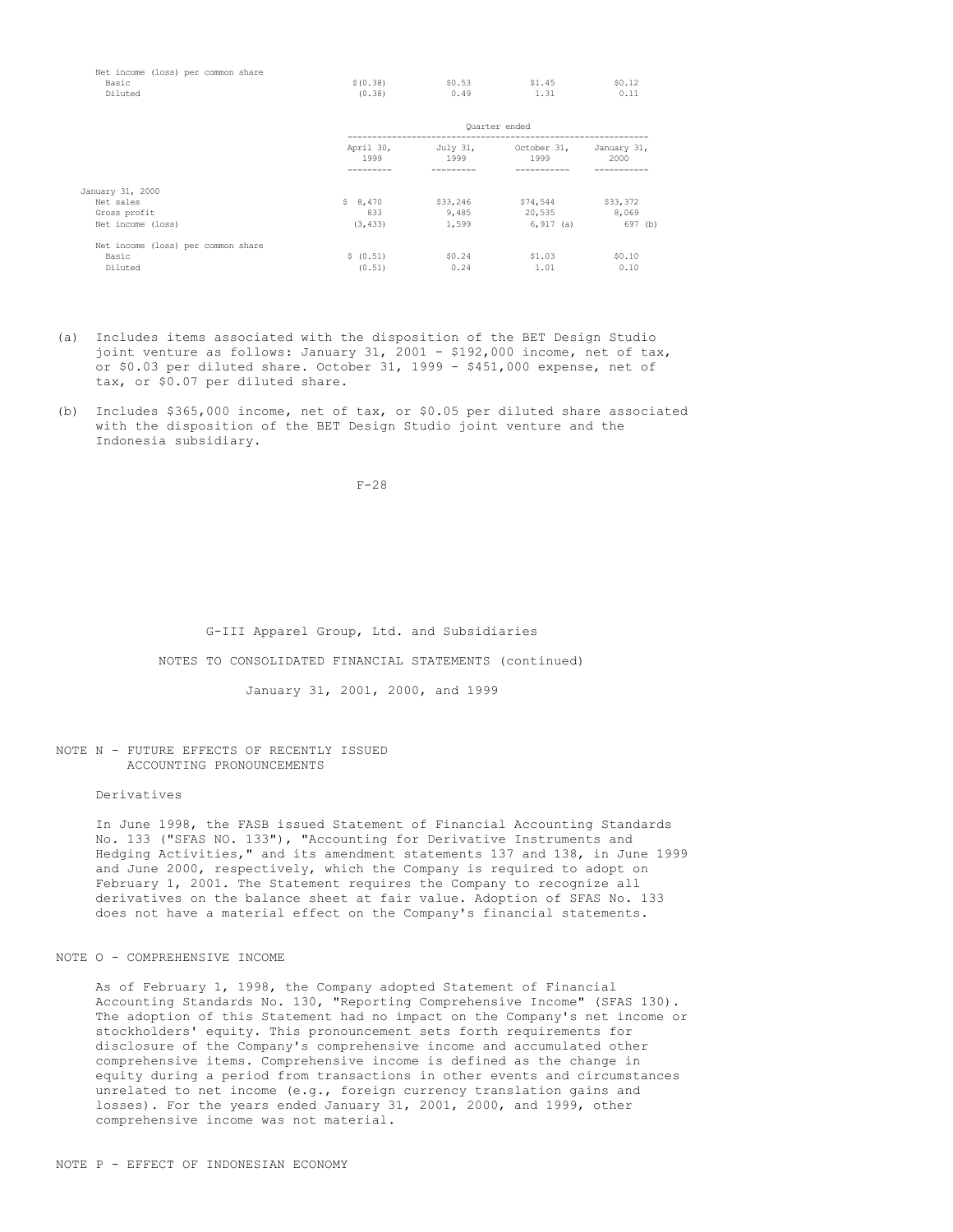In 1998, many Asia/Pacific countries, including Indonesia, experienced an economic crisis mainly resulting from currency devaluation in the region, the principal consequences of which have been an extreme lack of liquidity and highly volatile exchange and interest rates. The crisis had also involved declining prices in shares listed on the Indonesian stock exchanges, tightening of available credit, stoppage or postponement of certain construction projects, and a growing oversupply of real property. There were frequent riots and many businesses suffered losses. As a result, in 1998, the Company reserved \$463,000 against certain assets due to the probable threat that the Indonesian government would seize the assets of the Company. In the fourth quarter of fiscal 2000, the economic situation had stabilized and the threat for loss of assets was no longer probable, as a result, the Company reversed its reserve. In fiscal 2001, Indonesia again experienced significant currency devaluation and political instability. The Company remains committed to its Indonesian operations.

 $F-29$ 

## G-III Apparel Group, Ltd. and Subsidiaries

## SCHEDULE II - VALUATION AND QUALIFYING ACCOUNTS

| Column A<br>--------                                             | Column B<br>----------                              | Column C                                                             |                                         | Column <sub>D</sub>                            | Column E                                     |
|------------------------------------------------------------------|-----------------------------------------------------|----------------------------------------------------------------------|-----------------------------------------|------------------------------------------------|----------------------------------------------|
|                                                                  |                                                     | Additions                                                            |                                         |                                                |                                              |
| Description<br>-----------                                       | Balance at<br>beginning<br>of period<br>----------- | (1)<br>Charged to<br>costs and to other<br>expenses<br>-----------   | (2)<br>Charged<br>accounts<br>--------- | Deductions<br>(a)<br>----------                | Balance at<br>end of<br>period               |
| Year ended January 31, 2001<br>Deducted from asset accounts      |                                                     |                                                                      |                                         |                                                |                                              |
| Allowance for doubtful accounts<br>Allowance for sales discounts | \$806<br>3,086<br>$- - - - -$                       | $S$ 30<br>4,937<br>$--- - -$                                         |                                         | $S$ 370<br>4,247<br>$- - - - -$                | \$ 466<br>3,776<br>$- - - - -$               |
|                                                                  | \$3,892<br>$= = = = = =$                            | \$4,967<br>$\qquad \qquad \doteq \qquad \qquad \doteq \qquad \qquad$ |                                         | \$4,617<br>$= = = = = =$                       | \$4,242<br>$= = = = = =$                     |
| Year ended January 31, 2000<br>Deducted from asset accounts      |                                                     |                                                                      |                                         |                                                |                                              |
| Allowance for doubtful accounts<br>Allowance for sales discounts | \$499<br>1,168<br>$\cdots\cdots\cdots\cdots$        | \$ 539<br>4,914<br>$\cdots\cdots\cdots$                              |                                         | $S$ 232<br>2,996<br>$\cdots\cdots\cdots\cdots$ | \$806<br>3,086<br>$\cdots\cdots\cdots\cdots$ |
|                                                                  | \$1,667<br>$= = = = = =$                            | \$5,453<br>$= = = = = =$                                             |                                         | \$3,228<br>$=$                                 | \$3,892<br>$= = = = = =$                     |
| Year ended January 31, 1999<br>Deducted from asset accounts      |                                                     |                                                                      |                                         |                                                |                                              |
| Allowance for doubtful accounts<br>Allowance for sales discounts | \$685<br>562<br>------                              | $S = 23$<br>2,146<br>$\cdots\cdots\cdots$                            |                                         | \$209<br>1,540<br>$- - - - -$                  | \$499<br>1,168<br>$- - - - -$                |
|                                                                  | \$1,247                                             | \$2,169                                                              |                                         | \$1.749                                        | \$1,667                                      |

(a) Accounts written off as uncollectible, net of recoveries.

 $S-1$ 

===== ===== ===== =====

# STATEMENT OF DIFFERENCES

------------------------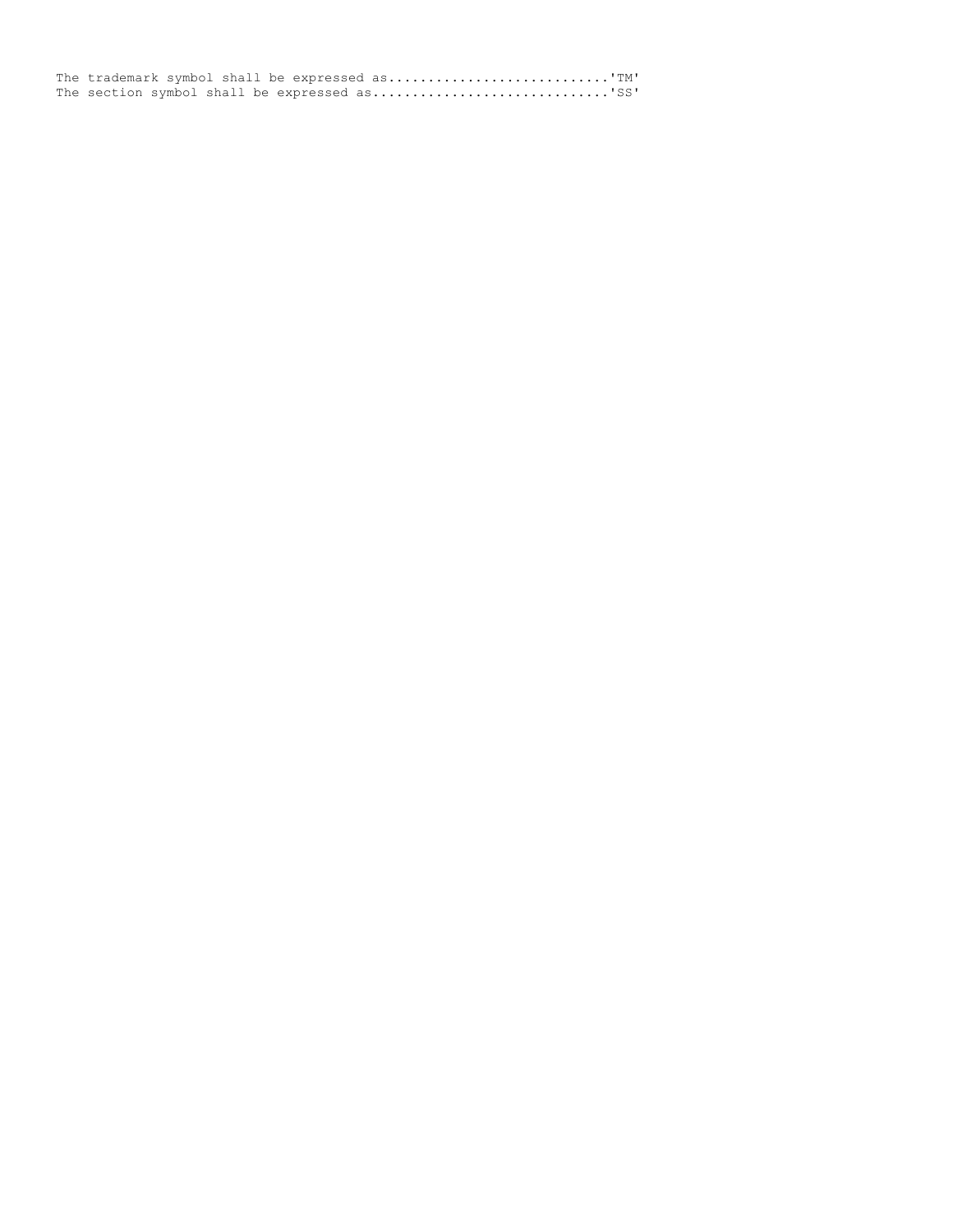#### AMENDMENT NO. 6 TO THE FIFTH

## AMENDED AND RESTATED LOAN AGREEMENT

THIS AMENDMENT NO. 6 TO THE FIFTH AMENDED AND RESTATED LOAN AGREEMENT, dated as of January 10, 2001 (this "Amendment"), by and among G-III LEATHER FASHIONS, INC., a New York corporation (the "Borrower"), the Lenders that have executed the signature pages hereto (individually, a "Lender" and collectively, the "Lenders"), and FLEET NATIONAL BANK, (formerly known as Fleet Bank, N.A.) a national banking association as agent for the Lenders (in such capacity, together with its successors in such capacity, the "Agent"),

# W I T N E S S E T H: - - - - - - - - - -

#### WHEREAS:

A. The Borrower, the Lenders and the Agent are parties to the Fifth Amended and Restated Loan Agreement, dated as of May 31, 1999, as further amended hereby (as it may be further amended, modified and supplemented from time to time, the "Loan Agreement"); and

B. The Borrower would like to acquire certain assets of Gloria Gay Coats, L.L.C. pursuant to a certain Asset Purchase Agreement dated as of January 10, 2001 by and among the Borrower, Target, William Hartman and Irwin Lazar (the "Asset Purchase Agreement")

C. The parties hereto wish to amend the Loan Agreement as hereinafter provided;

D. Each capitalized term used but not otherwise defined herein shall have the meaning ascribed thereto in the Loan Agreement;

NOW, THEREFORE, the parties hereto hereby agree as follows:

Section 1. Amendment to Loan Agreement.

1.1 This Amendment shall be deemed to be a sixth amendment to the Fifth Amended and Restated Loan Agreement and shall not be construed in any way as a replacement or substitution therefor. All of the terms and conditions of, and terms defined in, this Amendment are hereby incorporated by reference into the Loan Agreement as if such terms and provisions were set forth in full therein.

1.2 Section 7.4 of the Loan Agreement is hereby amended by deleting sub-clause (a) in its entirety and replacing it with the following:

"(a) Merge or consolidate with any Person (whether or not the Borrower or the Parent or any Subsidiary is the surviving entity), or acquire all or substantially all of the assets or any of the capital stock of any Person, other than the acquisition of certain assets of Gloria Gay Coats, LLC. (the "Target"), provided each of the following conditions has been satisfied:

> (1) the Target is in the textile industry or a substantially similar or related line of business of Borrower;

> > (2) the Purchase Price does not exceed the sum of (i)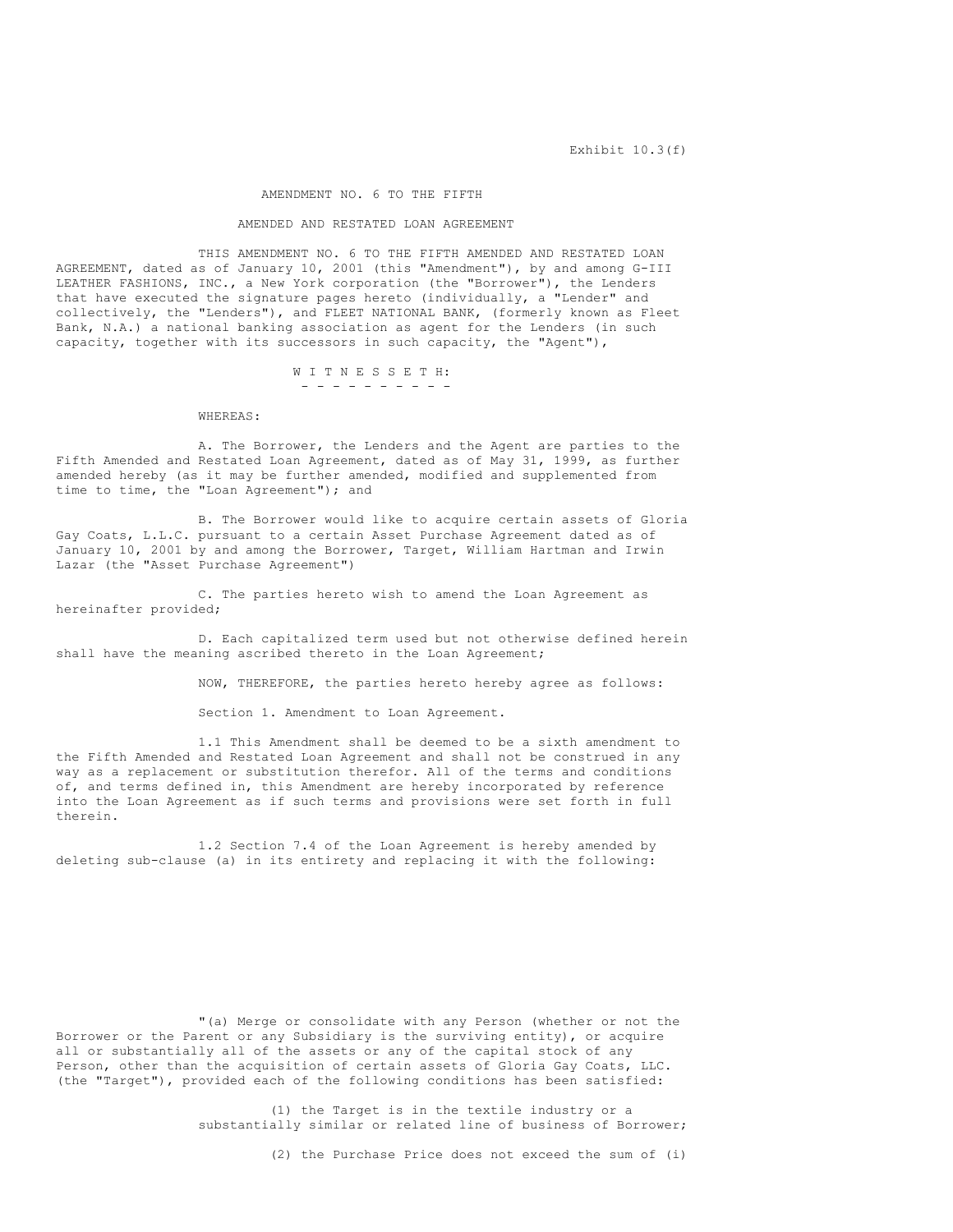the Initial Purchase Price plus (ii) the aggregate amounts specified in Section 2.5 of the Asset Purchase Agreement plus (iii) the amounts set forth on Schedule A attached hereto for GGC Division's fabric and finished goods inventory existing as of the Closing Date (as defined in the Asset Purchase Agreement) plus (iv) all closing costs payable by Borrower in connection therewith. The term "Initial Purchase Price" means, with respect to the Target, \$1,000,000 (including the fair market value of any non-cash component thereof, excluding the full value of any earn-out agreements)

(3) such acquisition shall not subject Agent or any Lender to regulatory or third party approvals in connection with the exercise of its rights and remedies under this Agreement or any other Loan Documents;

(4) Borrower and/or the applicable Subsidiary thereof shall have obtained all material third party consents and approvals required in connection with such acquisition;

(5) the business and assets (and, if applicable, all shares of capital stock) so acquired in such acquisition shall be acquired by Borrower or the applicable Subsidiary thereof free and clear of all Liens (other than Permitted Encumbrances) and all Indebtedness and liabilities (other than Indebtedness and liabilities otherwise expressly permitted under this Agreement);

(6) no Indebtedness shall be incurred or assumed to finance such acquisition or as the result of the consummation of such acquisition, other than (i) the incurrence of Loans as permitted hereunder in connection with the acquisition of Target and (ii) the assumption of outstanding Indebtedness of the Target secured by purchase money Liens or incurred with respect to capital leases to the extent expressly permitted under subsection 7.14;

1.3 Section 7.18 of the Loan Agreement is amended by inserting a new paragraph at the end of the paragraph in Section 7.18 to read as follows:

"Notwithstanding anything to the contrary above, Borrower may enter into a Lease at either 500 Seventh Avenue or 512 Seventh Avenue in New York City, in the amount not to exceed \$100,000 annually, after the date of this Amendment."

 $-2-$ 

1.4 Section 7.9 of the Loan Agreement is amended by inserting a new subclause (g) after subclause (f) and revising the existing subclause (g) to read as a new subclause (h). New subclause (g) shall read as follows:

"(g) Investments in the Qingdao Garments Production Co., Ltd. ("Qingdao") not to exceed \$1,000,000 on a cost basis (excluding the earnings or losses attributed to such investment); provided, that in the event that any amounts advanced for such purpose that are evidenced by promissory note[s], that such promissory note[s] shall be pledged to the Agent on terms and conditions satisfactory to the Agent and there shall be no restriction whatsoever on the ability of Qingdao to repay such amount or amounts.

1.5 Section 7.20 of the Loan Agreement is amended by inserting after the word "Collateral" and before ".", the following:

"other than license agreements for Jones New York and JNY Jones New York women's wool outerwear with Jones Investment Co., on terms and conditions satisfactory to Borrower"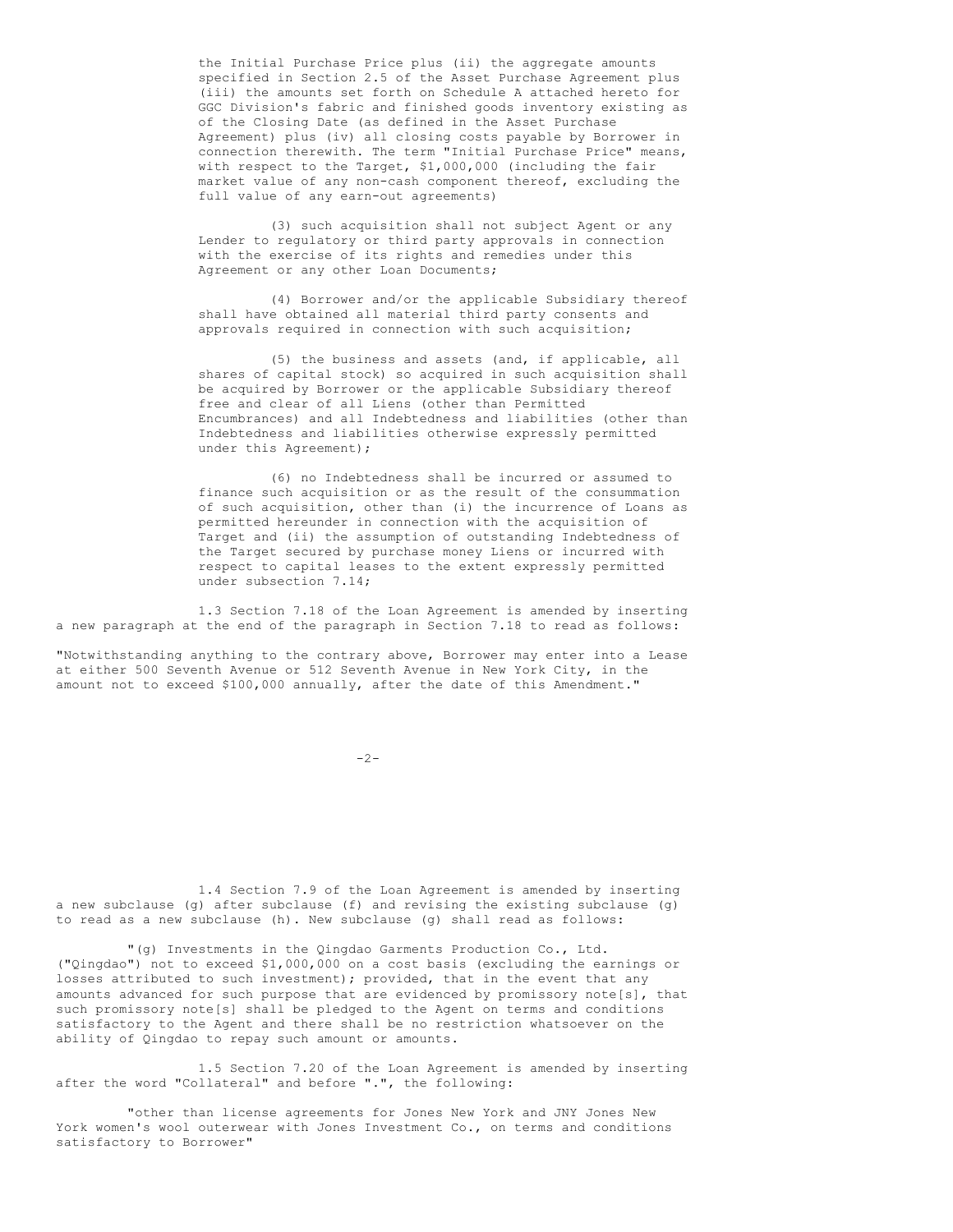1.6 Article 7 of the Loan Agreement is amended by inserting a new Section 7.21 "Contingent Obligations" to read as follows:

"Section 7.21 Contingent Obligations.

(a) In connection with the acquisition of the Target, allow for any amounts other than the Purchase Price set above to be paid out; provided that upon the occurrence of the following conditions, pay to Target the following amounts (the "Earn-Out"):

Borrower also agrees to pay to Target for each of the one-year periods ending on January 31, 2002 and January 31, 2003 an amount equal to the excess of (1) 50% of the GGC Division's EBIT for each year in which EBIT exceeds \$2,000,000 over (2) \$70,000; provided, however, that (A) if the GGC Division's EBIT for the first year is less than \$2,000,000 and the aggregate EBIT of the GGC Division for both years is at least \$4,000,000, Borrower will pay to Target an amount equal to the excess of (i) 50% of such aggregate EBIT over (ii) \$140,000 and (B) if the GGC Division's EBIT for the first year is more than \$2,000,000 and the aggregate EBIT of the GGC Division for both years is at least \$4,000,000, Borrower will pay to Target an amount equal to the excess of (i) 50% of the GGC Division's EBIT for the second year even though such EBIT is less than \$2,000,000 over (ii) \$70,000. Within 90 days of the end of the one-year period to which such payment relates, Borrower shall deliver to Agent on behalf of the Lenders a notice specifying GGC EBIT for such year (the "Earn-Out Notice"), showing in reasonable detail the computation thereof, to be accompanied by a certification by Borrower's chief financial officer that such computation was accurate, complete and determined in accordance with the definitions and other guidelines contained herein.

"GGC Division" means new division of Borrower formed after the acquisition of Target containing the acquired assets of the Target.

 $-3-$ 

"EBIT" means the GGC Division's earnings before interest and taxes which shall be equal to the sales of the GGC Division less (i) cost of sales, including royalties and license fees and (ii) the expenses set forth on Schedule 1.6 of the Asset Purchase Agreement, all as determined in accordance with Borrower's accounting and allocation procedures utilized in preparing internal financial statements for Borrower's divisions.

1.7 Schedule 7.9 is hereby amended by deleting "\$714,483" and replacing it with "\$1,000,000".

1.8 The Loan Agreement, the Loan Documents and all agreements, instruments and documents executed and delivered in connection with any of the foregoing, shall each be deemed to be amended hereby to the extent necessary, if any, to give effect to the provisions of this Amendment. Except as so amended hereby, the Loan Agreement and the Loan Documents shall remain in full force and effect in accordance with their respective terms.

Section 2. Representations and Warranties.

A. The Borrower hereby represents and warrants to the Agent and the Lenders that:

2.1 After giving effect to the amendment of the Loan Agreement pursuant to this Amendment: (i) each of the representations and warranties set forth in Article 3 of the Loan Agreement is true and correct in all respects as if made on the date hereof, and (ii) there exists no Default or Event of Default under the Loan Agreement after giving effect to this Amendment.

2.2 The Borrower has full corporate power and authority to execute and deliver this Amendment and to perform the obligations on its part to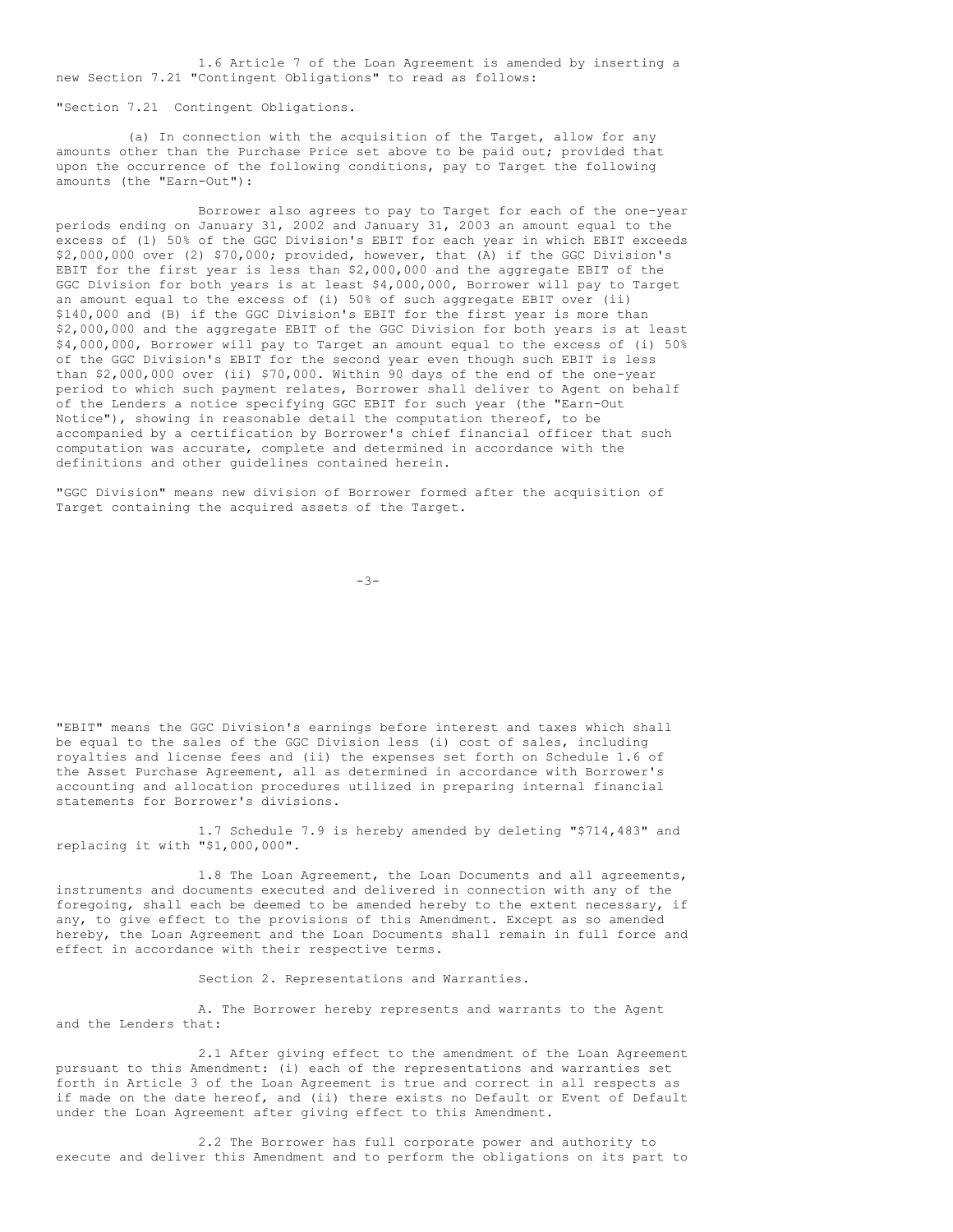be performed thereunder and under the Loan Agreement as amended hereby.

2.3 Borrower shall pay to Agent for the pro-rata benefits of Lender an amendment fee of \$50,000 30 days after the date hereof.

Section 3. Conditions Precedent to Amendments.

The effectiveness of the amendments contained in Section 1 of this Amendment, are each and all subject to the satisfaction, in form and substance satisfactory to the Agent, of each of the following conditions precedent:

3.1 The Borrower, shall have duly executed and delivered this Amendment.

3.2 Borrower shall provide Agent with a copy of executed license agreement between Borrower and Jones New York and JNY Jones New York women's wool outerwear with Jones Investment Co.

3.3 The representations and warranties set forth in Section 2 hereof shall be true, correct and complete on and as of the closing date of this Amendment as though made on such date.

 $-4-$ 

3.4 Each of the conditions precedent set forth in Section 4.1 and Section 4.2 of the Loan Agreement shall have been satisfied or waived in accordance with the terms of the Loan Agreement.

3.5 The Agent shall have received such approvals, opinions or documents as any Lender through the Agent may reasonably request, the Borrower and the Guarantors shall have taken all such other actions as any Lender through the Agent may reasonably request, and all legal matters incident to the foregoing shall be satisfactory to the Agent.

> Section 4. Reference to and Effect Upon the Loan Agreement and other Loan Documents.

4.1 Except as specifically amended in Section 1 above, the Loan Agreement and each of the other Loan Documents shall remain in full force and effect and each is hereby ratified and confirmed.

4.2 The execution, delivery and effect of this Amendment shall be limited precisely as written and shall not be deemed to (i) be a consent to any waiver of any term or condition or to any amendment or modification of any term or condition of the Loan Agreement or any other Loan Document, except, upon the effectiveness, if any, of this Amendment, as specifically amended in Section 1 above, or (ii) prejudice any right, power or remedy which the Agent or any Lender now has or may have in the future under or in connection with the Loan Agreement or any other Loan Document. Upon the effectiveness of this Amendment, each reference in the Loan Agreement to "this Agreement", "hereunder", "hereof", "herein" or any other word or words of similar import shall mean and be a reference to the Loan Agreement as amended hereby, and each reference in any other Loan Document to the Loan Agreement or any word or words of similar import shall mean and be a reference to the Loan Agreement as amended hereby.

# Section 5. Miscellaneous

5.1 This Amendment may be executed in any number of counterparts, each of which when so executed shall be deemed an original, but all such counterparts shall constitute one and the same instrument.

5.2 The Borrower shall pay on demand all reasonable fees, costs and expenses incurred by Agent in connection with the preparation,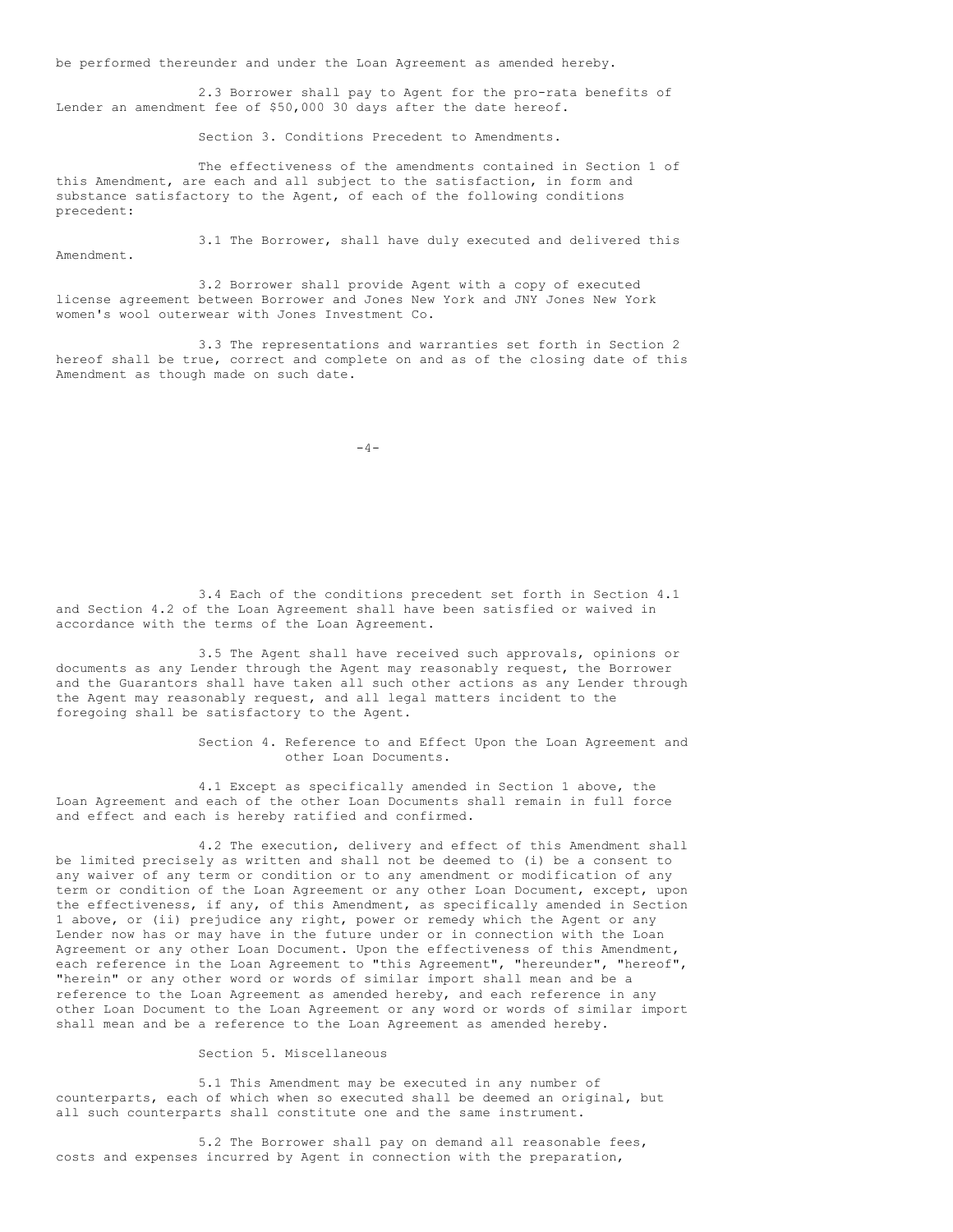execution and delivery of this Amendment (including, without limitation, all reasonable attorneys' fees).

5.3 GOVERNING LAW. THIS AMENDMENT SHALL BE GOVERNED BY AND CONSTRUED IN ACCORDANCE WITH THE INTERNAL LAWS (AS OPPOSED TO CONFLICTS OF LAW PROVISIONS) OF THE STATE OF NEW YORK.

[SIGNATURE PAGE FOLLOWS]

 $-5-$ 

IN WITNESS WHEREOF, the parties hereto have caused this Amendment to be duly executed on the date first above written.

G-III LEATHER FASHIONS, INC.

By: /s/Wayne S. Miller ---------------------------- Name: Wayne S. Miller ---------------------------- Title: Chief Financial Officer ---------------------------- FLEET NATIONAL BANK, as Lender By: /s/Stephen M. Leavenworth ---------------------------- Name: Stephen M. Leavenworth ---------------------------- Title: Vice President ---------------------------- THE CHASE MANHATTAN BANK, as Lender By: /s/John Mulvey ---------------------------- Name: John Mulvey ---------------------------- Title: Vice President ---------------------------- THE CIT GROUP/COMMERCIAL SERVICES, NC., as Lender By: /s/Lisa Murakami ---------------------------- Name: Lisa Murakami ---------------------------- Title: Vice President ----------------------------

ISRAEL DISCOUNT BANK OF NEW YORK as Lender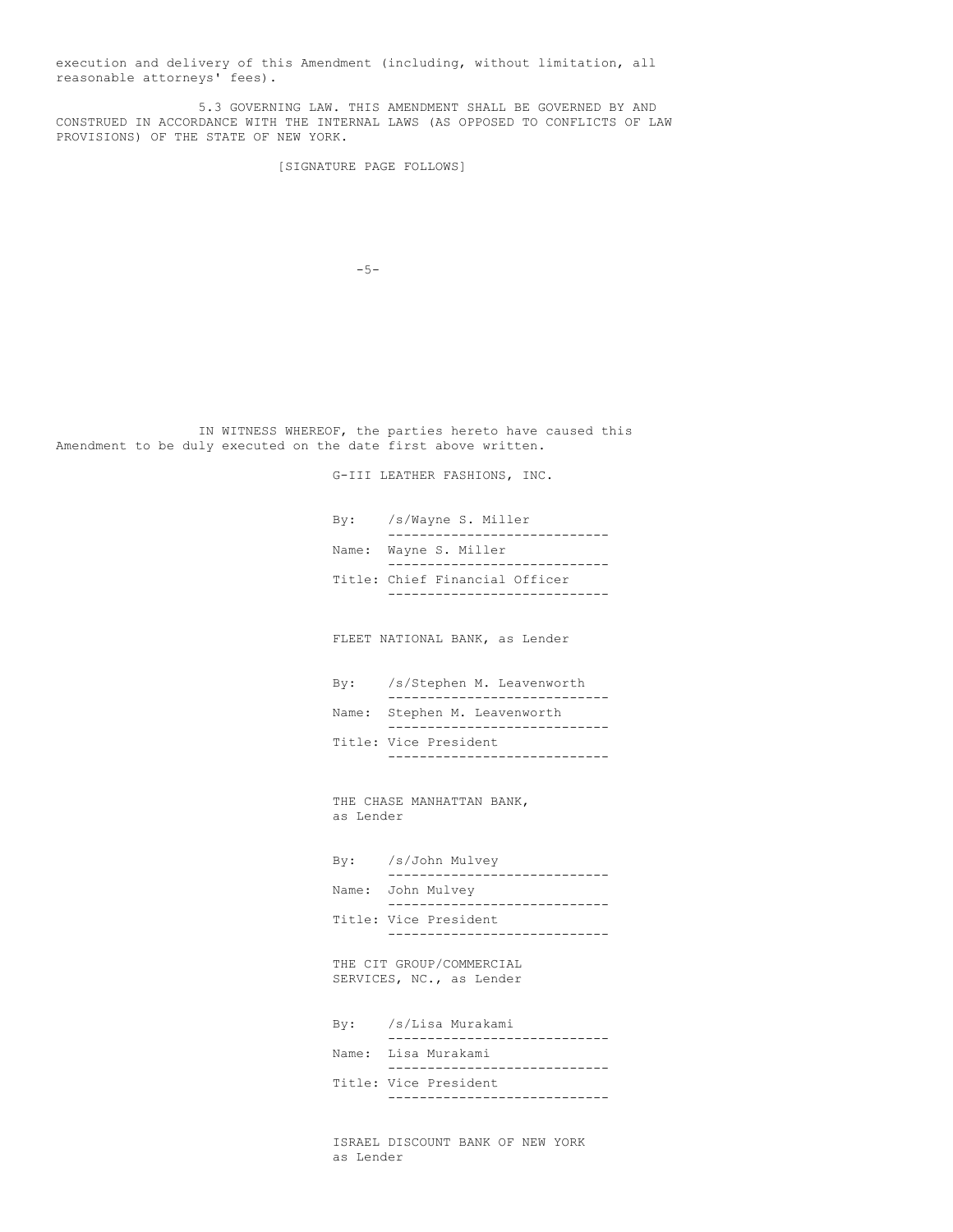| Bv:   | /s/Matilde Reyes            |
|-------|-----------------------------|
| Name: | Matilde Reyes               |
|       | Title: Vice President       |
| Bv:   | /s/Howard Weinberg          |
| Name: | Howard Weinberg             |
|       | Title: First Vice President |
|       |                             |

```
-6-
```
FLEET NATIONAL BANK., as Agent By: /s/Stephen M. Leavenworth ---------------------------- Name: Stephen M. Leavenworth ---------------------------- Title: Vice President ----------------------------

 $-7-$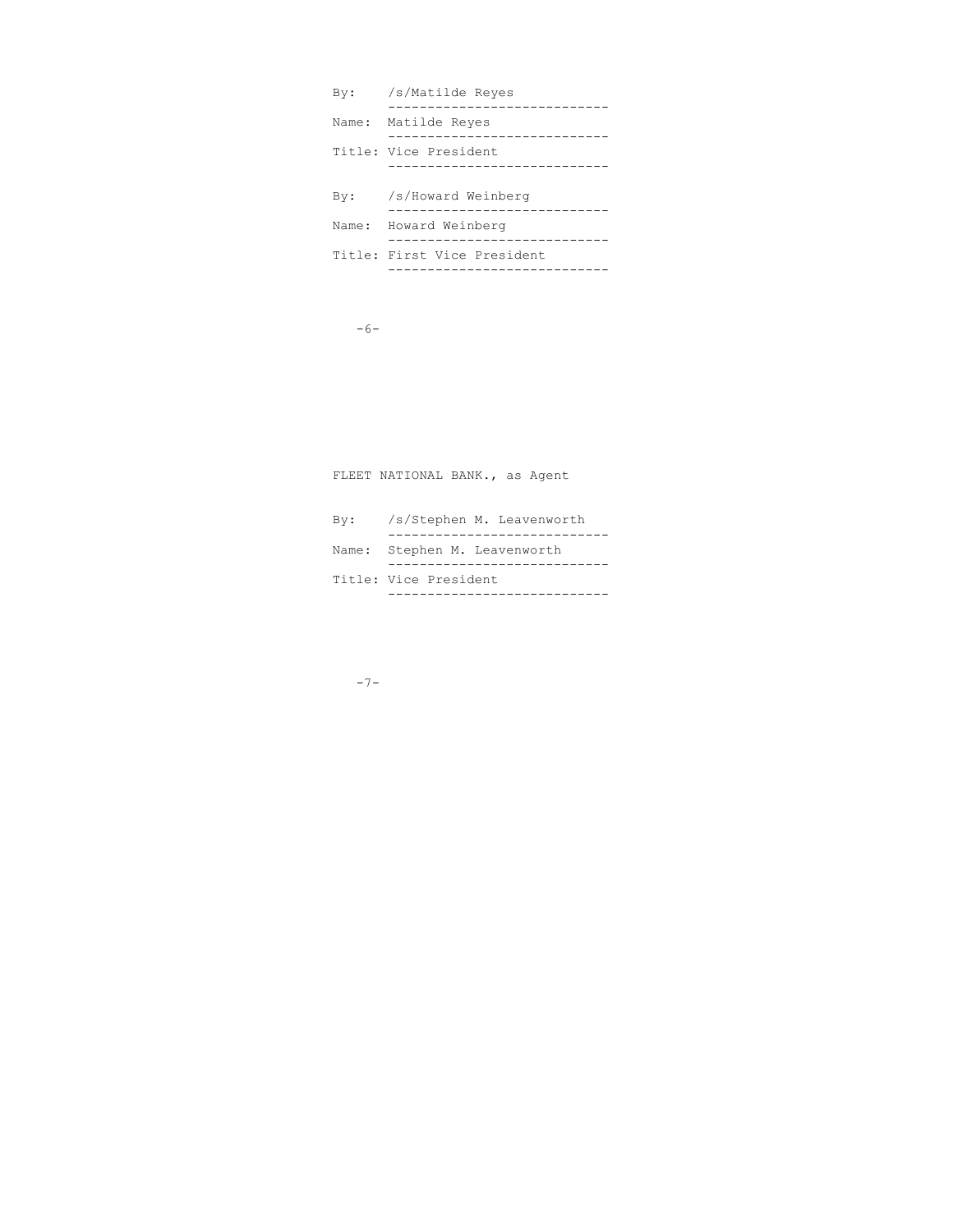#### AMENDMENT NO. 7 TO THE FIFTH

AMENDED AND RESTATED LOAN AGREEMENT -----------------------------------

THIS AMENDMENT NO. 7 TO THE FIFTH AMENDED AND RESTATED LOAN AGREEMENT, dated as of February 12, 2001 (this "Amendment"), by and among G-III LEATHER FASHIONS, INC., a New York corporation (the "Borrower"), the Lenders that have executed the signature pages hereto (individually, a "Lender" and collectively, the "Lenders"), and FLEET NATIONAL BANK, (formerly known as Fleet Bank, N.A.) a national banking association as agent for the Lenders (in such capacity, together with its successors in such capacity, the "Agent"),

#### W I T N E S S E T H: - - - - - - - - - -

## WHEREAS:

A. The Borrower, the Lenders and the Agent are parties to the Fifth Amended and Restated Loan Agreement, dated as of May 31, 1999, as further amended hereby (as it may be further amended, modified and supplemented from time to time, the "Loan Agreement"); and

B. The Lenders hereto wish to increase their Commitments under the Loan Agreement and update certain financial covenants as a result hereof; and

C. The parties hereto wish to amend the Loan Agreement as hereinafter provided;

D. Each capitalized term used but not otherwise defined herein shall have the meaning ascribed thereto in the Loan Agreement;

NOW, THEREFORE, the parties hereto hereby agree as follows:

Section 1. Amendment to Loan Agreement.

1.1 This Amendment shall be deemed to be a seventh amendment to the Fifth Amended and Restated Loan Agreement and shall not be construed in any way as a replacement or substitution therefor. All of the terms and conditions of, and terms defined in, this Amendment are hereby incorporated by reference into the Loan Agreement as if such terms and provisions were set forth in full therein.

1.2 The definition of "Commitment" in Article 1.1 of the Loan Agreement is amended by deleting the existing definition in its entirety and replacing it with the following:

| Commitment Dates     | Total Commitment |
|----------------------|------------------|
|                      |                  |
|                      |                  |
| $11/1/00 - 4/30/01$  | \$45,000,000     |
| $5/1/01 - 6/15/01$   | 65,000,000       |
| $6/16/01 - 9/15/01$  | 85,000,000       |
| $9/16/01 - 10/31/01$ | 75,000,000       |
|                      |                  |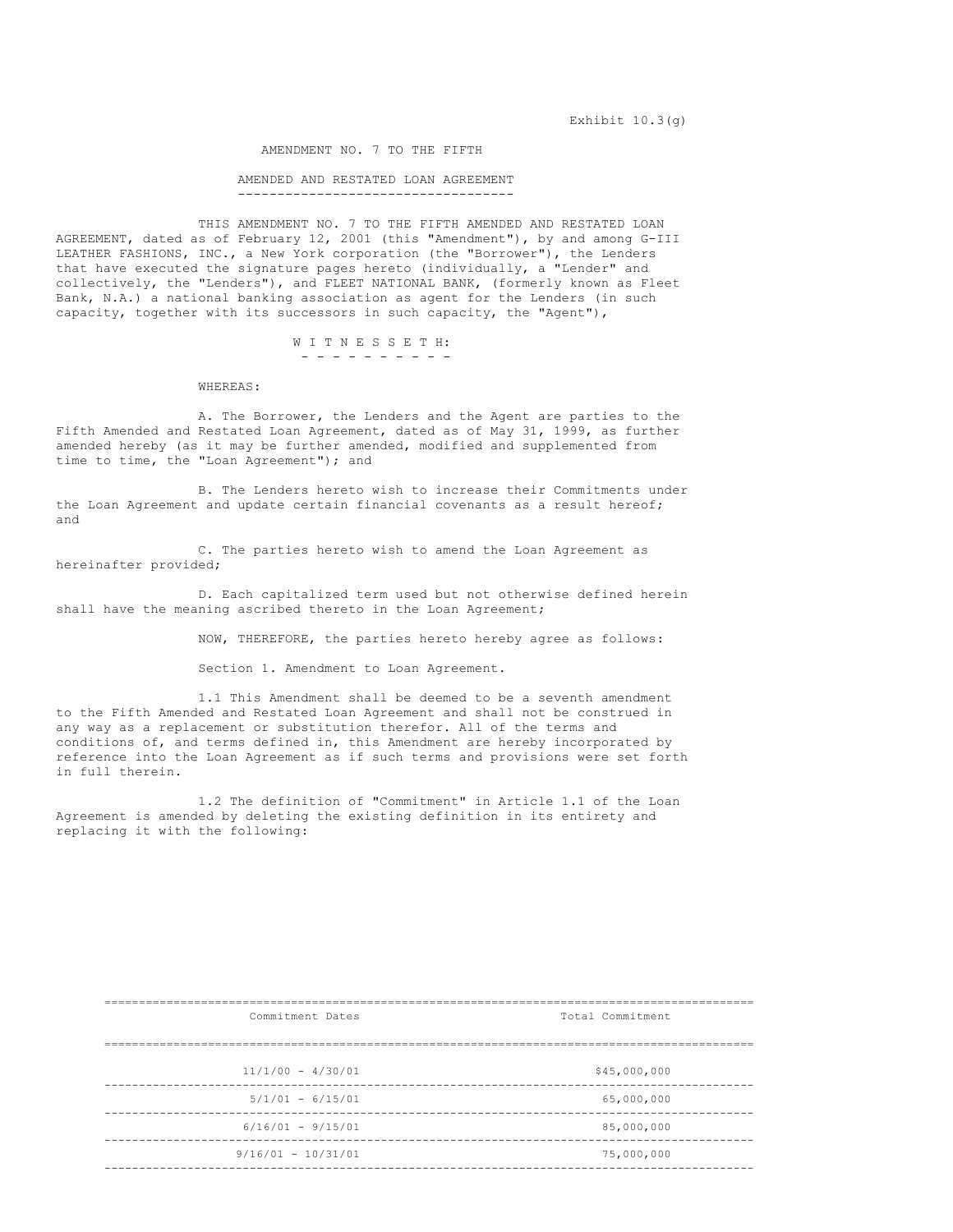| $11/1/01 - 11/23/01$                   | 55,000,000 |
|----------------------------------------|------------|
| 11/24/01 - Commitment Termination Date | 45,000,000 |

in each case in the aggregate, allocated among each of the Lenders, respectively in the amount set forth opposite such Lender's name on the signature pages hereof under the caption 'Commitment,' as such amount is reduced in accordance with the terms hereof."

1.3 The definition of "Direct Debt Sublimit" in Article 1.1 of the Loan Agreement is amended by deleting the existing definition in its entirety and replacing it with the following:

| Direct Debt Sublimit Dates             | Total Direct Debt Sublimit |
|----------------------------------------|----------------------------|
| $11/30/00 - 4/30/01$                   | \$30,000,000               |
| $5/1/01 - 10/31/01$                    | 64,000,000                 |
| 11/1/01-11/16/01                       | 40,000,000                 |
| 11/17/01 - Commitment Termination Date | 30,000,000                 |

1.4 The definition of "Majority Lenders in Article 1.1 of the Loan Agreement is amended by replacing "Lenders having at least 80% of the aggregate amount" in first sentence of the definition with "Lenders having at least 66 2/3% of the aggregate amount".

1.5 The definition of "Overadvance" set forth in Article 1 of the Loan Agreement shall be amended by deleting the existing definition in its entirety and replacing it with the following:

"Overadvance' - the amount set forth below for the period indicated:

| PERIOD                                | AMOUNT       |
|---------------------------------------|--------------|
|                                       |              |
| 11/30/00 to 2/14/01                   | \$0          |
| 2/15/01 to 2/28/01                    | \$7,000,000  |
| 3/01/01 to 3/31/01                    | \$20,000,000 |
| 4/01/01 to 4/30/01                    | \$25,000,000 |
| 5/01/01 to 7/22/01                    | \$40,000,000 |
| 7/23/01 to 8/26/01                    | \$38,000,000 |
| 8/27/01 to 9/29/01                    | \$28,000,000 |
| 9/30/01 to 10/30/01                   | \$10,000,000 |
| 10/31/01- Commitment Termination Date | \$0          |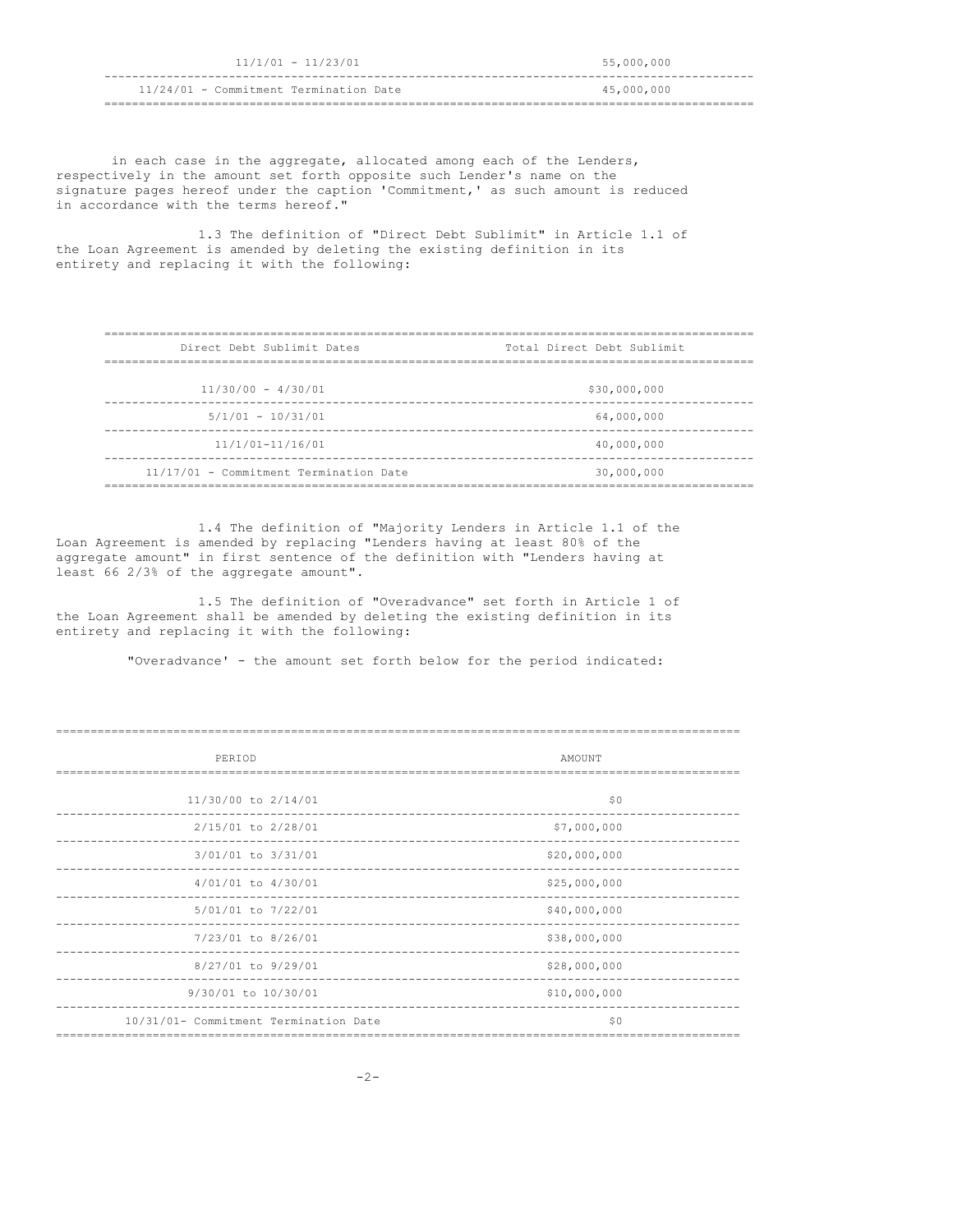and the respective periods and amounts for each of Fiscal Year 2003 and the Stub Period shall be as preliminarily determined by the Lenders and the Borrower based on the Projections and the business plan (in each case delivered pursuant to Section 5.10(e)) for Fiscal Year 2003, and the unaudited financial statements (delivered pursuant to Section 5.10(e)) for Fiscal Year 2002, but in no event shall the periods be of different durations or the amounts be less than the amounts for the periods corresponding to the periods set forth above unless the Lenders determine (in their reasonable discretion) that such periods and amounts warrant adjustment based upon such Projections, business plan or unaudited financial statements, which preliminary determination shall be made within 60 days of receipt by the Lenders of such Projections, business plan and unaudited financial statements and such preliminary determination shall become effective after receipt and satisfactory review by the Lenders of the Financial Statements for the Fiscal Year 2002; provided, however, that with respect to the Overadvance at all times (x) the then applicable Overadvance amount and all subsequent Overadvance amounts shall be reduced by (i) 50% of all tax refunds paid to the Borrower or the Parent (or paid to the Collection Account, in accordance with the terms hereof), (ii) the proceeds of the sale of any assets other than in the ordinary course of business, and (iii) 50% of the proceeds of any sale-leaseback, all of such reductions to be effective immediately upon the Borrower's receipt (or, if applicable, the Collateral Monitoring Agent's receipt for the account of the Borrower) of such refunds or proceeds; but there shall be no reduction to the then applicable Overadvance amount in the case of any sale-leaseback of newly acquired assets, provided that (A) the sale-leaseback transaction is closed within 90 days of the acquisition of the assets and (B) both the acquisition and the closing of the sale-leaseback are completed during the same fiscal year; and (y) at any time when Outstanding Obligations have exceeded the Borrowing Base as a result of (A) Accounts or Inventory believed to be Eligible Accounts or Eligible Inventory, as the case may be, in fact being or becoming ineligible or (B) the return of uncollected checks or other items applied to reduce Loans, the Collateral Monitoring Agent shall have the discretion to continue to advance Loans and to instruct the Issuing Bank to issue L/Cs, Acceptances, Steamship Guaranties and Airway Releases, as the case may be, up to an amount which would result in the relevant Overadvance amount specified above being exceeded by a factor of 10% (it being understood that the Collateral Monitoring Agent shall advise the Lenders of all such issuances and advances within 24 hours); and (z) the applicable Overadvance amount shall be increased by the amount of (a) any cash collateral held by the Collateral Monitoring Agent for the sole purpose of securing such increases to the applicable Overadvance amount, and (b) any amounts invested in U.S. government securities or money market mutual funds backed by U.S. government securities maintained in an account with Fleet by the Borrower or the Parent and pledged or assigned to the Agent for the benefit of the Lenders by the Borrower or the Parent, as the case may be, as collateral security for the Obligations pursuant to documentation satisfactory to the Lenders.

1.6 Section 2.6(a)(iii) of the Loan Agreement is amended by replacing the entire paragraph with "\$75,000.00 30 days after the date hereof".

1.7 Section 6.9(a) of the Loan Agreement is amended by deleting such Section in its entirety and replacing it with the following:

"(a) Have or maintain, with respect to the Parent on a consolidated basis, EBITDA on a cumulative basis from the first day of each fiscal year through the date set

 $-3-$ 

forth below at not less than, or, in the case of a loss, not more than, the respective amounts set forth below opposite each such last day of the fiscal quarter: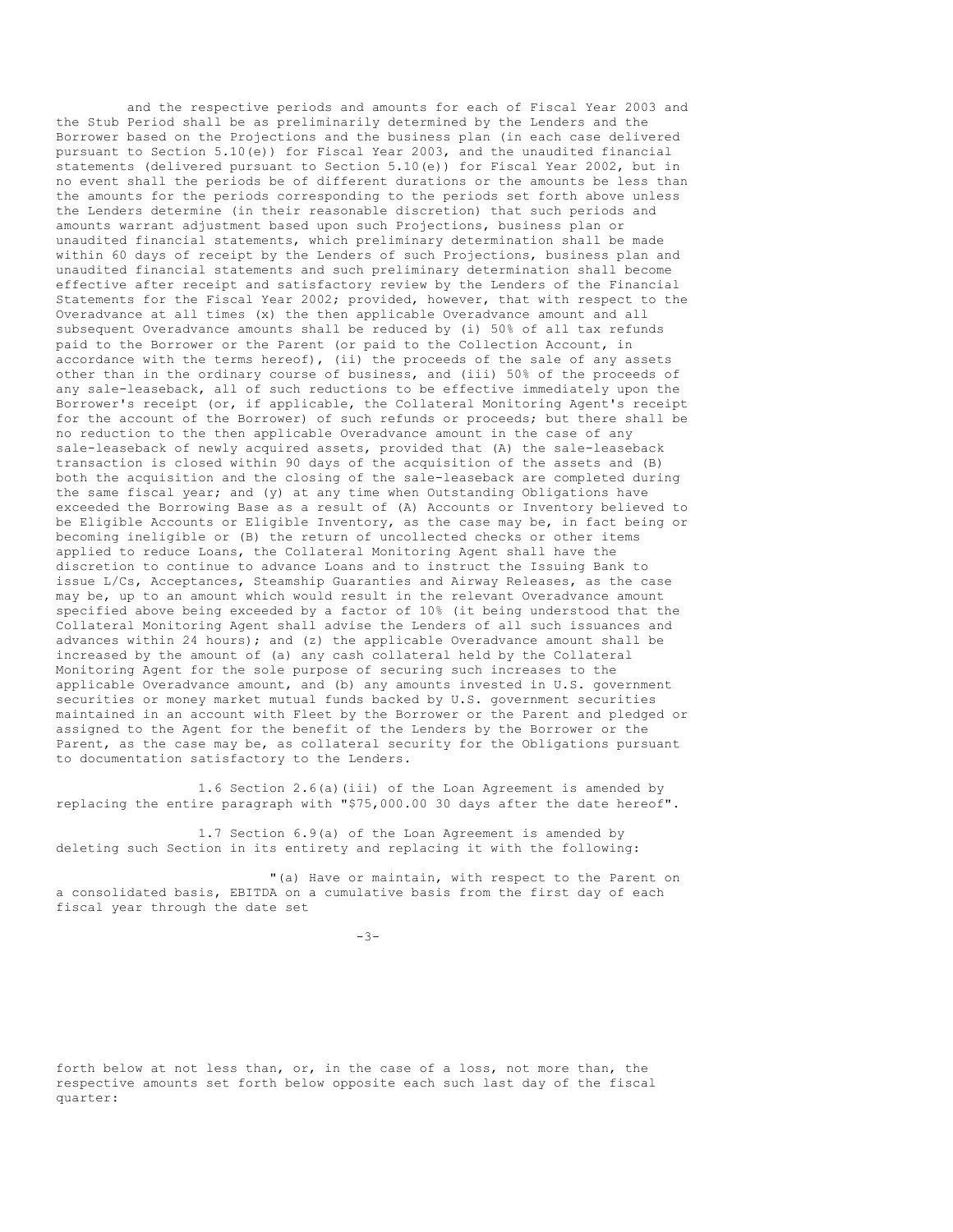Date EBITDA ---- ------ April 30, 2001 (\$6,500,000)

July 31, 2001 (\$1,000,000)<br>October 31, 2001 (\$1,500,000) October 31, 2001<br>
January 31, 2002<br>
January 31, 2002 January 31, 2002

and the amount for the Stub Period shall be preliminarily determined by the Lenders and the Borrower based on the Projections and business plan (in each case delivered pursuant to Section 5.10(e)) for Fiscal Year 2003 and the unaudited financial statements (delivered pursuant to Section 5.10(e)) for Fiscal Year 2002, but in no event shall the periods be of different durations or the amounts be less than (if such amount is negative) or greater than (if such amount is positive) the amounts for the periods corresponding to the periods set forth above unless the Lenders determine (in their reasonable discretion) that such periods and amounts warrant adjustment based on the financial condition of the Borrower as set forth in the applicable Projections, business plan or unaudited financial statements, which preliminary determination shall be made within 60 days of receipt by the Lenders of such Projections, business plan and unaudited financial statements, and such determination shall become effective after receipt and satisfactory review by the Lenders of the Financial Statements for Fiscal Year 2002 "

1.8 Section 6.9(b) of this Loan Agreement is amended by deleting such Section in its entirety and replacing it with the following:

"(b) Have or maintain, with respect to the Parent on a consolidated basis, Tangible Net Worth as of the dates set forth below at not less than the respective amounts set forth opposite each such date:

|                  | Minimum Tangible |
|------------------|------------------|
| Date             | Net Worth        |
|                  |                  |
|                  |                  |
| April 30, 2001   | \$45,500,000     |
| July 31, 2001    | \$47,900,000     |
| October 31, 2001 | \$56,850,000     |
| January 31, 2002 | $$56, 200, 000*$ |

The amounts for the Stub Period shall be determined in the sole discretion of the Lenders within 60 days of receipt by the Lenders of the Projections and business plan (in each case delivered ----------------

For the period ending January 31, 2002 the Minimum Tangible Net Worth shall be the greater of (a) \$56,200,000 less the amount of the balance sheet accrual resulting from the Earn-Out payment defined in Amendment No. 6 to the Fifth Amended and Restated Loan Agreement, Section 7.21(a), calculated in accordance with Generally Accepted Accounting Principals consistently applied, or (b) \$54,700,000.

 $-4-$ 

pursuant to Section 5.10(e)) for Fiscal Year 2003 and the unaudited financial statements (delivered pursuant to Section 5.10(e)) for Fiscal Year 2002, and such determination shall become effective after receipt and satisfactory review by the Lenders of the Financial Statements for Fiscal Year 2002."

1.9 Fleet's signature page of the Loan Agreement is amended by changing (i) Fleet's Commitment to make Revolving Loans from November 30, 2000 to April 30, 2001 to \$15,374,566, from May 1, 2001 to June 15, 2001 to \$22,207,706, from June 16, 2001 to September 15, 2001 to \$29,040,846 from September 16, 2001 to October 31, 2001 to \$25,624,276 from November 1, 2001 to November 23, 2001 to \$18,791,136 and from November 24, 2001 to the Commitment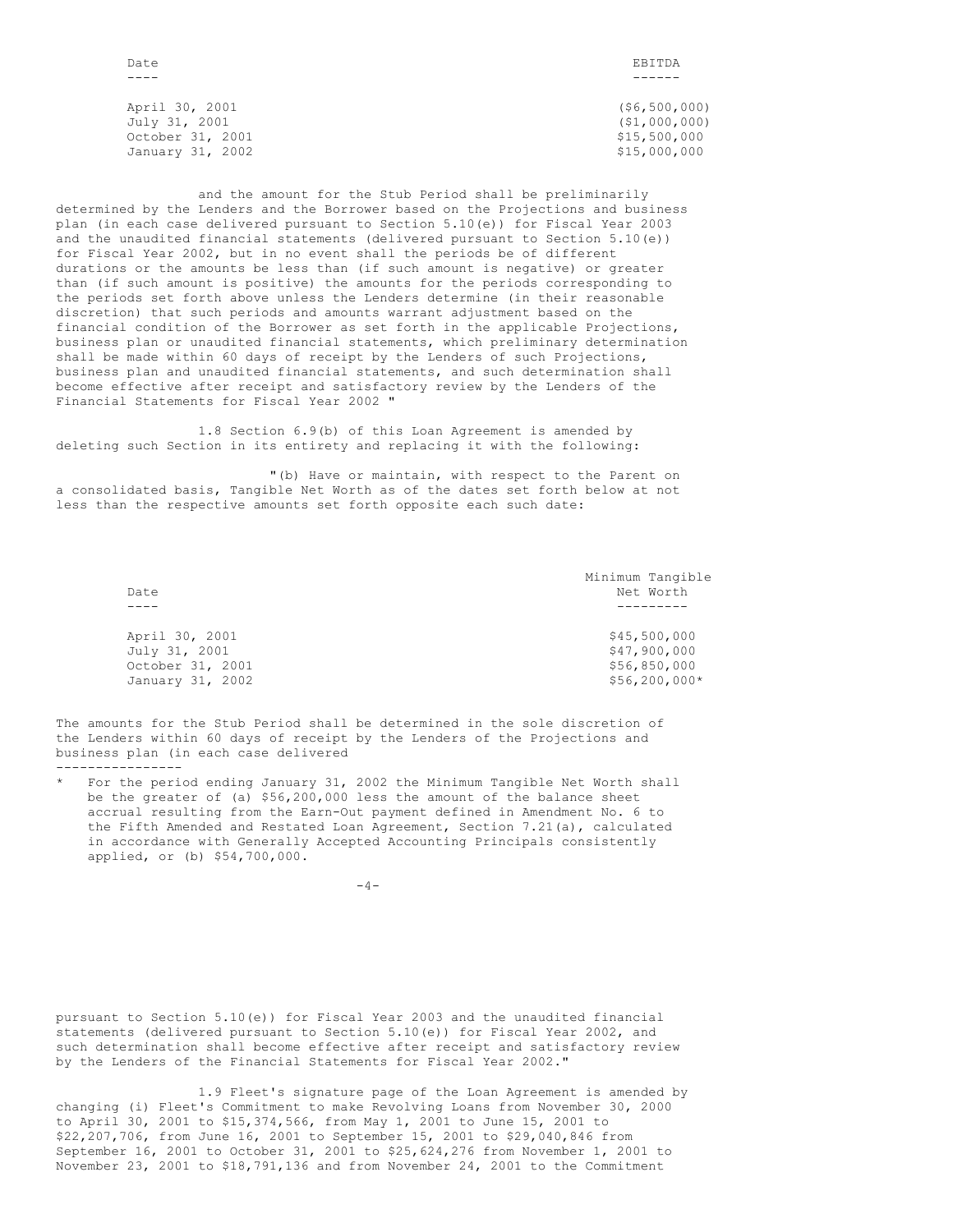Termination Date to \$15,374,566 and (ii) Fleet's Percentage of Revolving Loan Commitment to "34.17%".

1.10 Chase Manhattan's signature page of the Loan Agreement is amended by changing (i) Chase's Commitment to make Revolving Loans from November 30, 2000 to April 30, 2001 to \$10,485,594, from May 1, 2001 to June 15, 2001 to \$15,145,425 from June 16, 2001 to September 15, 2001 to \$19,805,555 from September 16, 2001 to October 31, 2001 to \$17,475,490 from November 1, 2001 to November 23, 2001 to \$12,815,359 and from November 24, 2001 to the Commitment Termination Date to \$10,485,294 and (ii) Chase's Percentage of Revolving Loan Commitment to "23.3%".

1.11 The CIT's signature page of the Loan Agreement is amended by changing (i) CIT's Commitment to make Revolving Loans from November 30, 2000 to April 30, 2001 to \$12,527,424 from May 1, 2001 to June 15, 2001 to \$18,095,168 from June 16, 2001 to September 15, 2001 to \$23,662,912 from September 16, 2001 to October 31, 2001 to \$20,879,040 from November 1, 2001 to November 23, 2001 to \$15,311,296 and from November 24, 2001 to the Commitment Termination Date to \$12,527,424 and (ii) CIT's Percentage of Revolving Loan Commitment to "27.84%".

1.12 The Israel Discount Bank of New York's signature page of the Loan Agreement is amended by changing (i) Israel Discount Bank of New York 's Commitment to make Revolving Loans from November 30, 2000 to April 30, 2001 to \$6,612,716 from May 1, 2001 to June 15, 2001 to \$9,551,701 from June 16, 2001 to September 15, 2001 to \$12,490,687 from September 16, 2001 to October 31, 2001 to \$11,021,194 from November 1, 2001 to November 23, 2001 to \$8,082,209 and from November 24, 2001 to the Commitment Termination Date to \$6,612,716 and (ii) Israel Discount Bank of New York 's Percentage of Revolving Loan Commitment to "14.70%".

1.13 The Loan Agreement, the Loan Documents and all agreements, instruments and documents executed and delivered in connection with any of the foregoing, shall each be deemed to be amended hereby to the extent necessary, if any, to give effect to the provisions of this Amendment. Except as so amended hereby, the Loan Agreement and the Loan Documents shall remain in full force and effect in accordance with their respective terms.

Section 2. Representations and Warranties.

-5-

A. The Borrower hereby represents and warrants to the Agent and the Lenders that:

2.1 After giving effect to the amendment of the Loan Agreement pursuant to this Amendment: (i) each of the representations and warranties set forth in Article 3 of the Loan Agreement is true and correct in all respects as if made on the date hereof, and (ii) there exists no Default or Event of Default under the Loan Agreement after giving effect to this Amendment.

2.2 The Borrower has full corporate power and authority to execute and deliver this Amendment and to perform the obligations on its part to be performed thereunder and under the Loan Agreement as amended hereby.

Section 3. Conditions Precedent to Amendments.

The effectiveness of the amendments contained in Section 1 of this Amendment, are each and all subject to the satisfaction, in form and substance satisfactory to the Agent, of each of the following conditions precedent:

Amendment.

3.1 The Borrower, shall have duly executed and delivered this

3.2 The representations and warranties set forth in Section 2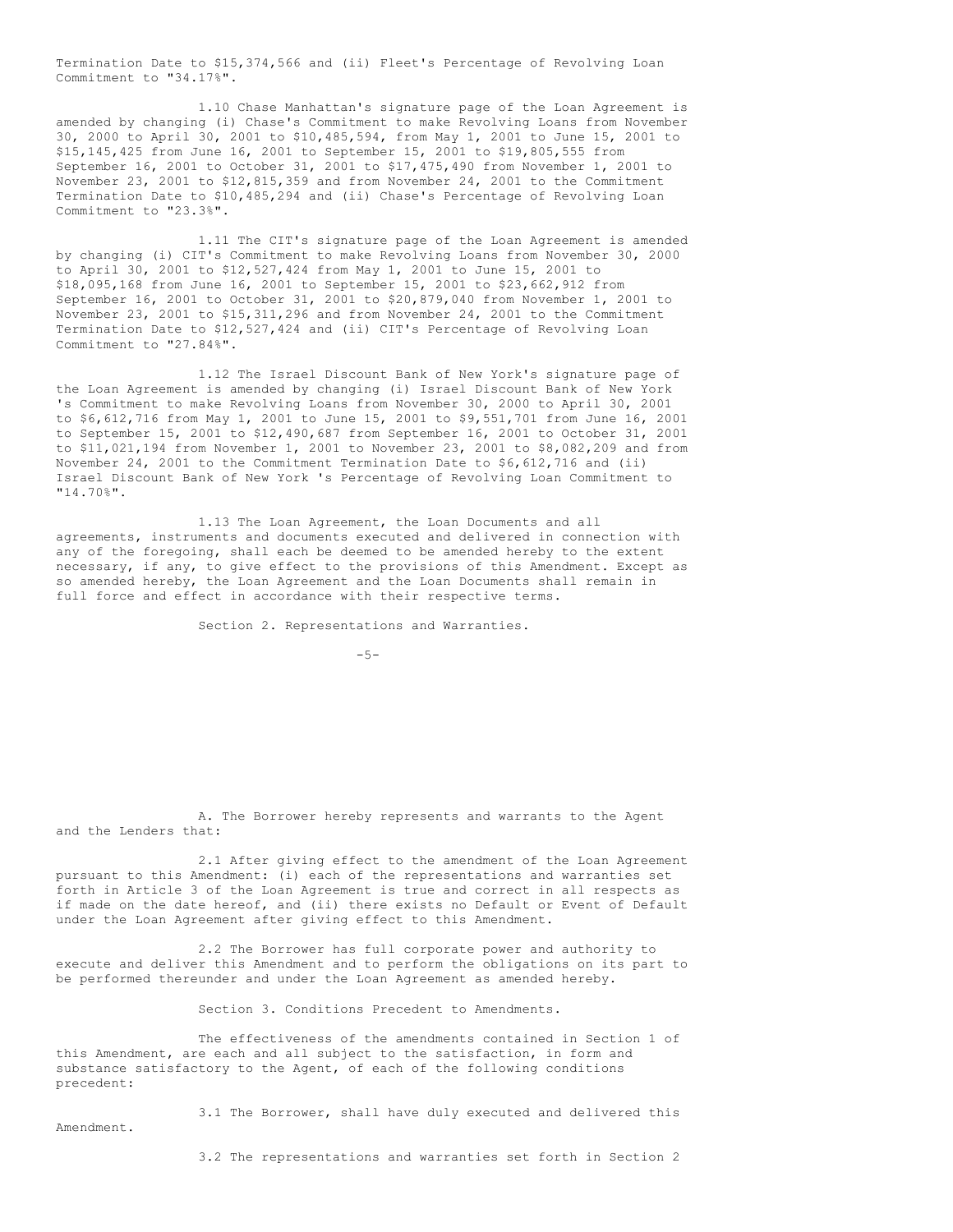hereof shall be true, correct and complete on and as of the closing date of this Amendment as though made on such date.

3.3 Each of the conditions precedent set forth in Section 4.1 and Section 4.2 of the Loan Agreement shall have been satisfied or waived in accordance with the terms of the Loan Agreement.

3.4 The Agent shall have received such approvals, opinions or documents as any Lender through the Agent may reasonably request, the Borrower and the Guarantors shall have taken all such other actions as any Lender through the Agent may reasonably request, and all legal matters incident to the foregoing shall be satisfactory to the Agent.

> Section 4. Reference to and Effect Upon the Loan Agreement and other Loan Documents.

4.1 Except as specifically amended in Section 1 above, the Loan Agreement and each of the other Loan Documents shall remain in full force and effect and each is hereby ratified and confirmed.

4.2 The execution, delivery and effect of this Amendment shall be limited precisely as written and shall not be deemed to (i) be a consent to any waiver of any term or condition or to any amendment or modification of any term or condition of the Loan Agreement or any other Loan Document, except, upon the effectiveness, if any, of this Amendment, as specifically amended in Section 1 above, or (ii) prejudice any right, power or remedy which the Agent or any Lender now has or may have in the future under or in connection with the Loan Agreement or any other Loan Document. Upon the effectiveness of this Amendment, each reference in the Loan Agreement to "this Agreement", "hereunder", "hereof", "herein" or any

 $-6-$ 

other word or words of similar import shall mean and be a reference to the Loan Agreement as amended hereby, and each reference in any other Loan Document to the Loan Agreement or any word or words of similar import shall mean and be a reference to the Loan Agreement as amended hereby.

Section 5. Miscellaneous

5.1 This Amendment may be executed in any number of counterparts, each of which when so executed shall be deemed an original, but all such counterparts shall constitute one and the same instrument.

5.2 The Borrower shall pay on demand all reasonable fees, costs and expenses incurred by Agent in connection with the preparation, execution and delivery of this Amendment (including, without limitation, all reasonable attorneys' fees).

5.3 GOVERNING LAW. THIS AMENDMENT SHALL BE GOVERNED BY AND CONSTRUED IN ACCORDANCE WITH THE INTERNAL LAWS (AS OPPOSED TO CONFLICTS OF LAW PROVISIONS) OF THE STATE OF NEW YORK.

[SIGNATURE PAGE FOLLOWS]

 $-7-$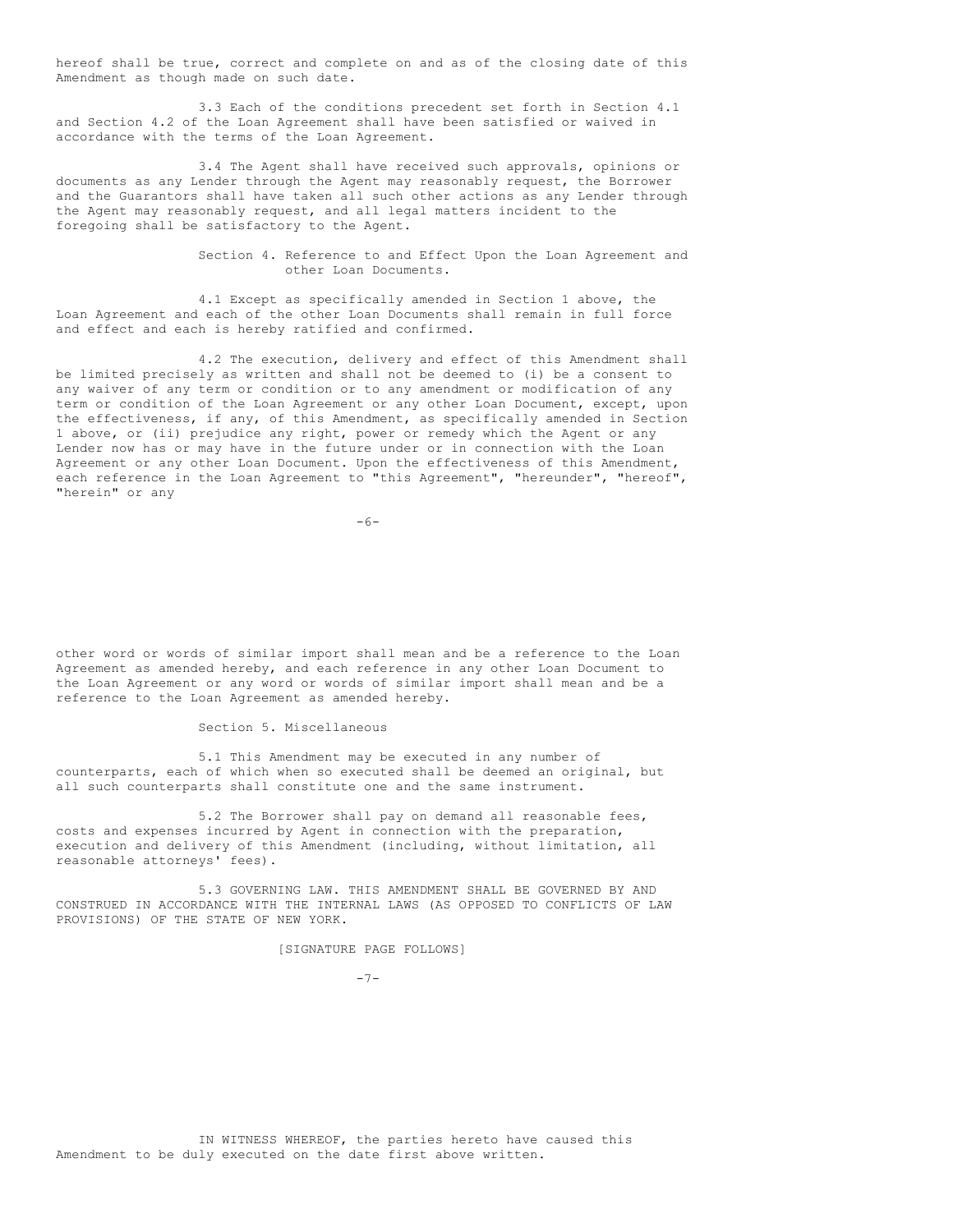G-III LEATHER FASHIONS, INC. By: /s/Wayne S. Miller --------------------------- Name: Wayne S. Miller --------------------------- Title: Chief Financial Officer ------------------------ FLEET NATIONAL BANK, as Lender By: /s/Stephen M. Leavenworth --------------------------- Name: Stephen M. Leavenworth --------------------------- Title: Vice President ------------------------ THE CHASE MANHATTAN BANK, as Lender By: /s/John Mulvey --------------------------- Name: John Mulvey --------------------------- Title: Vice President ------------------------ THE CIT GROUP/COMMERCIAL SERVICES, INC., as Lender By: /s/Lisa Murakami --------------------------- Name: Lisa Murakami --------------------------- Title: Vice President ------------------------ ISRAEL DISCOUNT BANK OF NEW YORK as Lender By: /s/Matilde Reyes --------------------------- Name: Matilde Reyes --------------------------- Title: Vice President ------------------------ By: /s/Howard Weinberg --------------------------- Name: Howard Weinberg --------------------------- Title: First Vice President ------------------------

-8-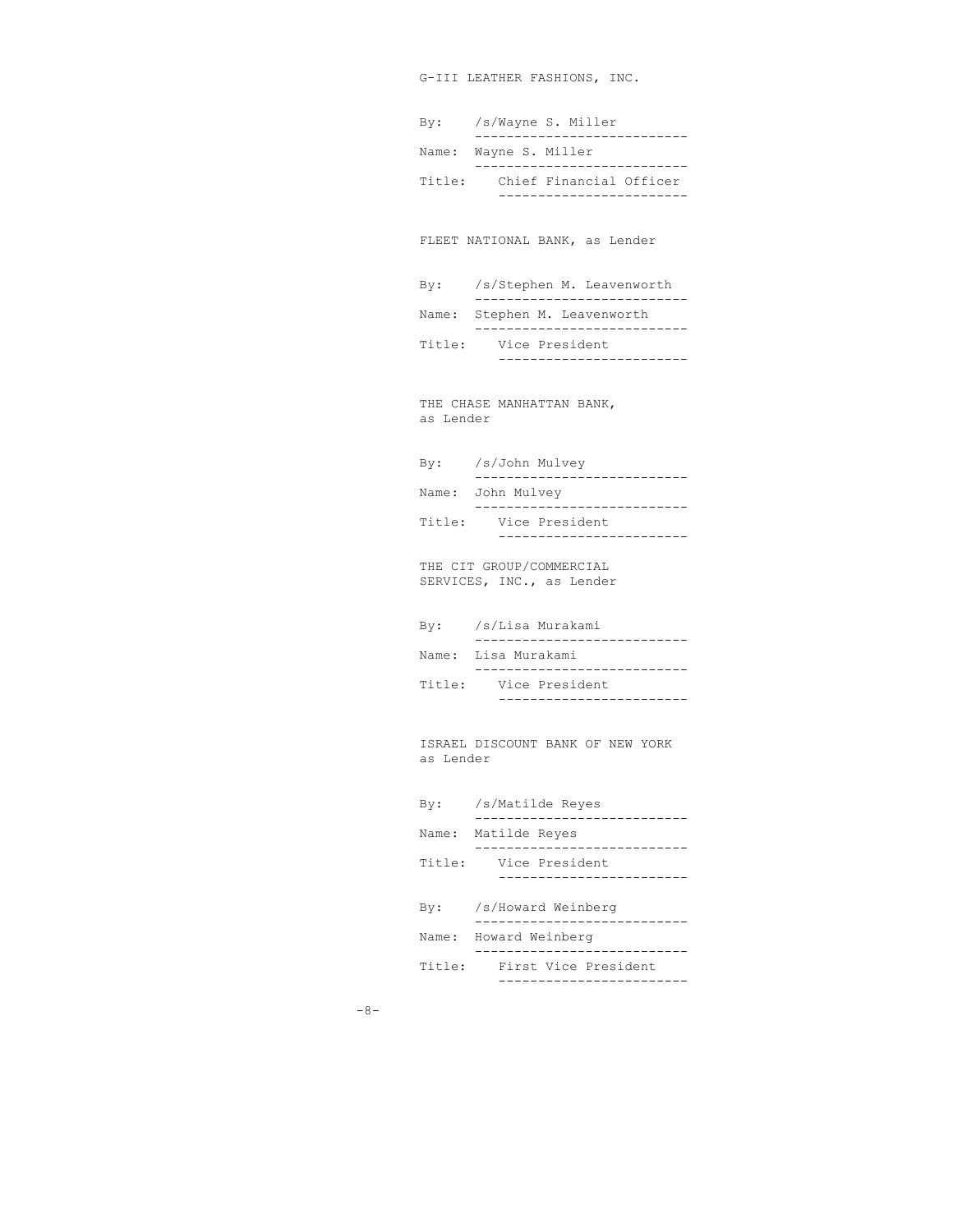FLEET NATIONAL BANK., as Agent

| Bv:    | /s/Stephen M. Leavenworth    |
|--------|------------------------------|
|        | Name: Stephen M. Leavenworth |
| Title: | Vice President               |

-9-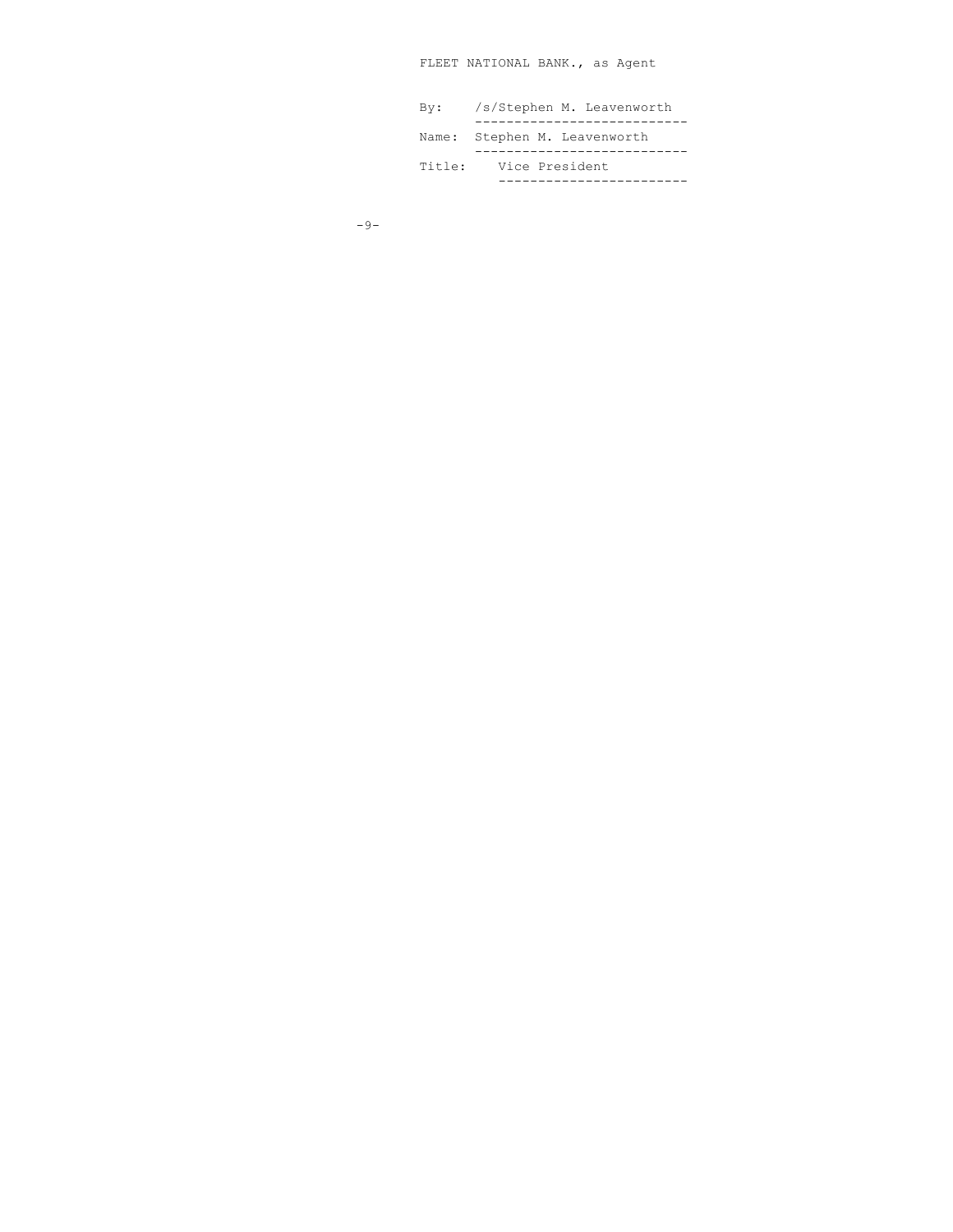#### AMENDMENT NO. 8 AND ASSIGNMENT TO THE FIFTH

## AMENDED AND RESTATED LOAN AGREEMENT

THIS AMENDMENT NO. 8 AND ASSIGNMENT TO THE FIFTH AMENDED AND RESTATED LOAN AGREEMENT, dated as of March 13, 2001 (this "Amendment"), by and among G-III LEATHER FASHIONS, INC., a New York corporation (the "Borrower"), the Lenders that have executed the signature pages hereto (individually, a "Lender" and collectively, the "Lenders"), and FLEET NATIONAL BANK, (formerly known as Fleet Bank, N.A.) a national banking association as agent for the Lenders (in such capacity, together with its successors in such capacity, the "Agent"),

## W I T N E S S E T H: - - - - - - - - - -

#### WHEREAS:

A. The Borrower, the Lenders and the Agent are parties to the Fifth Amended and Restated Loan Agreement, dated as of May 31, 1999, as further amended hereby (as it may be further amended, modified and supplemented from time to time, the "Loan Agreement"); and

B. Lenders would like to transfer and assign a portion of their rights and interest in and to all the relevant Lender's rights and obligations under the Loan Agreement.

C. The parties hereto wish to amend the Loan Agreement as hereinafter provided;

D. Each capitalized term used but not otherwise defined herein shall have the meaning ascribed thereto in the Loan Agreement;

NOW, THEREFORE, the parties hereto hereby agree as follows:

Section 1. Amendment to Loan Agreement.

1.1 This Amendment and Assignment shall be deemed to be an eighth amendment to the Fifth Amended and Restated Loan Agreement and shall not be construed in any way as a replacement or substitution therefor. All of the terms and conditions of, and terms defined in, this Amendment are hereby incorporated by reference into the Loan Agreement as if such terms and provisions were set forth in full therein.

1.2 Fleet's signature page of the Loan Agreement is amended by changing (i) Fleet's Commitment to make Revolving Loans from November 30, 2000 to April 30, 2001 to \$11,026,654.41, from May 1, 2001 to June 15, 2001 to \$15,927,389.71, from June 16, 2001 to September 15, 2001 to \$20,828,125.00 from September 16, 2001 to October 31, 2001 to \$18,377,757.35 from November 1, 2001 to November 23, 2001 to \$13,477,022.06 and from

November 24, 2001 to the Commitment Termination Date to \$11,026,654.41 and (ii) Fleet's Percentage of Revolving Loan Commitment to "24.50%".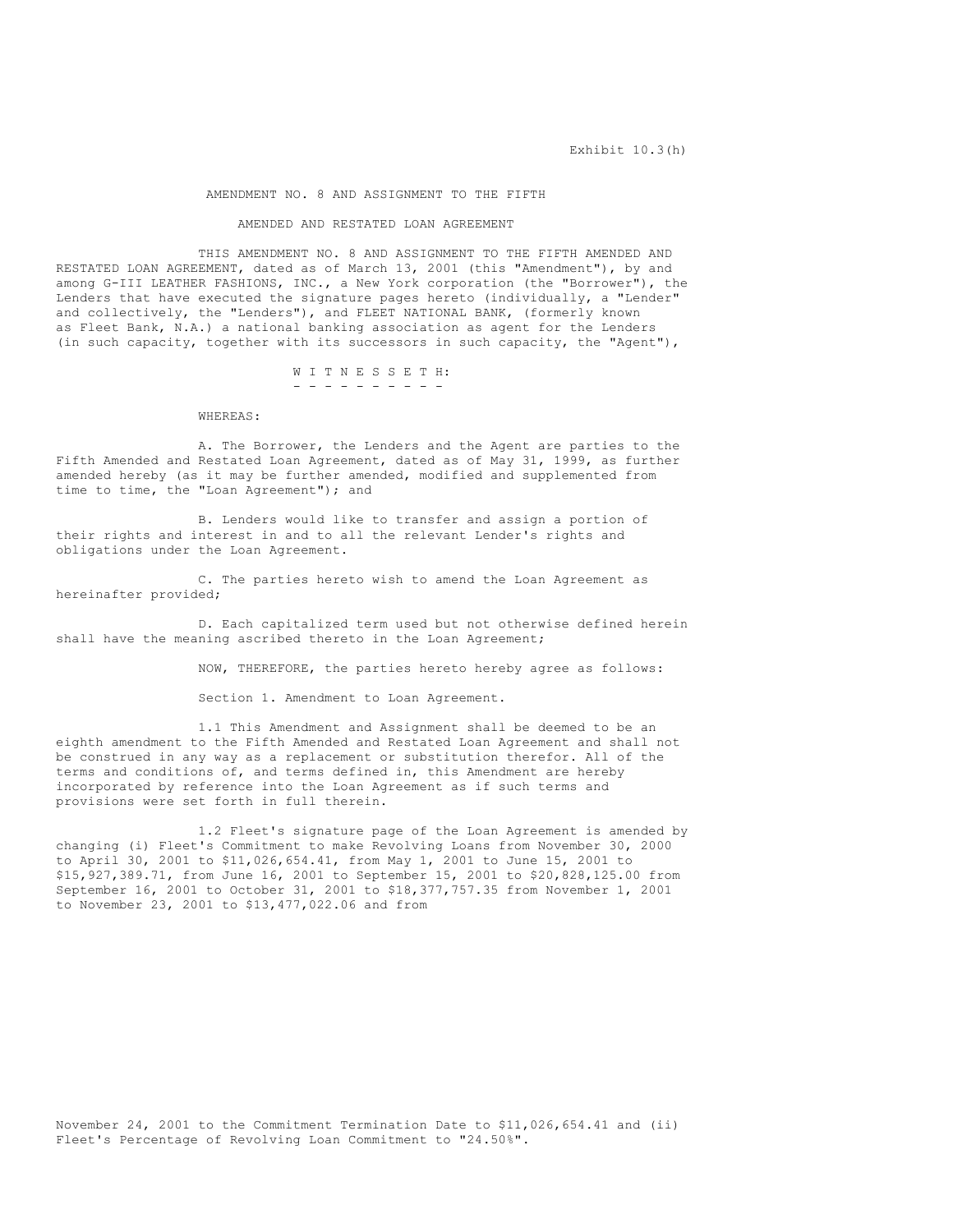1.3 Chase Manhattan's signature page of the Loan Agreement is amended by changing (i) Chase's Commitment to make Revolving Loans from November 30, 2000 to April 30, 2001 to \$9,393,075.85, from May 1, 2001 to June 15, 2001 to \$13,567,776.23 from June 16, 2001 to September 15, 2001 to \$17,742,476.61 from September 16, 2001 to October 31, 2001 to \$15,655,126.42 from November 1, 2001 to November 23, 2001 to \$11,480,426.04 and from November 24, 2001 to the Commitment Termination Date to \$9,393,075.85 and (ii) Chase's Percentage of Revolving Loan Commitment to "20.87%".

1.4 The CIT's signature page of the Loan Agreement is amended by changing (i) CIT's Commitment to make Revolving Loans from November 30, 2000 to April 30, 2001 to \$8,984,681.50 from May 1, 2001 to June 15, 2001 to \$12,977,873.28 from June 16, 2001 to September 15, 2001 to \$16,971,065.06 from September 16, 2001 to October 31, 2001 to \$14,974,469.17 from November 1, 2001 to November 23, 2001 to \$10,981,277.39 and from November 24, 2001 to the Commitment Termination Date to \$8,984,681.50 and (ii) CIT's Percentage of Revolving Loan Commitment to "19.97%".

1.5 The Israel Discount Bank of New York's signature page of the Loan Agreement is amended by changing (i) Israel Discount Bank of New York 's Commitment to make Revolving Loans from November 30, 2000 to April 30, 2001 to \$4,742,647.06 from May 1, 2001 to June 15, 2001 to \$6,850,490.20 from June 16, 2001 to September 15, 2001 to \$8,958,333.33 from September 16, 2001 to October 31, 2001 to \$7,904,411.76 from November 1, 2001 to November 23, 2001 to \$5,796,568.63 and from November 24, 2001 to the Commitment Termination Date to \$4,742,647.06 and (ii) Israel Discount Bank of New York 's Percentage of Revolving Loan Commitment to "10.54%".

1.6 A new signature page for each of HSBC Bank USA and Bank Leumi USA shall be inserted with relevant dollar amounts for Commitment to make Revolving Loans and Percentage of Revolving Loan Commitments as specified on Schedule A.

1.7 The provisions of Section 10.13(a)(ii) are hereby waived solely for the purpose of this Amendment and Assignment and shall be in full force and effect otherwise.

1.8 The Loan Agreement, the Loan Documents and all agreements, instruments and documents executed and delivered in connection with any of the foregoing, shall each be deemed to be amended hereby to the extent necessary, if any, to give effect to the provisions of this Amendment. Except as so amended hereby, the Loan Agreement and the Loan Documents shall remain in full force and effect in accordance with their respective terms.

#### Section 2. Assignment

2.1 Fleet National Bank, The Chase Manhattan Bank, The CIT Group/Commercial Services, Inc., Israel Discount Bank of New York (each, a "Transferor" and together the "Transferors") wish to assign to HSBC Bank USA and Bank Leumi USA (each, a "Transferee" and together the "Transferees") that interest in and to all the relevant Transferor's

 $-2-$ 

rights and obligations under the Loan Agreement as of the date hereof (the "Assigned Portion") and each Transferee hereby accepts said assignment and obligations established under the Loan Agreement with respect to the Assigned Portion, the resulting Revolving Commitments from said assignments are set forth in Schedule A.

2.2 In connection with the assignment affected hereby by each Transferor to each Transferee:

(a) From and after the date hereof, (a) each Transferee shall (i) be a Lender party to the Loan Agreement for all purposes of the Loan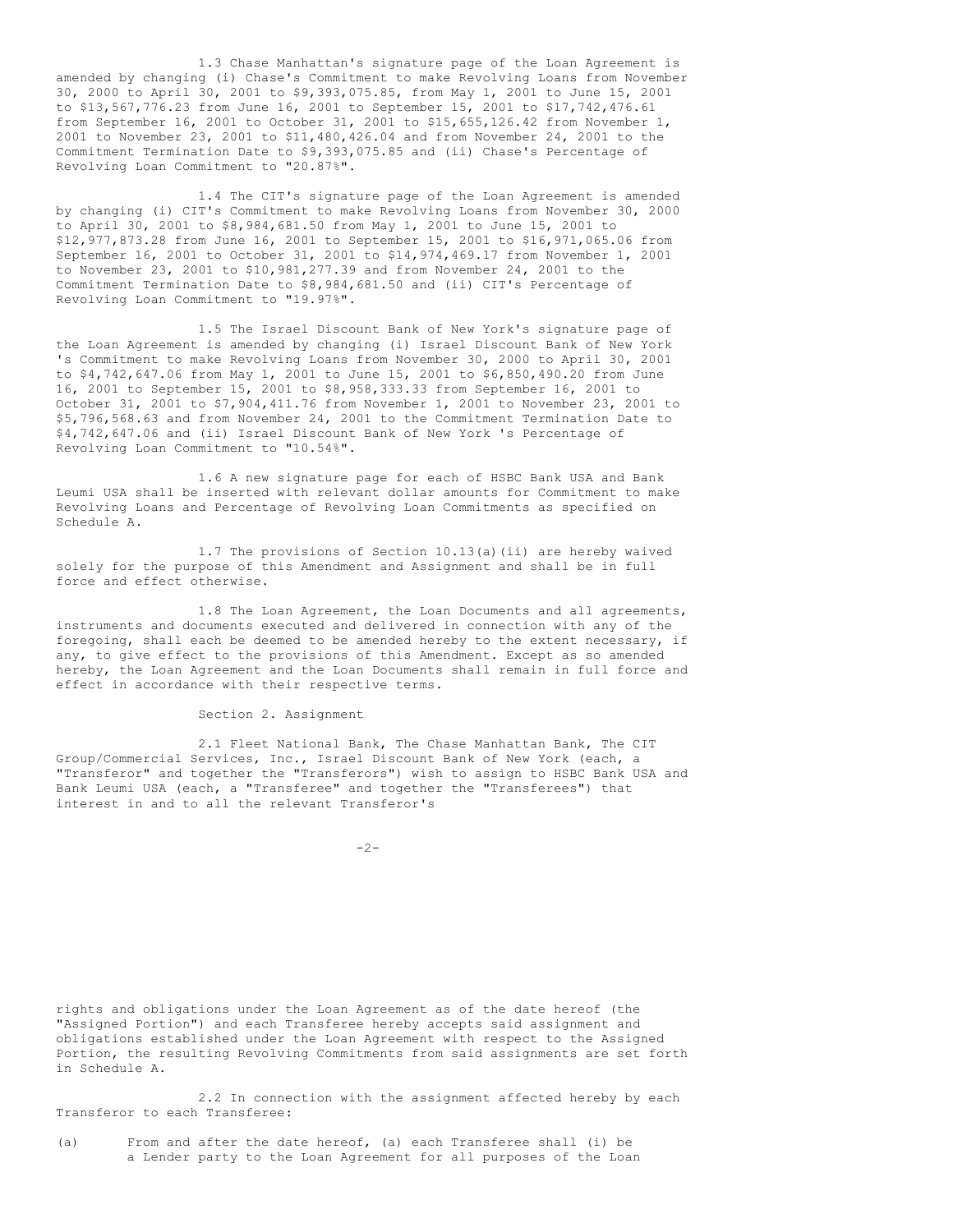Agreement and the other Loan Documents; (ii) be subject to the terms and conditions thereof; and (iii) have all of the rights, interests, liabilities, duties and obligations of the Transferors under the Loan Agreement and other Loan Documents to the extent of the Assigned Portion; and (b) the Transferors shall to the extent provided in this Amendment and Assignment relinquish such rights and interest and be released from such liabilities, duties and obligations under the Loan Agreement and other Loan Documents as shall have been assigned to each Transferee hereunder.

(b) From and after the date hereof, the Agent shall make all payments under the Loan Agreement in respect of the Assigned Portion (including, without limitation, all payments of principal, interest and fees, if applicable, with respect thereto) to the Transferees.

2.3. Each of the parties to this Amendment and Assignment agrees that at any time and from time to time upon the written request of any other party, it will execute and deliver such further documents and perform such further acts as such other party may reasonably request in order to effect the purposes of this Amendment and Assignment, provided neither this Amendment and Assignment nor any term hereof may be changed, waived, discharged or terminated except by an instrument in writing signed by the party (including, if applicable, any party required to evidence its consent to or acceptance of this Amendment and Assignment) against whom enforcement of such change, waiver, discharge or termination is sought.

Section 3. Representations and Warranties.

A. The Borrower hereby represents and warrants to the Agent and the Lenders that:

3.1 After giving effect to the amendment of the Loan Agreement pursuant to this Amendment and Assignment: (i) each of the representations and warranties set forth in Article 3 of the Loan Agreement is true and correct in all respects as if made on the date hereof, and (ii) there exists no Default or Event of Default under the Loan Agreement after giving effect to this Amendment and Assignment.

3.2 The Borrower has full corporate power and authority to execute and deliver this Amendment and Assignment and to perform the obligations on its part to be performed thereunder and under the Loan Agreement as amended hereby.

 $-3-$ 

B. Transferors hereby represent and warrant to the Agent, Transferees, and Borrower that:

3.3 By executing and delivering this Amendment and Assignment each Transferor, for itself, (a) represents and warrants that it is the legal and beneficial owner of the interest being assigned hereby free and clear of any adverse claim; (b) makes no representation or warranty and assumes no responsibility with respect to any statements, warranties or representations made in or in connection with the Loan Agreement or the execution, legality, validity, enforceability, genuineness, sufficiency or value of the Loan Agreement or any other Loan Document, or any other instrument or document furnished pursuant thereto; (c) makes no representation or warranty and assumes no responsibility with respect to the financial condition of the Borrower or any of its respective Subsidiaries, or the performance or observance by Borrower or any of its respective Subsidiaries of any of its obligations under the Loan Agreement or any other Loan Document or any other instrument or document furnished pursuant hereto.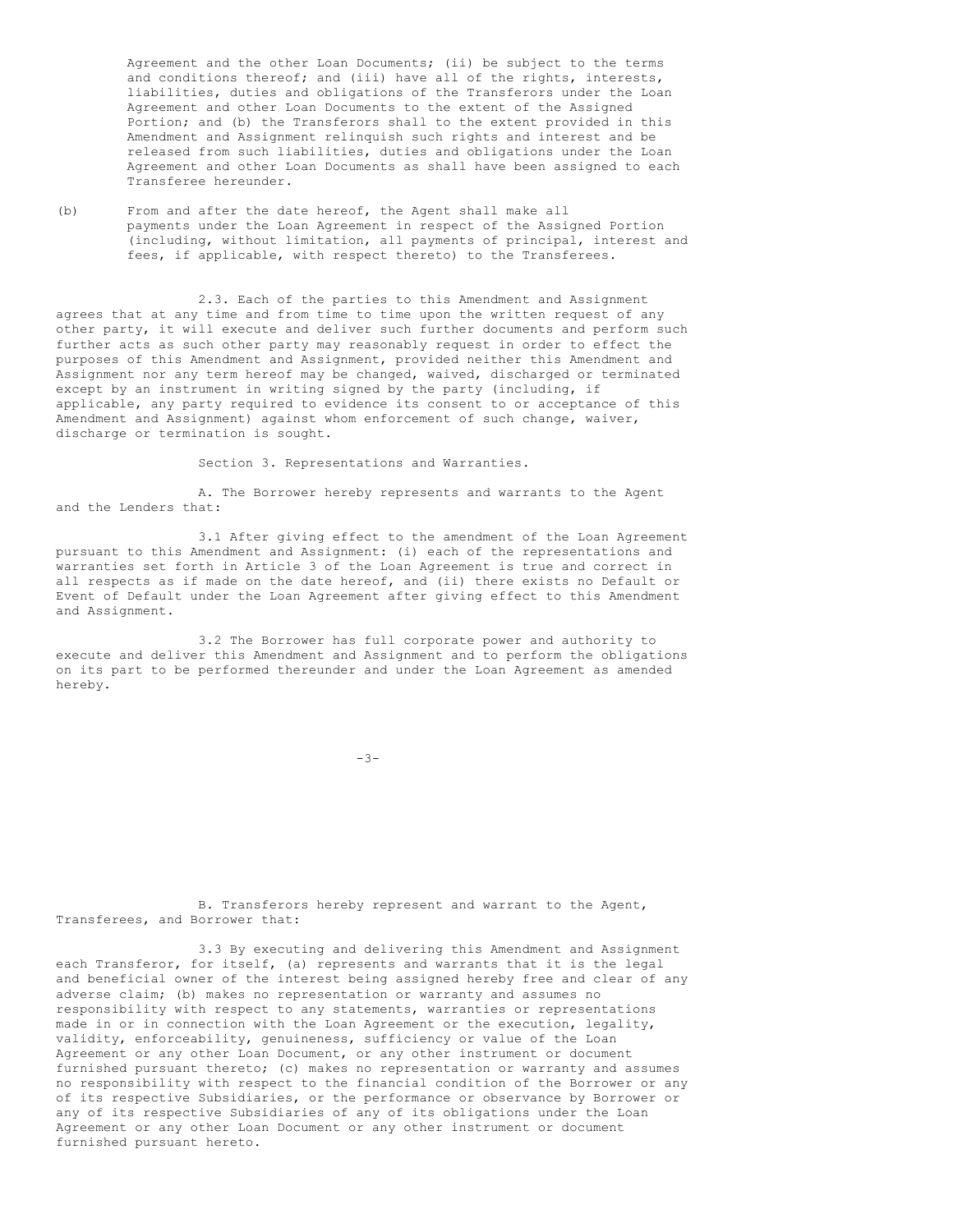C. Each Transferee hereby represents and warrants to the Agent, Transferors and Borrower that:

3.4 By executing and delivering this Amendment and Assignment, each Transferee, for itself: (a) confirms that it has received a copy of the Loan Agreement, together with copies of the financial statements referred to therein and such other documents and information as it has deemed appropriate to make its own credit analysis and decision to enter into this Amendment and Assignment; (b) will independently and without reliance upon the Agent, any Transferor, or any other Lender, and based on such documents and information as it shall deem appropriate at the time, continue to make its own credit decisions in taking or not taking action under the Loan Agreement; (c) appoints and authorizes the Agent to take such action as the Agent on its behalf and to exercise such powers under the Loan Agreement and the other Loan Documents as are delegated to the Agent by the terms thereof, together with such powers as are reasonably incidental thereto; and (d) agrees that it will perform in accordance with their terms all of the obligations which by the terms of the Loan Agreement and the other Loan Documents are required to be performed by it as a Lender.

3.5. Each Transferor and each Transferee represents and warrants, for itself, to the Borrower and the Agent that after giving effect to the assignment of the Assigned Portion affected hereby, each of the Transferor and each Transferee is in compliance with the provisions of Section 10.13 of the Loan Agreement.

Section 4. Conditions Precedent to Amendments.

The effectiveness of the amendments and assignments contained in Section 1 and Section 2 of this Amendment, are each and all subject to the satisfaction, in form and substance satisfactory to the Agent, of each of the following conditions precedent:

4.1 The Borrower, each Transferor and each Transferee shall have duly executed and delivered this Amendment.

 $-4-$ 

4.2 Each of the conditions precedent set forth in Section 4.1 and Section 4.2 of the Loan Agreement shall have been satisfied or waived in accordance with the terms of the Loan Agreement.

4.3 The representations and warranties set forth in Section 3 hereof shall be true, correct and complete on and as of the closing date of this Amendment as though made on such date.

4.4 The Agent shall have received such approvals, opinions or documents as any Lender through the Agent may reasonably request, the Borrower and the Guarantors shall have taken all such other actions as any Lender through the Agent may reasonably request, and all legal matters incident to the foregoing shall be satisfactory to the Agent.

> Section 5. Reference to and Effect Upon the Loan Agreement and other Loan Documents.

5.1 Except as specifically amended in Section 1 and Section 2 above, the Loan Agreement and each of the other Loan Documents shall remain in full force and effect and each is hereby ratified and confirmed.

5.2 The execution, delivery and effect of this Amendment and Assignment shall be limited precisely as written and shall not be deemed to (i) be a consent to any waiver of any term or condition or to any amendment or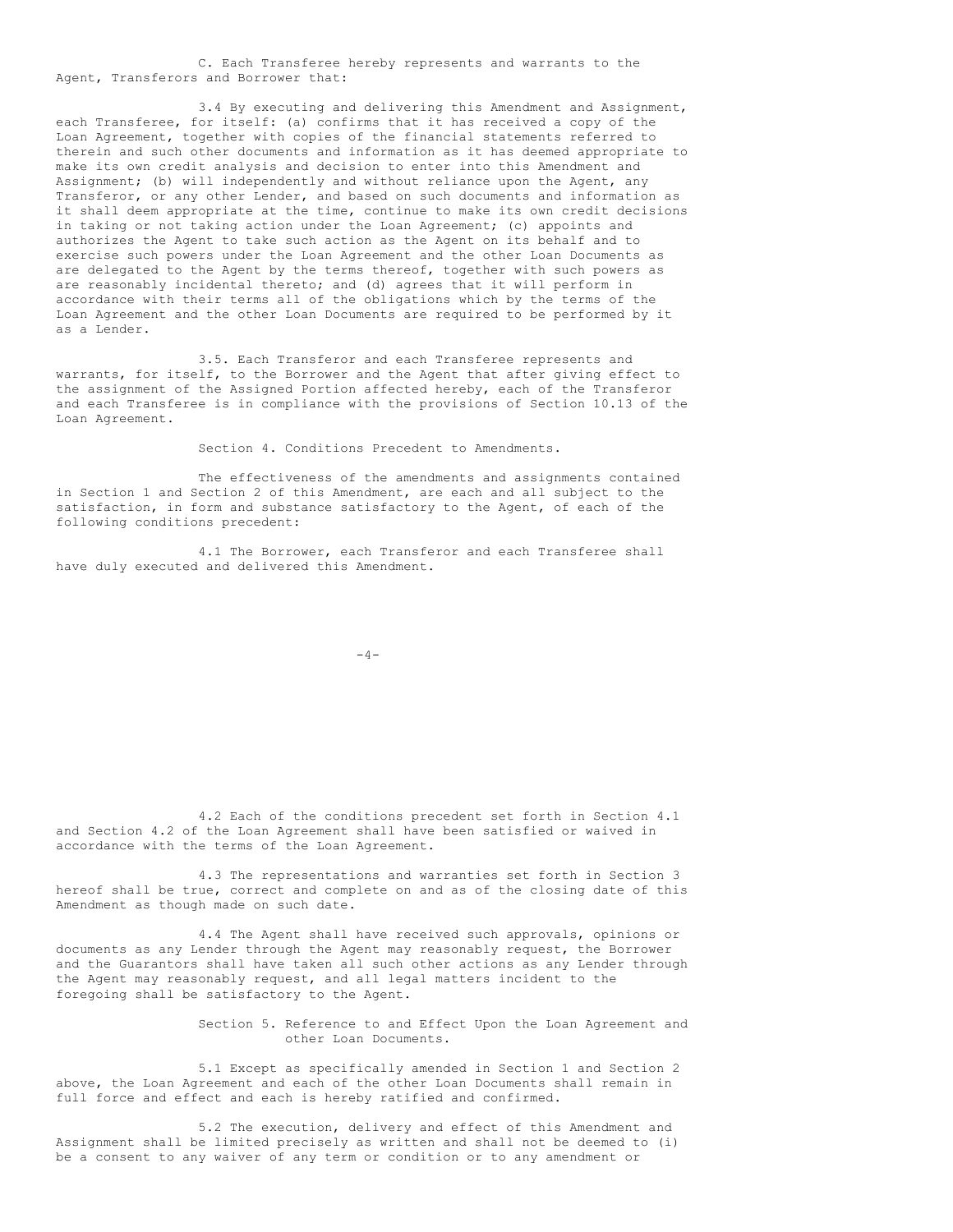modification of any term or condition of the Loan Agreement or any other Loan Document, except, upon the effectiveness, if any, of this Amendment and Assignment, as specifically amended in Section 1 and Section 2 above, or (ii) prejudice any right, power or remedy which the Agent or any Lender now has or may have in the future under or in connection with the Loan Agreement or any other Loan Document. Upon the effectiveness of this Amendment, each reference in the Loan Agreement to "this Agreement", "hereunder", "hereof", "herein" or any other word or words of similar import shall mean and be a reference to the Loan Agreement as amended hereby, and each reference in any other Loan Document to the Loan Agreement or any word or words of similar import shall mean and be a reference to the Loan Agreement as amended hereby.

Section 6. Miscellaneous

6.1 This Amendment and Assignment may be executed in any number of counterparts, each of which when so executed shall be deemed an original, but all such counterparts shall constitute one and the same instrument.

6.2 The Borrower shall pay on demand all reasonable fees, costs and expenses incurred by Agent in connection with the preparation, execution and delivery of this Amendment (including, without limitation, all reasonable attorneys' fees).

6.3 GOVERNING LAW. THIS AMENDMENT AND ASSIGNMENT SHALL BE GOVERNED BY AND CONSTRUED IN ACCORDANCE WITH THE INTERNAL LAWS (AS OPPOSED TO CONFLICTS OF LAW PROVISIONS) OF THE STATE OF NEW YORK.

[SIGNATURE PAGE FOLLOWS]

-5-

IN WITNESS WHEREOF, the parties hereto have caused this Amendment and Assignment to be duly executed on the date first above written.

G-III LEATHER FASHIONS, INC.

| By:    | /s/ Wayne S. Miller                        |
|--------|--------------------------------------------|
| Name:  | Wayne S. Miller                            |
| Title: | Chief Financial Officer                    |
|        | FLEET BANK, N.A., as Lender and Transferor |
| Bv:    | /s/ Stephen M. Leavenworth                 |
| Name:  | Stephen M. Leavenworth                     |
| Title: | Vice President                             |
|        |                                            |

THE CHASE MANHATTAN BANK, as Lender and Transferor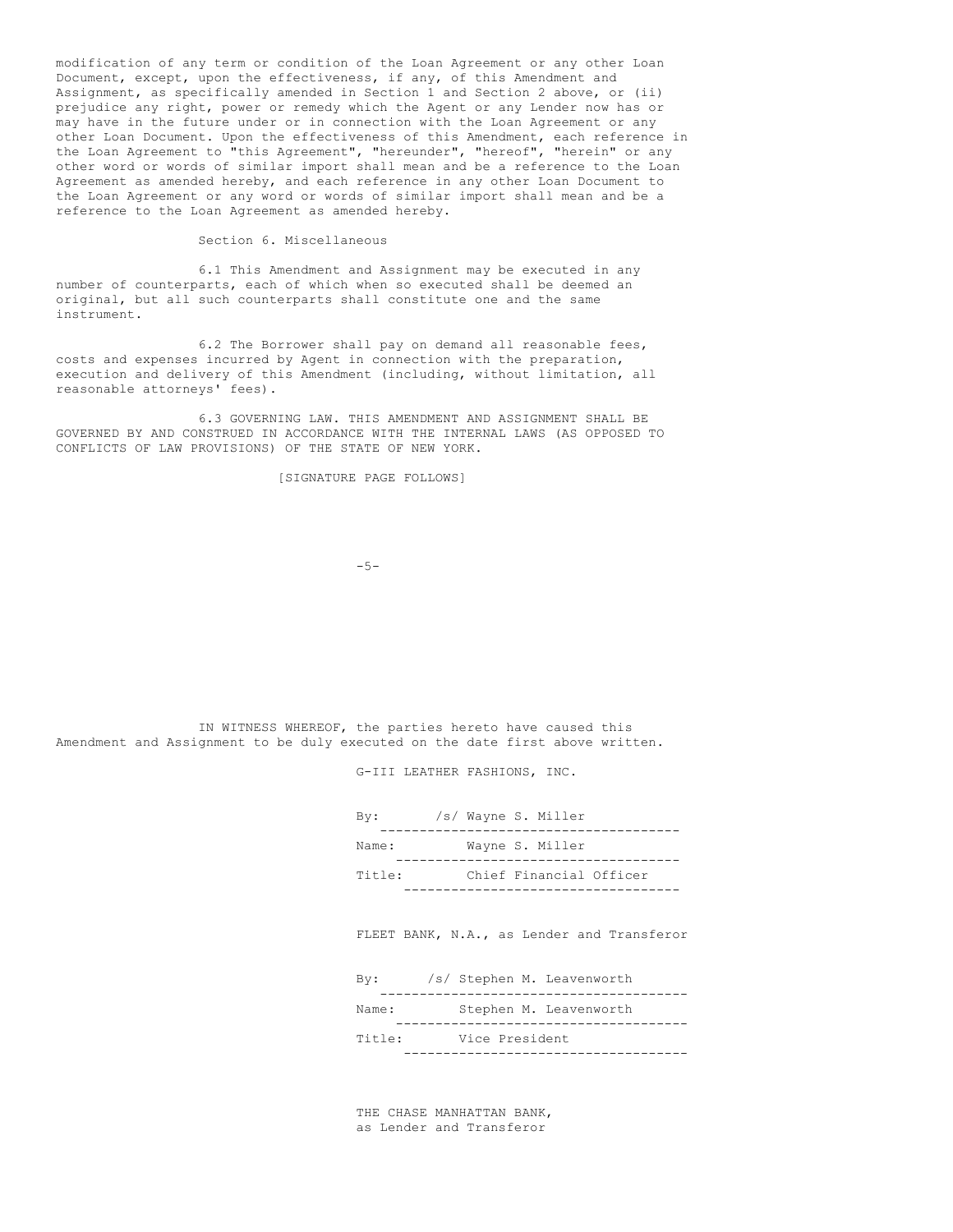By: /s/ John Mulvey --------------------------------------- Name: John Mulvey ------------------------------------- Title: Vice President ------------------------------------ THE CIT GROUP/COMMERCIAL SERVICES, NC., as Lender and Transferor By: /s/ Lisa Murakami -------------------------------- Lisa Murakami ------------------------------------- Title: Vice President ------------------------------------ ISRAEL DISCOUNT BANK OF NEW YORK as Transferee By: /s/ Matilde Reyes --------------------------------------- Name: Matilde Reyes ------------------------------------- Title: Vice President ------------------------------------ By: /s/ Howard Weinberg -------------------------------------- Name: Howard Weinberg

------------------------------------ Title: First Vice President -----------------------------------

#### -6-

HSBC Bank USA, as Transferee

By: /s/ Thomas DeGeorge -------------------------------------- Name: Thomas DeGeorge ------------------------------------ Title: First Vice President ----------------------------------- BANK LEUMI USA as Transferee By: /s/ John Koenigsberg -------------------------------------- Name: John Koenigsberg ------------------------------------ First Vice President ----------------------------------- By: /s/ Phyllis Rosenfeld -------------------------------------- Name: Phyllis Rosenfeld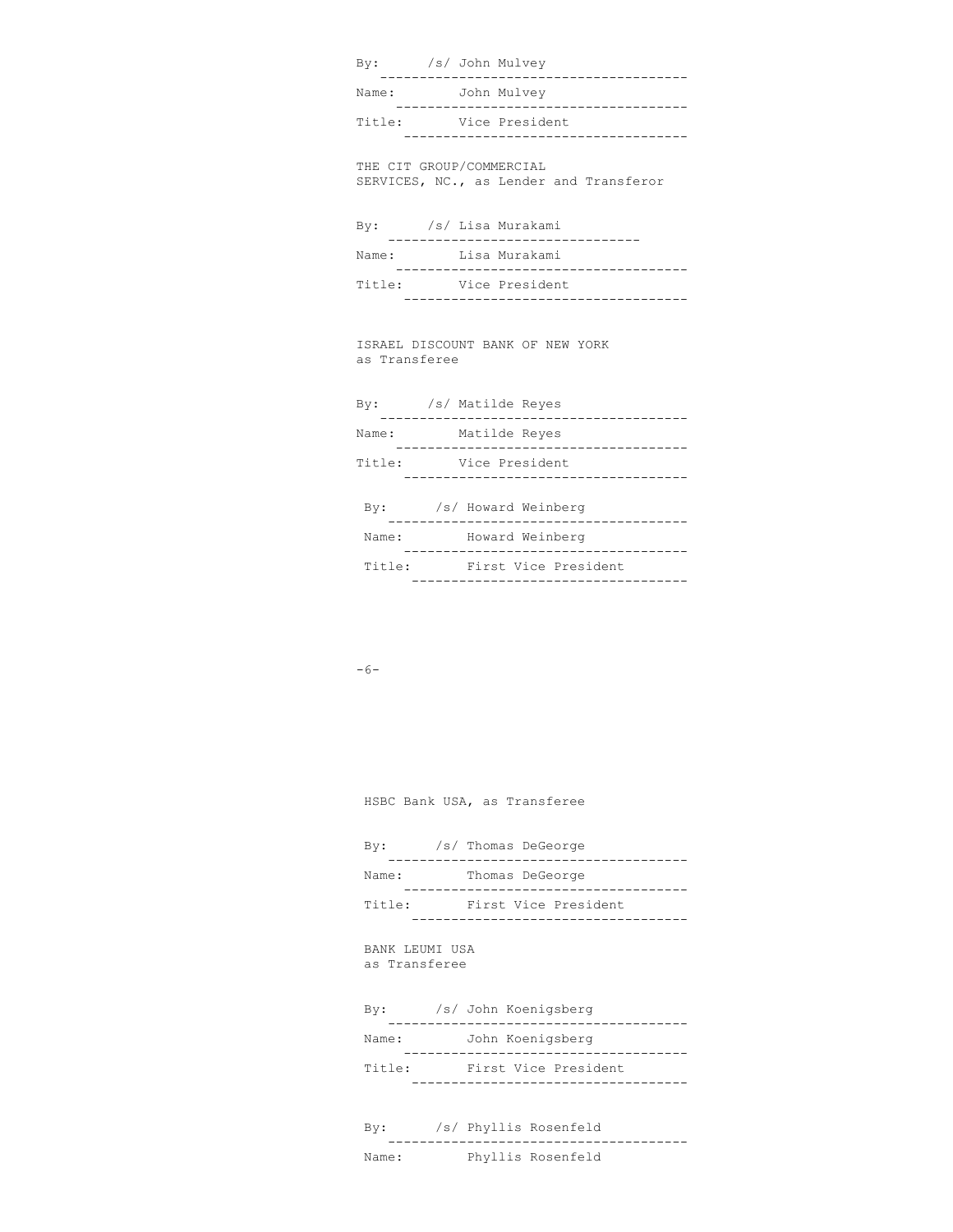| Vice President<br>Title:          |
|-----------------------------------|
| FLEET BANK, N.A., as Agent        |
| /s/ Stephen M. Leavenworth<br>Bv: |
| Stephen M. Leavenworth<br>Name:   |
| $T$ itle:<br>Vice President       |

-7-

# SCHEDULE A TO THE ASSIGNMENT AGREEMENT

# TOTAL COMMITMENTS

| Bank            | Commitments for<br>closing through<br>$4/30/01$ ; and<br>11/24/01 through<br>Commitment<br>Termination Date | Commitments for<br>$5/1/01$ through<br>6/15/01 | Commitments for<br>$6/16/01$ through<br>9/15/01 | Commitments for<br>$9/16/01$ through<br>10/31/01 | Commitments for<br>11/01/01 through<br>11/23/01 | % of<br>Commit-<br>ments |
|-----------------|-------------------------------------------------------------------------------------------------------------|------------------------------------------------|-------------------------------------------------|--------------------------------------------------|-------------------------------------------------|--------------------------|
| Fleet           | \$11,026,654.41                                                                                             | \$15,927,389.71                                | \$20,828,125.00                                 | \$18,377,757.35                                  | \$13,477,022.06                                 | 24.50%                   |
| Chase Manhattan | 9,393,075.85                                                                                                | 13,567,776.23                                  | 17,742,476.61                                   | 15, 655, 126.42                                  | 11,480,426.04                                   | 20.87%                   |
| CIT Group       | 8,984,681.50                                                                                                | 12,977,873.28                                  | 16,971,065.06                                   | 14,974,469.17                                    | 10,981,277.39                                   | 19.97%                   |
| IDB             | 4,742,647.06                                                                                                | 6,850,490.20                                   | 8, 958, 333.33                                  | 7,904,411.76                                     | 5,796,568.63                                    | 10.54%                   |
| HSBC            | 6,882,352.94                                                                                                | 9, 941, 176.47                                 | 13,000,000.00                                   | 11,470,588.24                                    | 8, 411, 764.71                                  | 15.29%                   |
| Bank Leumi      | 3,970,588.24                                                                                                | 5,735,294.12                                   | 7,500,000.00                                    | 6,617,647.06                                     | 4,852,941.18                                    | 8.82%                    |
| TOTAL           | \$45,000,000.00                                                                                             | \$65,000,000.00                                | \$85,000,000.00                                 | \$75,000,000.00                                  | \$55,000,000.00                                 |                          |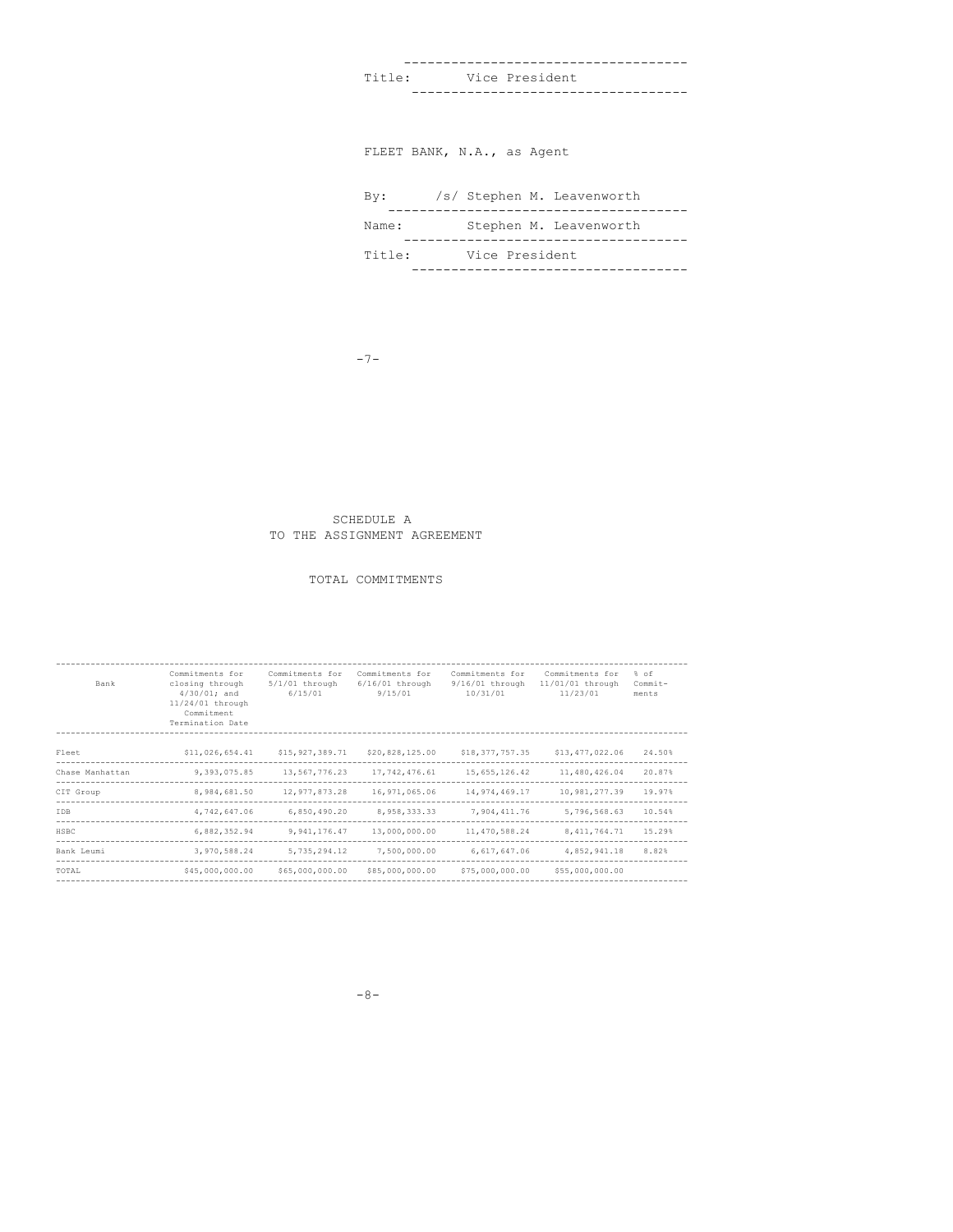May 27, 1999

VIA HAND DELIVERY

Hartz Mountain Associates 400 Plaza Drive Secaucus, New Jersey 07094-3688 Attn: General Counsel

Re: Lease Renewal - G-III Leather Fashions, Inc. and Hartz Mountain Associates

Dear Sir:

In accordance with our lease dated September 21st, 1993, for 1000 Secaucus Road, Secaucus, New Jersey, G-III Leather Fashions, Inc. is exercising its option to extend the term for the five year period March 1, 2000 to February 28, 2005 (the First Extended Period).

In accordance with the discussion between Ernie Christoph, of your office, and Sam Deutscher (V.P. Operations of G-III) the new fixed rent will be as follows:

| PERIOD |  |  |                                   |  | AMOUNT          |  |  |
|--------|--|--|-----------------------------------|--|-----------------|--|--|
|        |  |  |                                   |  |                 |  |  |
|        |  |  |                                   |  |                 |  |  |
|        |  |  | March 1, 2000 - February 28, 2001 |  | $$5.50$ sq. ft. |  |  |
|        |  |  | March 1, 2001 - February 28, 2002 |  | $$5.50$ sq. ft. |  |  |
|        |  |  | March 1, 2002 - February 28, 2003 |  | $$5.75$ sq. ft. |  |  |
|        |  |  | March 1, 2003 - February 28, 2004 |  | $$6.00$ sq. ft. |  |  |
|        |  |  | March 1, 2004 - February 28, 2005 |  | $$6.00$ sq. ft. |  |  |

Very truly yours,

G-III Leather Fashions, Inc.

|  | By: /s/ Wayne S. Miller |                               | Accepted by: /s/ Ernie Christoph |
|--|-------------------------|-------------------------------|----------------------------------|
|  |                         |                               |                                  |
|  | Wayne S. Miller         |                               | Ernie Christoph                  |
|  | Chief Financial Officer | Senior Vice President Leasing |                                  |
|  |                         |                               | Hartz Mountain Associates        |

cc: Controller, Hartz Mountain Associates Neil Gold, Fulbright & Jaworski Doug Danzig, Fulbright & Jaworski Sam Deutscher Phil Litwinoff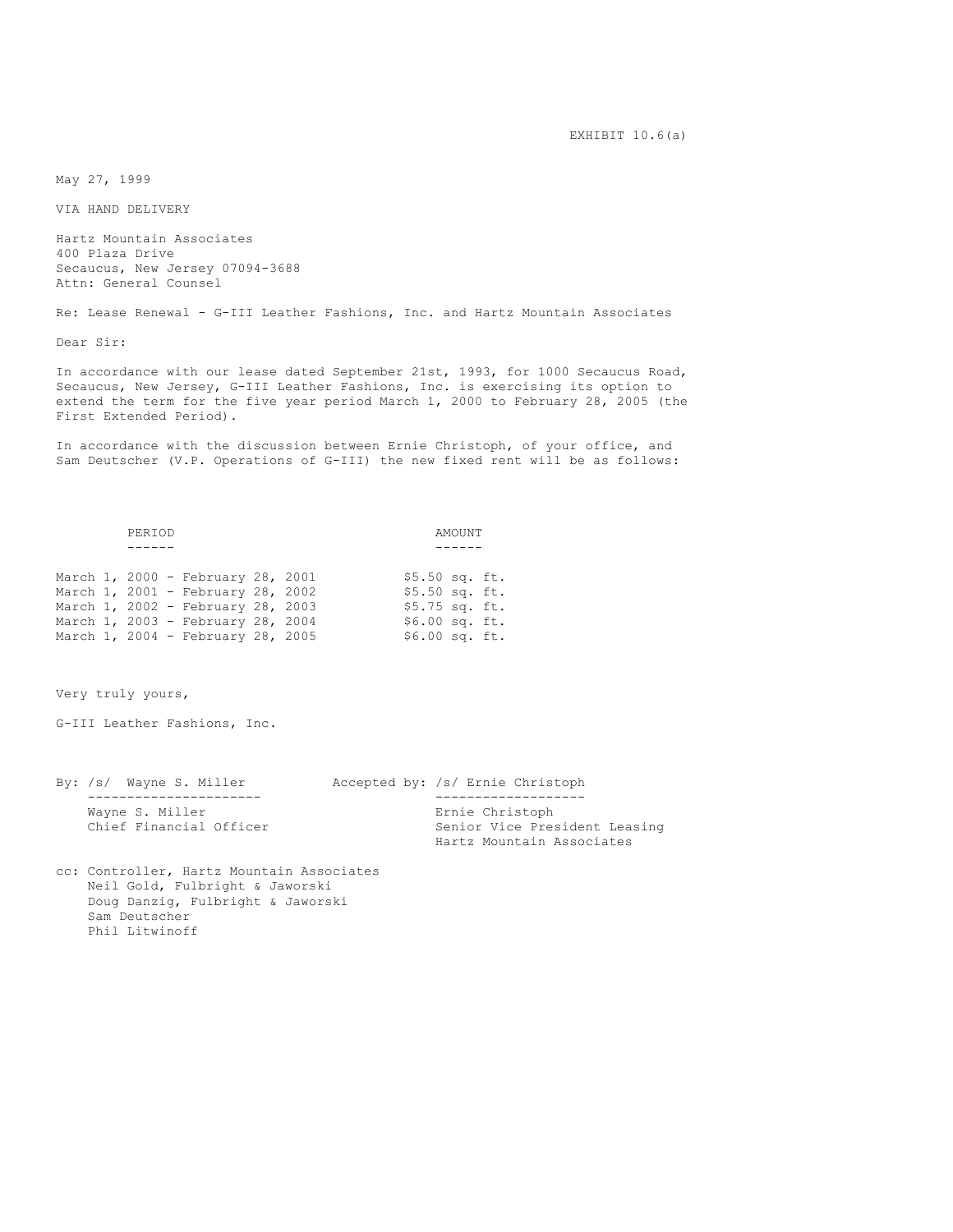EXECUTION COPY 1 OF 7

================================================================================

EXHIBIT 10.7(a)

FIRST AMENDMENT TO LEASE

between

500-512 SEVENTH AVENUE LIMITED PARTNERSHIP, Landlord

and

G-III LEATHER FASHIONS, INC., Tenant

Premises:

Entire 34th and 35th Floors 512 Seventh Avenue New York, New York

================================================================================

#### FIRST AMENDMENT TO LEASE

THIS FIRST AMENDMENT TO LEASE (this "Amendment") made as of the 1st day of July, 2000, by and between 500-512 SEVENTH AVENUE LIMITED PARTNERSHIP, a New York limited partnership, having an office c/o Newmark & Company Real Estate, Inc. ("Landlord"), and G-III LEATHER FASHIONS, INC., a New York corporation, having an office at 512 Seventh Avenue, New York, New York ("Tenant").

#### W I T N E S S E T H:

WHEREAS, by Agreement of Lease dated as of June, 1993 (such lease, as the same may have been or may hereafter be amended, is hereinafter called the "Lease"), Landlord's predecessor-in-interest, did demise and let unto Tenant and Tenant did hire and take from Landlord's predecessor-in-interest the entire thirty-fourth (34th) and thirty-fifth (35th) floors (collectively, the "demised premises") as more particularly described in the Lease in the building (the "Building") known by the street address 512 Seventh Avenue, New York, New York;

WHEREAS, the term of the Lease currently expires on January 31, 2003;

WHEREAS, Tenant desires to extend the term of the Lease and Landlord is agreeable thereto on the terms and conditions hereinafter set forth; and

WHEREAS, Landlord and Tenant desire to modify and amend the Lease as hereinafter provided.

NOW, THEREFORE, for and in consideration of the mutual covenants herein contained and other good and valuable consideration, the adequacy and receipt of which are hereby acknowledged, Landlord and Tenant hereby agree as follows:

1. All capitalized terms used herein shall have the meanings ascribed to them in the Lease unless otherwise specifically set forth herein to the contrary.

2. The term of the Lease is hereby extended for an additional term (the "Extended Term") of ten (10) years and nine (9) months commencing on July 1, 2000 (the "Extended Term Commencement Date") and ending on March 31, 2011 (the "Expiration Date"), as if the Expiration Date was originally set forth in the Lease as the expiration date thereof, instead of January 31, 2003.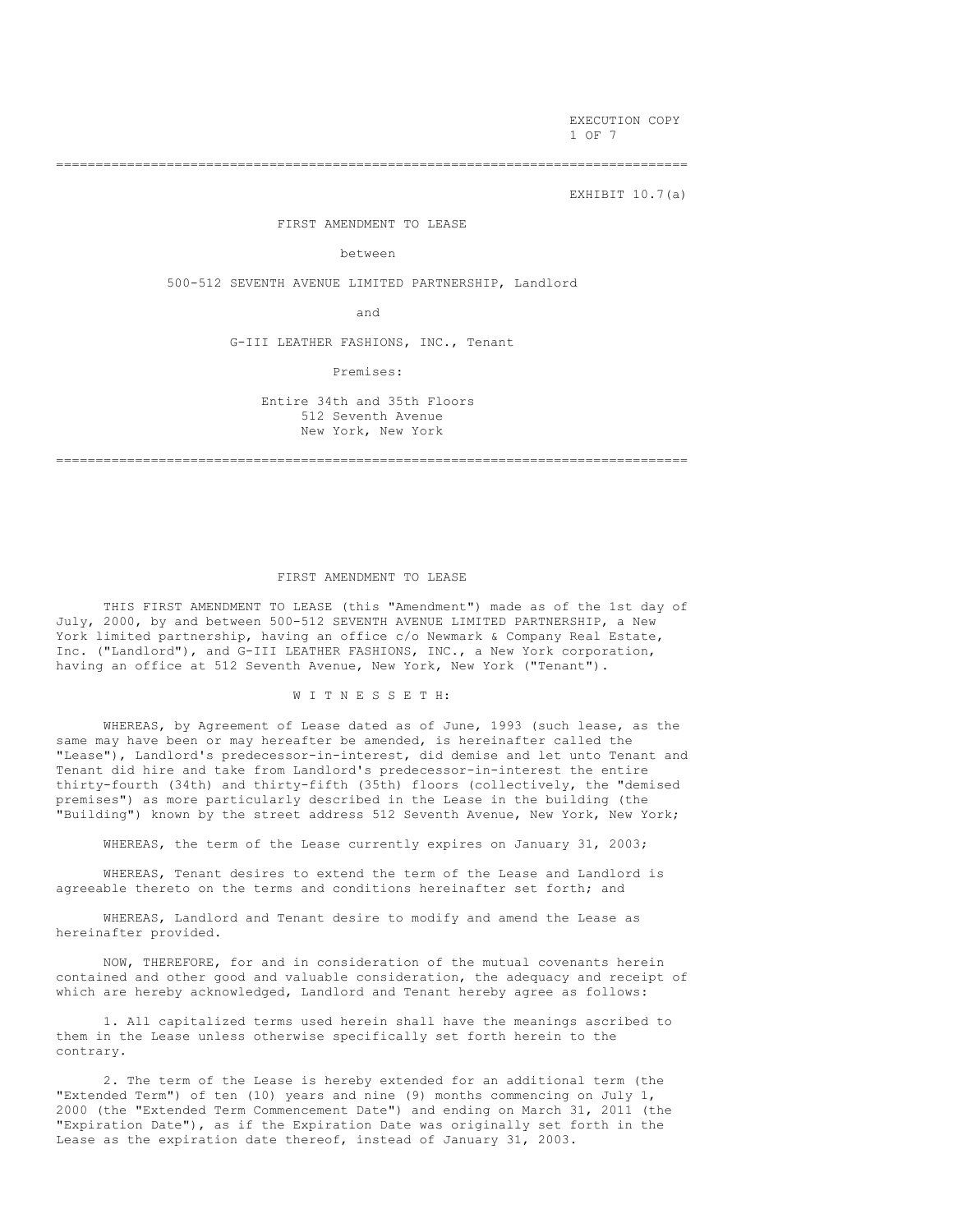## 3. Effective as of the first day of the Extended Term:

(a) The fixed annual rent to be paid by Tenant to Landlord under the Lease during the Extended Term shall be abated during the period commencing on the Extended Term Commencement Date and ending on December 31, 2000, and thereafter shall be payable as follows:

(i) For the period commencing on January 1, 2001 and ending on December 31, 2001, the fixed annual rent shall be Five Hundred Fifty Two Thousand Four Hundred Forty-Eight and 00/100 Dollars (\$552,448.00) per year, or Forty Six Thousand Thirty-Seven and 33/100 Dollars (\$46,037.33) per month;

(ii) For the period commencing on January 1, 2002 and ending on December 31, 2002, the fixed annual rent shall be Five Hundred Sixty-Nine Thousand Twenty-One and 44/100 Dollars (\$569,021.44) per year, or Forty-Seven Thousand Four Hundred Eighteen and 45/100 Dollars (\$47,418.45) per month;

(iii) For the period commencing on January 1, 2003 and ending on December 31, 2003, the fixed annual rent shall be Five Hundred Eighty-Six Thousand Ninety-Two and 08/100 Dollars (\$586,092.08) per year, or Forty-Eight Thousand Eight Hundred Forty-One and 01/100 Dollars (\$48,841.01) per month;

(iv) For the period commencing on January 1, 2004 and ending on December 31, 2004, the fixed annual rent shall be Six Hundred Three Thousand Six Hundred Seventy-Four and 85/100 Dollars (\$603,674.85) per year, or Fifty Thousand Three Hundred Six and 24/100 Dollars (\$50,306.24) per month;

(v) For the period commencing on January 1, 2005 and ending on December 31, 2005, the fixed annual rent shall be Six Hundred Twenty-One Thousand Seven Hundred Eighty Five and 09/100 Dollars (\$621,785.09) per year, or Fifty-One Thousand Eight Hundred Fifteen and 42/100 Dollars (\$51,815.42) per month;

(vi) For the period commencing on January 1, 2006 and ending on December 31, 2006, the fixed annual rent shall be Seven Hundred Twenty-Five Thousand Three Hundred Fifty-Nine and 97/100 Dollars (\$725,359.97) per year, or Sixty Thousand Four Hundred Forty-Six and 66/100 Dollars (\$60,446.66) per month;

 $-2-$ 

(vii) Notwithstanding anything to the contrary contained herein, for the period commencing on January 1, 2006 and ending on March 31, 2006, the fixed annual rent shall be abated;

(viii) For the period commencing on January 1, 2007 and ending on December 31, 2007, the fixed annual rent shall be Seven Hundred Forty-Four Thousand Five Hundred Seventy One and 01/100 Dollars (\$744,571.01) per year, or Sixty-Two Thousand Forty-Seven and 58/100 Dollars (\$62,047.58) per month;

(ix) For the period commencing on January 1, 2008 and ending on December 31, 2008, the fixed annual rent shall be Seven Hundred Sixty-Four Thousand Three Hundred Fifty-Eight and 38/100 Dollars (\$764,358.38) per year, or Sixty-Three Thousand Six Hundred Ninety-Six and 53/100 Dollars (\$63,696.53) per month;

(x) For the period commencing on January 1, 2009 and ending on December 31, 2009, the fixed annual rent shall be Seven Hundred Eighty-Four Thousand Seven Hundred Thirty-Nine and 38/100 Dollars (\$784,739.38) per year, or Sixty Five Thousand Three Hundred Ninety-Four and 95/100 (\$65,394.95) per month; and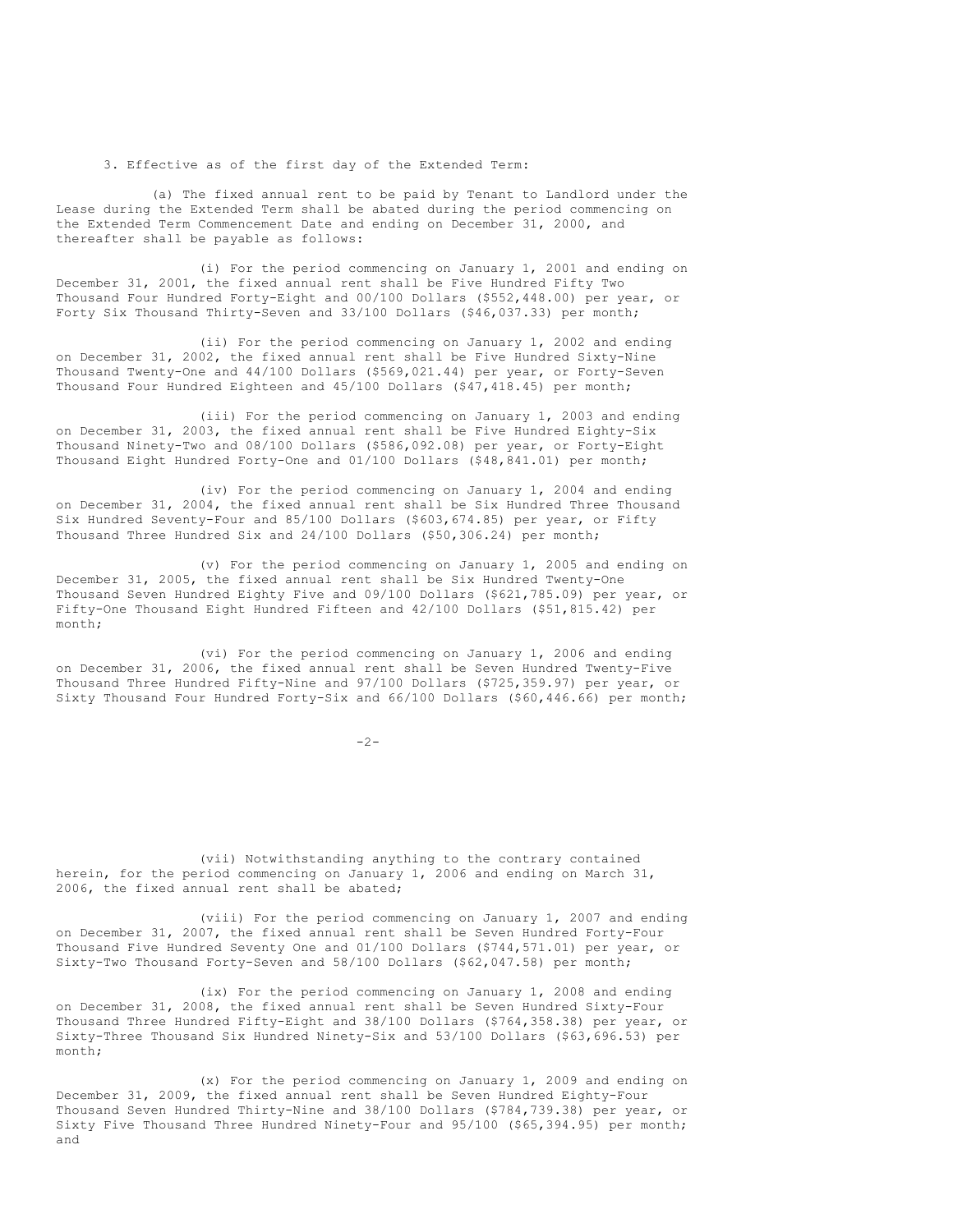(xi) For the period commencing on January 1, 2010 and ending on December 31, 2010, the fixed annual rent shall be Eight Hundred Five Thousand Seven Hundred Thirty-One and 80/100 Dollars (\$805,731.80) per year, or Sixty-Seven Thousand One Hundred Forty-Four and 32/100 Dollars (\$67,144.32) per month; and

(xii) For the period commencing on January 1, 2011 and ending on March 31, 2011, the fixed annual rent shall be Eight Hundred Twenty-Seven Thousand One Hundred Eighty-Four and 64/100 Dollars (\$827,184.64) per year, or Sixty-Eight Thousand Nine Hundred Thirty-Two and 05/100 Dollars (\$68,932.05) per month.

Except as set forth above, the fixed annual rent shall be paid by Tenant to Landlord in equal monthly installments in advance on the first day of each and every month without any set-off or deduction whatsoever in the manner provided in the Lease.

(b) The Fourth Article of the Lease is hereby deleted and the following is substituted therefor:

 $-3-$ 

"Tenant shall use and occupy the demised premises for showroom, design, general offices and sales offices for sale at wholesale and not retail, of all apparel and accessories."

(c) The Tenth Article of the Lease is hereby deleted and the following is substituted therefor:

"TENTH: - (i) Tenant shall not (A) assign or otherwise transfer this Lease or the term and estate hereby granted, (B) sublet the demised premises or any part thereof or allow the same to be used or occupied by others or in violation of Fourth Article hereof, (C) mortgage, pledge or encumber this Lease or the demised premises or any part thereof in any manner or permit any lien to be filed against this Lease, the demised premises or the Building by reason of any act or omission on the part of Tenant or enter into any agreement which would permit the filing of a lien by any broker (except for a broker's agreement in connection with a proposed assignment by Tenant of its rights and obligations under the Lease or a sublease of all or a portion of the demised premises), or (D) advertise, or authorize a broker to advertise, for a subtenant or an assignee at a specified rental rate, without, in each instance, obtaining the prior consent of Landlord, except as otherwise expressly provided in this Article 10. For purposes of this Article 10, (w) the transfer of a majority of the issued and outstanding capital stock of any corporate tenant, or of a corporate subtenant, or the transfer of a majority of the total interest in any partnership tenant or subtenant, however accomplished, whether in a single transaction or in a series of related or unrelated transactions, shall be deemed an assignment of this Lease, or of such sublease, as the case may be, except that the transfer of the outstanding capital stock of any corporate tenant, or subtenant, shall be deemed not to include the sale of such stock by persons or parties, through the "over-the-counter market" or through any recognized stock exchange, other than those deemed "insiders" within the meaning of the Securities Exchange Act of 1934 as amended (provided, however, that any transfer of stock of Tenant or any affiliate of Tenant by Morris Goldfarb to members of his immediate family for estate planning purposes shall not be deemed to effect an assignment of the Lease), (x) a takeover agreement shall be deemed a transfer of this Lease, (y) any person or legal representative of Tenant, to whom Tenant's interest under this Lease passes by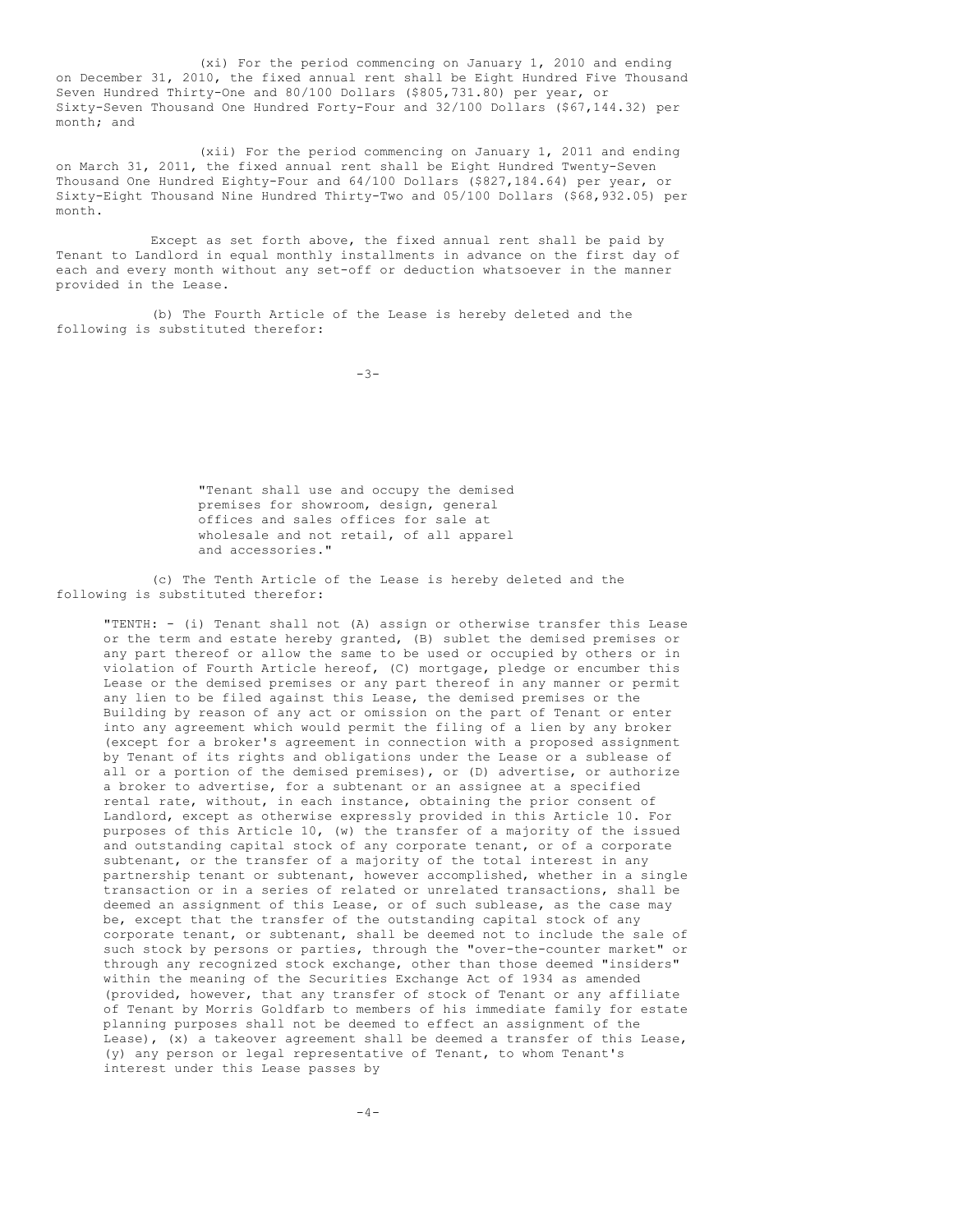operation of law, or otherwise, shall be bound by the provisions of this Article 10, and (z) a modification, amendment or extension of a sublease shall be deemed a sublease.

(ii) The provisions of subparagraph (i) hereof shall not apply to transactions with a corporation into or with which Tenant is merged or consolidated or with an entity to which substantially all of Tenant's assets are transferred or, if Tenant is a partnership, with a successor partnership (provided such merger or transfer of assets is for a good business purpose and not principally for the purpose of transferring the leasehold estate created hereby, and provided further, that either the (x) the assignee has a net worth at least equal to or in excess of the net worth of Tenant immediately prior to such merger or transfer, or (y) such assignee delivers a letter of credit, in the form annexed hereto as Exhibit A, in the amount equal to the product of (A) twelve (12) and (B) the then prevailing monthly fixed rent).

(iii) Any assignment or transfer, whether made with Landlord's consent as required by subparagraph (i) or without Landlord's consent pursuant to subparagraph (ii) hereof, shall be made only if, and shall not be effective until, the assignee shall execute, acknowledge and deliver to Landlord a recordable agreement (unless the assignment shall be a "deemed" assignment by reason of a transfer of a majority interest in Tenant), in form and substance reasonably satisfactory to Landlord, whereby the assignee shall assume the obligations and performance of this Lease and agree to be personally bound by and upon all of the covenants, agreements, terms, provisions and conditions hereof on the part of Tenant to be performed or observed and whereby the assignee shall agree that the provisions of subparagraph (i) hereof shall, notwithstanding such an assignment or transfer, continue to be binding upon it in the future. Tenant covenants that, notwithstanding any assignment or transfer, whether or not in violation of the provisions of this Lease, and notwithstanding the acceptance of fixed annual rent by Landlord from an assignee or transferee or any other party, Tenant shall remain fully and primarily liable for the payment of the fixed annual rent and additional rent due and to become due under this Lease and for the performance of all of the covenants, agreements, terms, provisions and conditions of this Lease on the part of Tenant to be performed or observed.

(iv) The liability of Tenant, and the due performance by Tenant of the obligations on its part to be performed under this Lease, shall not

 $-5-$ 

be discharged, released or impaired in any respect by an agreement or stipulation made by Landlord or any grantee or assignee of Landlord, by way of mortgage, or otherwise, extending the time of, or modifying any of the obligations contained in this Lease, or by any waiver or failure of Landlord to enforce any of the obligations on Tenant's part to be performed under this Lease, and Tenant shall continue to be liable hereunder. If any such agreement or modification operates to increase the obligations of a tenant under this Lease, the liability under this subparagraph (iv) of the tenant named in the Lease or any of its successors in interest, (unless such party shall have expressly consented in writing to such agreement or modification) shall continue to be no greater than if such agreement or modification had not been made. To charge Tenant named in this Lease and its successors in interest after this Lease shall be assigned, no demand or notice of any default to the named Tenant shall be required. Tenant and each of its successors in interest hereby expressly waive any such demand or notice.

(v) (A) Should Tenant determine, subject to the provisions of this Lease, to assign this Lease, other than by an assignment contemplated by subparagraph (ii) hereof, Tenant shall not less than forty-five (45) days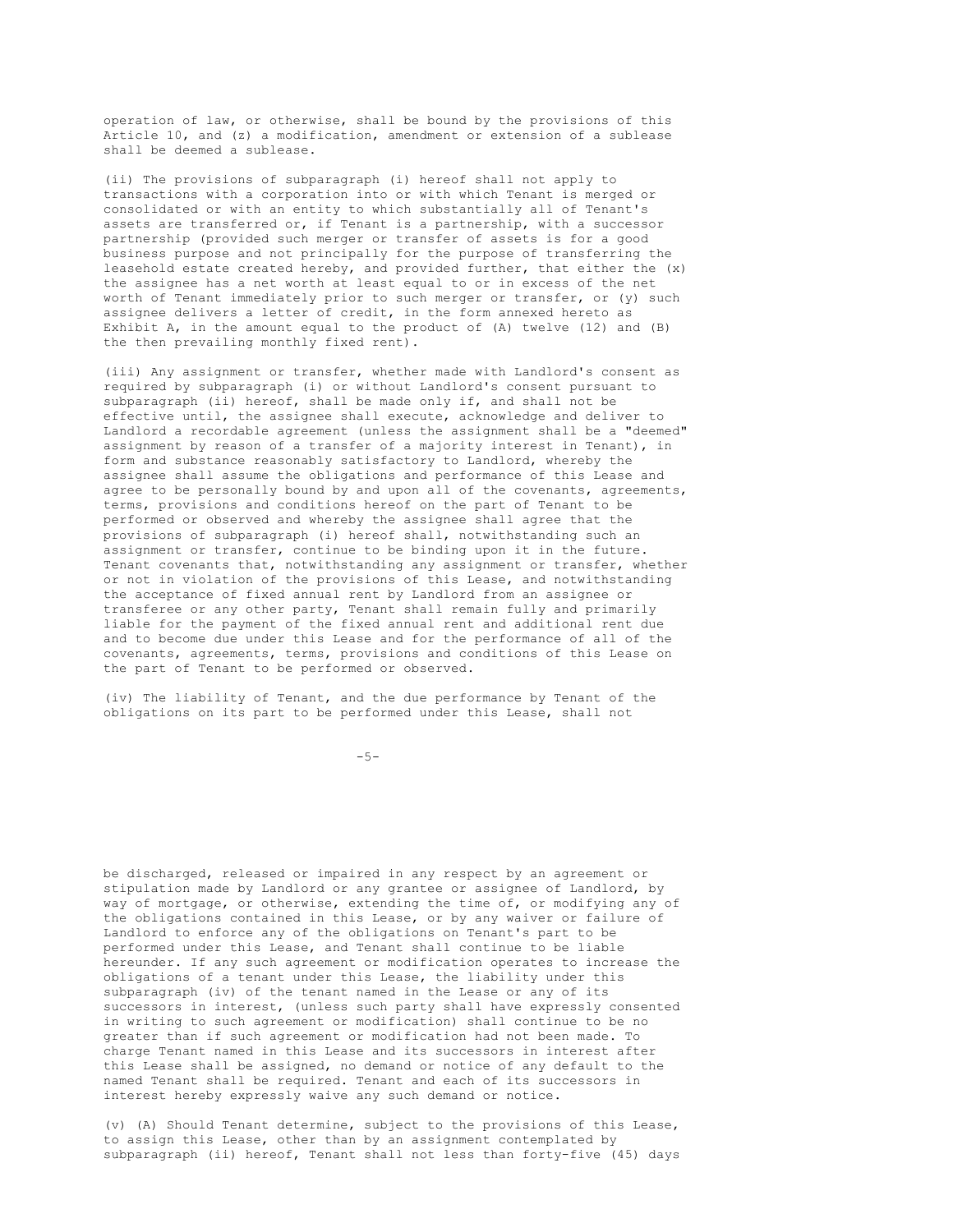prior to the effective date of the contemplated assignment, deliver to Landlord a term sheet setting forth the terms and the effective date of the contemplated assignment transaction, the identify of the proposed assignee and information (including, without limitation, current financial information regarding net worth, credit and financial responsibility) with respect to the nature and character of the proposed assignee's business, and Landlord shall then have the right to elect, by notifying Tenant within thirty (30) days of such delivery, to (x) terminate this Lease, as of such effective date as if it were the Expiration Date set forth in this Lease or (y) accept an assignment of this Lease from Tenant, and Tenant shall then promptly execute and deliver to Landlord, or Landlord's designee if so elected by Landlord, in form reasonably satisfactory to Landlord's counsel, an assignment which shall be effective as of such effective date.

(B) In the event that this Lease shall be assigned to Landlord or Landlord's designee or if the demised premises shall be sublet to Landlord or Landlord's designee pursuant to this subparagraph (v), the provisions of any such sublease or assignment and the obligations of Landlord and the rights of Tenant with respect thereto shall not be binding upon or otherwise affect the rights of any holder of a superior

 $-6-$ 

mortgage or of a lessor under a superior lease unless such holder or lessor shall elect by written notice to Tenant to succeed to the position of Landlord or its designee, as the case may be, thereunder.

(C) Should Tenant determine subject to the provisions of this Lease to sublet the demised premises or any portion thereof, other than by a sublease contemplated by subparagraph (ii) hereof, Tenant shall, not less than forty-five (45) days prior to the effective date of the contemplated sublease, deliver to Landlord, a term sheet setting forth the terms of the contemplated sublease transaction, the effective date therefor, the identify of the proposed subtenant, and information with respect to the nature and character of the proposed subtenant's business, and Landlord shall then have the right to elect, by notifying Tenant within thirty (30) days of such delivery, to (x) terminate this Lease as to the portion of the demised premises affected by such subletting or as to the entire demised premises in the case of a subletting thereof, as of such effective date, (y) in the case of a proposed subletting of the entire demised premises accept an assignment of this Lease to Landlord from Tenant, and Tenant shall then promptly execute and deliver to Landlord, or Landlord's designee if so elected by Landlord, in form reasonably satisfactory to Landlord's and Tenant's counsel, an assignment which shall be effective as of such effective date, (z) accept a sublease from Tenant of the portion of the demised premises affected by such proposed subletting or the entire demised premises in the case of a proposed subletting thereof, and Tenant shall then promptly execute and deliver a sublease to Landlord, or Landlord's designee if so elected by Landlord, for the term provided in the aforementioned term sheet, commencing with such effective date, at (1) the rental terms reflected in such term sheet or (2) the rental terms contained in this Lease on a per rentable square foot basis, as elected by Landlord in such notice.

(D) If Landlord should elect to have Tenant execute and deliver a sublease to Landlord or its designee pursuant to any of the provisions of this subparagraph  $(v)$ , said sublease shall be in a form reasonably satisfactory to Landlord's counsel and on all the terms contained in this Lease, except that:

(1) The rental terms, if elected by Landlord, may be either as provided in item (1) or item (2) of subparagraph (v)(C) hereof,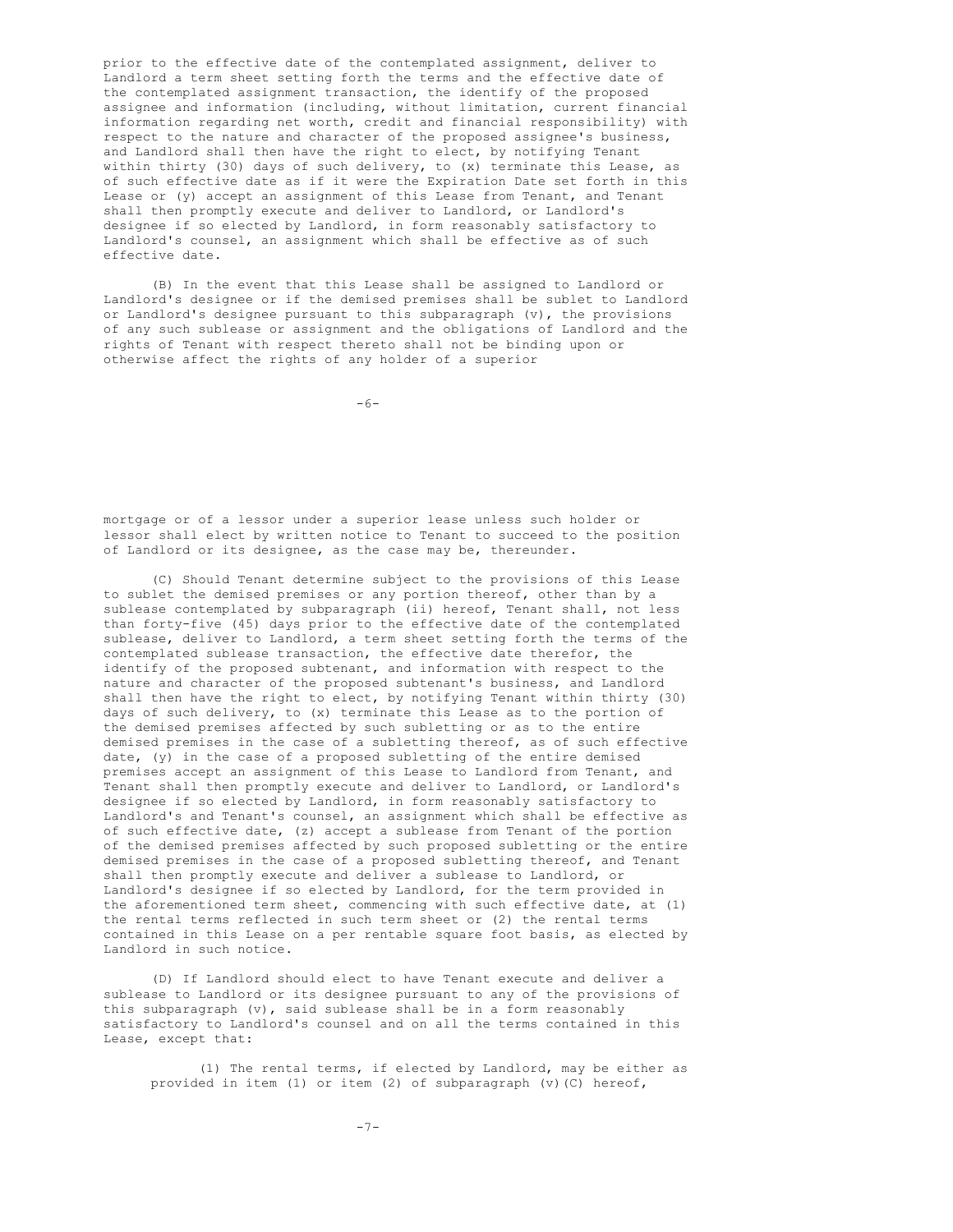(2) Except as provided in this subparagraph (v)(D), the terms of the sublease shall be on the same terms set forth in the term sheet delivered to Landlord (as described in subparagraph (v)(C) hereof),

(3) The subtenant thereunder shall have the right to underlet the subleased premises, in whole or in part, without Tenant's consent,

(4) The subtenant thereunder shall have the right to make, or cause to be made, any changes, alterations, decorations, additions and improvements that such subtenant may desire or authorize,

(5) Such sublease shall expressly negate any intention that any estate created by or under such sublease be merged with any other estate held by either of the parties thereto,

(6) Any consent required of Tenant, as lessor under that sublease, shall be deemed granted if consent with respect thereto is granted by Landlord,

(7) There shall be no limitation as to the use of the sublet premises by the subtenant thereunder,

(8) Any failure of the subtenant thereunder to comply with the provisions of said sublease, other than with respect to the payment of rent to Tenant, shall not constitute a default thereunder or hereunder if Landlord has consented to such non-compliance,

(9) Such sublease shall provide that Tenant's obligations with respect to vacating the demised premises and removing any changes, alterations, decorations, additions or improvements made in the subleased premises shall be limited to those which accrued and related to such as were made prior to the effective date of the sublease, and

(10) If subtenant shall fail to pay the rent under the sublease to Tenant within ten (10) days after such installment of rent shall have become due, then Tenant may give subtenant notice thereof and if subtenant shall continue to fail to make any

 $-8-$ 

such payment within thirty (30) days after the giving of such notice, then Tenant shall be entitled to offset the amount not paid against the next rent coming due under the Lease. Notwithstanding anything herein to the contrary, such offset right shall not be binding upon nor inure to any mortgagee or superior lessor.

(E) If pursuant to the exercise of any of Landlord's options pursuant to this subparagraph (v) this Lease is terminated as to only a portion of the demised premises, then the fixed annual rent payable hereunder and the additional rent payable pursuant to the terms of this Lease shall be adjusted in proportion to the portion of the demised premises affected by such termination.

(vi) In the event that Landlord does not exercise any of the options available to it pursuant to subparagraph (v) hereof, Landlord shall not unreasonably withhold or delay its consent to an assignment of this Lease or a subletting of the whole or any part of the demised premises for substantially the remainder of the term of this Lease, provided:

(A) Tenant shall furnish Landlord with the name and business address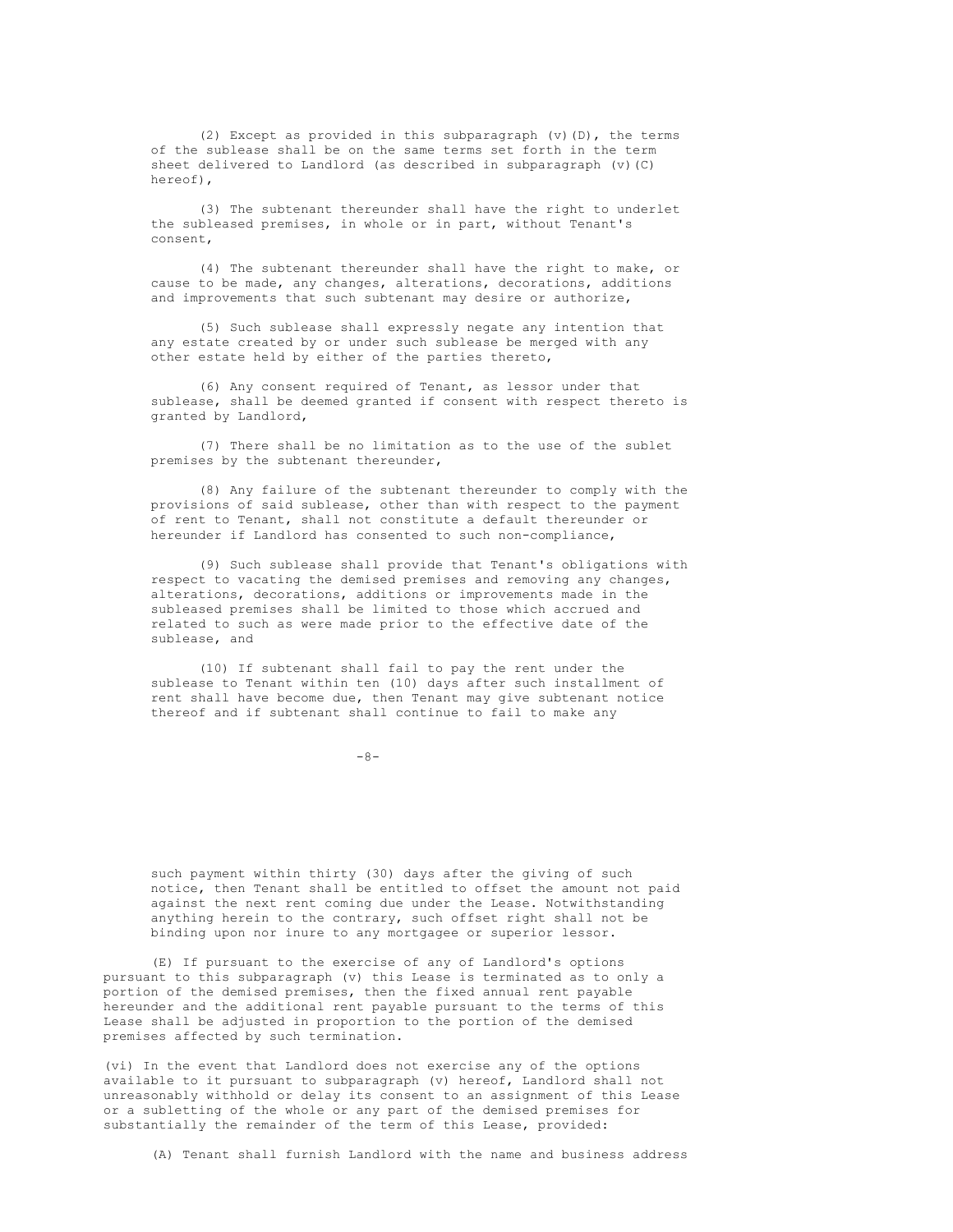of the proposed subtenant or assignee and information with respect to the nature and character of the proposed subtenant's or assignee's business, or activities, such references and current financial information with respect to net worth, credit and financial responsibility as are reasonably satisfactory to Landlord, and an executed counterpart of the sublease or assignment agreement;

(B) The proposed subtenant or assignee is a party whose financial net worth, credit and financial responsibility is, considering the responsibilities involved, reasonably satisfactory to Landlord;

(C) The nature and character of the proposed subtenant or assignee, its business or activities and intended use of the demised premises is, in Landlord's reasonable judgment, in keeping with the standards of the Building and the floor or floors on which the demised premises are located;

(D) The proposed subtenant or assignee is not then an occupant of any part of the Building or a party who dealt with Landlord or Landlord's agent (directly or through a broker) with respect

 $-9-$ 

to space in the Building during the six (6) months immediately preceding Tenant's request for Landlord's consent;

(E) All costs incurred with respect to providing reasonably appropriate means of ingress and egress from the sublet space or to separate the sublet space from the remainder of the demised premises shall, subject to the provisions of this Lease with respect to alterations, installations, additions or improvements be borne by Tenant;

(F) Each sublease shall specifically state that (x) it is subject to all of the applicable terms, covenants, agreements, provisions, and conditions of this Lease, (y) the subtenant will not have the right to a further sublease thereunder (except the subtenant of an entire floor of the demised premises shall have all the rights to assign and sublease afforded to the named Tenant herein (i.e., G-III Leather Fashions, Inc.); provided, notwithstanding the provisions of subparagraph (vii)(B) of this Article 10, such subtenant shall pay to Landlord any and all rents, additional charge or other consideration payable under such sub-sublease or otherwise to subtenant by the sub-subtenant which is in excess of the fixed annual rent and additional rent accruing during the term of such sub-sublease in respect of the sub-subleased space (at the rate per square foot payable by subtenant thereunder) pursuant to the terms of this Lease (including, but not limited to, sums paid for the sale or rental of subtenant's fixtures, leasehold improvements, equipment, furniture or other personal property, less, in the case of the sale thereof, the then net unamortized or undepreciated cost thereof determined on the basis of subtenant's federal income tax returns), and less the reasonable costs of effecting such transaction, including, without limitation, brokerage commissions, legal fees and build out costs, or to allow the demised premises to be used by others, without the consent of Landlord in each instance, and (z) a consent by Landlord thereto shall not be deemed or construed to modify, amend or affect the terms and provisions of this Lease, or Tenant's obligations hereunder, which shall continue to apply to the premises involved, and the occupants thereof, as if the sublease had not been made;

(G) Tenant shall together with requesting Landlord's consent hereunder, have paid Landlord any reasonable out-of-pocket costs incurred by Landlord to review the requested consent including any attorneys fees incurred by Landlord;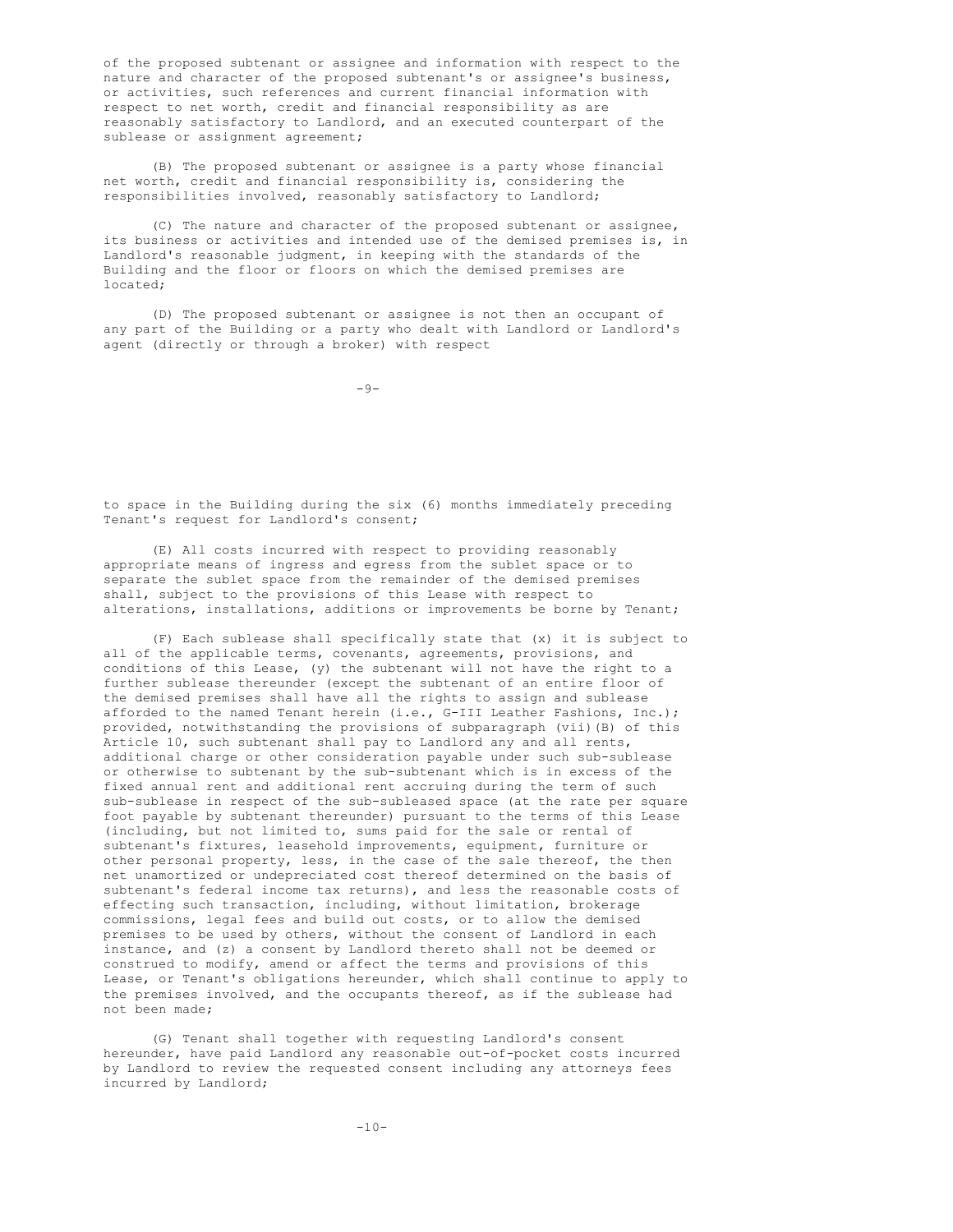(H) The proposed subtenant or assignee is not (w) a retail branch of a bank trust company, safe deposit business, savings and loan association or loan company; (x) an employment or recruitment agency; (y) school, college, university or educational institution whether or not for profit; (z) a government or any subdivision or agency thereof;

(I) In the case of a subletting of a portion of the demised premises, the layout of the portion so sublet shall be commercially reasonable and suitable for normal renting purposes and such subletting will not result in more than two (2) occupants (including Tenant) occupying the demised premises; and

(J) Tenant shall not have advertised or listed with any brokers the proposed assignment or subletting at a rental rate less than the rental rates then being charged under leases being entered into by Landlord for comparable space in the Building.

(vii) If Tenant shall assign this Lease or sublease all or any part of the demised premises, Tenant shall pay to Landlord, as additional rent:

(A) in the case of an assignment, an amount equal to one-quarter (1/4) of all sums and other considerations paid to Tenant by the assignee for or by reason of such assignment or otherwise (including, but not limited to, sums paid for the sale of Tenant's fixtures, leasehold improvements, equipment, furniture, furnishings or other personal property, less, in the case of a sale thereof, the then net unamortized or undepreciated cost thereof determined on the basis of Tenant's federal income tax returns); and

(B) in the case of a sublease, one-quarter (1/4) of the amount equal to any and all rents, additional charge or other consideration payable under the sublease or otherwise to Tenant by the subtenant which is in excess of the fixed annual rent and additional rent accruing during the term of the sublease in respect of the subleased space (at the rate per square foot payable by Tenant hereunder) pursuant to the terms hereof (including, but not limited to, sums paid for the sale or rental of Tenant's fixtures, leasehold improvements, equipment, furniture or other personal property, less, in the case of the sale thereof, the then net unamortized or undepreciated cost thereof determined on the basis of Tenant's federal income tax returns).

 $-11-$ 

The sums payable under this subparagraph (vii) shall be paid to Landlord as and when paid by the subtenant or assignee, as the case may be, to Tenant.

(viii) If Tenant defaults in the payment of any rent, Landlord is authorized to collect any rents due or accruing from any assignee, subtenant or other occupant of the demised premises and to apply the net amounts collected to the fixed annual rent and additional rent reserved herein. The receipt by Landlord of any amounts from an assignee or subtenant, or other occupant of any part of the demised premises shall not be deemed or construed as releasing Tenant from Tenant's obligations hereunder or the acceptance of that party as a direct tenant."

(d) The Twelfth Article of the Lease is hereby supplemented with the following:

"(c) Notwithstanding anything to the contrary, Landlord shall have the right and privilege to serve at any time up to six (6) months prior to the expiration of the term of this Lease, a notice upon Tenant that any 'nonstandard alterations' shall be removed and, in the event of service of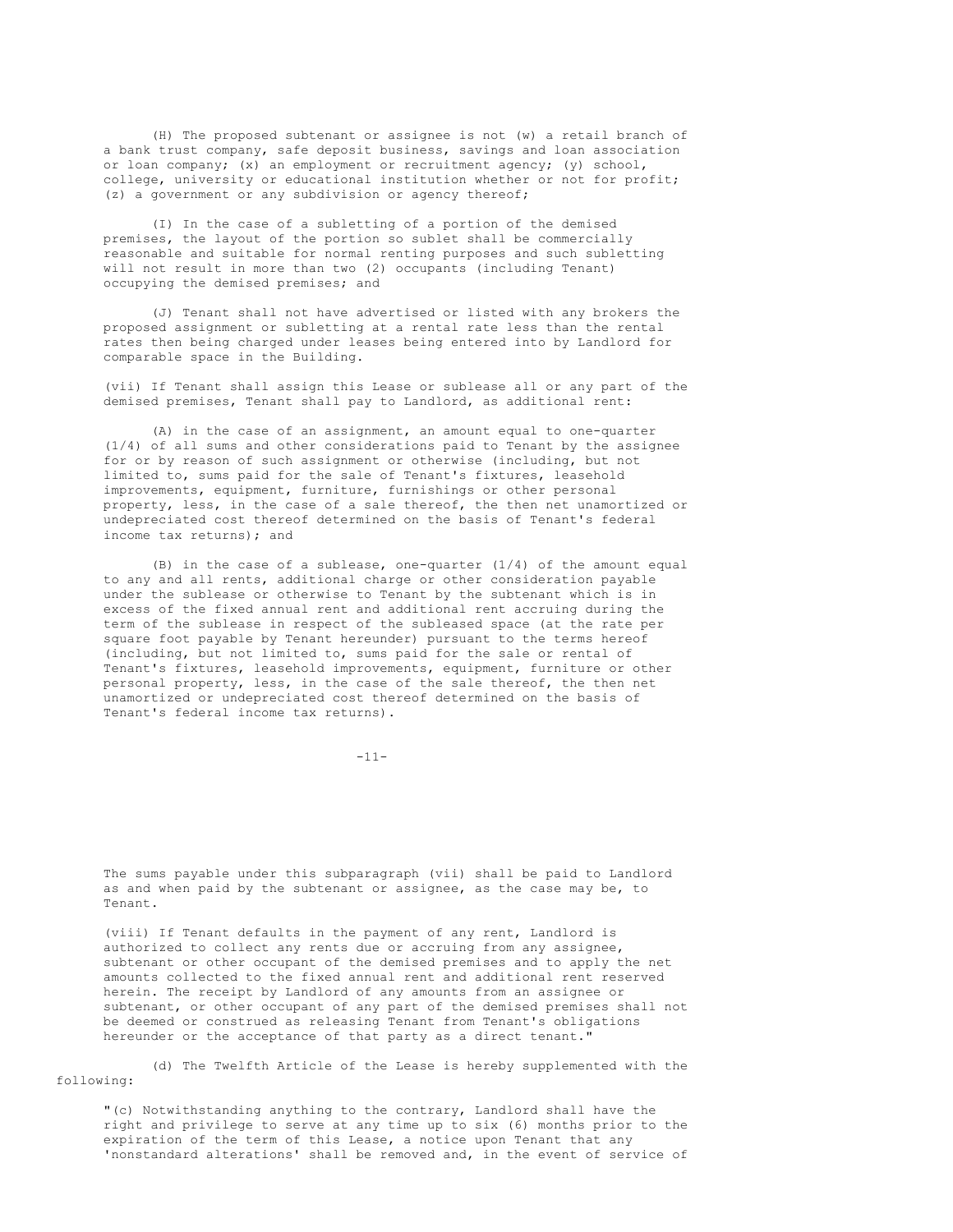such notice, Tenant will, at Tenant's cost and expense, remove the same in accordance with such request and repair any damage to the demised premises caused by such removal; provided that Landlord shall have advised Tenant at the time it consented to any such nonstandard alteration that Landlord may require its removal at the end of the Lease term, if and to the extent that Tenant shall have requested in writing such advice from Landlord when it requested Landlord's consent to such alteration. For the purposes of this Article 12, a 'nonstandard alteration' shall mean auditoriums or similar type special use areas, vaults, atriums, kitchen equipment and installations, internal stairways, slab reinforcements, raised floors or other alterations which impede the installation of duct work or other normal installations above the finished ceiling or which are not suitable for normal office occupancy or which would be unusually difficult or costly to remove in comparison to usual alterations required for general office purposes. Notwithstanding the foregoing, it is understood and agreed by the parties hereto that all improvements and other alterations to the demised premises made by or on behalf of Tenant prior to July 1, 2000, shall be deemed to be standard alterations which Landlord may not require Tenant to remove."

-12-

(e) The Twenty-Second Article of the Lease is hereby deleted and the following is substituted therefor:

"(i) Tenant agrees that Landlord shall furnish electricity to Tenant on a 'submetering' basis. Landlord shall install any submeters reasonably required in Landlord's judgment in the demised premises for the purposes of this Article, at Tenant's sole cost and expense. Electricity and electric service, as used herein, shall mean any element affecting the generation, transmission, and/or distribution or redistribution of electricity, including, but not limited to, services which facilitate the distribution of service.

(ii) Tenant covenants and agrees to purchase electricity from Landlord or Landlord's designated agent at charges, terms and rates, including, without limitation, fuel adjustments and taxes, equal to those specified in the Con Edison SC#4-l rate schedule effective on the date Landlord first provides electricity to the demised premises on a submetering basis (the "effective" date), or any successor rate schedule or service classification, plus five percent (5%) for transmission line loss and other redistribution costs. Where more than one (1) meter measures the service of Tenant in the Building, then the service registered by each meter shall be aggregated and billed at the applicable rate as if there were only one (1) sub-meter measuring Tenant's aggregate use in the entire demised premises. Bills therefore shall be rendered at such times as Landlord may elect and the amount, as computed from a meter, shall be deemed to be, and be paid as, Additional Charges. If any tax is imposed by any Federal, State or Municipal authority upon Landlord's receipts from the sale or resale of electrical energy to Tenant hereunder, Tenant covenants and agrees that where permitted by law, Tenant's pro-rata share of such taxes shall be included in the amount of Additional Charges to be paid by Tenant to Landlord hereunder.

(iii) If all or part of the submetering additional rent payable in accordance with this Article 22 becomes uncollectible or reduced or refunded by virtue of any law, order or regulation, the parties agree that, at Landlord's option, in lieu of submetering Additional Charges, and in consideration of Tenant's use of the Building's electrical distribution system and receipt of redistributed electricity and payment by Landlord of consultant's fees and other redistribution costs, the fixed annual rent to be paid under this Lease shall be increased by an "alternative charge" which shall be the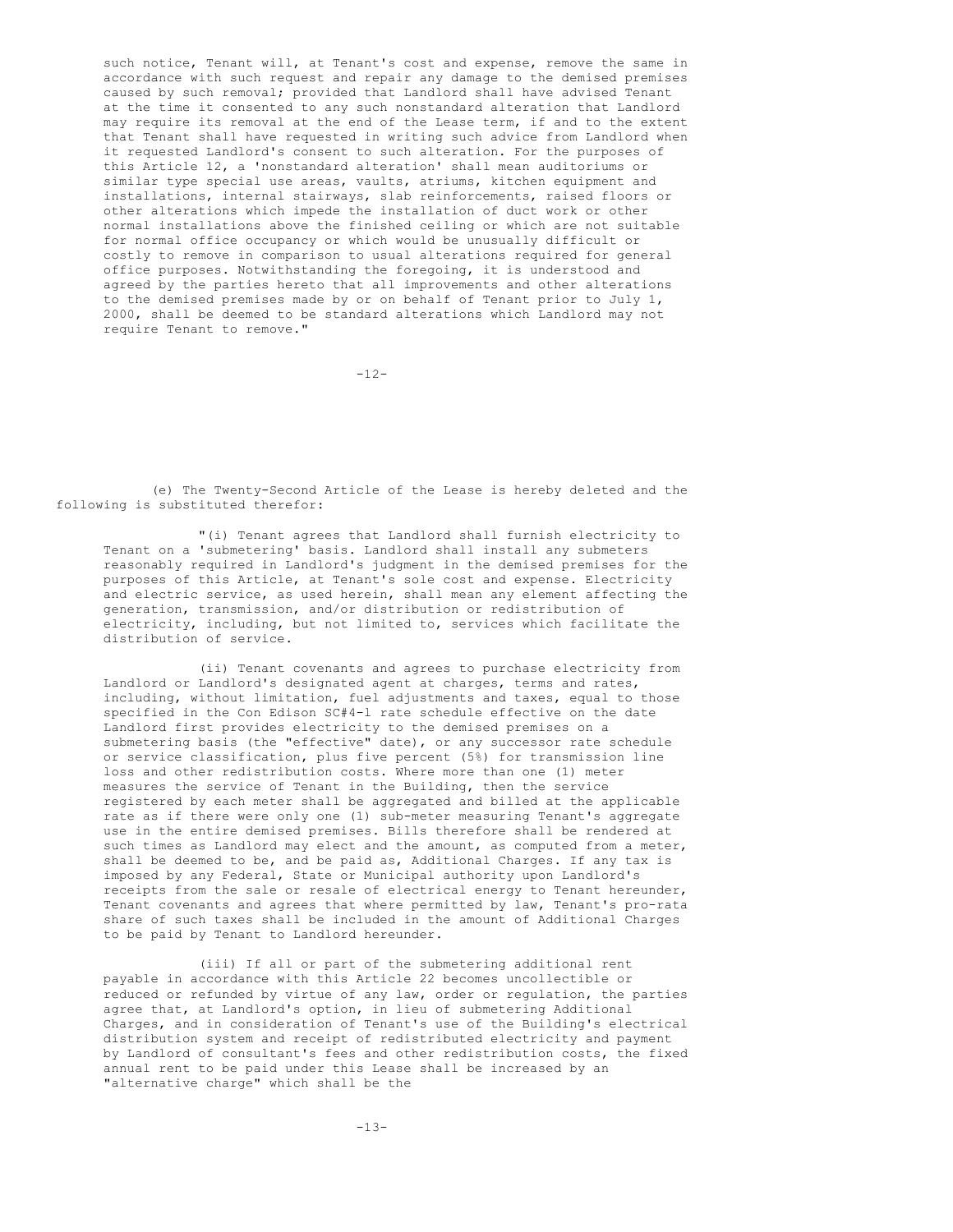average per rentable square foot rate payable by Tenant for electricity during the prior twelve (12) month period pursuant to this Article.

(iv) Landlord shall not be liable for any loss or damage or expense which Tenant may sustain or incur if either the quantity or character of electric service is changed or is no longer available or suitable for Tenant's requirements. Tenant covenants and agrees that at all times its use of electric current shall never exceed the capacity of existing feeders to the Building or wiring installation. Any riser or risers to supply Tenant's electrical requirements, upon written request of Tenant, will be installed by Landlord, at the sole cost and expense of Tenant, if, in Landlord's reasonable judgment, the same are reasonably necessary and will not cause permanent damage or injury to the Building or demised premises or cause or create a dangerous or hazardous condition or entail excessive or unreasonable alterations, repairs or expenses or otherwise interfere with or disturb other tenants or occupants of the Building, except to a de minimis extent. In addition to the installation of such riser or risers, Landlord will also at the sole cost and expense of Tenant, install all other equipment proper and necessary in connection therewith subject to the aforesaid terms and conditions. The parties acknowledge that they understand that it is anticipated that electric rates, charges, etc., may be changed by virtue of time-of-day rates or other methods of billing, electricity purchases and the redistribution thereof, and that the references in the foregoing paragraphs to changes in methods of or rules on billing are intended to include any such changes. Anything hereinabove to the contrary notwithstanding, in no event is the submetering additional rent or any "alternative charge", to be less than an amount equal to the total of Landlord's payment to public utilities and/or other providers for the electricity consumed by Tenant (and any taxes thereon or on redistribution of same) plus five percent (5%) for transmission line loss and other redistribution costs. Landlord reserves the right to terminate the furnishing of electricity upon sixty (60) days' prior written notice to Tenant; provided Landlord terminates the furnishing of electricity to at least fifty percent (50%) of the tenants of the Building (not including those retail tenants on the ground floor of the Building) to whom Landlord is furnishing electricity on a submetered basis, in which event the Tenant may make application directly to the public utility and/or other providers for the Tenant's entire separate supply of electric current and Landlord shall permit its wires and conduits, to the extent available and safely capable, to be used for such purpose, but only to the extent of Tenant's then

-14-

authorized load. Any meters, risers, or other equipment or connections reasonably necessary to furnish electricity on a submetering basis or to enable Tenant to obtain electric current directly from such utility and/or other providers shall be installed at Tenant's sole cost and expense. Only rigid conduit or electrical metal tubing (EMT) will be allowed. Landlord, upon the expiration of the aforesaid sixty (60) days' prior written notice period may discontinue furnishing the electric current but this Lease shall otherwise remain in full force and effect.

(v) Tenant's use of electric energy in the demised premises shall not at any time exceed the capacity of any of the electrical conductors and equipment in or otherwise serving the demised premises. In order to insure that such capacity is not exceeded and to avert possible adverse effect upon the Building's distribution of electricity via the Building's electric system, Tenant shall not, without Landlord's prior consent in each instance (which consent shall not be unreasonably withheld or delayed), connect any fixtures, appliances or equipment (other than normal business machines and personal computers, which do not materially increase Tenant's electrical consumption) to the Building's electric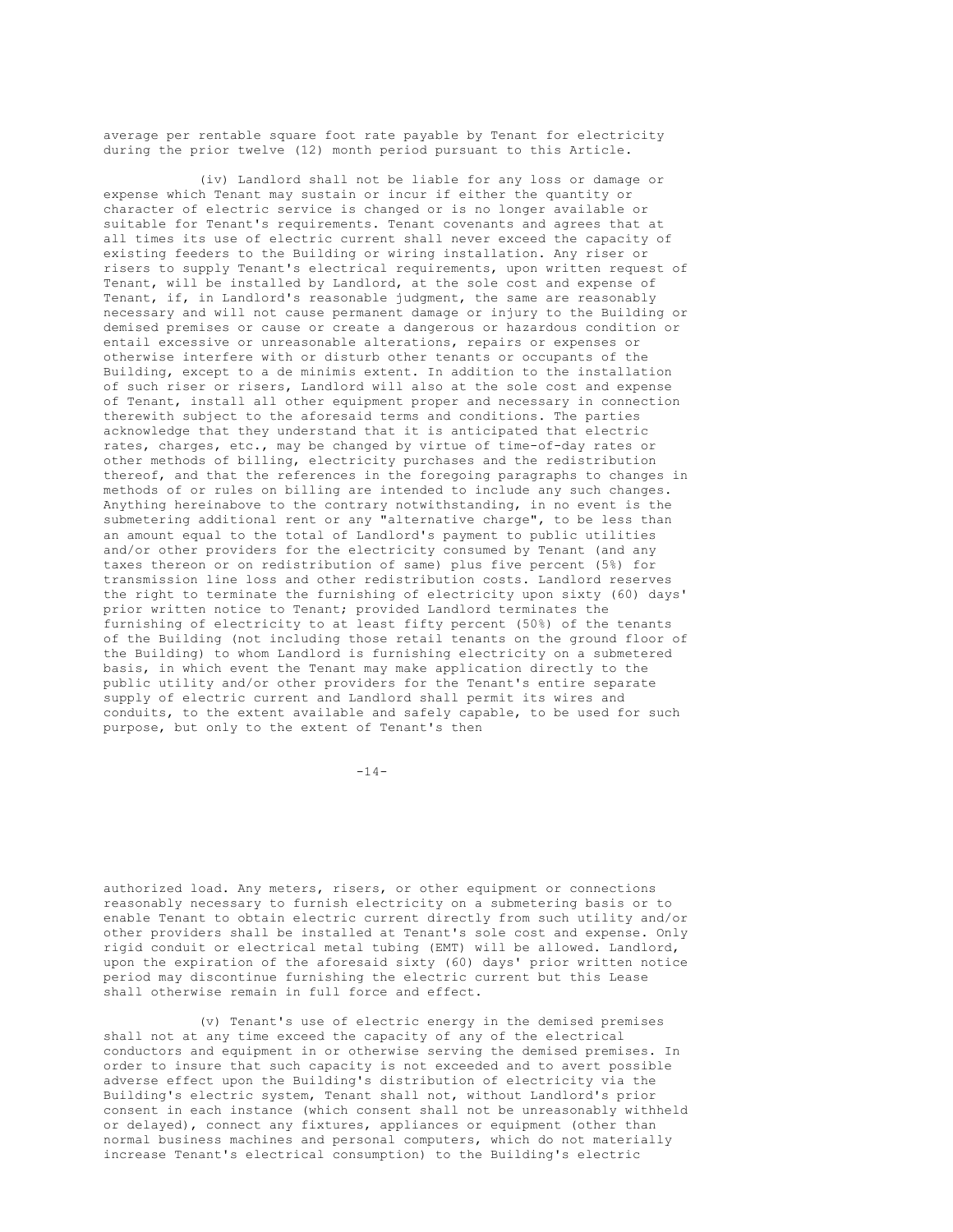system or make any alterations or additions to the electric system of the demised premises existing on the Extended Term Commencement Date. Landlord shall continue to make electrical energy available to the demised premises in accordance with current practice.

(vi) (1) Upon Tenant's request therefor, Landlord shall provide Tenant with utility invoices and other reasonable documentation supporting its computation of Additional Charges hereunder.

(2) At Landlord's option, Tenant shall purchase from Landlord or Landlord's agent all lighting tubes, lamps, bulbs and ballasts used in the demised premises and Tenant shall pay Landlord's reasonable charges for providing and installing same, on demand, as additional rent."

(f) Tenant shall simultaneously upon execution of the First Amendment of Lease dated as of July 1, 2000 (the "Amendment") deliver to Landlord additional cash security in the amount of Thirty Thousand, Thirty and 83/100 Dollars (\$30,030.83). With Tenant's delivery of this additional cash security, the amount of security provided for in the Thirty-Eighth Article of the

 $-15-$ 

Lease is hereby amended to be the aggregate amount of Fifty-Six Thousand Five Hundred Ninety and 83/100 Dollars (\$56,590.83).

(g) The Thirty-Ninth Article of the Lease is hereby amended as follows:

(i) All references to "five (5) days" in subparagraph (a) thereof are hereby deleted and "fifteen (15) days" is substituted therefor.

(ii) Subparagraph (b) thereof is hereby amended by deleting proviso (1) therefrom and substituting the following therefor:

> "(1) if Tenant shall make default in the payment of the rent reserved herein for a period of five (5) days after receipt of written notice from Landlord that same is past due or default in the payment of additional rent due herein for a period of fifteen (15) days after receipt of written notice from Landlord that same is past due..."

(h) The Forty-Eighth Article of the Lease is hereby amended such that notices sent by Tenant to Landlord shall be sent as set forth in the Lease to c/o Newmark & Company Real Estate, Inc., 125 Park Avenue, New York, New York 10017. A copy of any default or any other notices shall be sent to Arent Fox Kintner Plotkin & Kahn, PLLC, 1675 Broadway, New York, New York 10019, Attention: Jill Hayman, Esq. The Forty-Eighth Article of the Lease is hereby further amended such that a copy of notices sent by Landlord to Tenant shall also be sent to Fulbright & Jaworski L.L.P., 666 Fifth Avenue, New York, New York 10103, Attention: Douglas J. Danzig, Esq.

(i) The Fifty-Seventh Article of the Lease is hereby deleted.

(j) The term "base tax year" as set forth in the Fifty-Eighth Article of the Lease is hereby amended to mean "the New York City real estate tax year commencing July 1, 2000 and ending June 30, 2001 ".

(k) The Sixty-Fifth Article of the Lease is hereby deleted and the following is substituted therefor:

"SIXTY-FIFTH: - Within fifteen (15) days after the Amendment has been fully executed, Landlord shall pay Tenant, as a contribution to the cost of Tenant's work to prepare the demised premises for Tenant's occupancy, the amount of One Hundred Six Thousand Two Hundred Forty and 00/100 (\$106,240.00) Dollars. On February 1, 2006,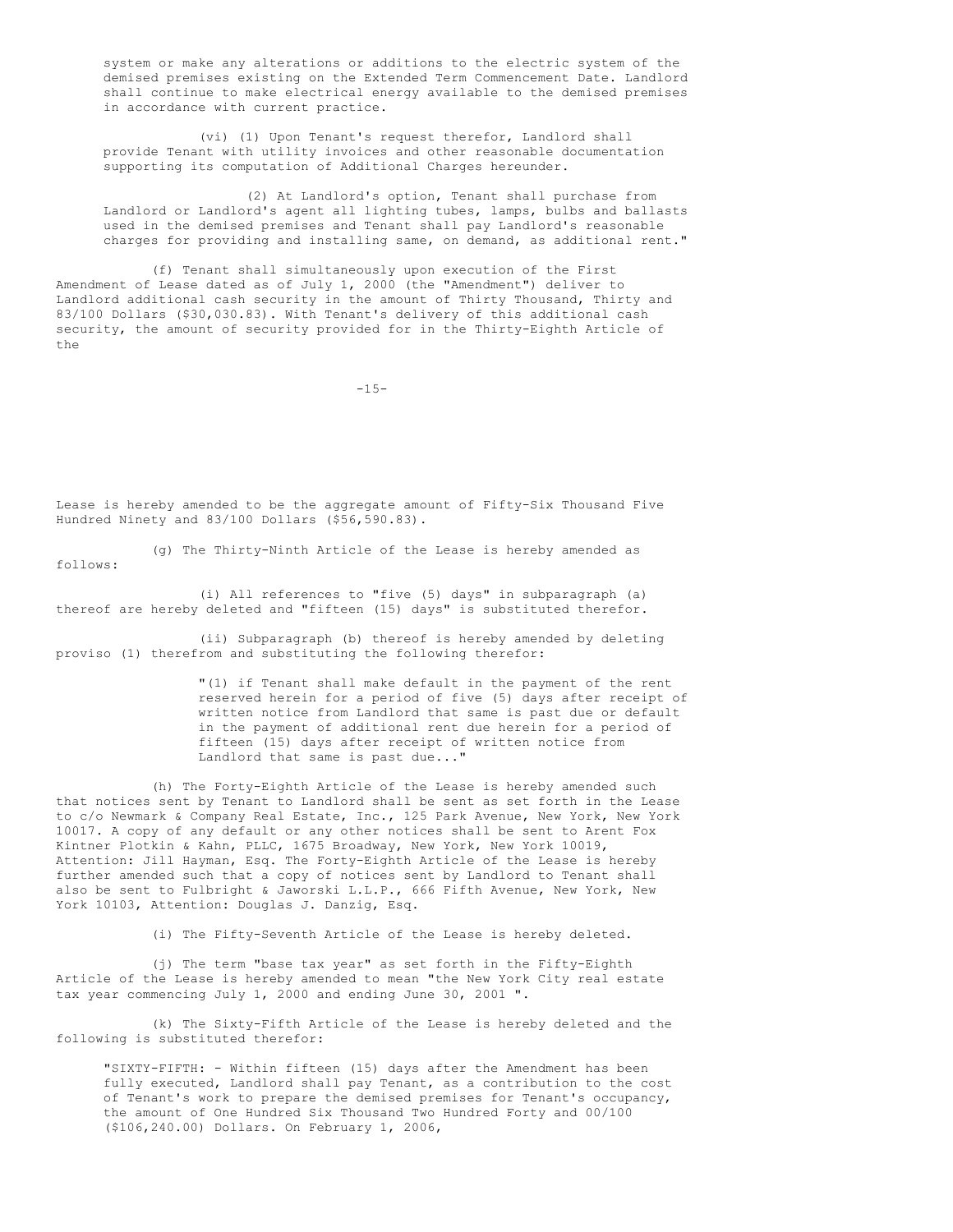Landlord shall pay Tenant, as a second (2nd) contribution to the cost of Tenant's work to prepare the demised premises for Tenant's occupancy, the amount of Three Hundred Eighteen Thousand Seven Hundred Twenty and 00/100 (\$318,720.00) Dollars."

(l) The Sixty-Sixth Article of the Lease is hereby deleted and the following is substituted thereof:

"SIXTY-SIXTH: - (i) If Tenant shall fail to pay any installment of fixed annual rent for more than five (5) days after the same becomes due and payable or any amount of additional rent for more than fifteen (15) days after the same becomes due and payable (collectively, the "Default Periods"), Tenant shall pay Landlord a late charge of ten cents (\$0.10) for each dollar of such fixed annual rent or additional rent as shall not have been paid to Landlord within said respective Default Periods. Such late charge shall be without prejudice to any of Landlord's rights and remedies hereunder or at law for nonpayment of rent, shall be in addition thereto and shall be deemed to be additional rent. Notwithstanding anything to the contrary contained herein, Tenant shall be permitted to pay an installment of fixed annual rent late once per calendar year without incurring a late charge, provided such payment is received no later than the tenth (10th) day of the month in which such payment is due. Further, notwithstanding anything to the contrary contained herein, Landlord shall waive the late charge for one (1) late payment of additional rent by Tenant per calendar year, provided such payment is received no later than thirty (30) days after the date such payment was due.

(ii) If in accordance with the Thirty-Ninth Article of the Lease, Tenant shall be in default in the payment of (A) any installment of fixed annual rent or any amount of additional rent or (B) any other sum of money which shall become due and payable by Tenant to Landlord pursuant to the terms of this Lease or by reason of Tenant's occupancy of the demised premises, in addition to (and not in lieu of) the late charge provided for in subparagraph (i) above, Tenant shall pay interest thereon at a rate equal to the lesser of four percent (4%) above the prime rate per annum from time to time set forth in The Wall Street Journal, calculated on the basis of the actual days elapsed, based on a 360-day year, or the minimum rate of interest allowed by applicable law(s), if any, then prevailing, from the date on which such installment or payment is due to the date of payment thereof, and such interest shall be deemed to be additional rent.

 $-17-$ 

(iii) Except as required by statute and under the laws, nothing contained in Article 39 or in this Article 66 shall be deemed to require Landlord to give the notices therein or herein (if any) provided for prior to the commencement of a summary proceeding for nonpayment of rent or a plenary action for the recovery of rent on account of any default in the payment of the same, it being intended that such notices are for the sole purpose of creating a conditional limitation hereunder pursuant to which this Lease shall terminate and if Tenant thereafter remains in possession or occupancy, it shall become a holdover tenant."

(m) The Sixty-Seventh Article of the Lease is hereby deleted and the following is substituted therefor:

"SIXTY-SEVENTH: - (i) This Lease shall be governed in all respects by the laws of the State of New York.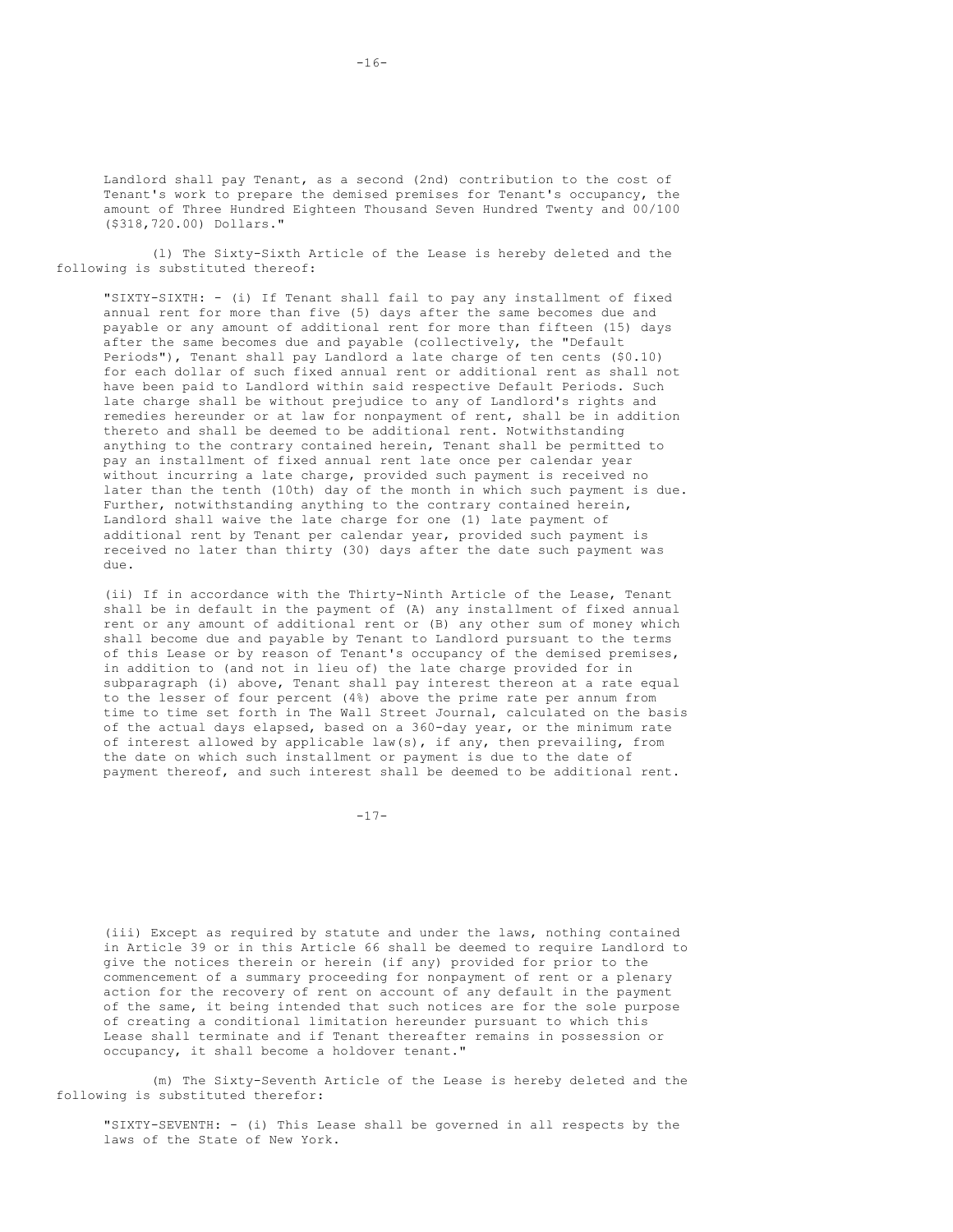(ii) If, in connection with obtaining financing for the Building, a bank, insurance company or other lending institution shall request reasonable modifications to this Lease as a condition to such financing, Tenant will not unreasonably withhold, delay or defer its consent thereto, provided that such modifications do not increase the obligations of Tenant hereunder, decrease the obligations of Landlord hereunder, except to a de minimis extent, or otherwise materially or adversely affect Tenant's leasehold interest hereby created.

(iii) Tenant shall not be entitled to exercise any right of termination or other option granted to it by this Lease (if any) at any time when Tenant is in monetary default, after applicable notice, grace and/or cure periods, in the performance or observance of any of the covenants, terms, provisions or conditions on its part to be performed or observed under this Lease.

(iv) Tenant shall not occupy any space in the Building (by assignment, sublease or otherwise) other than the demised premises or other premises leased to Tenant directly by Landlord (except if the named Tenant herein is subsequently purchased by a third party which leases space in the Building), except with the prior written consent of Landlord in each instance.

(v) Tenant acknowledges that it has no rights to any development rights, "air rights" or comparable rights appurtenant to the land or building, and consents, without further consideration, to any utilization

-18-

of such rights by Landlord and agrees to promptly execute and deliver any instruments which may be requested by Landlord, including instruments which may be reasonably requested by Landlord, including instruments merging zoning lots, evidencing acknowledgment and consent. The provisions of this paragraph shall be deemed to be and shall be construed as an express waiver by Tenant of any interest Tenant may have as a "party in interest" (as such quoted term is defined in Section 12 Zoning Lot of the Zoning Resolution of the City of New York) in the building or the land.

(vi) Any and all payments and charges to be paid by Tenant hereunder other than the annual rent payable pursuant to this Lease shall be additional rent hereunder for non-payment of which Landlord shall have all of the remedies provided herein or at law.

(vii) If this Lease be a renewal of an existing lease between the parties or their predecessors in interest, then any obligation of Tenant for the payment of rent or additional rent or the performance of any obligation under such existing lease which accrues prior to the expiration thereof shall constitute an obligation under this Lease, except as modified by the Amendment (as that term is defined in Article 38 of this Lease), for non-payment or non-performance for which Landlord shall have all of the remedies provided herein."

(n) The Sixty-Eighth Article of the Lease is hereby deleted and the following is substituted therefor:

"SIXTY-EIGHTH: - As a material inducement to Landlord for entering into this Lease, Tenant covenants and agrees that except for the inside surfaces of all walls, windows and doors bounding the demised premises, all of the remainder of the Building is exclusively reserved to Landlord, subject to Tenant's right to use the common areas of the Building in accordance with the applicable provisions of this Lease (including, without limitation, the lobby, elevators and core bathrooms, as opposed to private bathrooms, on the thirty-fourth (34th) and thirty-fifth (35th) floors of the Building). Notwithstanding anything to the contrary contained herein, Tenant shall have the right to use in accordance with the Lease, the electric and telephone closets and so-called "slop" sinks on the thirty-fourth (34th) and thirty-fifth (35th) floors of the Building."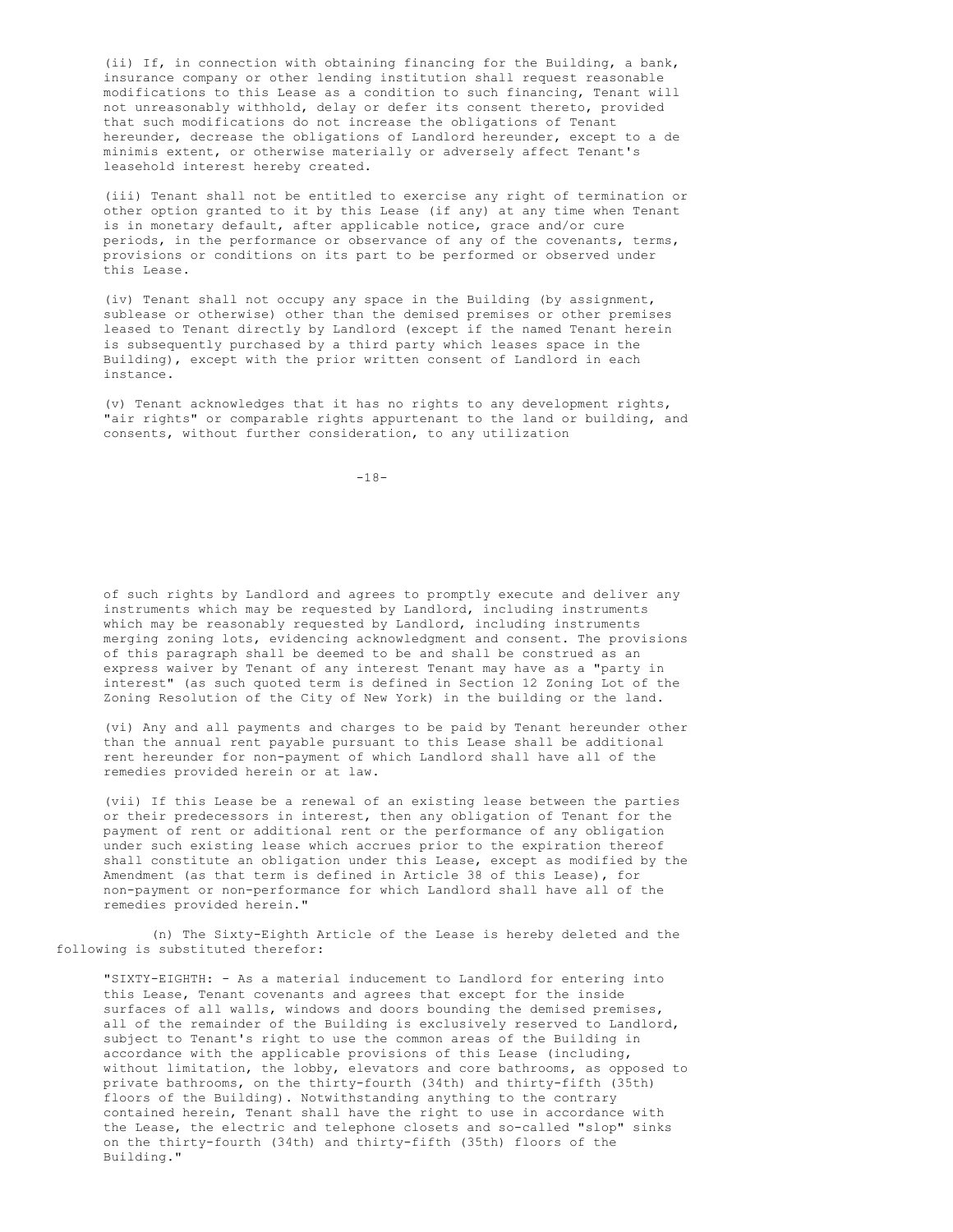(o) The Sixty-Ninth Article of the Lease is hereby deleted.

 $-19-$ 

(p) The second sentence of the Twenty-First Article of the Lease shall be amended to read as follows:

"Landlord or Landlord's agents shall have the right to enter the demised premises at reasonable times after notice (which may be oral) to Tenant to examine the same..."

4. Each party hereto covenants, warrants and represents to the other party that it has had no dealings, conversations or negotiations with any broker other than Newmark & Company Real Estate, Inc., concerning the execution and delivery of this Amendment. Each party hereto agrees to defend, indemnify and hold harmless the other party against and from any claims for any brokerage commissions and all costs, expenses and liabilities in connection therewith, including, without limitation, reasonable attorneys' fees and disbursements, arising out of its respective representations and warranties contained in this Paragraph 4 being untrue. Landlord shall pay any brokerage fees which may be due to Newmark & Company Real Estate, Inc. in connection with this Amendment pursuant to a separate agreement.

5. Except as expressly set forth in this Amendment, the terms and conditions of the Lease shall continue in full force and effect without any change or modification and shall apply for the balance of the term of the Lease as hereby extended. In the event of a conflict between the terms of the Lease and the terms of this Amendment, the terms of this Amendment shall govern.

6. This Amendment shall not be altered, amended, changed, waived, terminated or otherwise modified in any respect or particular, and no consent or approval required pursuant to this Amendment shall be effective, unless the same shall be in writing and signed by or on behalf of the party to be charged.

7. This Amendment shall be binding upon and shall inure to the benefit of the parties hereto and to their respective heirs, executors, administrators, successors and permitted assigns.

8. All prior statements, understandings, representations and agreements between the parties, oral or written, are superseded by and merged in this Amendment, which alone fully and completely expresses the agreement between them in connection with this transaction and which is entered into after full investigation, neither party relying upon any statement, understanding, representation or agreement made by the other not embodied in this Amendment relating to the demised premises. Landlord acknowledges that Tenant occupies

 $-20-$ 

other space in the Building pursuant to separate agreements between Landlord and Tenant which may be renewed and amended from time to time.

9. No failure or delay of either party in the exercise of any right or remedy given to such party hereunder or the waiver by any party of any condition hereunder for its benefit (unless the time specified herein for exercise of such right or remedy has expired) shall constitute a waiver of any other or further right or remedy nor shall any single or partial exercise of any right or remedy preclude other or further exercise thereof or any other right or remedy. No waiver by either party of any breach hereunder or failure or refusal by the other party to comply with its obligations shall be deemed a waiver of any other or subsequent breach, failure or refusal to so comply.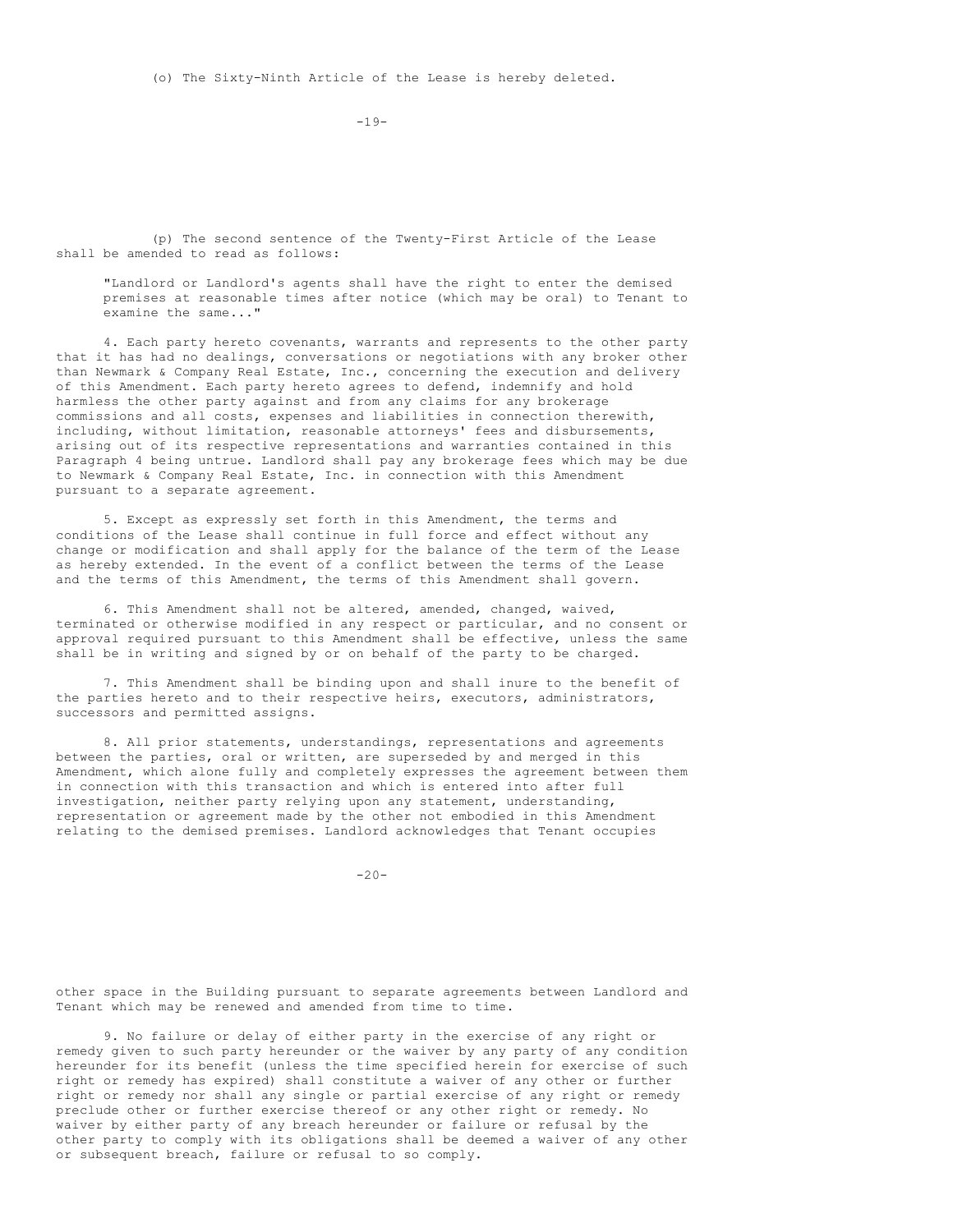10. This Amendment shall be interpreted and enforced in accordance with the laws of the state in which the demised premises are located without reference to principles of conflicts of laws.

11. If any provision of this Amendment shall be unenforceable or invalid, the same shall not affect the remaining provisions of this Amendment and to this end the provisions of this Amendment are intended to be and shall be severable. Notwithstanding the foregoing sentence, if (i) any provision of this Amendment is finally determined by a court of competent jurisdiction to be unenforceable or invalid in whole or in part, (ii) the opportunity for all appeals of such determination have expired, and (iii) such unenforceability or invalidity alters the substance of this Amendment (taken as a whole) so as to deny either party, in a material way, the realization of the intended benefit of its bargain, such party may terminate this Amendment within thirty (30) days after the final determination by notice to the other. If such party so elects to terminate this Amendment, then this Amendment shall be terminated and neither party shall have any further rights, obligations or liabilities hereunder, except those obligations which expressly survive the termination of this Amendment.

12. LANDLORD AND TENANT HEREBY KNOWINGLY, VOLUNTARILY, INTENTIONALLY, UNCONDITIONALLY AND IRREVOCABLY WAIVE ANY RIGHT EACH MAY HAVE TO TRIAL BY JURY IN ANY ACTION, PROCEEDING OR COUNTERCLAIM (WHETHER ARISING IN TORT OR CONTRACT) BROUGHT BY EITHER AGAINST THE OTHER ON ANY MATTER ARISING OUT OF OR IN ANY WAY CONNECTED WITH THIS AMENDMENT OR ANY OTHER DOCUMENT EXECUTED AND DELIVERED BY EITHER PARTY IN CONNECTION HEREWITH (INCLUDING ANY ACTION TO RESCIND OR CANCEL THIS AMENDMENT ON THE GROUNDS THAT THIS AMENDMENT WAS FRAUDULENTLY INDUCED OR IS OTHERWISE VOID OR VOIDABLE).

 $-21-$ 

13. This Amendment may be executed in any number of counterparts. It is not necessary that all parties sign all or any one of the counterparts, but each party must sign at least one counterpart for this Amendment to be effective.

14. This Amendment shall not be binding upon either party unless and until it is fully executed and delivered to both parties.

\* \* \* \* \*

[The remainder of this page is left intentionally blank; the signature page follows]

 $-22-$ 

IN WITNESS WHEREOF, Landlord and Tenant have executed this Amendment as of the date and year first above written.

> LANDLORD: 500-512 SEVENTH AVENUE LIMITED PARTNERSHIP By: 500-512 ArCap LLC, its General Partner By: Archon Capital, L.P., its sole Member By: WH MezzCo GP, L.L.C., its General Partner By: /s/ Alan S. Kava

> > ------------------------------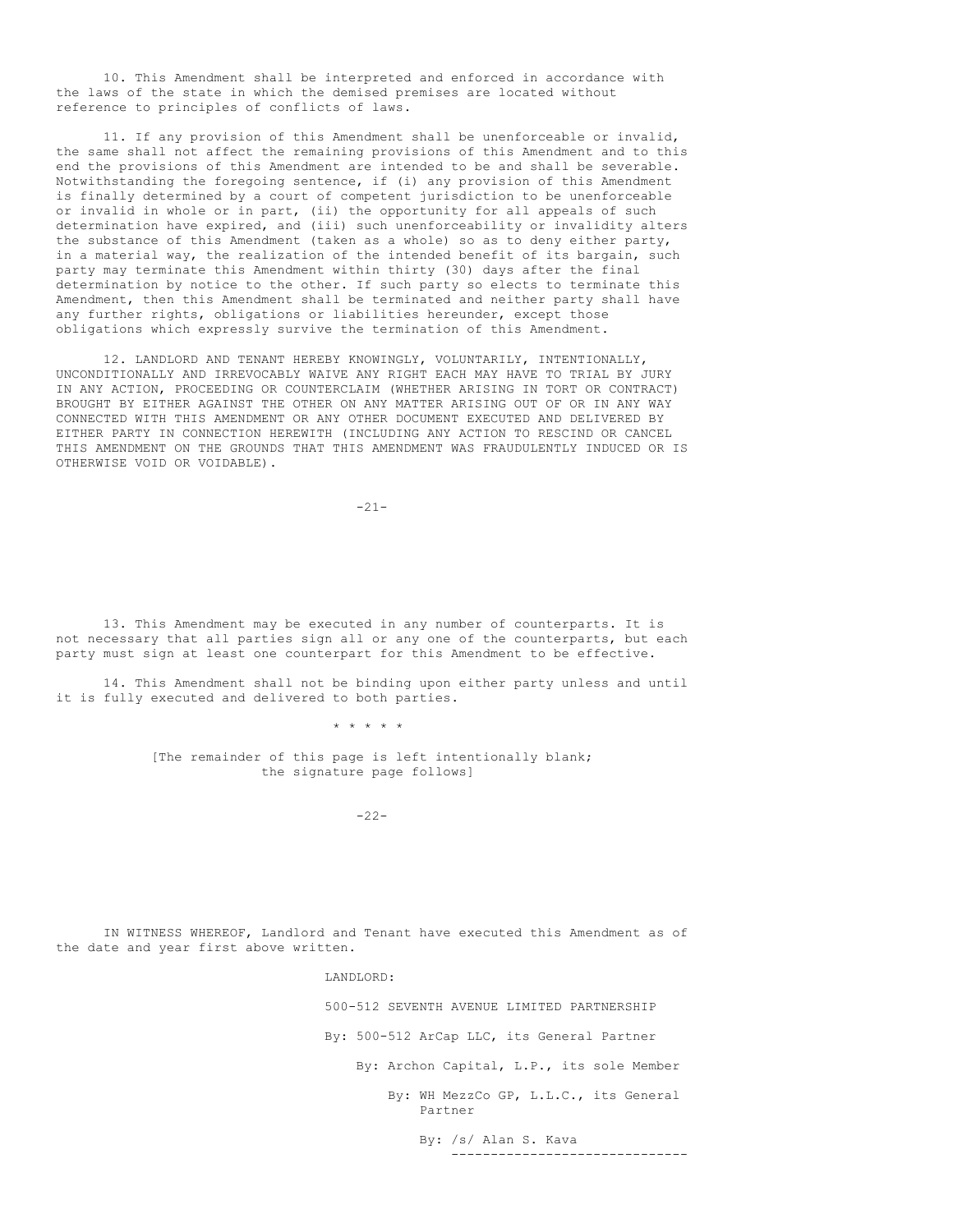Name: Alan S. Kava Title: Vice President By: GS MezzCo GP, L.L.C., its General Partner By: ------------------------------ Name: Title: TENANT: G-III LEATHER FASHIONS, INC. By: /s/ Wayne S. Miller ------------------------------------------ Name: Wayne S. Miller

-23-

Title: CFO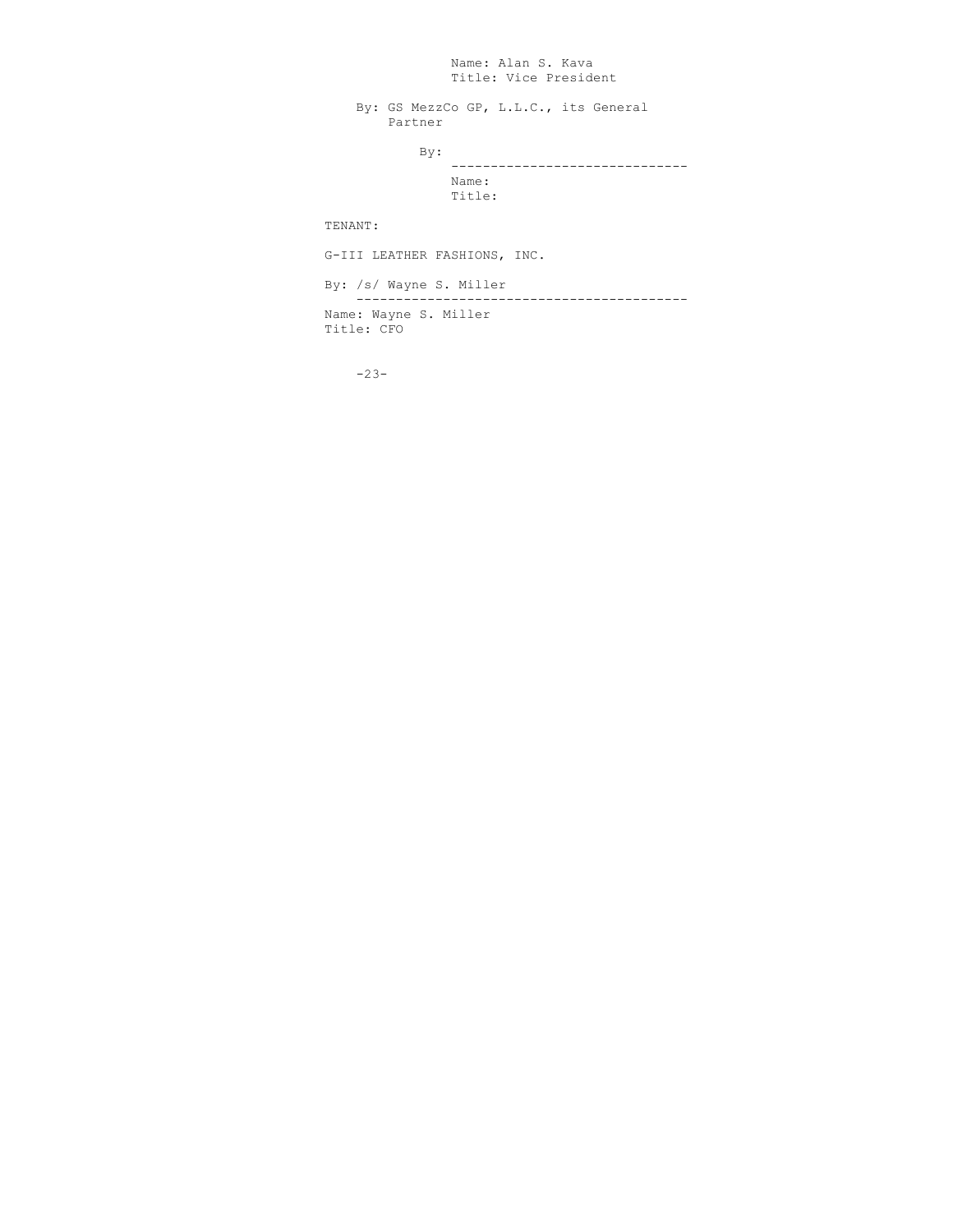EXECUTION COPY 1 OF 7

================================================================================

EXHIBIT 10.8(a)

FIRST AMENDMENT TO LEASE

between

500-512 SEVENTH AVENUE LIMITED PARTNERSHIP, Landlord

and

G-III LEATHER FASHIONS, INC., Tenant

Premises:

Entire 33rd Floor 512 Seventh Avenue New York, New York

#### ================================================================================

## FIRST AMENDMENT TO LEASE

THIS FIRST AMENDMENT TO LEASE (this "Amendment") made as of the 1st day of July, 2000, by and between 500-512 SEVENTH AVENUE LIMITED PARTNERSHIP, a New York limited partnership, having an office c/o Newmark & Company Real Estate, Inc. ("Landlord"), and G-III LEATHER FASHIONS, INC., a New York corporation, having an office at 512 Seventh Avenue, New York, New York ("Tenant").

#### W I T N E S S E T H:

WHEREAS, by Agreement of Lease dated as of January 31, 1994 (such lease, as the same may have been or may hereafter be amended, is hereinafter called the "Lease"), Landlord's predecessor-in-interest, did demise and let unto Tenant and Tenant did hire and take from Landlord's predecessor-in-interest the entire thirty-third (33rd) floor (the "demised premises") as more particularly described in the Lease in the building (the "Building") known by the street address 512 Seventh Avenue, New York, New York;

WHEREAS, the term of the Lease currently expires on January 31, 2003;

WHEREAS, Tenant desires to extend the term of the Lease and Landlord is agreeable thereto on the terms and conditions hereinafter set forth; and

WHEREAS, Landlord and Tenant desire to modify and amend the Lease as hereinafter provided.

NOW, THEREFORE, for and in consideration of the mutual covenants herein contained and other good and valuable consideration, the adequacy and receipt of which are hereby acknowledged, Landlord and Tenant hereby agree as follows:

1. All capitalized terms used herein shall have the meanings ascribed to them in the Lease unless otherwise specifically set forth herein to the contrary.

2. The term of the Lease is hereby extended for an additional term (the "Extended Term") of ten (10) years and nine (9) months commencing on July 1, 2000 (the "Extended Term Commencement Date") and ending on March 31, 2011 (the "Expiration Date"), as if the Expiration Date was originally set forth in the Lease as the expiration date thereof, instead of January 31, 2003.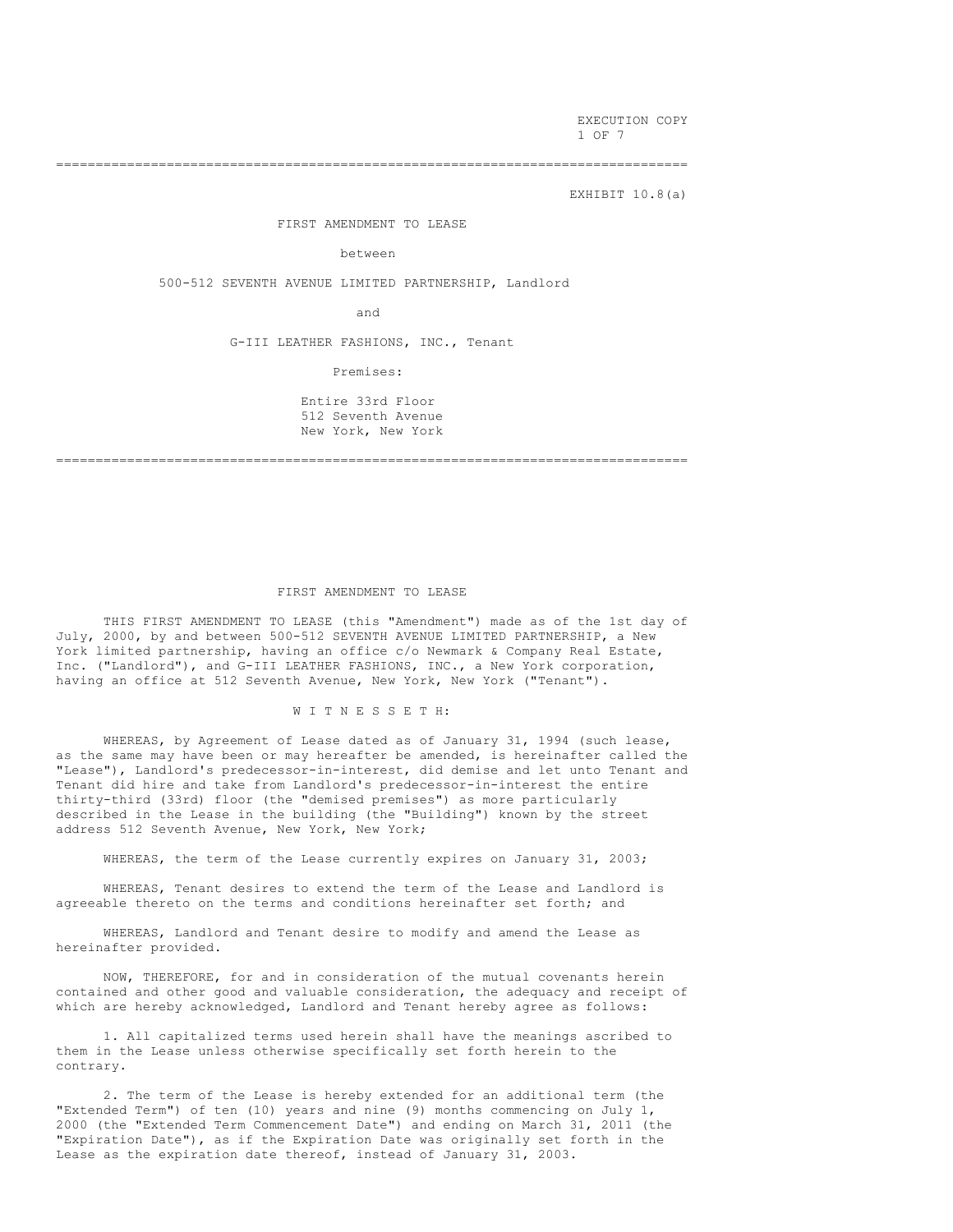3. Effective as of the first day of the Extended Term:

(a) The fixed annual rent to be paid by Tenant to Landlord under the Lease during the Extended Term shall be abated during the period commencing on the Extended Term Commencement Date and ending on December 31, 2000, and thereafter shall be payable as follows:

(i) For the period commencing on January 1, 2001 and ending on December 31, 2001, the fixed annual rent shall be Two Hundred Seventy-Six Thousand Two Hundred Twenty-Four and 00/100 Dollars (\$276,224.00) per year, or Twenty-Three Thousand Eighteen and 67/100 Dollars (\$23,018.67) per month;

(ii) For the period commencing on January 1, 2002 and ending on December 31, 2002, the fixed annual rent shall be Two Hundred Eighty-Four Thousand Five Hundred Ten and 72/100 Dollars (\$284,510.72) per year, or Twenty-Three Thousand Seven Hundred Nine and 23/100 Dollars (\$23,709.23) per month:

(iii) For the period commencing on January 1, 2003 and ending on December 31, 2003, the fixed annual rent shall be Two Hundred Ninety-Three Thousand Forty-Six and 04/100 Dollars (\$293,046.04) per year, or Twenty-Four Thousand Four Hundred Twenty and 50/100 Dollars (\$24,420.50) per month;

(iv) For the period commencing on January 1, 2004 and ending on December 31, 2004, the fixed annual rent shall be Three Hundred One Thousand Eight Hundred Thirty-Seven and 42/100 Dollars (\$301,837.42) per year, or Twenty-Five Thousand One Hundred Fifty-Three and 12/100 Dollars (\$25,153.12) per month;

(v) For the period commencing on January 1, 2005 and ending on December 31, 2005, the fixed annual rent shall be Three Hundred Ten Thousand Eight Hundred Ninety-Two and 55/100 Dollars (\$310,892.55) per year, or Twenty-Five Thousand Nine Hundred Seven and 71/100 Dollars (\$25,907.71) per month;

(vi) For the period commencing on January 1, 2006 and ending on December 31, 2006, the fixed annual rent shall be Three Hundred Sixty-Two Thousand Six Hundred Seventy-Nine and 99/100 Dollars (\$362,679.99) per year, or Thirty Thousand Two Hundred Twenty-Three and 33/100 Dollars (\$30,223.33) per month;

 $-2-$ 

(vii) Notwithstanding anything to the contrary contained herein, for the period commencing on January 1, 2006 and ending on March 31, 2006, the fixed annual rent shall be abated;

(viii) For the period commencing on January 1, 2007 and ending on December 31, 2007, the fixed annual rent shall be Three Hundred Seventy-Two Thousand Two Hundred Eighty-Five and 51/100 Dollars (\$372,285.51) per year, or Thirty-One Thousand Twenty-Three and 79/100 Dollars (\$31,023.79) per month;

(ix) For the period commencing on January 1, 2008 and ending on December 31, 2008, the fixed annual rent shall be Three Hundred Eighty-Two Thousand One Hundred Seventy-Nine and 19/100 Dollars (\$382,179.19) per year, or Thirty-One Thousand Eight Hundred Forty-Eight and 27/100 Dollars (\$31,848.27) per month;

(x) For the period commencing on January 1, 2009 and ending on December 31, 2009, the fixed annual rent shall be Three Hundred Ninety-Two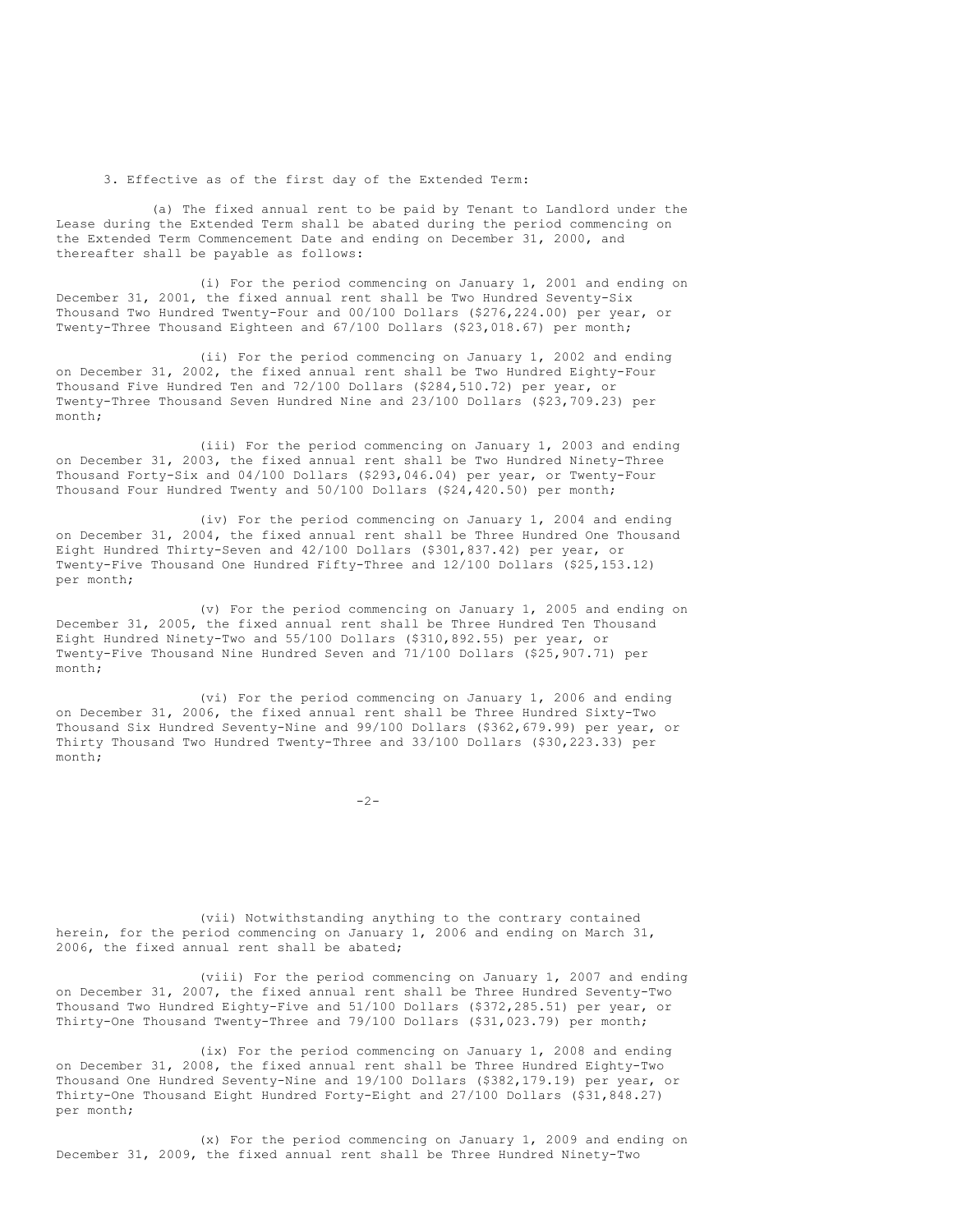Thousand Three Hundred Sixty-Nine and 69/100 Dollars (\$392,369.69) per year, or Thirty-Two Thousand Six Hundred Ninety-Seven and 47/100 Dollars (\$32,697.47) per month;

(xi) For the period commencing on January 1, 2010 and ending on December 31, 2010, the fixed annual rent shall be Four Hundred Two Thousand Eight Hundred Sixty-Five and 90/100 Dollars (\$402,865.90) per year, or Thirty-Three Thousand Five Hundred Seventy-Two and 16/100 Dollars (\$33,572.16) per month; and

(xii) For the period commencing on January 1, 2011 and ending on March 31, 2011, the fixed annual rent shall be Four Hundred Thirteen Thousand Five Hundred Ninety-Two and 32/100 Dollars (\$413,592.32) per year, or Thirty-Four Thousand Four Hundred Sixty-Six and 03/100 Dollars (\$34,466.03) per month.

Except as set forth above, the fixed annual rent shall be paid by Tenant to Landlord in equal monthly installments in advance on the first day of each and every month without any set-off or deduction whatsoever in the manner provided in the Lease.

(b) The Fourth Article of the Lease is hereby deleted and the following is substituted therefor:

 $-3-$ 

"Tenant shall use and occupy the demised premises for showroom, design, general offices and sales offices for sale at wholesale and not retail, of all apparel and accessories.

(c) The Tenth Article of the Lease is hereby deleted and the following is substituted therefor:

"TENTH: - (i) Tenant shall not (A) assign or otherwise transfer this Lease or the term and estate hereby granted, (B) sublet the demised premises or any part thereof or allow the same to be used or occupied by others or in violation of Fourth Article hereof, (C) mortgage, pledge or encumber this Lease or the demised premises or any part thereof in any manner or permit any lien to be filed against this Lease, the demised premises or the Building by reason of any act or omission on the part of Tenant or enter into any agreement which would permit the filing of a lien by any broker (except for a broker's agreement in connection with a proposed assignment by Tenant of its rights and obligations under the Lease or a sublease of all or a portion of the demised premises), or (D) advertise, or authorize a broker to advertise, for a subtenant or an assignee at a specified rental rate without, in each instance, obtaining the prior consent of Landlord, except as otherwise expressly provided in this Article 10. For purposes of this Article 10, (w) the transfer of a majority of the issued and outstanding capital stock of any corporate tenant, or of a corporate subtenant, or the transfer of a majority of the total interest in any partnership tenant or subtenant, however accomplished, whether in a single transaction or in a series of related or unrelated transactions, shall be deemed an assignment of this Lease, or of such sublease, as the case may be, except that the transfer of the outstanding capital stock of any corporate tenant, or subtenant, shall be deemed not to include the sale of such stock by persons or parties, through the "over-the-counter market" or through any recognized stock exchange, other than those deemed "insiders" within the meaning of the Securities Exchange Act of 1934 as amended (provided, however, that any transfer of stock of Tenant or any affiliate of Tenant by Morris Goldfarb to members of his immediate family for estate planning purposes shall not be deemed to effect an assignment of the Lease), (x) a takeover agreement shall be deemed a transfer of this Lease, (y) any person or legal representative of Tenant, to whom Tenant's interest under this Lease passes by operation of law, or otherwise, shall be bound by the provisions of this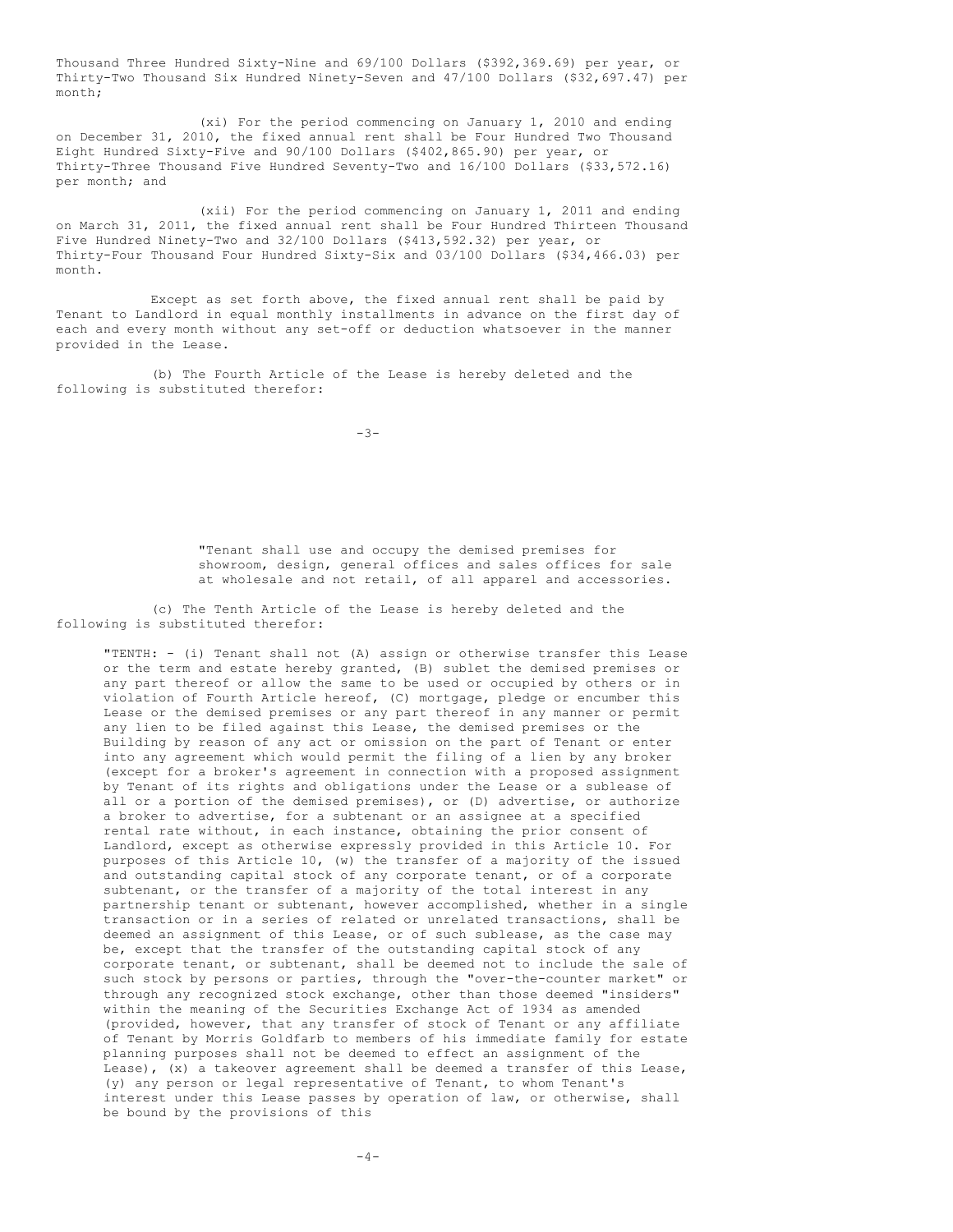Article 10, and (z) a modification, amendment or extension of a sublease shall be deemed a sublease.

(ii) The provisions of subparagraph (i) hereof shall not apply to transactions with a corporation into or with which Tenant is merged or consolidated or with an entity to which substantially all of Tenant's assets are transferred or, if Tenant is a partnership, with a successor partnership (provided such merger or transfer of assets is for a good business purpose and not principally for the purpose of transferring the leasehold estate created hereby, and provided further, that either the (x) the assignee has a net worth at least equal to or in excess of the net worth of Tenant immediately prior to such merger or transfer, or (y) such assignee delivers a letter of credit, in the form annexed hereto as Exhibit A, in the amount equal to the product of (A) twelve (12) and (B) the then prevailing monthly fixed rent).

(iii) Any assignment or transfer, whether made with Landlord's consent as required by subparagraph (i) or without Landlord's consent pursuant to subparagraph (ii) hereof, shall be made only if, and shall not be effective until, the assignee shall execute, acknowledge and deliver to Landlord a recordable agreement (unless the assignment shall be a "deemed" assignment by reason of a transfer of a majority interest in Tenant), in form and substance reasonably satisfactory to Landlord, whereby the assignee shall assume the obligations and performance of this Lease and agree to be personally bound by and upon all of the covenants, agreements, terms, provisions and conditions hereof on the part of Tenant to be performed or observed and whereby the assignee shall agree that the provisions of subparagraph (i) hereof shall, notwithstanding such an assignment or transfer, continue to be binding upon it in the future. Tenant covenants that, notwithstanding any assignment or transfer, whether or not in violation of the provisions of this Lease, and notwithstanding the acceptance of fixed annual rent by Landlord from an assignee or transferee or any other party, Tenant shall remain fully and primarily liable for the payment of the fixed annual rent and additional rent due and to become due under this Lease and for the performance of all of the covenants, agreements, terms, provisions and conditions of this Lease on the part of Tenant to be performed or observed.

(iv) The liability of Tenant, and the due performance by Tenant of the obligations on its part to be performed under this Lease, shall not be discharged, released or impaired in any respect by an agreement or

-5-

stipulation made by Landlord or any grantee or assignee of Landlord, by way of mortgage, or otherwise, extending the time of, or modifying any of the obligations contained in this Lease, or by any waiver or failure of Landlord to enforce any of the obligations on Tenant's part to be performed under this Lease, and Tenant shall continue to be liable hereunder. If any such agreement or modification operates to increase the obligations of a tenant under this Lease, the liability under this subparagraph (iv) of the tenant named in the Lease or any of its successors in interest, (unless such party shall have expressly consented in writing to such agreement or modification) shall continue to be no greater than if such agreement or modification had not been made. To charge Tenant named in this Lease and its successors in interest after this Lease shall be assigned, no demand or notice of any default to the named Tenant shall be required. Tenant and each of its successors in interest hereby expressly waive any such demand or notice.

(v) (A) Should Tenant determine, subject to the provisions of this Lease, to assign this Lease, other than by an assignment contemplated by subparagraph (ii) hereof, Tenant shall not less than forty-five (45) days prior to the effective date of the contemplated assignment, deliver to Landlord a term sheet setting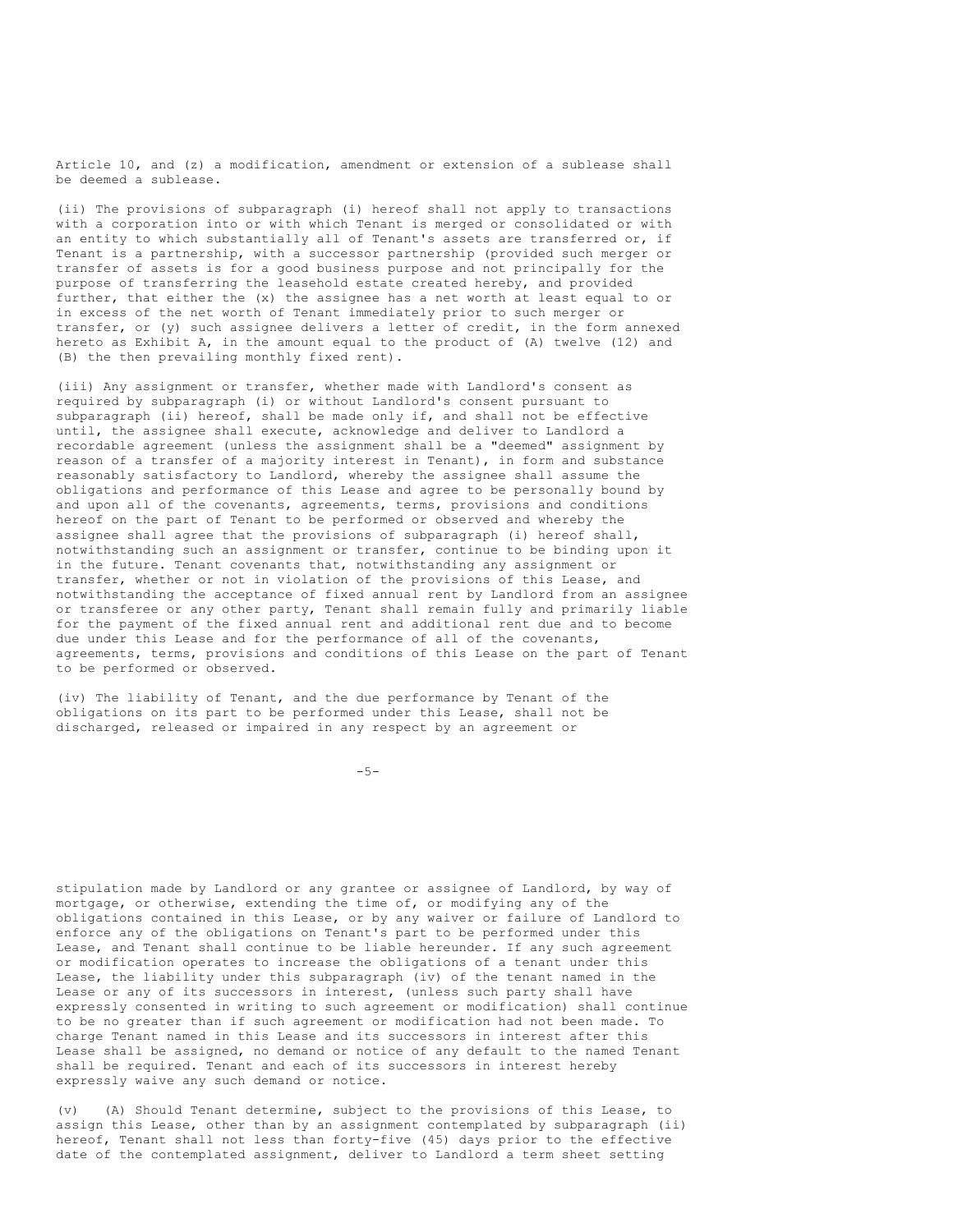forth the terms and the effective date of the contemplated assignment transaction, the identity of the proposed assignee and information (including, without limitation, current financial information regarding net worth, credit and financial responsibility) with respect to the nature and character of the proposed assignee's business, and Landlord shall then have the right to elect, by notifying Tenant within thirty (30) days of such delivery, to (x) terminate this Lease, as of such effective date as if it were the Expiration Date set forth in this Lease or (y) accept an assignment of this Lease from Tenant, and Tenant shall then promptly execute and deliver to Landlord, or Landlord's designee if so elected by Landlord, in form reasonably satisfactory to Landlord's counsel, an assignment which shall be effective as of such effective date.

(B) In the event that this Lease shall be assigned to Landlord or Landlord's designee or if the demised premises shall be sublet to Landlord or Landlord's designee pursuant to this subparagraph (v), the provisions of any such sublease or assignment and the obligations of Landlord and the rights of Tenant with respect thereto shall not be binding upon or otherwise affect the rights of any holder of a superior mortgage or of a lessor under a superior lease unless such holder or

-6-

lessor shall elect by written notice to Tenant to succeed to the position of Landlord or its designee, as the case may be, thereunder.

(C) Should Tenant determine subject to the provisions of this Lease, to sublet the demised premises or any portion thereof, other than by a sublease contemplated by subparagraph (ii) hereof, Tenant shall, not less than forty-five (45) days prior to the effective date of the contemplated sublease, deliver to Landlord, a term sheet setting forth the terms of the contemplated sublease transaction, the effective date therefor, the identity of the proposed subtenant, and information with respect to the nature and character of the proposed subtenant's business, and Landlord shall then have the right to elect, by notifying Tenant within thirty (30) days of such delivery, to (x) terminate this Lease as to the portion of the demised premises affected by such subletting or as to the entire demised premises, in the case of a subletting thereof, as of such effective date, (y) in the case of a proposed subletting of the entire demised premises, accept an assignment of this Lease to Landlord from Tenant, and Tenant shall then promptly execute and deliver to Landlord, or Landlord's designee if so elected by Landlord, in form reasonably satisfactory to Landlord's and Tenant's counsel, an assignment which shall be effective as of such effective date, (z) accept a sublease from Tenant of the portion of the demised premises affected by such proposed subletting or the entire demised premises in the case of a proposed subletting thereof, and Tenant shall then promptly execute and deliver a sublease to Landlord, or Landlord's designee if so elected by Landlord, for the term provided in the aforementioned term sheet, commencing with such effective date, at (1) the rental terms reflected in such term sheet or (2) the rental terms contained in this Lease on a per rentable square foot basis, as elected by Landlord in such notice.

(D) If Landlord should elect to have Tenant execute and deliver a sublease to Landlord or its designee pursuant to any of the provisions of this subparagraph (v), said sublease shall be in a form reasonably satisfactory to Landlord's counsel and on all the terms contained in this Lease, except that:

(1) The rental terms, if elected by Landlord, may be either as provided in item (1) or item (2) of subparagraph (v)(C) hereof,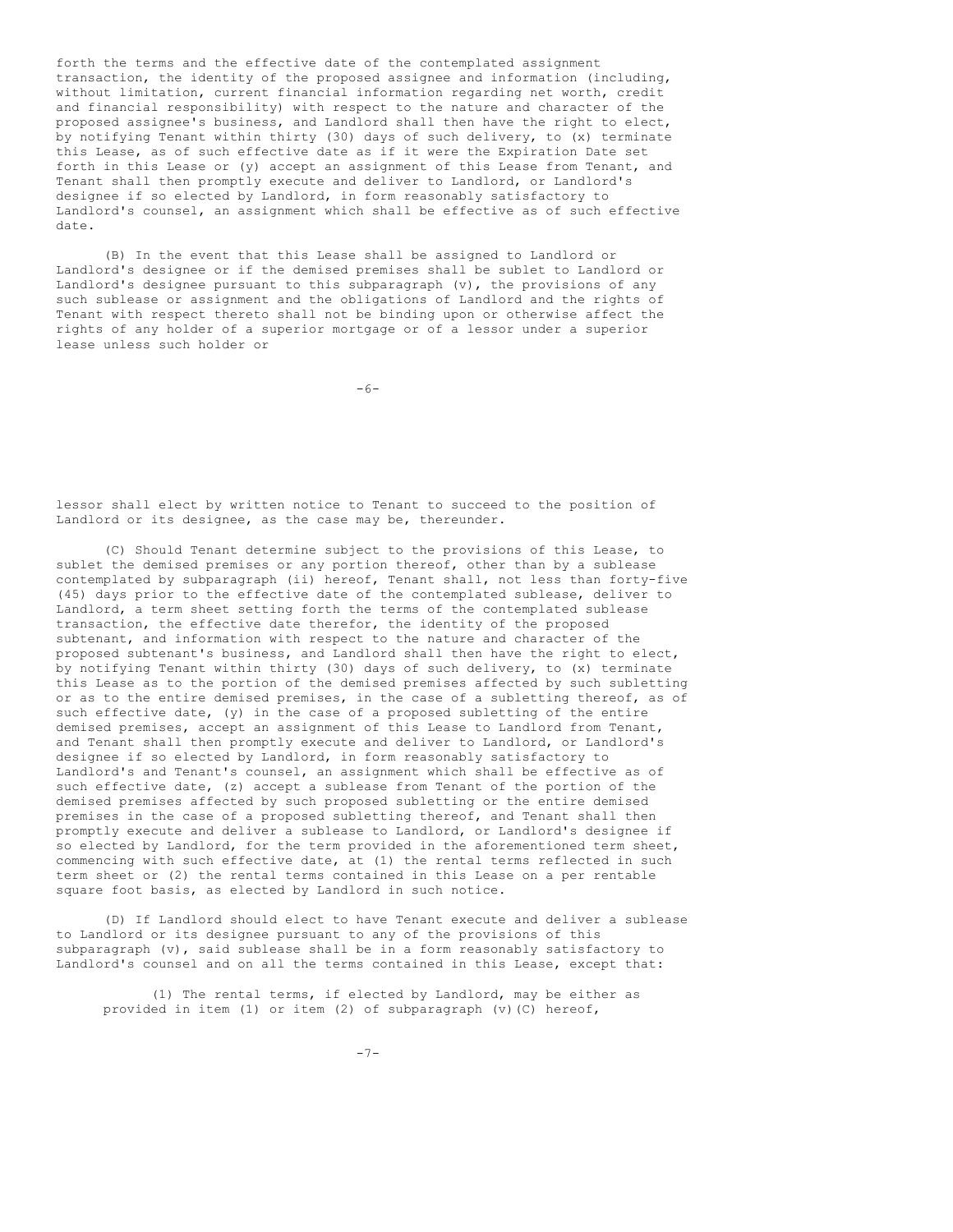(2) Except as provided in this subparagraph (v)(D), the terms of the sublease shall be on the same terms set forth in the term sheet delivered to Landlord (as described in subparagraph (v)(C) hereof),

(3) The subtenant thereunder shall have the right to underlet the subleased premises, in whole or in part, without Tenant's consent,

(4) The subtenant thereunder shall have the right to make, or cause to be made, any changes, alterations, decorations, additions and improvements that such subtenant may desire or authorize,

(5) Such sublease shall expressly negate any intention that any estate created by or under such sublease be merged with any other estate held by either of the parties thereto,

(6) Any consent required of Tenant, as lessor under that sublease, shall be deemed granted if consent with respect thereto is granted by Landlord,

(7) There shall be no limitation as to the use of the sublet premises by the subtenant thereunder,

(8) Any failure of the subtenant thereunder to comply with the provisions of said sublease, other than with respect to the payment of rent to Tenant, shall not constitute a default thereunder or hereunder if Landlord has consented to such non-compliance,

(9) Such sublease shall provide that Tenant's obligations with respect to vacating the demised premises and removing any changes, alterations, decorations, additions or improvements made in the subleased premises shall be limited to those which accrued and related to such as were made prior to the effective date of the sublease, and

(10) If subtenant shall fail to pay the rent under the sublease to Tenant within ten (10) days after such installment of rent shall have become due, then Tenant may give subtenant notice thereof and if subtenant shall continue to fail to make any

 $-8-$ 

such payment within thirty (30) days after the giving of such notice, then Tenant shall be entitled to offset the amount not paid against the next rent coming due under the Lease. Notwithstanding anything herein to the contrary, such offset right shall not be binding upon nor inure to any mortgagee or superior lessor.

(E) If pursuant to the exercise of any of Landlord's options pursuant to this subparagraph (v) this Lease is terminated as to only a portion of the demised premises, then the fixed annual rent payable hereunder and the additional rent payable pursuant to the terms of this Lease shall be adjusted in proportion to the portion of the demised premises affected by such termination.

(vi) In the event that Landlord does not exercise any of the options available to it pursuant to subparagraph (v) hereof, Landlord shall not unreasonably withhold or delay its consent to an assignment of this Lease or a subletting of the whole or any part of the demised premises for substantially the remainder of the term of this Lease, provided:

(A) Tenant shall furnish Landlord with the name and business address of the proposed subtenant or assignee and information with respect to the nature and character of the proposed subtenant's or assignee's business, or activities, such references and current financial information with respect to net worth, credit and financial responsibility as are reasonably satisfactory to Landlord, and an executed counterpart of the sublease or assignment agreement;

(B) The proposed subtenant or assignee is a party whose financial net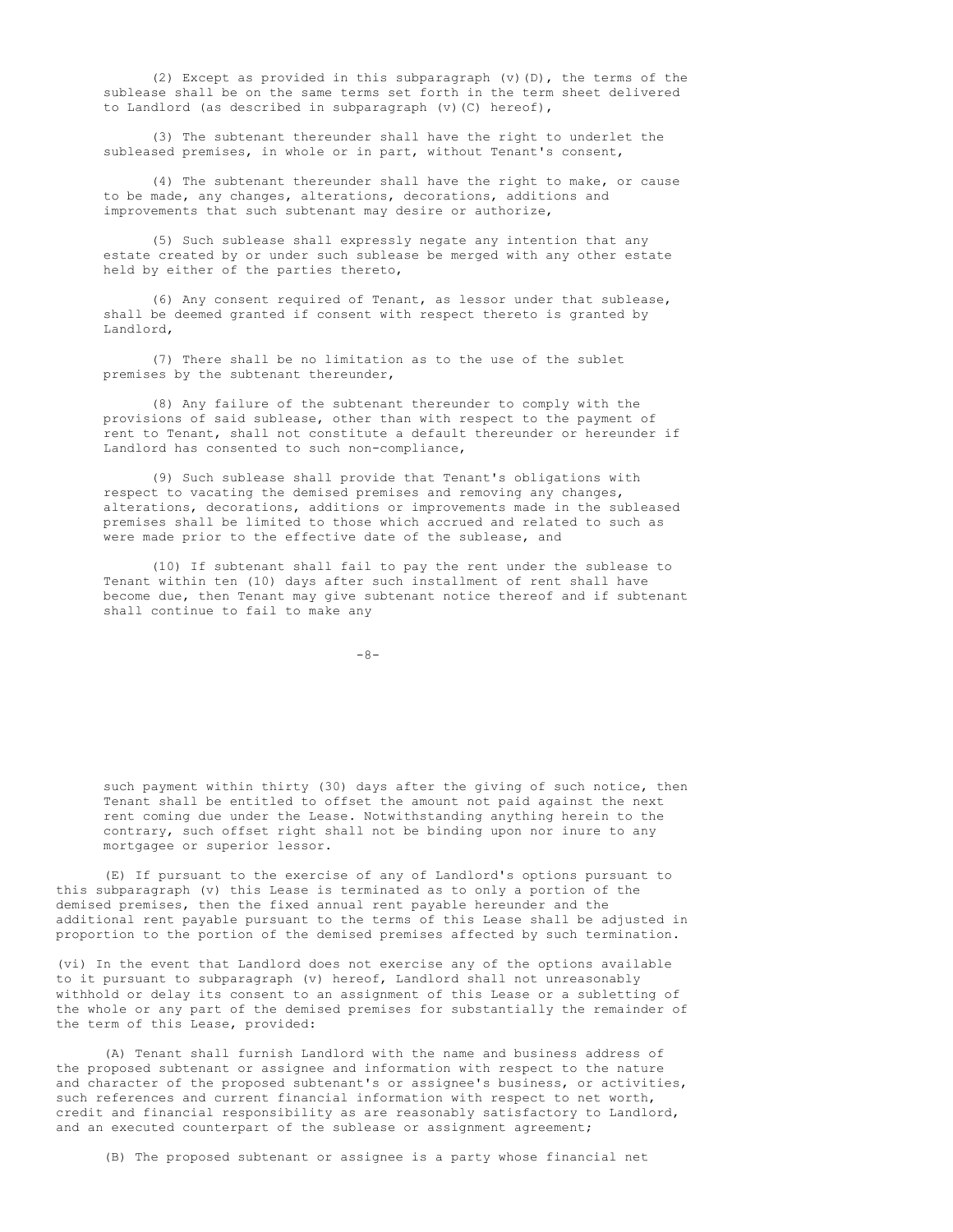worth, credit and financial responsibility is, considering the responsibilities involved, reasonably satisfactory to Landlord;

(C) The nature and character of the proposed subtenant or assignee, its business or activities and intended use of the demised premises is, in Landlord's reasonable judgment, in keeping with the standards of the Building and the floor or floors on which the demised premises are located;

(D) The proposed subtenant or assignee is not then an occupant of any part of the Building or a party who dealt with Landlord or Landlord's agent (directly or through a broker) with respect

 $-9-$ 

to space in the Building during the six (6) months immediately preceding Tenant's request for Landlord's consent;

(E) All costs incurred with respect to providing reasonably appropriate means of ingress and egress from the sublet space or to separate the sublet space from the remainder of the demised premises shall, subject to the provisions of this Lease with respect to alterations, installations, additions or improvements, be borne by Tenant;

(F) Each sublease shall specifically state that (x) it is subject to all of the applicable terms, covenants, agreements, provisions, and conditions of this Lease, (y) the subtenant will not have the right to a further sublease thereunder (except the subtenant of an entire floor of the demised premises shall have all the rights to assign and sublease afforded to the named Tenant herein (i.e., G-III Leather Fashions, Inc.); provided, notwithstanding the provisions of subparagraph (vii)(B) of this Article 10, such subtenant shall pay to Landlord any and all rents, additional charge or other consideration payable under such sub-sublease or otherwise to subtenant by the sub-subtenant which is in excess of the fixed annual rent and additional rent accruing during the term of such sub-sublease in respect of the sub-subleased space (at the rate per square foot payable by subtenant thereunder) pursuant to the terms of this Lease (including, but not limited to, sums paid for the sale or rental of subtenant's fixtures, leasehold improvements, equipment, furniture or other personal property, less, in the case of the sale thereof, the then net unamortized or undepreciated cost thereof determined on the basis of subtenant's federal income tax returns), and less the reasonable costs of effecting such transaction, including, without limitation, brokerage commissions, legal fees and build out costs, or to allow the demised premises to be used by others, without the consent of Landlord in each instance, and (z) a consent by Landlord thereto shall not be deemed or construed to modify, amend or affect the terms and provisions of this Lease, or Tenant's obligations hereunder, which shall continue to apply to the premises involved, and the occupants thereof, as if the sublease had not been made;

(G) Tenant shall, together with requesting Landlord's consent hereunder, have paid Landlord any reasonable out-of-pocket costs incurred by Landlord to review the requested consent including any attorneys fees incurred by Landlord;

 $-10-$ 

(H) The proposed subtenant or assignee is not (w) a retail branch of a bank trust company, safe deposit business, savings and loan association or loan company; (x) an employment or recruitment agency; (y) a school, college, university or educational institution, whether or not for profit; (z) a government or any subdivision or agency thereof;

(I) In the case of a subletting of a portion of the demised premises, the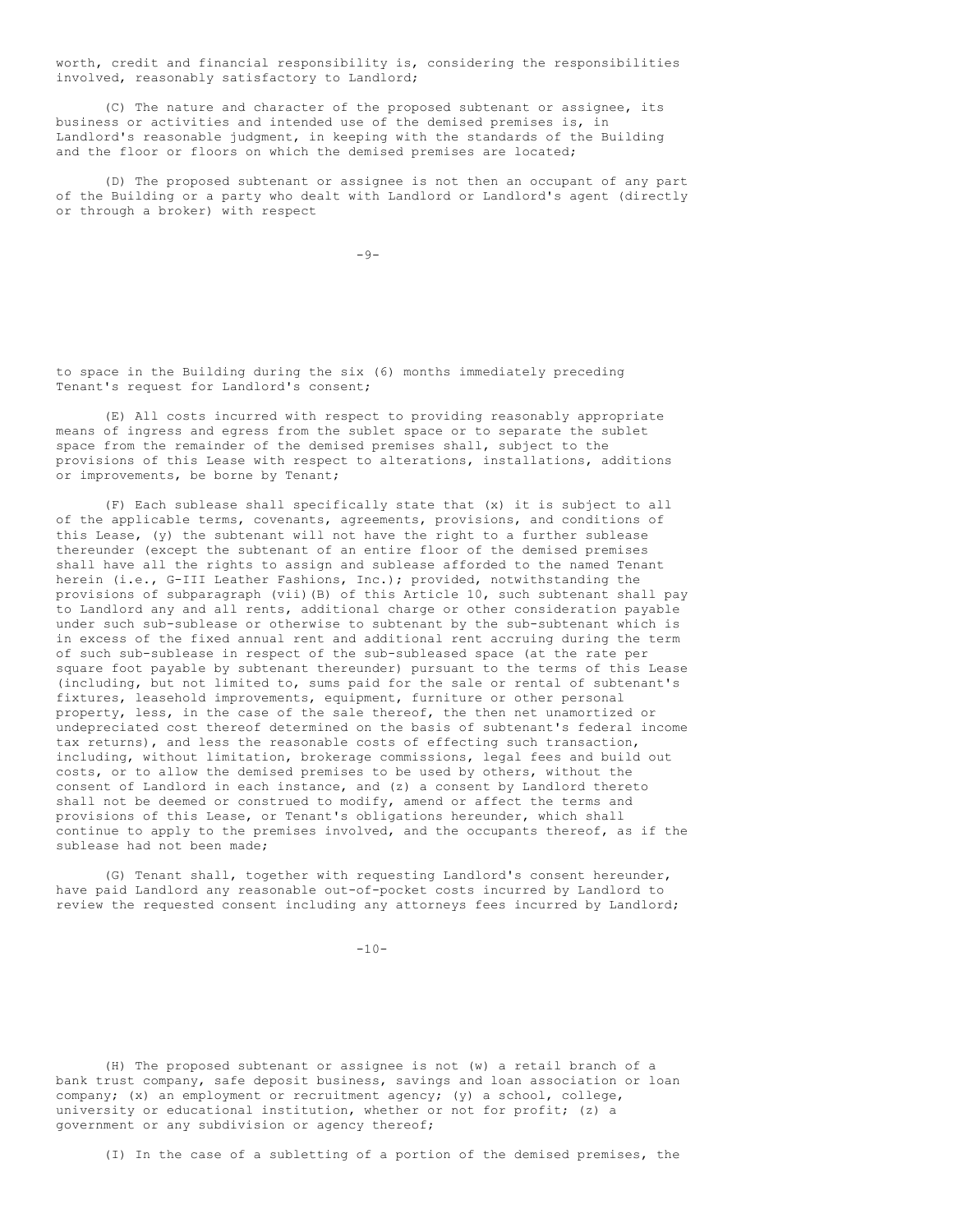layout of the portion so sublet shall be commercially reasonable and suitable for normal renting purposes and such subletting will not result in more than two (2) occupants (including Tenant) occupying the demised premises; and

(J) Tenant shall not have advertised or listed with any brokers the proposed assignment or subletting at a rental rate less than the rental rates then being charged under leases being entered into by Landlord for comparable space in the Building.

(vii) If Tenant shall assign this Lease or sublease all or any part of the demised premises, Tenant shall pay to Landlord, as additional rent:

(A) in the case of an assignment, an amount equal to one-quarter (1/4) of all sums and other considerations paid to Tenant by the assignee for or by reason of such assignment or otherwise (including, but not limited to, sums paid for the sale of Tenant's fixtures, leasehold improvements, equipment, furniture, furnishings or other personal property, less, in the case of a sale thereof, the then net unamortized or undepreciated cost thereof determined on the basis of Tenant's federal income tax returns); and

(B) in the case of a sublease, one-quarter (1/4) of the amount equal to any and all rents, additional charge or other consideration payable under the sublease or otherwise to Tenant by the subtenant which is in excess of the fixed annual rent and additional rent accruing during the term of the sublease in respect of the subleased space (at the rate per square foot payable by Tenant hereunder) pursuant to the terms hereof (including, but not limited to, sums paid for the sale or rental of Tenant's fixtures, leasehold improvements, equipment, furniture or other personal property, less, in the case of the sale thereof, the then net unamortized or undepreciated cost thereof determined on the basis of Tenant's federal income tax returns).

-11-

The sums payable under this subparagraph (vii) shall be paid to Landlord as and when paid by the subtenant or assignee, as the case may be, to Tenant.

(viii) If Tenant defaults in the payment of any rent, Landlord is authorized to collect any rents due or accruing from any assignee, subtenant or other occupant of the demised premises and to apply the net amounts collected to the fixed annual rent and additional rent reserved herein. The receipt by Landlord of any amounts from an assignee or subtenant, or other occupant of any part of the demised premises shall not be deemed or construed as releasing Tenant from Tenant's obligations hereunder or the acceptance of that party as a direct tenant."

(d) The Twelfth Article of the Lease is hereby supplemented with the following:

"(c) Notwithstanding anything to the contrary, Landlord shall have the right and privilege to serve at any time up to six (6) months prior to the expiration of the term of this Lease, a notice upon Tenant that any `nonstandard alterations' shall be removed and, in the event of service of such notice, Tenant will, at Tenant's cost and expense, remove the same in accordance with such request and repair any damage to the demised premises caused by such removal; provided that Landlord shall have advised Tenant at the time it consented to any such nonstandard alteration that Landlord may require its removal at the end of the Lease term, if and to the extent that Tenant shall have requested in writing such advice from Landlord when it requested Landlord's consent to such alteration. For the purposes of this Article 12, a 'nonstandard alteration' shall mean auditoriums or similar type special use areas, vaults, atriums, kitchen equipment and installations, internal stairways, slab reinforcements, raised floors or other alterations which impede the installation of duct work or other normal installations above the finished ceiling or which are not suitable for normal office occupancy or which would be unusually difficult or costly to remove in comparison to usual alterations required for general office purposes. Notwithstanding the foregoing, it is understood and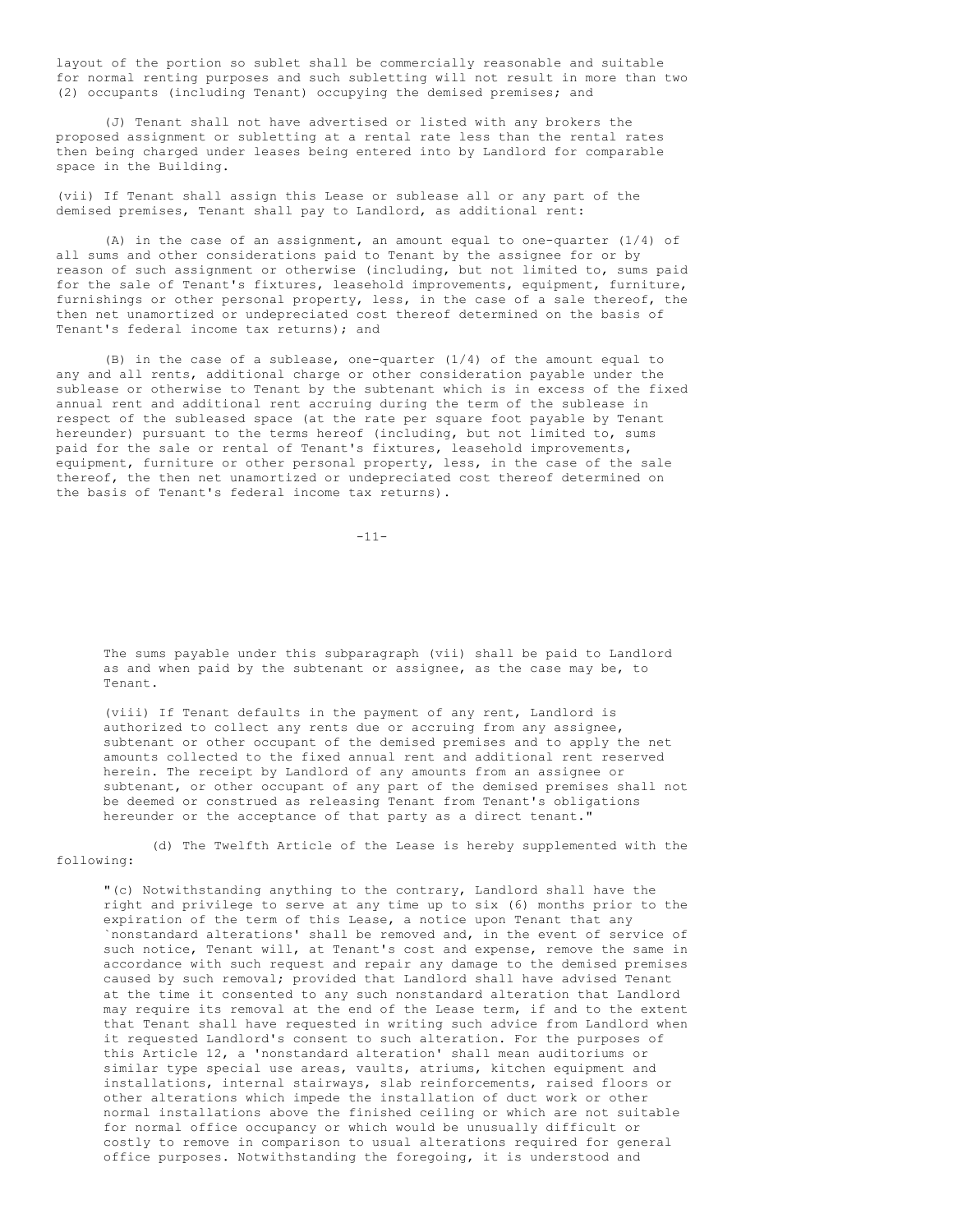agreed by the parties hereto that all improvements and other alterations to the demised premises made by or on behalf of Tenant prior to July 1, 2000, shall be deemed to be standard alterations which Landlord may not require Tenant to remove."

(e) The Twenty-Second Article of the Lease is hereby deleted and the following is substituted therefor:

-12-

(i) Tenant agrees that Landlord shall furnish electricity to Tenant on a 'submetering' basis. Landlord shall install any submeters reasonably required, in Landlord's judgment, in the demised premises for the purposes of this Article, at Tenant's sole cost and expense. Electricity and electric service, as used herein, shall mean any element affecting the generation, transmission, and/or distribution or redistribution of electricity, including, but not limited to, services which facilitate the distribution of service.

(ii) Tenant covenants and agrees to purchase electricity from Landlord or Landlord's designated agent at charges, terms and rates, including, without limitation, fuel adjustments and taxes, equal to those specified in the Con Edison SC#4-I rate schedule effective on the date Landlord first provides electricity to the demised premises on a submetering basis (the "effective" date), or any successor rate schedule or service classification, plus five percent (5%) for transmission line loss and other redistribution costs. Where more than one (1) meter measures the service of Tenant in the Building, then the service registered by each meter shall be aggregated and billed at the applicable rate as if there were only one (1) sub-meter measuring Tenant's aggregate use in the entire demised premises. Bills therefore shall be rendered at such times as Landlord may elect and the amount, as computed from a meter, shall be deemed to be, and be paid as, Additional Charges. If any tax is imposed by any Federal, State or Municipal authority upon Landlord's receipts from the sale or resale of electrical energy to Tenant hereunder, Tenant covenants and agrees that where permitted by law, Tenant's pro-rata share of such taxes shall be included in the amount of Additional Charges to be paid by Tenant to Landlord hereunder.

(iii) If all or part of the submetering additional rent payable in accordance with this Article 22 becomes uncollectible or reduced or refunded by virtue of any law, order or regulation, the parties agree that, at Landlord's option, in lieu of submetering Additional Charges, and in consideration of Tenant's use of the Building's electrical distribution system and receipt of redistributed electricity and payment by Landlord of consultant's fees and other redistribution costs, the fixed annual rent to be paid under this Lease shall be increased by an "alternative charge" which shall be the average per rentable square foot rate payable by Tenant for electricity during the prior twelve (12) month period pursuant to this Article.

(iv) Landlord shall not be liable for any loss or damage or expense which Tenant may sustain or incur if either the quantity or

-13-

character of electric service is changed or is no longer available or suitable for Tenant's requirements. Tenant covenants and agrees that at all times its use of electric current shall never exceed the capacity of existing feeders to the Building or wiring installation. Any riser or risers to supply Tenant's electrical requirements, upon written request of Tenant, will be installed by Landlord, at the sole cost and expense of Tenant, if, in Landlord's reasonable judgment, the same are reasonably necessary and will not cause permanent damage or injury to the Building or demised premises or cause or create a dangerous or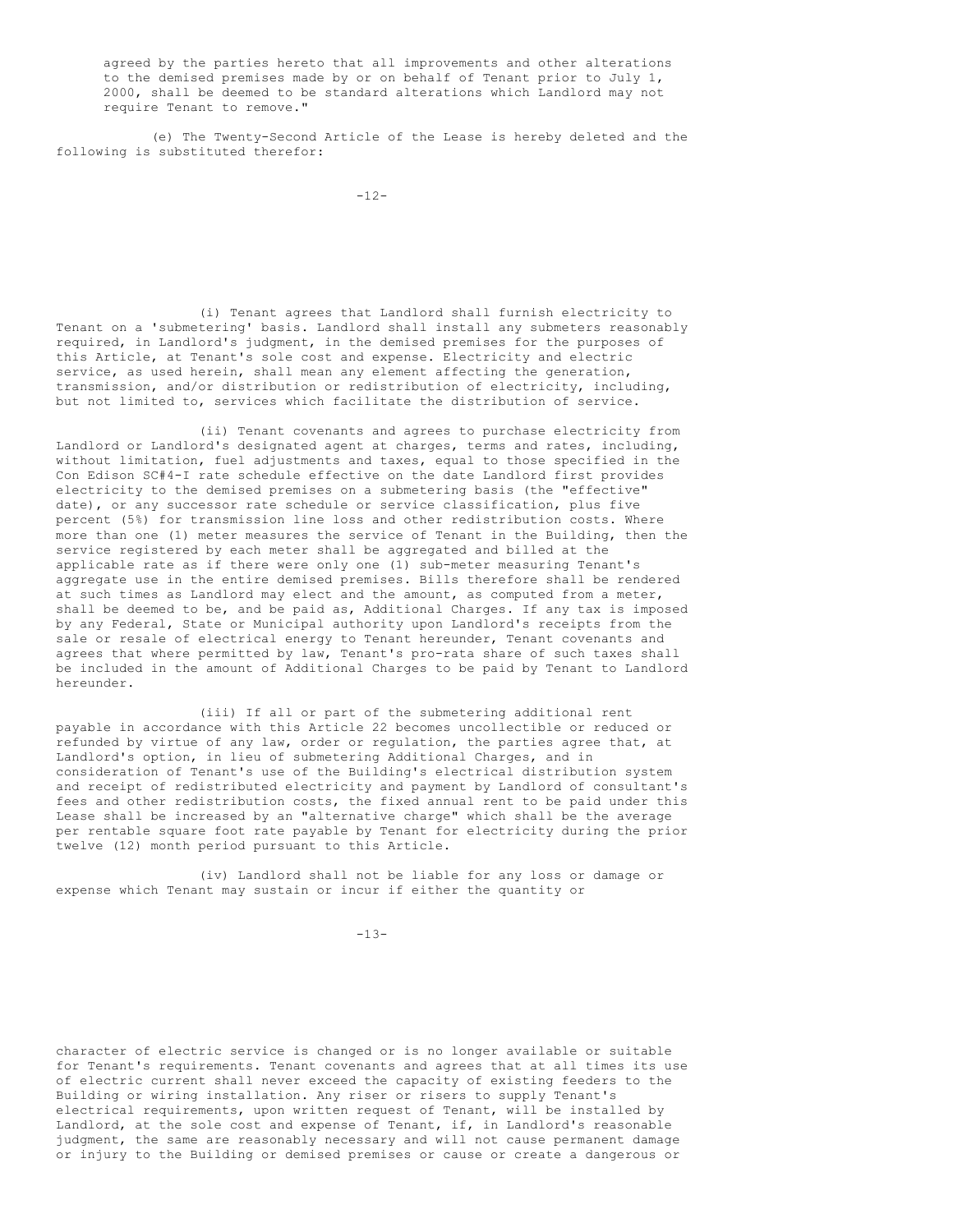hazardous condition or entail excessive or unreasonable alterations, repairs or expenses or otherwise interfere with or disturb other tenants or occupants of the Building except to a de minimis extent. In addition to the installation of such riser or risers, Landlord will also, at the sole cost and expense of Tenant, install all other equipment proper and necessary in connection therewith subject to the aforesaid terms and conditions. The parties acknowledge that they understand that it is anticipated that electric rates, charges, etc., may be changed by virtue of time-of-day rates or other methods of billing, electricity purchases and the redistribution thereof, and that the references in the foregoing paragraphs to changes in methods of or rules on billing are intended to include any such changes. Anything hereinabove to the contrary notwithstanding, in no event is the submetering, additional rent or any "alternative charge" to be less than an amount equal to the total of Landlord's payment to public utilities and/or other providers for the electricity consumed by Tenant (and any taxes thereon or on redistribution of same) plus five percent (5%) for transmission line loss and other redistribution costs. Landlord reserves the right to terminate the furnishing of electricity upon sixty (60) days' prior written notice to Tenant; provided Landlord terminates the furnishing of electricity to at least fifty percent (50%) of the tenants of the Building (not including those retail tenants on the ground floor of the Building) to whom Landlord is furnishing electricity on a submetered basis, in which event the Tenant may make application directly to the public utility and/or other providers for the Tenant's entire separate supply of electric current and Landlord shall permit its wires and conduits, to the extent available and safely capable, to be used for such purpose, but only to the extent of Tenant's then authorized load. Any meters, risers, or other equipment or connections reasonably necessary to furnish electricity on a submetering basis or to enable Tenant to obtain electric current directly from such utility and/or other providers shall be installed at Tenant's sole cost and expense. Only rigid conduit or electrical metal tubing (EMT) will be allowed. Landlord, upon the expiration of the aforesaid sixty (60) days' prior written notice period may discontinue furnishing the electric current but this Lease shall otherwise remain in full force and effect.

-14-

(v) Tenant's use of electric energy in the demised premises shall not at any time exceed the capacity of any of the electrical conductors and equipment in or otherwise serving the demised premises. In order to insure that such capacity is not exceeded and to avert possible adverse effect upon the Building's distribution of electricity via the Building's electric system, Tenant shall not, without Landlord's prior consent in each instance (which consent shall not be unreasonably withheld or delayed), connect any fixtures, appliances or equipment (other than normal business machines and personal computers, which do not materially increase Tenant's electrical consumption) to the Building's electric system or make any alterations or additions to the electric system of the demised premises existing on the Extended Term Commencement Date. Landlord shall continue to make electrical energy available to the demised premises in accordance with current practice.

(vi) (1) Upon Tenant's request therefor, Landlord shall provide Tenant with utility invoices and other reasonable documentation supporting its computation of Additional Charges hereunder.

(2) At Landlord's option, Tenant shall purchase from Landlord or Landlord's agent all lighting tubes, lamps, bulbs and ballasts used in the demised premises and Tenant shall pay Landlord's reasonable charges for providing and installing same, on demand, as additional rent."

(f) Tenant shall simultaneously upon execution of the First Amendment of Lease dated as of July 1, 2000 (the "Amendment") deliver to Landlord additional cash security in the amount of Fourteen Thousand Seven Hundred Fifty-Nine and 42/100 Dollars (\$14,759.42). With Tenant's delivery of this additional cash security, the amount of security provided for in the Thirty-Eighth Article of the Lease is hereby amended to be the aggregate amount of Twenty-Eight Thousand Two Hundred Ninety-Five and 42/100 Dollars (\$28,295.42).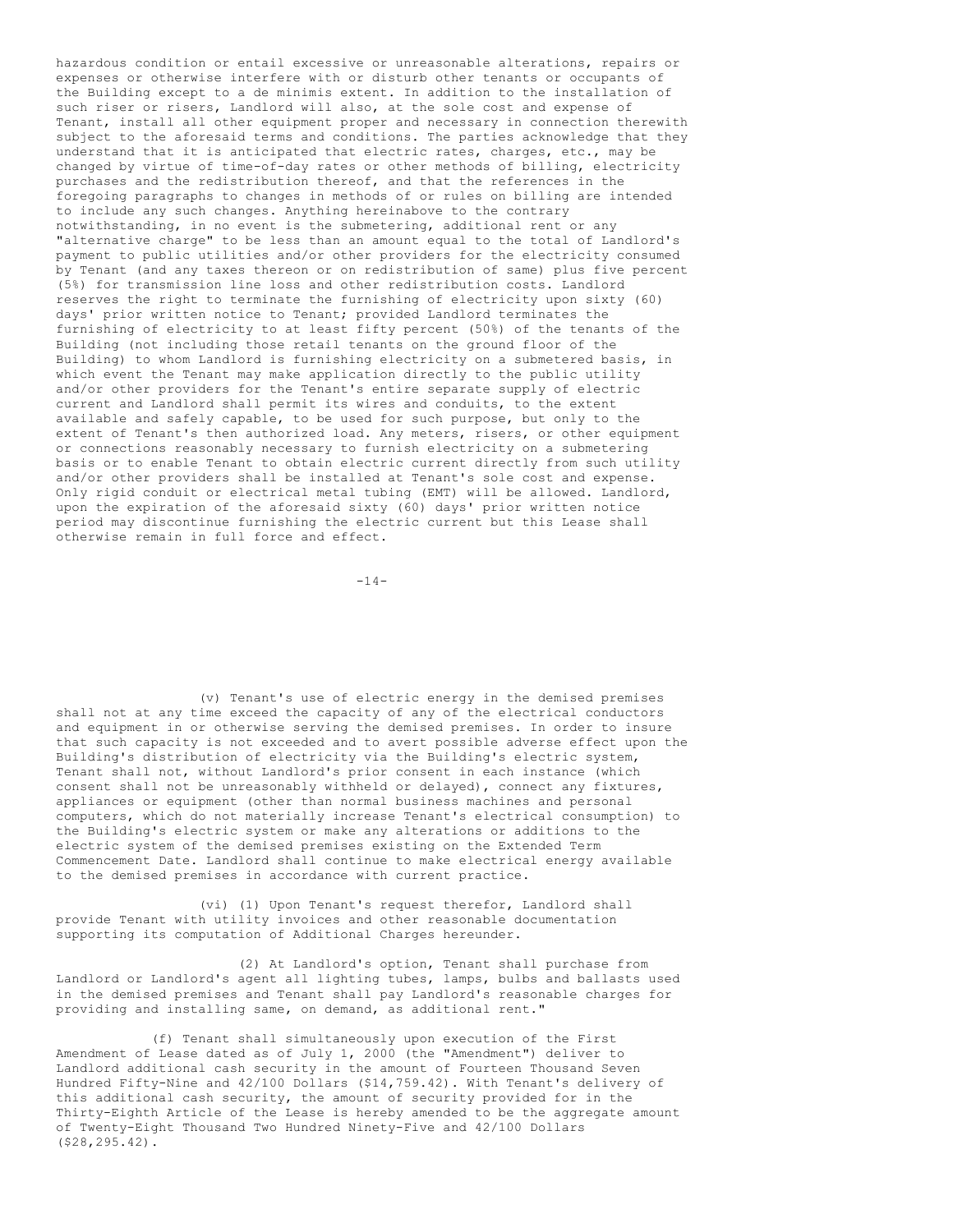(g) The Thirty-Ninth Article of the Lease is hereby amended as

follows:

(i) All references to "five (5) days" in subparagraph (a) thereof are hereby deleted and "fifteen (15) days" is substituted therefor.

 $-15-$ 

(ii) Subparagraph (b) thereof is hereby amended by deleting proviso (1) therefrom and substituting the following therefor:

> "(1) if Tenant shall make default in the payment of the rent reserved herein for a period of five (5) days after receipt of written notice from Landlord that same is past due or default in the payment of additional rent due herein for a period of fifteen (15) days after receipt of written notice from Landlord that same is past due..."

(h) The Forty-Eighth Article of the Lease is hereby amended such that notices sent by Tenant to Landlord shall be sent as set forth in the Lease to c/o Newmark & Company Real Estate, Inc., 125 Park Avenue, New York, New York 10017. A copy of any default or any other notices shall be sent to Arent Fox Kintner Plotkin & Kahn, PLLC, 1675 Broadway, New York, New York 10019, Attention: Jill Hayman, Esq. The Forty-Eighth Article of the Lease is hereby further amended such that a copy of notices sent by Landlord to Tenant shall also be sent to Fulbright & Jaworski L.L.P., 666 Fifth Avenue, New York, New York 10103, Attention: Douglas J. Danzig, Esq.

(i) The Fifty-Seventh Article of the Lease is hereby deleted.

(j) The term "base tax year" as set forth in the Fifty-Eighth Article of the Lease is hereby amended to mean "the New York City real estate tax year commencing July 1, 2000 and ending June 30, 2001 ".

(k) The Sixty-Fifth Article of the Lease is hereby deleted and the following is substituted therefor:

"SIXTY-FIFTH: - Within fifteen (15) days after the Amendment has been fully executed, Landlord shall pay Tenant, as a contribution to the cost of Tenant's work to prepare the demised premises for Tenant's occupancy, the amount of Fifty-Three Thousand One Hundred Twenty and 00/100 (\$53,120.00) Dollars. On February 1, 2006, Landlord shall pay Tenant, as a second (2nd) contribution to the cost of Tenant's work to prepare the demised premises for Tenant's occupancy, the amount of One Hundred Fifty-Nine Thousand Three Hundred Sixty and 00/100 (\$159,360.00) Dollars."

 $-16-$ 

(l) The Sixty-Seventh Article of the Lease is hereby deleted and the following is substituted therefor:

"SIXTY-SEVENTH: - (i) If Tenant shall fail to pay any installment of fixed annual rent for more than five (5) days after the same becomes due and payable or any amount of additional rent for more than fifteen (15) days after the same becomes due and payable (collectively, the "Default Periods"), Tenant shall pay Landlord a late charge of ten cents (\$0.10) for each dollar of such fixed annual rent or additional rent as shall not have been paid to Landlord within said respective Default Periods. Such late charge shall be without prejudice to any of Landlord's rights and remedies hereunder or at law for nonpayment of rent, shall be in addition thereto and shall be deemed to be additional rent. Notwithstanding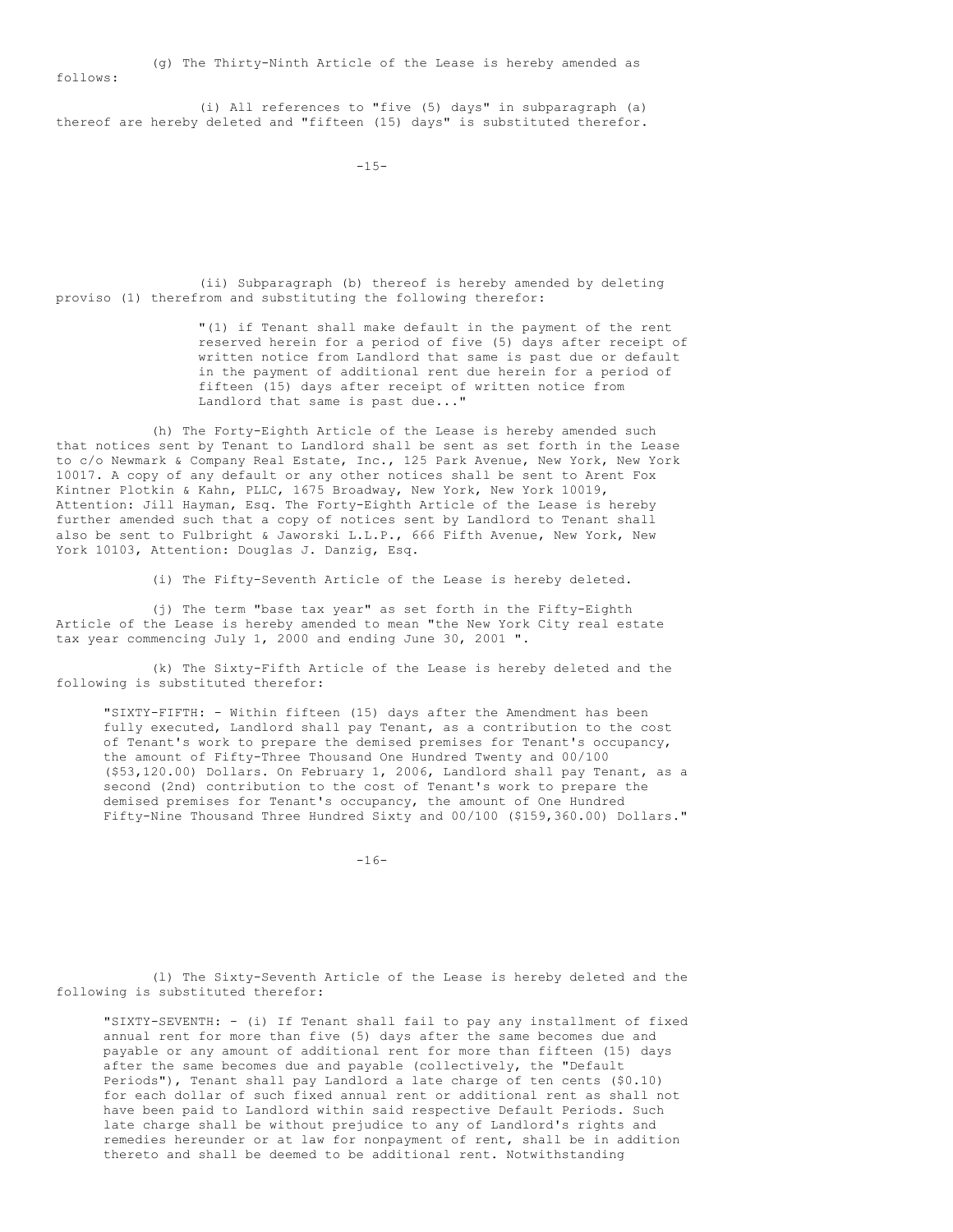anything to the contrary contained herein, Tenant shall be permitted to pay an installment of fixed annual rent late once per calendar year without incurring a late charge, provided such payment is received no later than the tenth (10th) day of the month in which such payment is due. Further, notwithstanding anything to the contrary contained herein, Landlord shall waive the late charge for one (1) late payment of additional rent by Tenant per calendar year, provided such payment is received no later than thirty (30) days after the date such payment was due.

(ii) If in accordance with the Thirty-Ninth Article of the Lease, Tenant shall be in default in the payment of (A) any installment of fixed annual rent or any amount of additional rent or (B) any other sum of money which shall become due and payable by Tenant to Landlord pursuant to the terms of this Lease or by reason of Tenant's occupancy of the demised premises, in addition to (and not in lieu of) the late charge provided for in subparagraph (i) above, Tenant shall pay interest thereon at a rate equal to the lesser of four percent (4%) above the prime rate per annum from time to time set forth in The Wall Street Journal, calculated on the basis of the actual days elapsed, based on a 360-day year, or the minimum rate of interest allowed by applicable law(s), if any, then prevailing, from the date on which such installment or payment is due to the date of payment thereof, and such interest shall be deemed to be additional rent.

(iii) Except as required by statute and under the laws, nothing contained in Article 39 or in this Article 67 shall be deemed to require Landlord to give the notices therein or herein (if any) provided for prior to the commencement of a summary proceeding for nonpayment of rent or a plenary action for the recovery of rent on account of any

 $-17-$ 

default in the payment of the same, it being intended that such notices are for the sole purpose of creating a conditional limitation hereunder pursuant to which this Lease shall terminate and if Tenant thereafter remains in possession or occupancy, it shall become a holdover tenant."

(m) The Sixty-Eighth Article of the Lease is hereby deleted and the following is substituted therefor:

"SIXTY-EIGHTH: - (i) This Lease shall be governed in all respects by the laws of the State of New York.

(ii) If, in connection with obtaining financing for the Building, a bank, insurance company or other lending institution shall request reasonable modifications to this Lease as a condition to such financing, Tenant will not unreasonably withhold, delay or defer its consent thereto, provided that such modifications do not increase the obligations of Tenant hereunder, decrease the obligations of Landlord hereunder, except to a de minimis extent, or otherwise materially or adversely affect Tenant's leasehold interest hereby created.

(iii) Tenant shall not be entitled to exercise any right of termination or other option granted to it by this Lease (if any) at any time when Tenant is in monetary default, after applicable notice, grace and/or cure periods, in the performance or observance of any of the covenants, terms, provisions or conditions on its part to be performed or observed under this Lease.

(iv) Tenant shall not occupy any space in the Building (by assignment, sublease or otherwise) other than the demised premises or other premises leased to Tenant directly by Landlord (except if the named Tenant herein is subsequently purchased by a third party which leases space in the Building), except with the prior written consent of Landlord in each instance.

(v) Tenant acknowledges that it has no rights to any development rights, "air rights" or comparable rights appurtenant to the land or building, and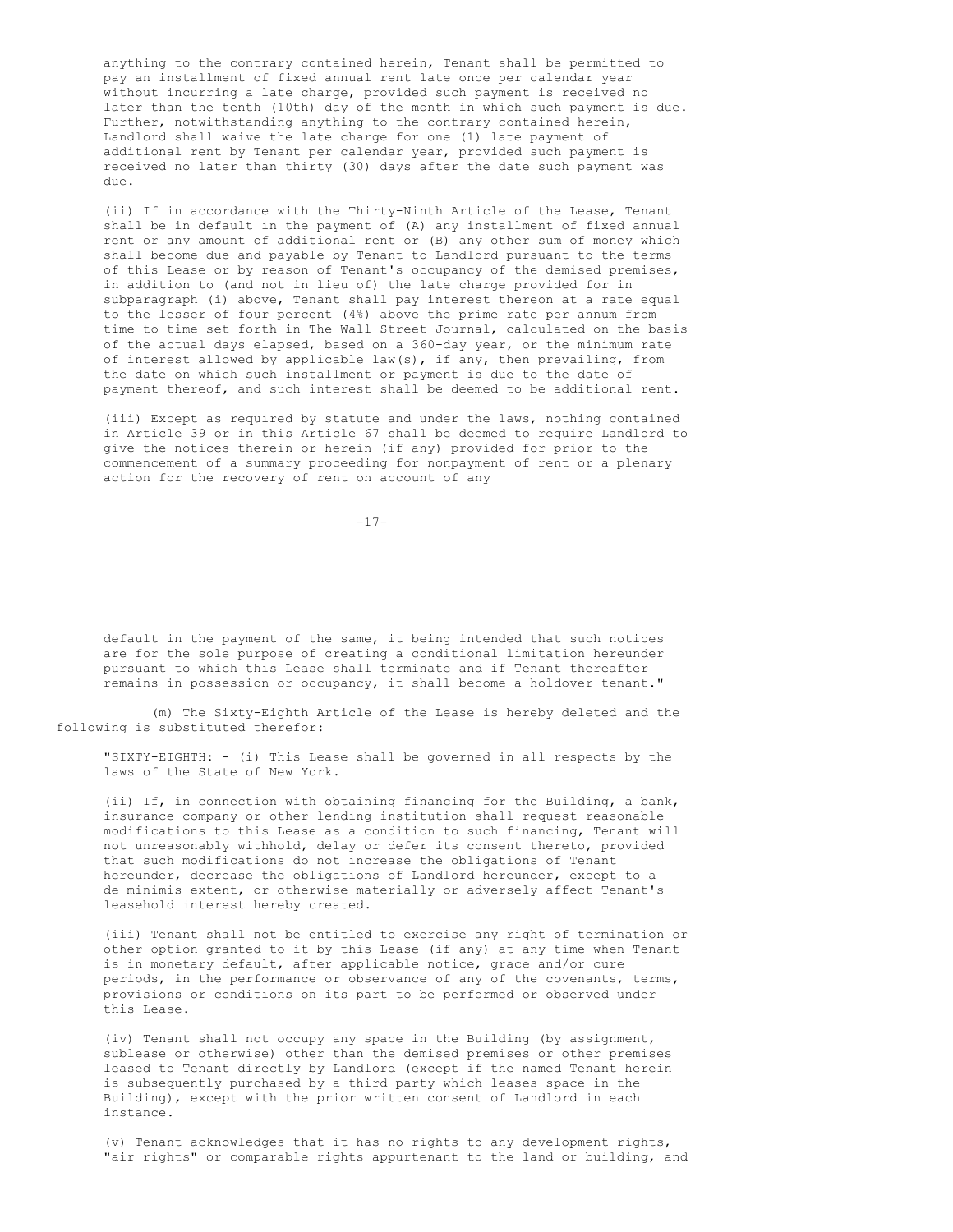consents, without further consideration, to any utilization of such rights by Landlord and agrees to promptly execute and deliver any instruments which may be requested by Landlord, including instruments which may be reasonably requested by Landlord, including instruments merging zoning lots, evidencing acknowledgment and

```
-18-
```
consent. The provisions of this paragraph shall be deemed to be and shall be construed as an express waiver by Tenant of any interest Tenant may have as a "party in interest" (as such quoted term is defined in Section 12 Zoning Lot of the Zoning Resolution of the City of New York) in the building or the land.

(vi) Any and all payments and charges to be paid by Tenant hereunder other than the annual rent payable pursuant to this Lease shall be additional rent hereunder for non-payment of which Landlord shall have all of the remedies provided herein or at law.

(vii) If this Lease be a renewal of an existing lease between the parties or their predecessors in interest, then any obligation of Tenant for the payment of rent or additional rent or the performance of any obligation under such existing lease which accrues prior to the expiration thereof shall constitute an obligation under this Lease, except as modified by the Amendment (as that term is defined in Article 38 of this Lease), for non-payment or non-performance for which Landlord shall have all of the remedies provided herein."

(n) The Sixty-Ninth Article of the Lease is hereby deleted and the following is substituted therefor:

"SIXTY-NINTH: - As a material inducement to Landlord for entering into this Lease, Tenant covenants and agrees that except for the inside surfaces of all walls, windows and doors bounding the demised premises, all of the remainder of the Building is exclusively reserved to Landlord, subject to Tenant's right to use the common areas of the Building in accordance with the applicable provisions of this Lease (including, without limitation, the lobby, elevators and core bathrooms, as opposed to private bathrooms, on the thirty-third (33rd) floor of the Building). Notwithstanding anything to the contrary contained herein, Tenant shall have the right to use in accordance with the Lease, the electric and telephone closets and so-called "slop" sinks on the thirty-third (33rd) floor of the Building."

(o) The second sentence of the Twenty-First Article of the Lease shall be amended to read as follows:

 $-19-$ 

"Landlord or Landlord's agents shall have the right to enter the demised premises at reasonable times after notice (which may be oral) to Tenant to examine the same...

4. Each party hereto covenants, warrants and represents to the other party that it has had no dealings, conversations or negotiations with any broker other than Newmark & Company Real Estate, Inc., concerning the execution and delivery of this Amendment. Each party hereto agrees to defend, indemnify and hold harmless the other party against and from any claims for any brokerage commissions and all costs, expenses and liabilities in connection therewith, including, without limitation, reasonable attorneys' fees and disbursements, arising out of its respective representations and warranties contained in this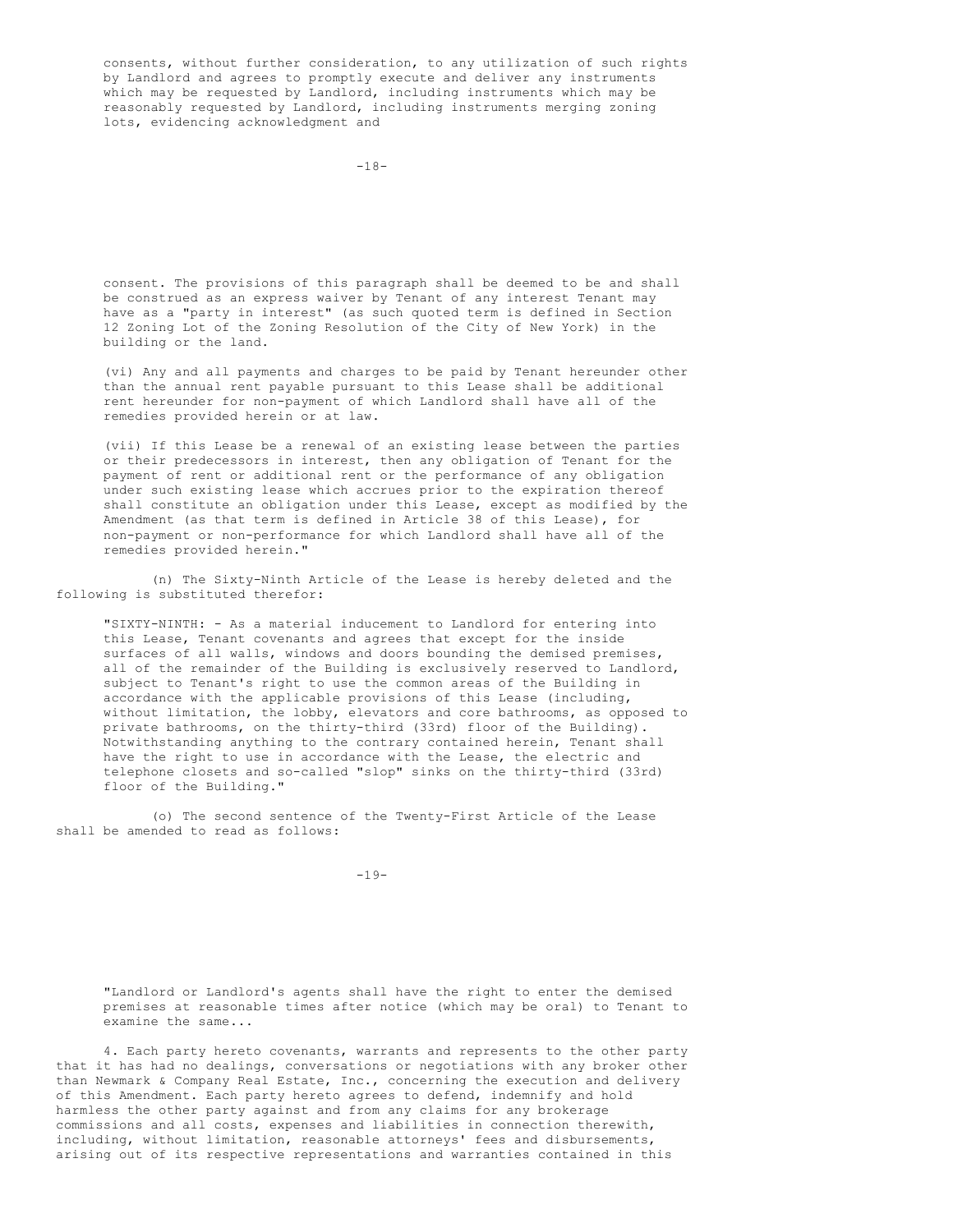Paragraph 4 being untrue. Landlord shall pay any brokerage fees which may be due to Newmark & Company Real Estate, Inc. in connection with this Amendment pursuant to a separate agreement.

5. Except as expressly set forth in this Amendment, the terms and conditions of the Lease shall continue in full force and effect without any change or modification and shall apply for the balance of the term of the Lease as hereby extended. In the event of a conflict between the terms of the Lease and the terms of this Amendment, the terms of this Amendment shall govern.

6. This Amendment shall not be altered, amended, changed, waived, terminated or otherwise modified in any respect or particular, and no consent or approval required pursuant to this Amendment shall be effective, unless the same shall be in writing and signed by or on behalf of the party to be charged.

7. This Amendment shall be binding upon and shall inure to the benefit of the parties hereto and to their respective heirs, executors, administrators, successors and permitted assigns.

8. All prior statements, understandings, representations and agreements between the parties, oral or written, are superseded by and merged in this Amendment, which alone fully and completely expresses the agreement between them in connection with this transaction and which is entered into after full investigation, neither party relying upon any statement, understanding, representation or agreement made by the other not embodied in this Amendment relating to the demised premises. Landlord acknowledges that Tenant occupies other space in the Building pursuant to separate agreements between Landlord and Tenant which may be renewed and amended from time to time.

9. No failure or delay of either party in the exercise of any right or remedy given to such party hereunder or the waiver by any party of any condition

 $-20-$ 

hereunder for its benefit (unless the time specified herein for exercise of such right or remedy has expired) shall constitute a waiver of any other or further right or remedy nor shall any single or partial exercise of any right or remedy preclude other or further exercise thereof or any other right or remedy. No waiver by either party of any breach hereunder or failure or refusal by the other party to comply with its obligations shall be deemed a waiver of any other or subsequent breach, failure or refusal to so comply.

10. This Amendment shall be interpreted and enforced in accordance with the laws of the state in which the demised premises are located without reference to principles of conflicts of laws.

11. If any provision of this Amendment shall be unenforceable or invalid, the same shall not affect the remaining provisions of this Amendment and to this end the provisions of this Amendment are intended to be and shall be severable. Notwithstanding the foregoing sentence, if (i) any provision of this Amendment is finally determined by a court of competent jurisdiction to be unenforceable or invalid in whole or in part, (ii) the opportunity for all appeals of such determination have expired, and (iii) such unenforceability or invalidity alters the substance of this Amendment (taken as a whole) so as to deny either party, in a material way, the realization of the intended benefit of its bargain, such party may terminate this Amendment within thirty (30) days after the final determination by notice to the other. If such party so elects to terminate this Amendment, then this Amendment shall be terminated and neither party shall have any further rights, obligations or liabilities hereunder, except those obligations which expressly survive the termination of this Amendment.

12. LANDLORD AND TENANT HEREBY KNOWINGLY, VOLUNTARILY, INTENTIONALLY, UNCONDITIONALLY AND IRREVOCABLY WAIVE ANY RIGHT EACH MAY HAVE TO TRIAL BY JURY IN ANY ACTION, PROCEEDING OR COUNTERCLAIM (WHETHER ARISING IN TORT OR CONTRACT) BROUGHT BY EITHER AGAINST THE OTHER ON ANY MATTER ARISING OUT OF OR IN ANY WAY CONNECTED WITH THIS AMENDMENT OR ANY OTHER DOCUMENT EXECUTED AND DELIVERED BY EITHER PARTY IN CONNECTION HEREWITH (INCLUDING ANY ACTION TO RESCIND OR CANCEL THIS AMENDMENT ON THE GROUNDS THAT THIS AMENDMENT WAS FRAUDULENTLY INDUCED OR IS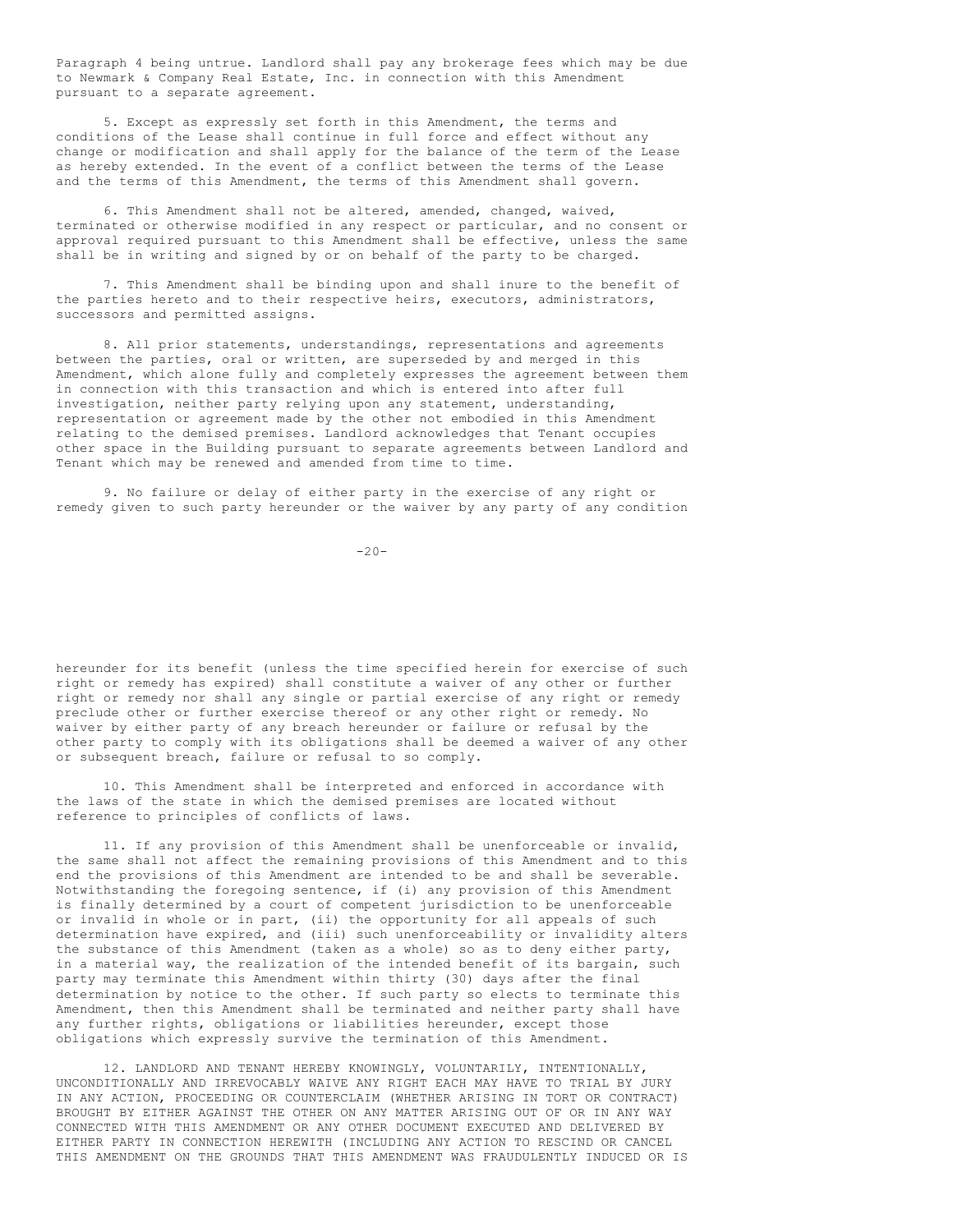13. This Amendment may be executed in any number of counterparts. It is not necessary that all parties sign all or any one of the counterparts, but each party must sign at least one counterpart for this Amendment to be effective.

```
-21-
```
14. This Amendment shall not be binding upon either party unless and until it is fully executed and delivered to both parties.

\* \* \* \* \*

[The remainder of this page is left intentionally blank; the signature page follows]

 $-22-$ 

IN WITNESS WHEREOF, Landlord and Tenant have executed this Amendment as of the date and year first above written.

LANDLORD:

500-512 SEVENTH AVENUE LIMITED PARTNERSHIP

By: 500-512 ArCap LLC, its General Partner

By: Archon Capital, L.P., its sole Member By: WH MezzCo GP, L.L.C., its General Partner

> By: /s/ Alan S. Kava ------------------------------------- Name: Alan S. Kava Title: Vice President

By: GS MezzCo GP, L.L.C., its General Partner

By:

------------------------------------- Name: Title:

TENANT:

G-III LEATHER FASHIONS, INC. By: /s/ Wayne S. Miller ----------------------------------------- Name: Wayne S. Miller Title: CFO

 $-23-$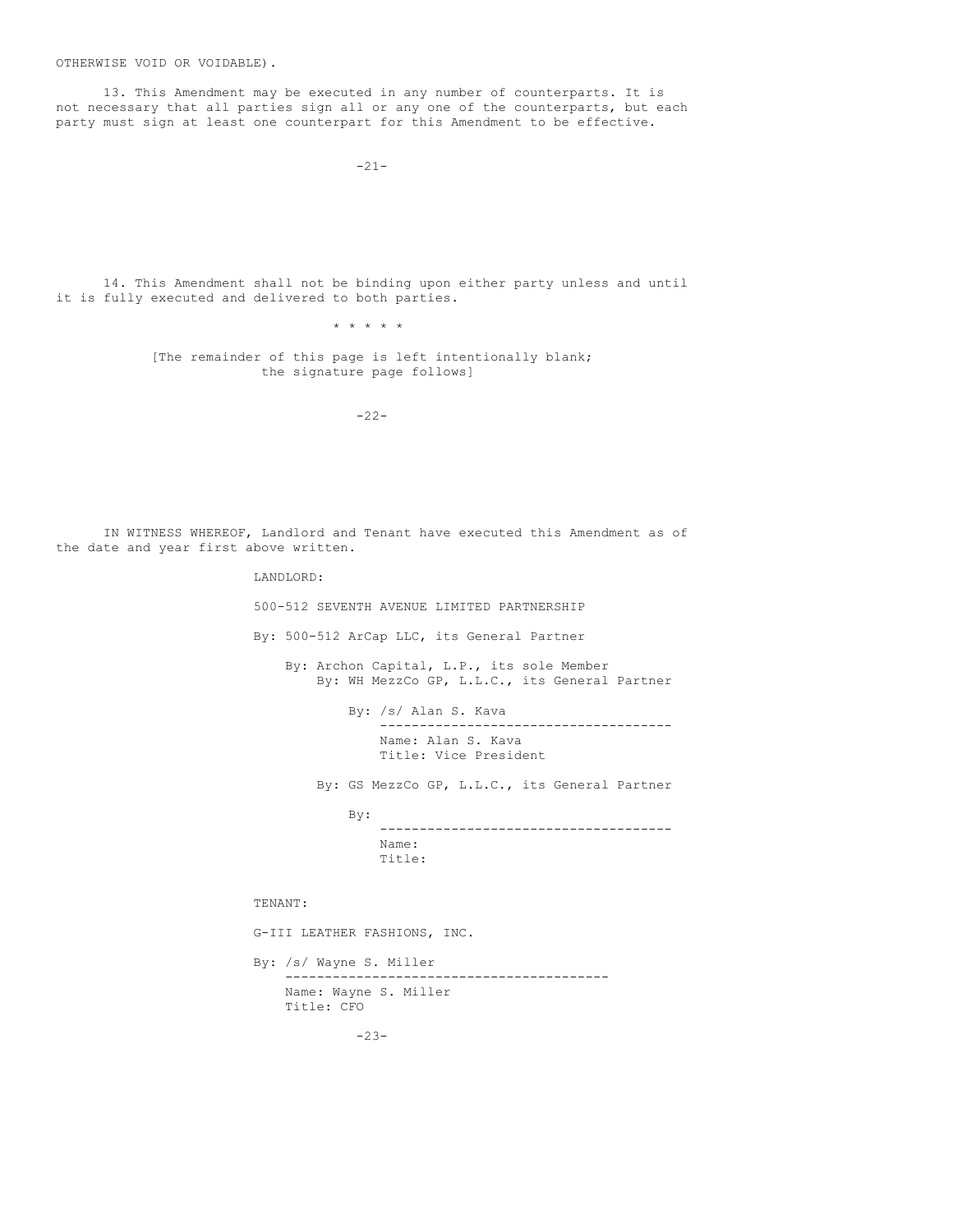Exhibit 10.9

## ASSIGNMENT AND ASSUMPTION AGREEMENT

THIS ASSIGNMENT AND ASSUMPTION AGREEMENT (this "Agreement") dated as of the 1st day of July, 2000, between BET STUDIO LLC, a Delaware limited liability company, having an office at 512 Seventh Avenue, New York, New York ("Assignor"), and G-III LEATHER FASHIONS, INC., a New York corporation, having an office at 512 Seventh Avenue, New York, New York ("Assignee").

## W I T N E S S E T H:

WHEREAS, by Agreement of Lease (the "Lease") dated as of April 23, 1997 (the "Effective Date"), 500/512 Seventh Avenue Associates, the predecessor-in-interest to 500-512 Seventh Avenue Limited Partnership ("Landlord"), did demise and let unto Assignor and Assignor did hire and take from Landlord's predecessor-in-interest, the entire forty-fourth (44th) and a portion of the forty-third (43rd) floors (collectively, the "Demised Premises"), as more particularly described in the Lease, in the building known by the street address 512 Seventh Avenue, New York, New York; and

WHEREAS. Assignor desires to assign all of its right, title and interest in, to and under the Lease to Assignee as of the Effective Date (as defined herein); and

WHEREAS, Assignee desires to accept such assignment and assume all of Assignor's rights, obligations and liabilities under the Lease accruing from and after the Effective Date (collectively, the "Lease Obligations").

NOW, THEREFORE, in consideration of the mutual promises herein contained and other good and valuable consideration, the receipt and sufficiency of which are hereby acknowledged, the parties hereto agree as follows:

1. Assignor's Representations and Warranties. Assignor hereby represents and warrants to Assignee as follows:

(a) The copy of the Lease annexed hereto as Exhibit A is a true, correct and complete copy of the Lease, including all amendments, supplements and modifications thereto. The Lease is in full force and effect.

(b) No default or event that with the passage of time or notice would constitute a default ("Default") on the part of Assignor exists under the

Lease in the performance of the terms, covenants and conditions of the Lease required to be performed on the part of Assignor. No Default on the part of Landlord exists under the Lease in the performance of the terms, covenants and conditions of the Lease required to be performed on the part of Landlord.

(c) Assignor has not assigned, sublet, transferred, hypothecated or otherwise disposed of or encumbered its interest in the Lease and/or the Demised Premises, or any part thereof. Assignor is the holder of the tenant's interest under the Lease, same is not subject to any lien or encumbrance, and no other person, firm or entity has any interest as tenant, licensee or concessionaire in or to the Lease or the Demised Premises.

(d) There are no notices or violation of law, ordinances, orders, regulations or other governmental directives affecting the Demised Premises, which violation remains uncured.

(e) No work has been performed, or caused to be performed, by Assignor or any affiliate of Assignor at the Demised Premises which is not (i)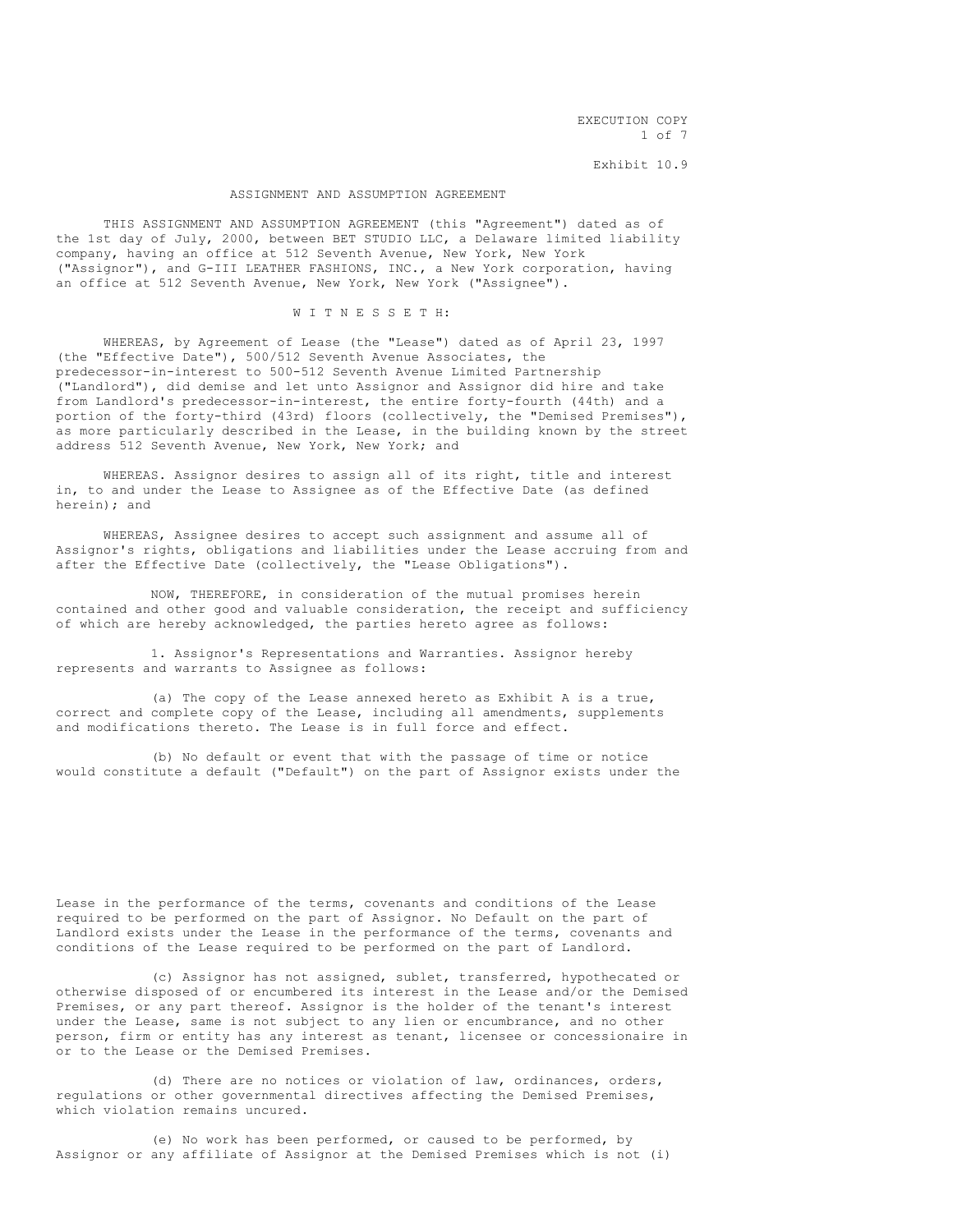in accordance with Assignor's obligations under, or restrictions set forth in, the Lease, or (ii) in compliance with all laws, ordinances, orders, regulations or other governmental directives applicable to the Demised Premises. No work has been performed, or caused to be performed, by Assignor or any affiliate of Assignor at the Demised Premises which might give rise to mechanic's, materialmen's or other liens against the Demised Premises.

(f) There are no brokerage commissions or finder's fees owed by Assignor or any affiliate of Assignor with respect to the Lease or the Demised Premises.

2. Assignment. Assignor hereby transfers, assigns and sets over to Assignee, its successors and assigns, all of Assignor's right, title and interest in, to and under the Lease from and after the Effective Date for all the rest, residue and remainder of the term of the Lease to come thereafter (the "Assignment").

3. Assumption. Assignee hereby accepts the Assignment and assumes and agrees to be bound by and perform the Lease Obligations from and after the Effective Date (the "Assumption").

 $-2-$ 

4. Condition of Demised Premises. Assignee agrees to accept the Demised Premises in its "as is" condition on the Effective Date, except as specifically set forth in this Agreement.

5. Indemnification. Assignor hereby agrees to indemnify, defend and hold Assignee harmless from and against any and all liability, obligations, losses, costs, claims, damages and expenses (including reasonable attorneys' fees) arising from the breach of any of Assignor's representations and warranties set forth in Paragraph 1 hereof.

6. Subordinate. This Agreement shall be subject and subordinate, at all times, to the Lease and all of its provisions. In case of any conflict between the provisions of the Lease and the provisions of this Agreement, the provisions of the Lease shall prevail unaffected by this Agreement.

7. Assignor Remains Liable. Assignor agrees that this Agreement shall not operate to release Assignor from any of its obligations or liabilities under the Lease.

8. Use. Assignee covenants to use and occupy the Demised Premises in accordance with the terms and conditions set forth in the Lease, as the same may be amended from time to time.

9. Continuing Obligation to Obtain Landlord's Consent. Assignee agrees that any other or further assignment of the Lease or any sublease of all or any portion of the Demised Premises shall be made strictly in accordance with the terms of the Lease, as the same may be amended from time to time.

10. Conditions to Effectiveness. This Agreement shall not be binding on Assignor or Assignee, unless and until Landlord executes and delivers its consent to this Agreement.

11. Payment of Sums Due Assignor. The parties hereto agree that any sum which may be payable or returnable to Assignor by Landlord pursuant to the Lease, which has not, as of the date hereof, been paid or returned to Assignor, shall be paid or returned to Assignee.

12. Broker. Each party hereto covenants, warrants and represents to the other party that it has had no dealings, conversations or negotiations with any broker other than Newmark & Company Real Estate, Inc. concerning the execution and delivery of this Agreement. Each party hereto agrees to defend, indemnify and hold harmless the other party against and from any claims for any brokerage commissions and all costs, expenses and liabilities in connection therewith, including, without limitation, reasonable attorneys' fees and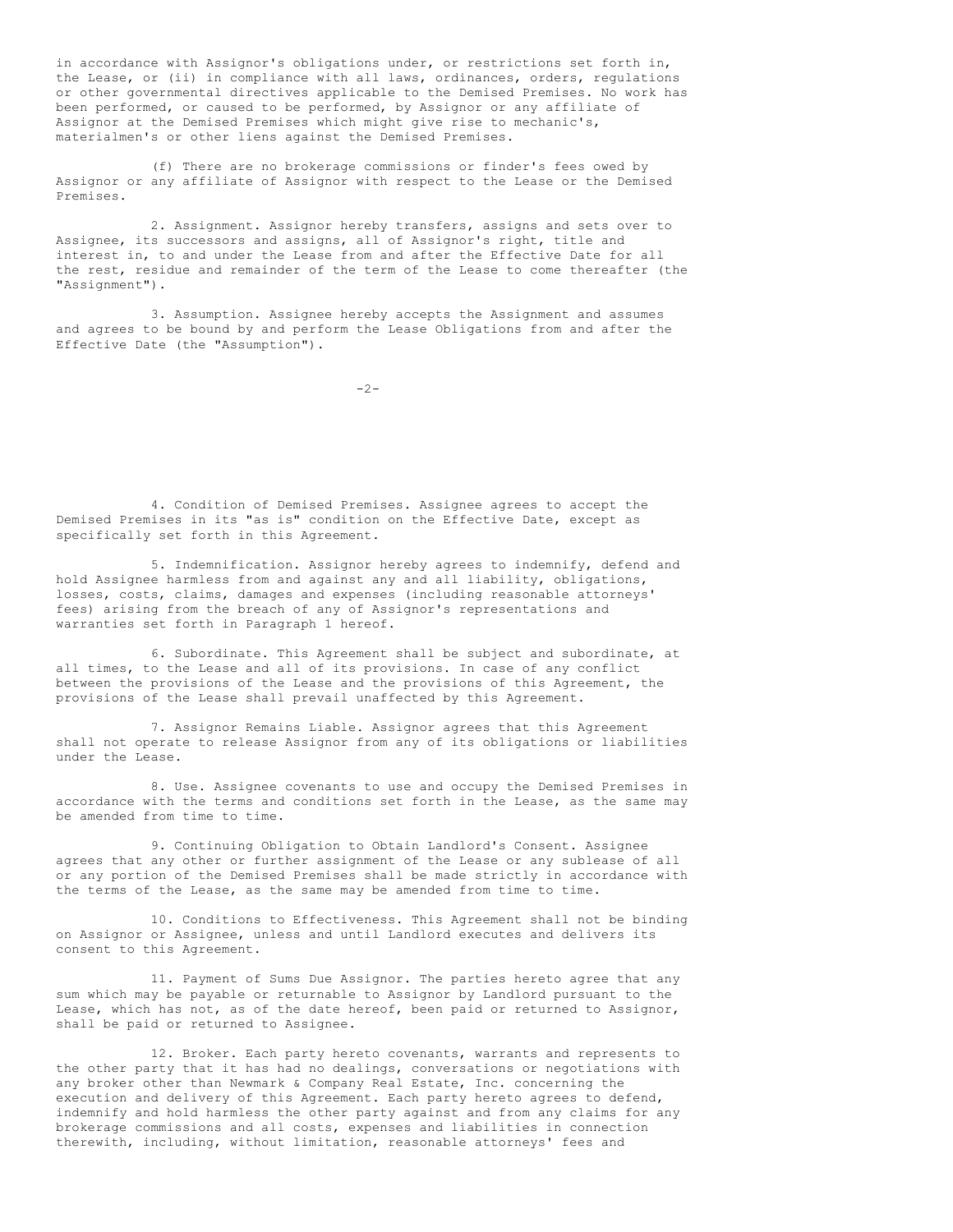disbursements, arising out of a breach of its respective representations and warranties contained in this Paragraph 11.

13. Miscellaneous. This Agreement may be executed in multiple counterparts, all of which taken together constitute one and the same instrument; may not be canceled, modified or amended except by written instrument executed by all parties hereto; contains the entire agreement between the parties hereto and shall apply to and bind the successors and assigns of the respective parties. If any term or provision of this Agreement shall, to any extent, be determined to be invalid or unenforceable, the remainder of this Agreement shall not be affected and each term or provision of this Agreement shall be valid and enforceable to the fullest extent permitted by law. This Agreement shall be construed and enforced in accordance with the laws of the State of New York without giving effect to principles of conflicts of law.

> [The remainder of this page is left intentionally blank; the signature page follows]

> > $-4-$

IN WITNESS WHEREOF, this Agreement has been duly executed by the parties hereto as of the day and year first above written.

## Assignor:

BET STUDIO LLC

By: Morris Goldfarb ---------------------------- Name: MORRIS GOLDFARB Title: President

Assignee:

G-III LEATHER FASHIONS, INC.

By: Wayne S. Miller ---------------------------- Name: WAYNE S. MILLER Title: CFO

EXHIBIT A Agreement of Lease (Attached)

-3-

-6-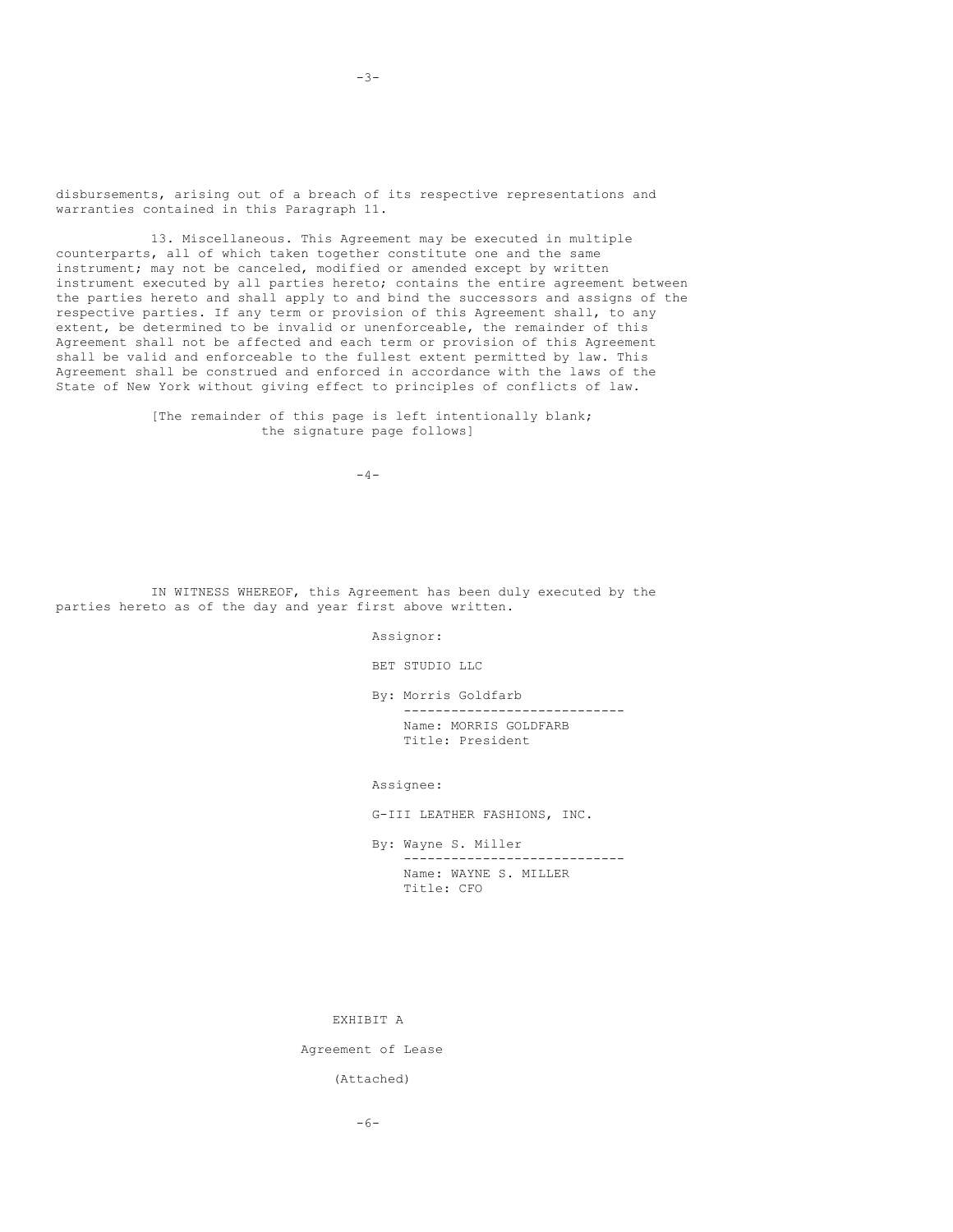Agreement of Lease, made as of this 23RD day of APRIL, 1997, between 500/512 SEVENTH AVENUE ASSOCIATES, a partnership having offices in care of Helmsley-Spear, Inc., 500/512 SEVENTH AVE. party of the first part, hereinafter referred to as "Landlord" or "Lessor", and

BET STUDIO LLC, a domestic corporation having offices at New York City, party of the second part, hereinafter referred to as "Tenant" or "Lessee".

Witnesseth: Landlord hereby leases to Tenant and Tenant hereby hires from Landlord the space on the 43RD & 44TH FLOORS, as more particularly shown on the plan annexed hereto and made a part hereof, 43-B & 44-01, in the building known as 512 SEVENTH AVENUE in the Borough of Manhattan, City of New York, for the term of 5YRS. 9 MOS (or until such term shall sooner cease and expire as hereinafter provided) to commence on the 1ST day of MAY, 1997 and to end on the 31ST day of JANUARY, 2003, both dates inclusive, at an annual rent of \$122,160.00

which Tenant agrees to pay in lawful money of the United States which shall be legal tender in payment of all debts and dues public and private, at the time of payment, in equal monthly installments of \$10,180.00 in advance on the first day of each month during said term, at the office of Landlord or such other place as Landlord may designate, without any set off or deduction whatsoever, except that Tenant shall pay the first monthly installment(s) on the execution hereof (unless this lease be a renewal).

The parties hereto, for themselves, their heirs, distributees, executors, administrators, legal representatives, successors and assigns, hereby covenant and agree as follows:

## RENT

FIRST:-Tenant shall pay the rent and additional rent as above and as hereinafter provided.

## ADDITIONAL RENT

SECOND:-(a) Tenant shall pay to Landlord, as additional rent hereunder, in advance, on the first day of each and every month during the term hereof, all sums expended by Landlord and/or which become due to Landlord under this lease and under any collateral agreements relating to the premises. Tenant's use and occupancy thereof, the supplying by Landlord to Tenant of any services in connection therewith, together with any fines or penalties imposed or assessed by any governmental authority by reason of failure to comply with its requirements.

(b) If Tenant shall default in the observance or performance of any term or covenant on Tenant's part to be observed or performed under or by virtue of any of the terms or provisions in any paragraph of this lease, Landlord may immediately or at any time thereafter and without notice perform the same for the account of Tenant, and if Landlord makes any expenditures or incurs any obligations for the payment of money in connection therewith including, but not limited to, attorneys' fees in instituting, prosecuting or defending any action or proceeding, such sums paid or obligations incurred with interest and costs shall be deemed to be additional rent hereunder.

(c) The receipt by Landlord at any time of any installment of the regular stipulated rent hereunder or of any additional rent shall not be deemed to be a waiver of any other additional rent then due. For the nonpayment of any additional rent, Landlord shall have all the rights and remedies which it would have in the case of a default in the payment of the regular stipulated rent hereunder or any installment thereof.

## RENT DUE UNDER OTHER LEASE AS ADDITIONAL RENT

THIRD:-In the event that, at the commencement of the term of this lease, or thereafter, Tenant shall be in default in the payment of rent to Landlord pursuant to the terms of another lease with Landlord or with Landlord's predecessor in interest, Landlord may, at Landlord's option and without notice to Tenant, add the amount of such arrearages to any monthly installment of rent payable hereunder, and the same shall be payable to Landlord as additional rent.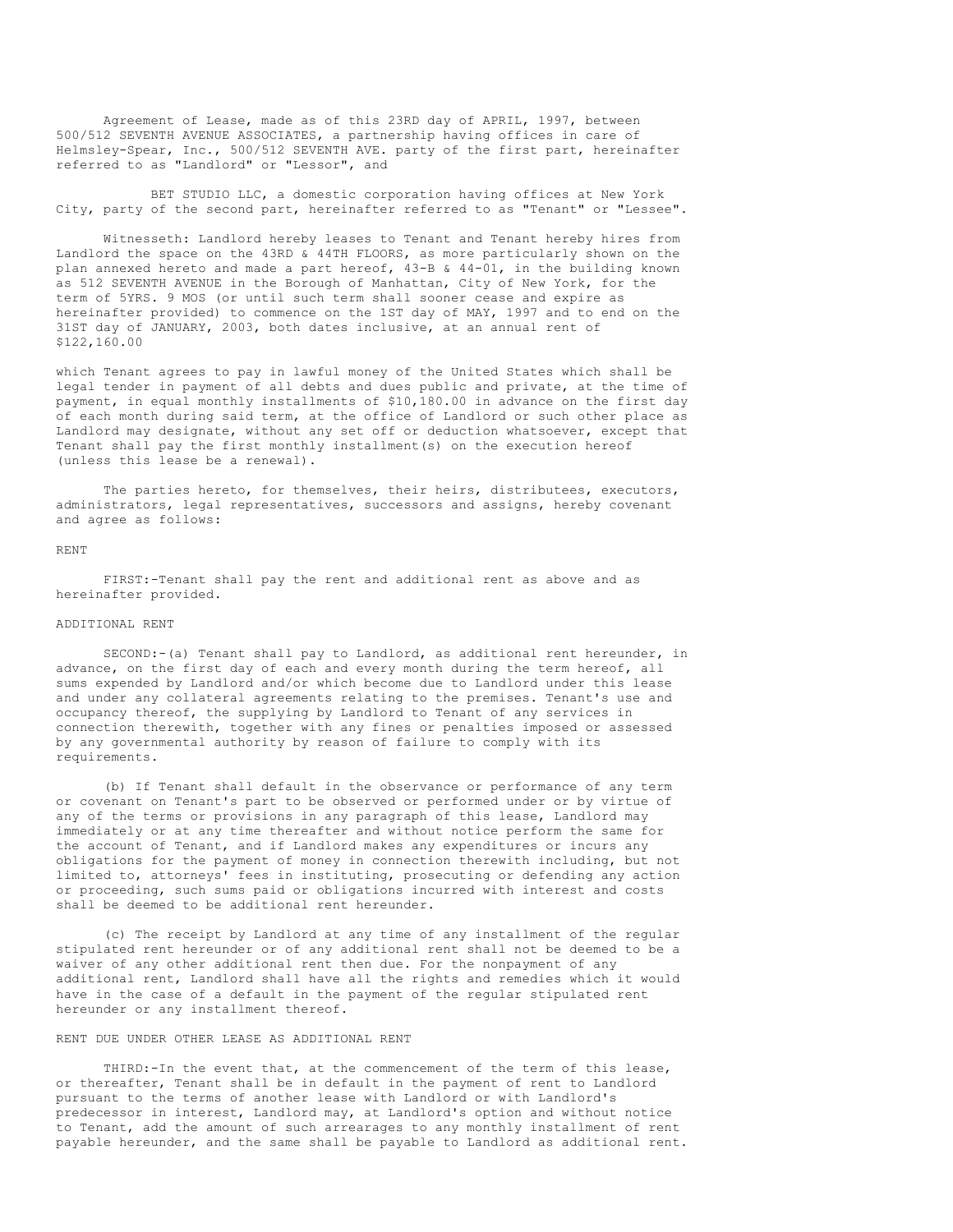FOURTH:-Tenant shall use and occupy the demised premises for SHOWROOM, OFFICE, DESIGN AT WHOLESALE AND NOT RETAIL OF ALL APPAREL AND ACCESSORIES. and for no other purpose, Tenant shall not suffer or permit the demised premises or any part thereof to be used by others for any purpose whatsoever, without the prior written consent of Landlord in each instance.

## REQUIREMENTS OF LAW

FIFTH:-Tenant at its sole expense shall comply with all laws, orders and regulations of Federal, State, County and Municipal Authorities, and with any direction of any public officer or officers, pursuant to law, which shall impose any violation, order or duty upon Landlord or Tenant with respect to demised premises, or the use or occupation thcreof. Tenant shall not do, or permit to be done, any act or thing upon said premises which shall or might subject Landlord to any liability or responsibility for injury to any person or persons or to property by reason of any business or operation being carried on upon said premises or for any other reason.

## CERTIFICATE OF OCCUPANCY

SIXTH:-Tenant will not at any time use or occupy the demised premises in violation of the certificate of occupancy or certificate of compliance issued for the building of which the demised premises form a part, and in the event that any department of the City or State of New York shall hereafter at any time contend and/or declare by notice, violation, order or in any other manner whatsoever that the premises hereby demised are used for a purpose which is a violation of such certificate of occupancy. Tenant shall, upon five (5) days' written notice from Landlord, immediately discontinue said use of such premises. Failure by Tenant to discontinue such use after such notice shall be considered a default in the fulfillment of a covenant of this lease, and Landlord shall have the right to terminate this lease immediately, and in addition thereto shall have the right to exercise any and all rights and privileges and remedies given to Landlord by and pursuant to the provisions of Paragraph 40 hereof. The statement in this lease of the nature of the business to be conducted by Tenant in demised premises shall not be deemed or construed to constitute a representation or guaranty by Landlord that such business may continue to be conducted in the premises for the entire period of the lease or is lawful or permissible under the certificate of occupancy in effect for the building of which the demised premises form a part, or otherwise permitted by law. If alterations or additions, including but not limited to a sprinkler system, are needed to permit lawful conduct of Tenant's business or to comply with the certificate of occupancy, the same shall be made by and at the sole expense of Tenant.

## NON-HAZARDOUS USES

SEVENTH:-Tenant shall not suffer any act to be done or any condition to exist on the demised premises or any part thereof or any article to brought thereon, which may be dangerous, unless safeguarded as required by law, or by any insurance carrier having any interest in such conduct or condition or which may, in law, constitute a nuisance, public or private, and as not to make void or voidable any insurance applicable to the building, under penalty of damages and forfeiture.

## SAFETY PRECAUTIONS

EIGHTH:-Tenant shall not at any time allow smoking on any part of the premises where stock is stored. Tenant shall store all silk and other textiles in steel bins or shelving, the bottoms of which shall be at least six inches above the floor, and the tops of which shall extend at least three inches and shall have drip points so as to shed water from the goods. No shelving bins shall be installed without Landlord's prior written consent. Tenant shall make all floors water-tight by painting or covering them with linoleum or other water-tight floor covering. Where cleaning fluid is used, it shall be non-inflammable. Tenant shall use no cleaning fluid not approved in writing by Landlord. Tenant will not permit the accumulation of waste or refuse matter on the premises.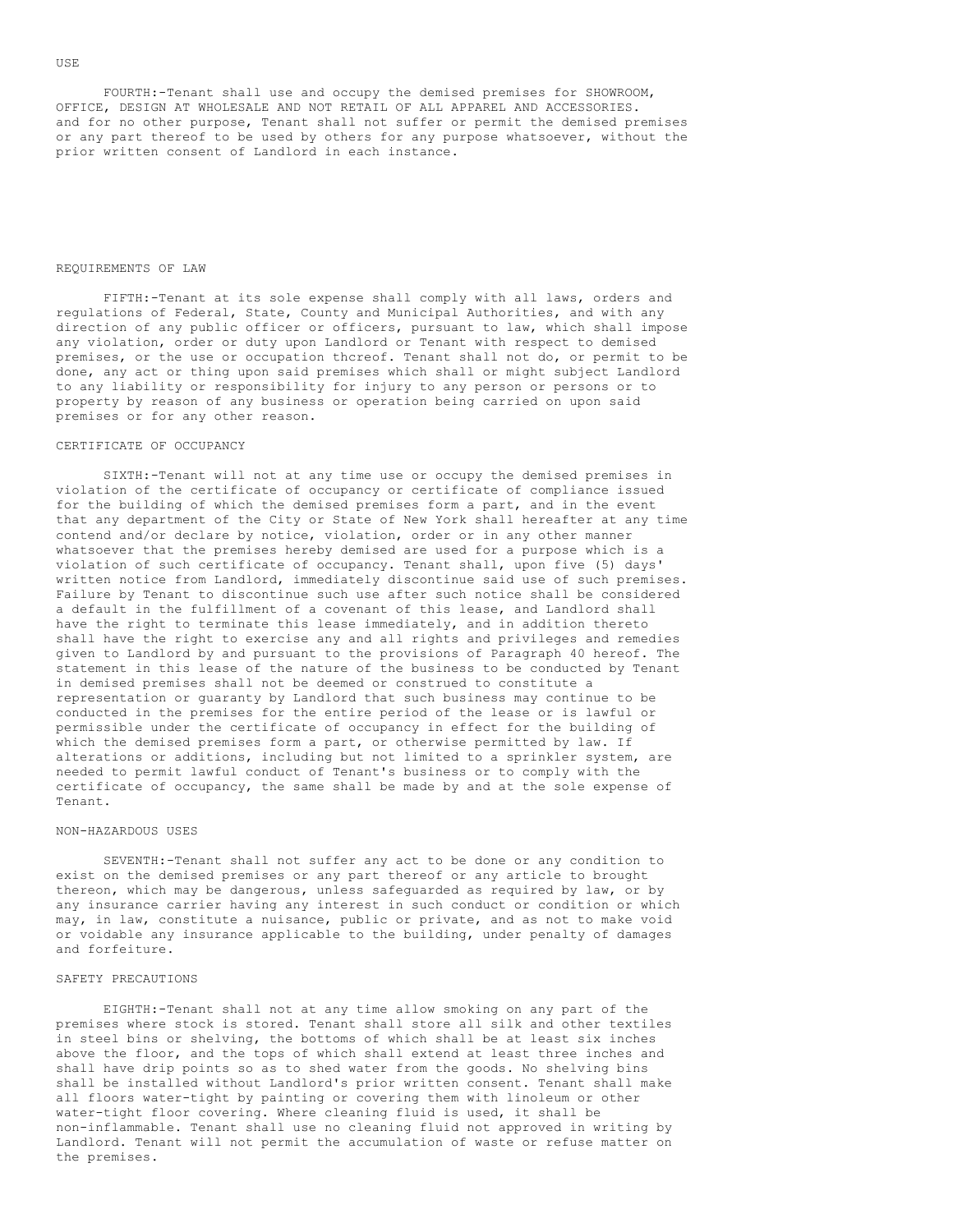#### TENANT TO KEEP INSURANCE RATE LOW

NINTH:-Tenant will conduct its business in such a manner as to enable Landlord or other tenants in the building to obtain the lowest possible insurance rate upon the entire building in which the demised premises are located, and will, at its sole expense, comply with all rules, orders, regulations or requirements of all public liability, fire and insurance policies in force at any time with respect to the demised premises, as well as all rules, orders, regulations or requirements of the New York Board of Fire Underwriters or any other similar body, and shall not do or permit anything to be done in or upon said premises or bring or keep anything therein, except as now or hereafter permitted by the Fire Department, Board of Fire Underwriters, Fire Insurance Rating Organization, or other authority having jurisdiction and then only in such quantity and manner of storage as not to increase the rate for fire insurance applicable to the building, or use the premises in a manner which shall increase the rate of fire insurance on the building of which demised premises form a part, or on property located therein, over that in effect prior to this lease. If by reason of failure of Tenant to comply with the provisions of this paragraph including, but not limited to, the mere use to which Tenant puts the premises, the fire insurance rate shall at the beginning of this lease or at any time thereafter be higher than it otherwise would be, then Tenant shall reimburse Landlord, as additional rent hereunder, for that part of all fire insurance premiums thereafter paid by Landlord, which shall have been charged because of such failure or use by Tenant, and shall make such reimbursement upon the first day of the month following such outlay by Landlord. In any action or proceeding wherein Landlord and Tenant are parties, a schedule or "make up" of rate for the building or demised premises issued by the New York Fire Insurance Exchange, or other body making fire insurance rates for said premises, shall be conclusive evidence of the facts therein stated and of the several items and charges in the fire insurance rate then applicable to said premises. Tenant shall not bring or

 $\overline{\mathcal{L}}$ 

permit to be brought or kept in or on the demised premises, any inflammable, combustible or explosive fluid, chemical, substance or material other than silk or other textiles, or cause or permit any odors of cooking or other processes, or any unusual or other objectionable odors to permeate from the demised premises. That the premises are being used for the purpose set forth herein shall not relieve Tenant from the foregoing duties, obligation and expenses.

## ASSIGNMENT, MORTGAGE AND SUBLEASING

TENTH:-a Tenant shall not assign, mortgage or encumber this agreement nor underlet the demised premises or any part thereof or permit the demised premises or any part thereof to be occupied by anybody other than Tenant, without the prior written consent of Landlord in each instance. The transfer of a majority of the issued and outstanding capital stock of any corporate Lessee of this lease or a majority of the total interest in any partnership Lessee, however accomplished, and whether in a single transaction or in a series of related or unrelated transactions, shall be deemed an assignment of this lease. If this lease be assigned, or if the demised premises or any part thereof be underlet or occupied by anybody other than Tenant, Landlord may, after default by Tenant, collect rent from the assignee, under-tenant or occupant, and apply the net amount collected to the rent herein reserved, but no such assignment, underletting, occupancy or collection shall be deemed a waiver of this covenant, or the acceptance of the assignee, under-tenant or occupant as tenant, or a release of Tenant from the further performance by Tenant of covenants on the part of Tenant herein contained. The consent by Landlord to an assignment or underletting shall not in any wise be construed to relieve Tenant from obtaining the express consent in writing of Landlord to any further assignment or underletting.

(b) If the demised premises shall be underlet in whole or in part by Tenant or its heirs, executors, administrators, legal representatives, successors or assigns. such party shall, within three (3) days of such underletting, furnish Landlord with a duplicate original of such underlease and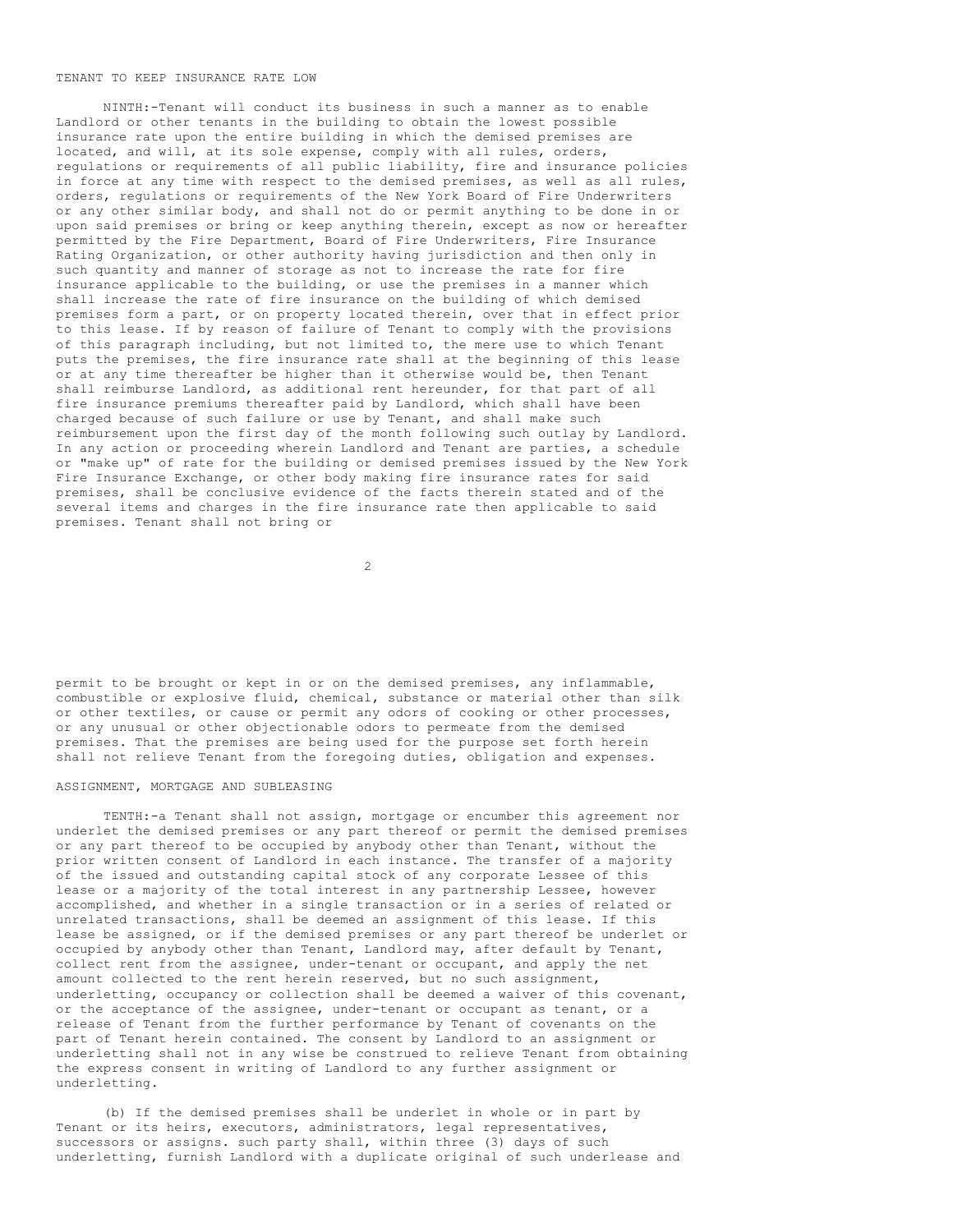shall, on demand of Landlord, supply Landlord within three (3) days of such demand, a written list of all such under-tenants, the terms, including expiration dates of their under-tenancies, the rents payable thereunder, and any additional information requested by Landlord. This provision or compliance therewith, however, shall in no event be construed to be a consent to any underletting or a waiver of the covenant against underletting contained herein. Non-compliance by Tenant with the provisions of this paragraph shall be deemed to be a breach of this lease.

(c) Tenant assumes and shall be responsible for and liable to Landlord, for all acts and omissions on the part of any present or future under-tenant, their agents, employees, servants or licensees, and any breach or violation of any of the terms, covenants, agreements, provisions, conditions and limitations of this lease, whether by act or omission, by any under-tenant shall constitute a breach or violation of this lease by Tenant.

#### WASTE

ELEVENTH:-Throughout the term of this lease, Tenant will take good care of the demised premises and appurtenances and suffer no waste, damage, disfigurement or injury thereto or any part thereof.

## ALTERATIONS

TWELFTH:-(a) Tenant shall make no alterations, decorations, installations, additions or improvements in or to the demised premises, including, but not limited to, an air-conditioning or cooling system, unit or part thereof or other apparatus of like or other nature, nor bring materials in connection therewith on the demised premises, without Landlord's prior written consent, and then only by contractors or mechanics approved by Landlord, and subject to plans and specifications approved by Landlord. All such work, alterations, decorations, installations, additions or improvements shall be done at Tenant's sole expense and at such times and in such manner as Landlord may from time to time designate. All alterations, decorations, installations, additions or improvements upon demised premises, made by either party, including all paneling, decorations, partitions, railings, mezzanine floors, galleries, steam, water, and air conditioning systems and units, shelving, electric fixtures and the like, shall, unless Landlord elects otherwise (which election shall be made by giving a notice pursuant to the provisions hereof not less than thirty (30) days prior to the expiration or other termination of this lease or any renewal or extension thereof) become the property of Landlord, and shall remain upon, and be surrendered with, said premises, as a part thereof, at the end of the term or renewal term, as the case may be. In the event Landlord shall elect otherwise, then such alterations, installations, additions or improvements made by Tenant upon the demised premises as the Landlord shall select, shall be removed by Tenant at Tenant's sole cost and expense. All alterations, decorations, installation, additions or improvements installed by Tenant may be used by Tenant without additional charge for such use, and without any right in the Landlord to remove the same in the absence of any default under this lease during the term hereof.

(b) Tenant, at its own expense, will promptly repair all damage and injury resulting from such removal and restore the space theretofore occupied by such fixtures and installations to good order and condition and to character and appearance equal to that of the area adjacent thereto, in default of any of which Landlord may at its option cause the same to be done at Tenant's expense.

3

## REPAIRS

THIRTEENTH:-Tenant shall take good care of the demised premises and the fixtures and appurtenances therein, and at its sole cost and expense make all repairs thereto as and when needed to preserve them in good working order and condition. All damage or injury to the demised premises and to its fixtures. appurtenances and equipment or to the building of which the same form a part or to its fixtures. appurtenances and equipment caused by Tenant's moving property in or out of the building or by installation or removal of furniture, fixtures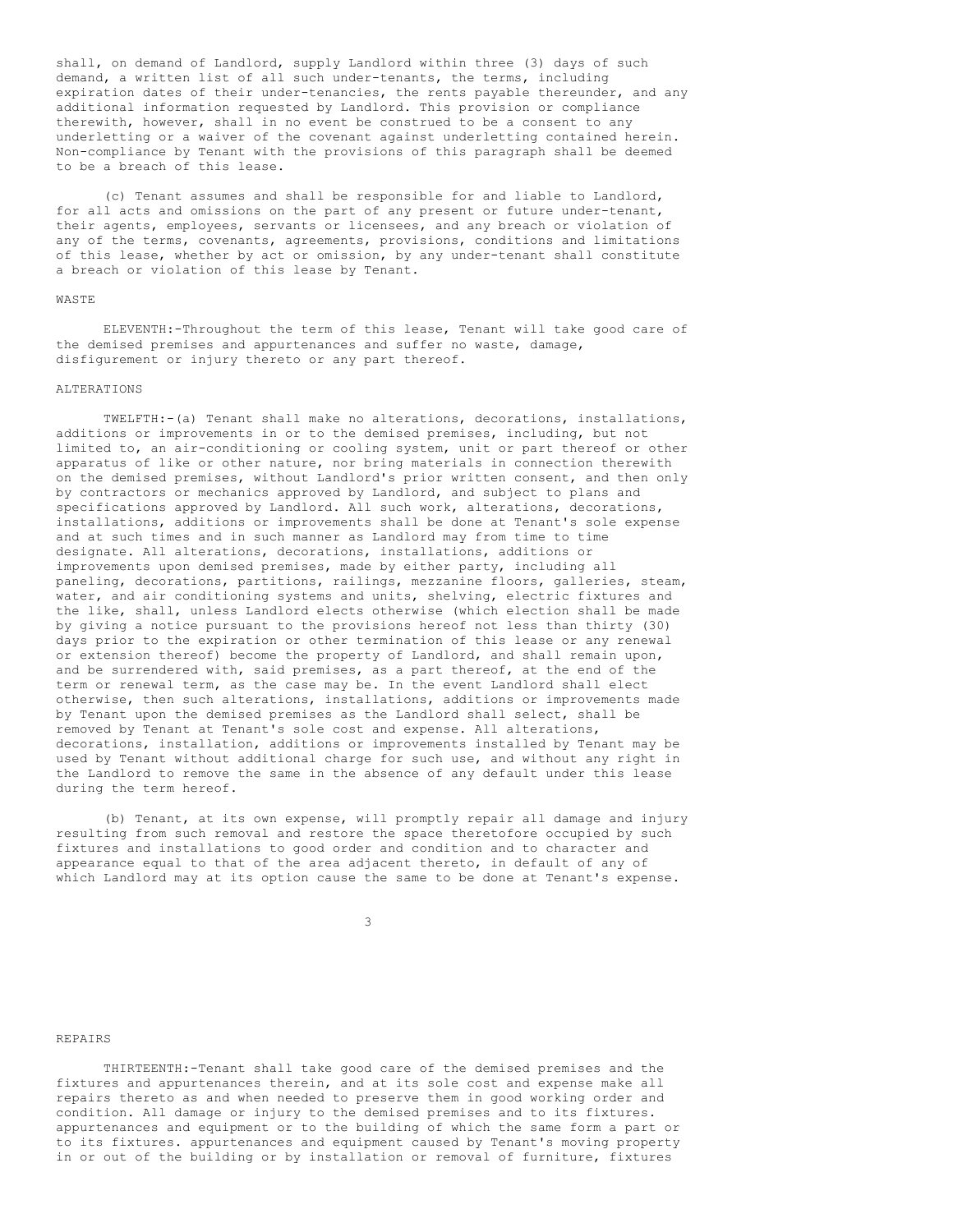or other property, or resulting from fire, explosion, air-conditioning unit or system, short circuits, flow or leakage of water, steam, illuminating gas, sewer gas, sewerage or odors or by frost or by bursting or leaking of pipes or plumbing works or gas, or from any other cause of any other kind or nature whatsoever due to carelessness, omission, neglect, improper conduct or other cause of Tenant, its servants, employees, agents, visitors or licensees shall be repaired, restored or replaced promptly by Tenant at its sole cost and expense to the satisfaction of Landlord. All aforesaid repairs, restorations and replacements shall be in quality and class equal to the original work or installations. If Tenant fails to make such repairs, restorations or replacements within a reasonable time same may be made by Landlord at expense of Tenant and collectible as additional rent.

# LANDLORD'S LIABILITY, ALTERATIONS OR REPAIRS

FOURTEENTH:-(a) Except where otherwise provided in this lease. there shall be no allowance to Tenant for a diminution of rental value and no liability on the part of Landlord by reason of inconvenience, annoyance or injury to business arising from Landlord, Tenant or others making any repairs, alterations, additions or improvements in or to any portion of the building or demised premises, or in or to fixtures, appurtenances, or equipment thereof, and no liability upon Landlord for failure of Landlord or others to make any repairs, alterations, additions or improvements in or to any portion of the building or of demised premises, or in or to the fixtures, appurtenances or equipment thereof.

(b) Landlord reserves the right to stop service of the electric, water, sprinkler, steam, air conditioning, elevator, heating and plumbing systems, when necessary, by reason of accident, or emergency, or for repairs, alterations, replacements or improvements, in the judgment of Landlord desirable or necessary to be made, until said repairs, alterations, replacements or improvements shall have been completed.

# EMPLOYMENT OF UNION LABOR TO MAKE ALTERATIONS AND REPAIRS

FIFTEENTH:-Tenant agrees that whenever any alterations, additions, improvements, changes or repairs to the said premises are consented to by Landlord, or in the moving of merchandise, fixtures or equipment into the said building, or moving the same therefrom, only such labor under agreement with the Building Trades Employers' Association of New York City, or which shall not cause strikes or concerted labor action by other employees of the building, and which have the same or similar labor union affiliations as those employed by Landlord or Landlord's contractors, shall be employed.

## DISCHARGE OF LIENS, ETC.

SIXTEENTH:-(a) Any mechanic's lien filed against the demised premises, or the building of which the same form a part, for work claimed to have been done for, or materials claimed to have been furnished to Tenant, shall be discharged by Tenant within ten (10) days thereafter, by payment in full or at Tenant's expense, by filing the bond required by law. If Tenant fails to so pay or file any bond, Landlord may pay the amount of said lien or discharge the same by deposit, or otherwise, billing Tenant for all expenses in connection therewith as additional rent.

(b) Nothing in this lease contained shall be deemed or construed in any way as constituting the consent or request of Landlord, express or implied by inference or otherwise, to any contractor, sub-contractor, laborer or materialman for the performance of any labor or the furnishing of any materials for any specific improvement, alteration to, or repair of the demised premises, or any part thereof, or for the demolition or replacement of the demised premises or any part thereof.

(c) Tenant agrees to obtain and deliver to Landlord, written and unconditional waivers of liens (and agreement that its filed plans may be replaced), for all plans, specifications and drawings for work or materials to be furnished to Tenant at the premises, signed by all architects, engineers and designers to become involved in such work for Tenant: with respect to contractors, subcontractors, materialmen and laborers, and all work or materials to be furnished to Tenant at the premises. Tenant agrees to obtain and deliver to Landlord written and unconditional waiver of mechanics liens upon the premises or the building after payments to the contractors, and subject to any applicable provisions of the Lien Law.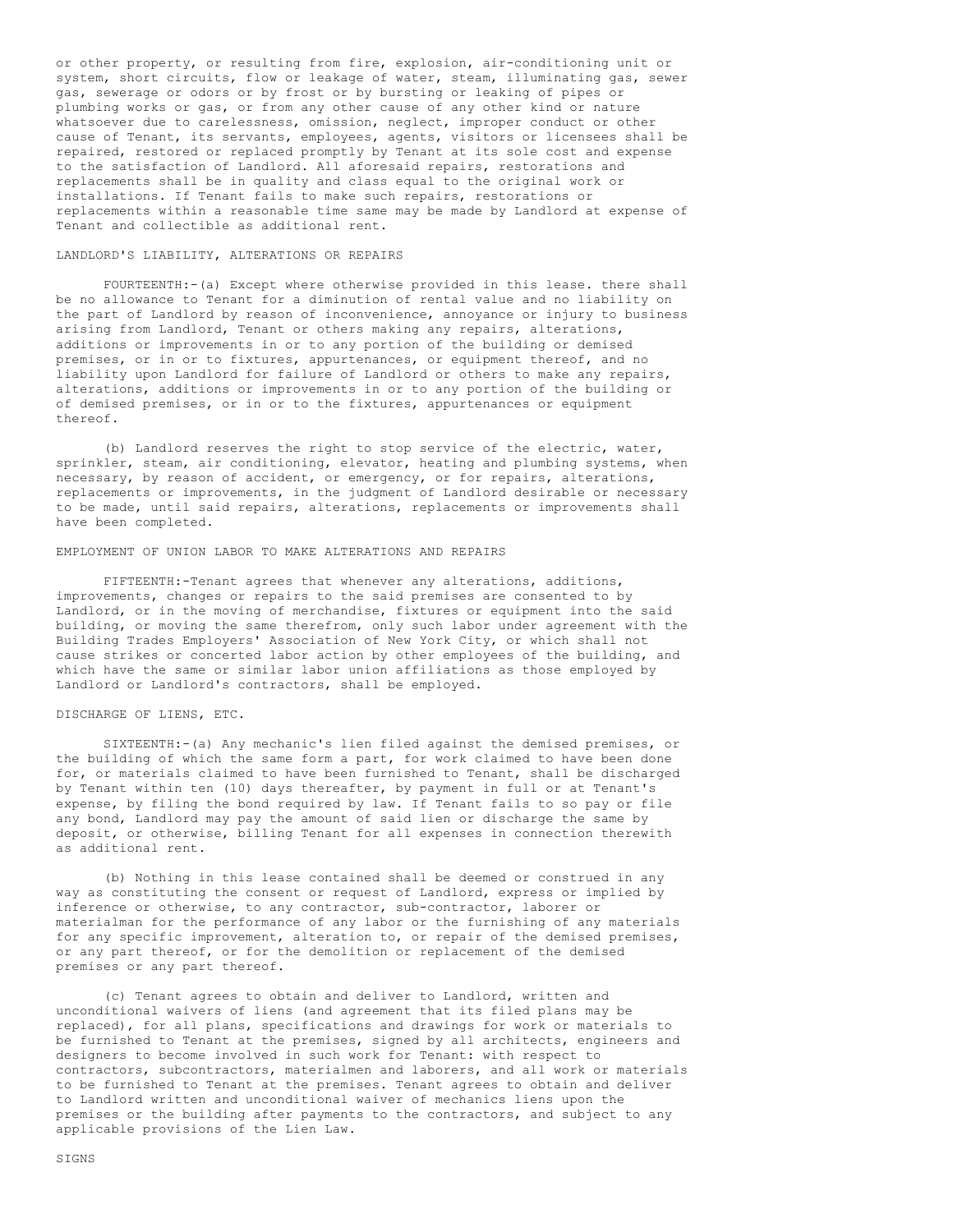SEVENTEENTH:-Tenant will not, without Landlord's written consent, place, affix or paint any signs, awnings, projections or advertising material of any kind upon the exterior of the premises or of the building, not upon the windows, nor in any location that may be visible from any of the lobbies or passageways. If Tenant shall cause or permit any sign or other object, similar or dissimilar, to be placed on or affixed to any

4

part of the building not inside the space specifically demised hereunder, Landlord shall have the right, without notice or liability to Tenant, to remove and dispose of the same and to make any repairs necessitated by such removal, all at Tenant's sole expense and risk. Landlords expenses in so doing shall be deemed additional rent hereunder and collectible as such.

### MISCELLANEOUS PROHIBITED ACTIONS OF TENANT

EIGHTEENTH:-(a) Tenant will not cause or permit any connection to be made to the wiring on the electrical panel boards of the building without the prior written consent and supervision of Landlord.

(b) Tenant agrees that it will not drive nails in, drill in, disfigure or deface any part of the building nor suffer the same to be done, nor cause or permit the floors, walls, doors or ceilings of the demised premises to be drilled, hammered, pounded or otherwise dealt with in a noisy or disturbing manner at any time during customary business hours (i.e., between 9:00 A.M. and 5:00 P.M.) whether or not such activities are incidental to or part of work to which Landlord has consented.

(c) Tenant shall not install any pressing equipment, whether connected to Tenant's gas-fired boiler or to the building steam system, without first having plans and specifications approved by Landlord.

The vacuum used by pressing machines for the drying of garments shall be created by an electrically driven vacuum pump. Tenant shall not use any vacuum created by the use of steam from a gas-fired boiler or from the building steam system.

(d) Tenant shall not permit any connection to he made at the demised premises with any high pressure steam lines, electric current lines or water lines without Landlord's prior written consent.

(e) Tenant shall not make any electrical or plumbing installation without Landlord's prior written consent. All water lines must be installed in red brass.

(f) Window air-conditioning units shall in no event be installed without Landlords' prior written approval or be mounted so as to extend outward beyond the line of the window frame.

(g) Tenant shall install no linoleum, rubber, mastic or vinyl tile floor covering, unless it is laid over a layer of felt, double cemented in the manner approved by Landlord.

(h) Tenant shall not place a load upon any floor of the demised premises exceeding the floor load per square foot area which such floor was designed to carry and which is allowed by law. Landlord reserves the right to prescribe the weight and position of all safes which must be placed so as to distribute the weight. Business machines and mechanical equipment shall be placed and maintained by Tenant at Tenant's expense in settings sufficient in Landlord's judgment to absorb and prevent vibration, noise and annoyance. Tenant agrees that upon the written request of Landlord, Tenant will, within fifteen (15) days of the mailing of such request, provide rubber or other approved settings for absorbing, preventing and decreasing noise and/or vibration from any or all machines or machinery, such insulation or other devices for the prevention, decrease or elimination of noise satisfactory to Landlord shall be made in such manner and of such material as Landlord may direct. In the event that Tenant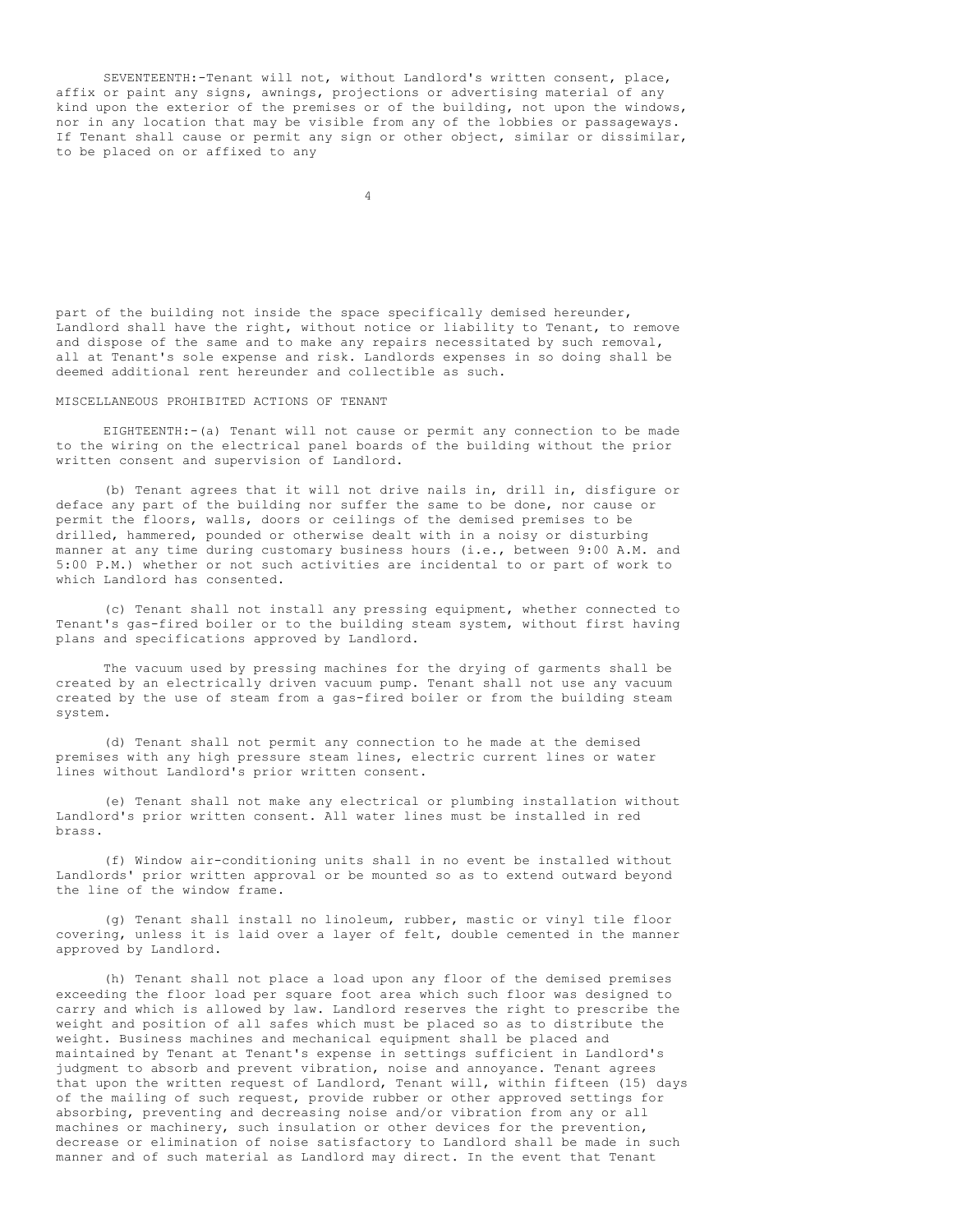fails to comply with the aforesaid request within the fifteen (15) days aforementioned, Landlord may, at its option, by notice in writing to Tenant, cause the term of this lease to expire. Landlord in such event shall have the right to re-enter the premises by summary proceedings or otherwise without liability. Landlord shall not give less than thirty (30) days' notice of its election to terminate the lease as above provided. Landlord shall have the right to enter the demised premises with workmen and materials and to insulate the machinery as above provided, collecting from Tenant the cost of such work as additional rent in the event that Tenant fails to comply with the written request aforementioned after the expiration of fifteen (15) days from the receipt thereof.

(i) Tenant shall not move any safe, heavy machinery, heavy equipment, freight, bulky matter, or fixtures into or out of the building without Landlord's prior written consent and the filing with Landlord of a Rigger's Liability Insurance Certificate satisfactory of Landlord. If such safe, machinery, equipment, freight, bulks matter or fixtures require special handling, Tenant agrees to employ only persons holding a Master Rigger's License to do said work, and that all work in connection therewith shall comply with the Administrative Code of the City of New York.

(j) If the demised premises be or become infested with vermin, Tenant shall, at Tenant's expense, cause the same to be exterminated from time to time to the satisfaction of Landlord, and shall employ such exterminators and such exterminating company or companies as shall be approved by Landlord.

5

(k) The water and wash closets and other plumbing fixtures shall not be used for any purposes other than those for which they were designed or constructed, and no sweepings, rubbish, rags, acids or other substances shall be deposited therein.

(l) Tenant agrees to provide proper receptacles as called for by the Fire Department, Board of Fire Underwriters, Fire Insurance Rating Organization or of the authority having jurisdiction. Tenant hereby agrees to cause its rubbish or waste to be disposed of at its own cost and expense, subject to all the rules and regulations that from time to time may be made in connection therewith by Landlord, including a regulation that Tenant shall use a single rubbish or waste remover designated by Landlord for the removal of the rubbish or waste of the tenants in the building. Tenant further agrees that it shall not at any time store any of its rubbish or waste in the lobbies, foyers, passage-ways or other spaces adjacent to the premises herein demised, nor shall Tenant place the rubbish (which is to be taken by the waste remover) in the said areas prior to 5:00 P.M.

(m) If Tenant is a lessee of any store in said building, the said Tenant hereby agrees to keep the sidewalk, entrance and passageways unencumbered and unobstructed, and agrees, further, to remove all ice and snow from the sidewalks immediately in front of the demised premises.

(n) Tenant will not suffer, permit or allow unusual or objectionable odors to be produced upon or permeate from the demised premises.

## WINDOW CLEANING

NINETEENTH:-Tenant will not clean, nor require, permit, suffer or allow any window in the demised premises to be cleaned, from the outside in violation of Section 202 of the Labor Law or of the rules of the Board of Standards and Appeals, or of any other board or body having or asserting jurisdiction.

# NOTICE OF DAMAGE TO PIPES, OF FIRE

TWENTIETH:-Tenant shall give prompt notice to Landlord of any accidents to or defects in the pipes and apparatus in the building or of any fire that may occur.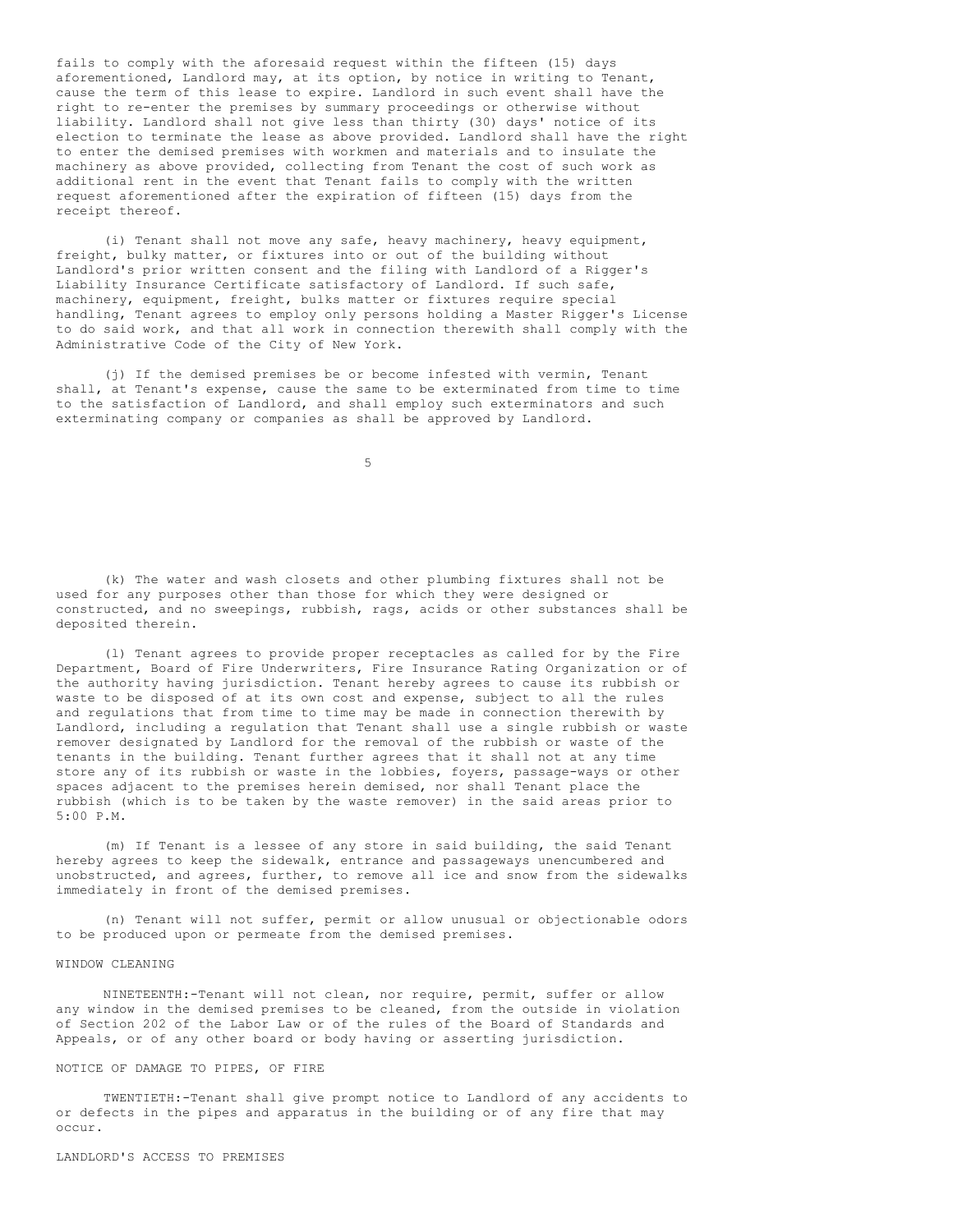TWENTY-FIRST:-Tenant shall permit Landlord to erect, use and maintain, pipes and conduits in and through the demised premises. Landlord or Landlord's agents shall have the right to enter the demised premises at all times to examine the same, and to show them to prospective purchasers or lessees of the building, and to make such decorations, repairs, alterations, improvements or additions as Landlord may deem necessary or desirable, and Landlord and its representatives shall be allowed to take and store all material into and upon said premises that may be required therefor without the same constituting an eviction of Tenant in whole or in part and the rent reserved shall in no wise abate while said decorations, repairs, alterations, improvements, or additions are being made, be reason of loss or interruption of business of Tenant, or otherwise. During the six months prior to the expiration of the term of this lease, or any renewal-term, Landlord may exhibit the premises to prospective tenants or purchasers, and place upon said premises, or the exterior thereof the usual notice "To Let" or "For Sale", which notices Tenant shall permit to remain thereon without molestation. If, during the last month of the term, Tenant shall have removed all or substantially all of Tenant's property therefrom, Landlord may immediately enter and alter, renovate and redecorate the demised premises, without elimination or abatement of rent, or incurring liability to Tenant for any compensation, and such acts shall have no effect upon this lease. If Tenant shall not be personally present to open and permit an entry into said premises, at any time, when for any reason an entry therein shall be necessary or permissible, Landlord or Landlord's agents may enter the same by a master key, or may forcibly enter the same, without rendering Landlord or such agents liable therefor (if during such entry Landlord or Landlord's agents shall accord reasonable care to Tenant's property), and without in any manner affecting the obligations and covenants of this lease. Nothing herein contained, however, shall be deemed or construed to impose upon Landlord any obligation, responsibility or liability whatsoever, for the care, supervision or repair, of the building or any part thereof, other than as herein provided. Landlord shall also have the right at any time, without the same constituting an actual or constructive eviction and without incurring any liability to Tenant therefor, to change the arrangement and/or location of entrances or passageways, doors and doorways, and corridors, elevators, stairs, toilets, or other public parts of the building and to change the name, number or designation by which the building is commonly known.

#### **ELECTRICITY**

TWENTY-SECOND:-Tenant agrees that Landlord may furnish electricity to Tenant on a "submetering" basis or on a "rent inclusion" basis". Electricity and electric service, as used herein, shall mean any element affecting the generation, transmission, and/or distribution or redistribution of electricity, including but not limited to services which facilitate the distribution of service.

6

(a) Submetering: If and so long as Landlord provides electricity to the demised premises on a submetering basis, Tenant covenants and agrees to purchase the same from Landlord or Landlord's designated agent at charges, terms and rates set, from time to time, during the term of this lease by Landlord but not more than those specified in the service classification in effect on January 1, 1970 pursuant to which Landlord then purchased electric current from the public utility corporation serving the part of the city where the building is located, provided however, said charges shall be increased in the same percentage as any percentage increase in the billing to Landlord for electricity for the entire building, by reason of increase in Landlord's electric rates or service classifications, subsequent to January 1, 1970, and so as to reflect any increase in Landlord's electric charge including changes in market prices for electricity from utilities and/or other providers, in fuel adjustment, or by taxes or charges of any kind imposed on Landlord's electricity purchases or redistribution, or by any other such reason, subsequent to said date. Any such percentage increase in Landlord's billing for electricity due to changes in rates, service classifications, or market prices, shall be computed by the application of the average consumption (energy and demand) of electricity for the entire building for the twelve (12) full months immediately prior to the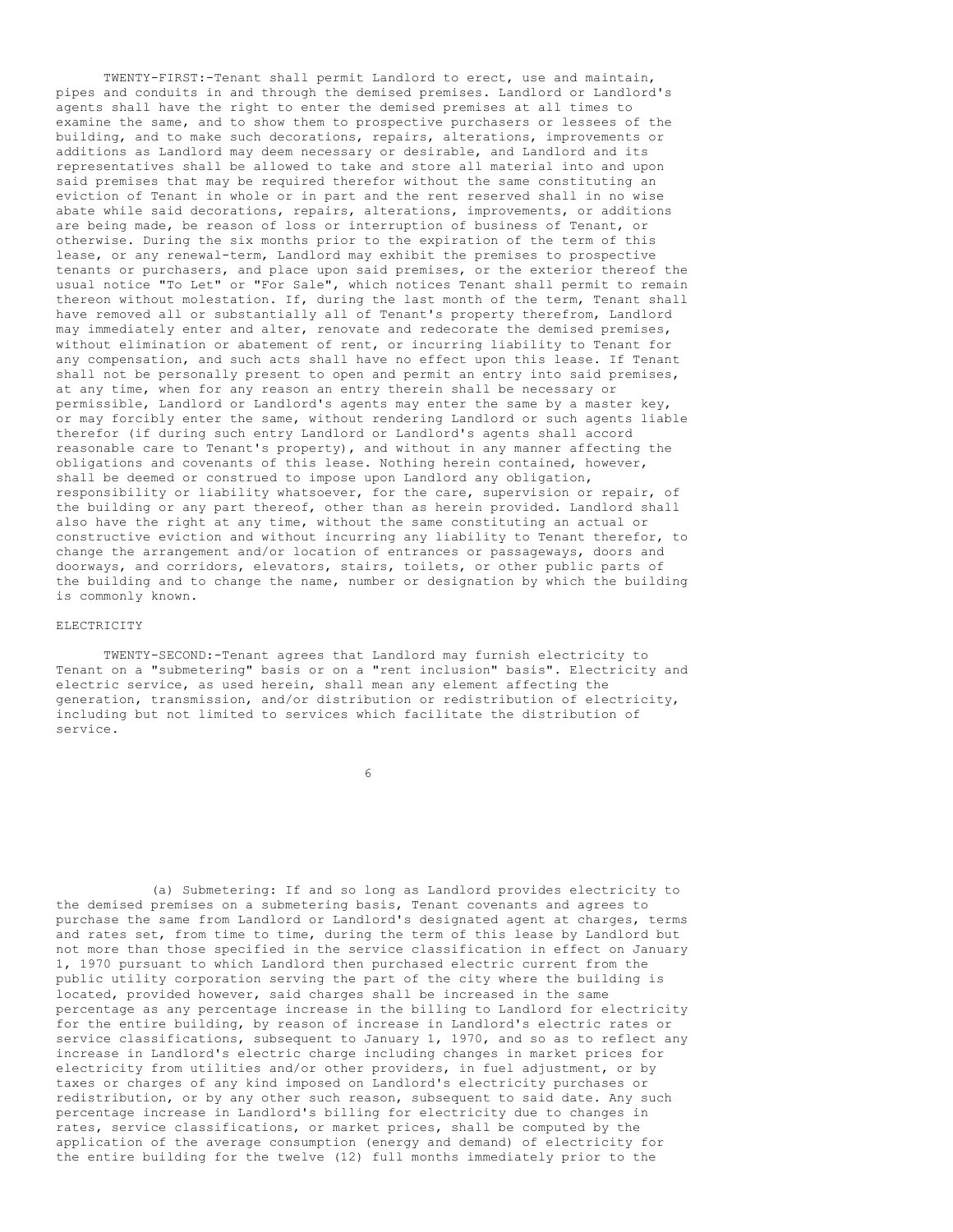rate and/or service classification change, or any changed methods of or rules on billing for same, applied on a consistent basis to the new rate and/or service classification or market price, and to the service classification and rate in effect on January 1, 1970. If the average consumption of electricity for the entire building for said prior twelve (12) months cannot reasonably be applied and used with respect to changed methods of or rules on billing, then the percentage shall be computed by the use of the average consumption (energy and demand) for the entire building for the first three (3) months after such change, projected to a full twelve (12) months, so as to reflect the different seasons, and that same consumption, so projected, shall be applied to the service classification and rate in effect on January 1, 1970. Where more than one meter measures the service of Tenant in the building, the service rendered through each meter may be computed and billed separately in accordance with the rates herein specified. Bills therefore shall be rendered at such times as Landlord may elect and the amount, as computed from a meter, shall be deemed to be, and be paid as, additional rent. In the event that such bills are not paid within five (5) days after the same are rendered, Landlord may, without further notice, discontinue the service of electric current to the demised premises without releasing Tenant from any liability under this lease and without Landlord or Landlord's agent incurring any liability for any damage or loss sustained by lessee by such discontinuance of service. If any tax is imposed upon Landlord's receipt from the sale, resale or redistribution of electricity or gas or telephone service to Tenant by any Federal, State, or Municipal authority, Tenant covenants and agrees that where permitted by law, Tenant's pro-rata share of such taxes shall be passed on to and included in the bill of, and paid by, Tenant to Landlord.

(b) Rent Inclusion: If and so long as Landlord provides electricity to the demised premises on a rent inclusion basis, Tenant agrees that the fixed annual rent shall be increased by the amount of the Electricity Rent Inclusion Factor ("ERIF"), as hereinafter defined. Tenant acknowledges and agrees (i) that the the fixed annual rent hereinabove set forth in this lease does not yet, but is to include an ERIF of \$2.95 per rentable square foot to compensate Landlord for electrical wiring and other installations necessary for, and for its obtaining and making available to Tenant the redistribution of electric current as an additional service; and (ii) that said ERIF, which shall be subject to periodic adjustments as hereinafter provided, has been partially based upon an estimate of the Tenant's connected electrical load, in whatever manner delivered to Tenant, which shall be deemed to be the demand (KW), and hours of use thereof, which shall be deemed to be the energy (KWH), for ordinary lighting and light office equipment and the operation of the usual small business machines, including Xerox or other copying machines (such lighting and equipment are hereinafter called "Ordinary Equipment") during ordinary business hours ("ordinary business hours" shall be deemed to mean 50 hours per week), with Landlord providing an average connected load of 4 1/2 watts of electricity for all purposes per rentable square foot. Any installation and use of equipment other than Ordinary Equipment and/or any connected load and/or energy usage by Tenant in excess of the foregoing shall result in adjustment of the ERIF as hereinafter provided. For purposes of this lease the rentable square foot area of the presently demised premises shall be deemed to be 8,144 square feet.

If the cost to Landlord of electricity shall have been, or shall be, increased or decreased subsequent to May 1, 1996 (whether such change occurs prior to or during the term of this Lease), by change in Landlord's electric rates or service classifications, or electricity charges, including changes in market prices, or by any increase, subsequent to the last such electric rate or service classification change or market price change, in fuel adjustments or charges of any kind, or by taxes, imposed on Landlord's electricity purchases or on Landlord's electricity redistribution, or for any other such reason, then the aforesaid ERIF portion of the fixed annual rent shall be changed in the same percentage as any such change in cost due to changes in electric rates, service classifications or market prices, and, also Tenant's payment obligation for electricity redistribution, shall change from time to time so as to reflect any such increase in fuel adjustments or charges, and such taxes. Any such percentage change in Landlord's cost due to change in Landlord's electric rates or service classifications or market prices shall be computed on the basis of the average consumption of electricity for the building for the twelve full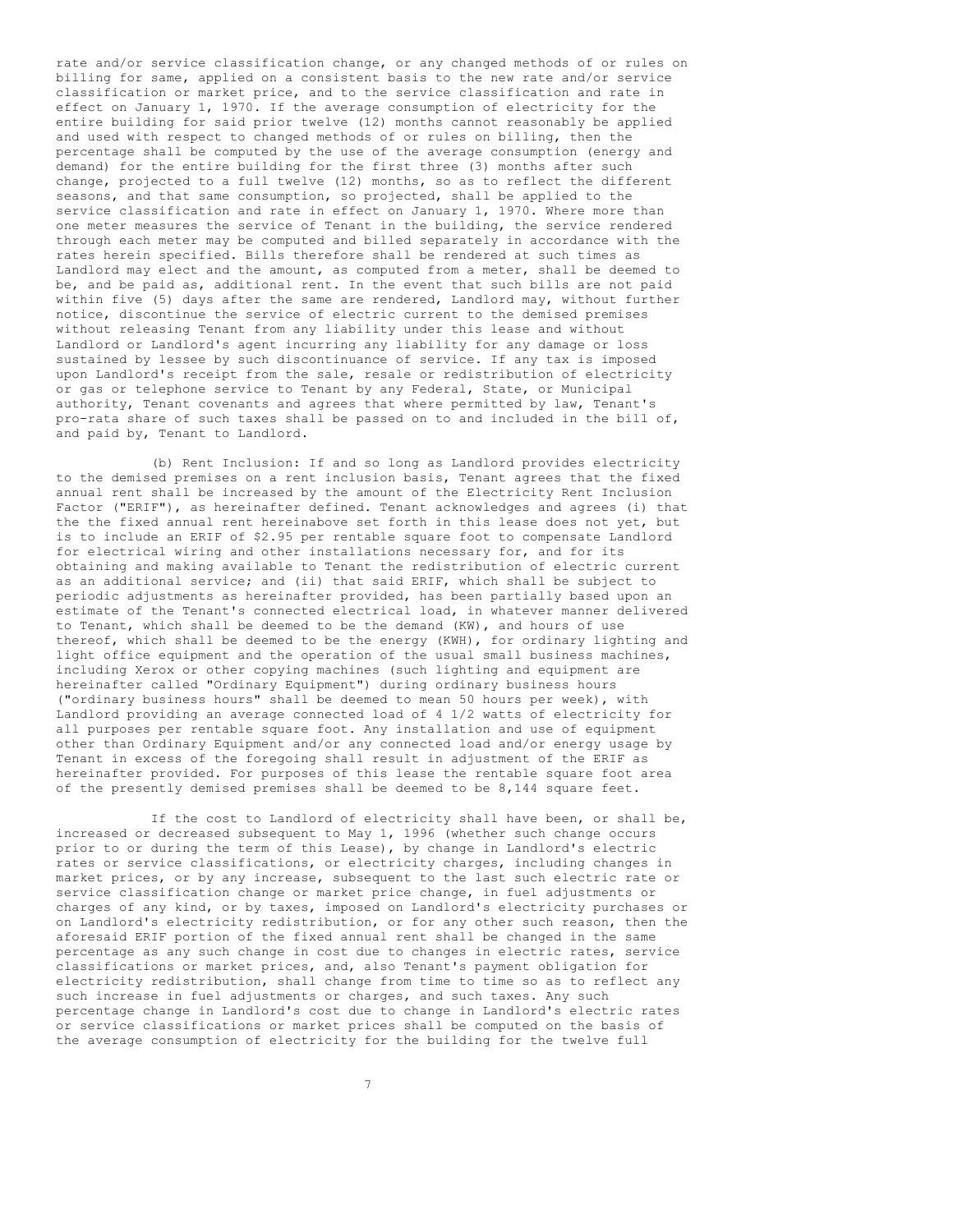months immediately prior to the rate change or other such changes in cost, energy and demand, and any changed methods of or rules on billing for same, applied on a consistent basis to the new electric rate or service classification or market price and to the immediately prior existing electric rate or service classification or market price. If the average consumption (energy and demand) for the entire building for said prior (12) months cannot reasonably be applied and used with respect to changed methods for rules on billing, then the percentage increase shall be computed by the use of the average consumption (energy and demand) for the entire building for the first three (3) months after such change, projected to a full twelve (12) months, so as to reflect the different seasons, and that same consumption, so projected, shall be applied to the rate and/or service classification or market price which existed immediately prior to the change. The parties agree that a reputable, independent electrical consultant firm, selected by Landlord, ("Landlord's electrical consultant"), shall determine the percentage change for the changes in ERIF due to Landlord's changed costs, and that Landlord's electrical consultant may from time to time make surveys in the demised premises of the electrical equipment and fixtures and use of current (i) If such survey shall reflect a connected electrical load in the demised premises in excess of 4 1/2 watts of electricity for all purposes per rentable square foot and/or energy usage in excess of ordinary business hours (each such excess hereinafter called "excess electricity") then the connected electrical load and/or the hours of use portion(s) of the then existing ERIF shall be increased by an amount which is equal to a fraction of the then existing ERIF, the numerator of which is the excess electricity (i.e. excess connected load and/or excess usage) and the denominator of which is the connected load and/or the energy usage which was the basis of the then existing ERIF. Such fractions shall be determined by Landlord's electrical consultant. The fixed annual rent shall then be appropriately adjusted, effective as of the date of any such change in connected load and/or usage, as disclosed by said survey. (ii) If such survey shall disclose installation and use of other than Ordinary Equipment, then effective as of the date of said survey, there shall be added to the ERIF portion of fixed annual rent (computed and fixed as hereinbefore described) an additional amount equal to what would be paid under the SC-4 Rate l Service Classification in effect on May 1, 1996 (and not the time-of-day rate schedule) for such load and usage of electricity, with the, connected electrical load deemed to be the demand (KW) and the hours of use thereof deemed to be the energy (KWH), as hereinbefore provided (which addition to the ERIF shall be increased or decreased by all electricity cost changes of Landlord, as hereinabove provided, from May 1, 1996 through the date of billing).

In no event, whether because of surveys, rates or cost changes, or for any other reason, is the originally specified \$2.95 per per rentable square foot ERIF portion of the fixed annual rent (plus any net increase thereof. but not decrease, by virtue of all electricity rate, service classification or market price changes of Landlord subsequent to May 1, 1996) to be reduced.

(c) General Conditions: The determinations by Landlord's electrical consultant shall be binding and conclusive on Landlord and Tenant from and after the delivery of copies of such determinations to Landlord and Tenant, unless, within fifteen (15) days after delivery thereof, Tenant disputes such determination. If Tenant so disputes the determination, it shall, at its own expense, obtain from a reputable, independent electrical consultant its own determinations in accordance with the provisions of this Article. Tenant's consultant and Landlord's consultant then shall seek to agree. If they cannot agree within thirty (30) days they shall choose a third reputable electrical consultant, whose cost shall be shared equally by the parties, to make similar determinations which shall be controlling. (If they cannot agree on such third consultant within ten (10) days, than either party may apply to the Supreme Court in the County of New York for such appointment.) However, pending such controlling determinations, Tenant shall pay to Landlord the amount of additional rent or ERIF in accordance with the determinations of Landlord's electrical consultant. If the controlling determinations differ from Landlord's electrical consultant, then the parties shall promptly make adjustment for any deficiency owed by Tenant or overage paid by Tenant.

At the option of Landlord, Tenant agrees to purchase from Landlord or its agents all lamps and bulbs used in the demised premises and to pay for the cost of installation thereof. Supplementing Article 53 hereof, if all or part of the submetering additional rent or the ERIF payable in accordance with subdivision (a) or (b) of this Article becomes uncollectible or reduced or refunded by virtue of any law, order or regulation, the parties agree that, at Landlords option, in lieu of submetering additional rent or ERIF, and in consideration of Tenant's use of the building's electrical distribution system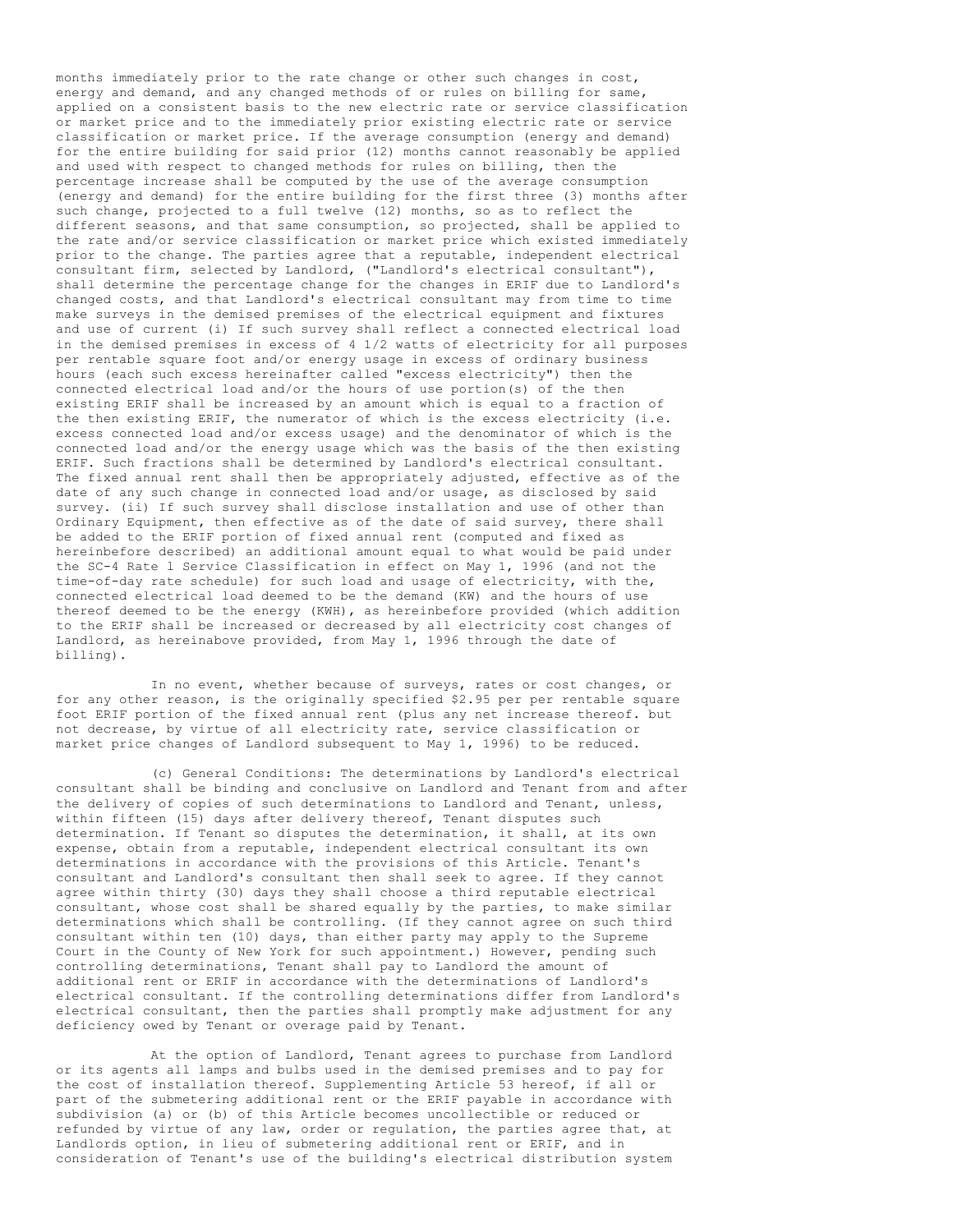and receipt of redistributed electricity and payment by Landlord of consultant's fees and other redistribution costs, the fixed annual rental rate(s) to be paid under this lease shall be increased by an "alternative charge" which shall be a sum equal to \$2.95 per year per rentable square foot of the demised premises, changed in the same percentage as any increases in the cost to Landlord for electricity for the entire building subsequent to May 1, 1996, because of electric rate, service classification or market price changes, such percentage change to be computed as in subdivision (b) provided.

Landlord shall not be liable to Tenant for any loss or damage or expense which Tenant may sustain or

8

incur if either the quantity or character of electric service is changed or is no longer available or suitable for Tenant's requirements. Tenant covenants and agrees that at all times its use of electric current shall never exceed the capacity of existing feeders to the building or wiring installation. Tenant agrees not to connect any additional electrical equipment to the building electric distribution system, other than lamps, typewriters and other small office machines which consume comparable amounts of electricity, without Landlord's prior written consent, which consent shall not be unreasonably withheld. Any riser or risers to supply Tenant's electrical requirements, upon written request of Tenant, will be installed by Landlord, at the sole cost and expense of Tenant, if, in Landlord's sole judgment, the same are necessary and will not cause permanent damage or injury to the building or demised premises or cause or create a dangerous or hazardous condition or entail excessive or unreasonable alterations, repairs or expense or interfere with or disturb other tenants or occupants. In addition to the installation of such riser or risers, Landlord will also at the sole cost and expense of Tenant, install all other equipment proper and necessary in connection therewith subject to the aforesaid terms and conditions. The parties acknowledge that they understand that it is anticipated that electric rates, charges, etc., may be changed by virtue of time-of-day rates or changes in other methods of billing, and/or electricity purchases and the redistribution thereof, and fluctuation in the market price of electricity, and that the references in the foregoing paragragraphs to changes in methods of or rules on billing are intended to include any such changes, Anything hereinabove to the contrary notwithstanding, in no event is the submetering additional rent or ERIF, or any "alternative charge", to be less than an amount equal to the total of Landlord's payments to public utilities and/or other providers for the electricity consumed by Tenant (and any taxes thereon or on redistribution of same) plus 5% thereof for transmission line loss, plus 15% thereof for other redistribution costs The Landlord reserves the right, at any time upon thirty (30) days' written notice, to change its furnishing of electricity to Tenant from a rent inclusion basis to a submetering basis, or vice versa, or to change to the distribution of less than all the components of the existing service to Tenant. The Landlord reserves the right to terminate the furnishing of electricity on a rent inclusion, submetering, or any other basis at any time, upon thirty "30" days' written notice to the Tenant, in which event the Tenant may make application directly to the public utility and/or other providers for the Tenant's entire separate supply of electric current and Landlord shall permit its wires and conduits, to the extent available and safely capable, to be used for such purpose, but only to the extent of Tenant's then authorized load. Any meters, risers, or other equipment or connections necessary to furnish electricity on a submetering basis or to enable Tenant to obtain electric current directly from such utility and/or other providers shall be installed at Tenant's sole cost and expense. Only rigid conduit or electricity metal tubing (EMT) will be allowed. The Landlord, upon the expiration of the aforesaid thirty (30) days' written notice to the Tenant may discontinue furnishing the electric current but this lease shall otherwise remain in full force and effect. If Tenant was provided electricity on a rent inclusion basis when it was so discontinued, then commencing when Tenant receives such direct service and as long as Tenant shall continue to receive such service, the fixed annual rent payable under this lease shall be reduced by the amount of the ERIF which was payable immediately prior to such discontinuance of electricity on a rent inclusion basis.

WATER SEWER RENTS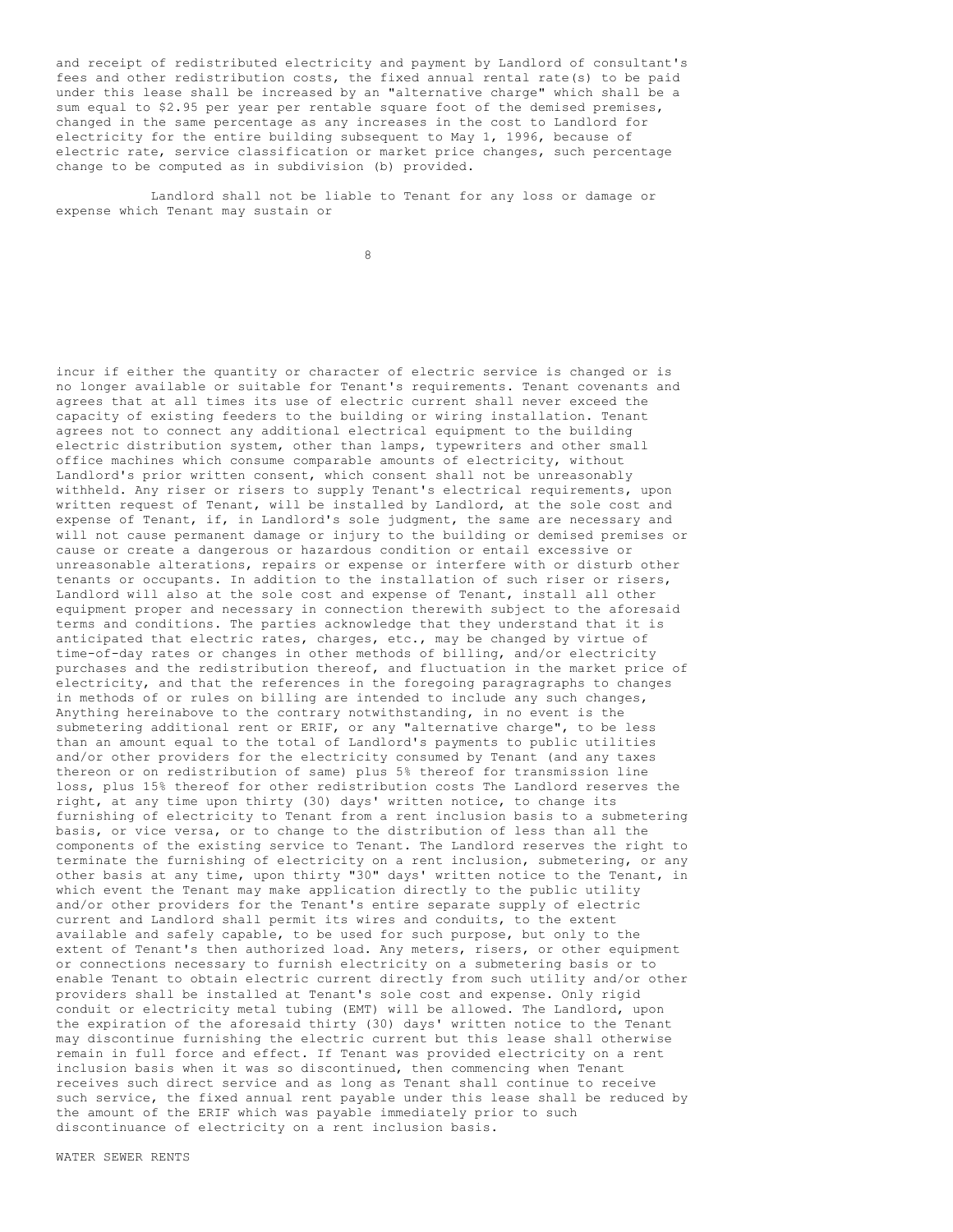TWENTY-THIRD: - (a) If Landlord installs a water meter to measure Tenant's water consumption for all purposes, Tenant shall pay Landlord for the cost of the meter and the cost of the installation thereof and throughout the duration of Tenant's occupancy Tenant shall keep said meter and installation equipment in good working order and repair at Tenant's own cost and expense, in default of which Landlord may cause such meter and equipment to be replaced or repaired and collect the cost thereof from Tenant. Tenant agrees to pay for water consumed, as shown on said meter as and when bills are rendered, and on default in making such payment Landlord may pay such charges and collect the same from Tenant. Landlord may inspect such water meter at any time and shall have access thereto at all times for the purpose of such inspection

(b) In addition to the foregoing, Tenant agrees to pay its proportionate share of the water consumed in the toilets and other portions of the premises over which Landlord may reserve control, irrespective of the fact that the same shall be located outside of the demised premises.

(c) Tenant covenants and agrees to pay its pro-rata share of the sewer rent, charge or any other tax, rent levy or charge which now or hereafter is assessed, imposed or a lien upon the demised premises or the realty of which they are part pursuant to law, order or regulation made or issued in connection with the use, consumption, maintenance or supply of water, water system or sewage or sewage connection or system.

(d) The bill rendered by Landlord for metered water, sewer or any other charges provided for in this paragraph "23" shall be based upon Tenant's consumption and shall be payable by Tenant as additional rent. Any such costs or expenses incurred or payments made by Landlord for any of the reasons or purposes hereinabove stated, shall be deemed to be additional rent payable by Tenant and collectible by Landlord as such. If the building or the demised premises or any part thereof be supplied with water through a meter through which water is also supplied

9

to other premises, Tenant shall pay to Landlord as additional rent, on the first day of each month, \$102.00 as Tenant's portion. Independently of and in addition to any of the remedies reserved to Landlord hereinabove or elsewhere in this lease, Landlord may sue for and collect any monies to be paid by Tenant or paid by Landlord for any of the reasons or purposes hereinabove set forth.

### SPRINKLER

TWENTY-FOURTH: - If the sprinkler system or any of its appliances shall be damaged or injured or not in proper working order by reason of any act or omission of Tenant, Tenant's agents, servants, employees, licensees or visitors, Tenant shall forthwith restore the same in good working condition at its own expense; and if the New York Board of Fire Underwriters or the New York Fire Insurance Rating Organization or any bureau, department or official of the State or City Government, require or recommend that any changes, modifications, alterations or additional sprinkler heads or other equipment be made or supplied by reason of Tenant's business, or the location of partitions, trade fixtures, or other contents of the demised premises, or for any other reason, or if any such changes, modifications, alterations, additional sprinkler heads or other equipment, become necessary to prevent the imposition of a penalty or charge against the full allowance for a sprinkler system in the fire insurance rate as fixed by said Rating Organization, or by any Fire Insurance Company, Tenant shall, at Tenant's expense, promptly make and supply such changes, modifications, alterations, additional sprinkler heads or other equipment. Tenant shall pay to Landlord as additional rent the sum of \$102.00 on the first day of each month during the term of this lease, as Tenant's portion of the contract price for sprinkler supervisory service.

## AIR CONDITIONING

TWENTY-FIFTH: - Tenant shall have the privilege of using the air conditioning system which affects the whole or a portion of the demised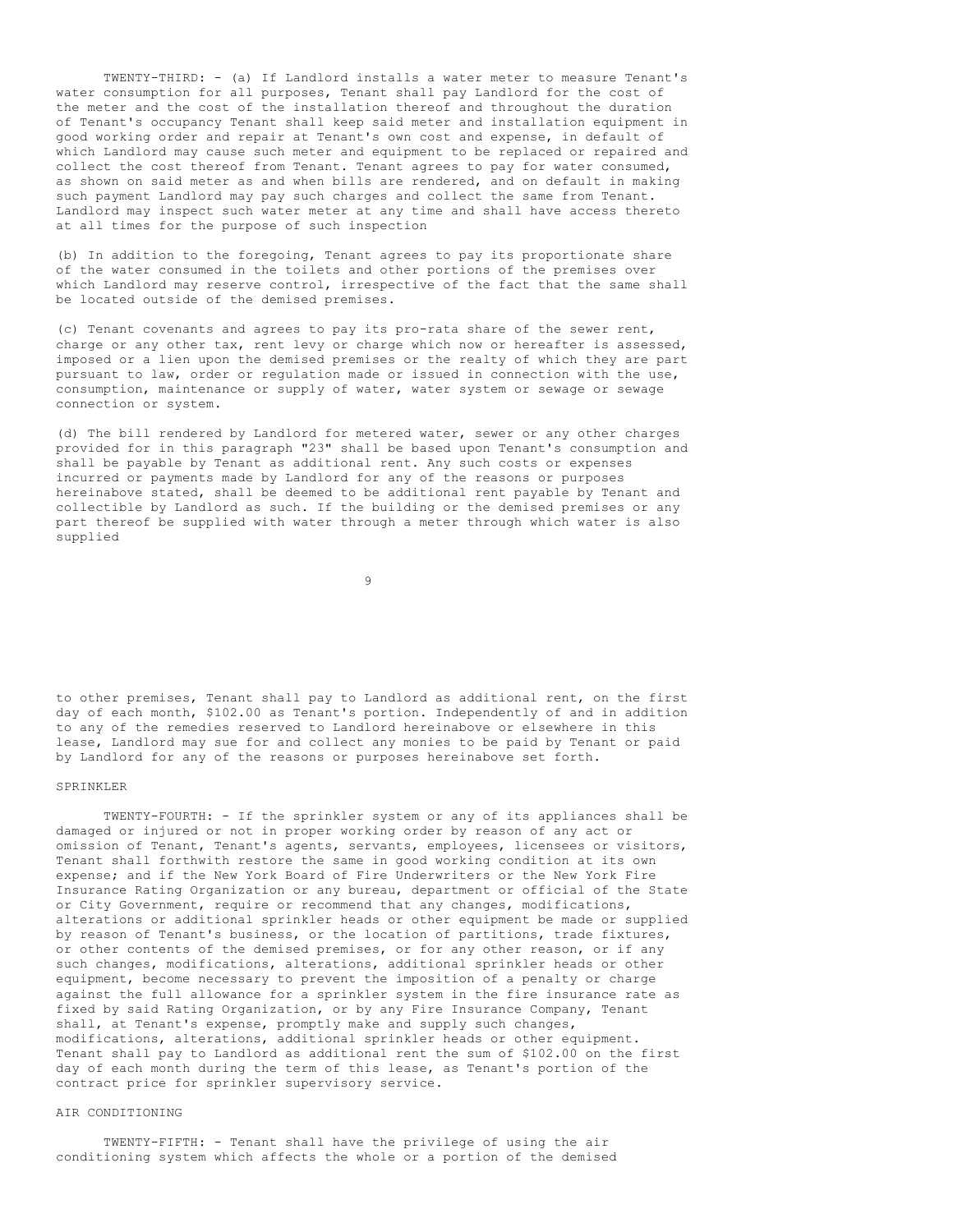premises, and shall, at its own cost and expense, maintain and operate said system in compliance with all present and future laws and governmental requirements, and shall obtain all governmental licenses and permits now or hereafter required. Tenant shall pay for all electric current, water and refrigerants used in connection with said system. Tenant, at its own cost and expense, shall make or cause to be made, all repairs, alterations, changes. additions or improvements in and to said system which may be necessary or which may be required or recommended by Landlord or by any governmental authority, and shall furnish all parts and supplies necessary or desirable in connection therewith, but no alterations, changes, additions or improvements shall be made by Tenant without the advance written consent of Landlord. Landlord's charges for electric current, water and refrigerants and for such parts, supplies, repairs, alterations, changes, additions or improvements as are caused to be furnished or made by Landlord shall be payable by Tenant as additional rent upon presentation of Landlord's bill for same. If Tenant shall default in paying any such bill for five (5) day's, Landlord shall have the right, in addition to any other rights under this lease to terminate the operation of said air conditioning system without notice to Tenant, and if such default shall continue for sixty (60) days, Landlord shall have the right to remove the whole or any part of said system from the demised premises without notice to Tenant. The non-functioning or defective functioning of said air conditioning system, or Tenant's inability to operate or maintain the same in compliance with lawful requirements, or Landlord's removal thereof or termination of the operation thereof as provided in this paragraph, or any delay, discomfort or inconvenience suffered by Tenant in connection therewith, or, without limitation of or by the foregoing, any other matter or thing related to such system, shall not give rise to any obligation or liability on the part of Landlord and shall not affect this lease or be deemed to release or discharge Tenant of any of Tenant's obligations or liabilities under this lease or otherwise. Title to said system and all present and future parts thereof is and shall be vested in Landlord.

#### ELEVATOR

TWENTY-SIXTH: - (a) As long as Tenant is not in default under any of the covenants of this lease, Landlord shall provide necessary elevator facilities on business days from 8:00 A.M. to 6:00 P.M., and on Saturdays from 8:00 A.M. to 1:00 P.M. On Sundays, holidays and nights, Landlord will furnish at least one (1) elevator.

(b) If the building of which the demised premises are a part supplies manually operated elevator service, Landlord may proceed with alterations necessary to substitute automatic control elevator service upon ten (10) days' written notice to Tenant without in any way affecting the obligations of Tenant hereunder, provided that the same shall be done with the minimum amount of inconvenience to Tenant, and Landlord pursues with due diligence the completion of the alterations. Where automatic control elevator service is now, or hereafter furnished, and the demised premises contain an entire floor or floors, Tenant will provide, at its own cost and expense, locks for all entrances to such floor or floors from the elevators.

(c) Tenant agrees it will not permit its employees other than office help to use the passenger elevator in said building, nor will it permit them to use the stairs leading to and from the passenger entrance to said

10

building. Landlord may prescribe and regulate which elevator and entrance shall be used by Tenant's employees and for Tenants shipping.

HEAT, CLEANING, PUBLIC AREAS

TWENTY-SEVENTH: -- Landlord will:

(a) Furnish heat to the demised premises, when and as required by law, on business days during regular business hours.

(b) Cause to be kept clean the public halls and public portions of the building, which are used in common by all tenants.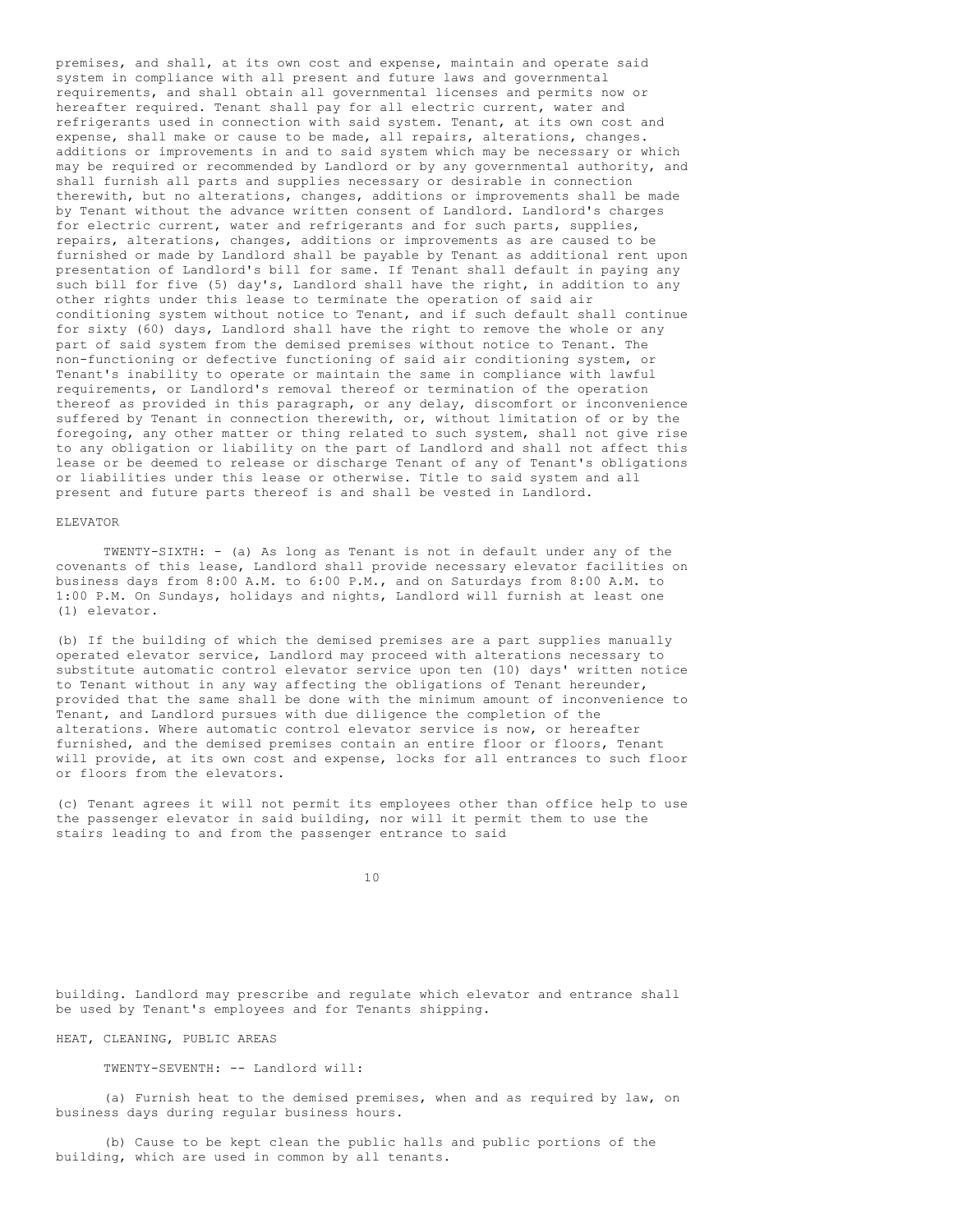## REQUIRED ALTERATIONS, MACHINERY

TWENTY-EIGHTH: -- It is expressly agreed that if in consequence of the use of the demised premises for manufacturing purposes any Municipal or State Authority requires alterations and additions to such premises or the building of which they are a part. Landlord, in addition to other remedies provided for in this lease, shall have the option of terminating this lease on sixty (60) days' written notice to Tenant. Upon expiration of said sixty (60) days, the term of this lease shall terminate, and Tenant shall immediately vacate the premises. In such event, Landlord shall refund to Tenant the unearned pro rata portion of any rent paid in advance. Landlord reserves the privilege of complying with any order, rule or regulation as aforementioned in order to remove such violation, if any. In such event, Tenant waives any and all claims for damages growing out of the work in the building or on the premises in connection therewith. In the event that the violation can be removed by Tenant's limiting the number of employees in the demised premises. Tenant shall so limit the number of employees immediately and no claim for damages or any loss may be made against Landlord therefor.

# FIXTURES & PARTITIONS INSTALLED BY LANDLORD

TWENTY-NINTH: -- Tenant shall have the use of the partitions existing in the premises demised herein and of all other equipment, fixtures and appurtenances installed by Landlord prior to or during the term hereof. The ownership of all such property shall at all times be vested in Landlord and possession thereof shall revert to Landlord upon the expiration of the lease.

## VAULTS

THIRTIETH: -- If any vault space is adjacent to the demised premises, the same shall not be or be deemed to be part of the demised premises or its appurtenances. Landlord may permit Tenant to use such vault space gratuitously, but such permission may be revoked by Landlord at any time on two (2) days, notice. Landlord shall have the right at any time to cause a wall to be erected for the purpose of sealing off such vault space from the demised premises. Said wall may be erected wholly or partly on that portion of the demised premises which abuts such vault space. Landlord and its designees shall have the right from time to time to enter and remain upon the demised premises, with men and materials, for the purpose of erecting such wall. Tenant shall not be entitled to any compensation, abatement of rent, or other claim by reason of any action taken under this paragraph by or on behalf of Landlord. Any fee or license charge or tax of municipal authorities for such vault shall be paid by Tenant.

## LIABILITY OF LANDLORD, PROPERTY, LOSS, DAMAGE

THIRTY-FIRST: -- Landlord or its agents shall not be liable for any damage to property of Tenant or of others entrusted to employees of the building, nor for the loss of or damage to any property of Tenant by theft or otherwise. Landlord or its agents shall not be liable for any injury or damage to persons or property resulting from fire, explosion, falling ceilings, falling plaster, steam, gas, electricity, water, rain or snow or leaks from any part of said building or from the pipes, appliances or plumbing works or from the roof, street or subsurface or from any other place or by dampness or by any other cause of whatsoever nature, including but not limited to the making of repairs and improvements, unless caused by or due to the negligence of Landlord, its agents, servants or employees: nor shall Landlord or its agents be liable for any such damage caused by other tenants or persons in said building or caused by operations in construction of any private, public or quasi public work; nor shall Landlord be liable for any latent defect in the demised premises or in the building of which they form a part. Tenant shall give immediate notice to Landlord in case of fire or accidents in the demised premises or in the building or of defects therein or in any fixtures or equipment.

#### INDEMNITY

THIRTY-SECOND: -- Tenant shall, throughout the term and thereafter, indemnify Landlord and save it harmless and free from damages, liabilities, penalties, losses, expenses, causes of action, claims, suits and judgments, as well as all expenses and attorneys' fees, arising from injury during said term to person or property of any nature, and also for any matter or thing growing out of the occupation of the demised premises or the streets, sidewalks, or vaults adjacent thereto occasioned in whole or part by any act or acts, omission or omissions of Tenant, its employees, guests, agents, assigns or undertenants.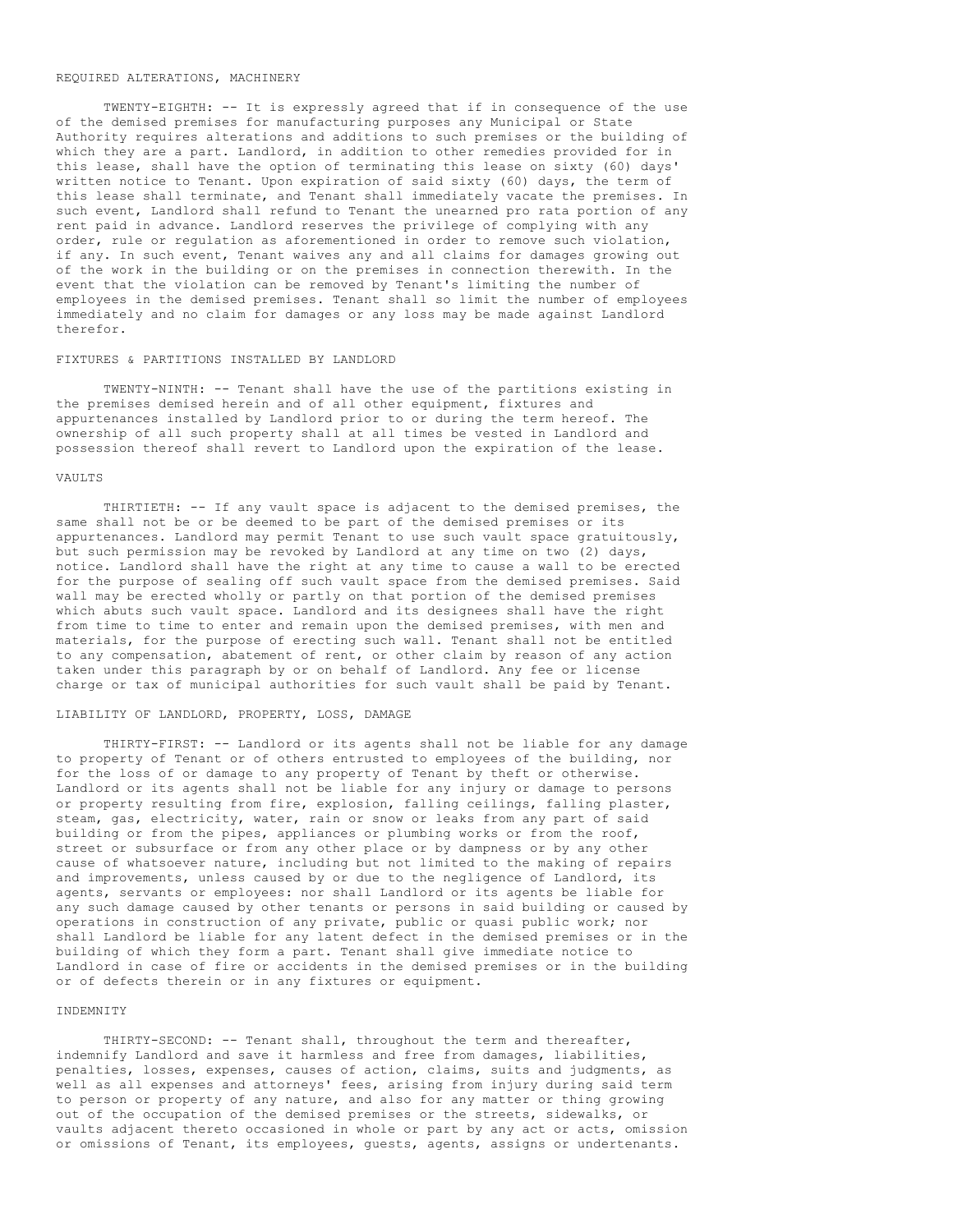LIABILITY OF LANDLORD, SERVICE INTERRUPTION ACTS BEYOND CONTROL

THIRTY-THIRD: -- Neither this lease nor any obligation hereunder on Tenant's part to be performed (including, but not limited to, Tenant's obligation to pay the rents provided for hereunder) shall in any wise be

released, discharged, impaired, excused or otherwise affected because of Landlord's inability to supply, furnish or make such services, fixtures, equipment, repairs, additions, improvements, alterations and/or decorations, if any, as Landlord may be required to supply, furnish or make hereunder or in connection herewith, or because of any delay in supplying, furnishing or making any of the foregoing, if such inability or delay directly or indirectly results from or is caused by or attributable to any cause or thing whatsoever beyond Landlord's control, including, but not limited to, any law or ordinance or any governmental order, rule, regulation or requirement, or any shortages in supplies, materials or labor, or any acts of God, or any labor difficulties, disasters or acts of public enemies, and in any such event Landlord shall be relieved of any liability to Tenant which it might otherwise have had by reason of any such requirement. Lessee agrees to look solely to Lessor's estate and interest in the land and building, or the lease of the building or of the land and building, and the demised premises, for the satisfaction of any right or remedy of Lessee for the collection of a judgment (or other judicial process) requiring the payment of money by Lessor, in the event of any liability by Lessor, and no other property or assets of Lessor shall be subject to levy, execution or other enforcement procedure for the satisfaction of Lessee's remedies under or with respect to this lease, the relationship of landlord and tenant hereunder, or Lessee's use and occupancy of the demised premises or any other liability of Lessor to Lessee (except for negligence).

#### SUBORDINATION

THIRTY-FOURTH: -- This lease is and shall be subject and subordinate at all times to all present or future leases and subleases of the entire building or of the land and entire building of which the demised premises form a part, and to all mortgages which now affect or may hereafter affect or be made in respect of such leases and subleases or the real property of which the demised premises form a part (whether or not such leases or mortgages also affect any other or additional real property), and to all renewals, modifications, consolidations, replacements and extensions thereof and to all advances made or hereafter to be made upon the security thereof. This clause shall be self-operative and no further instrument in writing to effectuate such subordination shall be necessary. In confirmation of such subordination, however, Tenant shall, on demand, promptly execute, acknowledge and deliver such further instruments or certificates that Landlord may request. Tenant hereby irrevocably appoints Landlord the attorney-in-fact of Tenant to execute, acknowledge and deliver any such instrument or certificate for or on behalf of Tenant. In the event that any Master Lease or any other ground or underlying lease is terminated, or any mortgage foreclosed, this lease shall not terminate or be terminable by Lessee unless Lessee was specifically named in any termination or foreclosure judgment or final order. In the event that the Master Lease or any other ground or underlying lease is terminated as aforesaid, Lessee agrees to enter into a new lease covering the within premises, for the remaining term of this lease and otherwise on the same terms, conditions and rentals as herein provided, with and at the election of the holder of any superior lease, or if there is no superior lease in existence, then with and at the election of the holder of the fee title to the premises. If the current term of the Master Lease shall expire prior to the date set forth herein for the expiration of this lease, then, unless Lessor, at its sole option, shall have elected to extend or renew the term of the Master Lease, the term of this lease shall expire on the date of expiration of the Master Lease, notwithstanding the later expiration date hereinabove set forth. If the Master Lease is renewed, then the term of this lease shall expire as hereinabove set forth. From time to time, Lessee, on at least ten (10) days' prior written request by Lessor, will deliver to Lessor a statement in writing certifying that this lease is unmodified and in full force and effect (or if there shall have been modifications, that the same is in full force and effect as modified and stating the modifications) and the dates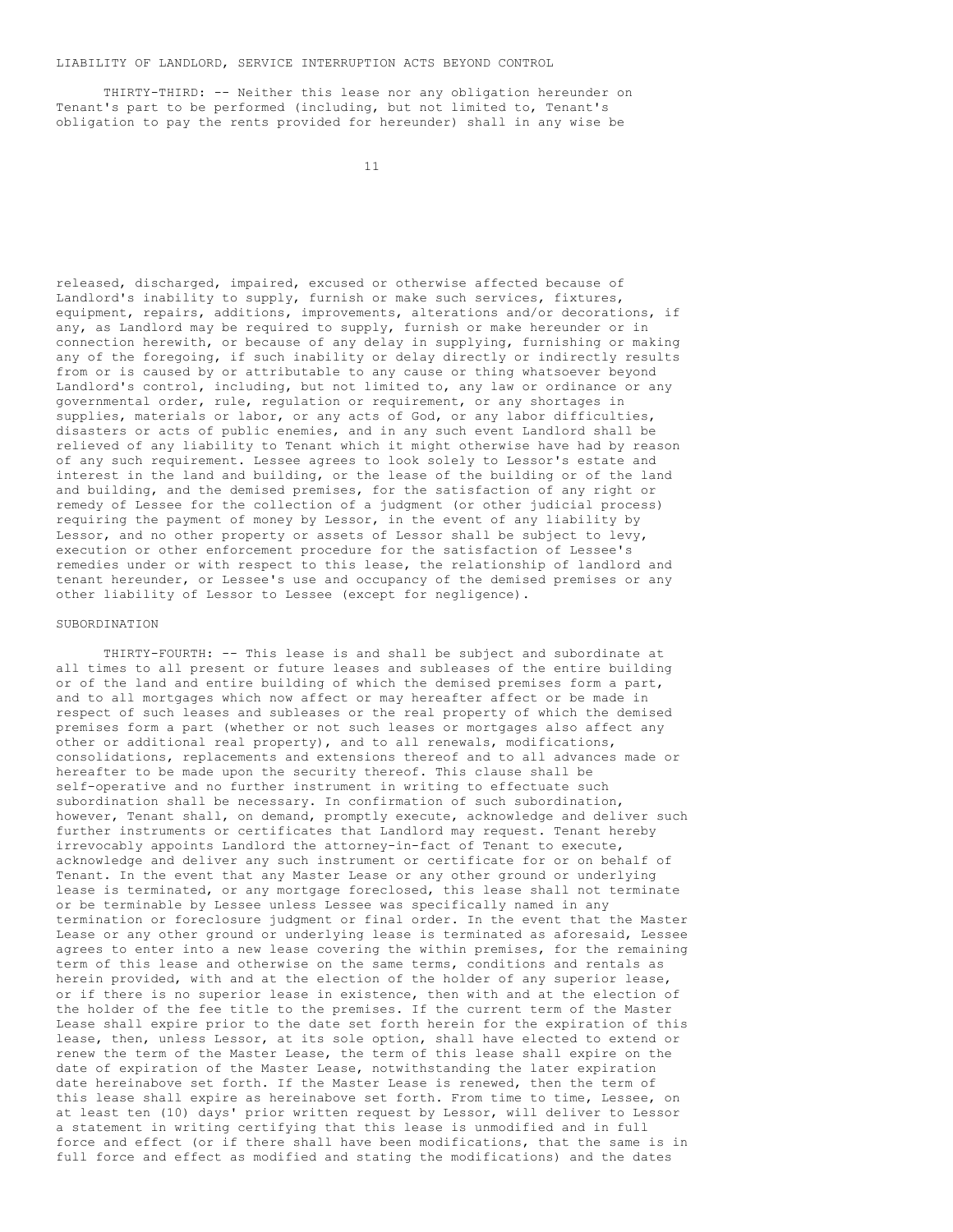to which the rent and other charges have been paid and stating whether or not the Lessor is in default in performance of any covenant, agreement or condition contained in this lease and, if so, specifying each such default of which Lessee may have knowledge. This paragraph shall not be deemed modified in whole or in part by any provision of this lease or any rider thereto during the term hereof, unless such provisions or rider shall by its terms expressly so modify it.

#### FIRE

THIRTY-FIFTH: -- Provided the damage be not caused by the fault or neglect of Tenant or of its employees, agents, visitors or licensees, in the event of damage by fire, or other action of the elements, to the demised premises not rendering all of them unfit for occupancy. Landlord shall repair the same with reasonable dispatch after notice of such damage, and the rent accrued or accruing shall not cease: but if the damage be so extensive as to render all of the demised premises untenantable, the rent shall cease until they be repaired, provided the damage be not caused by the carelessness or negligence of Tenant or of the agents or servants of Tenant. No penalty shall accrue for reasonable delay which may arise by reason of adjustment of insurance on the part of Landlord and/or Tenant, and for reasonable delay on account of "labor troubles" or any other cause beyond Landlord's control. If the demised premises are totally damaged or are rendered wholly untenantable by fire or other cause, and if Landlord shall decide not to restore or not to rebuild the same, or if the building shall be so damaged that Landlord shall decide to demolish it or to rebuild it, or if the cost of restoration of the

12

building of which the demised premises are a part, resulting from the aforesaid fire or other casualty shall exceed the sum of \$3,000,000, then or in any of such events Landlord may, within ninety (90) days after such fire or other cause, give Tenant a notice in writing of termination, which notice shall be given as provided in this lease, and thereupon the term of this lease shall expire by lapse of time upon the third day after such notice is given, and Tenant shall vacate the demised premises and surrender the same to Landlord. If Tenant shall not be in default under this lease then, upon the termination of this lease under the conditions provided for in the sentence immediately preceding, Tenant's liability for rent shall cease as of the day following the casualty. Tenant hereby expressly waives the provisions of Section 227 of the Real Property Law and agrees that the foregoing provisions of this paragraph shall govern and control in lieu thereof. If the damage or destruction be due to the fault or neglect of Tenant, the debris shall be removed by and at the expense of Tenant.

#### CONDEMNATION

THIRTY-SIXTH: -- If the whole or any part of the demised premises shall be acquired or condemned by Eminent Domain for any public or quasi public use or purpose, then and in that event, the term of this lease shall cease and terminate from the date of title vesting in such proceeding. If any part of the land or the building of which the demised premises are a part shall be so acquired or condemned, then and in that event the term of this lease, at the option of Landlord, shall cease and terminate on ten (10) days' notice by Landlord to Tenant. In neither event shall Tenant have any claim for the value of any unexpired term of said lease.

#### BANKRUPTCY

THIRTY-SEVENTH: -- If, when and to the extent permitted by law, the parties agree that the following provisions shall apply to this lease and tenancy (and that the provisions of 11 U.S.C. 'SS' 365(b) shall be applied): (a) If at any time prior to the date herein fixed as the commencement of the term of this lease there shall be filed against Tenant thereof or if such filing is made by Tenant in any court pursuant to any statute either of the United States or of any State a petition in bankruptcy or insolvency or for reorganization or for the appointment of a receiver or trustee of all or a portion of Tenant's property, and within thirty (30) days thereof Tenant fails to secure a discharge thereof, or if Tenant makes an assignment for the benefit of creditors, or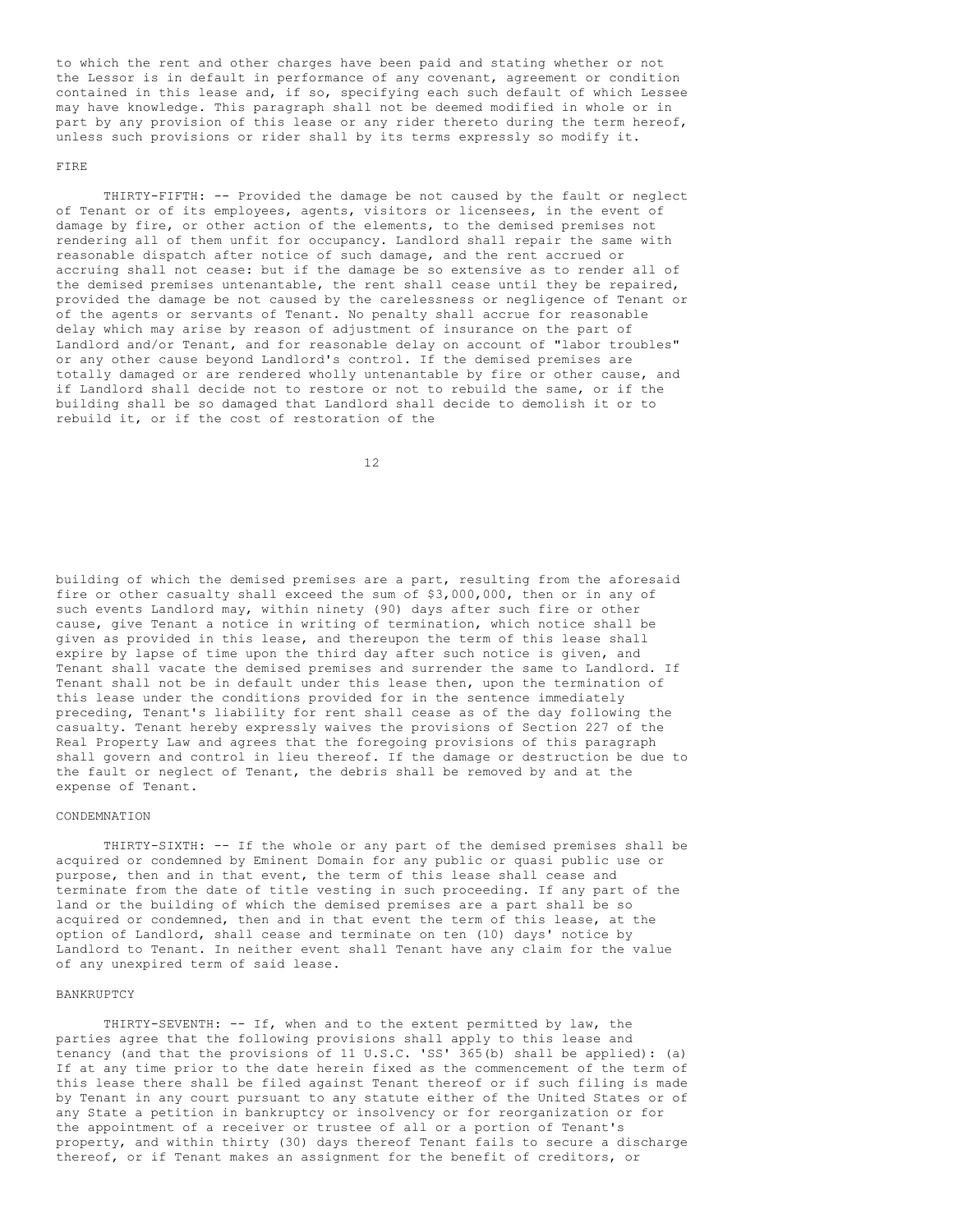petition for or enter into an arrangement, this lease shall ipso facto be cancelled and terminated, and in which event, neither Tenant nor any person claiming through or under Tenant or by virtue of any statute or of an order of any court shall be entitled to possession of the demised premises and Landlord, in addition to the other rights and remedies given by (C) hereof and by virtue of any other provision herein or elsewhere in this lease contained or by virtue of any statute or rule of law, may retain as liquidated damages any rent, security, deposit or monies, received by him from Tenant or others in behalf of Tenant upon the execution hereof.

(b) If at the date fixed as the commencement of the term of this lease or if at any time during the term hereby demised, there shall be filed against Tenant thereof or if such filing is made by Tenant in any court pursuant to any statute of the United States or any State a petition of bankruptcy or insolvency or for reorganization or for the appointment of a receiver or trustee of all or a portion of Tenant's property, and within thirty (30) days thereof Tenant fails to secure a discharge thereof, or if Tenant makes an assignment for the benefit of creditors or petition for or enter into an arrangement, this lease, at the option of Landlord, exercised within a reasonable time after notice of the happening of any one or more of such events, may be cancelled and terminated, and in which event neither Tenant nor any person claiming through or under Tenant by virtue of any statute or of an order of any court shall be entitled to possession or to remain in possession of the premises demised, but shall forthwith quit and surrender the premises, and Landlord, in addition to the other rights and remedies Landlord has by virtue of any other provision herein or elsewhere in this lease contained or by virtue of any statute or rule of law, may retain as liquidated damages any rent, security, deposit or monies received by him from Tenant or others in behalf of Tenant.

(c) It is stipulated and agreed that in the event of the termination of this lease pursuant to (a) or (b) hereof, Landlord shall forthwith, notwithstanding any other provisions of this lease to the contrary, be entitled to recover from Tenant as and for liquidated damages an amount equal to the difference between the rent reserved hereunder for the unexpired portion of the term demised and the then fair and reasonable rental value of the demised premises for the same period. In the computation of such damages, the difference between any installment of rent becoming due hereunder after the date of termination and the fair and reasonable rental value of the demised premises for the period for which such installment was payable shall be discounted to the date of termination at the rate of four per cent (4%) per annum. If such premises or any part thereof be re-let by Landlord for the unexpired term of said lease, or any part thereof, before presentation of proof of such liquidated damages to any court, commission or tribunal, the amount of rent reserved upon such re-letting shall be prima facie to be the fair and reasonable rental value for the part or the whole of the premises so re-let during the term of the re-letting. Nothing herein contained shall limit or prejudice the right of Landlord to prove for and obtain as liquidated damages by reason of such termination, an amount equal to the maximum

13

allowed by any statute or rule of law in effect at the time when, and governing the proceedings in which, such damages are to be proved, whether or not such amount be greater, equal to, or less than the amount of the difference referred to above.

## SECURITY

THIRTY-EIGHTH: -- Tenant has deposited with Landlord the sum of \$ NONE, as security for the faithful performance and observance by Tenant of the terms, provisions and conditions of this lease: it is agreed that in the event Tenant defaults in respect of any of the terms, provisions and conditions of this lease, including, but not limited to, the payment of rent and additional rent, Landlord may use, apply or retain the whole or any part of the security so deposited to the extent required for the payment of any rent and additional rent or any other sum as to which Tenant is in default or for any sum which Landlord may expend or may be required to expend by reason of Tenant's default in respect of any of the terms, covenants and conditions of this lease, including but not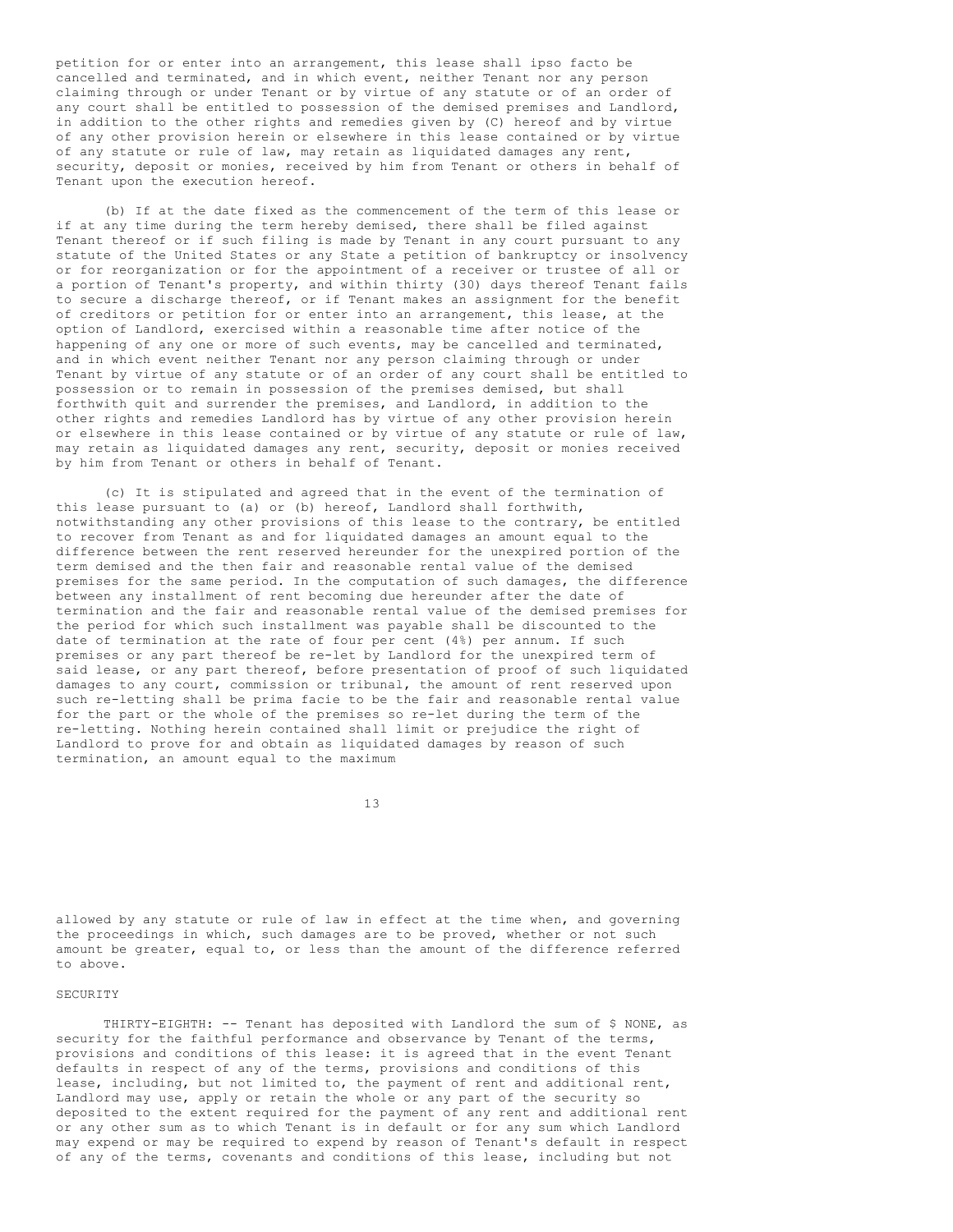limited to, any damages or deficiency in the re-letting of the premises, whether such damage or deficiency accrued before or after summary proceedings or other re-entry by Landlord, Tenant shall, upon demand, deposit with Landlord the full amount so used, in order that Landlord shall have the full security deposit on hand at all times. In the event that Tenant shall fully and faithfully comply with all of the terms, provisions, covenants and conditions of this lease, the security shall be returned to Tenant after the date fixed as the end of the lease and after delivery of entire possession of the demised premises to Landlord. In the event of any transfer or conveyance by Landlord of its lease to the building of which the demised premises form a part, hereinafter referred to, Landlord shall have the right to transfer the security to the transferee or grantee, and Landlord shall thereupon be released by Tenant from all liability for the return of such security: and Tenant agrees to look to the new Landlord solely for the return of said security: and it is agreed that the provisions hereof shall apply to every transfer or assignment made of the security to a new Landlord. Tenant further covenants that it will not assign or encumber or attempt to assign or encumber the monies deposited herein as security and that neither Landlord nor its successors or assigns shall be bound by any such assignment, encumbrance, attempted assignment or attempted encumbrance.

#### DEFAULT

THIRTY-NINTH: -- (a) If Tenant defaults in fulfilling any of the covenants of this lease other than the covenants for the payment of rent or additional rent, or of any ancillary agreement, or if the demised premises become vacant or deserted, then, in any one or more of such events, upon Landlord serving a written five (5) days' notice upon Tenant specifying the nature of said default and upon the expiration of said five (5) days, if Tenant shall have failed to comply with or remedy such default, or if the said default or omission complained of shall be of such a nature that the same cannot be completely cured or remedied within said five (5) day period, and if Tenant shall not have diligently commenced during such default within such five (5) day period, and shall not thereafter with reasonable diligence and in good faith proceed to remedy or cure such default, then Landlord may serve a written three (3) days' notice of cancellation of this lease upon Tenant, and upon the expiration of said three (3) days, this lease and the term thereunder shall end and expire as fully and completely as if the date of expiration of such three (3) day period were the day herein definitely fixed for the end and expiration of this lease and the term thereof, and Tenant shall then quit and surrender the demised premises to Landlord, but Tenant shall remain liable as hereinafter provided.

(b) If the notice provided for in (a) hereof shall have been given, and the term shall expire as aforesaid: or (1) if Tenant shall make default in the payment of the rent reserved herein or any item of additional rent herein mentioned or any part of either or in making any other payment herein provided: or (2) if any execution or attachment shall be issued against Tenant or any of Tenants property whereupon the demised premises shall be taken or occupied or attempted to be taken or occupied by someone other than Tenant: or (3) if Tenant shall make default with respect to any other lease between Landlord and Tenant: or (4) if Tenant shall fail to move into or take possession of the premises within fifteen (15) days after commencement of the term of this lease, of which fact Landlord shall be the sole judge: then and in any of such events Landlord may without notice, reenter the demised premises either by force or otherwise, and dispossess Tenant by summary proceedings or otherwise: and the legal representative of Tenant or other occupant of demised premises and remove their effects and hold the premises as if this lease had not been made, and Tenant hereby waives the service of notice of intention to re-enter or to institute legal proceedings to that end. If Tenant shall make default hereunder prior to the date fixed as the commencement of any renewal or extension of this lease, Landlord may cancel and terminate such renewal or extension agreement by written notice.

(c) If Tenant is presently in possession of the demised premises pursuant to a lease in writing heretofore made and if, before the commencement of the term herein provided the aforesaid lease shall be terminated or Tenant shall be dispossessed or shall voluntarily or involuntarily vacate, surrender or remove from the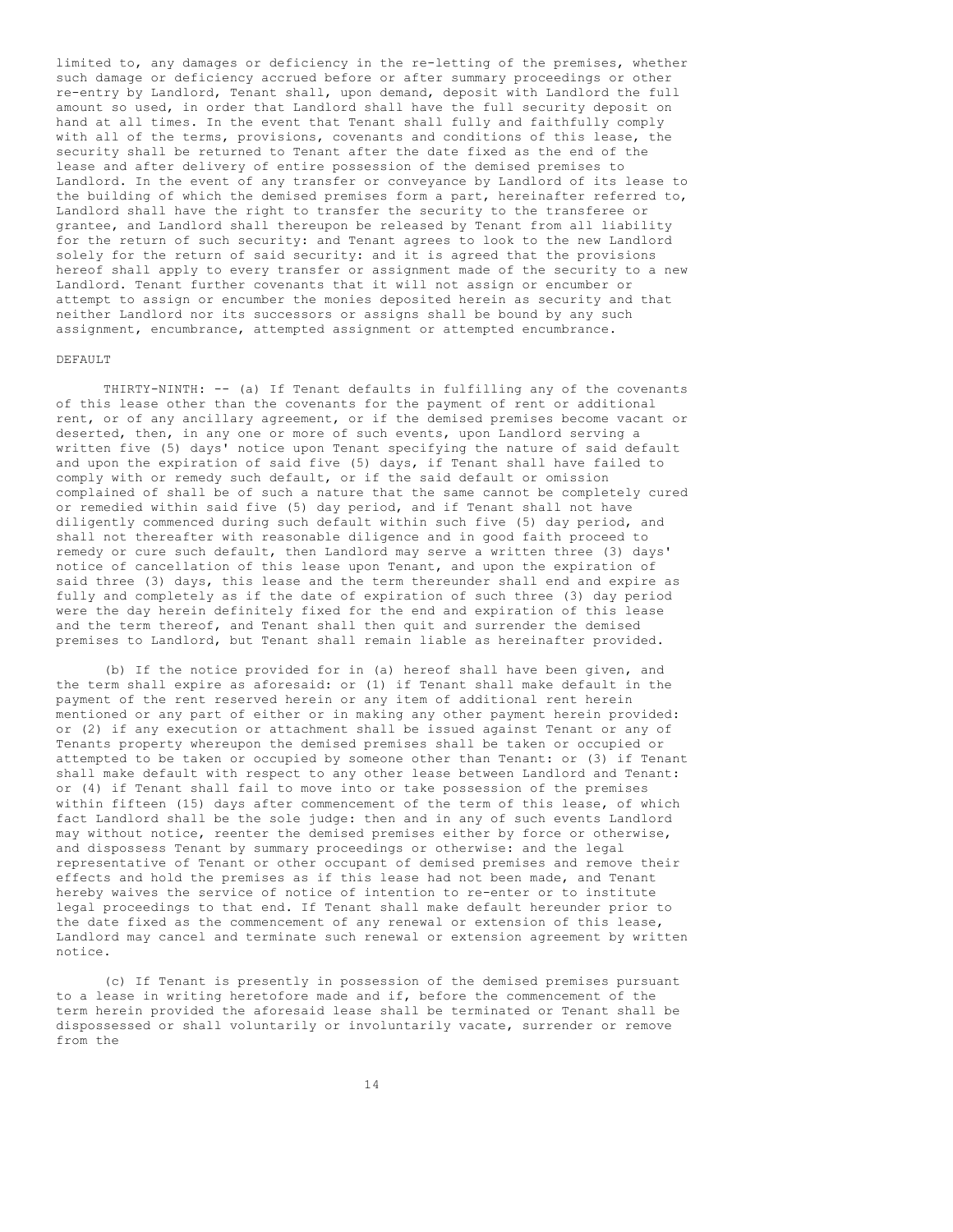demised premises, then this lease shall, at the option of Landlord, be terminated, but Tenant shall nevertheless remain liable as hereinbefore provided.

## REMEDIES OF LANDLORD

FORTIETH: -- In case of any such default, re-entry, expiration and/or dispossess by summary proceedings or otherwise, (a) the rent and additional rent shall become due thereupon and be paid up to the time of such reentry, dispossess and/or expiration, together with such expenses as Landlord may incur for legal expenses, attorneys fees, brokerage, and/or putting the demised premises in good order, or for preparing the same for rerental; (b) Landlord may re-let the premises or any part or parts thereof, either in the name of Landlord or otherwise, for a term or terms, which may at Landlord's option be less than or exceed the period which would otherwise have constituted the balance of the term of this lease and may grant concessions or free rent: and/or (c) Tenant or the legal representatives of Tenant shall also pay Landlord as liquidated damages for the failure of Tenant to observe and perform said Tenant's covenants herein contained, any deficiency between the rent hereby reserved and/or covenanted to be paid and the net amount, if any, of the rents collected on account of the lease or leases of the demised premises for each month of the period which would otherwise have constituted the balance of the term of this lease. The rent received from any re-letting or re-lettings, but only for the unexpired portion of this lease, shall be applied first to the payment of Landlord's expenses in resuming possession and re-letting the premises, which expenses shall include but not be limited to attorneys' fees, brokerage commissions, cleaning, repairs, painting and decoration. The balance, if any, shall be applied in payment of all unpaid rent, additional rent and other charges due from Tenant hereunder, irrespective of whether the liability therefor arose prior or subsequent to the date of the expiration of the term hereof. Tenant hereby covenants and agrees to pay to Landlord, within a reasonable time after demand therefor shall be made, the balance, if any, remaining unpaid. In the event that any re-letting hereunder results in Landlord's receiving from Tenant in any month an amount in excess of the amount due for such month, then and in that event Tenant shall not be obligated to make any payment to Landlord for rent due in such month, nor shall Landlord at any time be obligated to make any refund or apply any credit to Tenant with respect to such rent, and Tenant shall have no claim by way of defense to a suit or otherwise that Landlord has received for any prior month or that any new tenant has agreed to pay for any subsequent month a greater amount than that hereinabove reserved to be paid as rent for that month. The failure or refusal of Landlord to re-let the premises or any part or parts thereof shall not release or affect Tenant's liability for damages. Any security in Landlord's possession not retained by it as liquidated damages may be applied by it for any or all of the aforesaid purposes. Any such liquidated damages shall be paid as additional rent hereunder in monthly installments by Tenant on the rent day specified in this lease and any suit brought to collect the amount of the deficiency for any month shall not prejudice in any way the rights of Landlord to collect the deficiency for any subsequent month by a similar proceeding. Landlord, at Landlord's option, may make such alterations, repairs, replacements and/or decorations in the demised premises as Landlord in Landlord's sole judgment considers advisable and necessary for the purpose of re-letting the demised premises: and the making of such alterations and/or decorations shall not operate or be construed to release Tenant from liability hereunder as aforesaid, Landlord shall in no event be liable in any way whatsoever for failure to re-let the demised premises, or in the event that the demised premises are re-let, for failure to collect the rent thereof under such re-letting. In the event of a breach or threatened breach by Tenant of any of the covenants or provisions hereof, Landlord shall have the right of injunction and the right to invoke any remedy allowed at law or inequity as if re-entry, summary proceedings and other remedies were not herein provided for. Mention in this lease of any particular remedy, shall not preclude Landlord from any other remedy, in law or in equity.

## COURT ORDER RELATING TO RENT

FORTY-FIRST: -- Notwithstanding anything elsewhere contained in this lease, if by reason of any present or future cause or thing whatsoever (including, without limitation, by reason of any statute, ordinance, judgment, decree, court order or governmental rule or regulation). Tenant will not or shall not be required to pay to Landlord the full amount of rent and additional rent reserved hereunder, then Landlord, at its unrestricted option, may give Tenant not less than five (5) days' notice of intention to end this lease and the term hereof, and thereupon, on the date specified in said notice, this lease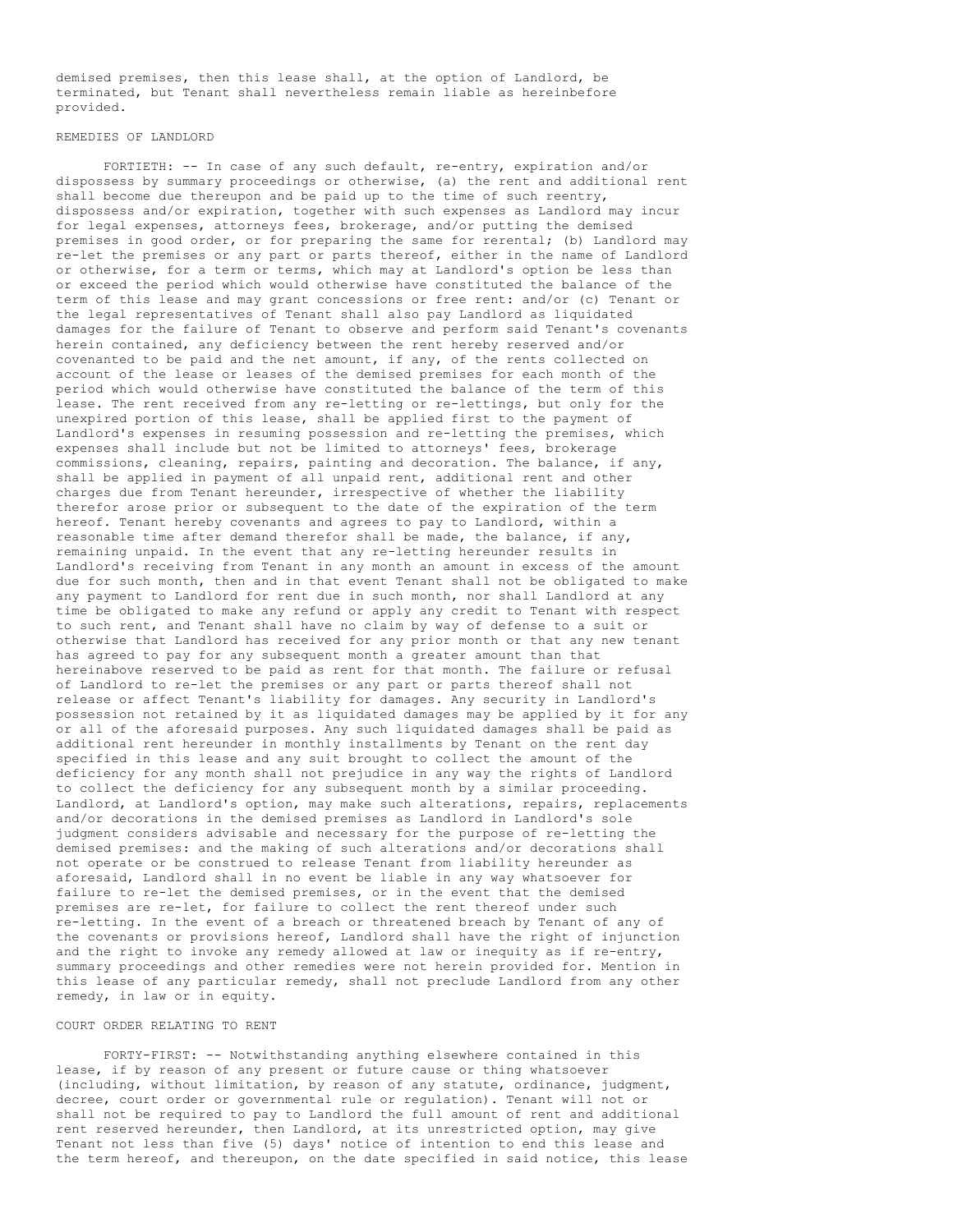and the term hereof shall expire as fully and completely as if that date were the date, herein originally fixed for the expiration of this lease and the term hereof.

# WAIVER OF TRIAL BY JURY

FORTY-SECOND: -- It is mutually agreed by and between Landlord and Tenant that the respective parties hereto shall and they hereby do waive trial by jury in any action, proceeding or counterclaim brought by either of the parties hereto against the other on any matters whatsoever arising out of or in any way connected with this lease, the relationship of landlord and tenant. Tenant's use or occupancy of said premises, except for personal injury or property damage, or involving the right to any statutory relief or remedy. Tenant will not

## 15

interpose any counterclaim of any nature in any summary proceeding. The provisions of this paragraph shall be binding upon the respective heirs, distributees, executors, administrators, successors and assigns of the parties hereto and all subtenants hereunder.

#### WAIVER OF REDEMPTION

FORTY-THIRD: -- Tenant hereby expressly waives any and all rights of redemption granted by or under any present or future laws in the event of Tenant being evicted or dispossessed for any cause, or in the event of Landlord obtaining possession of demised premises, by reason of the violation by Tenant of any of the covenants and conditions of this lease, or otherwise.

#### NO WAIVER

FORTY-FOURTH: -- (a) If there be any agreement between Landlord and Tenant providing for the cancellation of this lease upon certain provisions or contingencies, and/or an agreement for the renewal hereof at the expiration of the term first above mentioned, the right to such renewal or the execution of a renewal agreement between Landlord and Tenant prior to the expiration of such first mentioned term shall not be considered an extension thereof or a vested right in Tenant to such further term, so as to prevent Landlord from cancelling this lease and any such extension thereof during the remainder of the original term hereby granted: such privilege, if and when so exercised by Landlord, shall cancel and terminate this lease and any such renewal or extension previously entered into between said Landlord and Tenant or the right of Tenant to any such renewal or extension: any right herein contained on the part of Landlord to cancel this lease shall continue during any extension or renewal hereof: any option on the part of Tenant herein contained for an extension or renewal hereof shall not be deemed to give Tenant any option for a further extension beyond the first renewal or extended term.

(b) No act or thing done by Landlord or Landlord's agents during the term hereby demised shall constitute an actual or constructive eviction by Landlord, nor shall be deemed an acceptance of a surrender of said demised premises, and no agreement to accept such surrender shall be valid unless in writing signed by Landlord. In the event that any payment herein provided for by Tenant to Landlord shall become overdue for a period in excess of ten (10) days, then at Landlord's option a "late charge" for such period and for each additional period of twenty (20) days or any part thereof shall become immediately due and owing to Landlord, as additional rent by reason of the failure of Tenant to make prompt payment, at the following rates: for individual and partnership tenants, said late charge shall be computed at the maximum legal rate of interest: for corporate or governmental entity tenants the late charge shall be computed at two percent per month unless there is an applicable maximum legal rate of interest which then shall be used. No employee of Landlord or Landlord's agents shall have any power to accept the keys of said premises prior to the termination of the lease. The delivery of keys to any employee of Landlord or of Landlord's agents shall not operate as a termination of the lease or a surrender of the premises. In the event of Tenant at any time desiring to have Landlord sublet the premises for Tenant's account, Landlord or Landlord's agents are authorized to receive said keys for such purposes without releasing Tenant from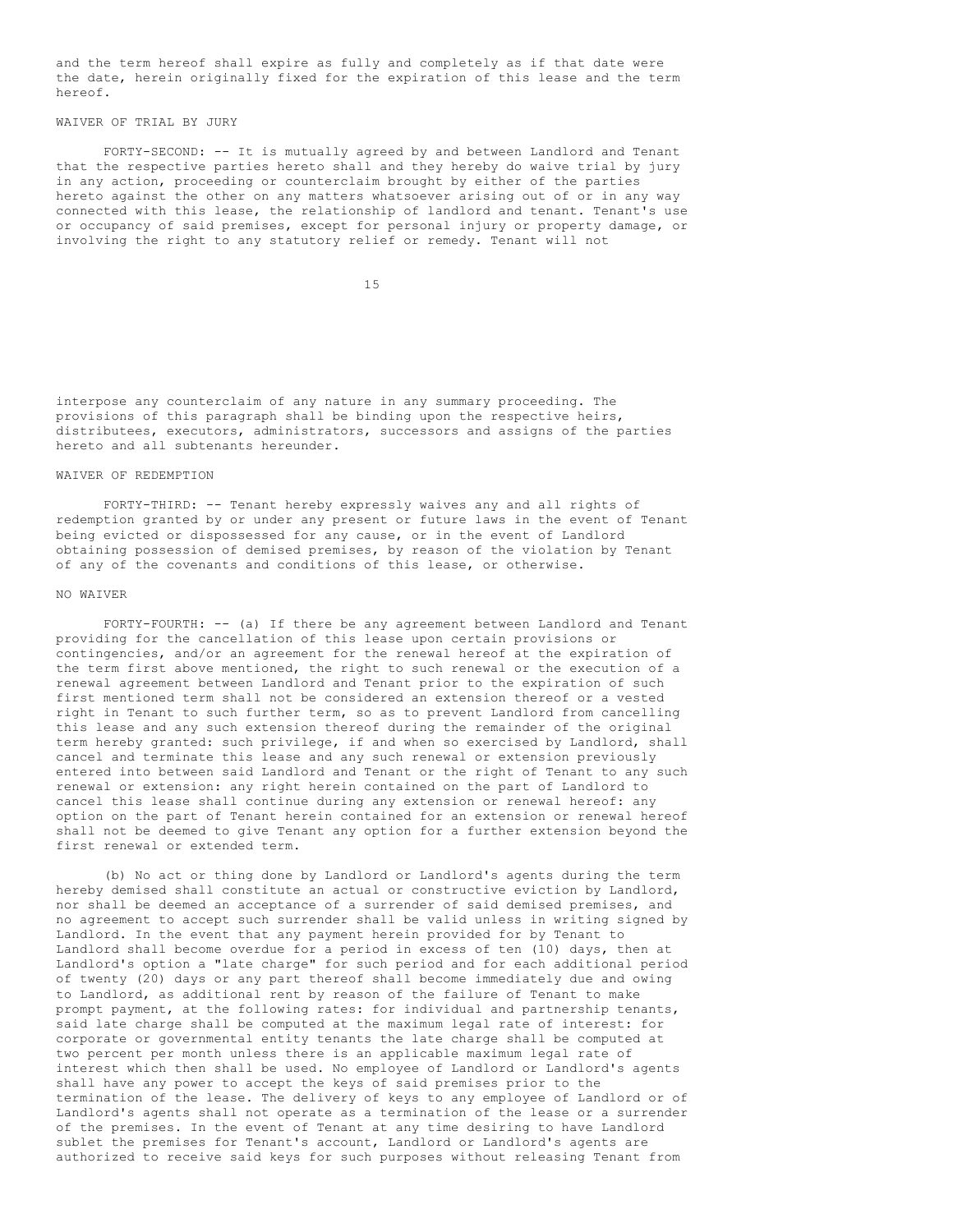any of the obligations under this lease, and Tenant hereby relieves Landlord of any liability for loss of or damage to any of Tenant's effects in connection with such subletting.

(c) The failure of Landlord to seek redress for violation of, or to insist upon the strict performance of, any covenant or condition of this lease, or any of the Rules and Regulations set forth or hereafter adopted by Landlord, shall not prevent a subsequent act, which would have originally constituted a violation, from having all the force and effect of an original violation. The receipt by Landlord of rent with knowledge of the breach of any covenant of this lease shall not be deemed a waiver of such breach.

(d) The failure of Landlord to enforce any of the Rules and Regulations set forth, or hereafter adopted, against Tenant and/or any other tenant in the building shall not be deemed a waiver of any such Rules and Regulations. No provision of this lease shall be deemed to have been waived by Landlord, unless such waiver be in writing signed by Landlord.

(e) No payment by Tenant or receipt by Landlord of a lesser amount than the monthly rent herein stipulated shall be deemed to be other than on account of the earliest stipulated rent, nor shall any endorsement or statement on any check or any letter accompanying any check or payment as rent be deemed an accord and satisfaction, and Landlord may accept such check or payment without prejudice to Landlord's right to recover the balance of such rent or pursue any other remedy in this lease provided.

#### LICENSE

FORTY-FIFTH: -- Tenant covenants that Tenant will not, without the consent of Landlord first obtained in each case, make or grant any license in respect of the demised premises or any part thereof, or in respect of the use thereof and will not permit any such license to be made or granted.

16

## GLASS AND GLASS INSURANCE

FORTY-SIXTH: -- Landlord shall replace, at the expense of Tenant, any and all plate and other glass damaged or broken from any cause whatsoever in and about the demised premises. Landlord may insure, and keep insured, at Tenant's expense, all plate and other glass in the demised premises for and in the name of Landlord. Bills for the premiums therefor shall be rendered by Landlord to Tenant at such times as Landlord may elect, and shall be due from, and payable by, Tenant when rendered, and the amount thereof shall be deemed to be, and be paid as, additional rent.

### ADJACENT EXCAVATION--SHORING

FORTY-SEVENTH: -- If an excavation shall be made upon land adjacent to the demised premises, or shall be authorized to be made, Tenant shall afford to the person causing or authorized to cause such excavation, license to enter upon the demised premises for the purpose of doing such work as said person shall deem necessary to preserve the wall or the building of which demised premises form a part from injury or damage and to support the same by proper foundations without any claim for damages or indemnity against Landlord, or diminution or abatement of rent.

## BILLS AND NOTICES

FORTY-EIGHTH: -- Except as otherwise in this lease provided, a bill, statement, notice or communication which Landlord may desire or be required to give to Tenant, shall be deemed sufficiently given or rendered if in writing delivered to Tenant personally or sent by registered or certified mail addressed to Tenant at the building of which the demised premises form a part or at the last known residence address or business address of Tenant or left at any of the aforesaid premises addressed to Tenant, and the time of the rendition of such bill or statement and of the giving of such notice or communication shall be deemed to be the time when the same is delivered to Tenant, mailed, or left at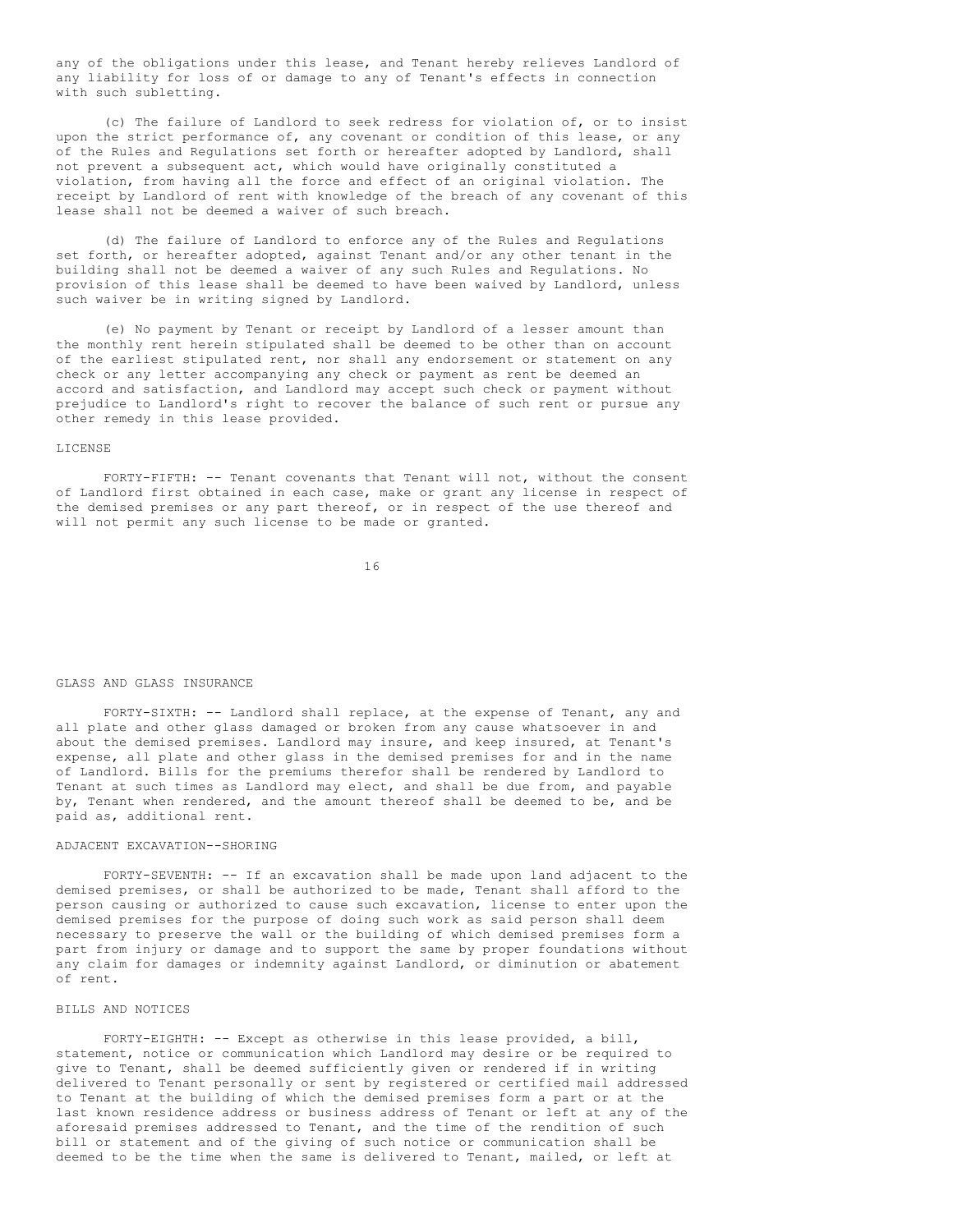the premises as herein provided. Any notice by Tenant to Landlord must be served by registered or certified mail addressed to Landlord at the address first hereinabove given or at such other address as Landlord shall designate by written notice.

# QUIET ENJOYMENT

FORTY-NINTH: -- If and so long as Tenant pays the rent and additional rent reserved hereby and performs and observes the covenants and provisions hereof, Tenant shall quietly enjoy the demised premises, subject, however, to the terms, conditions, exceptions and reservations of this lease, and to the ground, underlying and overriding leases and mortgages hereinbefore mentioned.

# QUIT AND SURRENDER

FIFTIETH: -- Upon the expiration or other termination of the term of this lease, Tenant shall quit and surrender to Landlord the demised premises, broom clean, in good order and condition, ordinary wear excepted. Lessee acknowledges that possession of the demised premises must be surrendered to the Lessor at the expiration or sooner termination of the term of this Lease. Lessee agrees it shall indemnify and save Lessor harmless against costs, claims, loss or liability resulting from delay by Lessee in so surrendering the demised premises, including, without limitation, any claims made by any succeeding tenant, founded on such delay. The parties recognize and agree that the damage to Lessor resulting from any failure by Lessee timely to surrender possession of the demised premises as aforesaid will be extremely substantial, will exceed the amount of monthly rent theretofore payable hereunder, and will be impossible of accurate measurement. Lessee therefore agrees that if possession of the demised premises is not surrendered to Lessor within seven (7) days after the date of the expiration or termination of the term of this Lease, then Lessee agrees to pay Lessor as liquidated damages for each month and for each portion of any month during which Lessee holds over in the premises after expiration or termination of the term of this Lease, a sum equal to three times the average rent and additional rent which was payable per month under this Lease during the last six months of the term thereof. The aforesaid provisions of this article shall survive the expiration or sooner termination of the term of this Lease. If the last day of the term of this lease or any renewal thereof falls on Sunday, this lease shall expire on the business day immediately preceding.

## FAILURE TO GIVE POSSESSION

FIFTY-FIRST--If Landlord shall be unable to give possession of the demised premises on the date of the commencement of the term hereof for any reason, Landlord shall not be subject to any liability. Under such circumstances, the rent reserved and covenanted to be paid herein shall not commence until the possession of demised premises is given or the premises are available for occupancy by Tenant, and no such failure to give possession on the date of commencement of the term shall in any wise affect the validity of this lease or the obligations of Tenant hereunder, nor shall same be construed in any wise to extend the term of this lease. If Landlord is unable to give possession of the demised premises on the date of the commencement of the term hereof by reason of the holding over or retention of possession of any tenant, tenants or occupants or for any other reason, or if repairs, improvements or decorations of the demised premises or of the building of which said premises form a part, are not completed, no abatement or diminution of the rent to be paid hereunder shall be allowed to Tenant nor shall the validity of the lease be impaired under such circumstances. If permission is given to Tenant to enter into the possession of the demised premises or to occupy premises other

17

than the demised premises prior to the date specified as the commencement of the term of this lease. Tenant covenants and agrees that such occupancy shall be deemed to be under all the terms, covenants, conditions and provisions of this lease, except as to the covenant to pay rent. In either case rent shall commence on the date specified in this lease.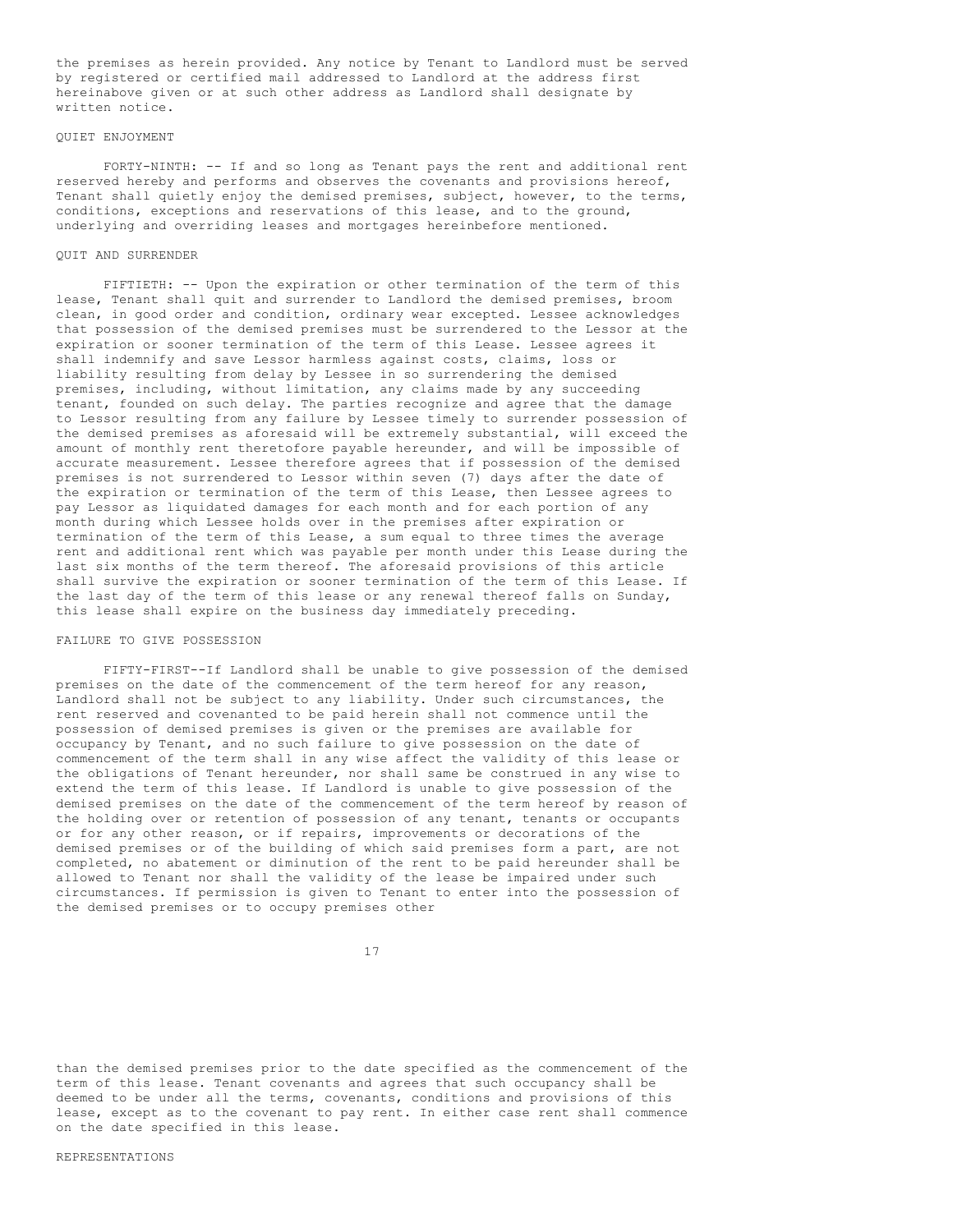FIFTY-SECOND: -- Landlord or Landlord's agents have made no representations or promises with respect to the said building or demised premises except as herein expressly set forth. The taking possession of the demised premises by Tenant shall be conclusive evidence, as againt Tenant, that Tenant accepts same "as is" and that said premises and the building of which the same form a part were in good and satisfactory condition at the time such possession was so taken.

#### RENT CONTROL

FIFTY -THIRD: -- In the event the fixed annual rent or additional rent or any part thereof provided to be paid by Lessee under the provisions of this lease during the demised term shall become uncollectible or shall be reduced or required to be reduced or refunded by virtue of any Federal, State, County or City law, order or regulation, or by any direction of a public officer or body pursuant to law, or the orders, rules, code, or regulations of any organization or entity formed pursuant to law, whether such organization or entity be public or private, then Lessor, at its option, may at any time thereafter terminate this lease, by not less than thirty (30) days' written notice to Lessee, on a date set forth in said notice, in which event this lease and the term hereof shall terminate and come to an end on the date fixed in said notice as if the said date were the date originally fixed herein for the termination of the demised term. Lessor shall not have the right so to terminate this lease if Lessee within such period of thirty (30) days shall in writing lawfully agree that the rentals herein reserved are reasonable rentals and agree to continue to pay said rentals and if such agreement by Lessee shall be legally enforceable by Lessor.

# COVENANTS BINDING SUCCESSORS

FIFTY-FOURTH: -- The covenants, conditions and agreements contained in this lease shall bind and inure to the benefit of Landlord and Tenant and their respective heirs, distributees, executors, administrators, successors, and, except as otherwise provided in this lease, their assigns.

## LEASE EMBODIES UNDERSTANDING OF PARTIES

FIFTY-FIFTH: -- Except as may be otherwise contained in a written instrument or instruments duly executed and delivered by and between the parties hereto, this lease contains the entire agreement and understanding of the parties with respect to the demised premises and the respective rights and duties of the parties in relation thereto and in relation to each other. There are no oral understandings or agreements between the parties of any kind. Landlord has made no representations or warranties to Tenant of any kind. All oral representations, warranties and promises prior to or contemporaneous with this written lease (if any be claimed) are and shall be deemed merged into this lease. This lease cannot be changed or supplemented orally. All promises and agreements made by or between the parties subsequent to the execution and delivery of this lease shall be and be deemed to be null, void and unenforceable unless contained in a writing duly executed and delivered by and between the parties hereto, whether or not the same relate in any way to this lease or any master covered hereby.

## DEFINITIONS

FIFTY-SIXTH: -- (a) The term "Landlord" as used in this lease means only the owner or the mortgagee in possession for the time being, of the land and building (or the owner of a lease of the entire building or of the land and entire building) of which the demised premises form a part so that in the event of any sale or sales of said land and entire building or of any transfer or conveyance of said lease or in the event of a lease of said entire building or of the land and entire building, the said Landlord shall be and hereby is entirely freed and relieved of all liability for the performance of all covenants and obligations on the part of Landlord to be performed hereunder, and it shall be deemed and considered without further agreement between the parties or other successors in interest or between the parties and the purchaser at any such sale or any transferee or mortgagee or any lessee of the entire building or of the land and entire building that the purchaser, lessee, transferee or grantee has assumed and agreed to carry out any and all covenants and obligations of Landlord hereunder. Tenant acknowledges that it has been informed and understands that Landlord is a lessee of the land and entire building of which the demised premises form a part. The term "lease of the entire building or of the land and entire building" shall be deemed to include a sublease thereof, and the term "lessee of the entire building or of the land and entire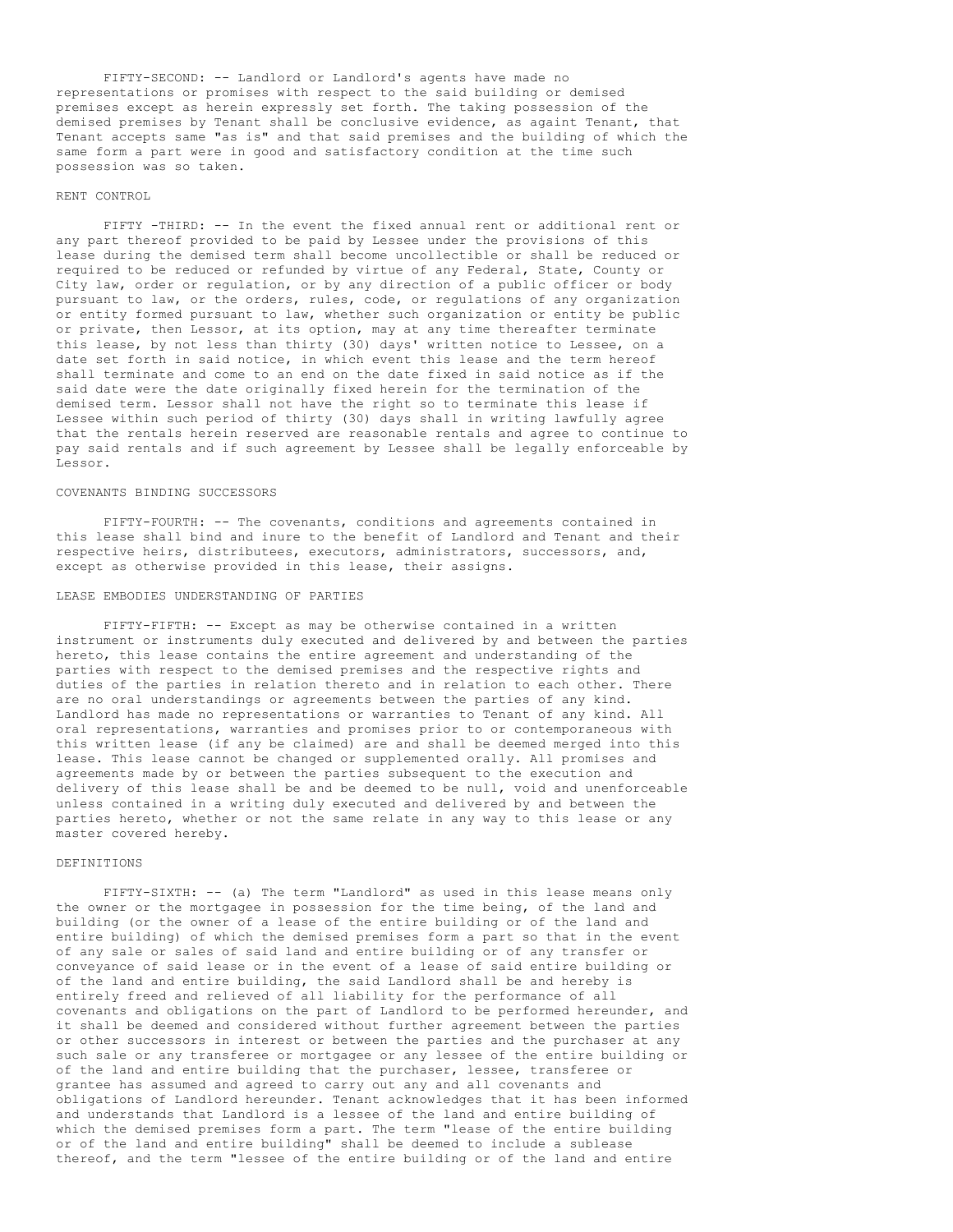building" shall be deemed to include a sublessee thereof.

(b) The words "re-entry" as used in this lease are not restricted to their technical legal meaning.

(c) The term "business days" as used in this lease shall exclude Saturdays (except such portion thereof as is covered by the insertion of specific hours herein), Sundays and all days observed by the State or Federal Government as legal holidays.

(d) From time to time, Tenant, on at least ten (10) days' prior written request by Landlord, will deliver to Landlord a statement in writing certifying that this lease is unmodified and in full force and effect (or if there shall have been modifications, that the same is in full force and effect as modified and stating the modifications) and the dates to which the rent and other charges have been paid and stating whether or not Landlord is in default in performance of and covenant, agreement or condition contained in this lease and if so, specifying each such default of which Tenant may have knowledge.

#### COST OF LIVING ADJUSTMENTS

FIFTY-SEVENTH: -- The fixed annual rent reserved in this lease and payable hereunder shall be adjusted, as of the times and in the manner set forth in this Article:

(a) Definitions: For the purposes of this Article, the following definitions shall apply:

(i) The term "Base Year" shall mean the full calendar year during which the term of this lease commences. 1997

(ii) The term "Price Index" shall mean the "Consumer Price Index" published by the Bureau of Labor Statistics of the U.S. Department of Labor. All Items, New York, N.Y.--Northeastern, N.J., all urban consumers (presently denominated "CPI-U") or a successor or substitute index appropriately adjusted.

# 4% CAP

SEE RIDER

(iii) the term "Price Index for the Base Year" shall mean the average of the monthly All Items Price Indexes for each of the 12 months of the Base Year.

(b) Effective as of each January and July subsequent to the Base Year, there shall be made a cost of living adjustment of the fixed annual rental rate payable hereunder. The July adjustment shall be based on the percentage difference between the Price Index for the preceding month of June and the Price Index for the Base Year. The January adjustment shall be based on such percentage difference between the Price Index for the preceding month of December and the Price Index for the Base Year.

(i) In the event the Price Index for June in any calendar year during the term of this lease reflects an increase over the Price Index for the Base Year, then the fixed annual rent herein provided to be paid as of the July 1st following such month of June (unchanged by and adjustments under this Article) shall be multiplied by the percentage difference between the Price Index for June and the Price Index for the Base Year, and the resulting sum shall be added to such fixed annual rent, effective as of such July 1st. Said adjusted fixed annual rent shall thereafter be payable hereunder, in equal monthly installments, until it is readjusted pursuant to the terms of this lease.

(ii) In the event the Price Index for December in any calendar year during the term of this lease reflects an increase over the Price Index for the Base Year, then the fixed annual rent herein provided to be paid as of the January 1st following such month of December (unchanged by any adjustments under this Article) shall be multiplied by the percentage difference between the Price Index for December and the Price Index for the Base Year, and the resulting sum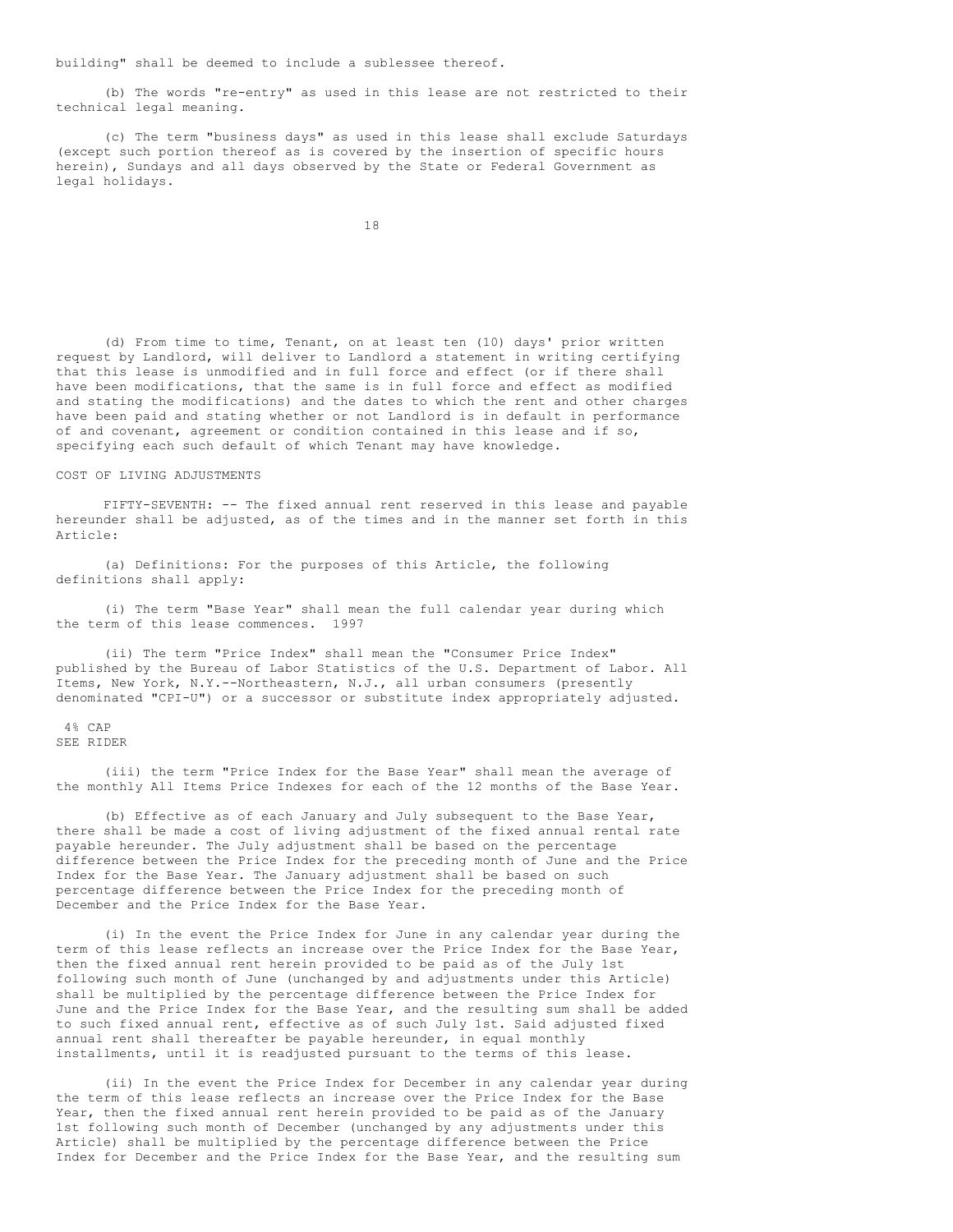shall be added to such fixed annual rent effective as of such January 1st. Said adjusted fixed annual rent shall thereafter be payable hereunder, in equal monthly installments, until it is readjusted pursuant to the terms of this lease.

The following illustrates the intentions of the parties hereto as to the computation of the aforementioned cost of living adjustment in the annual rent payable hereunder

Assuming that said fixed annual rent is \$10,000, that the Price Index for the Base Year was 102.0 and that the Price Index for the month of June in a calendar year following the Base Year was 105.0, then the percentage increase thus reflected, i.e., 2.941% (3.0/102.0) would be multiplied by \$10,000, and said fixed annual rent would be increased by \$294.10 effective as of July 1st of said calendar year.

In the event that the Price Index ceases to use 1982-84=100 as the basis of calculation, or if a substantial change is made in the terms or number of items contained in the Price Index, then the Price Index shall be adjusted to the figure that would have been arrived at had the manner of computing the Price Index in effect at the date of this lease not been altered. In the event such Price Index (or a successor or substitute index) is not available, a reliable governmental or other non-partisan publication evaluating the information theretofore used in determining the Price Index shall be used.

(c) Landlord will cause statements of the cost of living adjustments provided for in subdivision (b) to be prepared in reasonable detail and delivered to Tenant.

19

(d) In no event shall the fixed annual rent originally provided to be paid under this lease (exclusive of the adjustments under this Article) be reduced by virtue of this Article.

(e) Any delay or failure of Landlord, beyond July or January of any year, computing or billing for the rent adjustments hereinabove provided, shall not constitute a waiver of or in any way impair the continuing obligation of Tenant to pay such rent adjustments hereunder.

(f) Notwithstanding any expiration or termination of this lease prior to the lease expiration date (except in the case of a cancellation by mutual agreement) Tenant's obligation to pay rent as adjusted under this Article shall continue and shall cover all periods up to the lease expiration date, and shall survive any expiration or termination of this lease.

TAX ESCALATION

FIFTY-EIGHTH: -- Tenant shall pay to Landlord, as additional rent, tax escalation in accordance with this Article:

(a) For purposes of this lease the rentable square foot area of the presently demised premises shall be deemed to be 8,144 square feet.

(b) Definitions: For the purpose of this Article, the following definitions shall apply:

(i) The term "base tax year" as hereinafter set forth for the determination of real estate tax escalation, shall mean the New York City real estate tax year commencing July 1, 1997 and ending June 30, 1998.

(ii) The term "The Percentage", for purposes of computing tax escalation, shall mean ONE AND SIXTY-ONE HUNDREDTHS OF ONE percent (1.61%). The Percentage has been computed on the basis of a fraction, the numerator of which is the rentable square foot area of the demised premises and the denominator of which is the total rentable square foot area of the office and commercial space in the building project. The parties acknowledge and agree that the total rentable square foot area of the office and commercial space in the building project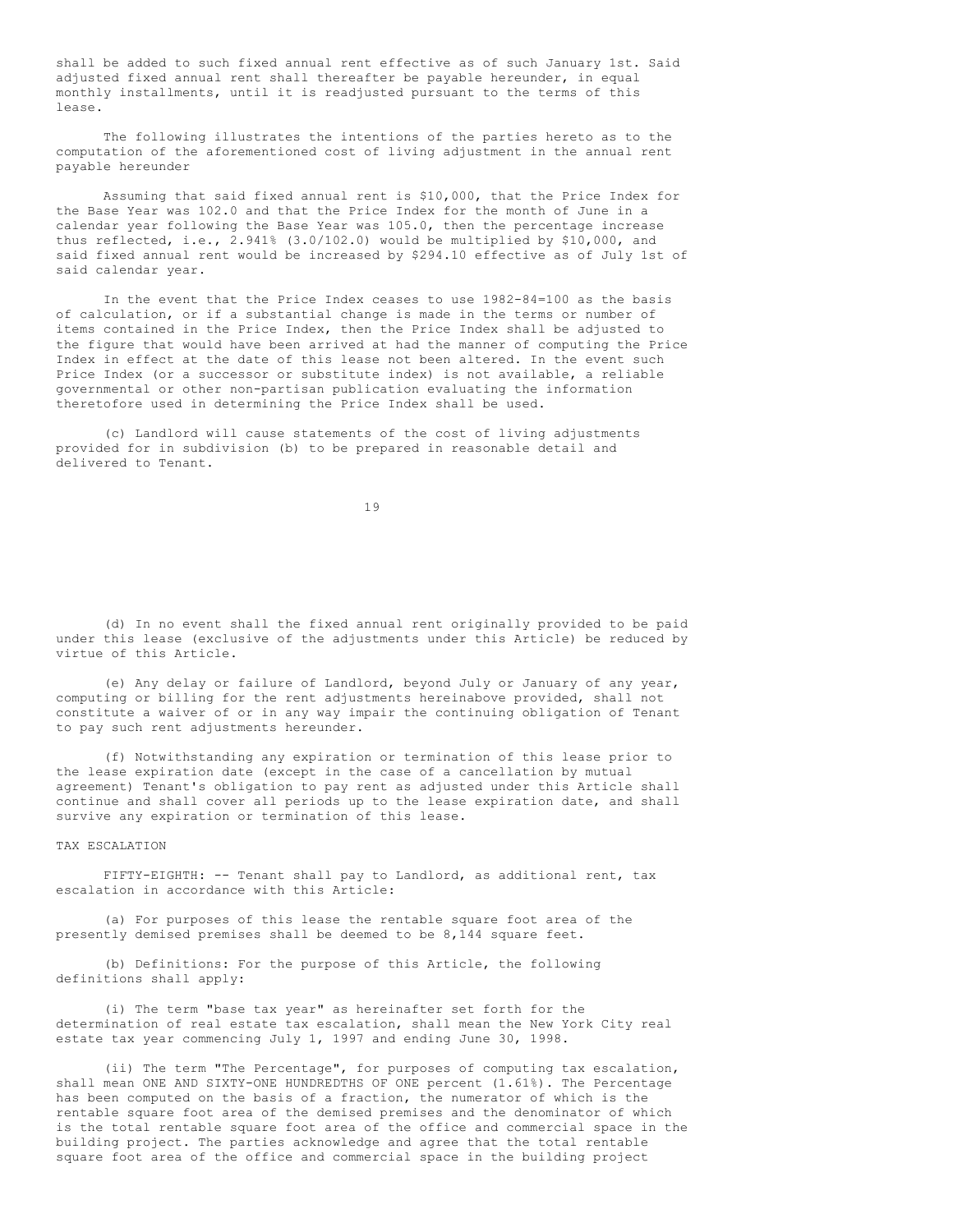(iii) The term "the building project" shall mean the aggregate combined parcel of land on a portion of which are the improvements of which the demised premises form a part, with all the improvements thereon, said improvements being a part of the block and lot for tax purposes which are applicable to the aforesaid land.

(iv) The term "comparative year" shall mean the twelve (12) months following the base tax year, and each subsequent-Period of twelve (12) months (or such other Period of twelve (12) months occurring during the term of this lease as hereafter may be duly adopted as the tax year for real estate tax purposes by the City of New York).

(v) The term "real estate taxes" shall mean the total of all taxes and special or other assessments levied, assessed or imposed at any time by any governmental authority upon or against the building project, and also any tax or assessment levied, assessed or imposed at any time by any governmental authority in connection with the receipt of income or rents from said building project to the extent that same shall be in lieu of all or a portion of any of the aforesaid taxes or assessments, or additions or increases thereof, upon or against said building project. If, due to a future change in the method of taxation or in the taxing authority, or for any other reason, a franchise, income, transit, profit or other tax or governmental imposition, however designated, shall be levied against Landlord in substitution in whole or in part for the real estate taxes, or in lieu of additions to or increases of said real estate taxes, then such franchise, income, transit, profit or other tax or governmental imposition shall be deemed to be included within the definition of "real estate taxes" for the purposes hereof. As to special assessments which are payable over a period of time extending beyond the term of this lease, only a pro rata portion thereof covering the portion of the term of this lease unexpired at the time of the imposition of such assessment, shall be included in "real estate taxes". If by law, any assessment may be paid in installments, then, for the purposes hereof (a) such assessment shall be deemed to have been payable in the maximum number of installments permitted by law and (b) there shall be included in real estate taxes, for each comparative year in which such installments may be paid, the installments of such assessment so becoming payable during such comparative year, together with interest payable during such comparative year.

(vi) Where more than one assessment is imposed by the City of New York for any tax year, whether denominated an "actual assessment" or a "transitional assessment" or otherwise, then the phrases herein "assessed value" and "assessments" shall mean whichever of the actual, transitional or other assessment is designated by the City of New York as the taxable assessment for that tax year.

(vii) The phrase "real estate taxes payable during the base tax year" shall mean that amount obtained by multiplying

20

the assessed value of the land and buildings of the building project for the base tax year by the tax rate for the base tax year for each \$100 of such assessed value.

(C) 1. In the event that the real estate taxes payable for any comparative year shall exceed the amount of the real estate taxes payable during the base tax year, Tenant shall pay to Landlord, as additional rent for such comparative year, an amount equal to The Percentage of the excess. Before or after the start of each comparative year, Landlord shall furnish to Tenant a statement of the real estate taxes payable for such comparative year, and a statement of the real estate taxes payable during the base tax year. If the real estate taxes payable for such comparative year exceed the real estate taxes payable during the base tax year, additional rent for such comparative year, in an amount equal to The Percentage of the excess, shall be due from Tenant to Landlord, and such additional rent shall be payable by Tenant to Landlord within ten (10) days after receipt of the aforesaid statement. The benefit of any discount for any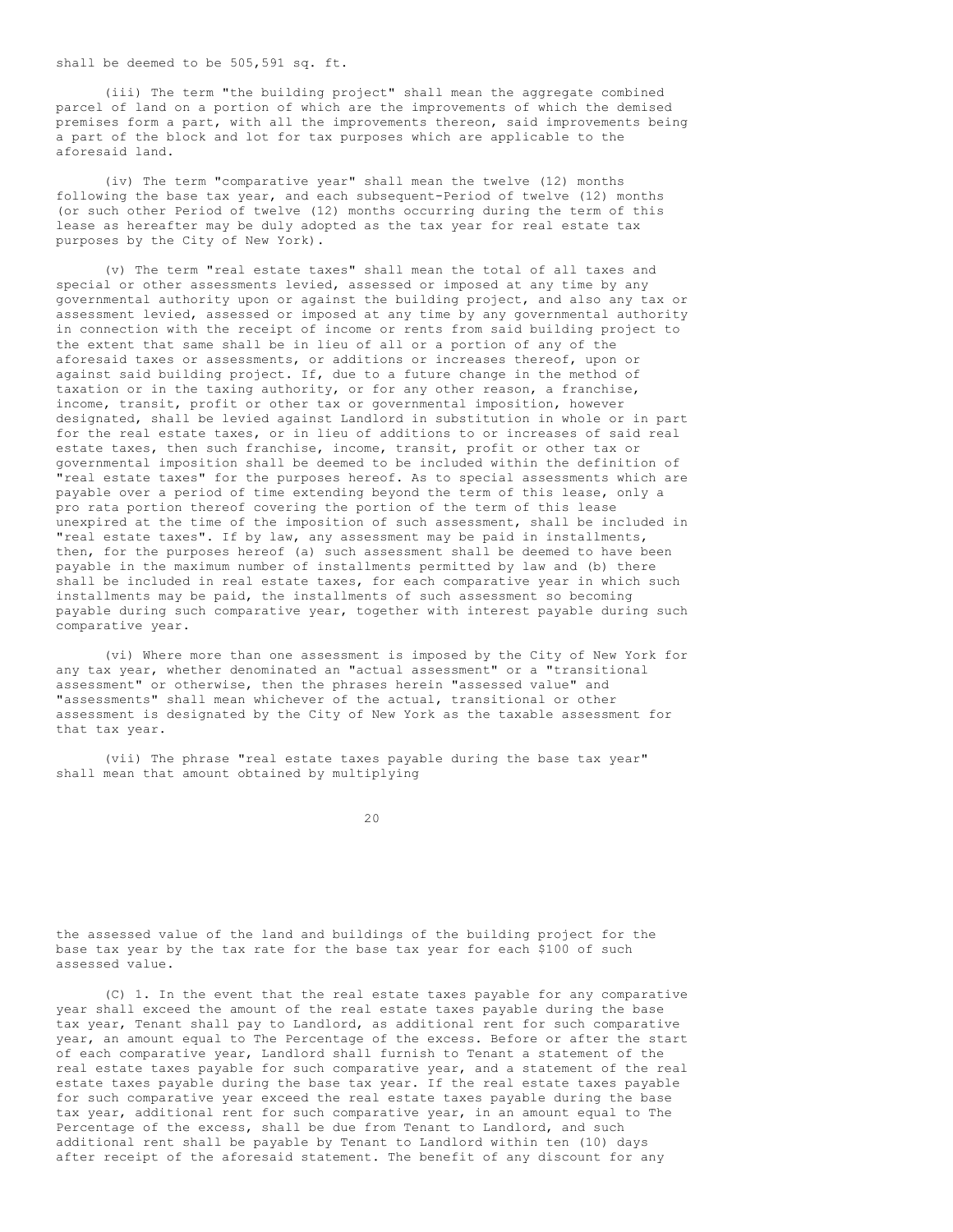earlier payment or prepayment of real estate taxes shall accrue solely to the benefit of Landlord, and such discount shall not be subtracted from the real estate taxes payable for any comparative year.

Additionally, Tenant shall pay to Landlord, on demand, a sum equal to The Percentage of any business improvement district assessment payable by the building project.

2. Should the real estate taxes payable during the base tax year be reduced by final determination of legal proceedings, settlement or otherwise, then, the real estate taxes payable during the base tax year shall be correspondingly revised, the additional rent theretofore paid or payable hereunder for all comparative years shall be recomputed on the basis of such reduction, and Tenant shall pay to Landlord as additional rent, within ten (10) days after being billed therefor, any deficiency between the amount of such additional rent as theretofore computed and the amount thereof due as the result of such recomputations. Should the real estate taxes payable during the base tax year be increased by such final determination of legal proceedings, settlement or otherwise, then appropriate recomputation and adjustment also shall be made.

3. If after Tenant shall have made a payment of additional rent under this subdivision (c), Landlord shall receive a refund of any portion of the real estate taxes payable for any comparative year after the base tax year on which such payment of additional rent shall have been based, as a result of a reduction of such real estate taxes by final determination of legal proceedings, settlement or otherwise, Landlord shall within ten (10) days after receiving the refund pay to Tenant The Percentage of the refund less The Percentage of expenses (including attorneys' and appraisers' fees) incurred by Landlord in connection with any such application or proceeding. If prior to the payment of taxes for any comparative year, Landlord shall have obtained a reduction of that comparative year's assessed valuation of the building project, and therefore of said taxes, then the term "real estate taxes" for that comparative year shall be deemed to include the amount of Landlord's expenses in obtaining such reduction in assessed valuation, including attorneys' and appraisers' fees.

4. The statements of the real estate taxes to be furnished by Landlord as provided above shall be certified by Landlord and shall constitute a final determination as between Landlord and Tenant of the real estate taxes for the Periods represented thereby, unless Tenant within thirty (30) days after they are furnished shall give a written notice to Landlord that it disputes their accuracy or their appropriateness, which notice shall specify the particular respects in which the statement is inaccurate or inappropriate. If Tenant shall so dispute said statement then, pending the resolution of such dispute, Tenant shall pay the additional rent to Landlord in accordance with the statement furnished by Landlord.

5. In no event shall the fixed annual rent under this lease (exclusive of the additional rents under this Article) be reduced by virtue of this Article.

6. If the commencement date of the term of this lease is not the first day of the first comparative year, then the additional rent due hereunder for such first comparative year shall be a proportionate share of said additional rent for the entire comparative year, said proportionate share to be based upon the length of time that the lease term will be in existence during such first comparative year. Upon the date of any expiration or termination of this lease except termination because of Tenant's default) whether the same be the date hereinabove set forth for the expiration of the term or any prior or subsequent date, a proportionate share of said additional rent for the comparative year during which such expiration or termination occurs shall immediately become due and payable by Tenant to Landlord, if it was not theretofore already billed and paid. The said proportionate share shall be based upon the length of time that this lease shall have been in existence during such comparative year. Landlord shall promptly cause statements of said additional rent for that comparative year to be prepared and furnished to Tenant. Landlord and Tenant shall thereupon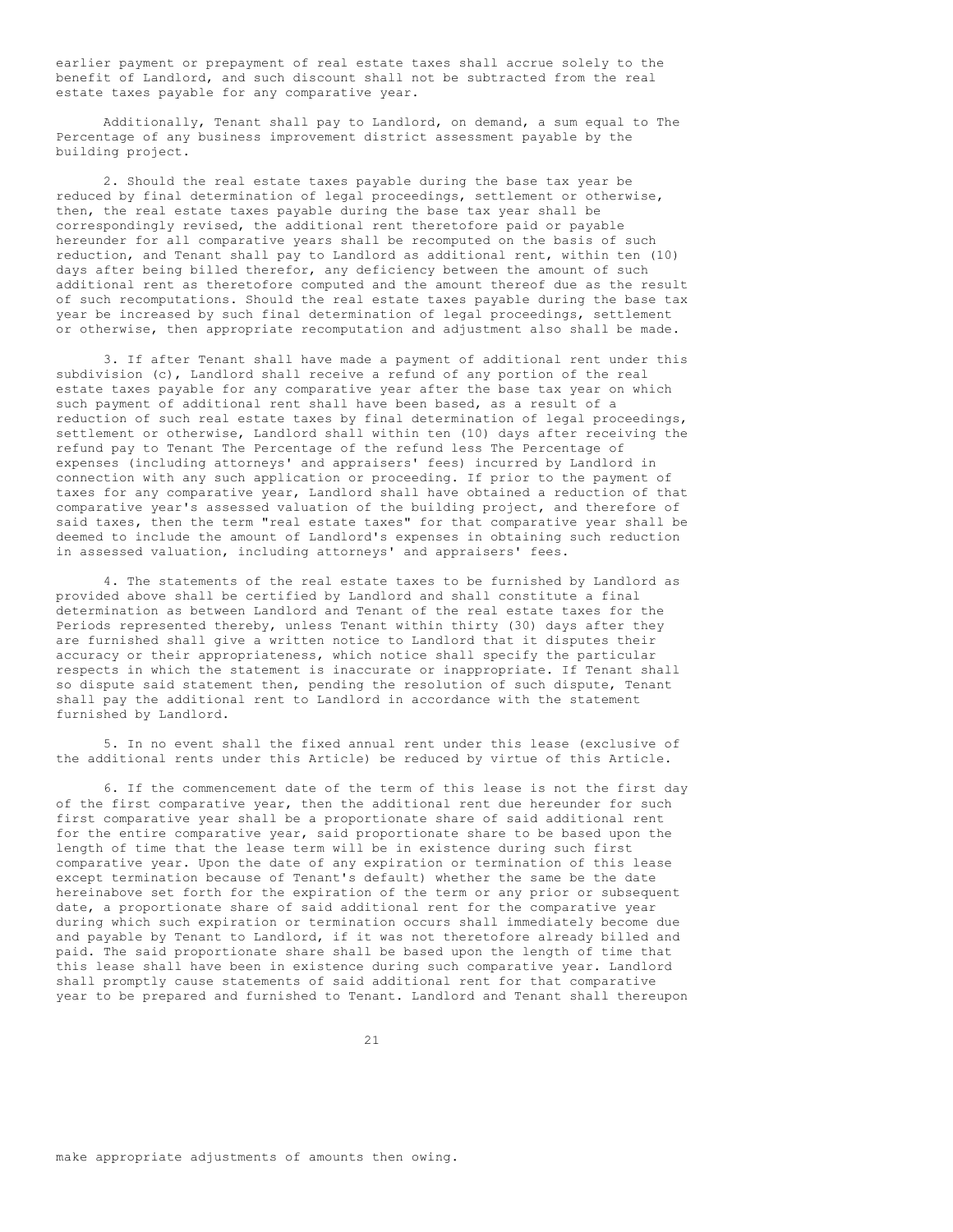7. Landlord's and Tenant's obligations to make the adjustments referred to in subdivision (6) above shall survive any expiration or termination of this lease.

8. Any delay or failure of Landlord in billing any tax escalation hereinabove provided shall not constitute a waiver of or in any way impair the continuing obligation of Tenant to pay such tax escalation hereunder.

## OCCUPANCY AND USE BY TENANT

FIFTY-NINTH: -- (A) Tenant acknowledges that its continued occupancy of the demised premises and the regular conduct of its business therein, are of utmost importance to the Landlord in the renewal of other leases in the building, in the renting of vacant space in the building, in the providing of electricity, air conditioning, steam and other services to the tenants in the building, and in the maintenance of the character and quality of the tenants in the building. Tenant therefore covenants and agrees that it will occupy the entire demised premises and will conduct its business therein in the regular and usual manner, throughout the term of this lease, Tenant acknowledges that Landlord is executing this lease in reliance upon these covenants and that these covenants are a material element of consideration inducing Landlord to execute this lease. Tenant further agrees that if it vacates the demised premises or fails to so conduct its business therein at any time during the term of this lease, without the prior written consent of the Landlord, then all rent and additional rent reserved in this lease from the date of such breach to the expiration date of this lease shall become immediately due and payable to Landlord.

(B). The parties recognize and agree that the damage to Landlord resulting from any breach of the covenants in subdivision (A) hereof will be extremely substantial, will be far greater than the rent payable for the balance of the term of this lease, and will be impossible of accurate measurement. The parties therefore agree that in the event of a breach or threatened breach of the said covenants, in addition to all of Landlord's other rights and remedies, at law, or in equity or otherwise, Landlord shall have the right of injunction to preserve Tenant's occupancy and use. The words "become vacant or deserted" as used elsewhere in this lease shall include Tenant's failure to occupy or use as by this Article required.

(C). If Tenant breaches either of the covenants in subdivision (A) above, and this lease be terminated because of such default, then, in addition to Landlord's rights of re-entry, restoration, preparation for and rerental, and anything elsewhere in this lease to the contrary notwithstanding, Landlord shall retain its right to judgment on and collection of Tenant's aforesaid obligation to make a single payment to Landlord of a sum equal to the total of all rent and additional rent reserved for the remainder of the original term of this lease, subject to future credit or repayment to Tenant in the event of any rerenting of the premises by Landlord, after first deducting from rerental income all expenses incurred by Landlord in reducing to judgment or otherwise collecting Tenant's aforesaid obligation, and in obtaining possession of, restoring, preparing for and re-letting the premises. In no event shall Tenant be entitled to a credit or repayment for rerental income which exceeds the sums payable by Tenant hereunder or which covers a period after the original term of this lease.

(D). If any provision of this Article of this lease or the application thereof to any person or circumstance shall, to any extent, be invalid or unenforceable, the remainder of this Article, or the application of such provision to persons or circumstances other than those as to which it is held invalid or unenforceable, shall not be affected thereby, and each provision of this Article and of this lease shall be valid and be enforced to the fullest extent permitted by law.

SIXTIETH: -- The Landlord shall be under no obligation to provide access between the "A" Wing and the "B" Wing on the floor of the premises demised herein, and any passageways which may now or hereafter exist between said wings may be discontinued at any time at the discretion of the Landlord.

#### CAPTIONS

SIXTY-FIRST: -- The captions are inserted only as a matter of convenience and for reference and in no way define, limit or describe the scope of this lease nor the intent of any provision thereof.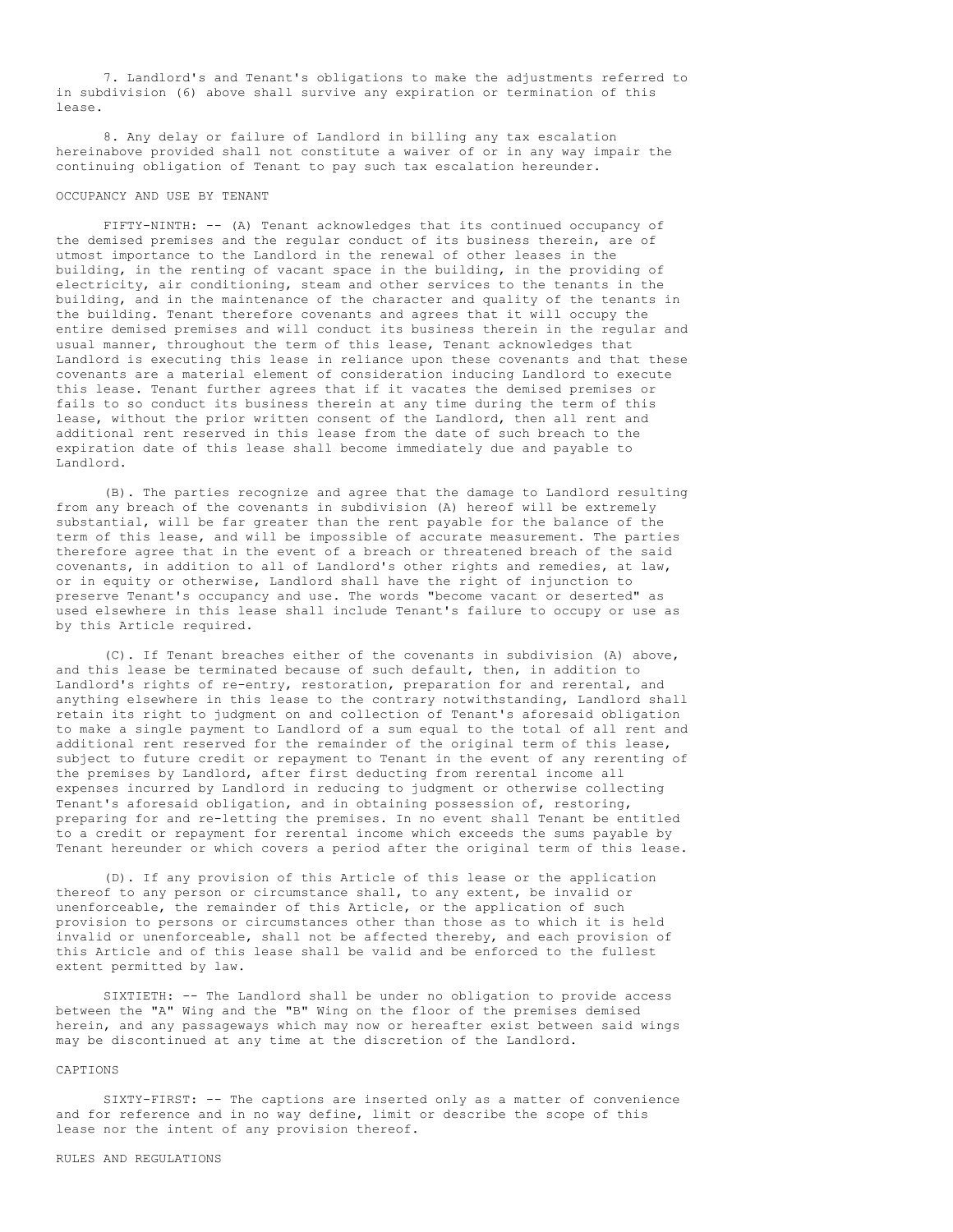SIXTY-SECOND: -- Tenant and Tenant's servants, employees, agents, visitors, and licensees shall observe faithfully, and comply strictly with, the Rules and Regulations and such other and further reasonable Rules and Regulations as Landlord or Landlord's agents may from time to time adopt. Notice of any additional rules or regulations shall be given in such manner as Landlord may elect. In case Tenant disputes the reasonableness of any additional Rule or Regulation hereafter made or adopted by Landlord or Landlord's agents, the parties hereto agree to submit the question of the reasonableness of such Rule or Regulation for decision to the

 $22$ 

Chairman of the Board of Directors of the Management Division of The Real Estate Board of New York, Inc., or to such impartial person or persons as he may designate, whose determination shall be final and conclusive upon the parties hereto. The right to dispute the reasonableness of any additional Rule or Regulation upon Tenant's part shall be deemed waived unless the same shall be asserted by service of a notice in writing upon Landlord within ten (10) days after the adoption of any such additional Rule or Regulation Nothing in this lease contained shall be construed to impose upon Landlord any duty or obligation to enforce the Rules and Regulations or terms, covenants or conditions in any other lease, as against any other tenant and Landlord shall not be liable to Tenant for violation of the same by any other tenant, its servants, employees, agents, visitors or licensees.

The use in the demised premises of auxiliary heating devices, such as portable electric heaters, heat lamps or other devices whose principal function at the time of operation is to produce space heating, is prohibited.

SIXTY-THIRD: -- It is understood and agreed that this lease is submitted to Tenant on the understanding that it shall not be considered an offer and shall not bind Landlord in any way until (i) Tenant has duly executed and delivered duplicate originals to Landlord and (ii) Landlord has executed and delivered one of said originals to Tenant.

23

ADDITIONAL CLAUSES attached to and forming a part of lease dated April 23, 1997 between 500/512 SEVENTH AVENUE ASSOCIATES and BET STUDIO LLC.

SIXTY-FOURTH: It is understood and agreed Tenant shall be permitted to list its firm name or divisions of its firm but no more than THREE (3) listing in the lobby board of the building. The charge to Tenant shall be \$75.00 per listing plus tax, per side of building or the charge then in effect.

SIXTY-FIFTH: Landlord and Tenant hereby agree that upon the execution of this lease, Tenant shall receive possession of the demised premises and may occupy it free of base rent for the period from May 1, 1997 through January 31, 1998, subject however to all of the other terms, conditions, set forth in this lease other than the payment of base rent. Miscellaneous charges and electric begin May 1, 1997.

(a) Notwithstanding any of the foregoing it is expressly understood and agreed that the monthly rent and additional rent payments for the demised premises shall begin on February 1, 1998 whether or not Tenant has completed its Initial Alteration Work.

SIXTY-SIXTH: Anything in Article FIFTY-SEVENTH to the contrary notwithstanding, the cost of living adjustment of the fixed annual rental rate computed as provided in said article FIFTY-SEVENTH, which shall be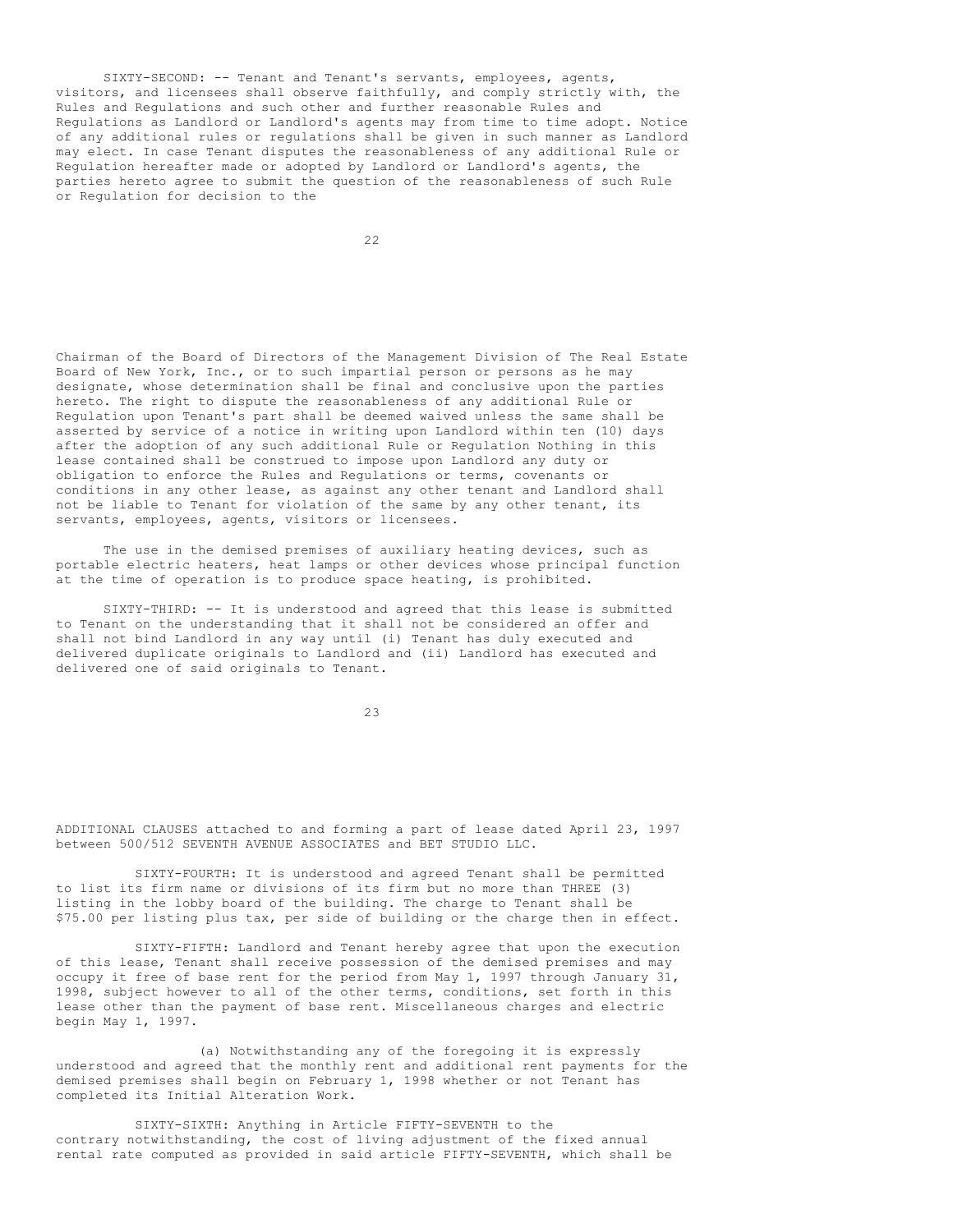payable for any single calendar year, or for any portion thereof, shall not exceed an amount equal to four percent (4%) of the fixed annual rental rate payable under this lease as of December 1st or of the immediately preceding calendar year (including any adjustments under article FIFTY-SEVENTH.)

Please note that this limitation is intended to operate as follows: If the Base Year fixed annual rental rate is \$10,000, and the percentage limitation is, say 4% then the maximum escalation for the first calendar year following the Base Year is 4% x \$10,000, or \$400 (for a maximum rental of \$10,400); the maximum escalation for the second calendar year following the Base Year is 4% x \$10,410, or \$416 (for a maximum rental of \$10,816); for the third year, the maximum, escalation is 4% x \$10,816, or \$432.64 (for a maximum rental of \$11,248.64), etc.

SIXTY-SEVENTH: Tenant shall perform all initial alteration work to make the demised premises suitable and ready for Tenant's occupancy and use (the "Initial Alteration Work"). Tenant shall, within sixty (60) days after the execution of this Lease by Tenant, furnish Landlord for its approval a complete set of architectural and engineering plans and specifications for such work including air conditioning. Landlord, promptly upon receipt of same, shall approve such plans and specifications, or return them with advice as to what changes are required for its approval to be forthcoming.

Tenant, at its own cost and expense (except as herein provided), will cause the Initial Alteration Work to be effected in accordance with Tenant's approved plans and specifications, pursuant to the provisions of Article Twelfth and Fifteenth, as supplemented by Article Sixteenth, hereof, and in accordance with all applicable laws, rules and regulation.

Tenant as part of its Initial Alteration Work will install an air conditioning unit or units sufficient to air condition all or part of the demised premises. In connection therewith Tenant agrees to pay as Additional Rent an Electric Riser Charge of \$5.00 per ton, per month for each unit.

| $\mathsf{s}/$ | $\sim$<br>1. J. | 'A.L.F.<br>S/ |  |
|---------------|-----------------|---------------|--|
| T.ANDI.ORD    |                 | TENANT<br>.   |  |

ADDITIONAL CLAUSES attached to and forming a part of lease dated April 23, 1997 between 500/512 SEVENTH AVENUE ASSOCIATES and BET STUDIO LLC.

SIXTY-EIGHTH: Provided Tenant is not then in material default under this Lease beyond any grace period, Landlord will pay up to the first \$163,000.00 ("Landlord's Work Contribution") of the costs of construction labor and materials, excluding the costs of Tenant's personal property, in effecting the Initial Alteration Work. If such costs are lower then \$163,000.00, the Landlord's aforedescribed contribution obligation shall be satisfied by its paying such amount lower than \$163,000.00. Any such costs in excess of \$163,000.00 shall be paid promptly by Tenant.

In connection with the Initial Alternation Work, Tenant shall provided Landlord with true copies of paid construction bills, showing the cost of the items of the Initial Alteration Work to be included in the aforesaid total up to \$163,000.00 and Landlord shall reimburse Tenant for the amount set forth in said bills in accordance with Landlord's obligation hereunder within twenty (20) days unless Landlord requests further verification of payment.

SIXTY-NINTH: Anything to the contrary contained in Article THIRTY-FIFTH notwithstanding, should Landlord elect not to give such notice of termination and the demised premises are not restored so that Tenant may resume its regular course of business operations within 180 days after such fire or other cause, Tenant shall have the right to give Landlord a notice in writing of termination, which notice shall be given as provided in this lease and thereupon the term of this Lease shall expire by lapse of time of the third day after such notice is given, and Tenant shall vacate the demised premises and surrender same to Landlord

SEVENTIETH: It is understood and agreed that the Landlord at its own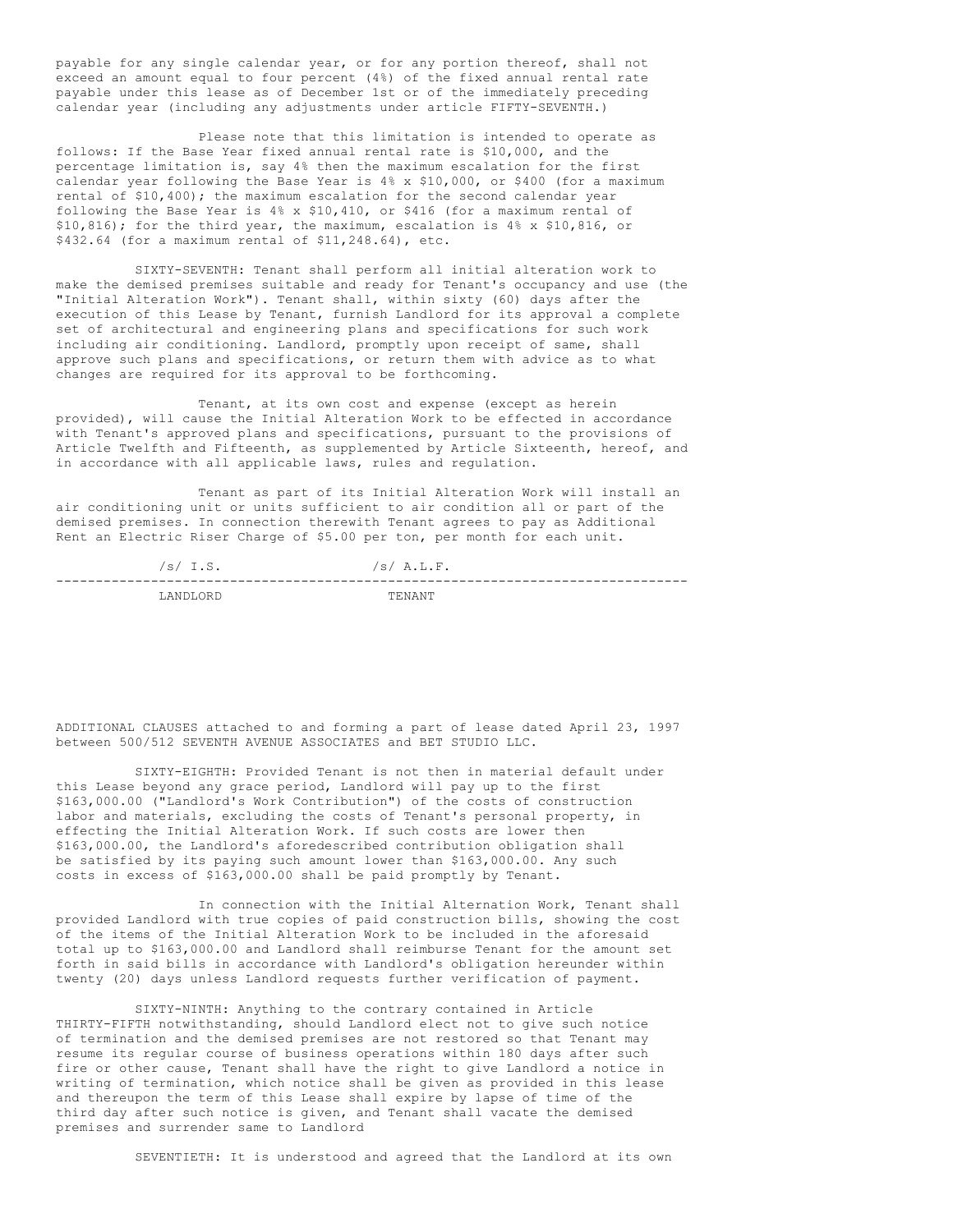cost and expense will do the following work for Tenant in the demised premises:

|         |  | Bathrooms will be cosmetically renovated in building standard |  |  |
|---------|--|---------------------------------------------------------------|--|--|
| manner. |  |                                                               |  |  |

(2) All leaks are to be fixed.

| /s/ I.S. | /s/ A.L.F. |
|----------|------------|
| LANDLORD | TENANT     |

In Witness Whereof, Landlord and Tenant have respectively signed and sealed this lease as of the day and year first above written.

|                                                                                                                                                                                                                                                                                                                                                                                                       | 500/512 SEVENTH AVENUE ASSOCIATES                                          |  |  |  |  |
|-------------------------------------------------------------------------------------------------------------------------------------------------------------------------------------------------------------------------------------------------------------------------------------------------------------------------------------------------------------------------------------------------------|----------------------------------------------------------------------------|--|--|--|--|
|                                                                                                                                                                                                                                                                                                                                                                                                       | HELMSLEY-SPEAR, INC., AGENTS                                               |  |  |  |  |
| Witness for Landlord:                                                                                                                                                                                                                                                                                                                                                                                 |                                                                            |  |  |  |  |
|                                                                                                                                                                                                                                                                                                                                                                                                       | BY: /s/ IRVING SCHNEIDER                                                   |  |  |  |  |
|                                                                                                                                                                                                                                                                                                                                                                                                       | EXECUTIVE VICE PRESIDENT                                                   |  |  |  |  |
|                                                                                                                                                                                                                                                                                                                                                                                                       | BET STUDIO LLC                                                             |  |  |  |  |
| Witness for Tenant:                                                                                                                                                                                                                                                                                                                                                                                   | TENANT                                                                     |  |  |  |  |
| PLEASE PRINT NAME AND HOME ADDRESS OF<br>PRINCIPAL WHO WILL EXECUTE THIS LEASE<br>BELOW:                                                                                                                                                                                                                                                                                                              |                                                                            |  |  |  |  |
| Alan Feller                                                                                                                                                                                                                                                                                                                                                                                           | BY: /s/ ALAN FELLER                                                        |  |  |  |  |
|                                                                                                                                                                                                                                                                                                                                                                                                       | TITLE: SECRETARY/TREASURER                                                 |  |  |  |  |
|                                                                                                                                                                                                                                                                                                                                                                                                       |                                                                            |  |  |  |  |
| LANDLORD                                                                                                                                                                                                                                                                                                                                                                                              |                                                                            |  |  |  |  |
| State of New York )<br>County of New York ) ss:                                                                                                                                                                                                                                                                                                                                                       |                                                                            |  |  |  |  |
| On this day of<br>, 19, before me personally came<br>, to me known and known to me to be a partner<br>, a co-partnership, mentioned and described in, and<br>οf<br>which executed the foregoing instrument, and the said<br>duly<br>acknowledged to me that he executed the said instrument for and on behalf of and<br>with the authority of said<br>for the uses and purposes therein<br>mentioned. |                                                                            |  |  |  |  |
|                                                                                                                                                                                                                                                                                                                                                                                                       | -----------------------------                                              |  |  |  |  |
| INDIVIDUAL TENANT                                                                                                                                                                                                                                                                                                                                                                                     |                                                                            |  |  |  |  |
| State of New York )<br>County of New York ) ss:                                                                                                                                                                                                                                                                                                                                                       |                                                                            |  |  |  |  |
| On this day of<br>individual who executed, the foregoing instrument, and acknowledged to me that<br>he executed the same.                                                                                                                                                                                                                                                                             | , 19, before me personally came<br>, to me known and known to me to be the |  |  |  |  |

--------------------------------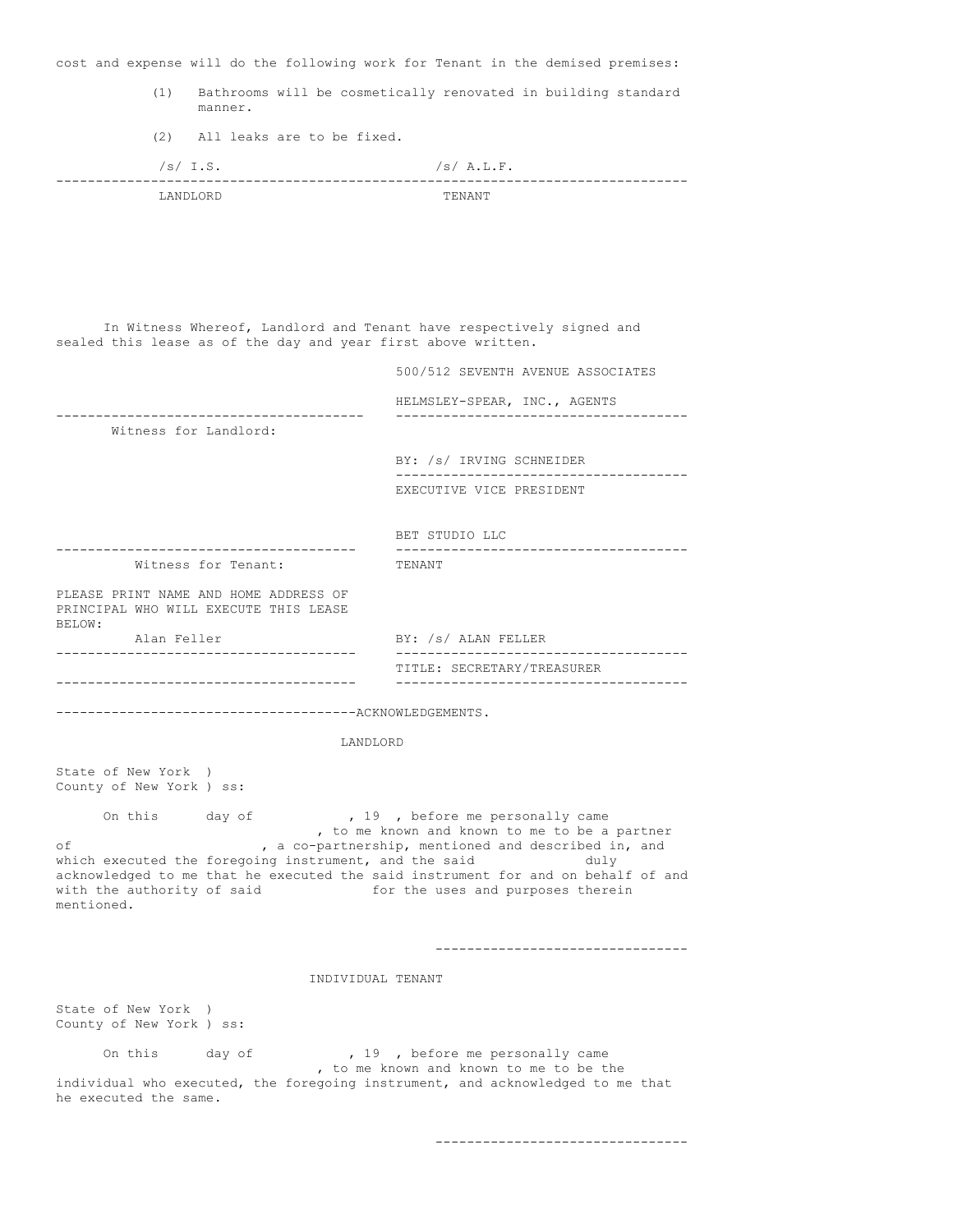#### PARTNERSHIP TENANT

State of New York ) County of New York ) ss:

On this day of , 19, before me personally came , to me known and known to me to be a partner of , a co-partnership, mentioned and described in, and which executed the foregoing instrument, and the said duly which executed the foregoing instrument, and the said acknowledged to me that he executed the said instrument for and on behalf of and<br>with the authority of said for the uses and purposes therein for the uses and purposes therein mentioned.

--------------------------------

## CORPORATE TENANT

State of New York ) County of New York ) ss:

On this day of , 19, before me personally came , to me known, who being by me duly sworn, did<br>t , that he is the depose and say that he resides at  $\circ f$ the corporation described in and which executed the foregoing instrument, and that he signed his name thereto by order of the Board of Directors of said corporation.

--------------------------------

24

#### GUARANTY.

For Value Received, and in consideration for, and as an inducement to Landlord making the foregoing lease with Tenant, the undersigned guarantees to Landlord, its successors and assigns, the full performance and observance of all the covenants, conditions and agreements, including the "Rules and Regulations", therein provided to be performed and observed by Tenant, without requiring any notice or proof of non-payment, non-performance, or non-observance, and without demand, to charge the undersigned therefor, all of which the undersigned hereby expressly waives.

The undersigned further covenants and agrees: (a) that the validity of this agreement and its obligations hereunder shall in no wise be terminated, affected or impaired by reason of the assertion by Landlord against Tenant of any of the rights or remedies reserved to Landlord pursuant to the provisions of the within lease: (b) that this guaranty shall remain and continue in full force and effect as to any renewal, modification or extension of the within lease.

As a further inducement to Landlord to make the within lease and in consideration thereof, Landlord and the undersigned covenant and agree that in any action or proceeding or counterclaim brought by either against the other on any matters whatsoever arising out of, under, or in any way connected with said lease or this guaranty, or by virtue of the terms thereof, Landlord and the undersigned shall and do hereby waive trial by jury.

 $\mathcal{L}_\text{max}$ 

 $\mathcal{L}_\text{max}$ 

Dated, New York City \_\_\_\_\_\_\_\_\_\_\_\_\_, 19\_\_

Witness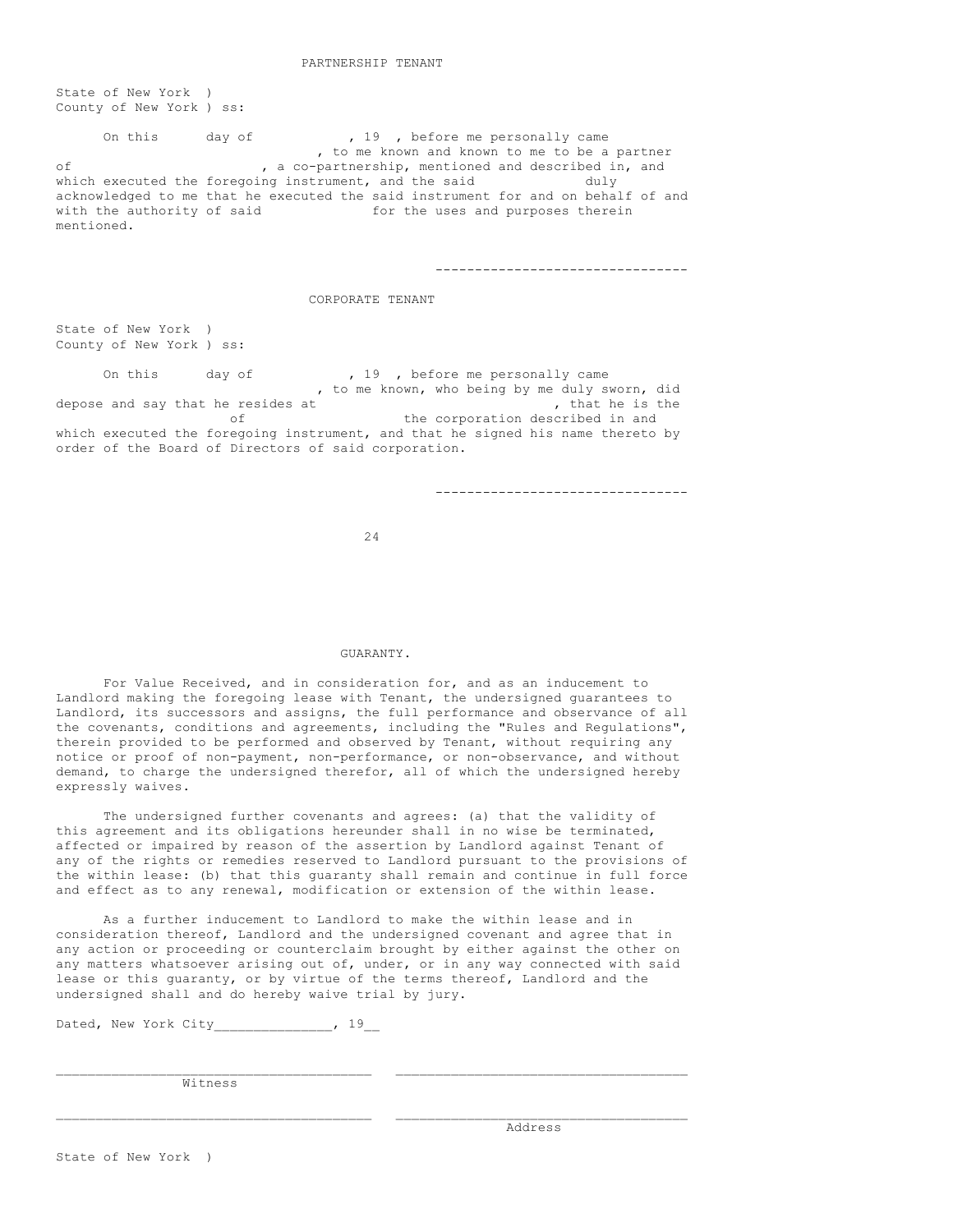County of New York ) ss.:

On this day of the contract of the contract of  $\alpha$ , 19, before me personally came

to me known and known to me to be the individual described in, and who executed the foregoing Guaranty and acknowledged to me that he executed the same.

Notary Public

 $\mathcal{L}_\text{max}$ 

25

## RULES AND REGULATIONS

1. The sidewalks, entrances, passages, courts, elevators, vestibules, stairways, corridors or halls shall not be obstructed or encumbered by any Tenant or used for any purpose other than ingress and egress to and from the demised premises, and if said premises are situate on the ground floor of the building the Tenant thereof shall further, at said Tenant's own expense, keep the sidewalks and curb directly in front of said premises clean and free from ice, snow, etc.

2. The freight and not the passenger elevators shall be used by the working hands of Tenant and persons calling for and delivering goods to and from the demised premises.

3. No awnings or other projections shall be attached to the outside walls of the building without the prior written consent of Landlord. No curtains, blinds, shades or screens shall be attached to or hung in, or used in connection with, any window or door of the demised premises, without the prior written consent of the Landlord. Such awnings, projections curtains, blinds, shades, screens or other fixtures must be of a quality, type, design and color, and attached in the manner approved by Landlord.

4. No sign, advertisement, notice or other lettering shall be exhibited, inscribed, painted or affixed by any Tenant on any part of the outside or inside of the demised premises or building without the prior written consent of Landlord. Interior signs on doors shall be inscribed, painted or affixed for each Tenant by Landlord at the expense of such Tenant, and shall be of a size, color and style acceptable to Landlord. Only the Tenant named in the lease shall be entitled to appear on the Directory Board or Tablet. Additional names may be added in Landlord's sole discretion under such terms and conditions as he may approve.

5. The sashes, sash doors, skylights, windows and doors that reflect or admit light and air into the halls, passageways or other public places in the building shall not be covered by any Tenant, nor shall any bottles, parcels, or other articles be placed on the windowsills.

6. The water and wash closets and other plumbing fixtures shall not be used for any purposes other than those for which they were constructed, and no sweepings, rubbish, rags, or other substances shall be thrown therein. All damages resulting from any misuse of the fixtures shall be borne by Tenant who, or whose servants, employees, agents, visitors or licensees, shall have caused the same.

7. No Tenant shall mark, paint, drill into, or in any way deface any part of the demised premises or the building of which they form a part. No boring, cutting or stringing of wires shall be permitted, except with the prior written consent of Landlord, and as Landlord may direct. No linoleum or other floor covering shall be laid in direct contact with the floor of the demised premises, but if any such covering is required by Tenant, an interlining of builder's deadening felt shall first be affixed to the floor with paste or other water soluble material, the use of cement or other adhesive non-soluble in water is expressly prohibited.

8. No Tenant shall make, or permit to be made, any unseemly or disturbing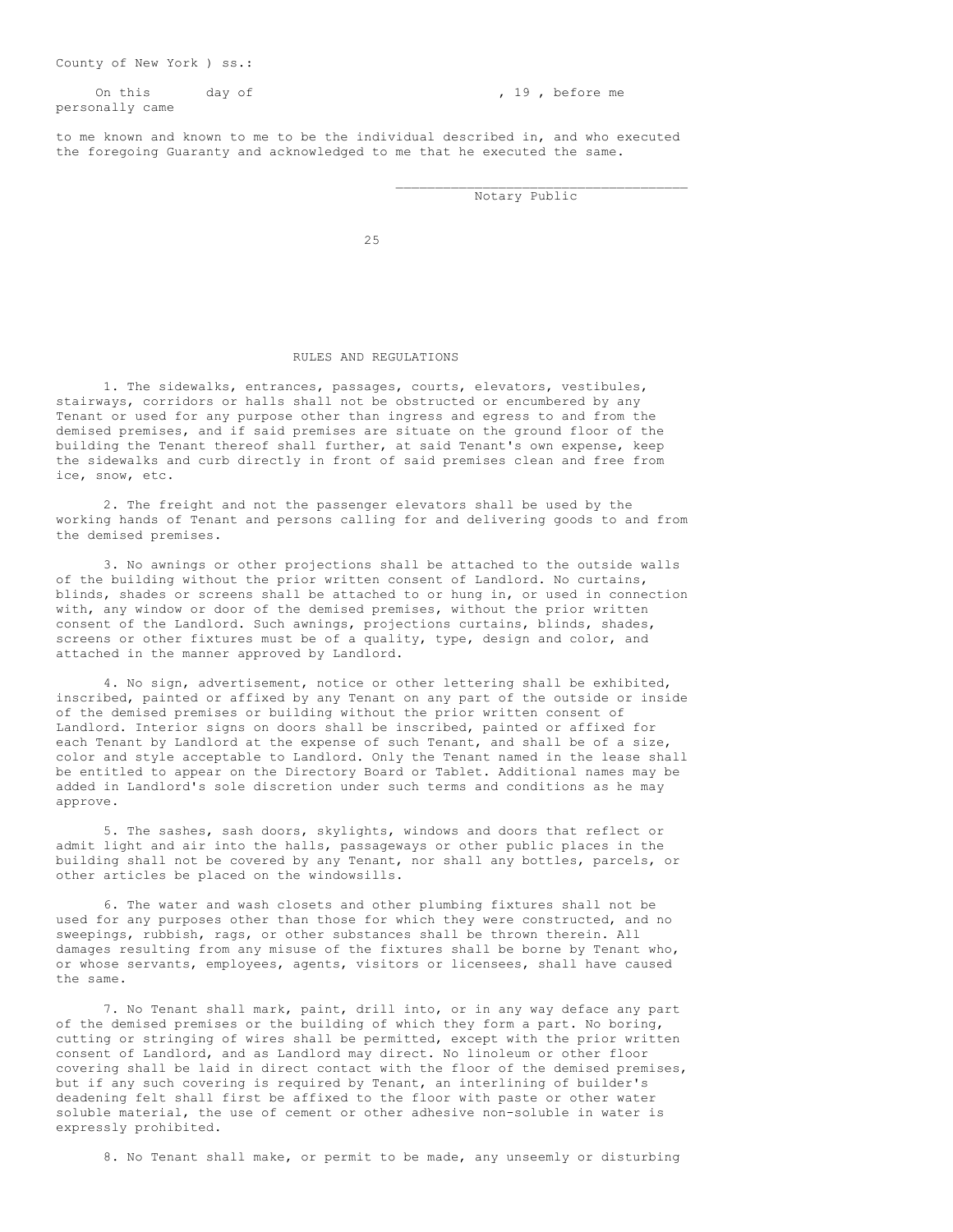noises or disturb or interfere with occupants of this or neighboring buildings or premises or those having business with them whether by the use of any instrument, radio, talking machine, musical noise, whistling, singing or in any other way.

9. No Tenant, nor any of Tenant's servants, employees, agents, visitors, or licensees, shall at any time bring or keep upon the demised premises any inflammable, combustible or explosive fluid, chemical and substance, or cause or permit any unusual or objectionable odors to be produced upon or permeate from the demised premises. No animals or birds shall be kept by Tenant in or about the building.

10. Landlord reserves the right to inspect all freight to be brought into the building and to exclude from the building all freight which violates any of these Rules and Regulations or the lease of which these Rules and Regulations are a part.

11. Landlord shall have the right to prohibit any advertising by any Tenant which, in its opinion, tends to impair the reputation of the building or its desirability and, upon written notice from Landlord, Tenant shall refrain from or discontinue such advertising.

12. Canvassing, soliciting and peddling in the building is prohibited and each Tenant shall co-operate to prevent the same.

13. There shall not be used in any space, or in the public halls of any building, either by any Tenant or by jobbers or others, in the delivery or receipt of merchandise, any hand trucks, except those equipped with rubber tires and side guards.

14. No Tenant shall purchase spring water, ice, towels, or other like service, from any company or persons not approved by Landlord.

15. The use in the demised premises of auxiliary heating devices, such as portable electric heaters, heat lamps or other devices whose principal function at the time of operation is to produce space heating, is prohibited.

26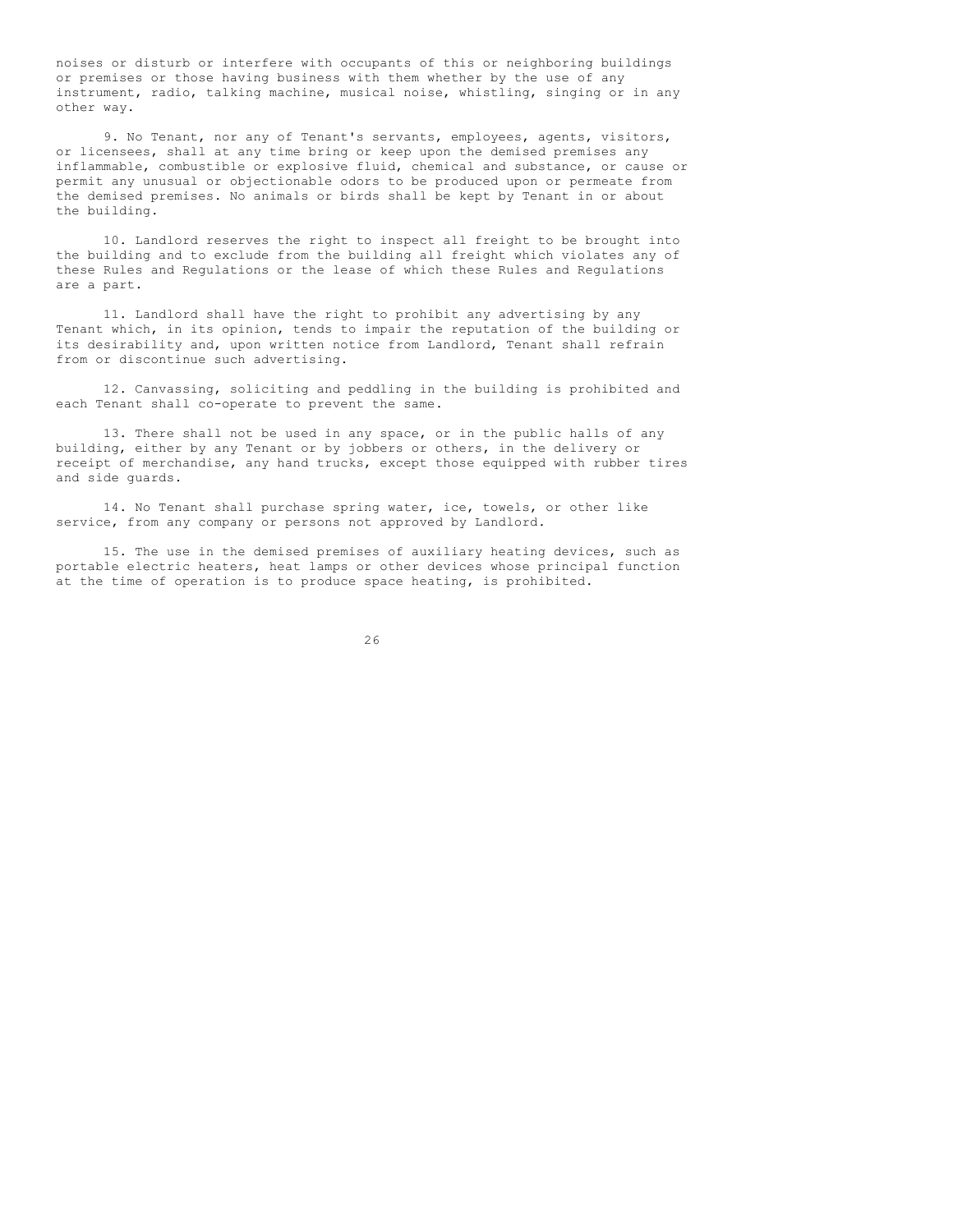EXECUTION COPY 1 OF 7

================================================================================

EXHIBIT 10.9(a)

FIRST AMENDMENT TO LEASE

between

500-512 SEVENTH AVENUE LIMITED PARTNERSHIP, Landlord

and

G-III LEATHER FASHIONS, INC., Tenant

Premises:

A portion of the 43rd and the entire 44th floors 512 Seventh Avenue New York, New York

================================================================================

## FIRST AMENDMENT TO LEASE

THIS FIRST AMENDMENT TO LEASE (this "Amendment") made as of the 1st day of July, 2000, by and between 500-512 SEVENTH AVENUE LIMITED PARTNERSHIP, a New York limited partnership, having an office c/o Newmark & Company Real Estate, Inc. ("Landlord"), and G-III LEATHER FASHIONS, INC., a New York corporation, having an office at 512 Seventh Avenue, New York, New York ("Tenant").

## W I T N E S S E T H:

WHEREAS, by Agreement of Lease dated as of April 23, 1997 (such lease, as the same may have been or may hereafter be amended, is hereinafter called the "Lease"), Landlord's predecessor-in-interest, did demise and let unto Tenant's predecessor-in-interest and Tenant's predecessor-in-interest did hire and take from Landlord's predecessor-in-interest the entire forty-fourth (44th) and a portion of the forty-third (43rd) floors (collectively, the "demised premises") as more particularly described in the Lease in the building (the "Building") known by the street address 512 Seventh Avenue, New York, New York;

WHEREAS, the term of the Lease currently expires on January 31, 2003;

WHEREAS, Tenant desires to extend the term of the Lease and Landlord is agreeable thereto on the terms and conditions hereinafter set forth; and

WHEREAS, Landlord and Tenant desire to modify and amend the Lease as hereinafter provided.

NOW, THEREFORE, for and in consideration of the mutual covenants herein contained and other good and valuable consideration, the adequacy and receipt of which are hereby acknowledged, Landlord and Tenant hereby agree as follows:

1. All capitalized terms used herein shall have the meanings ascribed to them in the Lease unless otherwise specifically set forth herein to the contrary.

2. The term of the Lease is hereby extended for an additional term (the "Extended Term") of ten (10) years and nine (9) months commencing on July 1, 2000 (the "Extended Term Commencement Date") and ending on March 31, 2011 (the "Expiration Date"), as if the Expiration Date was originally set forth in the Lease as the expiration date thereof, instead of January 31, 2003.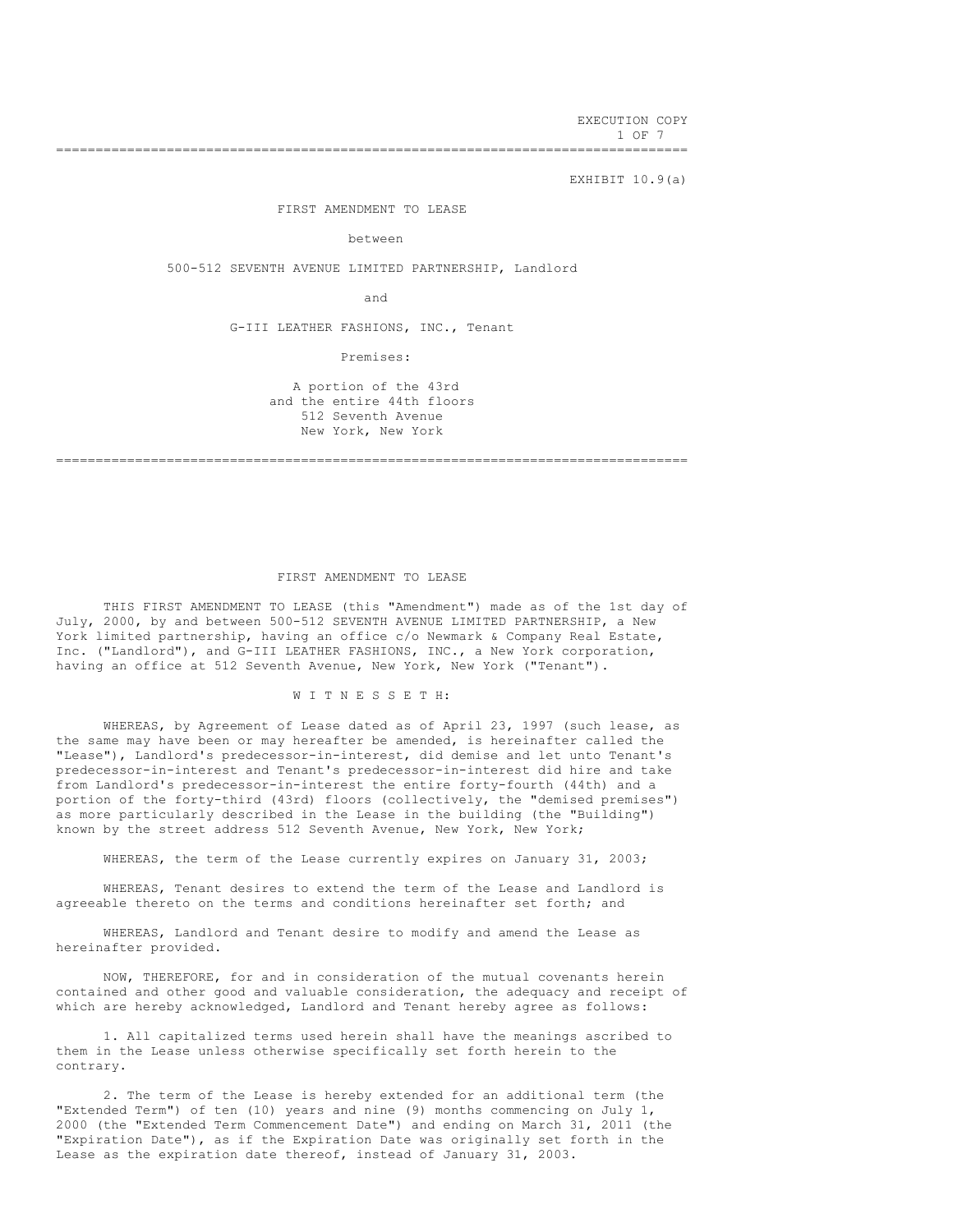3. Effective as of the first day of the Extended Term:

(a) The fixed annual rent to be paid by Tenant to Landlord under the Lease during the Extended Term shall be abated during the period commencing on the Extended Term Commencement Date and ending on December 31, 2000, and thereafter shall be payable as follows:

(i) For the period commencing on January 1, 2001 and ending on December 31, 2001, the fixed annual rent shall be Two Hundred Eleven Thousand Seven Hundred Forty-Four and 00/100 Dollars (\$211,744.00) per year, or Seventeen Thousand Six Hundred Forty-Five and 33/100 Dollars (\$17,645.33) per month;

(ii) For the period commencing on January 1, 2002 and ending on December 31, 2002, the fixed annual rent shall be Two Hundred Eighteen Thousand Ninety-Six and 32/100 Dollars (\$218,096.32) per year, or Eighteen Thousand One Hundred Seventy-Four and 69/100 Dollars (\$18,174.69) per month;

(iii) For the period commencing on January 1, 2003 and ending on December 31, 2003, the fixed annual rent shall be Two Hundred Twenty-Four Thousand Six Hundred Thirty-Nine and 21/100 Dollars (\$224,639.21) per year, or Eighteen Thousand Seven Hundred Nineteen and 93/100 Dollars (\$18,719.93) per month;

(iv) For the period commencing on January 1, 2004 and ending on December 31, 2004, the fixed annual rent shall be Two Hundred Thirty-One Thousand Three Hundred Seventy-Eight and 39/100 Dollars (\$231,378.39) per year, or Nineteen Thousand Two Hundred Eighty-One and 53/100 Dollars (\$19,281.53) per month;

(v) For the period commencing on January 1, 2005 and ending on December 31, 2005, the fixed annual rent shall be Two Hundred Thirty-Eight Thousand Three Hundred Nineteen and 74/100 Dollars (\$238,319.74) per year, or Nineteen Thousand Eight Hundred Fifty-Nine and 98/100 (\$19,859.98) per month;

(vi) For the period commencing on January 1, 2006 and ending on December 31, 2006, the fixed annual rent shall be Two Hundred Seventy-Eight Thousand Eighteen and 24/100 Dollars (\$278,018.24) per year, or Twenty-Three Thousand One Hundred Sixty-Eight and 19/100 Dollars (\$23,168.19) per month;

 $-2-$ 

(vii) Notwithstanding anything to the contrary contained herein, for the period commencing on January 1, 2006 and ending on March 31, 2006, the fixed annual rent shall be abated;

(viii) For the period commencing on January 1, 2007 and ending on December 31, 2007, the fixed annual rent shall be Two Hundred Eighty-Five Thousand Three Hundred Eighty One and 51/100 Dollars (\$285,381.51) per year, or Twenty-Three Thousand Seven Hundred Eighty-One and 79/100 Dollars (\$23,781.79) per month;

(ix) For the period commencing on January 1, 2008 and ending on December 31, 2008, the fixed annual rent shall be Two Hundred Ninety-Two Thousand Nine Hundred Sixty-Five and 68/100 Dollars (\$292,965.68) per year, or Twenty-Four Thousand Four Hundred Thirteen and 81/100 (\$24,413.81) per month;

(x) For the period commencing on January 1, 2009 and ending on December 31, 2009, the fixed annual rent shall be Three Hundred Thousand Seven Hundred Seventy-Seven and 37/100 Dollars (\$300,777.37) per year, or Twenty-Five Thousand Sixty-Four and 78/100 Dollars (\$25,064.78) per month;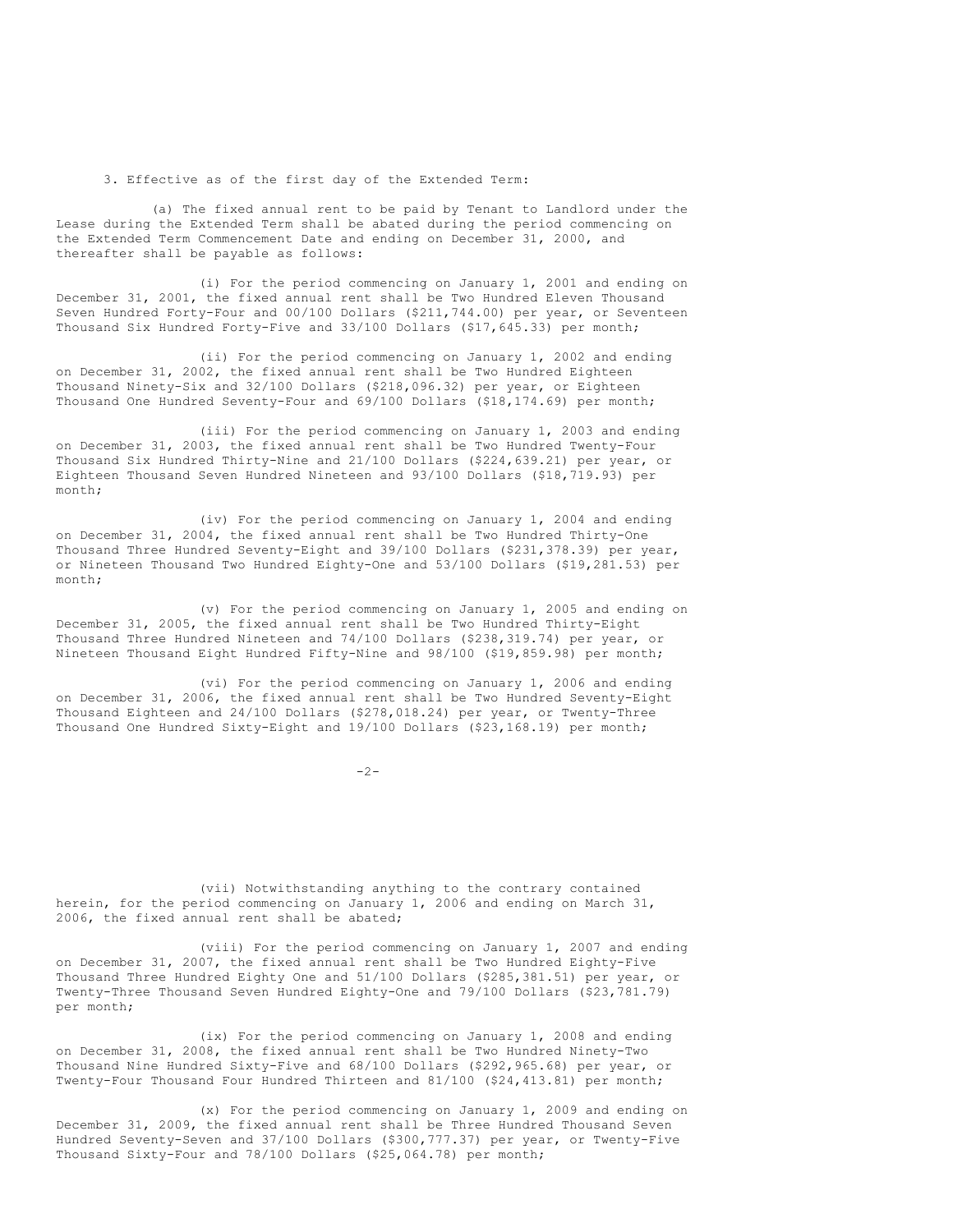(xi) For the period commencing on January 1, 2010 and ending on December 31, 2010, the fixed annual rent shall be Three Hundred Eight Thousand Eight Hundred Twenty-Three and 41/100 Dollars (\$308,823.41) per year, or Twenty-Five Thousand Seven Hundred Thirty-Five and 28/100 Dollars (\$25,735.28) per month; and

(xii) For the period commencing on January 1, 2011 and ending on March 31, 2011, the fixed annual rent shall be Three Hundred Seventeen Thousand Forty-Five and 92/100 Dollars (\$317,045.92) per year, or Twenty-Six Thousand Four Hundred Twenty and 49/100 Dollars (\$26,420.49) per month.

Except as set forth above, the fixed annual rent shall be paid by Tenant to Landlord in equal monthly installments in advance on the first day of each and every month without any set-off or deduction whatsoever in the manner provided in the Lease.

(b) The Fourth Article of the Lease is hereby deleted and the following is substituted therefor:

 $-3-$ 

"Tenant shall use and occupy the demised premises for showroom, design, general offices and sales offices for sale at wholesale and not retail, of all apparel and accessories."

(c) The Tenth Article of the Lease is hereby deleted and the following is substituted therefor:

"TENTH: - (i) Tenant shall not (A) assign or otherwise transfer this Lease or the term and estate hereby granted, (B) sublet the demised premises or any part thereof or allow the same to be used or occupied by others or in violation of Fourth Article hereof, (C) mortgage, pledge or encumber this Lease or the demised premises or any part thereof in any manner or permit any lien to be filed against this Lease, the demised premises or the Building by reason of any act or omission on the part of Tenant or enter into any agreement which would permit the filing of a lien by any broker (except for a broker's agreement in connection with a proposed assignment by Tenant of its rights and obligations under the Lease or a sublease of all or a portion of the demised premises), or (D) advertise, or authorize a broker to advertise for a subtenant or an assignee at a specified rental rate without, in each instance, obtaining the prior consent of Landlord, except as otherwise expressly provided in this Article 10. For purposes of this Article 10, (w) the transfer of a majority of the issued and outstanding capital stock of any corporate tenant, or of a corporate subtenant, or the transfer of a majority of the total interest in any partnership tenant or subtenant, however accomplished, whether in a single transaction or in a series of related or unrelated transactions, shall be deemed an assignment of this Lease, or of such sublease, as the case may be, except that the transfer of the outstanding capital stock of any corporate tenant, or subtenant, shall be deemed not to include the sale of such stock by persons or parties, through the "over-the-counter market" or through any recognized stock exchange, other than those deemed "insiders" within the meaning of the Securities Exchange Act of 1934 as amended (provided, however, that any transfer of stock of Tenant or any affiliate of Tenant by Morris Goldfarb to members of his immediate family for estate planning purposes shall not be deemed to effect an assignment of the Lease), (x) a takeover agreement shall be deemed a transfer of this Lease, (y) any person or legal representative of Tenant, to whom Tenant's interest under this Lease passes by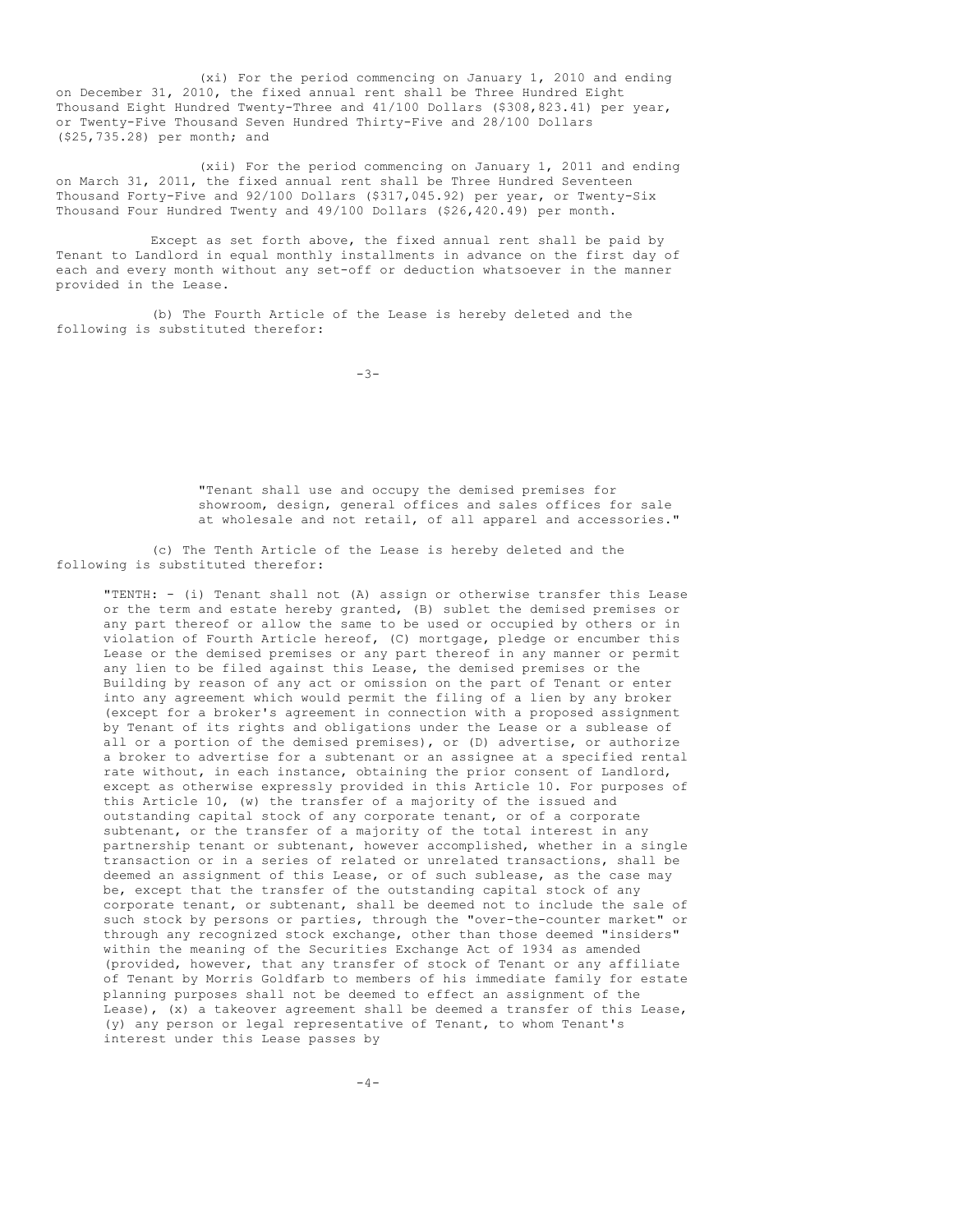operation of law, or otherwise, shall be bound by the provisions of this Article 10, and (z) a modification, amendment or extension of a sublease shall be deemed a sublease.

(ii) The provisions of subparagraph (i) hereof shall not apply to transactions with a corporation into or with which Tenant is merged or consolidated or with an entity to which substantially all of Tenant's assets are transferred or, if Tenant is a partnership, with a successor partnership (provided such merger or transfer of assets is for a good business purpose and not principally for the purpose of transferring the leasehold estate created hereby, and provided further, that either the (x) the assignee has a net worth at least equal to or in excess of the net worth of Tenant immediately prior to such merger or transfer, or (y) such assignee delivers a letter of credit, in the form annexed hereto as Exhibit A, in the amount equal to the product of (i) twelve (12) and (ii) the then prevailing monthly fixed rent).

(iii) Any assignment or transfer, whether made with Landlord's consent as required by subparagraph (i) or without Landlord's consent pursuant to subparagraph (ii) hereof, shall be made only if, and shall not be effective until, the assignee shall execute, acknowledge and deliver to Landlord a recordable agreement (unless the assignment shall be a "deemed" assignment by reason of a transfer of a majority interest in Tenant), in form and substance reasonably satisfactory to Landlord, whereby the assignee shall assume the obligations and performance of this Lease and agree to be personally bound by and upon all of the covenants, agreements, terms, provisions and conditions hereof on the part of Tenant to be performed or observed and whereby the assignee shall agree that the provisions of subparagraph (i) hereof shall, notwithstanding such an assignment or transfer, continue to be binding upon it in the future. Tenant covenants that, notwithstanding any assignment or transfer, whether or not in violation of the provisions of this Lease, and notwithstanding the acceptance of fixed annual rent by Landlord from an assignee or transferee or any other party, Tenant shall remain fully and primarily liable for the payment of the fixed annual rent and additional rent due and to become due under this Lease and for the performance of all of the covenants, agreements, terms, provisions and conditions of this Lease on the part of Tenant to be performed or observed.

(iv) The liability of Tenant, and the due performance by Tenant of the obligations on its part to be performed under this Lease, shall not

 $-5-$ 

be discharged, released or impaired in any respect by an agreement or stipulation made by Landlord or any grantee or assignee of Landlord, by way of mortgage, or otherwise, extending the time of, or modifying any of the obligations contained in this Lease, or by any waiver or failure of Landlord to enforce any of the obligations on Tenant's part to be performed under this Lease, and Tenant shall continue to be liable hereunder. If any such agreement or modification operates to increase the obligations of a tenant under this Lease, the liability under this subparagraph (iv) of the tenant named in the Lease or any of its successors in interest, (unless such party shall have expressly consented in writing to such agreement or modification) shall continue to be no greater than if such agreement or modification had not been made. To charge Tenant named in this Lease and its successors in interest after this Lease shall be assigned, no demand or notice of any default to the named Tenant shall be required. Tenant and each of its successors in interest hereby expressly waive any such demand or notice.

(v) (A) Should Tenant determine, subject to the provisions of this Lease, to assign this Lease, other than by an assignment contemplated by subparagraph (ii) hereof, Tenant shall not less than forty-five (45) days prior to the effective date of the contemplated assignment, deliver to Landlord a term sheet setting forth the terms and the effective date of the contemplated assignment transaction, the identity of the proposed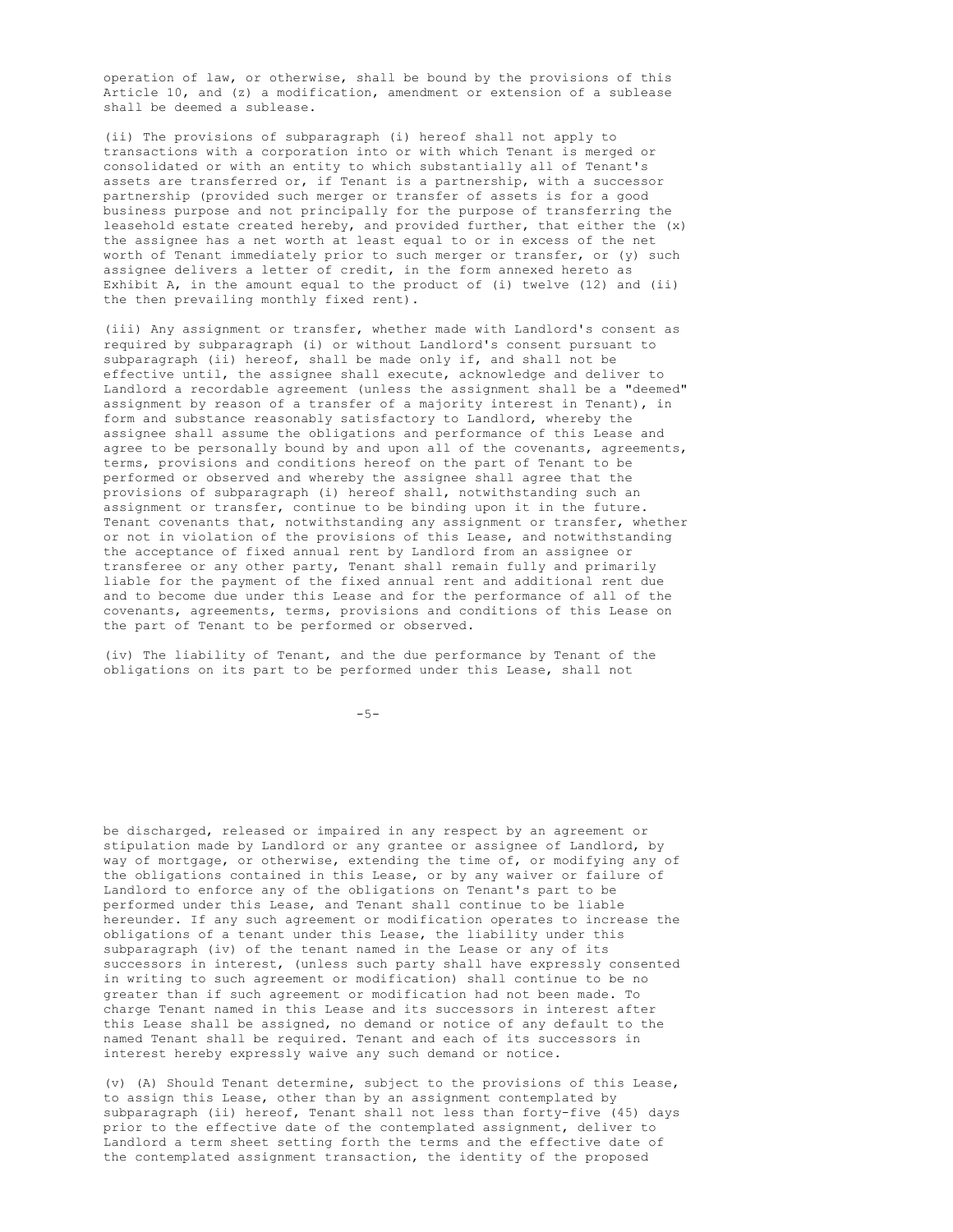assignee and information (including, without limitation, current financial information regarding net worth, credit and financial responsibility) with respect to the nature and character of the proposed assignee's business, and Landlord shall then have the right to elect, by notifying Tenant within thirty (30) days of such delivery, to (x) terminate this Lease, as of such effective date as if it were the Expiration Date set forth in this Lease or (y) accept an assignment of this Lease from Tenant, and Tenant shall then promptly execute and deliver to Landlord, or Landlord's designee if so elected by Landlord, in form reasonably satisfactory to Landlord's counsel, an assignment which shall be effective as of such effective date.

(B) In the event that this Lease shall be assigned to Landlord or Landlord's designee or if the demised premises shall be sublet to Landlord or Landlord's designee pursuant to this subparagraph  $(v)$ , the provisions of any such sublease or assignment and the obligations of Landlord and the rights of Tenant with respect thereto shall not be binding upon or otherwise affect the rights of any holder of a superior

-6-

mortgage or of a lessor under a superior lease unless such holder or lessor shall elect by written notice to Tenant to succeed to the position of Landlord or its designee, as the case may be, thereunder.

(C) Should Tenant determine subject to the provisions of this Lease, to sublet the demised premises or any portion thereof, other than by a sublease contemplated by subparagraph (ii) hereof, Tenant shall, not less than forty-five (45) days prior to the effective date of the contemplated sublease, deliver to Landlord, a term sheet setting forth the terms of the contemplated sublease transaction, the effective date therefor, the identity of the proposed subtenant, and information with respect to the nature and character of the proposed subtenant's business, and Landlord shall then have the right to elect, by notifying Tenant within thirty (30) days of such delivery, to (x) terminate this Lease as to the portion of the demised premises affected by such subletting or as to the entire demised premises, in the case of a subletting thereof, as of such effective date, (y) in the case of a proposed subletting of the entire demised premises, accept an assignment of this Lease to Landlord from Tenant, and Tenant shall then promptly execute and deliver to Landlord, or Landlord's designee if so elected by Landlord, in form reasonably satisfactory to Landlord's and Tenant's counsel, an assignment which shall be effective as of such effective date, (z) accept a sublease from Tenant of the portion of the demised premises affected by such proposed subletting or the entire demised premises in the case of a proposed subletting thereof, and Tenant shall then promptly execute and deliver a sublease to Landlord, or Landlord's designee if so elected by Landlord, for the term provided in the aforementioned term sheet, commencing with such effective date, at (1) the rental terms reflected in such term sheet or (2) the rental terms contained in this Lease on a per rentable square foot basis, as elected by Landlord in such notice.

(D) If Landlord should elect to have Tenant execute and deliver a sublease to Landlord or its designee pursuant to any of the provisions of this subparagraph  $(v)$ , said sublease shall be in a form reasonably satisfactory to Landlord's counsel and on all the terms contained in this Lease, except that:

(1) The rental terms, if elected by Landlord, may be either as provided in item (1) or item (2) of subparagraph (v)(C) hereof,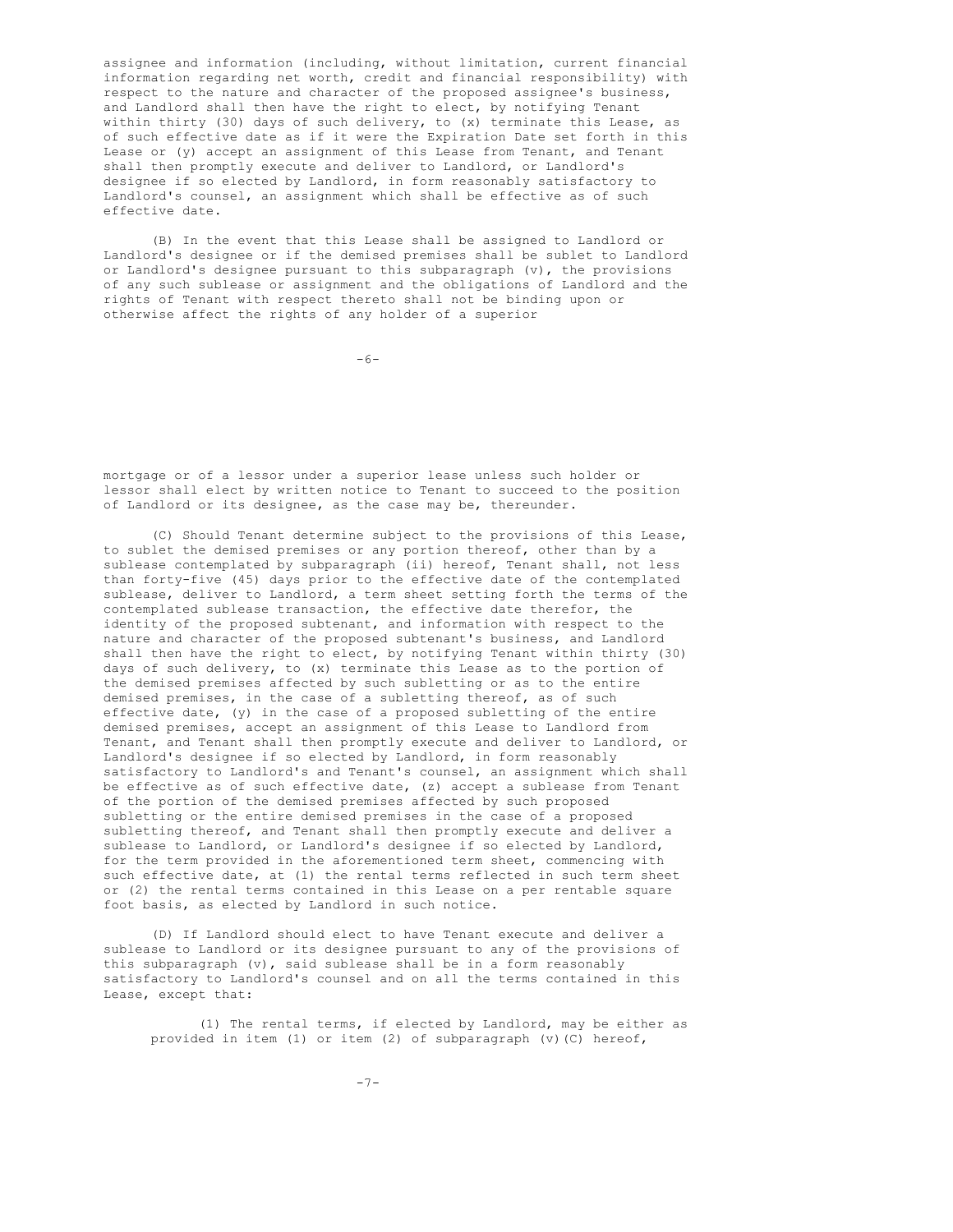(2) Except as provided in this subparagraph (v)(D), the terms of the sublease shall be on the same terms set forth in the term sheet delivered to Landlord (as described in subparagraph (v)(C) hereof),

(3) The subtenant thereunder shall have the right to underlet the subleased premises, in whole or in part, without Tenant's consent,

(4) The subtenant thereunder shall have the right to make, or cause to be made, any changes, alterations, decorations, additions and improvements that such subtenant may desire or authorize,

(5) Such sublease shall expressly negate any intention that any estate created by or under such sublease be merged with any other estate held by either of the parties thereto,

(6) Any consent required of Tenant, as lessor under that sublease, shall be deemed granted if consent with respect thereto is granted by Landlord,

(7) There shall be no limitation as to the use of the sublet premises by the subtenant thereunder,

(8) Any failure of the subtenant thereunder to comply with the provisions of said sublease, other than with respect to the payment of rent to Tenant, shall not constitute a default thereunder or hereunder if Landlord has consented to such non-compliance,

(9) Such sublease shall provide that Tenant's obligations with respect to vacating the demised premises and removing any changes, alterations, decorations, additions or improvements made in the subleased premises shall be limited to those which accrued and related to such as were made prior to the effective date of the sublease, and

(10) If subtenant shall fail to pay the rent under the sublease to Tenant within ten (10) days after such installment of rent shall have become due, then Tenant may give subtenant notice thereof and if subtenant shall continue to fail to make any

 $-8-$ 

such payment within thirty (30) days after the giving of such notice, then Tenant shall be entitled to offset the amount not paid against the next rent coming due under the Lease. Notwithstanding anything herein to the contrary, such offset right shall not be binding upon nor inure to any mortgagee or superior lessor.

(E) If pursuant to the exercise of any of Landlord's options pursuant to this subparagraph (v) this Lease is terminated as to only a portion of the demised premises, then the fixed annual rent payable hereunder and the additional rent payable pursuant to the terms of this Lease shall be adjusted in proportion to the portion of the demised premises affected by such termination.

(vi) In the event that Landlord does not exercise any of the options available to it pursuant to subparagraph (v) hereof, Landlord shall not unreasonably withhold or delay its consent to an assignment of this Lease or a subletting of the whole or any part of the demised premises for substantially the remainder of the term of this Lease, provided:

(A) Tenant shall furnish Landlord with the name and business address of the proposed subtenant or assignee and information with respect to the nature and character of the proposed subtenant's or assignee's business, or activities, such references and current financial information with respect to net worth, credit and financial responsibility as are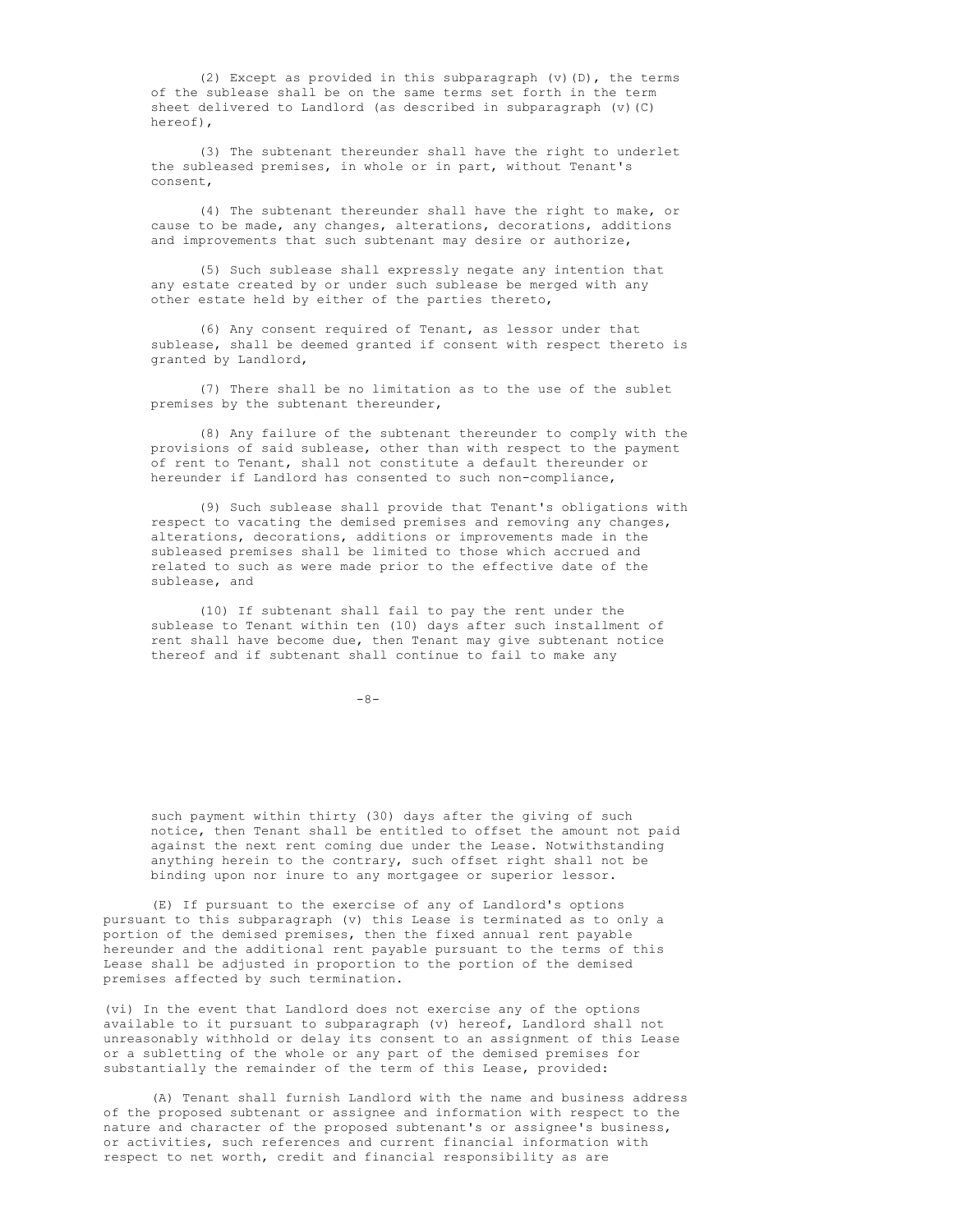reasonably satisfactory to Landlord, and an executed counterpart of the sublease or assignment agreement;

(B) The proposed subtenant or assignee is a party whose financial net worth, credit and financial responsibility is, considering the responsibilities involved, reasonably satisfactory to Landlord;

(C) The nature and character of the proposed subtenant or assignee, its business or activities and intended use of the demised premises is, in Landlord's reasonable judgment, in keeping with the standards of the Building and the floor or floors on which the demised premises are located;

(D) The proposed subtenant or assignee is not then an occupant of any part of the Building or a party who dealt with Landlord or Landlord's agent (directly or through a broker) with respect

 $-9-$ 

to space in the Building during the six (6) months immediately preceding Tenant's request for Landlord's consent;

(E) All costs incurred with respect to providing reasonably appropriate means of ingress and egress from the sublet space or to separate the sublet space from the remainder of the demised premises shall, subject to the provisions of this Lease with respect to alterations, installations, additions or improvements be borne by Tenant;

(F) Each sublease shall specifically state that (x) it is subject to all of the applicable terms, covenants, agreements, provisions, and conditions of this Lease, (y) the subtenant will not have the right to a further sublease thereunder (except the subtenant of an entire floor of the demised premises shall have all the rights to assign and sublease afforded to the named Tenant herein (i.e., G-III Leather Fashions, Inc.); provided, notwithstanding the provisions of subparagraph (vii)(B) of this Article 10, such subtenant shall pay to Landlord any and all rents, additional charge or other consideration payable under such sub-sublease or otherwise to subtenant by the sub-subtenant which is in excess of the fixed annual rent and additional rent accruing during the term of such sub-sublease in respect of the sub-subleased space (at the rate per square foot payable by subtenant thereunder) pursuant to the terms of this Lease (including, but not limited to, sums paid for the sale or rental of subtenant's fixtures, leasehold improvements, equipment, furniture or other personal property, less, in the case of the sale thereof, the then net unamortized or undepreciated cost thereof determined on the basis of subtenant's federal income tax returns), and less the reasonable costs of effecting such transaction, including, without limitation, brokerage commissions, legal fees and build out costs, or to allow the demised premises to be used by others, without the consent of Landlord in each instance, and (z) a consent by Landlord thereto shall not be deemed or construed to modify, amend or affect the terms and provisions of this Lease, or Tenant's obligations hereunder, which shall continue to apply to the premises involved, and the occupants thereof, as if the sublease had not been made;

(G) Tenant shall, together with requesting Landlord's consent hereunder, have paid Landlord any reasonable out-of-pocket costs incurred by Landlord to review the requested consent including any attorneys fees incurred by Landlord;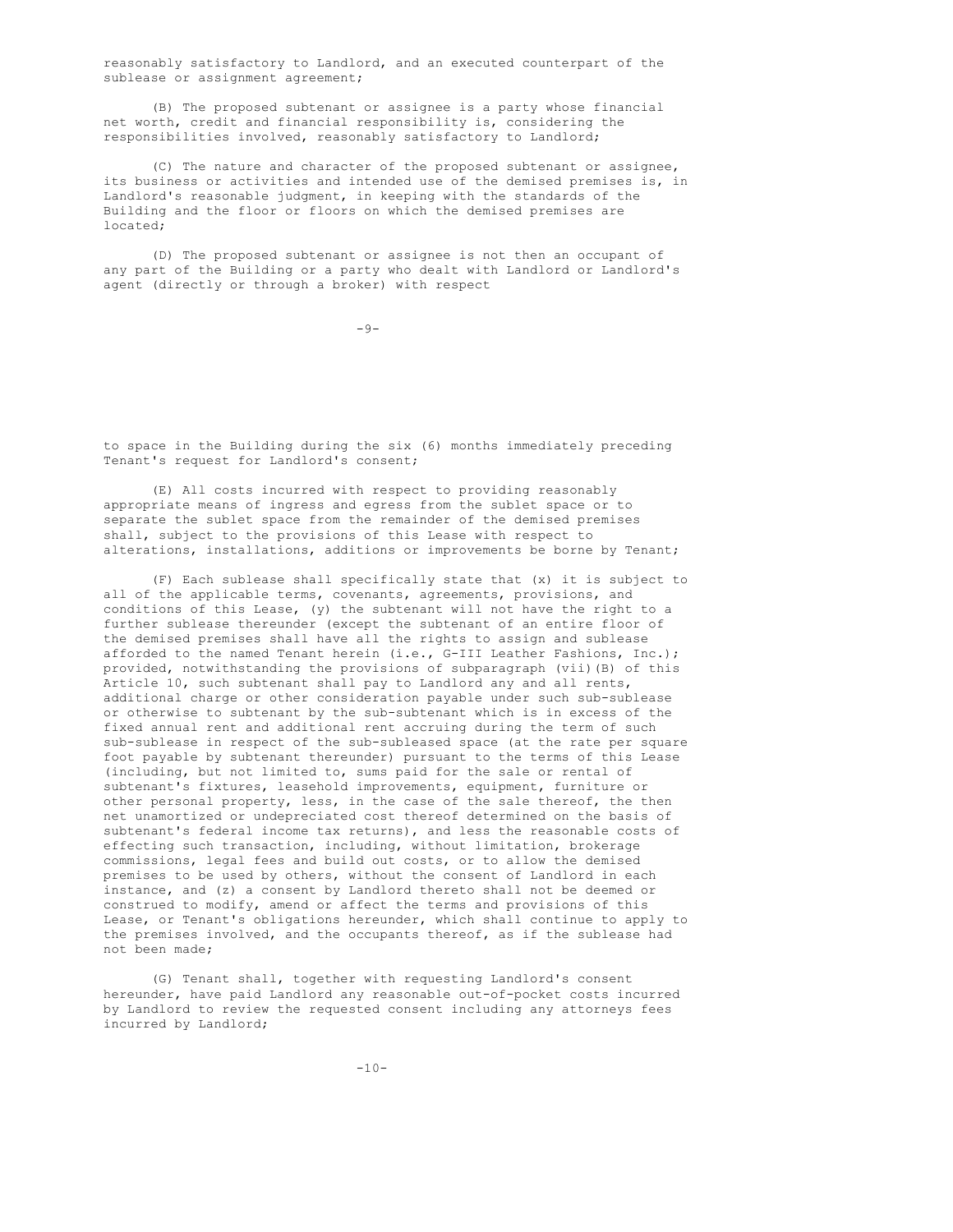(H) The proposed subtenant or assignee is not (w) a retail branch of a bank trust company, safe deposit business, savings and loan association or loan company; (x) an employment or recruitment agency; (y) a school, college, university or educational institution, whether or not for profit; (z) a government or any subdivision or agency thereof;

(I) In the case of a subletting of a portion of the demised premises, the layout of the portion so sublet shall be commercially reasonable and suitable for normal renting purposes and such subletting will not result in more than two (2) occupants (including Tenant) per floor occupying the demised premises; and

(J) Tenant shall not have advertised or listed with any brokers the proposed assignment or subletting at a rental rate less than the rental rates then being charged under leases being entered into by Landlord for comparable space in the Building.

(vii) If Tenant shall assign this Lease or sublease all or any part of the demised premises, Tenant shall pay to Landlord, as additional rent:

(A) in the case of an assignment, an amount equal to one-quarter (1/4) of all sums and other considerations paid to Tenant by the assignee for or by reason of such assignment or otherwise (including, but not limited to, sums paid for the sale of Tenant's fixtures, leasehold improvements, equipment, furniture, furnishings or other personal property, less, in the case of a sale thereof, the then net unamortized or undepreciated cost thereof determined on the basis of Tenant's federal income tax returns); and

(B) in the case of a sublease, one-quarter (1/4) of the amount equal to any and all rents, additional charge or other consideration payable under the sublease or otherwise to Tenant by the subtenant which is in excess of the fixed annual rent and additional rent accruing during the term of the sublease in respect of the subleased space (at the rate per square foot payable by Tenant hereunder) pursuant to the terms hereof (including, but not limited to, sums paid for the sale or rental of Tenant's fixtures, leasehold improvements, equipment, furniture or other personal property, less, in the case of the sale thereof, the then net unamortized or undepreciated cost thereof determined on the basis of Tenant's federal income tax returns).

-11-

The sums payable under this subparagraph (vii) shall be paid to Landlord as and when paid by the subtenant or assignee, as the case may be, to Tenant.

(viii) If Tenant defaults in the payment of any rent, Landlord is authorized to collect any rents due or accruing from any assignee, subtenant or other occupant of the demised premises and to apply the net amounts collected to the fixed annual rent and additional rent reserved herein. The receipt by Landlord of any amounts from an assignee or subtenant, or other occupant of any part of the demised premises shall not be deemed or construed as releasing Tenant from Tenant's obligations hereunder or the acceptance of that party as a direct tenant."

(d) The Twelfth Article of the Lease is hereby supplemented with the following:

"(c) Notwithstanding anything to the contrary, Landlord shall have the right and privilege to serve at any time up to six (6) months prior to the expiration of the term of this Lease, a notice upon Tenant that any 'nonstandard alterations' shall be removed and, in the event of service of such notice, Tenant will, at Tenant's cost and expense, remove the same in accordance with such request and repair any damage to the demised premises caused by such removal; provided that Landlord shall have advised Tenant at the time it consented to any such nonstandard alteration that Landlord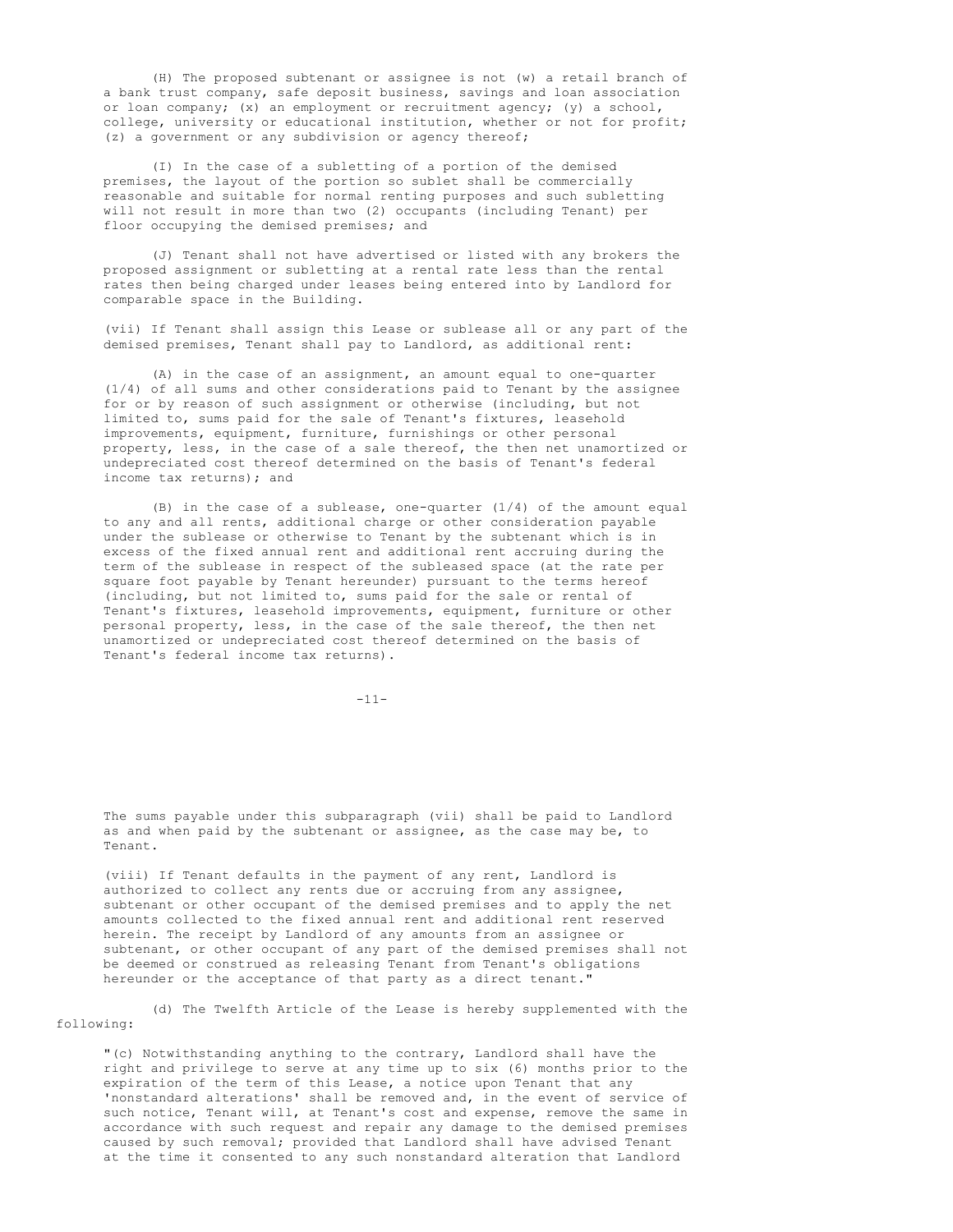may require its removal at the end of the Lease term, if and to the extent that Tenant shall have requested in writing such advice from Landlord when it requested Landlord's consent to such alteration. For the purposes of this Article 12, a 'nonstandard alteration' shall mean auditoriums or similar type special use areas, vaults, atriums, kitchen equipment and installations, internal stairways, slab reinforcements, raised floors or other alterations which impede the installation of duct work or other normal installations above the finished ceiling or which are not suitable for normal office occupancy or which would be unusually difficult or costly to remove in comparison to usual alterations required for general office purposes. Notwithstanding the foregoing, it is understood and agreed by the parties hereto that all improvements and other alterations to the demised premises made by or on behalf of Tenant prior to July 1, 2000, shall be deemed to be standard alterations which Landlord may not require Tenant to remove."

 $-12-$ 

(e) The Twenty-Second Article of the Lease is hereby deleted and the following is substituted therefor:

"(i)" Tenant agrees that Landlord shall furnish electricity to Tenant on a 'submetering' basis. Landlord shall install any submeters reasonably required, in Landlord's judgment, in the demised premises for the purposes of this Article, at Tenant's sole cost and expense. Electricity and electric service, as used herein, shall mean any element affecting the generation, transmission, and/or distribution or redistribution of electricity, including, but not limited to, services which facilitate the distribution of service.

(ii) Tenant covenants and agrees to purchase electricity from Landlord or Landlord's designated agent at charges, terms and rates, including, without limitation, fuel adjustments and taxes, equal to those specified in the Con Edison SC#4-I rate schedule effective on the date Landlord first provides electricity to the demised premises on a submetering basis (the "effective" date), or any successor rate schedule or service classification, plus five percent (5%) for transmission line loss and other redistribution costs. Where more than one (1) meter measures the service of Tenant in the Building, then the service registered by each meter shall be aggregated and billed at the applicable rate as if there were only one (1) sub-meter measuring Tenant's aggregate use in the entire demised premises. Bills therefore shall be rendered at such times as Landlord may elect and the amount, as computed from a meter, shall be deemed to be, and be paid as, Additional Charges. If any tax is imposed by any Federal, State or Municipal authority upon Landlord's receipts from the sale or resale of electrical energy to Tenant hereunder, Tenant covenants and agrees that where permitted by law, Tenant's pro-rata share of such taxes shall be included in the amount of Additional Charges to be paid by Tenant to Landlord hereunder.

(iii) If all or part of the submetering additional rent payable in accordance with this Article 22 becomes uncollectible or reduced or refunded by virtue of any law, order or regulation, the parties agree that, at Landlord's option, in lieu of submetering Additional Charges, and in consideration of Tenant's use of the Building's electrical distribution system and receipt of redistributed electricity and payment by Landlord of consultant's fees and other redistribution costs, the fixed annual rent to be paid under this Lease shall be increased by an "alternative charge" which shall be the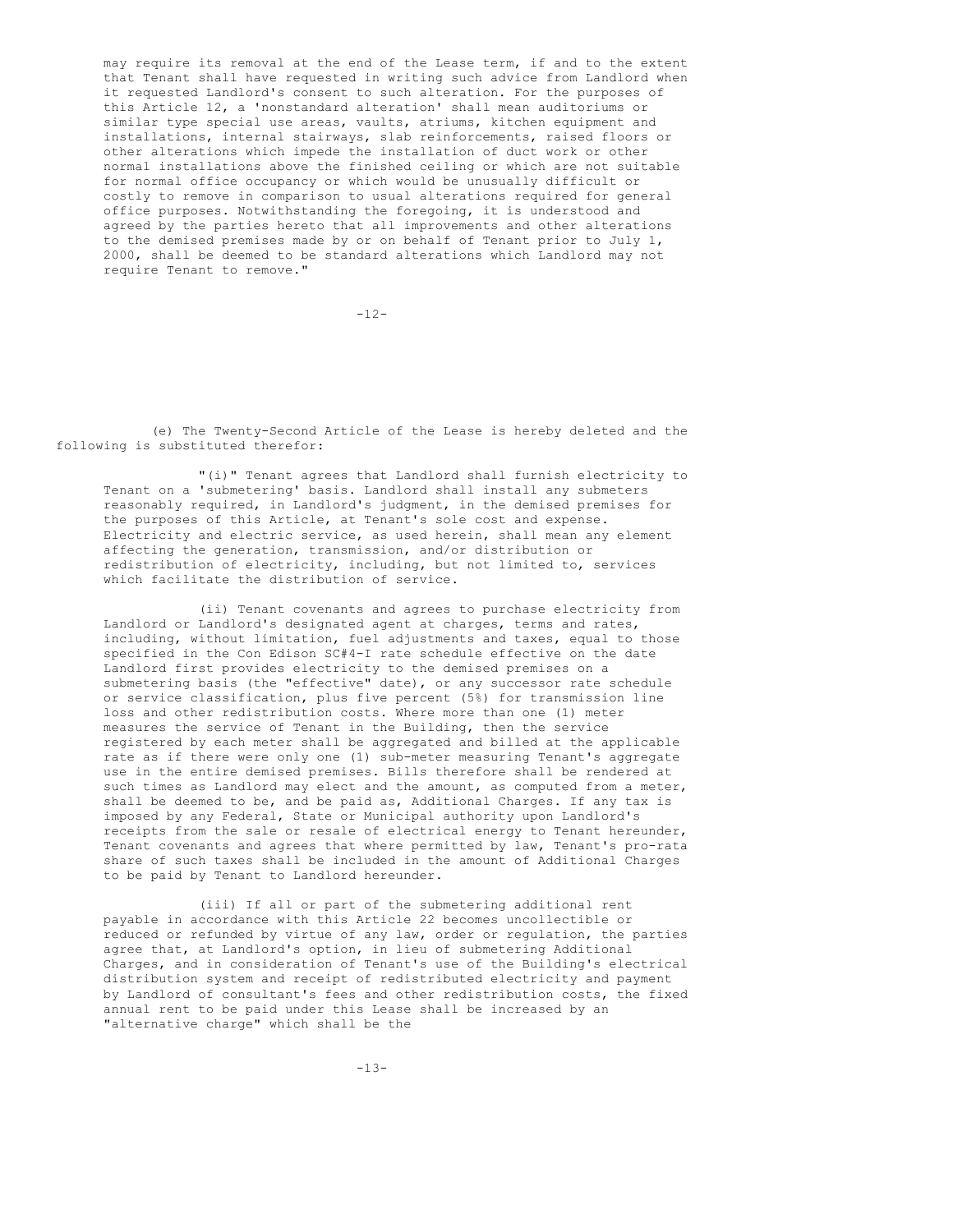average per rentable square foot rate payable by Tenant for electricity during the prior twelve (12) month period pursuant to this Article.

(iv) Landlord shall not be liable for any loss or damage or expense which Tenant may sustain or incur if either the quantity or character of electric service is changed or is no longer available or suitable for Tenant's requirements. Tenant covenants and agrees that at all times its use of electric current shall never exceed the capacity of existing feeders to the Building or wiring installation. Any riser or risers to supply Tenant's electrical requirements, upon written request of Tenant, will be installed by Landlord, at the sole cost and expense of Tenant, if, in Landlord's reasonable judgment, the same are reasonably necessary and will not cause permanent damage or injury to the Building or demised premises or cause or create a dangerous or hazardous condition or entail excessive or unreasonable alterations, repairs or expenses or otherwise interfere with or disturb other tenants or occupants of the Building, except to a de minimis extent. In addition to the installation of such riser or risers, Landlord will also, at the sole cost and expense of Tenant, install all other equipment proper and necessary in connection therewith subject to the aforesaid terms and conditions. The parties acknowledge that they understand that it is anticipated that electric rates, charges, etc., may be changed by virtue of time-of-day rates or other methods of billing, electricity purchases and the redistribution thereof, and that the references in the foregoing paragraphs to changes in methods of or rules on billing are intended to include any such changes. Anything hereinabove to the contrary notwithstanding, in no event is the submetering, additional rent or any "alternative charge" to be less than an amount equal to the total of Landlord's payment to public utilities and/or other providers for the electricity consumed by Tenant (and any taxes thereon or on redistribution of same) plus five percent (5%) for transmission line loss and other redistribution costs. Landlord reserves the right to terminate the furnishing of electricity upon sixty (60) days' prior written notice to Tenant; provided Landlord terminates the furnishing of electricity to at least fifty percent (50%) of the tenants of the Building (not including those retail tenants on the ground floor of the Building) to whom Landlord is furnishing electricity on a submetered basis, in which event the Tenant may make application directly to the public utility and/or other providers for the Tenant's entire separate supply of electric current and Landlord shall permit its wires and conduits, to the extent available and safely capable, to be used for such purpose, but only to the extent of Tenant's then authorized load. Any meters,

 $-14-$ 

risers, or other equipment or connections reasonably necessary to furnish electricity on a submetering basis or to enable Tenant to obtain electric current directly from such utility and/or other providers shall be installed at Tenant's sole cost and expense. Only rigid conduit or electrical metal tubing (EMT) will be allowed. Landlord, upon the expiration of the aforesaid sixty (60) days' prior written notice period may discontinue furnishing the electric current but this Lease shall otherwise remain in full force and effect.

(v) Tenant's use of electric energy in the demised premises shall not at any time exceed the capacity of any of the electrical conductors and equipment in or otherwise serving the demised premises. In order to insure that such capacity is not exceeded and to avert possible adverse effect upon the Building's distribution of electricity via the Building's electric system, Tenant shall not, without Landlord's prior consent in each instance (which consent shall not be unreasonably withheld or delayed), connect any fixtures, appliances or equipment (other than normal business machines and personal computers, which do not materially increase Tenant's electrical consumption) to the Building's electric system or make any alterations or additions to the electric system of the demised premises existing on the Extended Term Commencement Date. Landlord shall continue to make electrical energy available to the demised premises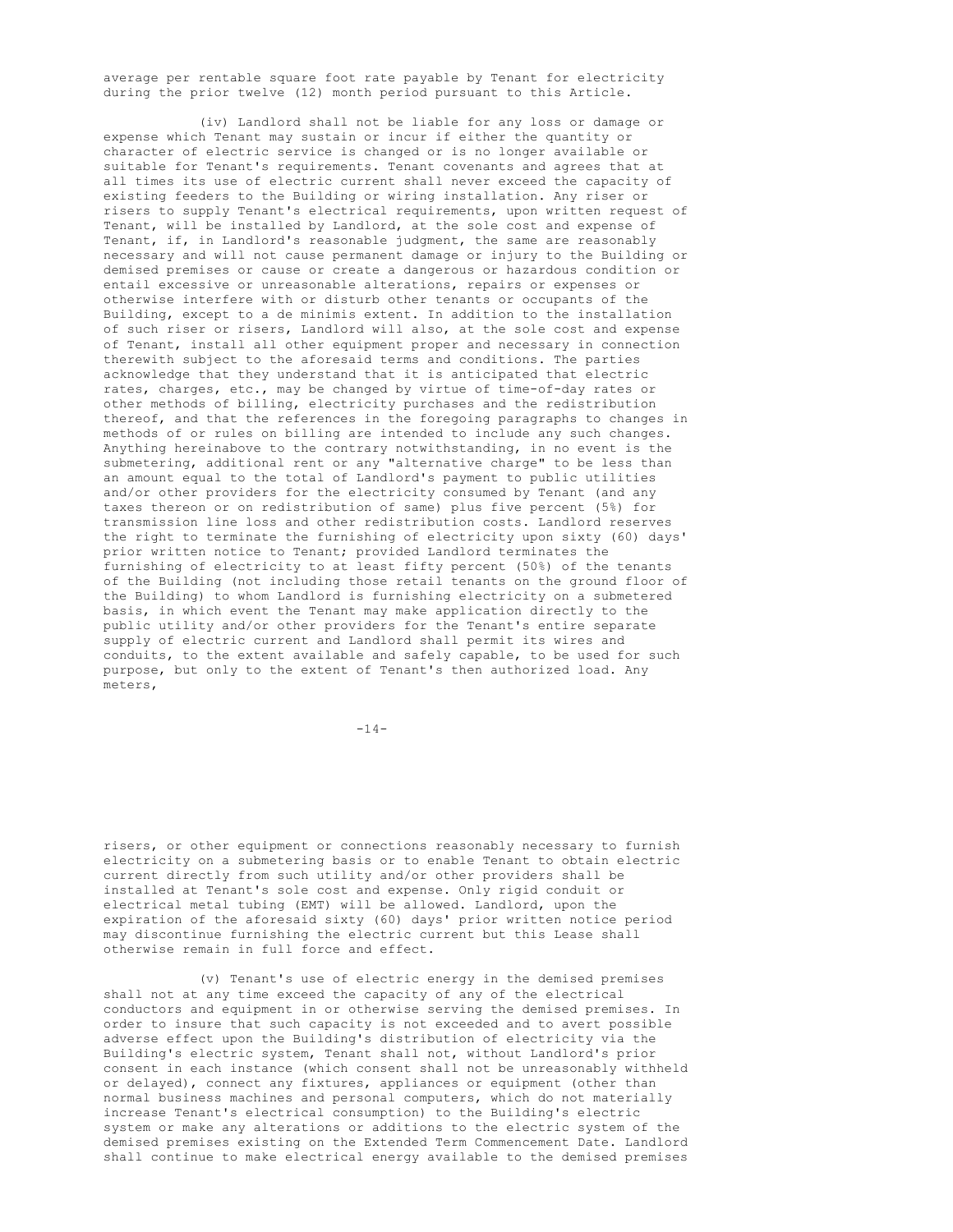in accordance with current practice.

(vi) (1) Upon Tenant's request therefor, Landlord shall provide Tenant with utility invoices and other reasonable documentation supporting its computation of Additional Charges hereunder.

(2) At Landlord's option, Tenant shall purchase from Landlord or Landlord's agent all lighting tubes, lamps, bulbs and ballasts used in the demised premises and Tenant shall pay Landlord's reasonable charges for providing and installing same, on demand, as additional rent."

(f) Tenant shall simultaneously upon execution of the First Amendment of Lease dated as of July 1, 2000 (the "Amendment") deliver to Landlord cash security in the amount of Twenty-One Thousand Six Hundred Ninety and 31/100 Dollars (\$21,690.31) to be held in accordance with the provisions of the Thirty-Eighth Article of the Lease.

 $-15-$ 

(g) The Thirty-Ninth Article of the Lease is hereby amended as follows:

(i) All references to "five (5) days" in subparagraph (a) thereof are hereby deleted and "fifteen (15) days" is substituted therefor.

(ii) Subparagraph (b) thereof is hereby amended by deleting proviso (1) therefrom and substituting the following therefor:

> "(1) if Tenant shall make default in the payment of the rent reserved herein for a period of five (5) days after receipt of written notice from Landlord that same is past due or default in the payment of additional rent due herein for a period of fifteen (15) days after receipt of written notice from Landlord that same is past due..."

(h) The Forty-Eighth Article of the Lease is hereby amended such that notices sent by Tenant to Landlord shall be sent as set forth in the Lease to c/o Newmark & Company Real Estate, Inc., 125 Park Avenue, New York, New York 10017. A copy of any default or any other notices shall be sent to Arent Fox Kintner Plotkin & Kahn, PLLC, 1675 Broadway, New York, New York 10019, Attention: Jill Hayman, Esq. The Forty-Eighth Article of the Lease is hereby further amended such that a copy of notices sent by Landlord to Tenant shall also be sent to Fulbright & Jaworski L.L.P., 666 Fifth Avenue, New York, New York 10103, Attention: Douglas J. Danzig, Esq.

(i) The Fifty-Seventh Article of the Lease is hereby deleted and the following is substituted therefor:

"FIFTY-SEVENTH: - (i) (A) For purposes of this Lease, the term "First Offering Space" shall mean the rentable portion of the forty-third (43rd) floor of the Building not currently occupied by Tenant. For the purposes of this Article 57, the aggregate rentable area of the First Offering Space shall be deemed to be 7,100 rentable square feet.

(B) Provided Tenant is not in default under the terms and conditions of this Lease beyond any notice and cure periods provided for under Article 39 hereof or any other provisions of this Lease, either as of the date of the giving of "Tenant's First Notice" or the "First Offering Space Inclusion Date" (as such terms are hereinafter defined), if at any time during the term of this Lease the First Offering Space shall become available for lease, Landlord shall first offer to Tenant, subject to the provisions of this Article 57, the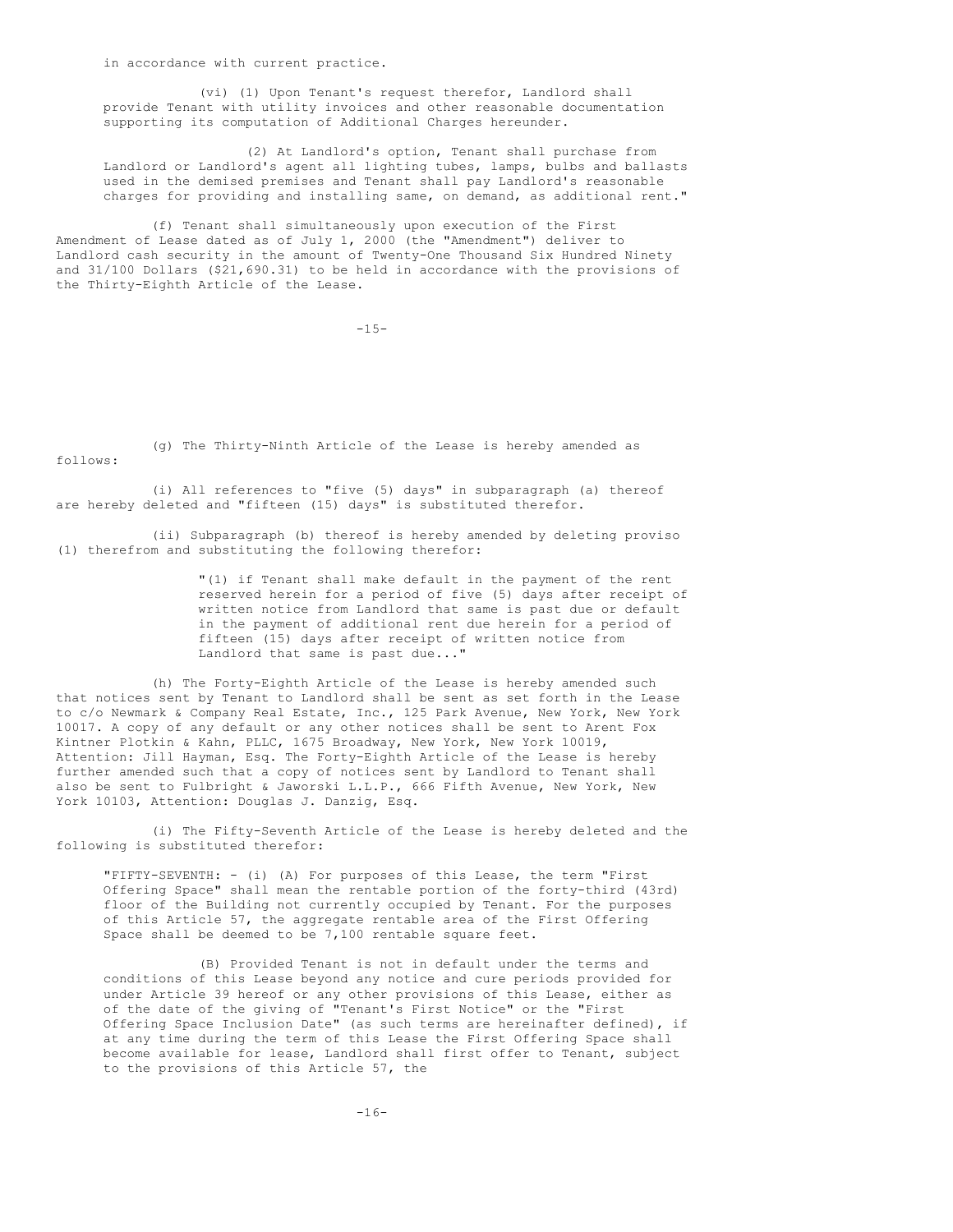right to include the entire (and not less than the entire) First Offering Space within the demised premises upon all the terms and conditions of this Lease, except that:

(1) the fixed annual rent to be paid with respect to the First Offering Space under this Article 57 shall be:

(a) For the period commencing on January 1, 2001 and ending on December 31, 2001, the fixed annual rent shall be One Hundred Eighty-Four Thousand Six Hundred and 00/100 Dollars (\$184,600.00) per year, or Fifteen Thousand Three Hundred Eighty-Three and 33/100 Dollars (\$15,383.33) per month;

(b) For the period commencing on January 1, 2002 and ending on December 31, 2002, the fixed annual rent shall be One Hundred Ninety Thousand One Hundred Thirty-Eight and 00/100 Dollars (\$190,138.00) per year, or Fifteen Thousand Eight Hundred Forty-Four and 83/100 Dollars (\$15,844.83) per month;

(c) For the period commencing on January 1, 2003 and ending on December 31, 2003, the fixed annual rent shall be One Hundred Ninety-Five Thousand Eight Hundred Forty-Two and 14/100 Dollars (\$195,842.14) per year, or Sixteen Thousand Three Hundred Twenty and 18/100 Dollars (\$16,320.18) per month;

(d) For the period commencing on January 1, 2004 and ending on December 31, 2004, the fixed annual rent shall be Two Hundred One Thousand Seven Hundred Seventeen and 40/100 Dollars (\$201,717.40) per year, or Sixteen Thousand Eight Hundred Nine and 78/100 Dollars (\$16,809.78) per month;

(e) For the period commencing on January 1, 2005 and ending on December 31, 2005, the fixed annual rent shall be Two Hundred Seven Thousand Seven Hundred Sixty Eight and 93/100 Dollars (\$207,768.93) per year, or Seventeen Thousand Three Hundred Fourteen and 08/100 Dollars (\$17,314.08) per month;

(f) For the period commencing on January 1, 2006 and ending on December 31, 2006, the fixed annual rent shall be Two Hundred Fourteen Thousand Two and 00/100 Dollars (\$214,002.00) per year, or Seventeen Thousand Eight Hundred Thirty-Three and 50/100 Dollars (\$17,833.50) per month;

-17-

(g) Notwithstanding anything to the contrary contained herein, for the period commencing on January 1, 2006 and ending on March 31, 2006, the fixed annual rent shall be abated;

(h) For the period commencing on January 1, 2007 and ending on December 31, 2007, the fixed annual rent shall be Two Hundred Twenty Thousand Four Hundred Twenty-Two and 05/100 Dollars (\$220,422.05) per year, or Eighteen Thousand Three Hundred Sixty-Eight and 50/100 Dollars (\$18,368.50) per month;

(i) For the period commencing on January 1, 2008 and ending on December 31, 2008, the fixed annual rent shall be Two Hundred Twenty-Seven Thousand Thirty-Four and 72/100 Dollars (\$227,034.72) per year, or Eighteen Thousand Nine Hundred Nineteen and 56/100 Dollars (\$18,919.56) per month;

(j) For the period commencing on January 1, 2009 and ending on December 31, 2009, the fixed annual rent shall be Two Hundred Thirty-Three Thousand Eight Hundred Forty-Five and 76/100 Dollars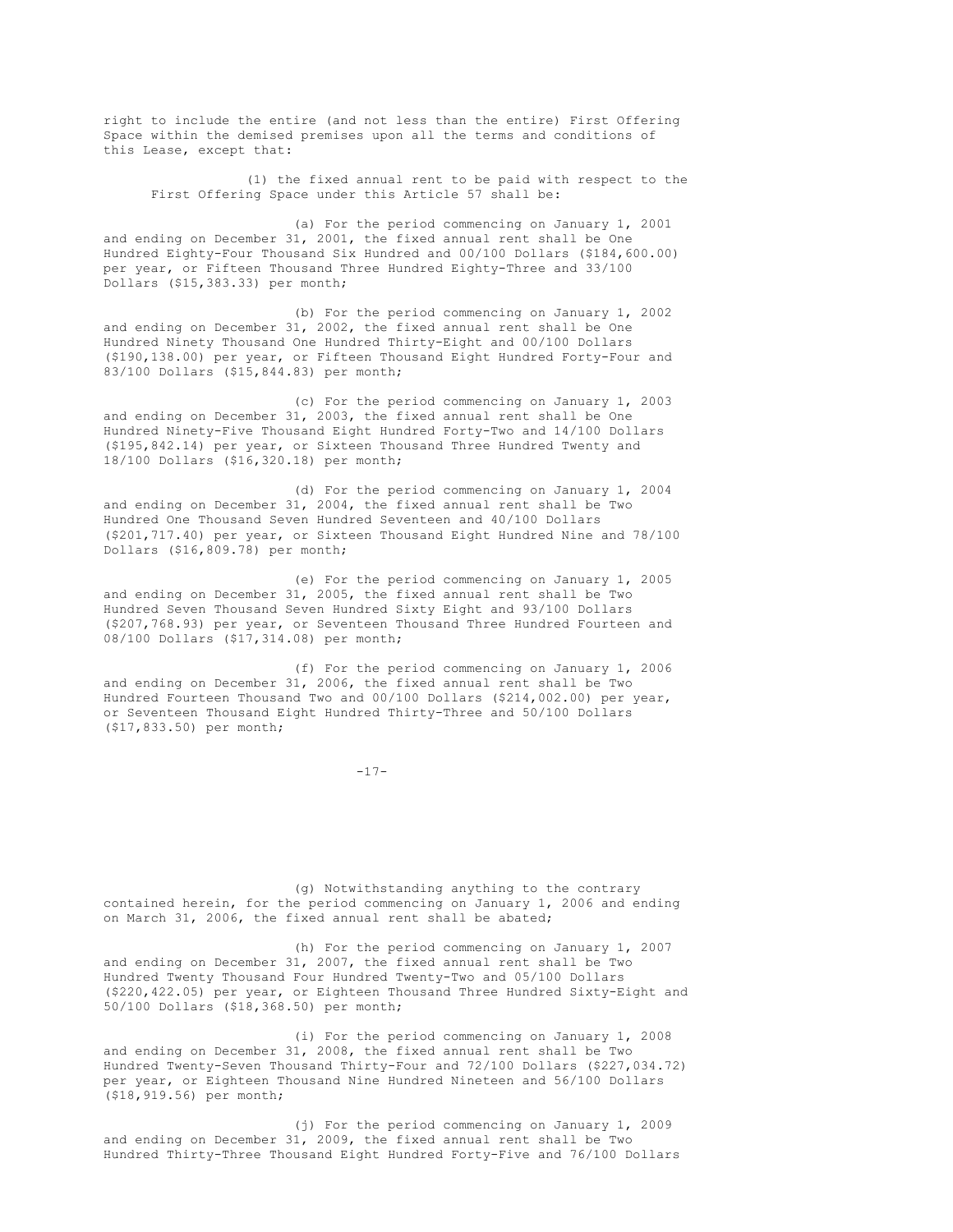(\$233,845.76) per year, or Nineteen Thousand Four Hundred Eighty Seven and 15/100 Dollars (\$19,487.15) per month; and

(k) For the period commencing on January 1, 2010 and ending on December 31, 2010, the fixed annual rent shall be Two Hundred Forty Thousand Eight Hundred Sixty-One Thousand and 13/100 Dollars (\$240,861.13) per year, or Twenty-Thousand Seventy-One and 76/100 Dollars (\$20,071.76) per month; and

(l) For the period commencing on January 1, 2011 and ending on March 31, 2011, the fixed annual rent shall be Two Hundred Forty-Eight Thousand Eighty-Six and 96/100 Dollars (\$248,086.96) per year, or Twenty Thousand Six Hundred Seventy-Three and 91/100 Dollars (\$20,673.91) per month.

(2) Effective as of the First Offering Space Inclusion Date for purposes of calculating the additional rent payable under the Lease allocable to the First Offering Space, Tenant's Proportionate Share shall be increased by 1.39%;

 $-18-$ 

(3) The security required to be maintained pursuant to Article 38 hereof shall be increased by Eighteen Thousand Nine Hundred Nine and 77/100 Dollars (\$18,909.77); and

(4) The fixed annual rent with respect to the First Offering Space shall abate commencing on the First Offering Space Inclusion Date (as hereinafter defined) and such abatement shall extend for three (3) months thereafter.

(C) Such offer shall be made by Landlord to Tenant in a written notice (hereinafter called the "First Offer Notice").

(D) Tenant may accept the offer set forth in the First Offer Notice by delivering to Landlord an unconditional acceptance (hereinafter called "Tenant's First Notice") of such offer within twenty (20) days after delivery by Landlord of the First Offer Notice to Tenant. Such First Offering Space shall be added to and included in the demised premises on the later to occur (herein called the "First Offering Space Inclusion Date") of (i) the day that Tenant exercises its option as aforesaid, or (ii) the date such First Offering Space, demolished by Landlord in accordance with its obligations hereunder, shall become available for Tenant's possession. Time shall be of the essence with respect to the giving of Tenant's First Notice.

(E) If Tenant does not accept (or fails to timely accept) an offer made by Landlord pursuant to the provisions of this Article 57 with respect to the First Offering Space, (i) Tenant shall have no further right under this Article 57 to lease the First Offering Space, and (ii) Landlord shall have no further obligations under this Article 57, which shall be deemed null and void.

(F) The provisions of this Article 57 shall be effective only if, on the date on which Tenant accepts possession of the First Offering Space, the Tenant named herein or its successor as permitted pursuant to Article 10(ii) hereof, is in actual occupancy of the entire demised premises.

(ii) Notwithstanding any language to the contrary contained in this Lease, only the Tenant named herein (i.e., G-III Leather Fashions, Inc.) and such other entity becoming an occupant herewith pursuant to Article 10(ii) hereof shall have the right to lease additional space pursuant to this Article 57.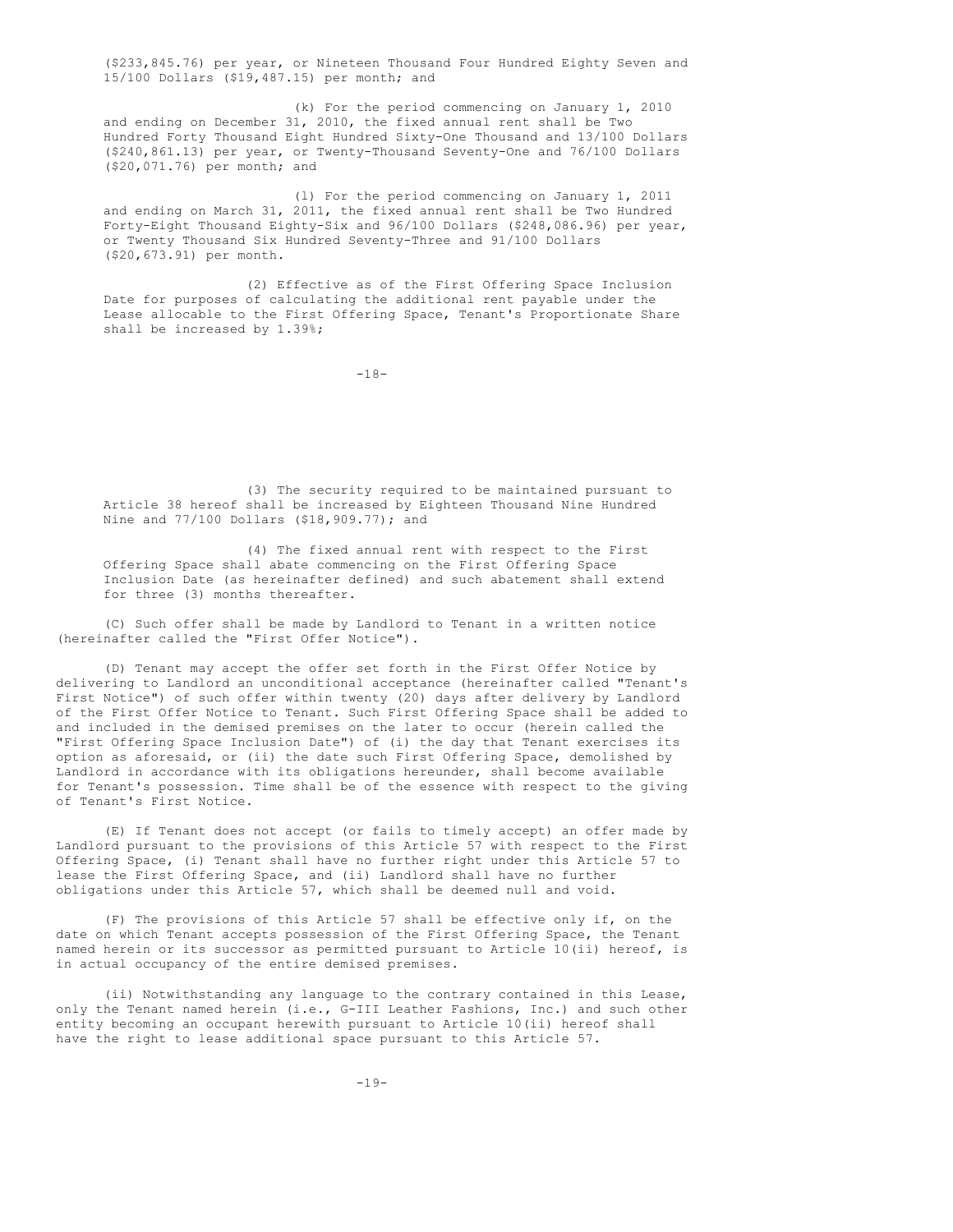(iii) It is understood and agreed that Landlord shall, at its sole cost and expense, demolish the First Offering Space prior to Tenant's occupancy thereof. In the event Landlord fails to perform its obligations pursuant to the preceding sentence on or before August 1, 2001, Tenant has the right, at no cost or expense to Tenant, to withdraw Tenant's First Notice by written notice to Landlord, whereupon the First Offering Space shall not be included in the demised premises and the terms and provisions of the Lease shall remain in full force and effect, except that the First Offering Space shall not be part of the demised premises and Tenant shall have no further rights to the First Offering Space. Notwithstanding the previous sentence, in the event such failure to demolish the First Offering Space is by reason of the prior tenant's holding over in the First Offering Space, Landlord shall have an additional ninety (90) days, after Tenant's written notice to Landlord of its intent to withdraw Tenant's First Notice, to complete the eviction of such holdover tenant and the demolition of the First Offering Space.

(j) The term "base tax year" as set forth in the Fifty-Eighth Article of the Lease is hereby amended to mean "the New York City real estate tax year commencing July 1, 2000 and ending June 30, 2001".

(k) The Sixty-Fifth Article of the Lease is hereby deleted and the following is substituted therefor:

"SIXTY-FIFTH: - Within fifteen (15) days after the Amendment has been fully executed, Landlord shall pay Tenant as a contribution to the cost of Tenant's work to prepare the demised premises for Tenant's occupancy, the amount of Forty Thousand Seven Hundred Twenty and 00/100 (\$40,720.00) Dollars. On February 1, 2006, Landlord shall pay Tenant as a second (2nd) contribution to the cost of Tenant's work to prepare the demised premises for Tenant's occupancy, the amount of One Hundred Twenty-Two Thousand One Hundred Sixty and 00/100 (\$122,160.00) Dollars."

(l) The Sixty-Sixth Article of the Lease is hereby deleted and the following is substituted thereof:

"SIXTY-SIXTH: - (i) If Tenant shall fail to pay any installment of fixed annual rent for more than five (5) days after the same becomes due and payable or any amount of additional rent for more than fifteen (15) days after the same becomes due and payable (collectively, the "Default Periods"), Tenant shall pay Landlord a late charge of ten cents (\$0.10) for each dollar of such fixed annual rent or additional rent as shall not

 $-20-$ 

have been paid to Landlord within said respective Default Periods. Such late charge shall be without prejudice to any of Landlord's rights and remedies hereunder or at law for nonpayment of rent, shall be in addition thereto and shall be deemed to be additional rent. Notwithstanding anything to the contrary contained herein, Tenant shall be permitted to pay an installment of fixed annual rent late once per calendar year without incurring a late charge, provided such payment is received no later than the tenth (10th) day of the month in which such payment is due. Further, notwithstanding anything to the contrary contained herein, Landlord shall waive the late charge for one (1) late payment of additional rent by Tenant per calendar year, provided such payment is received no later than thirty (30) days after the date such payment was due.

(ii) If in accordance with the Thirty-Ninth Article of the Lease, Tenant shall be in default in the payment of (A) any installment of fixed annual rent or any amount of additional rent or (B) any other sum of money which shall become due and payable by Tenant to Landlord pursuant to the terms of this Lease or by reason of Tenant's occupancy of the demised premises, in addition to (and not in lieu of) the late charge provided for in subparagraph (i) above, Tenant shall pay interest thereon at a rate equal to the lesser of four percent (4%) above the prime rate per annum from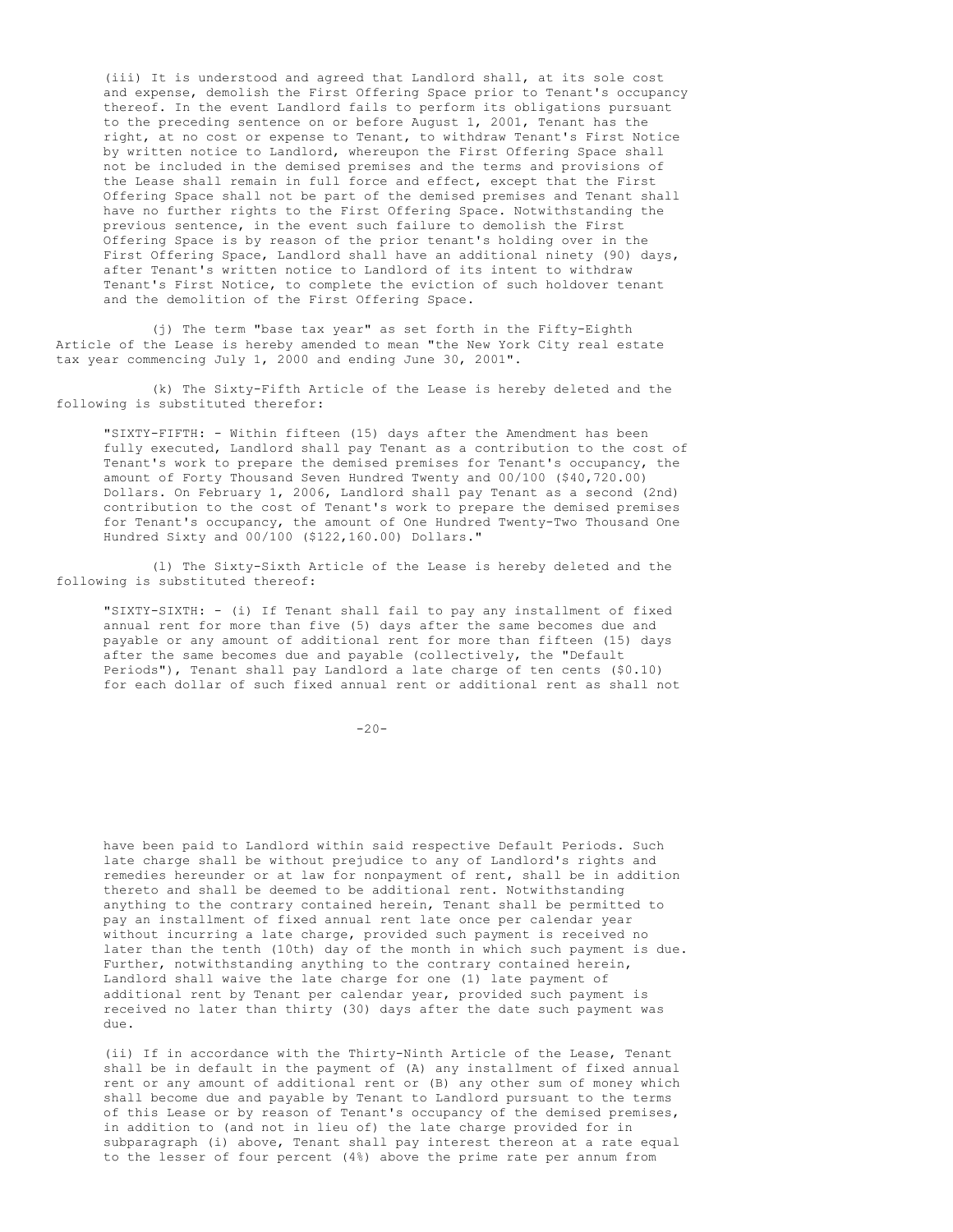time to time set forth in The Wall Street Journal, calculated on the basis of the actual days elapsed, based on a 360-day year, or the minimum rate of interest allowed by applicable law(s), if any, then prevailing, from the date on which such installment or payment is due to the date of payment thereof, and such interest shall be deemed to be additional rent.

(iii) Except as required by statute and under the laws, nothing contained in Article 39 or in this Article 66 shall be deemed to require Landlord to give the notices therein or herein (if any) provided for prior to the commencement of a summary proceeding for nonpayment of rent or a plenary action for the recovery of rent on account of any default in the payment of the same, it being intended that such notices are for the sole purpose of creating a conditional limitation hereunder pursuant to which this Lease shall terminate and if Tenant thereafter remains in possession or occupancy, it shall become a holdover tenant."

(m) The Sixty-Eighth Article of the Lease is hereby deleted and the following is substituted therefor:

-21-

"SIXTY-EIGHTH: - (i) This Lease shall be governed in all respects by the laws of the State of New York.

(ii) If, in connection with obtaining financing for the Building, a bank, insurance company or other lending institution shall request reasonable modifications to this Lease as a condition to such financing, Tenant will not unreasonably withhold, delay or defer its consent thereto, provided that such modifications do not increase the obligations of Tenant hereunder, decrease the obligations of Landlord hereunder, except to a de minimis extent, or otherwise materially or adversely affect Tenant's leasehold interest hereby created.

(iii) Tenant shall not be entitled to exercise any right of termination or other option granted to it by this Lease (if any) at any time when Tenant is in monetary default, after applicable notice, grace and/or cure periods, in the performance or observance of any of the covenants, terms, provisions or conditions on its part to be performed or observed under this Lease.

(iv) Tenant shall not occupy any space in the Building (by assignment, sublease or otherwise) other than the demised premises or other premises leased to Tenant directly by Landlord (except if the named Tenant herein is subsequently purchased by a third party which leases space in the Building), except with the prior written consent of Landlord in each instance.

(v) Tenant acknowledges that it has no rights to any development rights, "air rights" or comparable rights appurtenant to the land or building, and consents, without further consideration, to any utilization of such rights by Landlord and agrees to promptly execute and deliver any instruments which may be requested by Landlord, including instruments which may be reasonably requested by Landlord, including instruments merging zoning lots, evidencing acknowledgment and consent. The provisions of this paragraph shall be deemed to be and shall be construed as an express waiver by Tenant of any interest Tenant may have as a "party in interest" (as such quoted term is defined in Section 12 Zoning Lot of the Zoning Resolution of the City of New York) in the building or the land.

(vi) Any and all payments and charges to be paid by Tenant hereunder other than the annual rent payable pursuant to this Lease shall be additional rent hereunder for non-payment of which Landlord shall have all of the remedies provided herein or at law.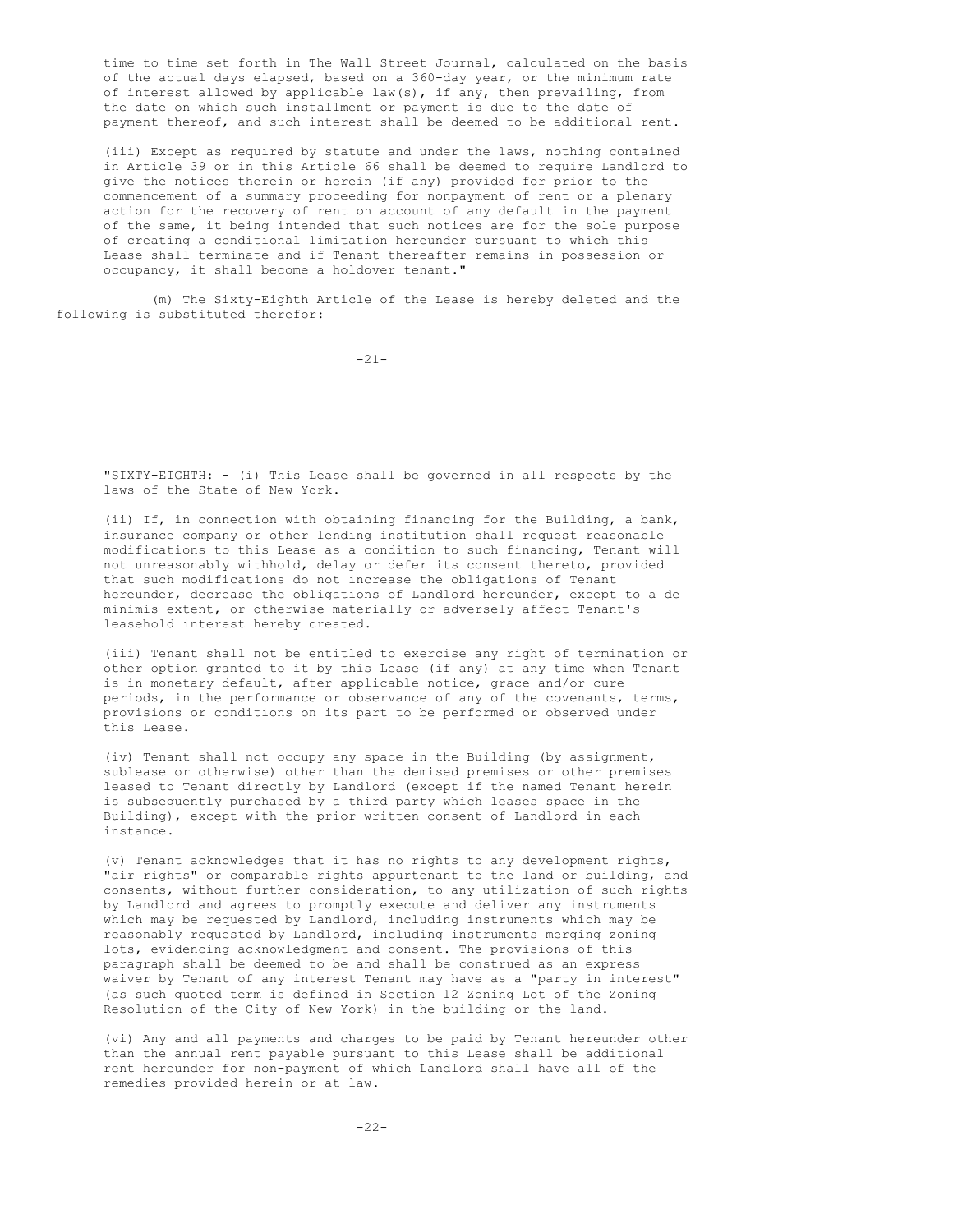(vii) If this Lease be a renewal of an existing lease between the parties or their predecessors in interest, then any obligation of Tenant for the payment of rent or additional rent or the performance of any obligation under such existing lease which accrues prior to the expiration thereof shall constitute an obligation under this Lease, except as modified by the Amendment (as that term is defined in Article 38 of this Lease), for nonpayment or non-performance for which Landlord shall have all of the remedies provided herein."

(n) The Seventieth Article of the Lease is hereby deleted and the following is substituted therefor:

"SEVENTIETH: - As a material inducement to Landlord for entering into this Lease, Tenant covenants and agrees that except for the inside surfaces of all walls, windows and doors bounding the demised premises, all of the remainder of the Building is exclusively reserved to Landlord, subject to Tenant's right to use the common areas of the Building in accordance with the applicable provisions of this Lease (including, without limitation, the lobby, elevators and core bathrooms, as opposed to private bathrooms, on the forty-third (43rd) and forty-fourth (44th) floors of the Building). Notwithstanding anything to the contrary contained herein, Tenant shall have the right to use in accordance with the Lease, the electric and telephone closets and so-called "slop" sinks on the forty-third (43rd) and forty-fourth (44th) floors of the Building."

(o) (i) The second (2nd) sentence of the Twenty-First Article of the Lease shall be amended to read as follows:

"Landlord or Landlord's agents shall have the right to enter the demised premises at reasonable times after notice (which may be oral) to Tenant to examine the same..."

(ii) The fourth (4th) sentence of the Twenty-Fifth Article of the Lease is hereby deleted. The phrase "or Landlord's removal thereof or termination of the operation thereof as provided in this paragraph," in the fifth (5th) sentence of the Twenty-Fifth Article is hereby deleted.

 $-23-$ 

(iii) The phrase "person or property" on the third (3rd) line of the Thirty-Second Article of the Lease shall be replaced by the phrase "the premises".

4. Each party hereto covenants, warrants and represents to the other party that it has had no dealings, conversations or negotiations with any broker other than Newmark & Company Real Estate, Inc., concerning the execution and delivery of this Amendment. Each party hereto agrees to defend, indemnify and hold harmless the other party against and from any claims for any brokerage commissions and all costs, expenses and liabilities in connection therewith, including, without limitation, reasonable attorneys' fees and disbursements, arising out of its respective representations and warranties contained in this Paragraph 4 being untrue. Landlord shall pay any brokerage fees which may be due to Newmark & Company Real Estate, Inc. in connection with this Amendment pursuant to a separate agreement.

5. Except as expressly set forth in this Amendment, the terms and conditions of the Lease shall continue in full force and effect without any change or modification and shall apply for the balance of the term of the Lease as hereby extended. In the event of a conflict between the terms of the Lease and the terms of this Amendment, the terms of this Amendment shall govern.

6. This Amendment shall not be altered, amended, changed, waived, terminated or otherwise modified in any respect or particular, and no consent or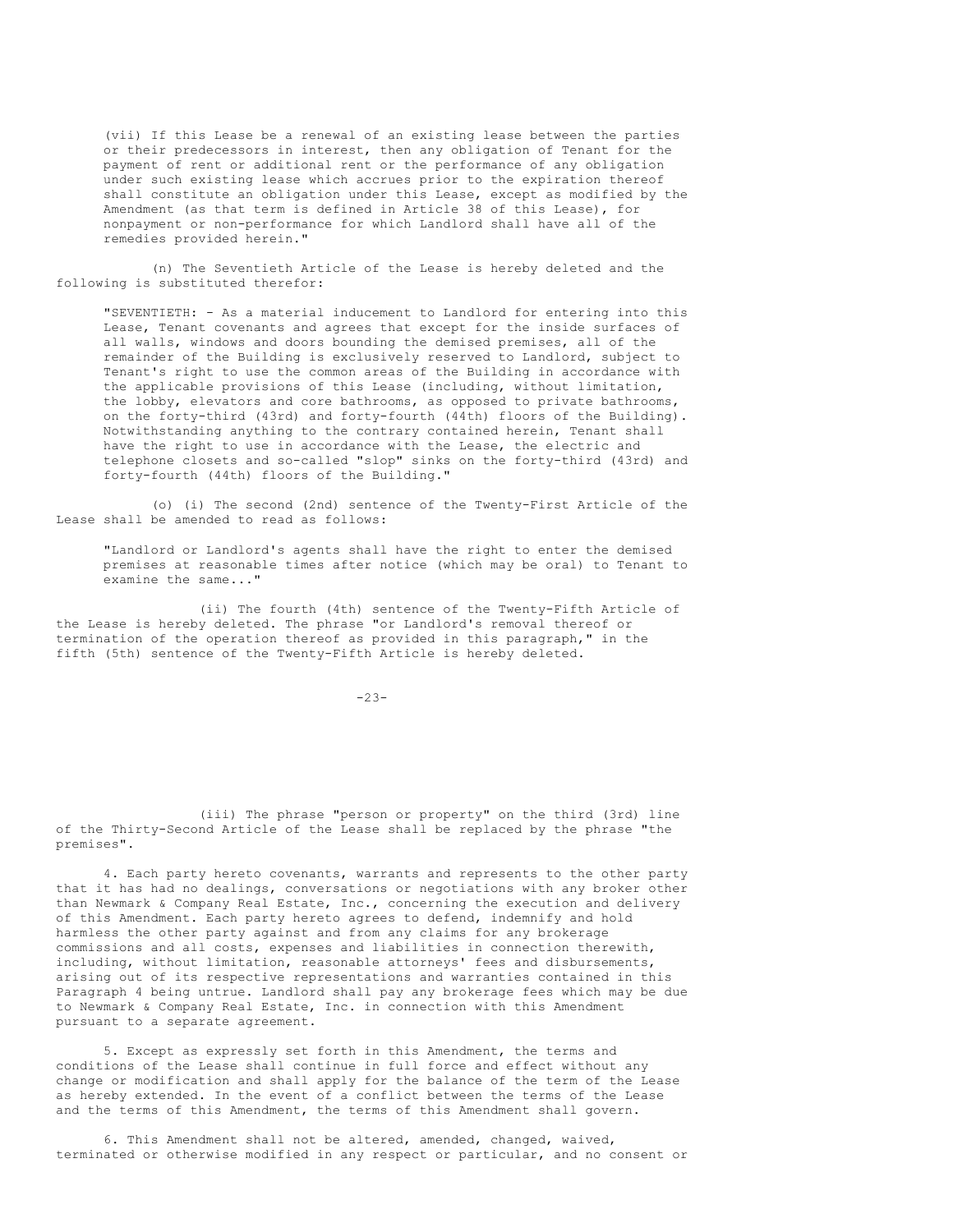approval required pursuant to this Agreement shall be effective, unless the same shall be in writing and signed by or on behalf of the party to be charged.

7. This Amendment shall be binding upon and shall inure to the benefit of the parties hereto and to their respective heirs, executors, administrators, successors and permitted assigns.

8. All prior statements, understandings, representations and agreements between the parties, oral or written, are superseded by and merged in this Amendment, which alone fully and completely expresses the agreement between them in connection with this transaction and which is entered into after full investigation, neither party relying upon any statement, understanding, representation or agreement made by the other not embodied in this Amendment relating to the demised premises. Landlord acknowledges that Tenant has other space in the Building pursuant to separate agreements between Landlord and Tenant which may be renewed and amended from time to time.

9. No failure or delay of either party in the exercise of any right or remedy given to such party hereunder or the waiver by any party of any condition hereunder for its benefit (unless the time specified herein for exercise of such right or remedy has

 $-24-$ 

expired) shall constitute a waiver of any other or further right or remedy nor shall any single or partial exercise of any right or remedy preclude other or further exercise thereof or any other right or remedy. No waiver by either party of any breach hereunder or failure or refusal by the other party to comply with its obligations shall be deemed a waiver of any other or subsequent breach, failure or refusal to so comply.

10. This Amendment shall be interpreted and enforced in accordance with the laws of the state in which the demised premises are located without reference to principles of conflicts of laws.

11. If any provision of this Amendment shall be unenforceable or invalid, the same shall not affect the remaining provisions of this Amendment and to this end the provisions of this Amendment are intended to be and shall be severable. Notwithstanding the foregoing sentence, if (i) any provision of this Amendment is finally determined by a court of competent jurisdiction to be unenforceable or invalid in whole or in part, (ii) the opportunity for all appeals of such determination have expired, and (iii) such unenforceability or invalidity alters the substance of this Amendment (taken as a whole) so as to deny either party, in a material way, the realization of the intended benefit of its bargain, such party may terminate this Amendment within thirty (30) days after the final determination by notice to the other. If such party so elects to terminate this Amendment, then this Amendment shall be terminated and neither party shall have any further rights, obligations or liabilities hereunder, except those obligations which expressly survive the termination of this Amendment.

12. LANDLORD AND TENANT HEREBY KNOWINGLY, VOLUNTARILY, INTENTIONALLY, UNCONDITIONALLY AND IRREVOCABLY WAIVE ANY RIGHT EACH MAY HAVE TO TRIAL BY JURY IN ANY ACTION, PROCEEDING OR COUNTERCLAIM (WHETHER ARISING IN TORT OR CONTRACT) BROUGHT BY EITHER AGAINST THE OTHER ON ANY MATTER ARISING OUT OF OR IN ANY WAY CONNECTED WITH THIS AMENDMENT OR ANY OTHER DOCUMENT EXECUTED AND DELIVERED BY EITHER PARTY IN CONNECTION HEREWITH (INCLUDING ANY ACTION TO RESCIND OR CANCEL THIS AMENDMENT ON THE GROUNDS THAT THIS AMENDMENT WAS FRAUDULENTLY INDUCED OR IS OTHERWISE VOID OR VOIDABLE).

13. This Amendment may be executed in any number of counterparts. It is not necessary that all parties sign all or any one of the counterparts, but each party must sign at least one counterpart for this Amendment to be effective.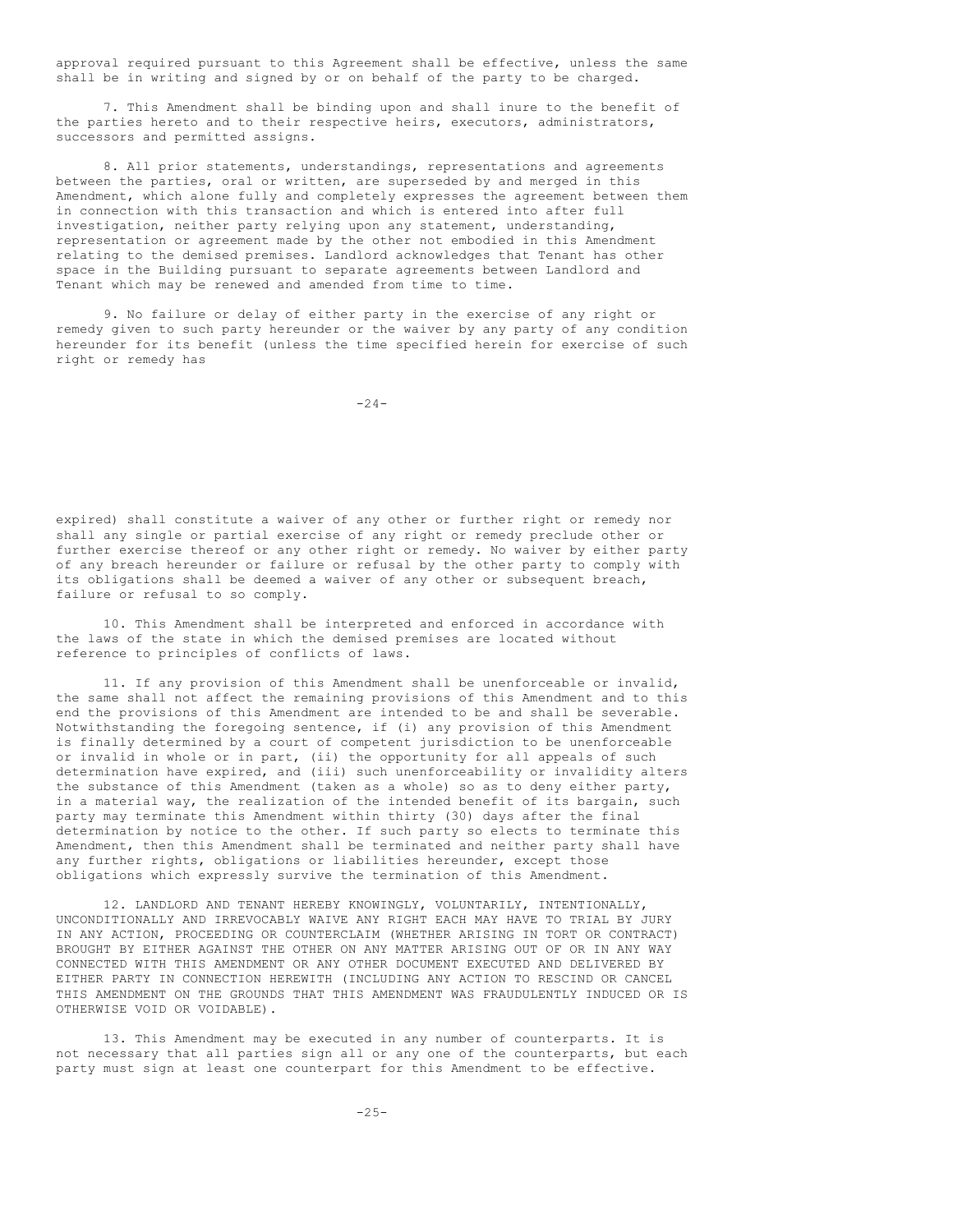14. This Amendment shall not be binding upon either party unless and until it is fully executed and delivered to both parties.

\* \* \* \* \*

[The remainder of this page is left intentionally blank; the signature page follows]

-26-

IN WITNESS WHEREOF, Landlord and Tenant have executed this Amendment as of the date and year first above written.

LANDLORD:

500-512 SEVENTH AVENUE LIMITED PARTNERSHIP

By: 500-512 ArCap LLC, its General Partner

By: Archon Capital, L.P., its sole Member

By: WH MezzCo GP, L.L.C., its General Partner

By: /s/ Alan S. Kava ------------------------------------- Name: Alan S. Kava Title: Vice President

By: GS MezzCo GP, L.L.C., its General Partner

By:

------------------------------------- Name: Title:

TENANT:

G-III LEATHER FASHIONS, INC.

By: /s/ Wayne S. Miller ------------------------------------- Name: Wayne S. Miller Title: CFO

 $-27-$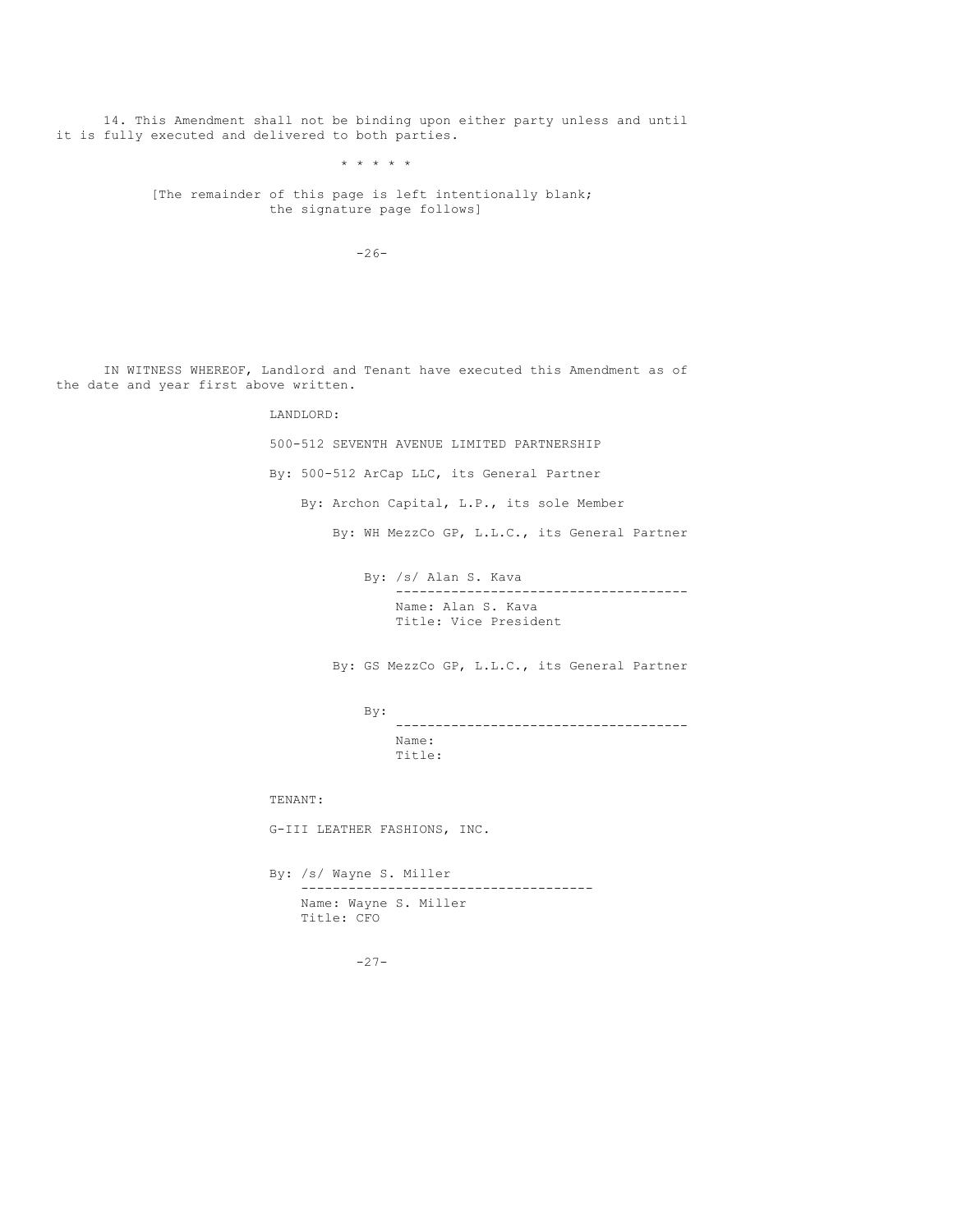EXHIBIT 21

G-III APPAREL GROUP, LTD. SUBSIDIARIES OF THE COMPANY (as of January 31, 2001)

G-III Leather Fashions, Inc., a New York corporation G-III Retail Outlets, Inc., a Delaware corporation Siena Leather Ltd., a New York corporation Global International Trading Company, A Korean corporation G-III Hong Kong Ltd., a Hong Kong corporation Indawa Holding Corp., a Delaware corporation P.T. Balihides, an Indonesian corporation Global Apparel Sourcing, Ltd., a Delaware corporation G-III Apparel Manufacturing, Inc., a Tennessee corporation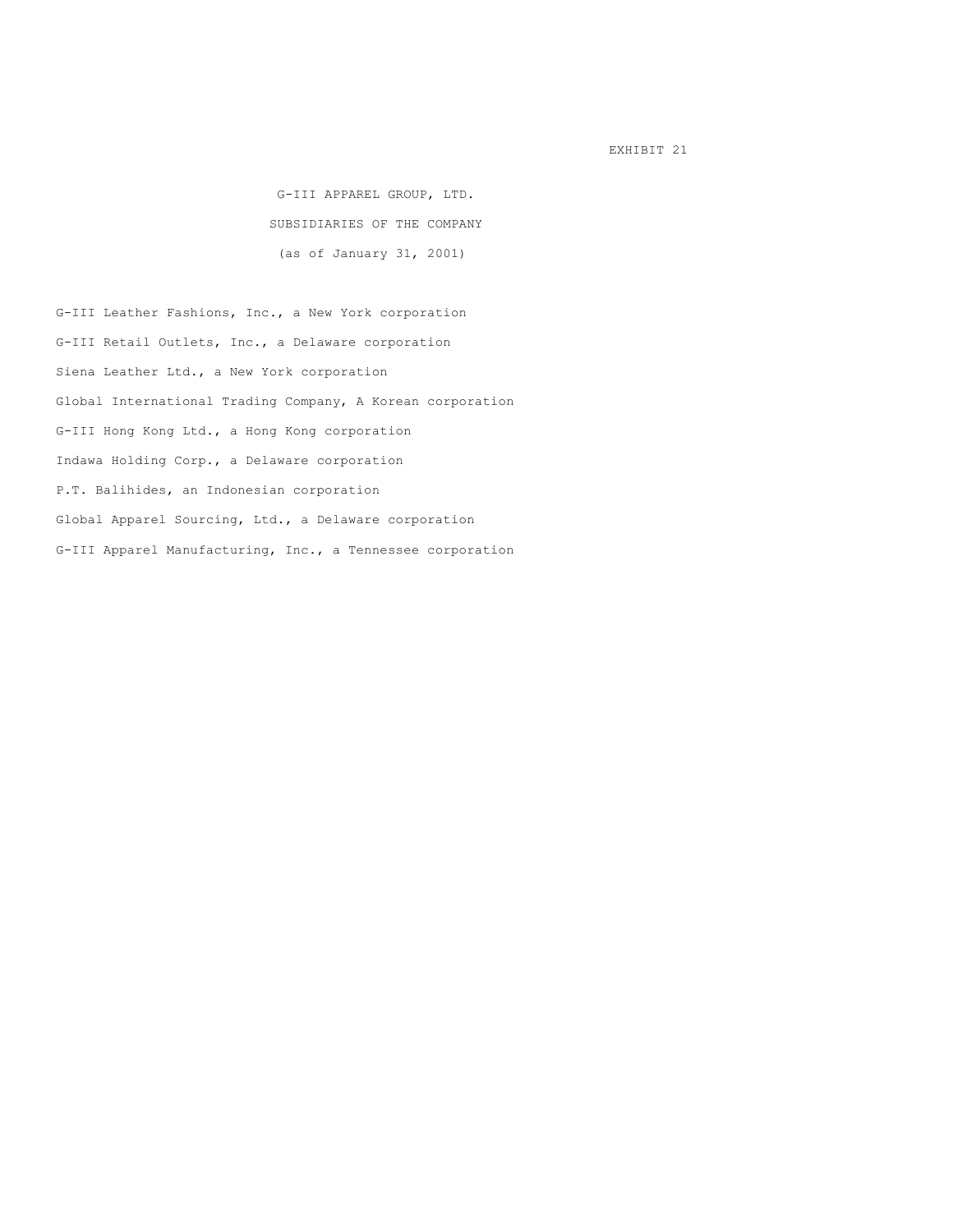EXHIBIT 23

## CONSENT OF INDEPENDENT AUDITORS

We consent to the incorporation by reference in the Registration Statements (Form S-8 Registration Nos. 33-45460, 33-45461, 33-81066, 333-51765, 333-80937, and 333-39298) of our report dated March 22, 2001, with respect to the consolidated financial statements and schedule of G-III Apparel Group, Ltd. and subsidiaries included in the Annual Report (Form 10-K) for the year ended January 31, 2001.

/s/ Ernst & Young LLP

New York, New York April 27, 2001